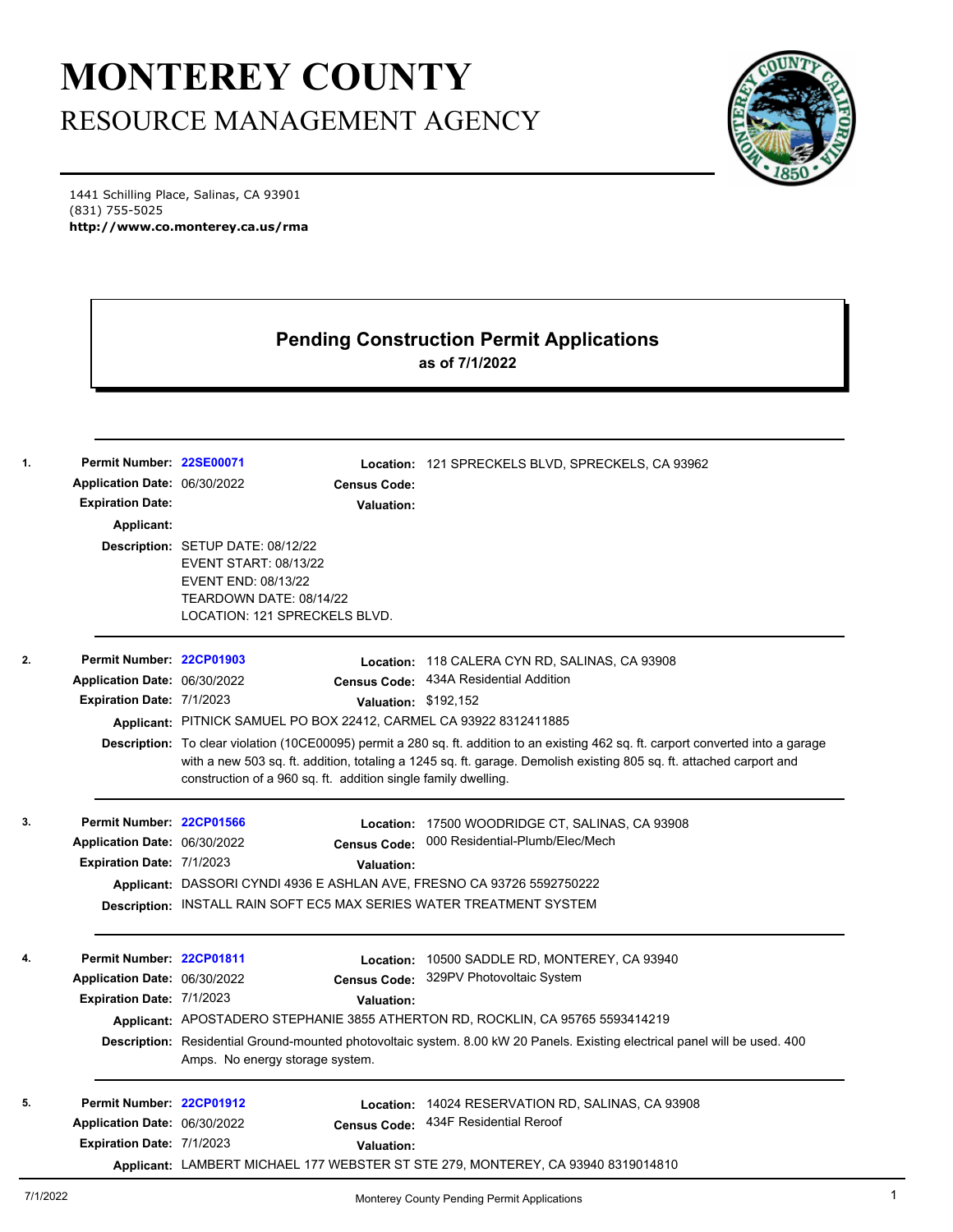**Description:** Residential Re-Roof Permit. 2200 Sq. Ft. Existing weatherwood Wood Shake/Shingle to be replaced with weatherwood Asphalt/Comp Shingle

| 6.  | Permit Number: 22CP01841<br>Application Date: 06/30/2022<br>Expiration Date: 7/1/2023               | <b>Valuation:</b><br>Amps                                                                                                                                         | Location: 225 SAN BENANCIO RD, SALINAS, CA 93908<br>Census Code: 329PV Photovoltaic System<br>Applicant: PENGUIN HOME SOLUTIONS 3564 CENTRAL AVE STE 2B, RIVERSIDE, CA 92506 8884888001<br>Description: Residential Roof-mounted photovoltaic system. 10.270 kW 26 Panels. Existing electrical panel will be used. 200                                                                                                                                       |
|-----|-----------------------------------------------------------------------------------------------------|-------------------------------------------------------------------------------------------------------------------------------------------------------------------|--------------------------------------------------------------------------------------------------------------------------------------------------------------------------------------------------------------------------------------------------------------------------------------------------------------------------------------------------------------------------------------------------------------------------------------------------------------|
| 7.  | Permit Number: 22CP01985<br>Application Date: 06/30/2022<br>Expiration Date: 7/1/2023               | Location:<br><b>Valuation:</b><br>Applicant: JENNIFER SCUDDER PO BOX 2596, MONTEREY, CA 93942 831-384-1500                                                        | Census Code: 329PV Photovoltaic System<br>Description: New Energy Storage System two (2) Powerballs 10kW add on existing PV and new Tesla Gateway.                                                                                                                                                                                                                                                                                                           |
| 8.  | Permit Number: 22CP01984<br>Application Date: 06/30/2022<br>Expiration Date: 7/1/2023<br>Applicant: | <b>Census Code:</b><br><b>Valuation:</b><br>gas boiler, and radiant supply pipes; update plumbing; level and update flooring.                                     | Location: 7048 VALLEY GREENS CIR, CARMEL, CA 93923<br>434R Residential Remodel<br>Description: Interior remodel to consist of primary bedroom, two bathrooms, hall, and utility room; replace existing exterior doors<br>with windows, replace all exterior windows and doors with energy efficient windows and doors; new gas water<br>heater; new mini-split; new water softener and charcoal filter in mechanical closet; demolish existing utility room, |
| 9.  | Application Date: 06/30/2022<br>Expiration Date: 7/1/2023<br><b>Applicant:</b>                      | Permit Number 21CP03303-REV1<br><b>Census Code:</b>                                                                                                               | Location: 30500 AURORA DEL MAR, CARMEL, CA 93923<br>NA.<br>Valuation: \$195,226<br>Description: Addition of 39 square feet to lower level, and new 1,255 square feet of upper level additions.                                                                                                                                                                                                                                                               |
| 10. | Permit Number: 22CP01960<br>Application Date: 06/30/2022<br>Expiration Date: 7/1/2023               | Valuation: \$150,498<br>646 sq. ft. garage, and 2,321 metal building.                                                                                             | Location: 670 MIDDLEFIELD RD, SALINAS, CA 93906<br>Census Code: 434A Residential Addition<br>Applicant: TISCARENO BENJAMIN 109 B CENTRAL AVE, SALINAS, CA 93901 (831) 320-1536<br>Description: To Clear 20CE00107; covert existing 473 SQ FT garage to habitable space, add 390 square foot living space, new                                                                                                                                                |
| 11. | Application Date: 06/30/2022<br>Expiration Date: 7/1/2023<br>Applicant:                             | Permit Number 20CP01710-REV1<br><b>Census Code:</b><br><b>Valuation:</b><br>Description: REVISION 06/27/22: Add 583 square feet exterior concrete porch to an ADU | Location: 37509 TASSAJARA RD A, CARMEL VALLEY, CA 93924<br>NA.                                                                                                                                                                                                                                                                                                                                                                                               |
| 12. | Permit Number: 22CP01923<br>Application Date: 06/30/2022<br>Expiration Date: 7/1/2023<br>Applicant: | <b>Census Code:</b><br>foundation, electrical, gas, and drainage infrastructure.                                                                                  | Location: 1790 SAN JUAN RD, AROMAS, CA 95004<br>437A Commercial Addition<br>Valuation: \$603,333<br>Description: Commercial AG related Construct a 9,984 SF greenhouse to contain imported berry plants with associated                                                                                                                                                                                                                                      |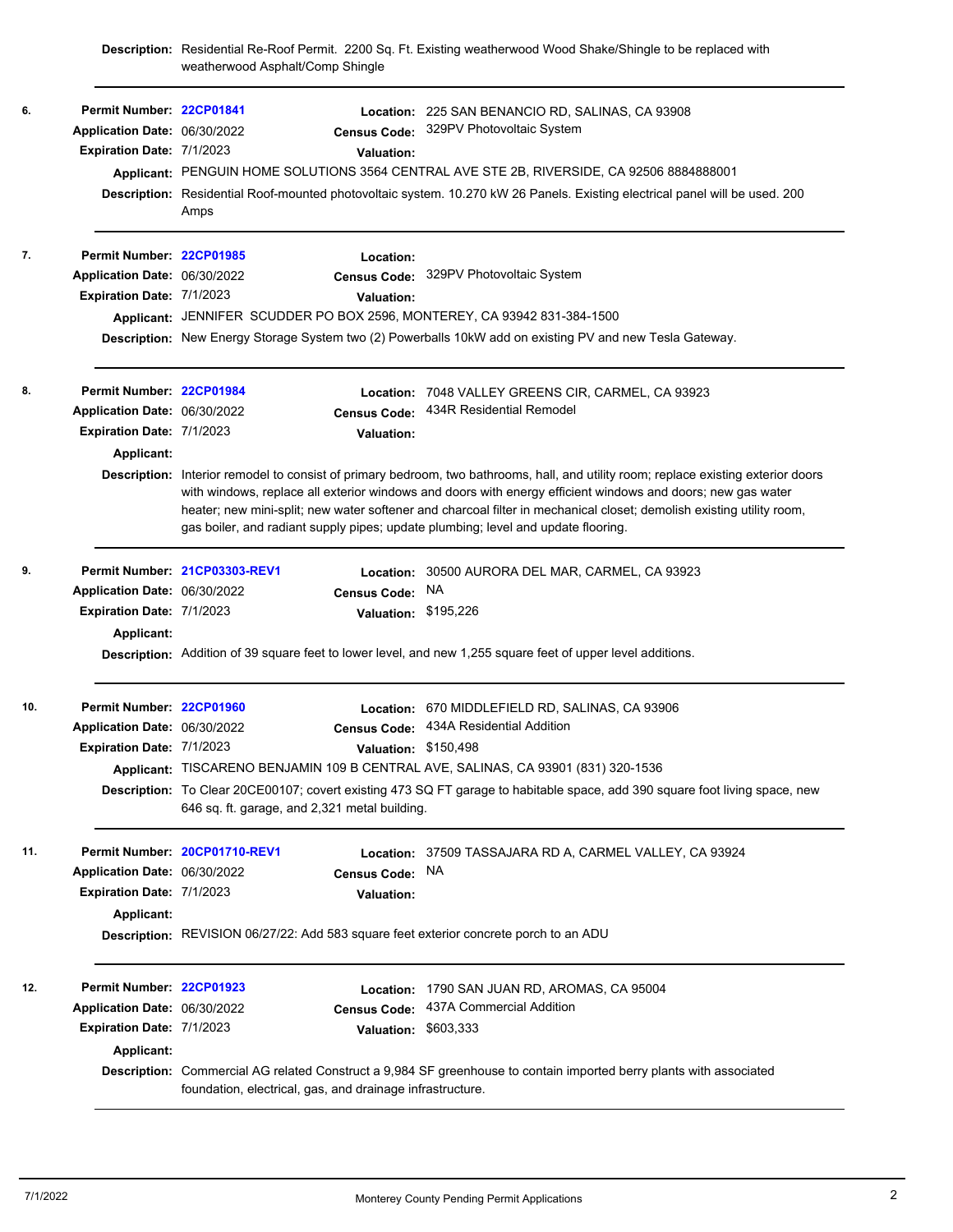| 13. | Permit Number: 22SE00070     |                                                                                                                                                                 | Location:            |                                                                                                                                                                                                                                                        |  |  |
|-----|------------------------------|-----------------------------------------------------------------------------------------------------------------------------------------------------------------|----------------------|--------------------------------------------------------------------------------------------------------------------------------------------------------------------------------------------------------------------------------------------------------|--|--|
|     | Application Date: 06/29/2022 |                                                                                                                                                                 | <b>Census Code:</b>  |                                                                                                                                                                                                                                                        |  |  |
|     | <b>Expiration Date:</b>      |                                                                                                                                                                 | <b>Valuation:</b>    |                                                                                                                                                                                                                                                        |  |  |
|     | <b>Applicant:</b>            |                                                                                                                                                                 |                      |                                                                                                                                                                                                                                                        |  |  |
|     |                              | Description: SETUP DATE 09/23/22<br>EVENT STARTS 09/24/22<br><b>EVENT ENDS 09/24/22</b><br>TEARDOWN DATE 09/24/22                                               |                      | LOCATION: OLD COAST ROAD FROM ANDREW MOLERA ST TO BIXBY BRIDGE                                                                                                                                                                                         |  |  |
| 14. | Permit Number: 22SE00069     |                                                                                                                                                                 |                      | Location: 11140 PRESTON ST, CASTROVILLE, CA 95012                                                                                                                                                                                                      |  |  |
|     | Application Date: 06/29/2022 |                                                                                                                                                                 | <b>Census Code:</b>  |                                                                                                                                                                                                                                                        |  |  |
|     | <b>Expiration Date:</b>      |                                                                                                                                                                 | <b>Valuation:</b>    |                                                                                                                                                                                                                                                        |  |  |
|     |                              |                                                                                                                                                                 |                      | Applicant: FLORES CASSANDRA 10795 SEYMOUR ST, CASTROVILLE, CA 95012 831-210-4257                                                                                                                                                                       |  |  |
|     |                              | Description: SETUP DATE 07/23/22                                                                                                                                |                      |                                                                                                                                                                                                                                                        |  |  |
|     |                              | EVENT STARTS 07/23/22<br><b>EVENT ENDS 07/23/22</b><br>TEARDOWN DATE 07/23/22                                                                                   |                      | LOCATION: OUR LADY REFUGE CATHOLIC CHURCH, 10795 SEYMOUR ST CASTROVILLE, CA                                                                                                                                                                            |  |  |
| 15. | Permit Number: 22SE00068     |                                                                                                                                                                 |                      |                                                                                                                                                                                                                                                        |  |  |
|     | Application Date: 06/29/2022 |                                                                                                                                                                 | <b>Census Code:</b>  | Location: 30 MORTENSEN AVE, SALINAS, CA 93905                                                                                                                                                                                                          |  |  |
|     | <b>Expiration Date:</b>      |                                                                                                                                                                 | <b>Valuation:</b>    |                                                                                                                                                                                                                                                        |  |  |
|     |                              |                                                                                                                                                                 |                      | Applicant: WARDWELL HARRY PO BOX 1448, SALINAS, CA 93902 831-229-5906                                                                                                                                                                                  |  |  |
|     |                              | <b>Description: SETUP DATE 10/01/22</b><br>EVENT STARTS 10/08/22<br><b>EVENT ENDS 10/09/22</b><br>TEARDOWN DATE 10/10/22<br>LOCATION: SALINAS MUNICIPAL AIRPORT |                      |                                                                                                                                                                                                                                                        |  |  |
| 16. | Permit Number: 21CP01526     |                                                                                                                                                                 |                      | Location: 23799 MONTEREY SALINAS HWY 61, SALINAS, CA 93908                                                                                                                                                                                             |  |  |
|     | Application Date: 06/29/2022 |                                                                                                                                                                 |                      | Census Code: 000 Residential-Plumb/Elec/Mech                                                                                                                                                                                                           |  |  |
|     | Expiration Date: 6/30/2023   |                                                                                                                                                                 | <b>Valuation:</b>    |                                                                                                                                                                                                                                                        |  |  |
|     | Applicant:                   |                                                                                                                                                                 |                      |                                                                                                                                                                                                                                                        |  |  |
|     |                              |                                                                                                                                                                 |                      | Description: REMOVE 120,000 BTU UPFLOW FURNACE UNDER HOUSE. INSTALL A NEW 80% 80,000 BTU SINGLE STAGE<br>UPFLOW FURNACE ALONG WITH 16 SEER SINGLE STAGE 3 1/2 TON AC SYSTEM.                                                                           |  |  |
| 17. | Permit Number: 22CP01025     |                                                                                                                                                                 |                      | Location: 8145 N PRUNEDALE RD, SALINAS, CA 93907                                                                                                                                                                                                       |  |  |
|     | Application Date: 06/29/2022 |                                                                                                                                                                 | <b>Census Code:</b>  |                                                                                                                                                                                                                                                        |  |  |
|     | Expiration Date: 6/30/2023   |                                                                                                                                                                 | <b>Valuation:</b>    |                                                                                                                                                                                                                                                        |  |  |
|     | Applicant:                   |                                                                                                                                                                 |                      |                                                                                                                                                                                                                                                        |  |  |
|     |                              | being added to any panel.                                                                                                                                       |                      | Description: Service Change/addition. Add 400A single phase 120/240 volt (4 meter set to the existing 100A 120/240 service.<br>This will allow a total of 5 meters to individually monitor the existing power use of 5 users. No additional loads are  |  |  |
| 18. | Permit Number: 22CP01906     |                                                                                                                                                                 | Location:            | 9999 TO BE ASSIGNED, TO BE ASSIGNED 99999                                                                                                                                                                                                              |  |  |
|     | Application Date: 06/29/2022 |                                                                                                                                                                 | <b>Census Code:</b>  | 101-Single Family Dwelling New                                                                                                                                                                                                                         |  |  |
|     | Expiration Date: 6/30/2023   |                                                                                                                                                                 | Valuation: \$545,198 |                                                                                                                                                                                                                                                        |  |  |
|     | Applicant:                   |                                                                                                                                                                 |                      |                                                                                                                                                                                                                                                        |  |  |
|     |                              | adu.                                                                                                                                                            |                      | Description: Construction of a 1766 sq. ft. two-story single family dwelling with a 885 sq. ft. attached garage, a 1190 sq. ft.<br>accessory dwelling unit with a 441 sq. ft. attached garage, and a 316 sq. ft. attached trellis between dwelling and |  |  |
| 19. | Permit Number: 22CP01954     |                                                                                                                                                                 | Location:            | 9945 EDDY RD, CARMEL, CA 93923                                                                                                                                                                                                                         |  |  |
|     | Application Date: 06/29/2022 |                                                                                                                                                                 | <b>Census Code:</b>  | 329PV Photovoltaic System                                                                                                                                                                                                                              |  |  |
|     | Expiration Date: 6/30/2023   |                                                                                                                                                                 | <b>Valuation:</b>    |                                                                                                                                                                                                                                                        |  |  |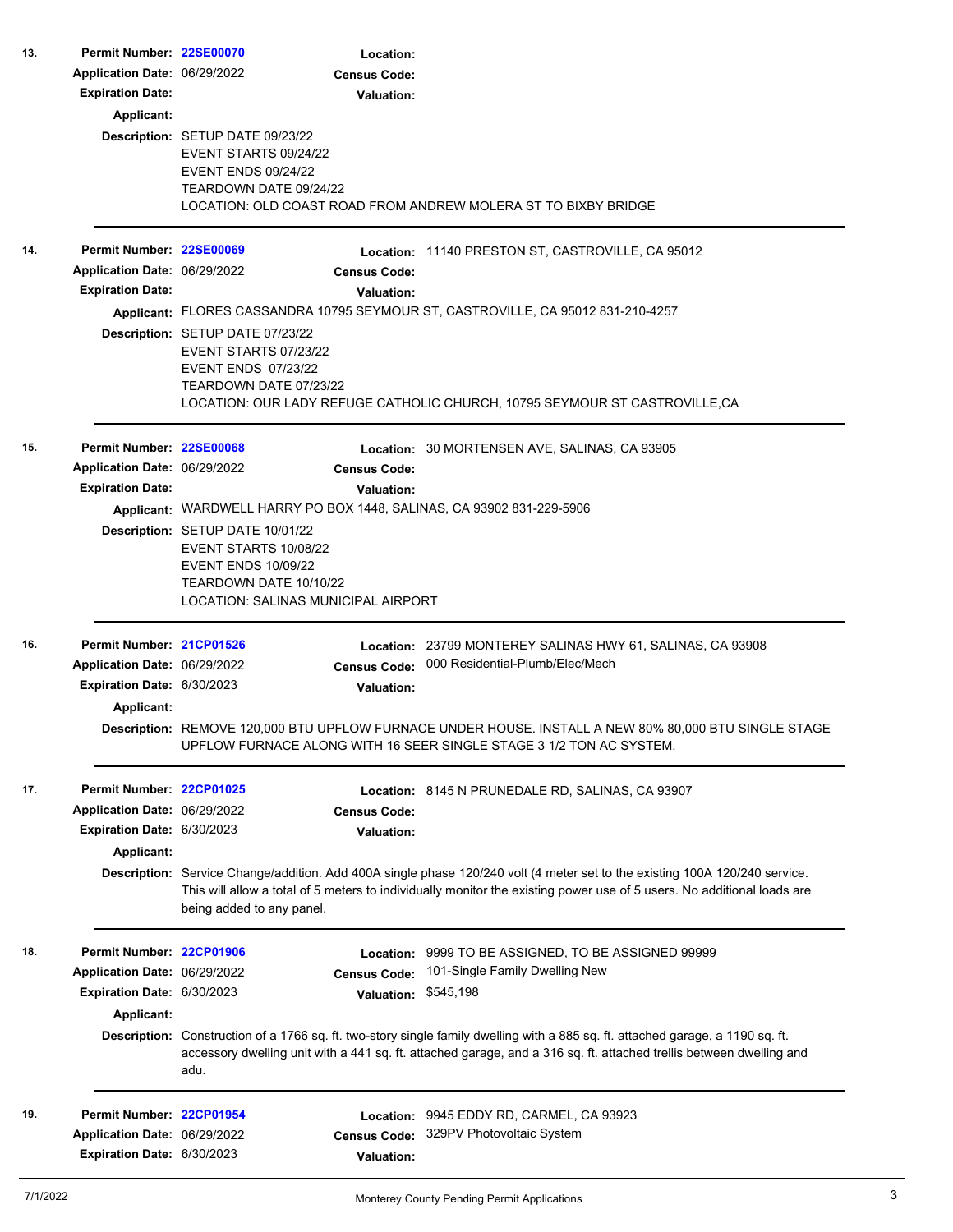|     | Applicant:                   | Description: Residential Roof-mounted photovoltaic system. 9.20 kW 23 Panels. Existing electrical panel will be used. 400                                                             |                                                                                                                           |  |
|-----|------------------------------|---------------------------------------------------------------------------------------------------------------------------------------------------------------------------------------|---------------------------------------------------------------------------------------------------------------------------|--|
|     |                              | Amps                                                                                                                                                                                  |                                                                                                                           |  |
| 20. | Permit Number: 22CP01916     |                                                                                                                                                                                       | Location: 30530 AURORA DEL MAR, CARMEL, CA 93923                                                                          |  |
|     | Application Date: 06/29/2022 | <b>Census Code:</b>                                                                                                                                                                   | 329D Deck                                                                                                                 |  |
|     | Expiration Date: 6/30/2023   | Valuation: \$26,045                                                                                                                                                                   |                                                                                                                           |  |
|     | Applicant:                   |                                                                                                                                                                                       |                                                                                                                           |  |
|     |                              | <b>COMPLIANT ONES (MATCH EXISTING)</b>                                                                                                                                                | Description: REBUILD 3 DETERIORATING UPPER LEVEL DECKS (431 S.F. TOTAL) AND REPLACE GUARDRAILS WITH CODE                  |  |
| 21. | Permit Number: 22CP01921     |                                                                                                                                                                                       | Location: 26050 RIO VISTA DR, CARMEL, CA 93923                                                                            |  |
|     | Application Date: 06/29/2022 | <b>Census Code:</b>                                                                                                                                                                   | 434R Residential Remodel                                                                                                  |  |
|     | Expiration Date: 6/30/2023   | Valuation: \$35,766                                                                                                                                                                   |                                                                                                                           |  |
|     | <b>Applicant:</b>            |                                                                                                                                                                                       |                                                                                                                           |  |
|     |                              |                                                                                                                                                                                       | Description: REMODEL EXISTING KITCHEN, REPLACE WINDOWS, PAINT EXTERIOR, RENOVATE MASTER BATH                              |  |
| 22. | Permit Number: 22CP01795     |                                                                                                                                                                                       | Location: 10148 BLUE LARKSPUR LN, MONTEREY, CA 93940                                                                      |  |
|     | Application Date: 06/28/2022 | <b>Census Code:</b>                                                                                                                                                                   |                                                                                                                           |  |
|     | Expiration Date: 6/29/2023   | <b>Valuation:</b>                                                                                                                                                                     |                                                                                                                           |  |
|     | Applicant:                   |                                                                                                                                                                                       |                                                                                                                           |  |
|     |                              | Amps                                                                                                                                                                                  | Description: Residential Roof-mounted photovoltaic system. 4.40 kW 11 Panels. Existing electrical panel will be used. 100 |  |
| 23. | Permit Number: 22CP01823     |                                                                                                                                                                                       | Location: 607 CARPENTERIA RD, AROMAS, CA 95004                                                                            |  |
|     | Application Date: 06/28/2022 | <b>Census Code:</b>                                                                                                                                                                   | 329PV Photovoltaic System                                                                                                 |  |
|     | Expiration Date: 6/29/2023   | Valuation:                                                                                                                                                                            |                                                                                                                           |  |
|     |                              | Applicant: MALAKIS DIANN 1190 DELL AVE STE O, CAMPBELL, CA 95008 4084252079                                                                                                           |                                                                                                                           |  |
|     |                              | Amps                                                                                                                                                                                  | Description: Residential Roof-mounted photovoltaic system. 6.48 kW 16 Panels. Existing electrical panel will be used. 200 |  |
| 24. | Permit Number: 22CP01949     |                                                                                                                                                                                       | Location: 24728 UPPER TRAIL, CARMEL, CA 93923                                                                             |  |
|     | Application Date: 06/28/2022 |                                                                                                                                                                                       | Census Code: 434R Residential Remodel                                                                                     |  |
|     | Expiration Date: 6/29/2023   | Valuation: \$7,698                                                                                                                                                                    |                                                                                                                           |  |
|     |                              | Applicant: MEFFORD WILLIAM PO BOX 1072, PACIFIC GROVE, CA 93950 8313734567                                                                                                            |                                                                                                                           |  |
|     |                              | closet and entry. Add 54 square feet deck and replace 1 window with French door.                                                                                                      | Description: Remodel 80 square feet Master bathroom, replace 2 windows size for size. Remodel 67 square feet powder room  |  |
| 25. | Permit Number: 22CP01947     |                                                                                                                                                                                       | Location: 91 CALLE DE QUIEN SABE, CARMEL VALLEY, CA 93924                                                                 |  |
|     | Application Date: 06/28/2022 | <b>Census Code:</b>                                                                                                                                                                   | 329D Deck                                                                                                                 |  |
|     | Expiration Date: 6/29/2023   | Valuation: \$22,963                                                                                                                                                                   |                                                                                                                           |  |
|     |                              |                                                                                                                                                                                       | Applicant: ZAVITSANOS ANTHONY 560 BELDEN ST (STUDIO H), MONTEREY, CA 93940 8314024493                                     |  |
|     |                              |                                                                                                                                                                                       | Description: Demo permit to remove existing 760 square feet detached deck, replace with new 380 square feet deck.         |  |
| 26. | Permit Number: 22CP01925     | Location:                                                                                                                                                                             |                                                                                                                           |  |
|     | Application Date: 06/28/2022 | <b>Census Code:</b>                                                                                                                                                                   | 645 DEMO-1 Unit                                                                                                           |  |
|     | Expiration Date: 6/29/2023   | <b>Valuation:</b>                                                                                                                                                                     |                                                                                                                           |  |
|     | <b>Applicant:</b>            |                                                                                                                                                                                       |                                                                                                                           |  |
|     |                              | Description: Demolish half of an added on building and remove a 6' x 6' section of the existing slab for the drilling contractors to<br>drill a replacement multiple connection well. |                                                                                                                           |  |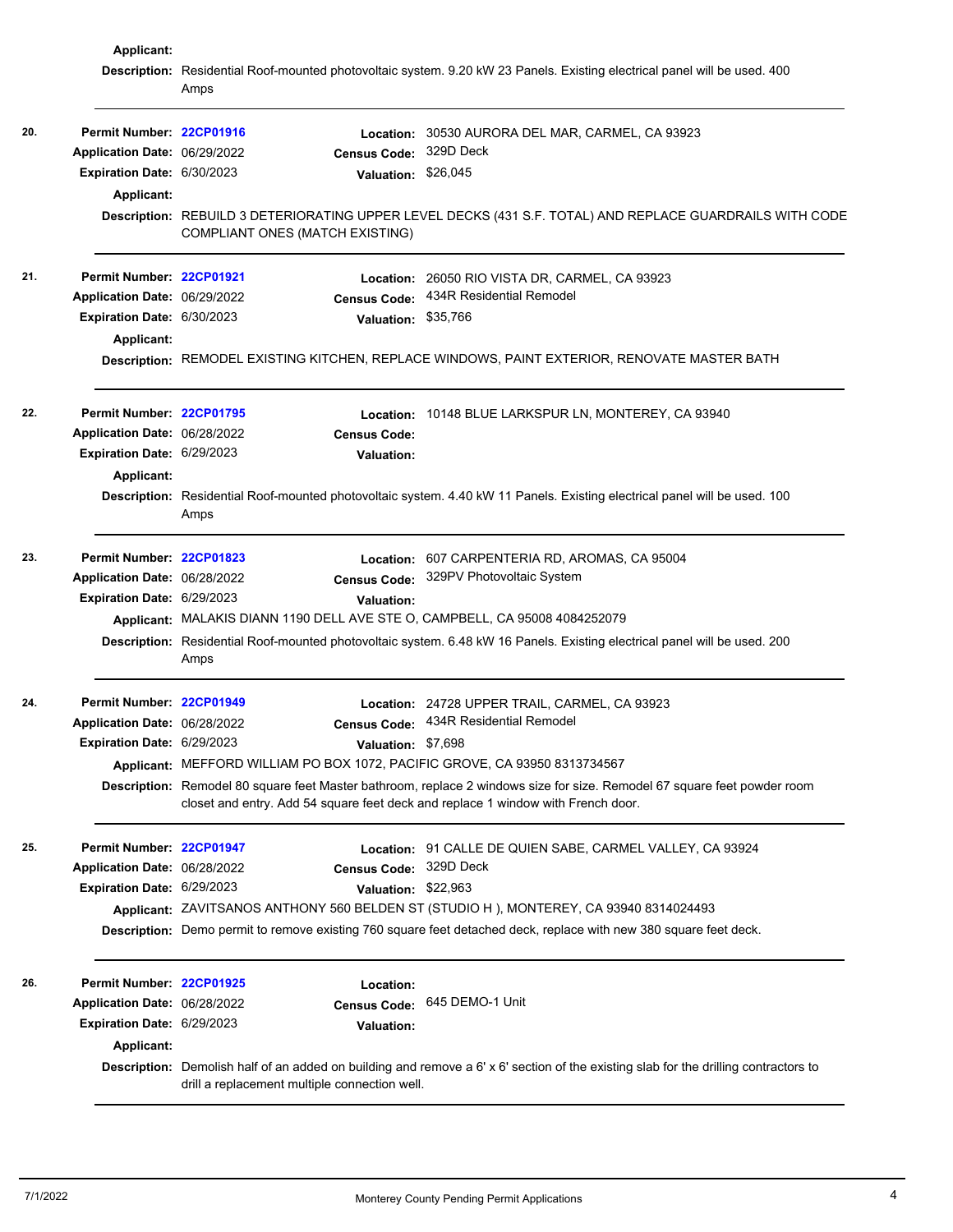| 27. | Permit Number: 22CP01868<br>Application Date: 06/27/2022<br>Expiration Date: 6/28/2023               | <b>Valuation:</b><br>Description: Cell Site Modification. Replace existing antennas with new models.                                                                                                                           | Location: 1249 JOSSELYN CYN RD, MONTEREY, CA 93940<br>Census Code: 329A Antenna<br>Applicant: JOHNSON TOM 30767 GATEWAY PL #194, RANCHO MISSION VIEJO, CA 92694 9257853727                                                                                                                                                |
|-----|------------------------------------------------------------------------------------------------------|--------------------------------------------------------------------------------------------------------------------------------------------------------------------------------------------------------------------------------|---------------------------------------------------------------------------------------------------------------------------------------------------------------------------------------------------------------------------------------------------------------------------------------------------------------------------|
| 28. | Permit Number: 22CP01863<br>Application Date: 06/27/2022<br>Expiration Date: 6/28/2023               | Valuation:<br>Applicant: HOPKINS DAN 14 SPRECKELS LN, SPRECKELS, CA 93962 8312772226<br>Amps                                                                                                                                   | Location: 44 LA RANCHERIA RD, CARMEL VALLEY, CA 93924<br>Census Code: 329PV Photovoltaic System<br>Description: Residential Roof-mounted photovoltaic system. 9.620 kW 26 Panels. Existing electrical panel will be used. 200                                                                                             |
| 29. | Permit Number: 22CP01920<br>Application Date: 06/27/2022<br>Expiration Date: 6/28/2023<br>Applicant: | Valuation: \$7,844<br>Description: Demolish existing substandard laundry room and replace in kind 260 square feet.                                                                                                             | Location: 1 ROBLEY RD, SALINAS, CA 93908<br>Census Code: 434R Residential Remodel                                                                                                                                                                                                                                         |
| 30. | Application Date: 06/27/2022<br>Expiration Date: 6/28/2023                                           | Permit Number 22CP01360-REV1<br>Census Code: NA<br><b>Valuation:</b><br>Applicant: RADOVAN ROSEMARIE 1939 HARTOG DR, LEHI, CA 84043 3854559032<br>Description: Module type change, system size changes to 11.600 KW, 29 panels | Location: 19184 MALLORY CYN RD, SALINAS, CA 93907                                                                                                                                                                                                                                                                         |
| 31. | Permit Number: 22CP01943<br>Application Date: 06/27/2022<br>Expiration Date: 6/28/2023<br>Applicant: | <b>Census Code:</b><br>Valuation: \$220,807<br>foot outside storage unit and a 462 square foot detached garage.                                                                                                                | Location: 17461 CACHAGUA RD, CARMEL VALLEY, CA 93924<br>434D Residential Demo/Rebuild<br>Description: 2020 CARMEL FIRE DISASTER REBUILD APPLICATION: Conversion of an existing one bedroom, one bath 750<br>square foot Guesthouse to a two bedroom, two bath 1,198 square foot Accessory Dwelling Unit with a 201 square |
| 32. | Application Date: 06/27/2022<br>Expiration Date: 6/28/2023<br><b>Applicant:</b>                      | Permit Number: 22CP00105-REV1<br><b>Census Code:</b><br><b>Valuation:</b><br>Description: Equipment moved locations, conduit schedule updated                                                                                  | Location: 27790 ESCOLLE RD, SOLEDAD, CA 93960<br>NA.                                                                                                                                                                                                                                                                      |
| 33. | Application Date: 06/27/2022<br>Expiration Date: 6/28/2023                                           | Permit Number. 21CP00940-REV1<br>Location:<br><b>Census Code:</b><br><b>Valuation:</b><br>cooler orientation change, and replace existing subpanel                                                                             | 19055 PORTOLA DR, SALINAS, CA 93908<br>NA.<br>Applicant: DANIELS WILL 15300 BOTHELL WAY NE, LAKE FOREST PARK, WA 98155 8316598457<br>Description: Clarification of scope of work to match site conditions; include walls around the proposed walk-in coolers, walking                                                     |
| 34. | Permit Number: 22CP01580<br>Application Date: 06/27/2022<br>Expiration Date: 6/28/2023               | <b>Census Code:</b><br><b>Valuation:</b><br>Applicant: Rebecca Grace 101 STATION DR #D05, WESTWOOD, MA 02090 781-400-7663                                                                                                      | <b>Location: CABRILLO HWY AND YANKEE POINT (COMM-SITE)</b><br>329A Antenna<br>Description: Install a 30kW Generac standby diesel generator with a base fuel tank and 200 Amp ATS.                                                                                                                                         |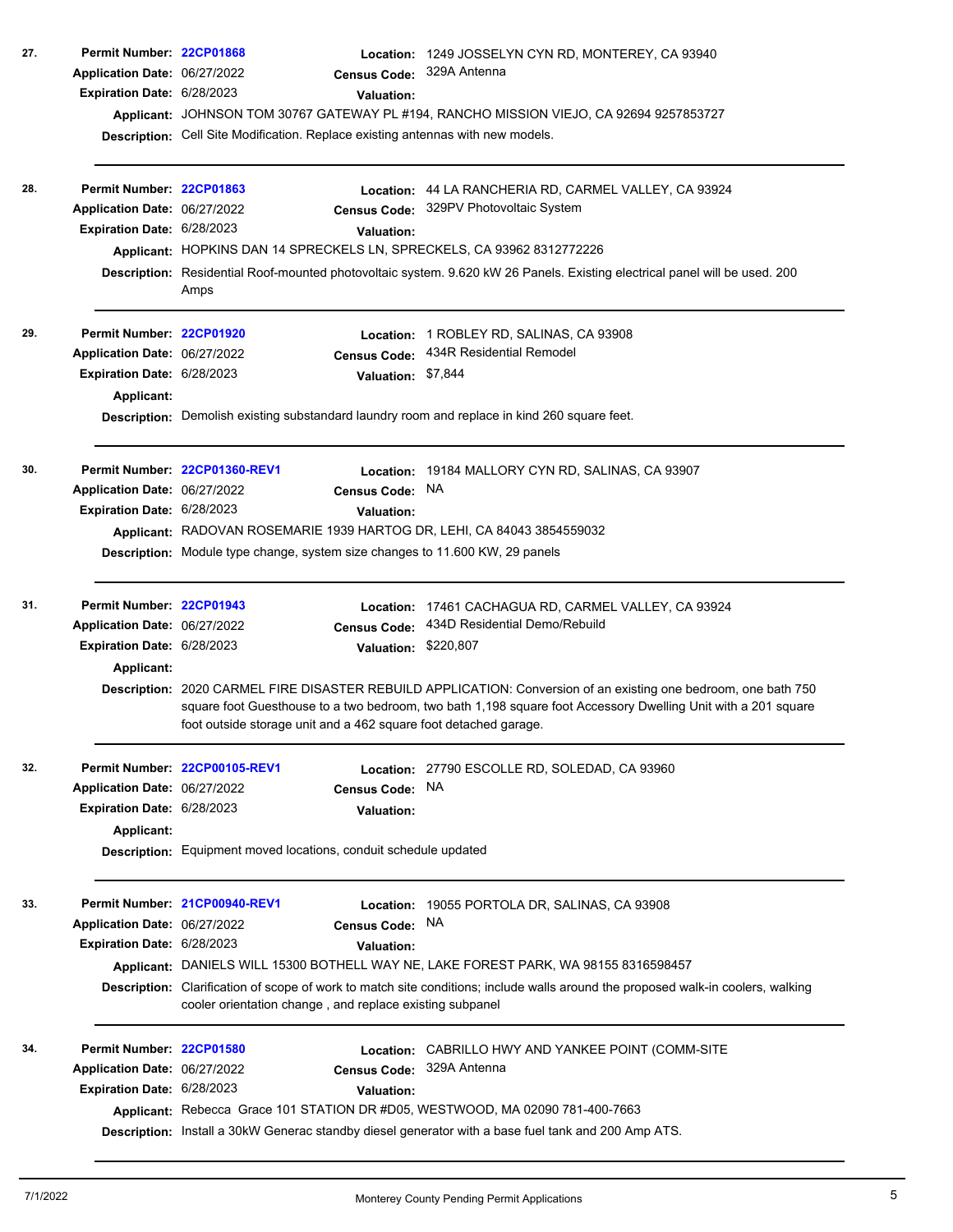| 35. | Permit Number: 22CP01325<br>Application Date: 06/27/2022<br>Expiration Date: 6/28/2023        |                                                                        | <b>Census Code:</b>                      | Location: 18700 VICTORIA LN, SALINAS, CA 93907<br>434A Residential Addition<br>Valuation: \$148,131                                                                                                                                                                                                                                                                 |
|-----|-----------------------------------------------------------------------------------------------|------------------------------------------------------------------------|------------------------------------------|---------------------------------------------------------------------------------------------------------------------------------------------------------------------------------------------------------------------------------------------------------------------------------------------------------------------------------------------------------------------|
|     | <b>Applicant:</b>                                                                             |                                                                        |                                          | Description: Construction of a new 800 square feet Accessory Dwelling Unit with a 454 square feet attached garage.                                                                                                                                                                                                                                                  |
| 36. | Permit Number: 22CP00291<br>Application Date: 06/27/2022<br><b>Expiration Date: 6/28/2023</b> |                                                                        | <b>Census Code:</b><br><b>Valuation:</b> | Location: 23799 MONTEREY SALINAS HWY, SALINAS, CA 93908<br>000 Residential-Plumb/Elec/Mech                                                                                                                                                                                                                                                                          |
|     | Applicant:                                                                                    |                                                                        |                                          | Description: Replace existing FAU with 3 Ton Model #N80ESN0701412A 66K BTU downflow natural gas furnace.                                                                                                                                                                                                                                                            |
| 37. | Permit Number: 22CP01791<br>Application Date: 06/27/2022                                      |                                                                        | <b>Census Code:</b>                      | Location: 70 RANCHO RD, CARMEL VALLEY, CA 93924<br>329 Structure Other Than Building                                                                                                                                                                                                                                                                                |
|     | <b>Expiration Date: 6/28/2023</b>                                                             |                                                                        | <b>Valuation:</b>                        |                                                                                                                                                                                                                                                                                                                                                                     |
|     | <b>Applicant:</b>                                                                             |                                                                        |                                          |                                                                                                                                                                                                                                                                                                                                                                     |
|     |                                                                                               | aquamatic safety pool cover and pool water auto fill.                  |                                          | Description: Install a 448 square foot swimming pool and spa -spa dimensions 49 square feet 7'0"x7'0"-3'6"deep spa and<br>14'x28'-3'6"to 5'0"deep pool white standard plaster and water line tile. Structural engineering reinforcement rebar,<br>pvc, plumbing, gunite cement electrical hookups VS pump, led lights, 400k Btu gas heater, cartridge filter system |
| 38. | Permit Number: 22CP01844                                                                      |                                                                        |                                          | Location: 53 CRAZY HORSE CYN RD, SALINAS, CA 93907                                                                                                                                                                                                                                                                                                                  |
|     | Application Date: 06/24/2022                                                                  |                                                                        | <b>Census Code:</b>                      |                                                                                                                                                                                                                                                                                                                                                                     |
|     | Expiration Date: 6/25/2023                                                                    | Applicant: RADOVAN ROSEMARIE 1939 HARTOG DR, LEHI, CA 84043 3854559032 | <b>Valuation:</b>                        |                                                                                                                                                                                                                                                                                                                                                                     |
|     |                                                                                               |                                                                        |                                          |                                                                                                                                                                                                                                                                                                                                                                     |
|     |                                                                                               | Amps                                                                   |                                          | Description: Residential Roof-mounted photovoltaic system. 5.600 kW 16 Panels. Existing electrical panel will be used. 125                                                                                                                                                                                                                                          |
| 39. | Permit Number: 22CP01847                                                                      |                                                                        |                                          | Location: 26760 PASEO ROBLES, CARMEL, CA 93923                                                                                                                                                                                                                                                                                                                      |
|     | Application Date: 06/24/2022                                                                  |                                                                        | <b>Census Code:</b>                      | 329 Structure Other Than Building                                                                                                                                                                                                                                                                                                                                   |
|     | Expiration Date: 6/25/2023                                                                    |                                                                        | <b>Valuation:</b>                        |                                                                                                                                                                                                                                                                                                                                                                     |
|     | <b>Applicant:</b>                                                                             |                                                                        |                                          |                                                                                                                                                                                                                                                                                                                                                                     |
|     |                                                                                               | and fire pit.                                                          |                                          | Description: Improvements at the backyard patio, new Modpool (shipping container) with slab and retaining wall, new concrete<br>patio to module mod pool edge, new equipment room with plumbing and electrical fixtures, new outdoor kitchen,                                                                                                                       |
| 40. | Permit Number: 22CP01860                                                                      |                                                                        |                                          | Location: 79650 CLARIBEL RD, PARKFIELD, CA 93451                                                                                                                                                                                                                                                                                                                    |
|     | Application Date: 06/24/2022                                                                  |                                                                        | Census Code:                             |                                                                                                                                                                                                                                                                                                                                                                     |
|     | Expiration Date: 6/25/2023                                                                    |                                                                        | <b>Valuation:</b>                        |                                                                                                                                                                                                                                                                                                                                                                     |
|     | <b>Applicant:</b>                                                                             | Amps                                                                   |                                          | Description: Residential Roof-mounted photovoltaic system. 5.52 kW 12 Panels. Existing electrical panel will be used. 200                                                                                                                                                                                                                                           |
| 41. | Permit Number: 22CP01862                                                                      |                                                                        |                                          | Location: 18300 MORO RD, SALINAS, CA 93907                                                                                                                                                                                                                                                                                                                          |
|     | Application Date: 06/24/2022                                                                  |                                                                        | <b>Census Code:</b>                      |                                                                                                                                                                                                                                                                                                                                                                     |
|     | Expiration Date: 6/25/2023                                                                    |                                                                        | <b>Valuation:</b>                        |                                                                                                                                                                                                                                                                                                                                                                     |
|     |                                                                                               | Applicant: HOPKINS DAN 14 SPRECKELS LN, SPRECKELS, CA 93962 8312772226 |                                          |                                                                                                                                                                                                                                                                                                                                                                     |
|     |                                                                                               | Amps                                                                   |                                          | Description: Residential Roof-mounted photovoltaic system. 2.660 kW 7 Panels. Existing electrical panel will be used. 200                                                                                                                                                                                                                                           |
| 42. | Permit Number: 22CP01805                                                                      |                                                                        |                                          | Location: 92 LAUREL DR, CARMEL VALLEY, CA 93924                                                                                                                                                                                                                                                                                                                     |
|     | Application Date: 06/24/2022                                                                  |                                                                        | <b>Census Code:</b>                      | 329PV Photovoltaic System                                                                                                                                                                                                                                                                                                                                           |
|     | Expiration Date: 6/25/2023                                                                    |                                                                        | <b>Valuation:</b>                        |                                                                                                                                                                                                                                                                                                                                                                     |
|     | Applicant:                                                                                    |                                                                        |                                          |                                                                                                                                                                                                                                                                                                                                                                     |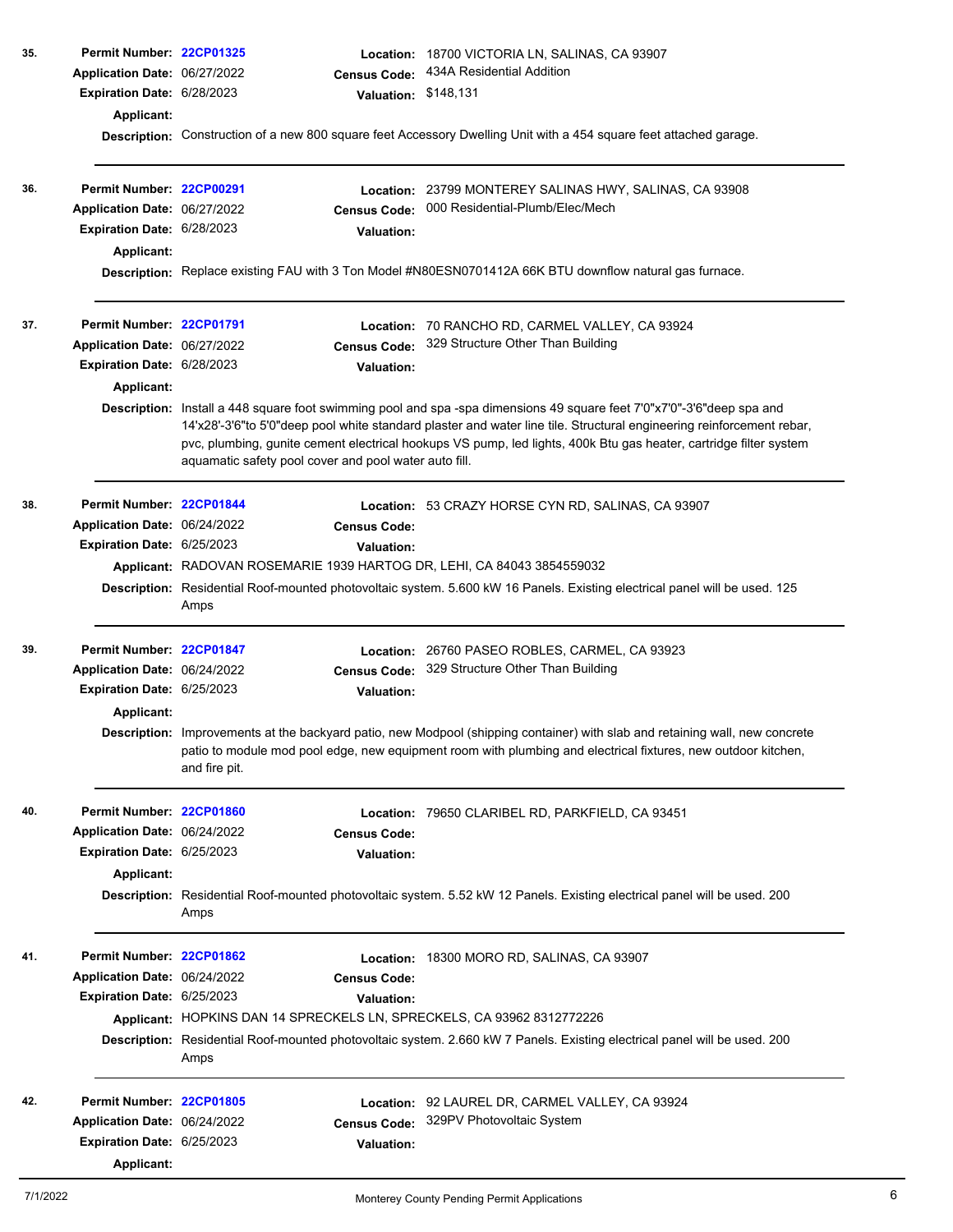|     |                              | Amps                                                                                                                |                      | Description: Residential Roof-mounted photovoltaic system. 5.60 kW 14 Panels. Existing electrical panel will be used. 200                                                                                                                                                                                                                                                     |  |  |  |
|-----|------------------------------|---------------------------------------------------------------------------------------------------------------------|----------------------|-------------------------------------------------------------------------------------------------------------------------------------------------------------------------------------------------------------------------------------------------------------------------------------------------------------------------------------------------------------------------------|--|--|--|
| 43. | Permit Number: 22CP01872     |                                                                                                                     | Location:            | 10620 HIDDEN MESA PL 7, MONTEREY, CA 93940                                                                                                                                                                                                                                                                                                                                    |  |  |  |
|     | Application Date: 06/24/2022 |                                                                                                                     | <b>Census Code:</b>  | 434R Residential Remodel                                                                                                                                                                                                                                                                                                                                                      |  |  |  |
|     | Expiration Date: 6/25/2023   |                                                                                                                     | Valuation: \$26,097  |                                                                                                                                                                                                                                                                                                                                                                               |  |  |  |
|     | <b>Applicant:</b>            |                                                                                                                     |                      |                                                                                                                                                                                                                                                                                                                                                                               |  |  |  |
|     |                              |                                                                                                                     |                      | Description: Renovation in one 865 sq ft condominium unit. (1) Exterior window to picture; (2) add exterior egress window; (3)<br>add interior window; (4) add exterior picture window; (5) remove closet, includes electrical; (6) remove pantry wall;<br>(7) remove wall and closet, includes electrical; (8) remove wall and closet, includes electrical; (9) new flooring |  |  |  |
| 44. | Permit Number: 22CP01905     |                                                                                                                     | Location:            | 2 VISTA CIELO, CARMEL, CA 93923                                                                                                                                                                                                                                                                                                                                               |  |  |  |
|     | Application Date: 06/24/2022 |                                                                                                                     | <b>Census Code:</b>  | 434A Residential Addition                                                                                                                                                                                                                                                                                                                                                     |  |  |  |
|     | Expiration Date: 6/25/2023   |                                                                                                                     | Valuation: \$23,083  |                                                                                                                                                                                                                                                                                                                                                                               |  |  |  |
|     | <b>Applicant:</b>            |                                                                                                                     |                      |                                                                                                                                                                                                                                                                                                                                                                               |  |  |  |
|     |                              | <b>Description:</b> Add 153 sq ft to existing guest bedroom.                                                        |                      |                                                                                                                                                                                                                                                                                                                                                                               |  |  |  |
| 45. | Permit Number: 22CP01919     |                                                                                                                     | Location:            | 38757 PALO COLORADO RD, CARMEL, CA 93923                                                                                                                                                                                                                                                                                                                                      |  |  |  |
|     | Application Date: 06/24/2022 |                                                                                                                     | <b>Census Code:</b>  | NA                                                                                                                                                                                                                                                                                                                                                                            |  |  |  |
|     | Expiration Date: 6/25/2023   |                                                                                                                     | Valuation: \$155,642 |                                                                                                                                                                                                                                                                                                                                                                               |  |  |  |
|     | <b>Applicant:</b>            |                                                                                                                     |                      |                                                                                                                                                                                                                                                                                                                                                                               |  |  |  |
|     |                              | Description: 2016 SOBERANES FIRE DISASTER: Grading only permit; 1,90 cubic yards of cut and 10 cubic yards of fill. |                      |                                                                                                                                                                                                                                                                                                                                                                               |  |  |  |
|     |                              | Related to Building permit 21CP02134                                                                                |                      |                                                                                                                                                                                                                                                                                                                                                                               |  |  |  |
| 46. | Permit Number: 22SE00067     |                                                                                                                     |                      | Location: 26400 CARMEL RANCHO LN, CARMEL, CA 93923                                                                                                                                                                                                                                                                                                                            |  |  |  |
|     | Application Date: 06/23/2022 |                                                                                                                     | <b>Census Code:</b>  |                                                                                                                                                                                                                                                                                                                                                                               |  |  |  |
|     | <b>Expiration Date:</b>      |                                                                                                                     | <b>Valuation:</b>    |                                                                                                                                                                                                                                                                                                                                                                               |  |  |  |
|     |                              | Applicant: RIVERA ELSA P.O. BOX 487, BIG SUR, CA 93920 (831) 596-8105                                               |                      |                                                                                                                                                                                                                                                                                                                                                                               |  |  |  |
|     |                              | Description: 24TH ANNUAL FERRARI EVENT AT BARNYARD                                                                  |                      |                                                                                                                                                                                                                                                                                                                                                                               |  |  |  |
|     |                              | <b>EVENT SETUP: 08/20/22</b>                                                                                        |                      |                                                                                                                                                                                                                                                                                                                                                                               |  |  |  |
|     |                              | <b>EVENT STARTS: 08/20/22</b>                                                                                       |                      |                                                                                                                                                                                                                                                                                                                                                                               |  |  |  |
|     |                              | EVENT ENDS: 08/20/22<br>DISMANTLE: 08/20/22                                                                         |                      |                                                                                                                                                                                                                                                                                                                                                                               |  |  |  |
|     |                              |                                                                                                                     |                      |                                                                                                                                                                                                                                                                                                                                                                               |  |  |  |
|     |                              | LOCATION: 3618 THE BARNYARD CARMEL                                                                                  |                      |                                                                                                                                                                                                                                                                                                                                                                               |  |  |  |
| 47. | Permit Number: 22CP01891     |                                                                                                                     |                      | Location: 26220 ISABELLA AVE, CARMEL, CA 93923                                                                                                                                                                                                                                                                                                                                |  |  |  |
|     | Application Date: 06/23/2022 |                                                                                                                     | <b>Census Code:</b>  | 434F Residential Reroof                                                                                                                                                                                                                                                                                                                                                       |  |  |  |
|     | Expiration Date: 6/24/2023   |                                                                                                                     | <b>Valuation:</b>    |                                                                                                                                                                                                                                                                                                                                                                               |  |  |  |
|     |                              | Applicant: HATTER GAIL 144 W GABILAN ST, SALINAS CA 93901 8317512330                                                |                      |                                                                                                                                                                                                                                                                                                                                                                               |  |  |  |
|     |                              | match existing main house                                                                                           |                      | Description: Residential Re-Roof Permit (Guest Cottage) 1,083 Sq. Ft. re-framing the roof to change one of the gables from<br>round top to dutch hip, existing Cedar Wood Shake/Shingle to be replaced with tan/grey Quarried Stone Shingles to                                                                                                                               |  |  |  |
| 48. | Permit Number: 22CP01881     |                                                                                                                     | Location:            | 168 AROMAS RD, AROMAS, CA 95004                                                                                                                                                                                                                                                                                                                                               |  |  |  |
|     | Application Date: 06/23/2022 |                                                                                                                     | <b>Census Code:</b>  | 329PV Photovoltaic System                                                                                                                                                                                                                                                                                                                                                     |  |  |  |
|     | Expiration Date: 6/24/2023   |                                                                                                                     | Valuation:           |                                                                                                                                                                                                                                                                                                                                                                               |  |  |  |
|     | Applicant:                   |                                                                                                                     |                      |                                                                                                                                                                                                                                                                                                                                                                               |  |  |  |
|     |                              | Amps                                                                                                                |                      | Description: Residential Roof-mounted photovoltaic system. 5.55 kW 15 Panels. Existing electrical panel will be used. 100                                                                                                                                                                                                                                                     |  |  |  |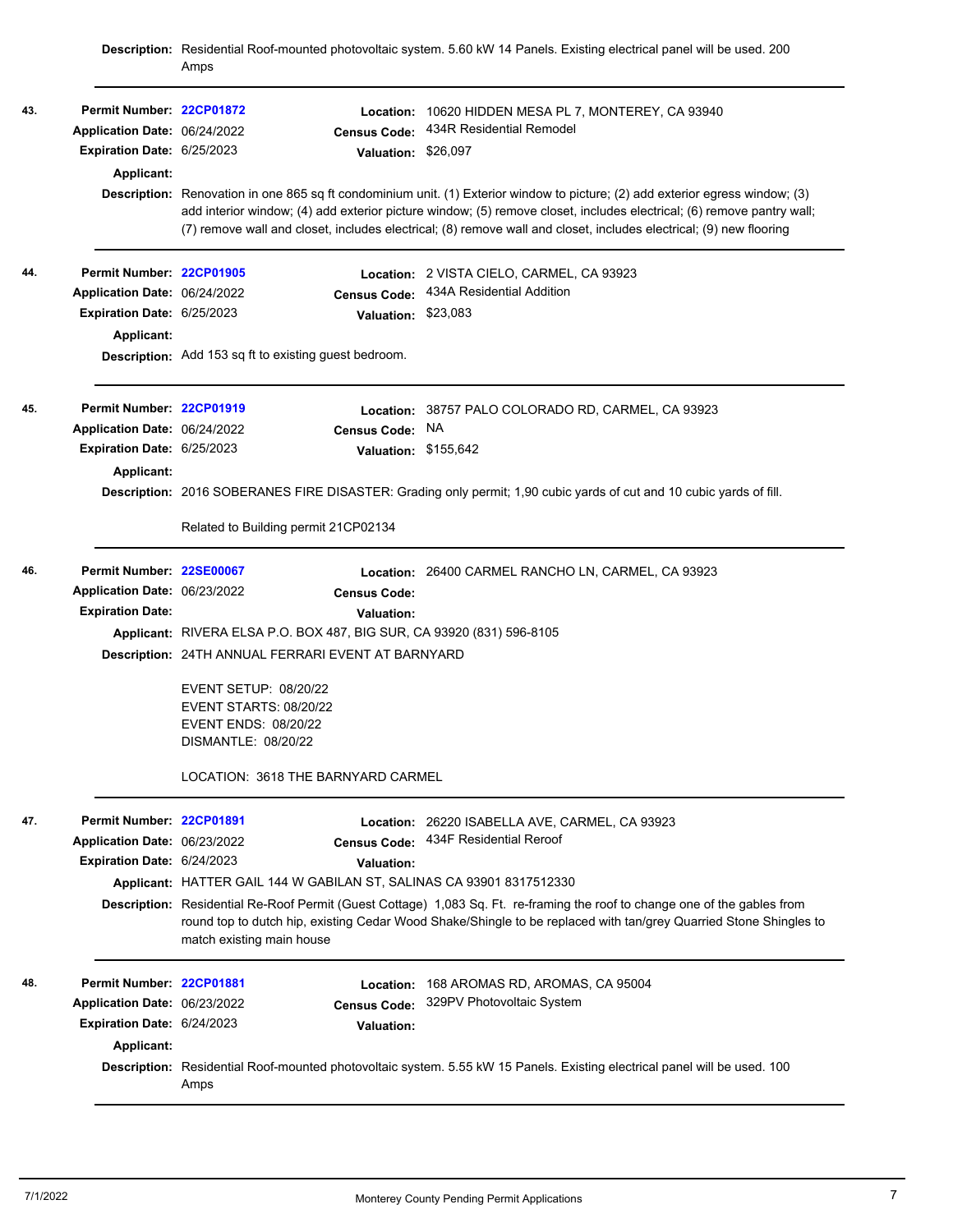| 49. | Permit Number: 22CP01871<br>Application Date: 06/23/2022<br>Expiration Date: 6/24/2023<br>Applicant: |                                                                                                                               | <b>Census Code:</b><br><b>Valuation:</b> | Location: 11721 HIDDEN VALLEY RD, CARMEL VALLEY, CA 93924<br>329PV Photovoltaic System                                                                                                |  |  |
|-----|------------------------------------------------------------------------------------------------------|-------------------------------------------------------------------------------------------------------------------------------|------------------------------------------|---------------------------------------------------------------------------------------------------------------------------------------------------------------------------------------|--|--|
|     |                                                                                                      | Amps                                                                                                                          |                                          | Description: Residential Roof-mounted photovoltaic system. 13.95 kW 31 Panels. Existing electrical panel will be used. 400                                                            |  |  |
| 50. | Permit Number: 22CP01896                                                                             |                                                                                                                               | Location:                                | 16425 TWIN LAKES DR, ROYAL OAKS, CA 95076                                                                                                                                             |  |  |
|     | Application Date: 06/23/2022                                                                         |                                                                                                                               | <b>Census Code:</b>                      | 329PV Photovoltaic System                                                                                                                                                             |  |  |
|     | Expiration Date: 6/24/2023                                                                           |                                                                                                                               | Valuation:                               |                                                                                                                                                                                       |  |  |
|     |                                                                                                      |                                                                                                                               |                                          | Applicant: KELLY RAENA 418 S ABBOTT AVE, MILPITAS, CA 95035 7752912910                                                                                                                |  |  |
|     |                                                                                                      | electrical panel will be used. 400 Amps                                                                                       |                                          | Description: Residential Roof-mounted photovoltaic system. 7.2 kW 18 Panels, 13.5 kw energy storage system. Existing                                                                  |  |  |
| 51. | Permit Number: 22CP01907                                                                             |                                                                                                                               |                                          | Location: 121 SPRECKELS BLVD, SALINAS, CA 93908                                                                                                                                       |  |  |
|     | Application Date: 06/23/2022                                                                         |                                                                                                                               | <b>Census Code:</b>                      |                                                                                                                                                                                       |  |  |
|     | <b>Expiration Date:</b>                                                                              |                                                                                                                               | <b>Valuation:</b>                        |                                                                                                                                                                                       |  |  |
|     |                                                                                                      |                                                                                                                               |                                          | Applicant: JOHNSON DEREK 21 W ALISAL ST STE 119, SALINAS, CA 93901 8317575554                                                                                                         |  |  |
|     |                                                                                                      |                                                                                                                               |                                          | Description: Installation of (2) 40' x 100' tents, (1) 20' x 40', (1) stage for T&A Family Fair Event at Spreckels Industrial Park.                                                   |  |  |
|     |                                                                                                      |                                                                                                                               |                                          | Event will be held on 08/13/2022 Installation is to begin on 08/12/2022 and will be removed on 08/14/2022                                                                             |  |  |
| 52. | Permit Number: 22CP01908                                                                             |                                                                                                                               |                                          | Location: 9999 TO BE ASSIGNED, TO BE ASSIGNED 99999                                                                                                                                   |  |  |
|     | Application Date: 06/23/2022                                                                         |                                                                                                                               | <b>Census Code:</b>                      | 999 Commercial-Plumb/Elec/Mech                                                                                                                                                        |  |  |
|     | Expiration Date: 6/24/2023                                                                           |                                                                                                                               | <b>Valuation:</b>                        |                                                                                                                                                                                       |  |  |
|     |                                                                                                      |                                                                                                                               |                                          | Applicant: VERNON MITCHELL 1441 SCHILLING PLACE, SOUTH 2ND FLOOR, SALINAS, CA 93901 (831) 759-6728                                                                                    |  |  |
|     |                                                                                                      |                                                                                                                               |                                          | Description: Replace existing 200A electrical panel, remove one outlet, and add three (3) new outlets.                                                                                |  |  |
| 53. | Permit Number: 22CP01694                                                                             |                                                                                                                               |                                          | Location: 203 LAS LOMAS DR, ROYAL OAKS, CA 95076                                                                                                                                      |  |  |
|     | Application Date: 06/23/2022                                                                         |                                                                                                                               | <b>Census Code:</b>                      | 000 Residential-Plumb/Elec/Mech                                                                                                                                                       |  |  |
|     | <b>Expiration Date: 6/24/2023</b>                                                                    |                                                                                                                               | <b>Valuation:</b>                        |                                                                                                                                                                                       |  |  |
|     |                                                                                                      |                                                                                                                               |                                          | Applicant: PAKNAHAL ALI 400 REED ST STE #5, SANTA CLARA, CA 95050 4084464141                                                                                                          |  |  |
|     |                                                                                                      | Description: Replace main electrical panel 100amp (like to like)                                                              |                                          |                                                                                                                                                                                       |  |  |
| 54. | Permit Number: 22CP01837                                                                             |                                                                                                                               |                                          | Location: 13791 HUTCHINGS CT, ROYAL OAKS, CA 95076                                                                                                                                    |  |  |
|     | Application Date: 06/23/2022                                                                         |                                                                                                                               | <b>Census Code:</b>                      |                                                                                                                                                                                       |  |  |
|     | <b>Expiration Date: 6/24/2023</b>                                                                    |                                                                                                                               | <b>Valuation:</b>                        |                                                                                                                                                                                       |  |  |
|     | <b>Applicant:</b>                                                                                    | Description: Residential Roof-mounted photovoltaic system. 8.2 kW 20 Panels. Existing electrical panel will be used. 200 Amps |                                          |                                                                                                                                                                                       |  |  |
| 55. | Permit Number: 22CP01779                                                                             |                                                                                                                               |                                          | Location: 398 NATIVIDAD RD, SALINAS, CA 93906                                                                                                                                         |  |  |
|     | Application Date: 06/23/2022                                                                         |                                                                                                                               | <b>Census Code:</b>                      | 999 Commercial-Plumb/Elec/Mech                                                                                                                                                        |  |  |
|     | Expiration Date: 6/24/2023                                                                           |                                                                                                                               | <b>Valuation:</b>                        |                                                                                                                                                                                       |  |  |
|     | <b>Applicant:</b>                                                                                    |                                                                                                                               |                                          |                                                                                                                                                                                       |  |  |
|     |                                                                                                      |                                                                                                                               |                                          | Description: Installation of fertilizer Dosatron & reverse osmosis systems for Green House.<br>(N) 25 gallon pressure tank. (N) Booster Pump Pentail LTHS, (N) 5 gallon holding tank. |  |  |
| 56. | Permit Number: 22CP00949                                                                             |                                                                                                                               |                                          | Location: 3380 TAYLOR RD, CARMEL, CA 93923                                                                                                                                            |  |  |
|     | Application Date: 06/23/2022                                                                         |                                                                                                                               | <b>Census Code:</b>                      | 434A Residential Addition                                                                                                                                                             |  |  |
|     | Expiration Date: 6/24/2023                                                                           |                                                                                                                               | Valuation: \$216,468                     |                                                                                                                                                                                       |  |  |
|     | Applicant:                                                                                           |                                                                                                                               |                                          |                                                                                                                                                                                       |  |  |
|     |                                                                                                      |                                                                                                                               |                                          |                                                                                                                                                                                       |  |  |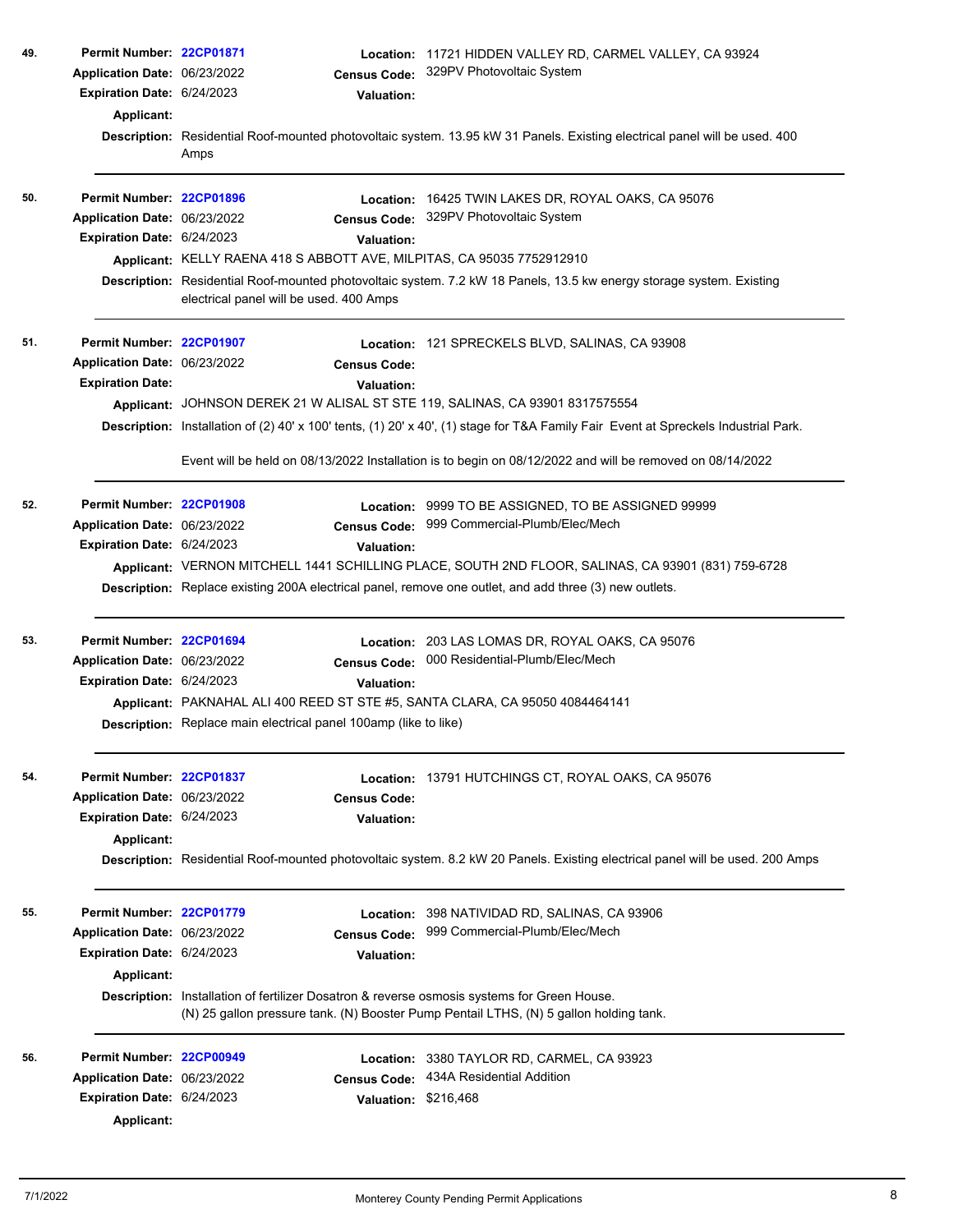**Description:** 480 sf Interior remodel of [e] 1,789 sf residence / 448 sf kitchen and garage addition / 148 sf bedroom addition / Second story 675 sf primary bedroom and bath addition / replace all [e] wood siding with horizontal hardi siding / new 3,442 sf metal standing seam roof - color charcoal gray / new milgard aluminum windows and doors

| 57. | Permit Number: 22CP01638<br>Application Date: 06/23/2022<br>Expiration Date: 6/24/2023               | Valuation: \$342,601                                                                                                                                                                  | Location: 2445 BAY VIEW AVE, CARMEL, CA 93923<br>Census Code: 434D Residential Demo/Rebuild<br>Applicant: CALNON LISA 12 THOMAS OWENS WY STE 200, MONTEREY, CA 93940 8313725580<br>Description: Demo existing single family and rebuild a 1,378 sq. ft. single family dwelling, 341 sq. ft. attached garage, 493 sq. ft.<br>junior accessory dwelling unit and a 394 sq. ft. deck. Grading of 20 c/y cut and 160 c/y fill. |
|-----|------------------------------------------------------------------------------------------------------|---------------------------------------------------------------------------------------------------------------------------------------------------------------------------------------|----------------------------------------------------------------------------------------------------------------------------------------------------------------------------------------------------------------------------------------------------------------------------------------------------------------------------------------------------------------------------------------------------------------------------|
| 58. | Permit Number: 22CP01887<br>Application Date: 06/22/2022<br>Expiration Date: 6/23/2023               | <b>Valuation:</b><br>Applicant: JUAN GARCIA 270 CLINTON COURT, SALINAS, CA 93906 8312405855<br>Asphalt/Comp Shingle                                                                   | Location: 18615 RANCHITO DEL RIO DR, SALINAS, CA 93908<br>Census Code: 434F Residential Reroof<br>Description: Residential Re-Roof Permit. 6000 Sq. Ft. undefined. Existing Grey Wood Shake/Shingle to be replaced with Black                                                                                                                                                                                              |
| 59. | Permit Number: 22CP01894<br>Application Date: 06/22/2022<br>Expiration Date: 6/23/2023               | <b>Census Code:</b><br>Valuation:<br>Applicant: Roger Pase 181 RIDGE VIEW DRIVE, APTOS, CA 95003 8314794389<br><b>Description:</b> Repair existing Single-family dwelling foundation. | Location: 25583 CANADA DR, CARMEL, CA 93923<br>329 Structure Other Than Building                                                                                                                                                                                                                                                                                                                                           |
| 60. | Permit Number: 22CP00871<br>Application Date: 06/22/2022<br>Expiration Date: 6/23/2023               | Valuation: \$30,293<br>Applicant: NORRIS MARK 122 LIVE OAKS WY, SALINAS, CA 93908 8314242114<br>total disturbance 600 square feet.                                                    | Location: 9731 BLUESTEM PATH, SALINAS, CA 93907<br>Census Code: 434R Residential Remodel<br>Description: Building permit to remodel to repair/replace existing foundation and slab floor for attached garage, 580 square feet.                                                                                                                                                                                             |
| 61. | Permit Number: 22CP01880<br>Application Date: 06/21/2022<br>Expiration Date: 6/22/2023<br>Applicant: | <b>Census Code:</b><br>Valuation: \$15,538<br>Description: Minor interior kitchen remodel 375 sq. ft. and 140 sq. ft. remodel to master bathroom.                                     | Location: 17 MIDDLE CYN RD, CARMEL VALLEY, CA 93924<br>434R Residential Remodel                                                                                                                                                                                                                                                                                                                                            |
| 62. | Permit Number: 22CP01873<br>Application Date: 06/21/2022<br>Expiration Date: 6/22/2023<br>Applicant: | <b>Census Code:</b><br><b>Valuation:</b><br>AB 970 (CA Gov Code 65850.71).                                                                                                            | Location: 65340 LOS LOBOS RD, SAN ARDO, CA 93450<br>329EV Electric Vehicle Charging<br>Description: New EV Charging Station. Installation of (1) utility transformer, (1) switchgear, (3) AC-DC cabinets, (12) charging<br>posts, and associated ADA features. Please complete review compliant with AB 1236 (CA Gov Code 65850.7), and                                                                                    |
| 63. | Permit Number: 22CP01825<br>Application Date: 06/21/2022<br>Expiration Date: 6/22/2023               | <b>Census Code:</b><br><b>Valuation:</b><br>Applicant: RADOVAN ROSEMARIE 1939 HARTOG DR, LEHI, CA 84043 3854559032<br>Amps                                                            | Location: 19830 WILDHORSE CT, SALINAS, CA 93907<br>Description: Residential Roof-mounted photovoltaic system. 6.650 kW 19 Panels. Existing electrical panel will be used. 125                                                                                                                                                                                                                                              |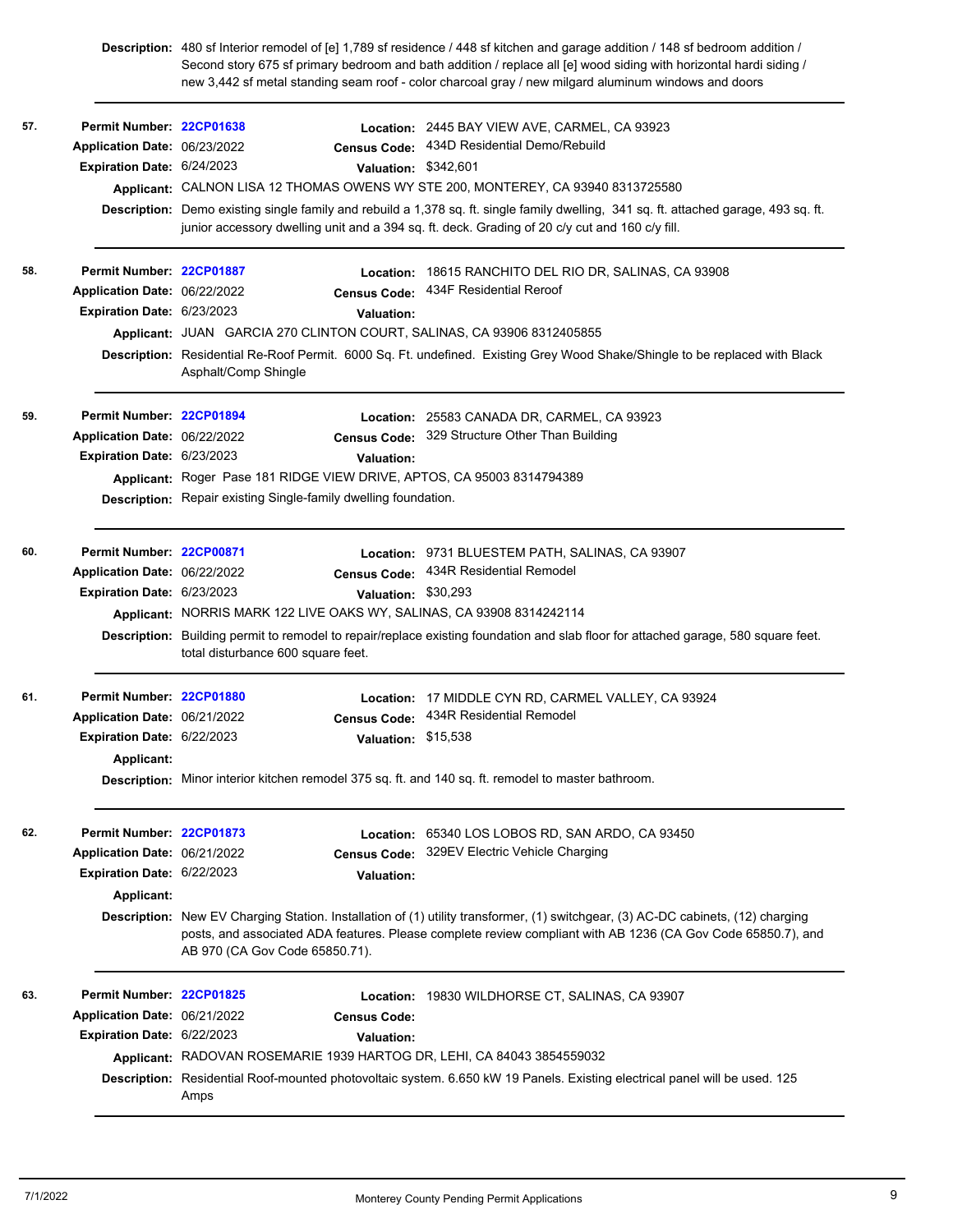| 64. | Permit Number: 22CP01786          |                                                                                                                                                                                                                                                                                                                                                                                 | Location: 11283 DOLAN RD, MOSS LANDING, CA 95039                                                                                                                                                                             |  |  |  |  |
|-----|-----------------------------------|---------------------------------------------------------------------------------------------------------------------------------------------------------------------------------------------------------------------------------------------------------------------------------------------------------------------------------------------------------------------------------|------------------------------------------------------------------------------------------------------------------------------------------------------------------------------------------------------------------------------|--|--|--|--|
|     | Application Date: 06/21/2022      | <b>Census Code:</b>                                                                                                                                                                                                                                                                                                                                                             | 437A Commercial Addition                                                                                                                                                                                                     |  |  |  |  |
|     | Expiration Date: 6/22/2023        | <b>Valuation:</b>                                                                                                                                                                                                                                                                                                                                                               |                                                                                                                                                                                                                              |  |  |  |  |
|     |                                   |                                                                                                                                                                                                                                                                                                                                                                                 | Applicant: KUISLE BEN 9400 WARD PARKWAY, KANSAS CITY MO 64114 (816) 627-6022                                                                                                                                                 |  |  |  |  |
|     |                                   |                                                                                                                                                                                                                                                                                                                                                                                 | Description: Construction of a 122 battery enclosure and 122 power conversion skid (PCS) installed on deep, pile foundations                                                                                                 |  |  |  |  |
|     |                                   | for a utility power generating battery energy storage system.                                                                                                                                                                                                                                                                                                                   |                                                                                                                                                                                                                              |  |  |  |  |
| 65. | Permit Number: 22CP01792          |                                                                                                                                                                                                                                                                                                                                                                                 | Location: 3300 PORTOLA RD, PEBBLE BEACH, CA 93953                                                                                                                                                                            |  |  |  |  |
|     | Application Date: 06/21/2022      | <b>Census Code:</b>                                                                                                                                                                                                                                                                                                                                                             |                                                                                                                                                                                                                              |  |  |  |  |
|     | <b>Expiration Date:</b>           | <b>Valuation:</b>                                                                                                                                                                                                                                                                                                                                                               |                                                                                                                                                                                                                              |  |  |  |  |
|     |                                   |                                                                                                                                                                                                                                                                                                                                                                                 | Applicant: BURRELL CHERYL PO BOX 1767, PEBBLE BEACH, CA 93953 831-625-8497                                                                                                                                                   |  |  |  |  |
|     |                                   | Description: Temporary special event installations for 71st annual Concours D'Elegance (auto show) at Pebble Beach, August<br>15-121 2022. Installations include structures 400 square foot and larger, and platforms elevated greater than 30<br>inches from grade.                                                                                                            |                                                                                                                                                                                                                              |  |  |  |  |
|     |                                   | DATES OF EVENT: 08/15/2022 TO 08/21/2022<br>SETUP DATE: 07/11/2022<br><b>EVENT STARTS: 08/15/2022</b><br>EVENT ENDS: 08/21/2022<br>TEARDOWN DATE: 08/21/2022<br>LOCATION: PEBBLE BEACH (VARIOUS)                                                                                                                                                                                |                                                                                                                                                                                                                              |  |  |  |  |
| 66. | Permit Number: 22CP01758          | Location:                                                                                                                                                                                                                                                                                                                                                                       |                                                                                                                                                                                                                              |  |  |  |  |
|     | Application Date: 06/17/2022      | <b>Census Code:</b>                                                                                                                                                                                                                                                                                                                                                             | 329PV Photovoltaic System                                                                                                                                                                                                    |  |  |  |  |
|     | Expiration Date: 6/18/2023        | <b>Valuation:</b>                                                                                                                                                                                                                                                                                                                                                               |                                                                                                                                                                                                                              |  |  |  |  |
|     | <b>Applicant:</b>                 |                                                                                                                                                                                                                                                                                                                                                                                 |                                                                                                                                                                                                                              |  |  |  |  |
|     |                                   |                                                                                                                                                                                                                                                                                                                                                                                 | Description: Commercial ground-mounted photovoltaic system. 428.4 kW 952 Panels. New electrical panel to be installed. 600                                                                                                   |  |  |  |  |
|     |                                   | Amps.                                                                                                                                                                                                                                                                                                                                                                           |                                                                                                                                                                                                                              |  |  |  |  |
| 67. | Permit Number: 22CP01608          | Location:                                                                                                                                                                                                                                                                                                                                                                       | 25651 FLANDERS DR, CARMEL, CA 93923                                                                                                                                                                                          |  |  |  |  |
|     | Application Date: 06/17/2022      | <b>Census Code:</b>                                                                                                                                                                                                                                                                                                                                                             | 434R Residential Remodel                                                                                                                                                                                                     |  |  |  |  |
|     | Expiration Date: 6/18/2023        |                                                                                                                                                                                                                                                                                                                                                                                 | Valuation: \$106,618                                                                                                                                                                                                         |  |  |  |  |
|     | Applicant:                        |                                                                                                                                                                                                                                                                                                                                                                                 |                                                                                                                                                                                                                              |  |  |  |  |
|     |                                   | Description: Construction of a new 342 square foot carport; removal of existing deck to improve egress for outdoor gathering,<br>wind screen, fire pit, and bbq area; new 4' garden retaining wall measuring 181 lineal feet, repair existing driveway<br>with permeable pavers and concrete.<br>Grading to consist of 92 cubic yards of excavation and 37 cubic yards of fill. |                                                                                                                                                                                                                              |  |  |  |  |
|     |                                   |                                                                                                                                                                                                                                                                                                                                                                                 |                                                                                                                                                                                                                              |  |  |  |  |
| 68. | Permit Number: 22CP01771          | Location:                                                                                                                                                                                                                                                                                                                                                                       | 10 WILD BOAR RUN, CARMEL, CA 93923                                                                                                                                                                                           |  |  |  |  |
|     | Application Date: 06/17/2022      | <b>Census Code:</b>                                                                                                                                                                                                                                                                                                                                                             | 101-Single Family Dwelling New                                                                                                                                                                                               |  |  |  |  |
|     | Expiration Date: 6/18/2023        | <b>Valuation:</b>                                                                                                                                                                                                                                                                                                                                                               | \$752,066                                                                                                                                                                                                                    |  |  |  |  |
|     | Applicant:                        |                                                                                                                                                                                                                                                                                                                                                                                 |                                                                                                                                                                                                                              |  |  |  |  |
|     |                                   | Description: Construction a 4,485 sq. ft. single family dwelling with                                                                                                                                                                                                                                                                                                           | an attached 781 sq. ft. garage, 136 sq. ft. mech/storage room, hardscape, site improvements, landscaping, 500 sq.<br>ft. pool, roof-mounted pv system 9.84 kw. Grading consisting of 2,024 c/y of cut and 1,617 c/y of fill. |  |  |  |  |
| 69. | Permit Number: 22CP01736          |                                                                                                                                                                                                                                                                                                                                                                                 | Location: 3225 HILLMAN LN, ROYAL OAKS, CA 95076                                                                                                                                                                              |  |  |  |  |
|     | Application Date: 06/17/2022      | <b>Census Code:</b>                                                                                                                                                                                                                                                                                                                                                             | 434A Residential Addition                                                                                                                                                                                                    |  |  |  |  |
|     | <b>Expiration Date: 6/18/2023</b> |                                                                                                                                                                                                                                                                                                                                                                                 | Valuation: \$115,885                                                                                                                                                                                                         |  |  |  |  |
|     |                                   |                                                                                                                                                                                                                                                                                                                                                                                 | Applicant: TOLLEFSON AARON 957 ANGELUS WY, DEL REY OAKS, CA 93940 8315783450                                                                                                                                                 |  |  |  |  |
|     |                                   |                                                                                                                                                                                                                                                                                                                                                                                 | Description: New 292 square feet master bath addition to existing Single Family Dwelling; new 186 square feet wood deck; new                                                                                                 |  |  |  |  |
|     |                                   | 45 square feet covered entry porch, and interior remodel of 1004 square feet.                                                                                                                                                                                                                                                                                                   |                                                                                                                                                                                                                              |  |  |  |  |
| 70. | Permit Number: 22CP01800          | Location:                                                                                                                                                                                                                                                                                                                                                                       | 1155 SOMBRIA LN, PEBBLE BEACH, CA 93953                                                                                                                                                                                      |  |  |  |  |
|     | Application Date: 06/17/2022      | <b>Census Code:</b>                                                                                                                                                                                                                                                                                                                                                             | 434A Residential Addition                                                                                                                                                                                                    |  |  |  |  |
|     | Expiration Date: 6/18/2023        |                                                                                                                                                                                                                                                                                                                                                                                 | Valuation: \$122,741                                                                                                                                                                                                         |  |  |  |  |
|     |                                   |                                                                                                                                                                                                                                                                                                                                                                                 |                                                                                                                                                                                                                              |  |  |  |  |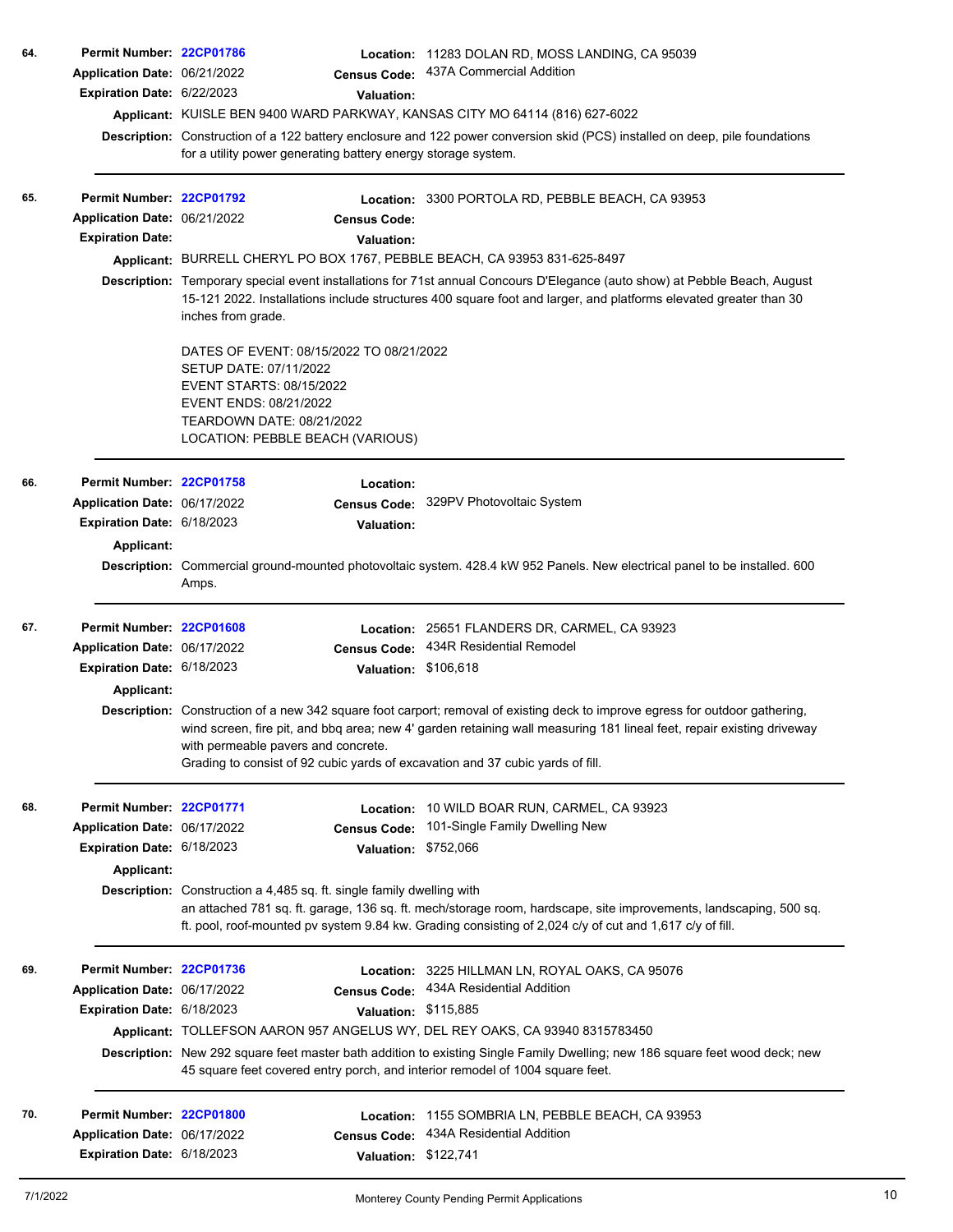|     |                                   | Applicant: PANZER JOEL 21 WEST ALISAL ST. SUITE 3, SALINAS, CA 93901 8317712557                                                                                                                           |                      |                                                                                                                                                                                                                                                               |  |
|-----|-----------------------------------|-----------------------------------------------------------------------------------------------------------------------------------------------------------------------------------------------------------|----------------------|---------------------------------------------------------------------------------------------------------------------------------------------------------------------------------------------------------------------------------------------------------------|--|
|     |                                   | Description: Construction of a 1588 sq. ft. detached garage and office with electrical, new 600amp main service panel.<br>Reconfigure driveway, associated hardscape and demo existing 207 sq. ft. gazebo |                      |                                                                                                                                                                                                                                                               |  |
| 71. | Permit Number: 22CP01528          |                                                                                                                                                                                                           |                      | Location: 756 N EL CAMINO REAL, SALINAS, CA 93907                                                                                                                                                                                                             |  |
|     | Application Date: 06/17/2022      |                                                                                                                                                                                                           | <b>Census Code:</b>  | 329R Retaining Wall                                                                                                                                                                                                                                           |  |
|     | <b>Expiration Date: 6/18/2023</b> |                                                                                                                                                                                                           | <b>Valuation:</b>    | \$31,326                                                                                                                                                                                                                                                      |  |
|     | Applicant:                        |                                                                                                                                                                                                           |                      |                                                                                                                                                                                                                                                               |  |
|     |                                   | excavation and 150 cubic yards of fill.                                                                                                                                                                   |                      | Description: To Partially Clear 19CE00189: Construction of a 76 linear foot, 7' in height Allan Block retaining wall, new 60 linear<br>foot, 4' in height Allan Block landscape wall, and new entry gate with electrical. Grading to include 0 cubic yards of |  |
| 72. | Permit Number: 22CP01707          |                                                                                                                                                                                                           | Location:            | 14 BORONDA RD, CARMEL VALLEY, CA 93924                                                                                                                                                                                                                        |  |
|     | Application Date: 06/17/2022      |                                                                                                                                                                                                           | <b>Census Code:</b>  | 434A Residential Addition                                                                                                                                                                                                                                     |  |
|     | Expiration Date: 6/18/2023        |                                                                                                                                                                                                           | <b>Valuation:</b>    |                                                                                                                                                                                                                                                               |  |
|     | Applicant:                        |                                                                                                                                                                                                           |                      |                                                                                                                                                                                                                                                               |  |
|     |                                   |                                                                                                                                                                                                           |                      | Description: Install a 24KW generator with 200A transfer switch. New 125A sub-panel.                                                                                                                                                                          |  |
| 73. | Permit Number: 22CP01705          |                                                                                                                                                                                                           |                      | Location: 17657 HATCHERY HILLS CT, SALINAS, CA 93907                                                                                                                                                                                                          |  |
|     | Application Date: 06/17/2022      |                                                                                                                                                                                                           | <b>Census Code:</b>  | 434A Residential Addition                                                                                                                                                                                                                                     |  |
|     | Expiration Date: 6/18/2023        |                                                                                                                                                                                                           | Valuation: \$49,485  |                                                                                                                                                                                                                                                               |  |
|     |                                   |                                                                                                                                                                                                           |                      | Applicant: TISCARENO BENJAMIN 109 B CENTRAL AVE, SALINAS, CA 93901 (831) 320-1536                                                                                                                                                                             |  |
|     |                                   |                                                                                                                                                                                                           |                      | Description: New 315 square foot master bedroom addition and remodel existing 65 square foot bathroom.                                                                                                                                                        |  |
| 74. | Permit Number: 22CP01842          |                                                                                                                                                                                                           |                      | Location: 1576 CYPRESS DR, PEBBLE BEACH, CA 93953                                                                                                                                                                                                             |  |
|     | Application Date: 06/17/2022      |                                                                                                                                                                                                           | <b>Census Code:</b>  | 329A Antenna                                                                                                                                                                                                                                                  |  |
|     | Expiration Date: 6/18/2023        |                                                                                                                                                                                                           | <b>Valuation:</b>    |                                                                                                                                                                                                                                                               |  |
|     |                                   |                                                                                                                                                                                                           |                      | Applicant: JORDAN JOSH 605 COOLIDGE DR, STE 100, FOLSOM, CA 95630 9167040897                                                                                                                                                                                  |  |
|     |                                   | RRU's, installing (2) new Raycaps and (1) new hybrid cable.                                                                                                                                               |                      | Description: Replacing (3) antennas with (3) new antennas, replacing (6) diplexers with (3) new diplexers, installing (3) new                                                                                                                                 |  |
| 75. | Permit Number: 22CP01843          |                                                                                                                                                                                                           |                      | Location: 8000 VALLEY GREENS DR, CARMEL                                                                                                                                                                                                                       |  |
|     | Application Date: 06/17/2022      |                                                                                                                                                                                                           | <b>Census Code:</b>  |                                                                                                                                                                                                                                                               |  |
|     | <b>Expiration Date:</b>           |                                                                                                                                                                                                           | <b>Valuation:</b>    |                                                                                                                                                                                                                                                               |  |
|     |                                   |                                                                                                                                                                                                           |                      | Applicant: FERRANTE COURTNEY 8000 VALLEY GREENS DRIVE, CARMEL, CA 92923 831.236.3933                                                                                                                                                                          |  |
|     |                                   |                                                                                                                                                                                                           |                      | <b>Description:</b> Temporary tenting a for an annual event; The Quail, A Motorsports Gathering.                                                                                                                                                              |  |
|     |                                   | DATES OF EVENT: 08/19/2022<br>SET UP DATE:8/14/2022<br><b>EVENT STARTS:8/19/2022</b><br>EVENT ENDS: 8/19/2022<br>TEARDOWN DATE: 8/21/2022<br>LOCATION: 8000 VALLEY GREENS DRIVE                           |                      |                                                                                                                                                                                                                                                               |  |
| 76. | Permit Number: 22CP01854          |                                                                                                                                                                                                           |                      | Location: 26750 RANCHO SAN CARLOS RD, CARMEL, CA 93923                                                                                                                                                                                                        |  |
|     | Application Date: 06/17/2022      |                                                                                                                                                                                                           | <b>Census Code:</b>  |                                                                                                                                                                                                                                                               |  |
|     | <b>Expiration Date:</b>           |                                                                                                                                                                                                           | <b>Valuation:</b>    |                                                                                                                                                                                                                                                               |  |
|     |                                   |                                                                                                                                                                                                           |                      | Applicant: OSBORNE CHRISTI 7601 W Sunset Blvd, Los Angeles, CA 90046 4152157878                                                                                                                                                                               |  |
|     |                                   | 30M Tent Master Plan - 20MP0004                                                                                                                                                                           |                      | Description: Temporary tenting for car auction on Farm Field grounds of Quail Lodge. Losberger tenting install to begin 8/8/22;<br>dismantle by 8/25/22. Event dates are 8/17-8/19/22. 20M Tent Master Plan - 20MP00005;                                      |  |
| 77. | Permit Number: 22CP01719          |                                                                                                                                                                                                           |                      | Location: 2872 OAK KNOLL RD, PEBBLE BEACH, CA 93953                                                                                                                                                                                                           |  |
|     | Application Date: 06/16/2022      |                                                                                                                                                                                                           | <b>Census Code:</b>  | 434A Residential Addition                                                                                                                                                                                                                                     |  |
|     | Expiration Date: 6/17/2023        |                                                                                                                                                                                                           | Valuation: \$261,070 |                                                                                                                                                                                                                                                               |  |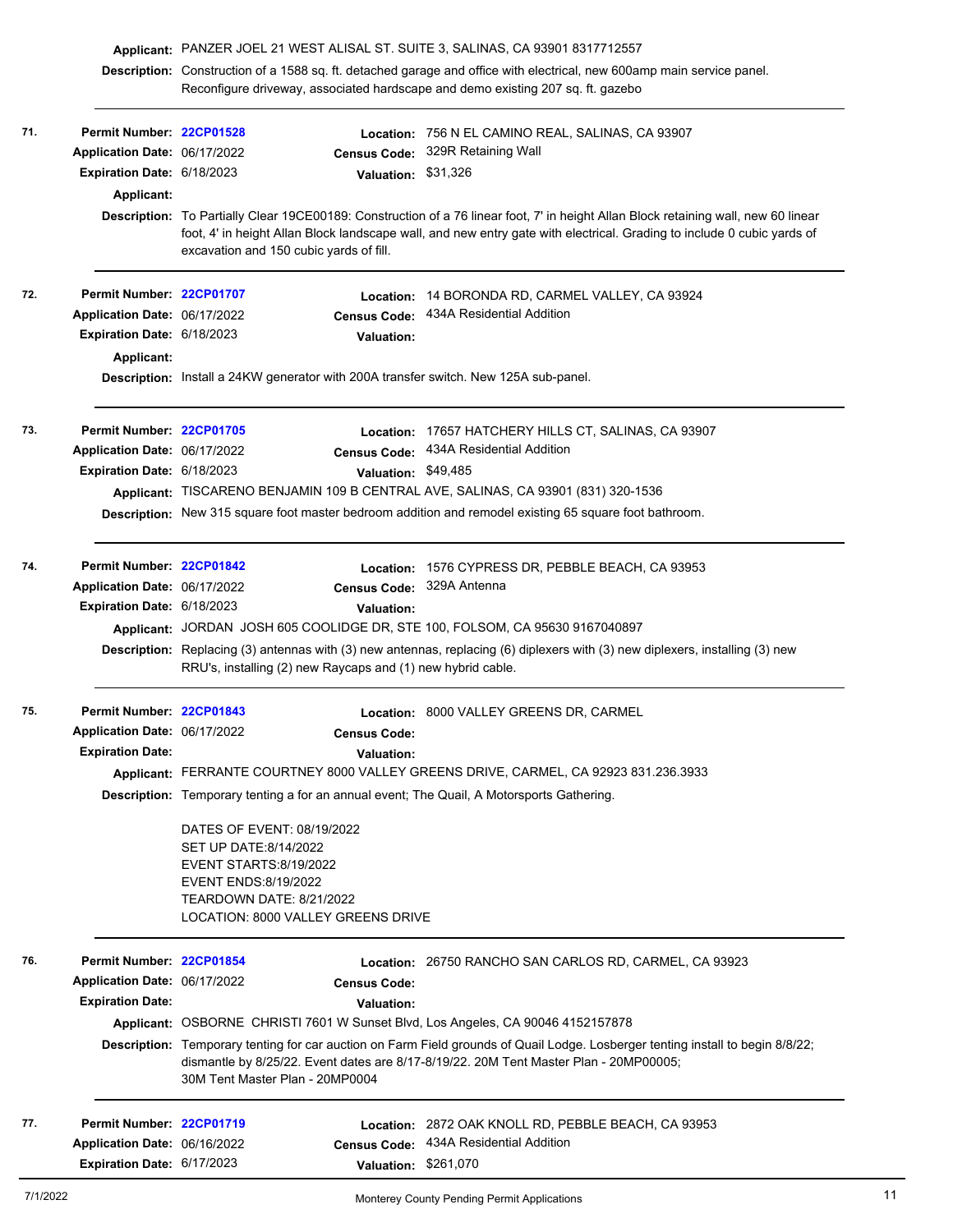|     |                                   | Applicant: PITNICK SAMUEL PO BOX 22412, CARMEL CA 93922 8312411885                                                                                                                                                                                                                                                                                                                                                            |                      |                                                                                                                         |  |  |  |
|-----|-----------------------------------|-------------------------------------------------------------------------------------------------------------------------------------------------------------------------------------------------------------------------------------------------------------------------------------------------------------------------------------------------------------------------------------------------------------------------------|----------------------|-------------------------------------------------------------------------------------------------------------------------|--|--|--|
|     |                                   | Description: Remodel and addition to a single-family dwelling and attached garage:<br>Add 44 square feet to the first floor and remove 16 square feet from garage, add new 830 square feet second story<br>to house, construction of 1870 square feet new patios, new 2' feet height stone-clad around the front of the house,<br>replace paver driveway with new paver driveway, new bocce ball court and new putting green. |                      |                                                                                                                         |  |  |  |
| 78. |                                   | Permit Number 22CP00303-REV1                                                                                                                                                                                                                                                                                                                                                                                                  |                      | Location: 39568 WALNUT AVE, GREENFIELD, CA 93927                                                                        |  |  |  |
|     | Application Date: 06/16/2022      |                                                                                                                                                                                                                                                                                                                                                                                                                               | <b>Census Code:</b>  | NA.                                                                                                                     |  |  |  |
|     | Expiration Date: 6/17/2023        |                                                                                                                                                                                                                                                                                                                                                                                                                               | <b>Valuation:</b>    |                                                                                                                         |  |  |  |
|     | Applicant:                        |                                                                                                                                                                                                                                                                                                                                                                                                                               |                      |                                                                                                                         |  |  |  |
|     |                                   | <b>Description:</b> Revision to permit #22CP00303 Module layout change                                                                                                                                                                                                                                                                                                                                                        |                      |                                                                                                                         |  |  |  |
| 79. | Permit Number: 22CP01814          |                                                                                                                                                                                                                                                                                                                                                                                                                               | <b>Location:</b>     | 388 BLOHM AVE, AROMAS, CA 95004                                                                                         |  |  |  |
|     | Application Date: 06/16/2022      |                                                                                                                                                                                                                                                                                                                                                                                                                               | <b>Census Code:</b>  | 999 Commercial-Plumb/Elec/Mech                                                                                          |  |  |  |
|     | Expiration Date: 6/17/2023        |                                                                                                                                                                                                                                                                                                                                                                                                                               | <b>Valuation:</b>    |                                                                                                                         |  |  |  |
|     | Applicant:                        |                                                                                                                                                                                                                                                                                                                                                                                                                               |                      |                                                                                                                         |  |  |  |
|     |                                   | Isolation Switch, Nema 3R                                                                                                                                                                                                                                                                                                                                                                                                     |                      | Description: QTY 1 Battery   System Size: 7.68kw, 20.16kwh   (N) 60A Exterior Bladed AC Disconnect   (N) 200A Automatic |  |  |  |
| 80. | Permit Number: 22CP01824          |                                                                                                                                                                                                                                                                                                                                                                                                                               |                      | Location: 8 MARQUARD RD, CARMEL VALLEY, CA 93924                                                                        |  |  |  |
|     | Application Date: 06/16/2022      |                                                                                                                                                                                                                                                                                                                                                                                                                               | <b>Census Code:</b>  | 434A Residential Addition                                                                                               |  |  |  |
|     | <b>Expiration Date: 6/17/2023</b> |                                                                                                                                                                                                                                                                                                                                                                                                                               | Valuation: \$16,920  |                                                                                                                         |  |  |  |
|     |                                   |                                                                                                                                                                                                                                                                                                                                                                                                                               |                      | Applicant: WAXER MICHAEL PO BOX 223139, CARMEL, CA 93922 8316251090                                                     |  |  |  |
|     |                                   | Description: 280 Square feet detached shed/workshop addition to existing carport. Minimum 17' from leachfield. No grading, No<br>tree removal, No mechanical, No plumbing.                                                                                                                                                                                                                                                    |                      |                                                                                                                         |  |  |  |
| 81. | Permit Number: 22CP01802          |                                                                                                                                                                                                                                                                                                                                                                                                                               |                      | Location: 10941 PIERI CT, MOSS LANDING, CA 95039                                                                        |  |  |  |
|     | Application Date: 06/15/2022      |                                                                                                                                                                                                                                                                                                                                                                                                                               | <b>Census Code:</b>  | 434R Residential Remodel                                                                                                |  |  |  |
|     | Expiration Date: 6/16/2023        |                                                                                                                                                                                                                                                                                                                                                                                                                               | Valuation: \$130,199 |                                                                                                                         |  |  |  |
|     |                                   |                                                                                                                                                                                                                                                                                                                                                                                                                               |                      | Applicant: ROESNER MICHAEL 1007 PALOMA RD, DEL REY OAKS CA 93940 8312411381                                             |  |  |  |
|     |                                   | Description: 900 ft remodel of (e) kitchen, bathrooms & bedrooms. 323 sq ft added to bedrooms. All exterior finishes to match<br>existing                                                                                                                                                                                                                                                                                     |                      |                                                                                                                         |  |  |  |
| 82. |                                   | Permit Number: 22CP00003-REV1                                                                                                                                                                                                                                                                                                                                                                                                 |                      | Location: 625 CARPENTERIA RD, AROMAS, CA 95004                                                                          |  |  |  |
|     | Application Date: 06/15/2022      |                                                                                                                                                                                                                                                                                                                                                                                                                               | <b>Census Code:</b>  | <b>NA</b>                                                                                                               |  |  |  |
|     | Expiration Date: 6/16/2023        |                                                                                                                                                                                                                                                                                                                                                                                                                               | <b>Valuation:</b>    |                                                                                                                         |  |  |  |
|     | Applicant:                        |                                                                                                                                                                                                                                                                                                                                                                                                                               |                      |                                                                                                                         |  |  |  |
|     |                                   | Description: REVISION TO 22CP00003: Change of panel from 225 A to 125 A.                                                                                                                                                                                                                                                                                                                                                      |                      |                                                                                                                         |  |  |  |
| 83. |                                   | Permit Number 21CP00166-REV1                                                                                                                                                                                                                                                                                                                                                                                                  |                      | Location: 24980 OUTLOOK DR, CARMEL, CA 93923                                                                            |  |  |  |
|     | Application Date: 06/14/2022      |                                                                                                                                                                                                                                                                                                                                                                                                                               | Census Code: NA      |                                                                                                                         |  |  |  |
|     | Expiration Date: 6/15/2023        |                                                                                                                                                                                                                                                                                                                                                                                                                               | <b>Valuation:</b>    |                                                                                                                         |  |  |  |
|     |                                   |                                                                                                                                                                                                                                                                                                                                                                                                                               |                      | Applicant: CARVER ROBERT 3640 THE BARNYARD STE C32, CARMEL, CA 93923 8316242304                                         |  |  |  |
|     |                                   |                                                                                                                                                                                                                                                                                                                                                                                                                               |                      | Description: REVISION TO 21CP00166: Structural foundation detail revision to align with the existing foundation.        |  |  |  |
| 84. | Permit Number: 22CP01724          |                                                                                                                                                                                                                                                                                                                                                                                                                               |                      | Location: 46 TEHAMA, CARMEL, CA 93923                                                                                   |  |  |  |
|     | Application Date: 06/14/2022      |                                                                                                                                                                                                                                                                                                                                                                                                                               | <b>Census Code:</b>  |                                                                                                                         |  |  |  |
|     | Expiration Date: 6/15/2023        |                                                                                                                                                                                                                                                                                                                                                                                                                               |                      |                                                                                                                         |  |  |  |
|     |                                   |                                                                                                                                                                                                                                                                                                                                                                                                                               | <b>Valuation:</b>    | Applicant: DATAR ISHA 180 E SUNNYOAKS RD #2, CAMPBELL, CA 95008 6197286511                                              |  |  |  |
|     |                                   |                                                                                                                                                                                                                                                                                                                                                                                                                               |                      |                                                                                                                         |  |  |  |
|     |                                   | Description: INSTALL (N) TESLA POWERWALL 2 ENERGY STORAGE SYSTEM, 240V NEMA-3R, (N) 200A LOAD CENTER (N)<br>200A MAIN BREAKER WILL ACT AS BACKUP LOADS CENTER                                                                                                                                                                                                                                                                 |                      |                                                                                                                         |  |  |  |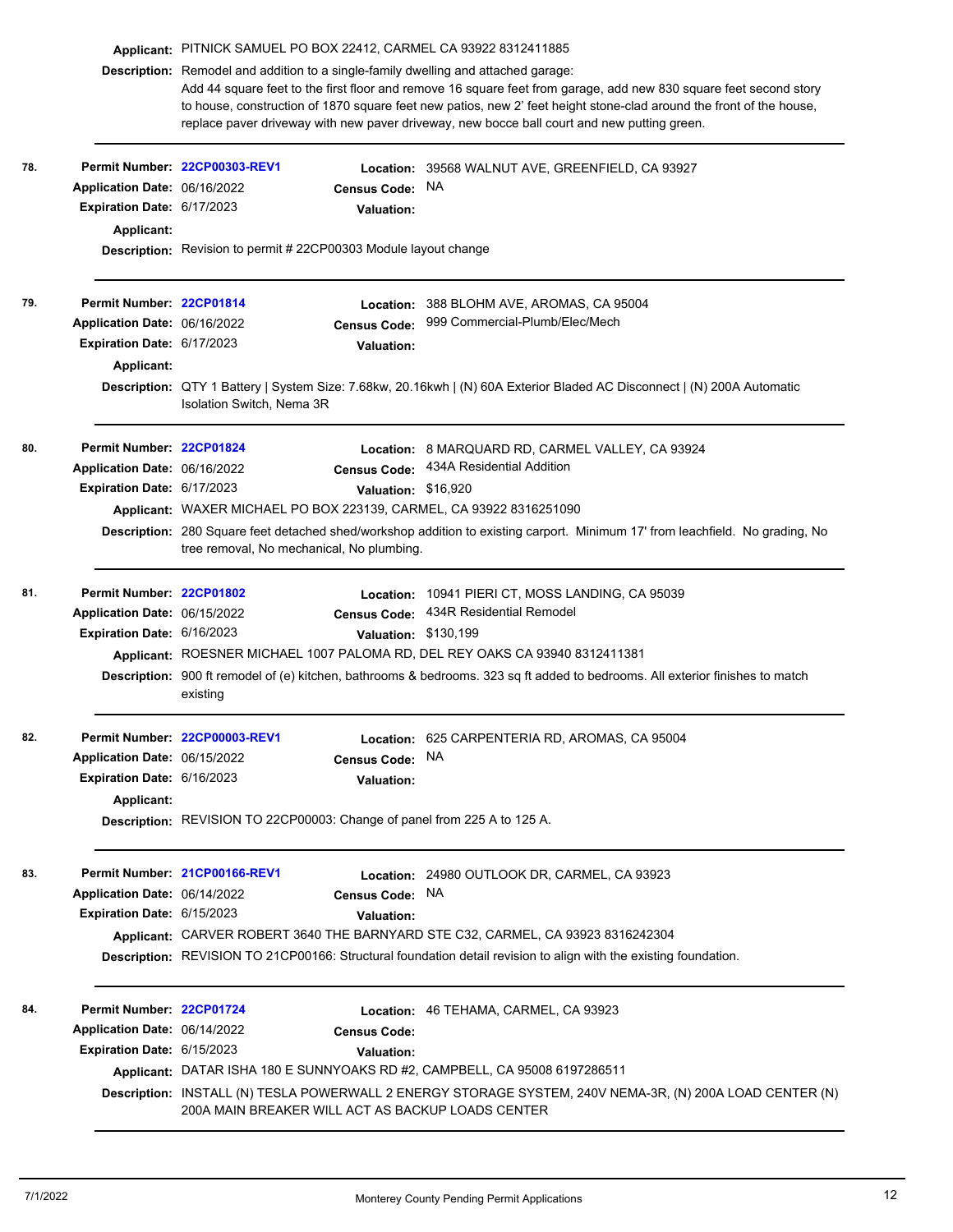| 85. | Permit Number: 22CP01740          |                                                                                                         |                   | Location: 1451 ONDULADO RD, PEBBLE BEACH, CA 93953                                                                                                                                                                                                                                                                                                                          |  |  |  |
|-----|-----------------------------------|---------------------------------------------------------------------------------------------------------|-------------------|-----------------------------------------------------------------------------------------------------------------------------------------------------------------------------------------------------------------------------------------------------------------------------------------------------------------------------------------------------------------------------|--|--|--|
|     | Application Date: 06/14/2022      | <b>Census Code:</b>                                                                                     |                   | 434R Residential Remodel                                                                                                                                                                                                                                                                                                                                                    |  |  |  |
|     | Expiration Date: 6/15/2023        |                                                                                                         |                   | Valuation: \$49,608                                                                                                                                                                                                                                                                                                                                                         |  |  |  |
|     |                                   |                                                                                                         |                   | Applicant: AUGUST CASSANDRA 2080 HACIENDA ST, SEASIDE, CA 93955 8312363182                                                                                                                                                                                                                                                                                                  |  |  |  |
|     |                                   | Description: KITCHEN, BATHROOM(S) & BAR REMODEL. NEW PARTITION IN CLOSET.                               |                   |                                                                                                                                                                                                                                                                                                                                                                             |  |  |  |
|     |                                   | PANEL(S).                                                                                               |                   | RELOCATE WASHER & DRYER. NO CHANGE TO EXTERIOR. UPDATE ELECTRICAL &                                                                                                                                                                                                                                                                                                         |  |  |  |
| 86. | Permit Number: 22CP01790          |                                                                                                         |                   | Location: 1576 CYPRESS DR, PEBBLE BEACH, CA 93953                                                                                                                                                                                                                                                                                                                           |  |  |  |
|     | Application Date: 06/14/2022      | <b>Census Code:</b>                                                                                     |                   |                                                                                                                                                                                                                                                                                                                                                                             |  |  |  |
|     | <b>Expiration Date:</b>           |                                                                                                         | Valuation:        |                                                                                                                                                                                                                                                                                                                                                                             |  |  |  |
|     |                                   | Applicant: BURRELL CHERYL PO BOX 1767, PEBBLE BEACH CA 93953 8316258497                                 |                   |                                                                                                                                                                                                                                                                                                                                                                             |  |  |  |
|     |                                   | Description: Temporary tenting for corporate events. Tenting covers an existing patio at The Beach Club |                   |                                                                                                                                                                                                                                                                                                                                                                             |  |  |  |
|     |                                   | Setup: 07/26/2022<br>Event Date: 07/26/2022-07/27/2022<br>Dismantle: 07/28/2022                         |                   |                                                                                                                                                                                                                                                                                                                                                                             |  |  |  |
| 87. | Permit Number: 22CP01796          |                                                                                                         |                   | <b>Location: 24 VISTA DR, SALINAS, CA 93907</b>                                                                                                                                                                                                                                                                                                                             |  |  |  |
|     | Application Date: 06/14/2022      | <b>Census Code:</b>                                                                                     |                   | 999 Commercial-Plumb/Elec/Mech                                                                                                                                                                                                                                                                                                                                              |  |  |  |
|     | Expiration Date: 6/15/2023        |                                                                                                         | <b>Valuation:</b> |                                                                                                                                                                                                                                                                                                                                                                             |  |  |  |
|     | Applicant:                        |                                                                                                         |                   |                                                                                                                                                                                                                                                                                                                                                                             |  |  |  |
|     |                                   | (8) RRU'S, (3) 1-5/8" hybrid cables, (1) RBS cabinet, and (1) battery cabinet.                          |                   | Description: Eligible Facilities Request / minor modification to existing wireless facility under Section 6409 to include the<br>following; Remove (4) RRU'S, (2) Fiber junction cylinders, (2) power junction cylinders, (2) antenna sector mount,<br>(2) hybrid cables. Install (2) Site pro pipe to pipe mount clamps, (3) site pro antenna sector mounts, (7) antennas, |  |  |  |
| 88. | Permit Number: 22CP01806          |                                                                                                         |                   | Location: 3029 LORCA LN, CARMEL, CA 93923                                                                                                                                                                                                                                                                                                                                   |  |  |  |
|     | Application Date: 06/14/2022      | <b>Census Code:</b>                                                                                     |                   | 438 Garage/Carport-New or Addition                                                                                                                                                                                                                                                                                                                                          |  |  |  |
|     | Expiration Date: 6/15/2023        |                                                                                                         |                   | Valuation: \$31,182                                                                                                                                                                                                                                                                                                                                                         |  |  |  |
|     |                                   | Applicant: STEWMAN JOSHUA P O BOX 7012, SPRECKELS, CA 93962 (831) 920-8814                              |                   |                                                                                                                                                                                                                                                                                                                                                                             |  |  |  |
|     |                                   |                                                                                                         |                   | Description: Construction of a 516 sq. ft. detached garage/workshop with asphalt shingle roof. New 1146 sq. ft. driveway.                                                                                                                                                                                                                                                   |  |  |  |
| 89. | Permit Number: 22CP01753          |                                                                                                         |                   | Location: 203 LAS LOMAS DR, ROYAL OAKS, CA 95076                                                                                                                                                                                                                                                                                                                            |  |  |  |
|     | Application Date: 06/13/2022      | <b>Census Code:</b>                                                                                     |                   |                                                                                                                                                                                                                                                                                                                                                                             |  |  |  |
|     | <b>Expiration Date: 6/14/2023</b> |                                                                                                         | <b>Valuation:</b> |                                                                                                                                                                                                                                                                                                                                                                             |  |  |  |
|     |                                   | Applicant: RADOVAN ROSEMARIE 1939 HARTOG DR, LEHI, CA 84043 3854559032                                  |                   |                                                                                                                                                                                                                                                                                                                                                                             |  |  |  |
|     |                                   | Amps                                                                                                    |                   | Description: Residential Roof-mounted photovoltaic system. 4.200 kW 12 Panels. New electrical panel to be installed. 100                                                                                                                                                                                                                                                    |  |  |  |
|     |                                   | Note: Existing Roof-mounted photovoltaic system finaled under 17CP03151                                 |                   |                                                                                                                                                                                                                                                                                                                                                                             |  |  |  |
| 90. | Permit Number: 22CP01751          |                                                                                                         |                   | Location: 2090 KINGHALL RD, ROYAL OAKS, CA 95076                                                                                                                                                                                                                                                                                                                            |  |  |  |
|     | Application Date: 06/13/2022      | <b>Census Code:</b>                                                                                     |                   |                                                                                                                                                                                                                                                                                                                                                                             |  |  |  |
|     | Expiration Date: 6/14/2023        |                                                                                                         | <b>Valuation:</b> |                                                                                                                                                                                                                                                                                                                                                                             |  |  |  |
|     |                                   | Applicant: RADOVAN ROSEMARIE 1939 HARTOG DR, LEHI, CA 84043 3854559032                                  |                   |                                                                                                                                                                                                                                                                                                                                                                             |  |  |  |
|     |                                   | Amps                                                                                                    |                   | Description: Residential Roof-mounted photovoltaic system. 4.900 kW 14 Panels. Existing electrical panel will be used. 125                                                                                                                                                                                                                                                  |  |  |  |
| 91. | Permit Number: 22CP01607          |                                                                                                         |                   | Location: 20240 SPENCE RD, SALINAS, CA 93908                                                                                                                                                                                                                                                                                                                                |  |  |  |
|     | Application Date: 06/13/2022      | <b>Census Code:</b>                                                                                     |                   | 999 Commercial-Plumb/Elec/Mech                                                                                                                                                                                                                                                                                                                                              |  |  |  |
|     | Expiration Date: 6/14/2023        |                                                                                                         | <b>Valuation:</b> |                                                                                                                                                                                                                                                                                                                                                                             |  |  |  |
|     | Applicant:                        |                                                                                                         |                   |                                                                                                                                                                                                                                                                                                                                                                             |  |  |  |
|     |                                   |                                                                                                         |                   | Description: INSTALLATION OF DOSITRON & PRIVA FERTIGATION SYSTEM FOR GREENHOUSES D & E                                                                                                                                                                                                                                                                                      |  |  |  |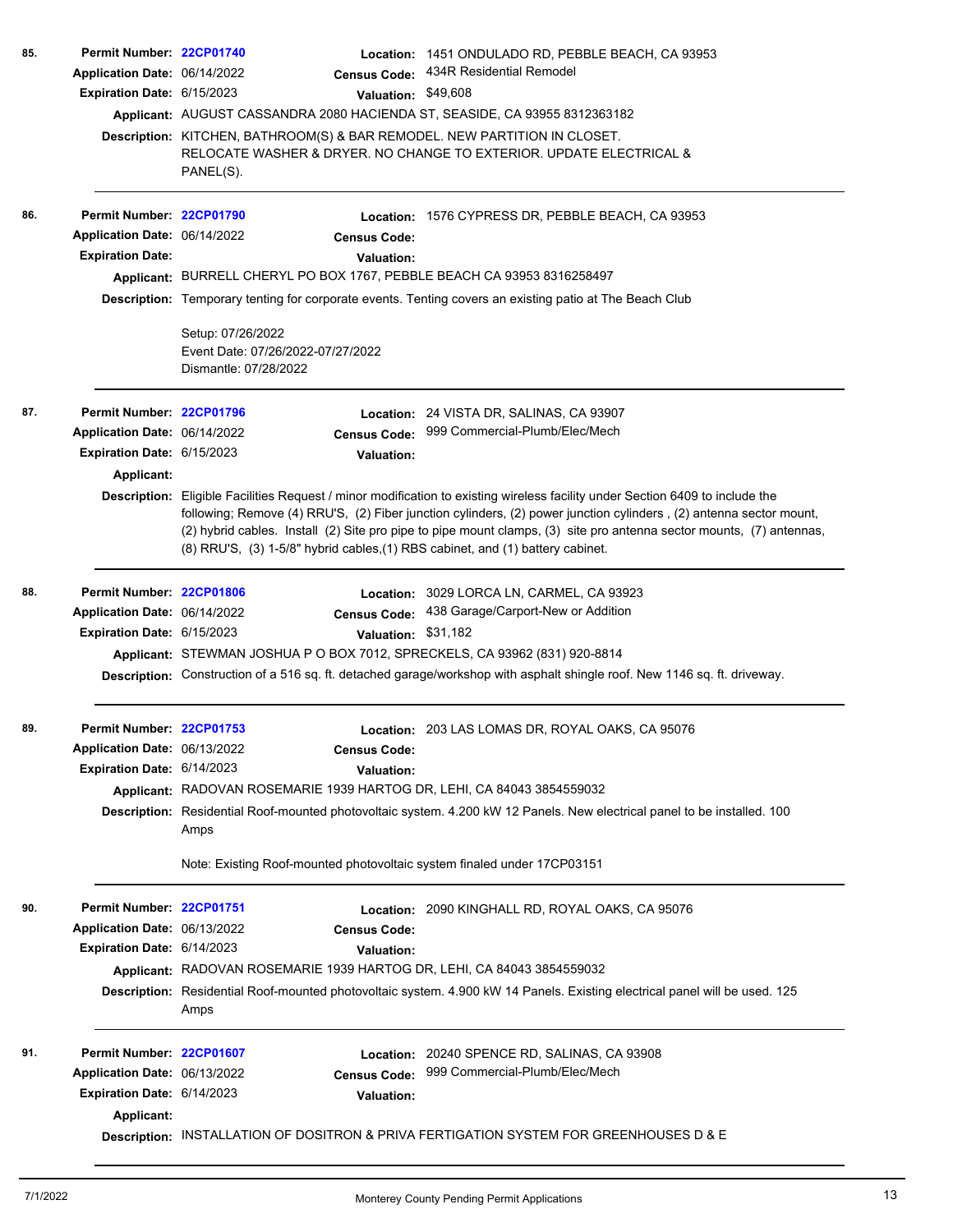| 92. | Permit Number: 22CP01764<br>Application Date: 06/13/2022<br>Expiration Date: 6/14/2023<br>Applicant:        | <b>Census Code:</b><br><b>Valuation:</b><br>Amps                                                                                                                                                                                        | Location: 79640 CLARIBEL RD, PARKFIELD, CA 93451<br>Description: Residential Roof-mounted photovoltaic system. 14.44 kW 38 Panels. Existing electrical panel will be used. 200                                                                                                                                                              |
|-----|-------------------------------------------------------------------------------------------------------------|-----------------------------------------------------------------------------------------------------------------------------------------------------------------------------------------------------------------------------------------|---------------------------------------------------------------------------------------------------------------------------------------------------------------------------------------------------------------------------------------------------------------------------------------------------------------------------------------------|
| 93. | Application Date: 06/13/2022<br>Expiration Date: 6/14/2023                                                  | Permit Number: 20CP02651-REV1<br><b>Census Code:</b><br><b>Valuation:</b><br>Applicant: ELLIS DALE 144 W GABILAN ST, SALINAS, CA 93901 (831) 751-2330<br>Description: Modified drainage and curb/ramp details as approved by ESA and PW | <b>Location: 7500 SANDHOLDT RD, MOSS LANDING, CA 95039</b><br>NA.                                                                                                                                                                                                                                                                           |
| 94. | Permit Number: 22CP01731<br>Application Date: 06/13/2022<br>Expiration Date: 6/14/2023                      | Valuation: \$61,026<br>Applicant: INGRAM LUKE PO BOX 2, CARMEL VALLEY CA 93924 8312778574<br>(REMODEL 39 SQ FT).                                                                                                                        | Location: 27536 SCHULTE RD, CARMEL, CA 93923<br>Census Code: 434R Residential Remodel<br>Description: PROPOSED INTERIOR REMODEL 780 SQ FT, NEW BATHROOM AT EXISTING DETACHED WORKSHOP                                                                                                                                                       |
| 95. | Permit Number: 22CP01723<br>Application Date: 06/13/2022<br>Expiration Date: 6/14/2023<br><b>Applicant:</b> | <b>Census Code:</b><br><b>Valuation:</b><br>BTUs/Watts Standard Gas water heater. Proposed tank size is 40 gallons.                                                                                                                     | Location: 10620 HIDDEN MESA PL 7, MONTEREY, CA 93940<br>000 Residential-Plumb/Elec/Mech<br>Description: Residential Water Heater Replacement Permit. 36000 BTUs/Watts Standard Gas water heater with 36000                                                                                                                                  |
| 96. | Permit Number: 21CP02301<br>Application Date: 06/13/2022<br>Expiration Date: 6/14/2023                      | <b>Census Code:</b><br>Valuation: \$262,204<br>Applicant: CONGLETON BRIAN PO BOX 4116, CARMEL, CA 93921 8316261928<br>sq. ft. Guesthouse with 220 sq. ft. deck.<br>SHARES PLANS WITH 22CP01549                                          | Location: 25646 CARMEL KNOLLS DR, CARMEL, CA 93923<br>101-Single Family Dwelling New<br>Description: Addition of a 355 square foot bedroom and bathroom, addition of 394 square feet to create an exercise and play<br>room, new gable roof over garage, new covered entry, 600 sq. ft. interior remodel, and a 255 sq. ft. entry deck, 471 |
| 97. | Permit Number: 22CP01748<br>Application Date: 06/10/2022<br>Expiration Date: 6/11/2023                      | <b>Census Code:</b><br><b>Valuation:</b><br>Applicant: HOPKINS DAN 14 SPRECKELS LN, SPRECKELS, CA 93962 8312772226<br>Amps                                                                                                              | Location: 2 ROBLEY RD, SALINAS, CA 93908<br>Description: Residential Roof-mounted photovoltaic system. 10.360 kW 28 Panels. Existing electrical panel will be used. 100                                                                                                                                                                     |
| 98. | Permit Number: 22CP01747<br>Application Date: 06/10/2022<br>Expiration Date: 6/11/2023                      | <b>Census Code:</b><br>Valuation:<br>Applicant: RADOVAN ROSEMARIE 1939 HARTOG DR, LEHI, CA 84043 3854559032<br>Amps                                                                                                                     | Location: 120 LAS LOMAS DR, ROYAL OAKS, CA 95076<br>Description: Residential Roof-mounted photovoltaic system. 6.650 kW 19 Panels. Existing electrical panel will be used. 125                                                                                                                                                              |
| 99. | Permit Number: 22CP01770<br>Application Date: 06/10/2022<br>Expiration Date: 6/11/2023                      | Location:<br><b>Census Code:</b><br><b>Valuation:</b>                                                                                                                                                                                   | 19658 ROGGE RD, SALINAS, CA 93906<br>434R Residential Remodel<br>\$267,760                                                                                                                                                                                                                                                                  |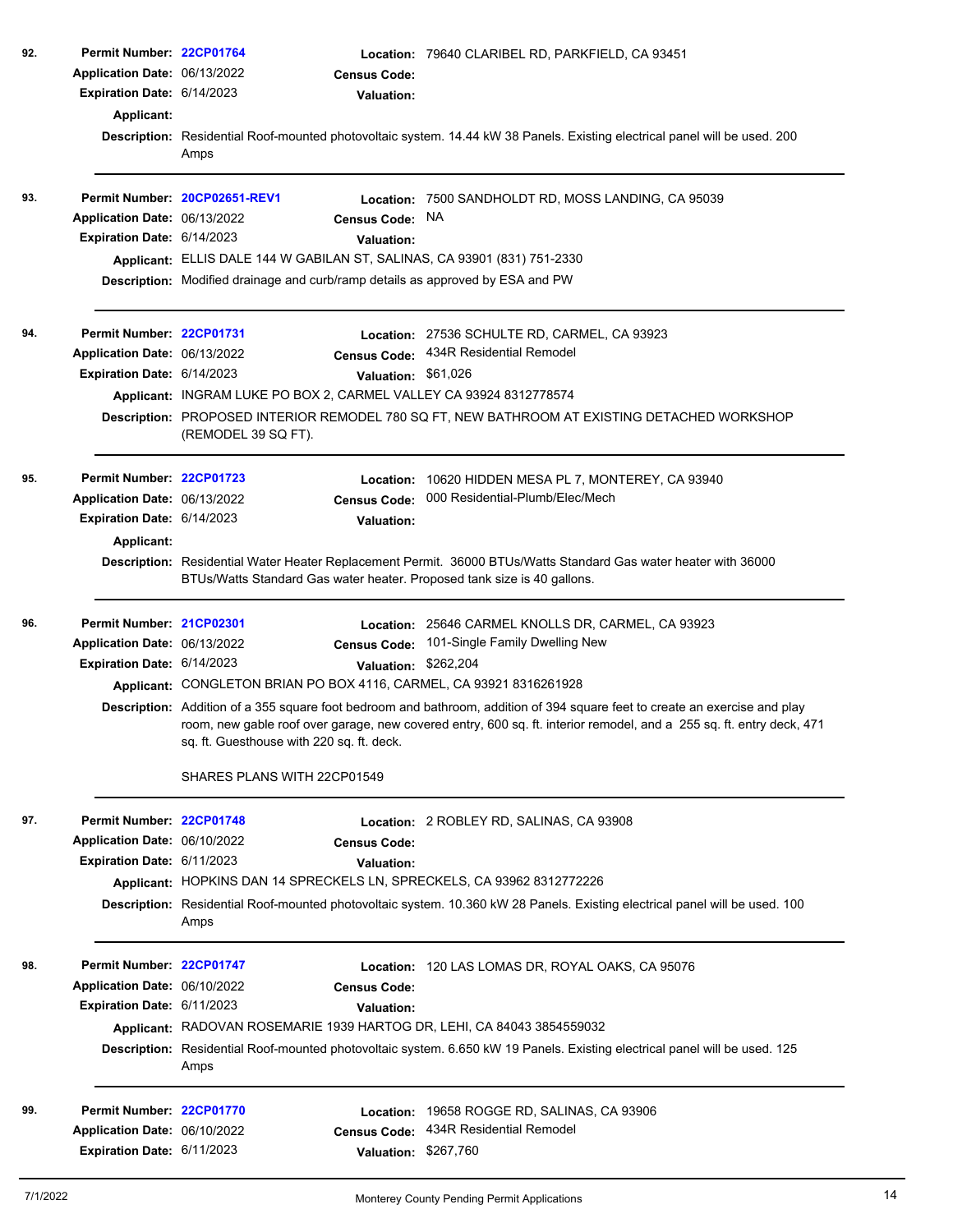|      | Applicant:                       |            |                                                                                     |                                                                                                                                                                                                                                                                                                                                                                                                                                                                                                     |
|------|----------------------------------|------------|-------------------------------------------------------------------------------------|-----------------------------------------------------------------------------------------------------------------------------------------------------------------------------------------------------------------------------------------------------------------------------------------------------------------------------------------------------------------------------------------------------------------------------------------------------------------------------------------------------|
|      |                                  |            |                                                                                     | Description: Permit to partially clear Code case 22CE00119 for interior remodel and repair of existing 95 % fire damaged house,<br>Interior improvements that include new partitions, electrical power and lighting, plumbing fixtures and mechanical<br>heating. a new kitchen, laundry room and bathroom. approx 2150 square feet. Replace existing breaker panel.                                                                                                                                |
| 100. | Permit Number: 20CP01228         |            |                                                                                     | Location: 24832 CARPENTER ST, CARMEL, CA 93923                                                                                                                                                                                                                                                                                                                                                                                                                                                      |
|      | Extended Application: 06/10/2022 |            | <b>Census Code:</b>                                                                 | 434D Residential Demo/Rebuild                                                                                                                                                                                                                                                                                                                                                                                                                                                                       |
|      | Expiration Date: 09/09/2022      |            | Valuation: \$263,748                                                                |                                                                                                                                                                                                                                                                                                                                                                                                                                                                                                     |
|      |                                  |            |                                                                                     | Applicant: DENNEY AMY 721 LIGHTHOUSE AVE, PACIFIC GROVE, CA 93950 8316461261                                                                                                                                                                                                                                                                                                                                                                                                                        |
|      |                                  | System     |                                                                                     | Description: Demolition of an existing 1,165 square foot two-story single family dwelling, exterior stairs, and upper level balcony;<br>and construction of a new 1,854 square foot two-story single family dwelling with an attached 227 sq. ft. guest<br>house, attached 237 square foot one-car garage, and replace existing asphalt motor court with permeable pavers.<br>Grading to consist of 75 cubic yards of cut and 40 cubic yards of fill. Deferred Submittal: Photovoltaic Roof-mounted |
| 101. | Permit Number: 22CP01618         |            | Location:                                                                           |                                                                                                                                                                                                                                                                                                                                                                                                                                                                                                     |
|      | Application Date: 06/09/2022     |            | <b>Census Code:</b>                                                                 | 329PV Photovoltaic System                                                                                                                                                                                                                                                                                                                                                                                                                                                                           |
|      | Expiration Date: 6/10/2023       |            | <b>Valuation:</b>                                                                   |                                                                                                                                                                                                                                                                                                                                                                                                                                                                                                     |
|      | Applicant:                       |            |                                                                                     |                                                                                                                                                                                                                                                                                                                                                                                                                                                                                                     |
|      |                                  | Amps.      | ADDRESS: Camphora Road & Hwy 101, Soledad, Ca 93960                                 | Description: Commercial Ground mounted photovoltaic system. 240.8 kW 560 Panels. New electrical panel to be installed. 400                                                                                                                                                                                                                                                                                                                                                                          |
| 102. | Permit Number: 22CP01621         |            |                                                                                     | Location: 2005 ALISAL RD, SALINAS, CA 93908                                                                                                                                                                                                                                                                                                                                                                                                                                                         |
|      | Application Date: 06/09/2022     |            | <b>Census Code:</b>                                                                 | 329PV Photovoltaic System                                                                                                                                                                                                                                                                                                                                                                                                                                                                           |
|      | Expiration Date: 6/10/2023       |            | <b>Valuation:</b>                                                                   |                                                                                                                                                                                                                                                                                                                                                                                                                                                                                                     |
|      | Applicant:                       |            |                                                                                     |                                                                                                                                                                                                                                                                                                                                                                                                                                                                                                     |
|      |                                  |            |                                                                                     | Description: Commercial Ground Mount 198 KW DC 440 modules Solar Array existing 400A service for existing Agriculture<br>equipment located at Meter Address: ALISAL RD. SALINAS CA 93901 for existing Meter#1010127060                                                                                                                                                                                                                                                                              |
| 103. | Permit Number: 22CP01096         |            |                                                                                     | Location: 3179 PALMERO WAY, PEBBLE BEACH, CA 93953                                                                                                                                                                                                                                                                                                                                                                                                                                                  |
|      | Application Date: 06/09/2022     |            | <b>Census Code:</b>                                                                 | 000 Residential-Plumb/Elec/Mech                                                                                                                                                                                                                                                                                                                                                                                                                                                                     |
|      | Expiration Date: 6/10/2023       |            | <b>Valuation:</b>                                                                   |                                                                                                                                                                                                                                                                                                                                                                                                                                                                                                     |
|      | Applicant:                       |            |                                                                                     |                                                                                                                                                                                                                                                                                                                                                                                                                                                                                                     |
|      |                                  | Generator. |                                                                                     | Description: Install new meter main Combo 200A for 200A and transfer switch. Installation of 22kW Generac Air-Cooled                                                                                                                                                                                                                                                                                                                                                                                |
| 104. | Permit Number: 22CP01572         |            |                                                                                     | Location: 11220 MEAD ST, CASTROVILLE, CA 95012                                                                                                                                                                                                                                                                                                                                                                                                                                                      |
|      | Application Date: 06/09/2022     |            | <b>Census Code:</b>                                                                 | 101A New Accessory Dwelling Unit                                                                                                                                                                                                                                                                                                                                                                                                                                                                    |
|      | Expiration Date: 6/10/2023       |            | Valuation: \$42,829                                                                 |                                                                                                                                                                                                                                                                                                                                                                                                                                                                                                     |
|      | Applicant:                       |            |                                                                                     |                                                                                                                                                                                                                                                                                                                                                                                                                                                                                                     |
|      |                                  |            |                                                                                     | Description: To clear violation (20CE00086) permit conversion of a 556 sq. ft. bedroom/entertainment room into an Accessory<br>Dwelling Unit located above garage attached to existing single family dwelling.                                                                                                                                                                                                                                                                                      |
| 105. | Permit Number: 22CP01734         |            |                                                                                     | Location: 15506 VIA LA GITANA, CARMEL VALLEY, CA 93924                                                                                                                                                                                                                                                                                                                                                                                                                                              |
|      | Application Date: 06/09/2022     |            | <b>Census Code:</b>                                                                 | 329P Pool                                                                                                                                                                                                                                                                                                                                                                                                                                                                                           |
|      | Expiration Date: 6/10/2023       |            | <b>Valuation:</b>                                                                   |                                                                                                                                                                                                                                                                                                                                                                                                                                                                                                     |
|      | Applicant:                       |            |                                                                                     |                                                                                                                                                                                                                                                                                                                                                                                                                                                                                                     |
|      |                                  |            | New 3/4 propane gas line to new spa heater<br>New 400,000 BTU Propane Heater Filter | Description: Remodel of existing 40'X20' pool with addition of new spa and automatic cover.                                                                                                                                                                                                                                                                                                                                                                                                         |
| 106. | Permit Number: 22CP01349         |            | Location:                                                                           | 30053 SHORT RD, GONZALES, CA 93926                                                                                                                                                                                                                                                                                                                                                                                                                                                                  |
|      | Application Date: 06/08/2022     |            | <b>Census Code:</b>                                                                 | <b>NA</b>                                                                                                                                                                                                                                                                                                                                                                                                                                                                                           |
|      | Expiration Date: 6/9/2023        |            | Valuation: \$30,000                                                                 |                                                                                                                                                                                                                                                                                                                                                                                                                                                                                                     |
|      |                                  |            |                                                                                     |                                                                                                                                                                                                                                                                                                                                                                                                                                                                                                     |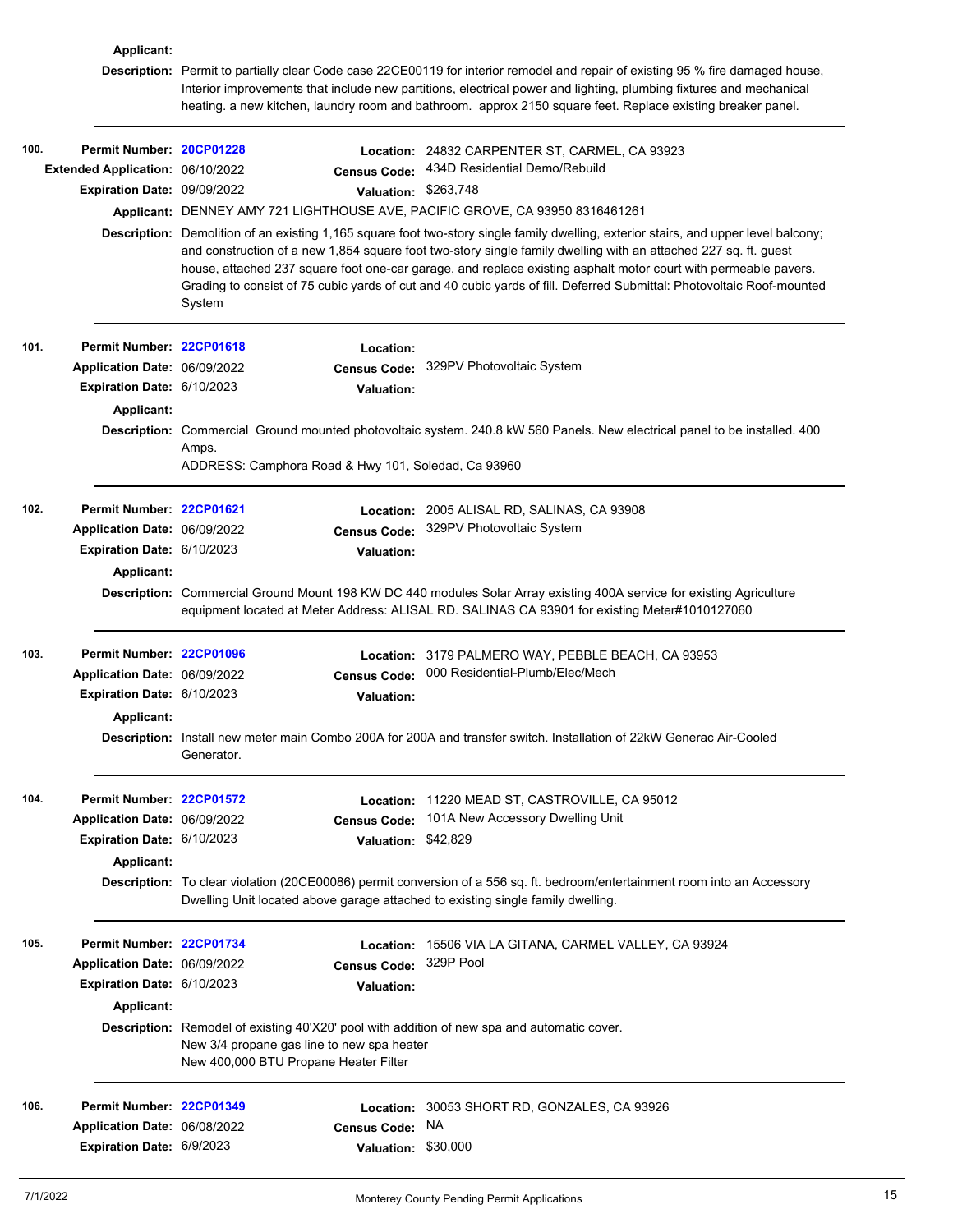|      |                                                                                                     | Applicant: PANZER JOEL 21 W ALISAL ST STE 111, SALINAS CA 93901 8317712557                                                                                                                                 |                                                                                                                                                                                                                                                                                                                                                     |  |  |  |
|------|-----------------------------------------------------------------------------------------------------|------------------------------------------------------------------------------------------------------------------------------------------------------------------------------------------------------------|-----------------------------------------------------------------------------------------------------------------------------------------------------------------------------------------------------------------------------------------------------------------------------------------------------------------------------------------------------|--|--|--|
|      |                                                                                                     | Description: To Clear violation 20CE00206: Grading permit for fill between the outer levee and inner levee road. An area filled<br>was a former access road to the Salinas River. CUT: 333 CY FILL 333 CY. |                                                                                                                                                                                                                                                                                                                                                     |  |  |  |
| 107. | Permit Number: 22CP01614                                                                            |                                                                                                                                                                                                            | Location: 6390 BROOKDALE DR, CARMEL, CA 93923                                                                                                                                                                                                                                                                                                       |  |  |  |
|      | Application Date: 06/08/2022                                                                        | <b>Census Code:</b>                                                                                                                                                                                        | 000 Residential-Plumb/Elec/Mech                                                                                                                                                                                                                                                                                                                     |  |  |  |
|      | Expiration Date: 6/9/2023                                                                           | <b>Valuation:</b>                                                                                                                                                                                          |                                                                                                                                                                                                                                                                                                                                                     |  |  |  |
|      |                                                                                                     | Applicant: ASH GEORGE 541 FOAM ST, MONTEREY CA 93940 8316461095                                                                                                                                            |                                                                                                                                                                                                                                                                                                                                                     |  |  |  |
|      |                                                                                                     |                                                                                                                                                                                                            | Description: Partially clear code case 19CE00175 - restore garage and storage to approved configuration not to be used as<br>habitable space. To remove a portable wired electric baseboard heater, and sink with base cabinet.                                                                                                                     |  |  |  |
| 108. | Permit Number: 22CP01686                                                                            |                                                                                                                                                                                                            | Location: 14162 RESERVATION RD, SALINAS, CA 93908                                                                                                                                                                                                                                                                                                   |  |  |  |
|      | Application Date: 06/07/2022                                                                        | <b>Census Code:</b>                                                                                                                                                                                        | 434A Residential Addition                                                                                                                                                                                                                                                                                                                           |  |  |  |
|      | Expiration Date: 6/8/2023                                                                           | Valuation: \$7,856                                                                                                                                                                                         |                                                                                                                                                                                                                                                                                                                                                     |  |  |  |
|      |                                                                                                     | Applicant: ECKHAUS ENRIQUE PO BOX 783, SALINAS CA 93901 8317942461                                                                                                                                         |                                                                                                                                                                                                                                                                                                                                                     |  |  |  |
|      |                                                                                                     | lighting and related 220V electrical, remove and replace staircase and railing.                                                                                                                            | Description: To Partially clear code enforcement Case 22CE00031, Extend existing rear deck 130 square feet and add a hot tub,                                                                                                                                                                                                                       |  |  |  |
| 109. | Permit Number: 22CP01659                                                                            | Location:                                                                                                                                                                                                  | 17797 CACHAGUA RD, CARMEL VALLEY, CA 93924                                                                                                                                                                                                                                                                                                          |  |  |  |
|      | Application Date: 06/07/2022                                                                        | <b>Census Code:</b>                                                                                                                                                                                        | 434R Residential Remodel                                                                                                                                                                                                                                                                                                                            |  |  |  |
|      | Expiration Date: 6/8/2023                                                                           | Valuation: \$97,015                                                                                                                                                                                        |                                                                                                                                                                                                                                                                                                                                                     |  |  |  |
|      |                                                                                                     | Applicant: INGRAM LUKE PO BOX 2, CARMEL VALLEY CA 93924 8312778574                                                                                                                                         |                                                                                                                                                                                                                                                                                                                                                     |  |  |  |
|      |                                                                                                     | No proposed grading.                                                                                                                                                                                       | Description: To Partially Clear 13CE00004: Convert an existing 1,200 square foot workshop/lambing shed into a new office/gym<br>with new electrical, a 323 square foot storage addition with new skylights, and an 84 square foot utility room<br>addition; remove the unpermitted kitchen from the existing lambing shed; and add fire sprinklers. |  |  |  |
| 110. | Permit Number: 22CP01482                                                                            |                                                                                                                                                                                                            | Location: 22900 FUJI LN, SALINAS, CA 93908                                                                                                                                                                                                                                                                                                          |  |  |  |
|      | Application Date: 06/07/2022                                                                        | <b>Census Code:</b>                                                                                                                                                                                        | 999 Commercial-Plumb/Elec/Mech                                                                                                                                                                                                                                                                                                                      |  |  |  |
|      | Expiration Date: 6/8/2023                                                                           | <b>Valuation:</b>                                                                                                                                                                                          |                                                                                                                                                                                                                                                                                                                                                     |  |  |  |
|      | Applicant:                                                                                          | Description: New (4) 4,000 amp Electrical services.                                                                                                                                                        |                                                                                                                                                                                                                                                                                                                                                     |  |  |  |
| 111. | Permit Number: 22CP01709                                                                            |                                                                                                                                                                                                            | Location: 933 W CARMEL VALLEY RD, CARMEL VALLEY, CA 93924                                                                                                                                                                                                                                                                                           |  |  |  |
|      | Application Date: 06/07/2022                                                                        |                                                                                                                                                                                                            | Census Code: 434R Residential Remodel                                                                                                                                                                                                                                                                                                               |  |  |  |
|      | Expiration Date: 6/8/2023                                                                           | Valuation: \$57,333                                                                                                                                                                                        |                                                                                                                                                                                                                                                                                                                                                     |  |  |  |
|      |                                                                                                     | Applicant: LOPEZ ADRIAN PO BOX 2094, CARMEL CA 93921 8315215924                                                                                                                                            |                                                                                                                                                                                                                                                                                                                                                     |  |  |  |
|      |                                                                                                     | <b>Description:</b> 1) Family Room, Kitchen and Laundry Room Remodel<br>2) New Skylights<br>3) Bathroom Relocation<br>4) Plumbing and Electrical Upgrades - Utility Sink Addition                          |                                                                                                                                                                                                                                                                                                                                                     |  |  |  |
| 112. | Permit Number: 22CP01630                                                                            |                                                                                                                                                                                                            | Location: 19150 EL CERRITO WAY, AROMAS, CA 95004                                                                                                                                                                                                                                                                                                    |  |  |  |
|      | Application Date: 06/07/2022                                                                        | <b>Census Code:</b>                                                                                                                                                                                        | 434A Residential Addition                                                                                                                                                                                                                                                                                                                           |  |  |  |
|      | Expiration Date: 6/8/2023                                                                           | Valuation: \$232,294                                                                                                                                                                                       |                                                                                                                                                                                                                                                                                                                                                     |  |  |  |
|      |                                                                                                     | Applicant: ROBINSON ALLEN 406 CALLE PRINCIPAL, MONTEREY, CA 93940 (831) 641-9090                                                                                                                           |                                                                                                                                                                                                                                                                                                                                                     |  |  |  |
|      |                                                                                                     |                                                                                                                                                                                                            | Description: Addition of 853 square feet for a new basement, new 896 square foot attached garage, remove 353 square foot<br>covered porch and build new 744 raised deck in same location, and interior remodel of 124 square foot utility room.                                                                                                     |  |  |  |
| 113. | Permit Number: 22CP01742<br>Application Date: 06/07/2022<br>Expiration Date: 6/8/2023<br>Applicant: | <b>Census Code:</b><br>Valuation: \$285,403                                                                                                                                                                | Location: 17461 CACHAGUA RD, CARMEL VALLEY, CA 93924<br>434D Residential Demo/Rebuild                                                                                                                                                                                                                                                               |  |  |  |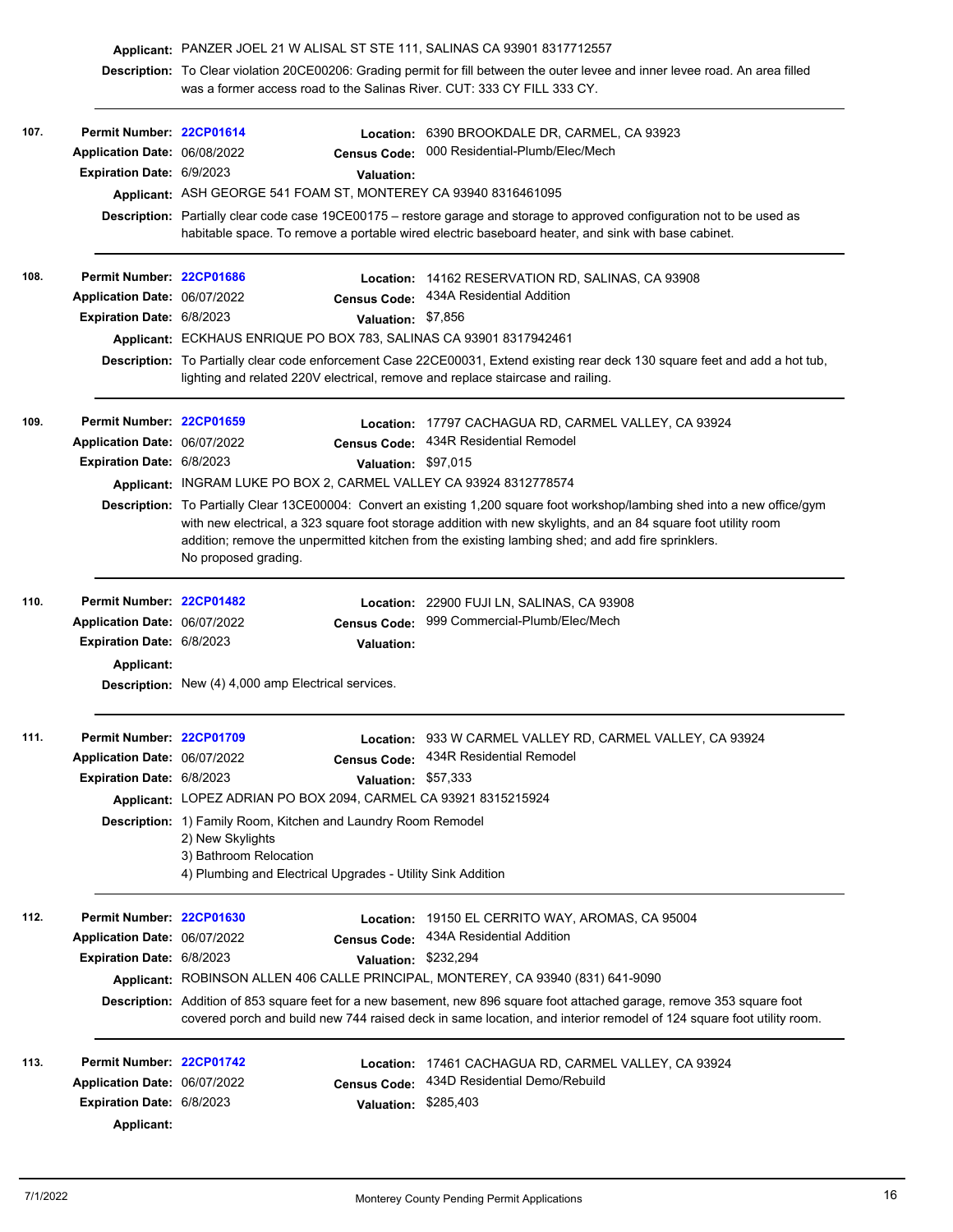|      | Description: 2020 CARMEL FIRE DISASTER REBUILD APPLICATION: Construction of a new one-story 1,514 square foot single<br>family dwelling, 377 square foot attached garage, 566 square foot covered porch to replace previous 1,856 square<br>foot residence destroyed by the Carmel fire.<br>Note: Photovoltaic system deferred and final will not be granted until solar panels are installed<br>Barn and Accessory Dwelling Unit under separate permits |                                                                                                                                                                                                                              |                                                                   |                                                                                                                                                                                                    |  |  |  |
|------|----------------------------------------------------------------------------------------------------------------------------------------------------------------------------------------------------------------------------------------------------------------------------------------------------------------------------------------------------------------------------------------------------------------------------------------------------------|------------------------------------------------------------------------------------------------------------------------------------------------------------------------------------------------------------------------------|-------------------------------------------------------------------|----------------------------------------------------------------------------------------------------------------------------------------------------------------------------------------------------|--|--|--|
| 114. | Permit Number: 22CP01690                                                                                                                                                                                                                                                                                                                                                                                                                                 |                                                                                                                                                                                                                              |                                                                   | Location: 24190 SAN PEDRO LN, CARMEL, CA 93923                                                                                                                                                     |  |  |  |
|      | Application Date: 06/06/2022                                                                                                                                                                                                                                                                                                                                                                                                                             |                                                                                                                                                                                                                              | <b>Census Code:</b>                                               | 434R Residential Remodel                                                                                                                                                                           |  |  |  |
|      | Expiration Date: 6/7/2023                                                                                                                                                                                                                                                                                                                                                                                                                                |                                                                                                                                                                                                                              | Valuation: \$103,795                                              |                                                                                                                                                                                                    |  |  |  |
|      |                                                                                                                                                                                                                                                                                                                                                                                                                                                          | Applicant: BERTONE ANDREA E & GEORGE ROBERT H 24190 SAN PEDRO LN, CARMEL CA 93923 7135030089<br>Description: The scope of work will consist of interior renovations of the kitchen, master bathroom, and bathroom areas. The |                                                                   |                                                                                                                                                                                                    |  |  |  |
|      |                                                                                                                                                                                                                                                                                                                                                                                                                                                          |                                                                                                                                                                                                                              |                                                                   | existing covered area covered porch will be converted to a foyer, adding 118sqft of living area. New lighting fixtures,<br>new appliances, cabinetry will be installed in the area of renovations. |  |  |  |
| 115. | Permit Number: 22CP01670                                                                                                                                                                                                                                                                                                                                                                                                                                 |                                                                                                                                                                                                                              |                                                                   | Location: 193 LAS LOMAS DR, ROYAL OAKS, CA 95076                                                                                                                                                   |  |  |  |
|      | Application Date: 06/06/2022                                                                                                                                                                                                                                                                                                                                                                                                                             |                                                                                                                                                                                                                              | <b>Census Code:</b>                                               | 329PV Photovoltaic System                                                                                                                                                                          |  |  |  |
|      | Expiration Date: 6/7/2023                                                                                                                                                                                                                                                                                                                                                                                                                                |                                                                                                                                                                                                                              | Valuation:                                                        |                                                                                                                                                                                                    |  |  |  |
|      |                                                                                                                                                                                                                                                                                                                                                                                                                                                          |                                                                                                                                                                                                                              |                                                                   | Applicant: RADOVAN ROSEMARIE 1939 HARTOG DR, LEHI, CA 84043 3854559032                                                                                                                             |  |  |  |
|      |                                                                                                                                                                                                                                                                                                                                                                                                                                                          | Amps                                                                                                                                                                                                                         |                                                                   | Description: Residential Roof-mounted photovoltaic system. 7.350 kW 21 Panels. Existing electrical panel will be used. 125                                                                         |  |  |  |
| 116. | Permit Number: 22CP01727                                                                                                                                                                                                                                                                                                                                                                                                                                 |                                                                                                                                                                                                                              |                                                                   | Location: 50 ZABALA RD, SALINAS, CA 93908                                                                                                                                                          |  |  |  |
|      | Application Date: 06/06/2022                                                                                                                                                                                                                                                                                                                                                                                                                             |                                                                                                                                                                                                                              | <b>Census Code:</b>                                               | 329 Structure Other Than Building                                                                                                                                                                  |  |  |  |
|      | Expiration Date: 6/7/2023                                                                                                                                                                                                                                                                                                                                                                                                                                |                                                                                                                                                                                                                              | <b>Valuation:</b>                                                 |                                                                                                                                                                                                    |  |  |  |
|      | Applicant:                                                                                                                                                                                                                                                                                                                                                                                                                                               |                                                                                                                                                                                                                              |                                                                   |                                                                                                                                                                                                    |  |  |  |
|      |                                                                                                                                                                                                                                                                                                                                                                                                                                                          | <b>Description:</b> Legalize as-built storage racks with electrical installed.                                                                                                                                               |                                                                   |                                                                                                                                                                                                    |  |  |  |
| 117. | Permit Number: 22CP01737                                                                                                                                                                                                                                                                                                                                                                                                                                 |                                                                                                                                                                                                                              | Location:                                                         | 365 PARADISE CYN RD, SALINAS, CA 93907                                                                                                                                                             |  |  |  |
|      | Application Date: 06/06/2022                                                                                                                                                                                                                                                                                                                                                                                                                             |                                                                                                                                                                                                                              | <b>Census Code:</b>                                               | 329R Retaining Wall                                                                                                                                                                                |  |  |  |
|      | Expiration Date: 6/7/2023                                                                                                                                                                                                                                                                                                                                                                                                                                |                                                                                                                                                                                                                              | <b>Valuation:</b>                                                 |                                                                                                                                                                                                    |  |  |  |
|      | <b>Applicant:</b>                                                                                                                                                                                                                                                                                                                                                                                                                                        |                                                                                                                                                                                                                              |                                                                   |                                                                                                                                                                                                    |  |  |  |
|      |                                                                                                                                                                                                                                                                                                                                                                                                                                                          | Description: To Clear code violation 20CE00325- Retaining wall and grading of existing graded area (not native soil) and failed<br>retaining wall and land slide area.                                                       |                                                                   |                                                                                                                                                                                                    |  |  |  |
| 118. | Permit Number: 22CP01703                                                                                                                                                                                                                                                                                                                                                                                                                                 |                                                                                                                                                                                                                              |                                                                   | Location: 27520 SCHULTE RD, CARMEL, CA 93923                                                                                                                                                       |  |  |  |
|      | Application Date: 06/03/2022                                                                                                                                                                                                                                                                                                                                                                                                                             |                                                                                                                                                                                                                              | <b>Census Code:</b>                                               | 329PV Photovoltaic System                                                                                                                                                                          |  |  |  |
|      | Expiration Date: 6/4/2023                                                                                                                                                                                                                                                                                                                                                                                                                                |                                                                                                                                                                                                                              | <b>Valuation:</b>                                                 |                                                                                                                                                                                                    |  |  |  |
|      | Applicant:                                                                                                                                                                                                                                                                                                                                                                                                                                               |                                                                                                                                                                                                                              |                                                                   | Description: Residential PV permit for removal and replacement of existing ground solar array system and exchange for new                                                                          |  |  |  |
|      |                                                                                                                                                                                                                                                                                                                                                                                                                                                          | ground mount Photo Voltaic array and photovoltaic power system. 9.12 kW 24 Panels with two 30amp ac<br>disconnects. Existing electrical panel will be used. 200 Amps                                                         |                                                                   |                                                                                                                                                                                                    |  |  |  |
| 119. | Permit Number: 22CP01687                                                                                                                                                                                                                                                                                                                                                                                                                                 |                                                                                                                                                                                                                              | Location:                                                         | 63001 ARGYLE RD, KING CITY, CA 93930                                                                                                                                                               |  |  |  |
|      | Application Date: 06/03/2022                                                                                                                                                                                                                                                                                                                                                                                                                             |                                                                                                                                                                                                                              | <b>Census Code:</b>                                               | 000 Residential-Plumb/Elec/Mech                                                                                                                                                                    |  |  |  |
|      | Expiration Date: 6/4/2023                                                                                                                                                                                                                                                                                                                                                                                                                                |                                                                                                                                                                                                                              | <b>Valuation:</b>                                                 |                                                                                                                                                                                                    |  |  |  |
|      | <b>Applicant:</b>                                                                                                                                                                                                                                                                                                                                                                                                                                        |                                                                                                                                                                                                                              | Description: Install a 10kW Energy Storage System, (2) Powerwall  |                                                                                                                                                                                                    |  |  |  |
| 120. | Permit Number: 22CP01466                                                                                                                                                                                                                                                                                                                                                                                                                                 |                                                                                                                                                                                                                              |                                                                   | Location: 2893 FOREST LODGE RD, PEBBLE BEACH, CA 93953                                                                                                                                             |  |  |  |
|      | Application Date: 06/03/2022                                                                                                                                                                                                                                                                                                                                                                                                                             |                                                                                                                                                                                                                              | <b>Census Code:</b>                                               | 000 Residential-Plumb/Elec/Mech                                                                                                                                                                    |  |  |  |
|      | Expiration Date: 6/4/2023                                                                                                                                                                                                                                                                                                                                                                                                                                |                                                                                                                                                                                                                              | <b>Valuation:</b>                                                 |                                                                                                                                                                                                    |  |  |  |
|      |                                                                                                                                                                                                                                                                                                                                                                                                                                                          |                                                                                                                                                                                                                              | Applicant: Brad Hatch P O BOX 431, SEASIDE, CA 93955 831-917-4009 |                                                                                                                                                                                                    |  |  |  |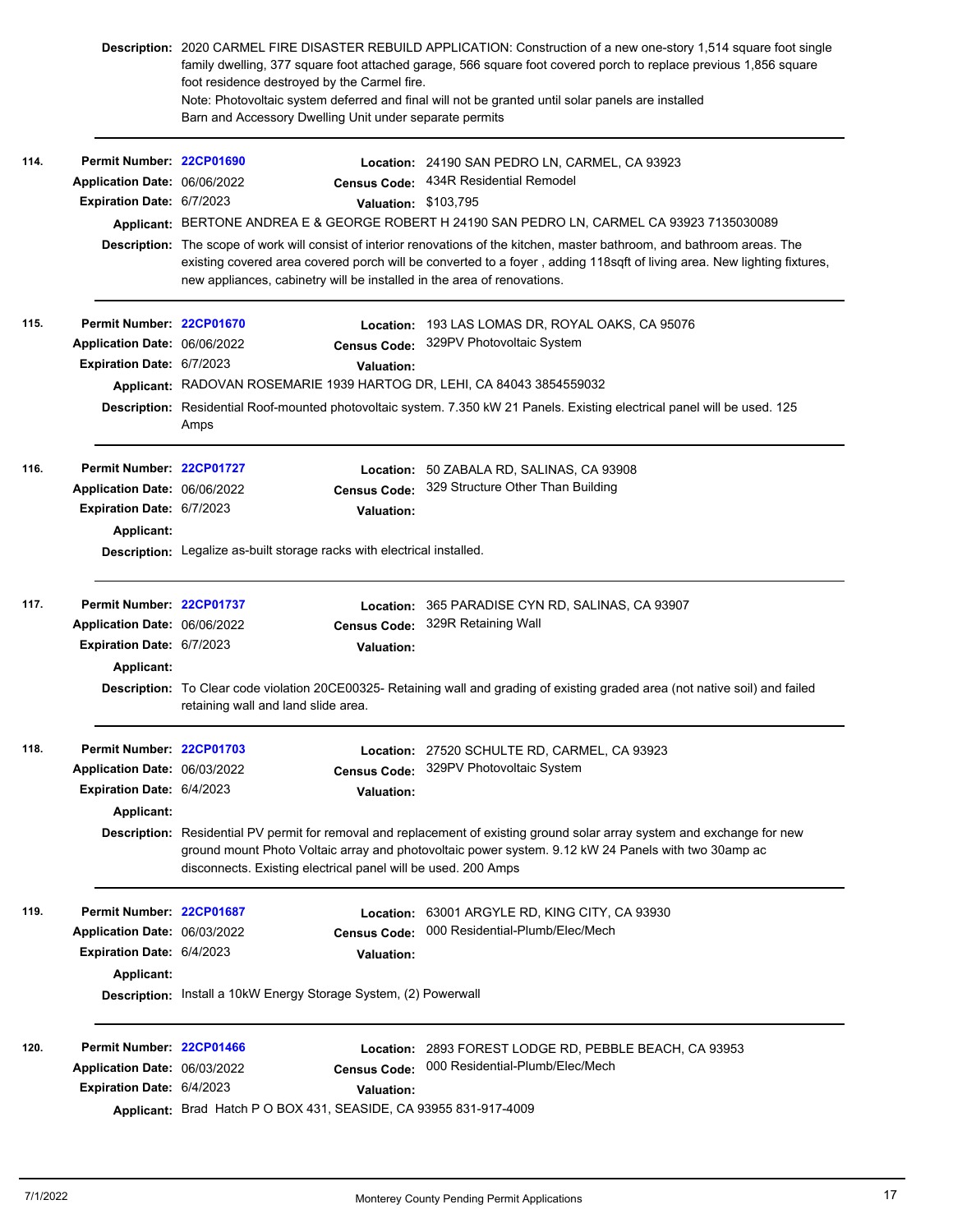|      |                              | trenched 24" and back filled 2ft deep and covered with<br>caution tape and complete backfilling.                                                                                                                                                                                                                         |                     | Description: Install approx 50ft of fused pipe & tracer wire from meter, then T with Permasert Gas, Mechanical Tee(ASTM 02513<br>Category 1) to Gas Barbecue (BTU 48,000.)and burner(BTU 15,000) with a 3/4" fused pipe and tracer wire<br>connecting to bbq & burner with 1" Transitional 90 Fused to galv. Continue on from T 48ft with 1' Fused pipe and<br>tracer wire to 24" Firepit (BTU 150k) connecting with 1" Transitional 90 Fused to Galv. All fused pipe and tracer wire |  |  |
|------|------------------------------|--------------------------------------------------------------------------------------------------------------------------------------------------------------------------------------------------------------------------------------------------------------------------------------------------------------------------|---------------------|---------------------------------------------------------------------------------------------------------------------------------------------------------------------------------------------------------------------------------------------------------------------------------------------------------------------------------------------------------------------------------------------------------------------------------------------------------------------------------------|--|--|
| 121. | Permit Number: 22CP00569     |                                                                                                                                                                                                                                                                                                                          | Location:           | 11500 DOLAN RD, MOSS LANDING, CA 95039                                                                                                                                                                                                                                                                                                                                                                                                                                                |  |  |
|      | Application Date: 06/03/2022 |                                                                                                                                                                                                                                                                                                                          | <b>Census Code:</b> | 437D Commercial Demo/Rebuild                                                                                                                                                                                                                                                                                                                                                                                                                                                          |  |  |
|      | Expiration Date: 6/4/2023    |                                                                                                                                                                                                                                                                                                                          | <b>Valuation:</b>   |                                                                                                                                                                                                                                                                                                                                                                                                                                                                                       |  |  |
|      | Applicant:                   |                                                                                                                                                                                                                                                                                                                          |                     |                                                                                                                                                                                                                                                                                                                                                                                                                                                                                       |  |  |
|      |                              | <b>Description:</b> New Metal Roof Cover over existing concrete structure.                                                                                                                                                                                                                                               |                     |                                                                                                                                                                                                                                                                                                                                                                                                                                                                                       |  |  |
| 122. | Permit Number: 22CP01496     |                                                                                                                                                                                                                                                                                                                          |                     | Location: 27165 LOS ARBOLES RD, CARMEL, CA 93923                                                                                                                                                                                                                                                                                                                                                                                                                                      |  |  |
|      | Application Date: 06/03/2022 |                                                                                                                                                                                                                                                                                                                          | <b>Census Code:</b> | 329PV Photovoltaic System                                                                                                                                                                                                                                                                                                                                                                                                                                                             |  |  |
|      | Expiration Date: 6/4/2023    |                                                                                                                                                                                                                                                                                                                          | <b>Valuation:</b>   |                                                                                                                                                                                                                                                                                                                                                                                                                                                                                       |  |  |
|      | Applicant:                   |                                                                                                                                                                                                                                                                                                                          |                     |                                                                                                                                                                                                                                                                                                                                                                                                                                                                                       |  |  |
|      |                              | Description: Residential ground-mounted photovoltaic system. 7.14 kW 21 Panels. New electrical panel to be installed. 125<br>Amps                                                                                                                                                                                        |                     |                                                                                                                                                                                                                                                                                                                                                                                                                                                                                       |  |  |
| 123. | Permit Number: 22CP01522     |                                                                                                                                                                                                                                                                                                                          |                     | Location: 24603 LOWER TRAIL, CARMEL, CA 93923                                                                                                                                                                                                                                                                                                                                                                                                                                         |  |  |
|      | Application Date: 06/03/2022 |                                                                                                                                                                                                                                                                                                                          | <b>Census Code:</b> | 434A Residential Addition                                                                                                                                                                                                                                                                                                                                                                                                                                                             |  |  |
|      | Expiration Date: 6/4/2023    |                                                                                                                                                                                                                                                                                                                          | Valuation: \$49,695 |                                                                                                                                                                                                                                                                                                                                                                                                                                                                                       |  |  |
|      |                              | Applicant: PITNICK SAMUEL PO BOX 22412, CARMEL CA 93922 8312411885                                                                                                                                                                                                                                                       |                     |                                                                                                                                                                                                                                                                                                                                                                                                                                                                                       |  |  |
|      |                              | Description: Interior 301 sq. ft. remodel, replace wood stairs, enclose laundry room below stairs, convert 248 sq. ft. breezeway<br>into habitable space, new front entry door, replace and add new windows, re-frame existing portions of existing roof<br>over stairway, replace deck guardrail and new deck material. |                     |                                                                                                                                                                                                                                                                                                                                                                                                                                                                                       |  |  |
| 124. | Permit Number: 22CP01581     |                                                                                                                                                                                                                                                                                                                          |                     | Location: 26394 CARMELO ST, CARMEL, CA 93923                                                                                                                                                                                                                                                                                                                                                                                                                                          |  |  |
|      | Application Date: 06/03/2022 |                                                                                                                                                                                                                                                                                                                          | <b>Census Code:</b> | 434F Residential Reroof                                                                                                                                                                                                                                                                                                                                                                                                                                                               |  |  |
|      | Expiration Date: 6/4/2023    |                                                                                                                                                                                                                                                                                                                          | Valuation:          |                                                                                                                                                                                                                                                                                                                                                                                                                                                                                       |  |  |
|      | Applicant:                   |                                                                                                                                                                                                                                                                                                                          |                     |                                                                                                                                                                                                                                                                                                                                                                                                                                                                                       |  |  |
|      |                              | horizontal shiplap.                                                                                                                                                                                                                                                                                                      |                     | Description: Residential Re-Roof Permit. 2117 Sq. Ft. Existing Charcoal grey Comp Shingle to be replaced with Charcoal grey<br>Comp Shingle, Replace main floor siding with board and batten, off white and Replace second floor siding with                                                                                                                                                                                                                                          |  |  |
| 125. | Permit Number: 21CP00823     |                                                                                                                                                                                                                                                                                                                          | Location:           | 17128 BLACKIE RD, SALINAS, CA 93907                                                                                                                                                                                                                                                                                                                                                                                                                                                   |  |  |
|      | Application Date: 06/02/2022 |                                                                                                                                                                                                                                                                                                                          | <b>Census Code:</b> | 434F Residential Reroof                                                                                                                                                                                                                                                                                                                                                                                                                                                               |  |  |
|      | Expiration Date: 6/3/2023    |                                                                                                                                                                                                                                                                                                                          | <b>Valuation:</b>   |                                                                                                                                                                                                                                                                                                                                                                                                                                                                                       |  |  |
|      | Applicant:                   |                                                                                                                                                                                                                                                                                                                          |                     |                                                                                                                                                                                                                                                                                                                                                                                                                                                                                       |  |  |
|      |                              | Asphalt/Comp Shingle                                                                                                                                                                                                                                                                                                     |                     | Description: Residential Re-Roof Permit. 1642 Sq. Ft. Tear Off. Existing brown Asphalt/Comp Shingle to be replaced with black                                                                                                                                                                                                                                                                                                                                                         |  |  |
| 126. | Permit Number: 22CP01535     |                                                                                                                                                                                                                                                                                                                          |                     | Location: 2 VUELO DE LAS PALOMAS, CARMEL, CA 93923                                                                                                                                                                                                                                                                                                                                                                                                                                    |  |  |
|      | Application Date: 06/02/2022 |                                                                                                                                                                                                                                                                                                                          | <b>Census Code:</b> | 329PV Photovoltaic System                                                                                                                                                                                                                                                                                                                                                                                                                                                             |  |  |
|      | Expiration Date: 6/3/2023    |                                                                                                                                                                                                                                                                                                                          | <b>Valuation:</b>   |                                                                                                                                                                                                                                                                                                                                                                                                                                                                                       |  |  |
|      | Applicant:                   |                                                                                                                                                                                                                                                                                                                          |                     |                                                                                                                                                                                                                                                                                                                                                                                                                                                                                       |  |  |
|      |                              | Amps with new energy storage.                                                                                                                                                                                                                                                                                            |                     | Description: Residential Roof-mounted photovoltaic system. 11.840 kW 32 Panels. Existing electrical panel will be used. 400                                                                                                                                                                                                                                                                                                                                                           |  |  |
| 127. | Permit Number: 22CP01186     |                                                                                                                                                                                                                                                                                                                          | Location:           | 65 W CARMEL VALLEY RD, CARMEL VALLEY, CA 93924                                                                                                                                                                                                                                                                                                                                                                                                                                        |  |  |
|      | Application Date: 06/01/2022 |                                                                                                                                                                                                                                                                                                                          | <b>Census Code:</b> | 999 Commercial-Plumb/Elec/Mech                                                                                                                                                                                                                                                                                                                                                                                                                                                        |  |  |
|      | Expiration Date: 6/2/2023    |                                                                                                                                                                                                                                                                                                                          | <b>Valuation:</b>   |                                                                                                                                                                                                                                                                                                                                                                                                                                                                                       |  |  |
|      |                              |                                                                                                                                                                                                                                                                                                                          |                     |                                                                                                                                                                                                                                                                                                                                                                                                                                                                                       |  |  |
|      | Applicant:                   |                                                                                                                                                                                                                                                                                                                          |                     |                                                                                                                                                                                                                                                                                                                                                                                                                                                                                       |  |  |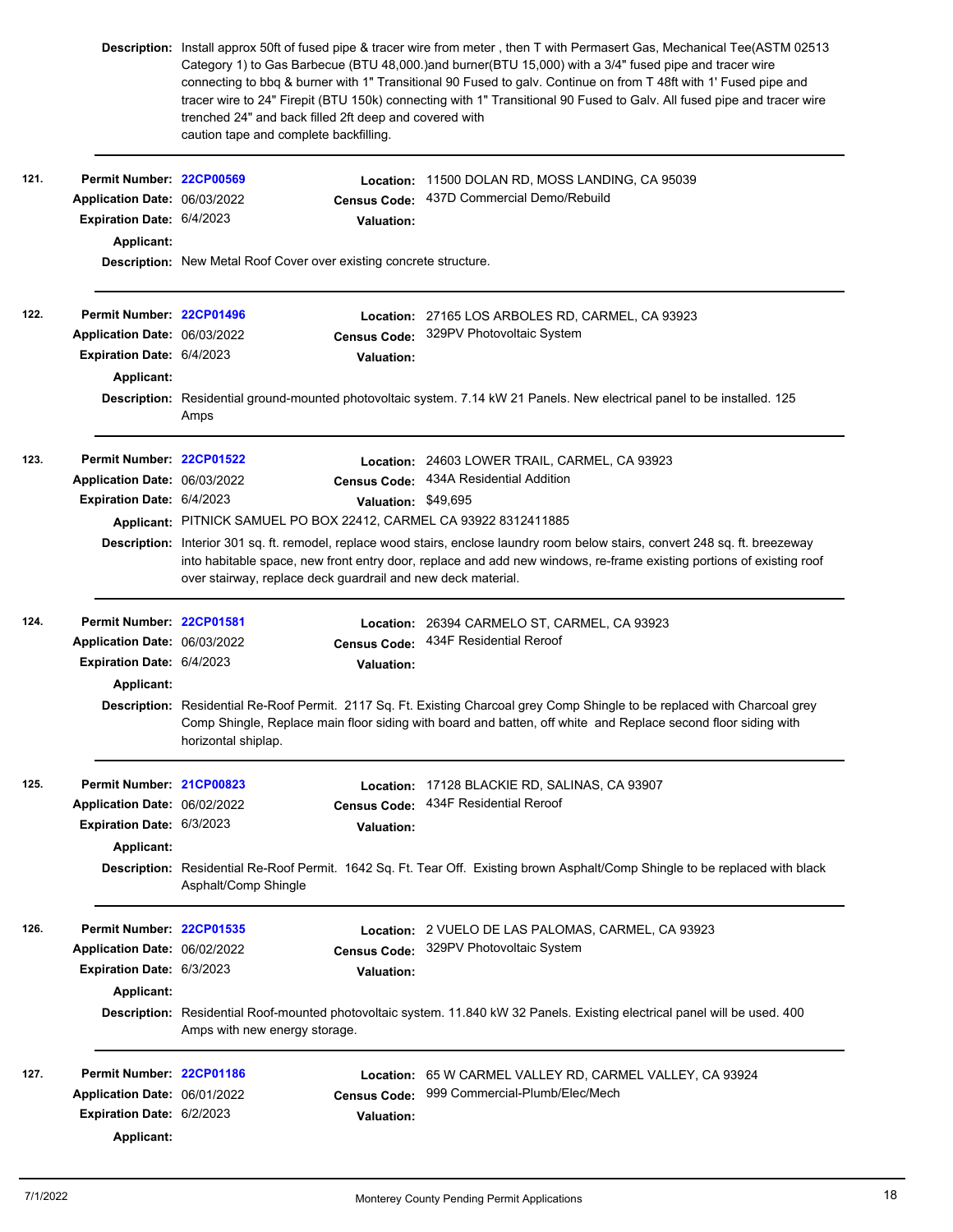|      |                                  | Description: THIS PROJECT INCLUDES THE INSTALLATION OF FOUR (4) ELECTRIC<br>VEHICLE DC FAST CHARGERS, ALONG WITH THE ASSOCIATED LOW<br>VOLTAGE ELECTRICAL EQUIPMENT. ELECTRICAL EQUIPMENT TO<br>INTERCONNECT WITH PACIFIC GAS AND ELECTRIC COMPANY AT NEW<br>THIS PROJECT INCLUDES 277/480V SWITCHGEAR AND DISTRIBUTION<br>BE FED THROUGH PRIMARY CABLE VIA AN EXISTING OVERHEAD UTILITY<br>LINE. ALL ELECTRIC VEHICLE DC FAST CHARGERS TO BE FED AT<br>THREE-PHASE 480V AND ALL LOW VOLTAGE SECONDARY CONDUCTORS<br>SHALL BE BURIED IN CONDUIT AS PER CODE. | PAD-MOUNTED TRANSFORMER. ELECTRICAL EQUIPMENT INSTALLED FOR<br>SECTION FED FROM A NEW PAD-MOUNTED FRANSFORMER, WHICH SHALL                                                                                                                                                                                                                                             |  |  |  |
|------|----------------------------------|--------------------------------------------------------------------------------------------------------------------------------------------------------------------------------------------------------------------------------------------------------------------------------------------------------------------------------------------------------------------------------------------------------------------------------------------------------------------------------------------------------------------------------------------------------------|------------------------------------------------------------------------------------------------------------------------------------------------------------------------------------------------------------------------------------------------------------------------------------------------------------------------------------------------------------------------|--|--|--|
| 128. |                                  | Permit Number 22CP00077-REV1                                                                                                                                                                                                                                                                                                                                                                                                                                                                                                                                 | Location: 3281 ONDULADO RD, PEBBLE BEACH, CA 93953                                                                                                                                                                                                                                                                                                                     |  |  |  |
|      | Application Date: 06/01/2022     | Census Code: NA                                                                                                                                                                                                                                                                                                                                                                                                                                                                                                                                              |                                                                                                                                                                                                                                                                                                                                                                        |  |  |  |
|      | Expiration Date: 6/2/2023        | Valuation:                                                                                                                                                                                                                                                                                                                                                                                                                                                                                                                                                   |                                                                                                                                                                                                                                                                                                                                                                        |  |  |  |
|      |                                  |                                                                                                                                                                                                                                                                                                                                                                                                                                                                                                                                                              | Applicant: SPELLACY CYNTHIA 21 B MANDEVILLE CT, MONTEREY CA 93940 8313751890                                                                                                                                                                                                                                                                                           |  |  |  |
|      |                                  |                                                                                                                                                                                                                                                                                                                                                                                                                                                                                                                                                              | Description: REVISION TO PERMIT 22CP00077: Master bath shower to include a second shower head.                                                                                                                                                                                                                                                                         |  |  |  |
| 129. | Permit Number: 22CP01663         |                                                                                                                                                                                                                                                                                                                                                                                                                                                                                                                                                              | Location: 452 PARADISE CYN RD, SALINAS, CA 93907                                                                                                                                                                                                                                                                                                                       |  |  |  |
|      | Application Date: 06/01/2022     | <b>Census Code:</b>                                                                                                                                                                                                                                                                                                                                                                                                                                                                                                                                          |                                                                                                                                                                                                                                                                                                                                                                        |  |  |  |
|      | Expiration Date: 6/2/2023        | Valuation:                                                                                                                                                                                                                                                                                                                                                                                                                                                                                                                                                   |                                                                                                                                                                                                                                                                                                                                                                        |  |  |  |
|      |                                  | Applicant: DATAR ISHA 180 E SUNNYOAKS RD #2, CAMPBELL, CA 95008 6197286511                                                                                                                                                                                                                                                                                                                                                                                                                                                                                   |                                                                                                                                                                                                                                                                                                                                                                        |  |  |  |
|      |                                  | Description: Residential Roof-mounted photovoltaic system. 5.180 kW 14 Panels. Existing electrical panel will be used. 200<br>Amps                                                                                                                                                                                                                                                                                                                                                                                                                           |                                                                                                                                                                                                                                                                                                                                                                        |  |  |  |
| 130. | Permit Number: 22CP01263         |                                                                                                                                                                                                                                                                                                                                                                                                                                                                                                                                                              | Location: 73 PASEO HERMOSO, SALINAS, CA 93908                                                                                                                                                                                                                                                                                                                          |  |  |  |
|      | Application Date: 06/01/2022     |                                                                                                                                                                                                                                                                                                                                                                                                                                                                                                                                                              | Census Code: 434A Residential Addition                                                                                                                                                                                                                                                                                                                                 |  |  |  |
|      | <b>Expiration Date: 6/2/2023</b> |                                                                                                                                                                                                                                                                                                                                                                                                                                                                                                                                                              | Valuation: \$142,118                                                                                                                                                                                                                                                                                                                                                   |  |  |  |
|      |                                  |                                                                                                                                                                                                                                                                                                                                                                                                                                                                                                                                                              | Applicant: ROESNER MICHAEL 1007 PALOMA RD, DEL REY OAKS CA 93940 8312411381                                                                                                                                                                                                                                                                                            |  |  |  |
|      |                                  | bedroom addition 492 sq ft.                                                                                                                                                                                                                                                                                                                                                                                                                                                                                                                                  | Description: Remodel of Master bedroom, common bathroom add new master suite bathroom 750 sq ft. New construction of 3                                                                                                                                                                                                                                                 |  |  |  |
| 131. | Permit Number: 22CP01559         |                                                                                                                                                                                                                                                                                                                                                                                                                                                                                                                                                              | Location: 23510 CAVA CIR, SALINAS, CA 93908                                                                                                                                                                                                                                                                                                                            |  |  |  |
|      | Application Date: 05/31/2022     |                                                                                                                                                                                                                                                                                                                                                                                                                                                                                                                                                              | Census Code: 101-Single Family Dwelling New                                                                                                                                                                                                                                                                                                                            |  |  |  |
|      | Expiration Date: 6/1/2023        |                                                                                                                                                                                                                                                                                                                                                                                                                                                                                                                                                              | Valuation: \$340,966                                                                                                                                                                                                                                                                                                                                                   |  |  |  |
|      |                                  |                                                                                                                                                                                                                                                                                                                                                                                                                                                                                                                                                              | Applicant: WEISFUSS MICHAEL PAUL & KASEY JADE 189 PINE CYN RD, SALINAS CA 93908 (831) 521-6820                                                                                                                                                                                                                                                                         |  |  |  |
|      |                                  | Guesthouse.                                                                                                                                                                                                                                                                                                                                                                                                                                                                                                                                                  | Description: RIVER FIRE RELATED PERMIT: Construction of 1,760 square feet Single-family dwelling and a 500 square feet                                                                                                                                                                                                                                                 |  |  |  |
| 132. | Permit Number: 22CP01660         |                                                                                                                                                                                                                                                                                                                                                                                                                                                                                                                                                              | Location: 11283 DOLAN RD, MOSS LANDING, CA 95039                                                                                                                                                                                                                                                                                                                       |  |  |  |
|      | Application Date: 05/31/2022     | <b>Census Code:</b>                                                                                                                                                                                                                                                                                                                                                                                                                                                                                                                                          | 437D Commercial Demo/Rebuild                                                                                                                                                                                                                                                                                                                                           |  |  |  |
|      | <b>Expiration Date: 6/1/2023</b> | <b>Valuation:</b>                                                                                                                                                                                                                                                                                                                                                                                                                                                                                                                                            |                                                                                                                                                                                                                                                                                                                                                                        |  |  |  |
|      |                                  |                                                                                                                                                                                                                                                                                                                                                                                                                                                                                                                                                              | Applicant: FE DEMOLITION WEST LLC 200 EAST RANDOLPH STREET, SUITE 5100, CHICAGO, IL 60601 3122353240                                                                                                                                                                                                                                                                   |  |  |  |
|      |                                  |                                                                                                                                                                                                                                                                                                                                                                                                                                                                                                                                                              | Description: Complete demolition of above grade boiler and turbine superstructure. All voids, pits, and basement will be filled<br>per regulations to grade. Site will be retained as surface concrete and gravel lot . No work will be done to disturb<br>slab on grade or any soils below slab. Complete demolition plan has been submitted and approved by Cal OSHA |  |  |  |
| 133. | Permit Number: 22CP01648         |                                                                                                                                                                                                                                                                                                                                                                                                                                                                                                                                                              | Location: 12275 ALP CIR, SALINAS, CA 93906                                                                                                                                                                                                                                                                                                                             |  |  |  |
|      | Application Date: 05/31/2022     | <b>Census Code:</b>                                                                                                                                                                                                                                                                                                                                                                                                                                                                                                                                          |                                                                                                                                                                                                                                                                                                                                                                        |  |  |  |
|      | Expiration Date: 6/1/2023        | Valuation:                                                                                                                                                                                                                                                                                                                                                                                                                                                                                                                                                   |                                                                                                                                                                                                                                                                                                                                                                        |  |  |  |
|      | <b>Applicant:</b>                |                                                                                                                                                                                                                                                                                                                                                                                                                                                                                                                                                              |                                                                                                                                                                                                                                                                                                                                                                        |  |  |  |
|      |                                  |                                                                                                                                                                                                                                                                                                                                                                                                                                                                                                                                                              | Description: Residential Roof-mounted photovoltaic system. 5.6 kW 14 Panels. New electrical panel to be installed. 200 Amps                                                                                                                                                                                                                                            |  |  |  |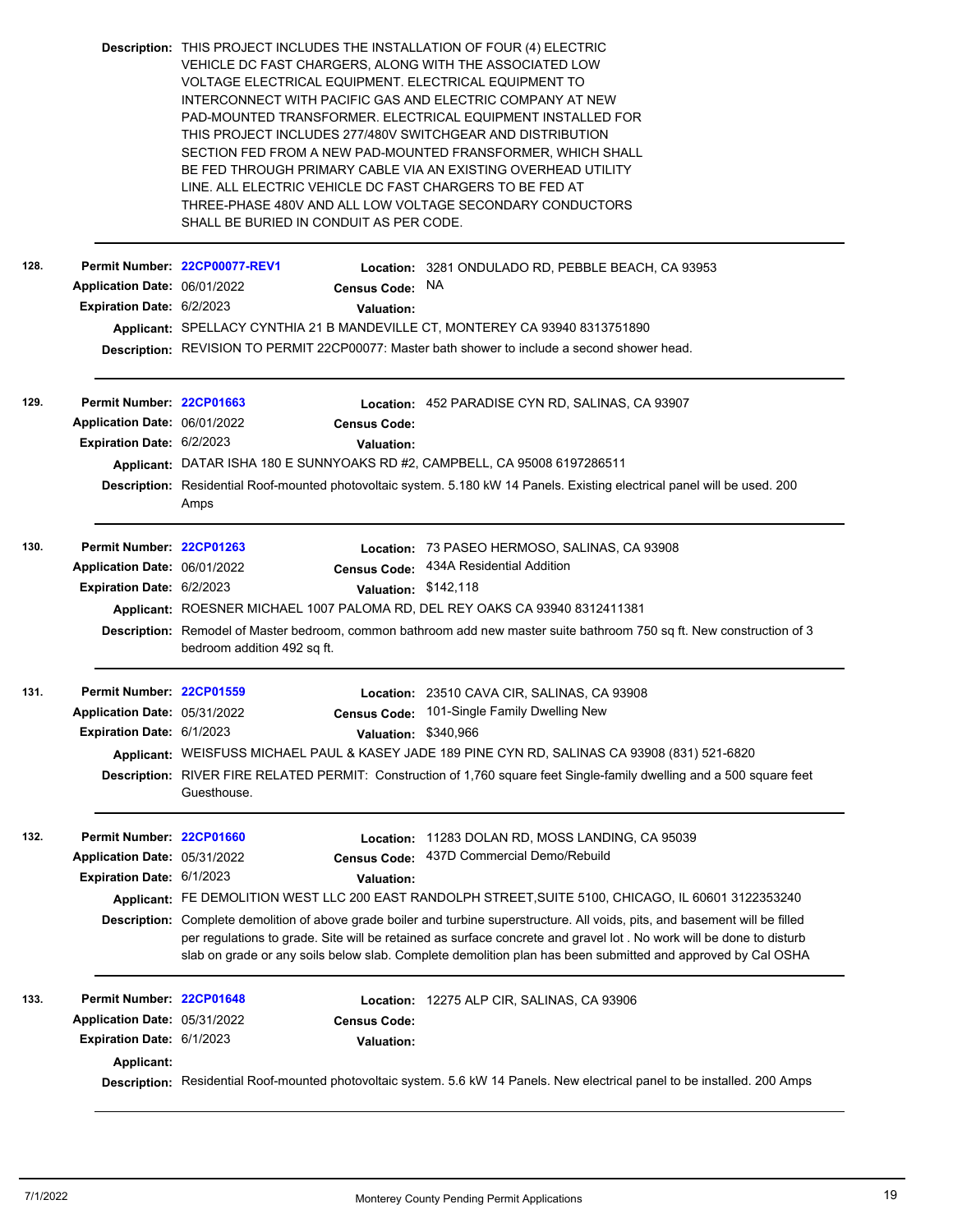| 134. | Permit Number: 22CP01613     |                                                                                                                                                                                                                              |                                                                           | Location: 3405 LAZARRO DR, CARMEL, CA 93923                                                                                                                       |  |  |
|------|------------------------------|------------------------------------------------------------------------------------------------------------------------------------------------------------------------------------------------------------------------------|---------------------------------------------------------------------------|-------------------------------------------------------------------------------------------------------------------------------------------------------------------|--|--|
|      | Application Date: 05/27/2022 |                                                                                                                                                                                                                              | <b>Census Code:</b>                                                       | 329PV Photovoltaic System                                                                                                                                         |  |  |
|      | Expiration Date: 5/28/2023   |                                                                                                                                                                                                                              | Valuation:                                                                |                                                                                                                                                                   |  |  |
|      |                              |                                                                                                                                                                                                                              |                                                                           | Applicant: STALLINGS BARBARA P O BOX 411, CARMEL VALLEY, 93924 8316593344                                                                                         |  |  |
|      |                              |                                                                                                                                                                                                                              |                                                                           | Description: Residential Roof-mounted photovoltaic system. 6.40 kW 16 Panels. Existing electrical panel will be used. 100                                         |  |  |
|      |                              | Amps                                                                                                                                                                                                                         |                                                                           |                                                                                                                                                                   |  |  |
| 135. | Permit Number: 22CP01624     |                                                                                                                                                                                                                              | Location:                                                                 | 1 TOYON WAY, CARMEL VALLEY, CA 93924                                                                                                                              |  |  |
|      | Application Date: 05/27/2022 |                                                                                                                                                                                                                              | <b>Census Code:</b>                                                       | 329PV Photovoltaic System                                                                                                                                         |  |  |
|      | Expiration Date: 5/28/2023   |                                                                                                                                                                                                                              | <b>Valuation:</b>                                                         |                                                                                                                                                                   |  |  |
|      | Applicant:                   |                                                                                                                                                                                                                              |                                                                           |                                                                                                                                                                   |  |  |
|      |                              |                                                                                                                                                                                                                              |                                                                           | Description: Ground mounted solar PV system. 13.500 kW DC. 30 PV Panels. Existing 200A main electrical panel.                                                     |  |  |
|      |                              | Associated to 22CP01773                                                                                                                                                                                                      |                                                                           |                                                                                                                                                                   |  |  |
| 136. | Permit Number: 22CP01012     |                                                                                                                                                                                                                              |                                                                           | Location: 4098 EL BOSQUE DR, PEBBLE BEACH, CA 93953                                                                                                               |  |  |
|      | Application Date: 05/27/2022 |                                                                                                                                                                                                                              | <b>Census Code:</b>                                                       | 434R Residential Remodel                                                                                                                                          |  |  |
|      | Expiration Date: 5/28/2023   |                                                                                                                                                                                                                              | Valuation: \$15,539                                                       |                                                                                                                                                                   |  |  |
|      |                              |                                                                                                                                                                                                                              |                                                                           |                                                                                                                                                                   |  |  |
|      | Applicant:                   |                                                                                                                                                                                                                              |                                                                           |                                                                                                                                                                   |  |  |
|      |                              |                                                                                                                                                                                                                              |                                                                           | Description: Remodel kitchen(165sq ft), replace existing bay window with 20 SF addition under existing roof.                                                      |  |  |
| 137. | Permit Number: 22CP01306     |                                                                                                                                                                                                                              | Location:                                                                 | 1245 PAJARO HILLS DR, ROYAL OAKS, CA 95076                                                                                                                        |  |  |
|      | Application Date: 05/27/2022 |                                                                                                                                                                                                                              | <b>Census Code:</b>                                                       | 000 Residential-Plumb/Elec/Mech                                                                                                                                   |  |  |
|      | Expiration Date: 5/28/2023   |                                                                                                                                                                                                                              | <b>Valuation:</b>                                                         |                                                                                                                                                                   |  |  |
|      | <b>Applicant:</b>            |                                                                                                                                                                                                                              |                                                                           |                                                                                                                                                                   |  |  |
|      |                              |                                                                                                                                                                                                                              |                                                                           | Description: Install a Generac 22kw generator. Add 1 smart management module Propane -<br>Install Generac prepad with 50 feet of wire, conduit and 3/4" gas line. |  |  |
| 138. | Permit Number: 22CP01632     |                                                                                                                                                                                                                              |                                                                           | Location: 206 ESTRELLA D'ORO, MONTEREY, CA 93940                                                                                                                  |  |  |
|      | Application Date: 05/27/2022 |                                                                                                                                                                                                                              |                                                                           | Census Code: 329PV Photovoltaic System                                                                                                                            |  |  |
|      | Expiration Date: 5/28/2023   |                                                                                                                                                                                                                              | <b>Valuation:</b>                                                         |                                                                                                                                                                   |  |  |
|      | <b>Applicant:</b>            |                                                                                                                                                                                                                              |                                                                           |                                                                                                                                                                   |  |  |
|      |                              | Description: Ground-mounted PV system (4.050 kW, 9 Panels). Existing electrical panel to be used (400A).                                                                                                                     |                                                                           |                                                                                                                                                                   |  |  |
| 139. | Permit Number: 22CP01645     |                                                                                                                                                                                                                              | Location:                                                                 |                                                                                                                                                                   |  |  |
|      | Application Date: 05/27/2022 |                                                                                                                                                                                                                              |                                                                           | Census Code: 434R Residential Remodel                                                                                                                             |  |  |
|      | Expiration Date: 5/28/2023   |                                                                                                                                                                                                                              | Valuation: \$290,426                                                      |                                                                                                                                                                   |  |  |
|      | Applicant:                   |                                                                                                                                                                                                                              |                                                                           |                                                                                                                                                                   |  |  |
|      |                              | Description: Interior improvements to existing single family residence: Relocation of non-bearing partition wall, new cabinetry,<br>plumbing fixtures, electrical /lighting. Addition of 31 Sq. Ft. toilet room for workers. |                                                                           |                                                                                                                                                                   |  |  |
| 140. | Permit Number: 22CP01574     |                                                                                                                                                                                                                              |                                                                           | Location: 13632 PASEO TERRANO, SALINAS, CA 93908                                                                                                                  |  |  |
|      | Application Date: 05/26/2022 |                                                                                                                                                                                                                              | <b>Census Code:</b>                                                       | 434A Residential Addition                                                                                                                                         |  |  |
|      | Expiration Date: 5/27/2023   |                                                                                                                                                                                                                              | Valuation: \$566,709                                                      |                                                                                                                                                                   |  |  |
|      | <b>Applicant:</b>            |                                                                                                                                                                                                                              |                                                                           |                                                                                                                                                                   |  |  |
|      |                              |                                                                                                                                                                                                                              | Description: Interior 3,173 sq. ft. remodel with a 1218 sq. ft. addition. |                                                                                                                                                                   |  |  |
| 141. | Permit Number: 22CP01631     |                                                                                                                                                                                                                              |                                                                           | Location: 3152 FOREST LAKE RD, PEBBLE BEACH, CA 93953                                                                                                             |  |  |
|      | Application Date: 05/26/2022 |                                                                                                                                                                                                                              |                                                                           | Census Code: 329 Structure Other Than Building                                                                                                                    |  |  |
|      | Expiration Date: 5/27/2023   |                                                                                                                                                                                                                              | <b>Valuation:</b>                                                         |                                                                                                                                                                   |  |  |
|      |                              |                                                                                                                                                                                                                              |                                                                           | Applicant: DAVIS PAUL 286 EL DORADO ST, MONTEREY CA 93940 8313732784                                                                                              |  |  |
|      |                              | Description: New scoreboard sign at existing pool                                                                                                                                                                            |                                                                           |                                                                                                                                                                   |  |  |
|      |                              |                                                                                                                                                                                                                              |                                                                           |                                                                                                                                                                   |  |  |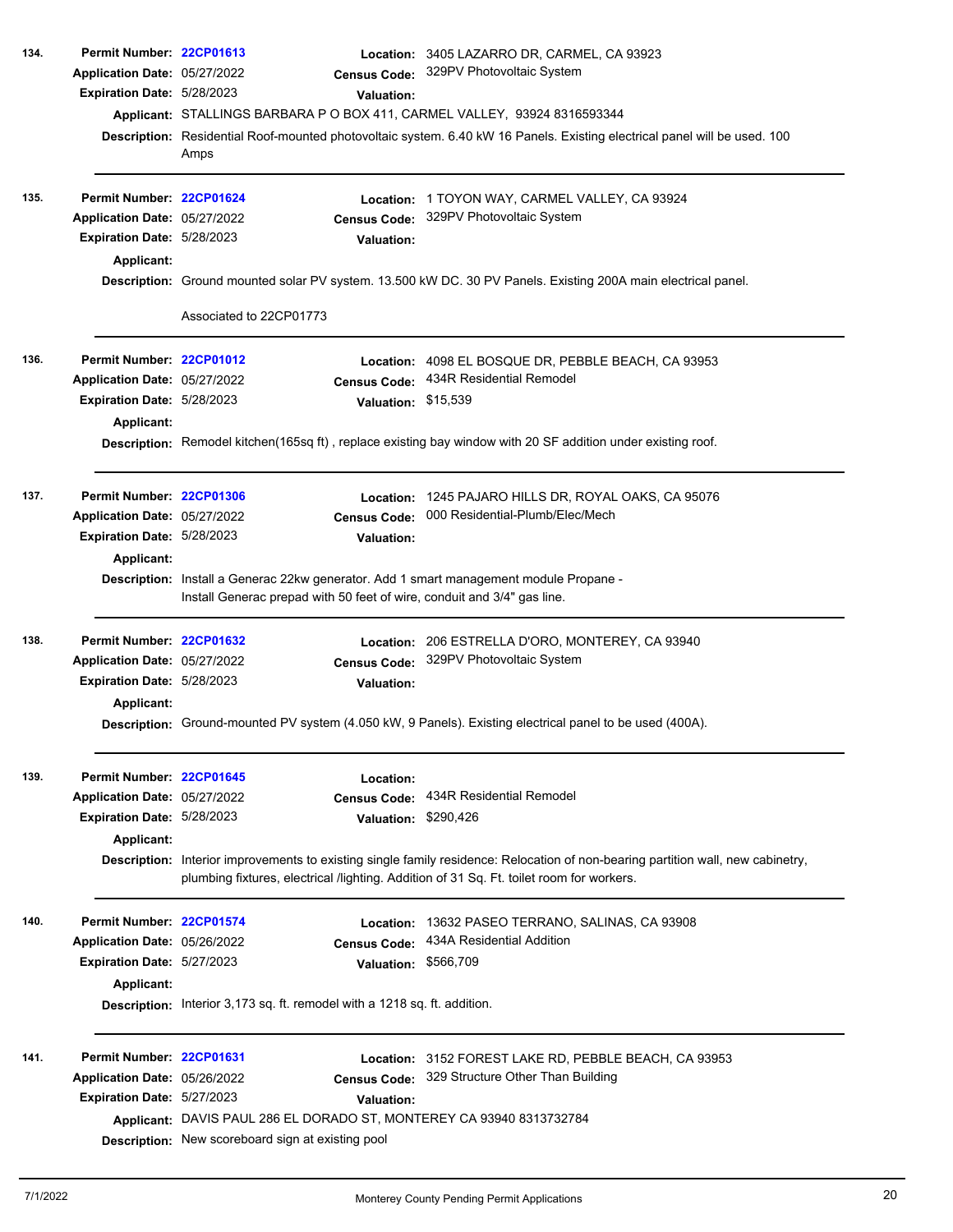| 142. | Permit Number: 22CP01499<br>Application Date: 05/26/2022<br>Expiration Date: 5/27/2023 | Applicant: Owner Builder 26 AIRPORT RD, FREEDOM, CA 95019 8317612314                                                                                                                                                                                                                 | <b>Census Code:</b><br><b>Valuation:</b> | Location: 11249 SALINAS ST, CASTROVILLE, CA 95012<br>434R Residential Remodel<br>Description: To clear code case 20CE00376 building permit to redo concrete 420 sq ft, correct concrete slab on porch and<br>clearance porch slab to stucco, install new hose bib on exterior of garage, install new weather strip at the garage<br>door, fix exterior stucco at doors and windows, repair overhang roof nailing, correct slope in garage to 2 percent on<br>floor, correct finished flooring, install insulation on hot water lines from heater to attic, electrical receptacles and<br>switches to be checked for issues install new splash blocking at vanity, install new pull on the bathroom vanity, |  |  |  |
|------|----------------------------------------------------------------------------------------|--------------------------------------------------------------------------------------------------------------------------------------------------------------------------------------------------------------------------------------------------------------------------------------|------------------------------------------|------------------------------------------------------------------------------------------------------------------------------------------------------------------------------------------------------------------------------------------------------------------------------------------------------------------------------------------------------------------------------------------------------------------------------------------------------------------------------------------------------------------------------------------------------------------------------------------------------------------------------------------------------------------------------------------------------------|--|--|--|
|      |                                                                                        | includes 2 cubic yards of cut and 0 fill.                                                                                                                                                                                                                                            |                                          | correct misaligned kitchen cabinets, relevel exiting bathroom tub and garage door installation with new weather<br>strip, correct interior door installation, exterior doors and windows installation and soil clearance to wood framing.                                                                                                                                                                                                                                                                                                                                                                                                                                                                  |  |  |  |
| 143. | Permit Number: 22CP01328                                                               |                                                                                                                                                                                                                                                                                      |                                          | Location: 45 SLEEPY HOLLOW DR, CARMEL VALLEY, CA 93924                                                                                                                                                                                                                                                                                                                                                                                                                                                                                                                                                                                                                                                     |  |  |  |
|      | Application Date: 05/26/2022                                                           |                                                                                                                                                                                                                                                                                      | <b>Census Code:</b>                      | <b>NA</b>                                                                                                                                                                                                                                                                                                                                                                                                                                                                                                                                                                                                                                                                                                  |  |  |  |
|      | Expiration Date: 5/27/2023                                                             |                                                                                                                                                                                                                                                                                      | <b>Valuation:</b>                        |                                                                                                                                                                                                                                                                                                                                                                                                                                                                                                                                                                                                                                                                                                            |  |  |  |
|      | Applicant:                                                                             |                                                                                                                                                                                                                                                                                      |                                          |                                                                                                                                                                                                                                                                                                                                                                                                                                                                                                                                                                                                                                                                                                            |  |  |  |
|      |                                                                                        | Description: Excavation in the amount of 636 cubic yards and 636 cubic yards of fill to facilitate removal of obsolete San<br>Clemente Dam water pipeline in and along the Carmel River, clear landslide debris from existing access road, and<br>3.26 acres of habitat restoration. |                                          |                                                                                                                                                                                                                                                                                                                                                                                                                                                                                                                                                                                                                                                                                                            |  |  |  |
| 144. | Permit Number: 22CP01601                                                               |                                                                                                                                                                                                                                                                                      |                                          | Location: 26149 RINCONADA DR, CARMEL VALLEY, CA 93924                                                                                                                                                                                                                                                                                                                                                                                                                                                                                                                                                                                                                                                      |  |  |  |
|      | Application Date: 05/25/2022                                                           |                                                                                                                                                                                                                                                                                      | <b>Census Code:</b>                      | 101-Single Family Dwelling New                                                                                                                                                                                                                                                                                                                                                                                                                                                                                                                                                                                                                                                                             |  |  |  |
|      | Expiration Date: 5/26/2023                                                             |                                                                                                                                                                                                                                                                                      | Valuation: \$586,274                     |                                                                                                                                                                                                                                                                                                                                                                                                                                                                                                                                                                                                                                                                                                            |  |  |  |
|      |                                                                                        |                                                                                                                                                                                                                                                                                      |                                          | Applicant: OREILLY TERRY M & STANG LISA 25055 BARONET RD, SALINAS CA 93908 2064841699                                                                                                                                                                                                                                                                                                                                                                                                                                                                                                                                                                                                                      |  |  |  |
|      |                                                                                        | cut and 292 cubic yards of fill.                                                                                                                                                                                                                                                     |                                          | Description: Construction of a 2,308 square foot single family dwelling, an attached 624 square foot garage, attached 1,106<br>square foot covered areas, a 600 square foot detached accessory dwelling unit and grading of 575 cubic yards of                                                                                                                                                                                                                                                                                                                                                                                                                                                             |  |  |  |
| 145. | Permit Number: 22CP01596                                                               |                                                                                                                                                                                                                                                                                      | Location:                                | 1002 HWY 68, SALINAS, CA 93908                                                                                                                                                                                                                                                                                                                                                                                                                                                                                                                                                                                                                                                                             |  |  |  |
|      | Application Date: 05/25/2022                                                           |                                                                                                                                                                                                                                                                                      | <b>Census Code:</b>                      | 437A Commercial Addition                                                                                                                                                                                                                                                                                                                                                                                                                                                                                                                                                                                                                                                                                   |  |  |  |
|      | Expiration Date: 5/26/2023                                                             |                                                                                                                                                                                                                                                                                      | Valuation: \$811,725                     |                                                                                                                                                                                                                                                                                                                                                                                                                                                                                                                                                                                                                                                                                                            |  |  |  |
|      | Applicant:                                                                             |                                                                                                                                                                                                                                                                                      |                                          |                                                                                                                                                                                                                                                                                                                                                                                                                                                                                                                                                                                                                                                                                                            |  |  |  |
|      |                                                                                        | the amount of 850 cubic yards of cut and 220 cubic yards of fill.                                                                                                                                                                                                                    |                                          | Description: Demolition of one existing animal training building, demolish shade structure, remove modular office building,<br>remodel 3,883 sq. ft. and, construct 1,065 sq. ft. addition to one education building, construction of 3,200 training<br>building, construction of 3,112 sq. ft. behavior building, accessible site work, landscaping, and paving. Grading in                                                                                                                                                                                                                                                                                                                               |  |  |  |
| 146. | Permit Number: 22CP01625                                                               |                                                                                                                                                                                                                                                                                      |                                          | Location: 25415 ARRIBA DEL MUNDO DR. CARMEL, CA 93923                                                                                                                                                                                                                                                                                                                                                                                                                                                                                                                                                                                                                                                      |  |  |  |
|      | Application Date: 05/25/2022                                                           |                                                                                                                                                                                                                                                                                      | <b>Census Code:</b>                      | 434A Residential Addition                                                                                                                                                                                                                                                                                                                                                                                                                                                                                                                                                                                                                                                                                  |  |  |  |
|      | Expiration Date: 5/26/2023                                                             |                                                                                                                                                                                                                                                                                      | <b>Valuation:</b>                        |                                                                                                                                                                                                                                                                                                                                                                                                                                                                                                                                                                                                                                                                                                            |  |  |  |
|      | <b>Applicant:</b>                                                                      |                                                                                                                                                                                                                                                                                      |                                          |                                                                                                                                                                                                                                                                                                                                                                                                                                                                                                                                                                                                                                                                                                            |  |  |  |
|      |                                                                                        | Description: Enclosed existing 96 square ft. porch to storage. All exterior siding to match red wood siding. Adding electrical.                                                                                                                                                      |                                          |                                                                                                                                                                                                                                                                                                                                                                                                                                                                                                                                                                                                                                                                                                            |  |  |  |
| 147. | Permit Number: 22CP01628                                                               |                                                                                                                                                                                                                                                                                      |                                          | <b>Location: 420 HYLAND DR, SALINAS, CA 93907</b>                                                                                                                                                                                                                                                                                                                                                                                                                                                                                                                                                                                                                                                          |  |  |  |
|      | Application Date: 05/25/2022                                                           |                                                                                                                                                                                                                                                                                      | <b>Census Code:</b>                      | 101A New Accessory Dwelling Unit                                                                                                                                                                                                                                                                                                                                                                                                                                                                                                                                                                                                                                                                           |  |  |  |
|      | Expiration Date: 5/26/2023                                                             |                                                                                                                                                                                                                                                                                      | Valuation: \$278,220                     |                                                                                                                                                                                                                                                                                                                                                                                                                                                                                                                                                                                                                                                                                                            |  |  |  |
|      | <b>Applicant:</b>                                                                      |                                                                                                                                                                                                                                                                                      |                                          |                                                                                                                                                                                                                                                                                                                                                                                                                                                                                                                                                                                                                                                                                                            |  |  |  |
|      |                                                                                        |                                                                                                                                                                                                                                                                                      |                                          | Description: Add an extension of 779 square ft. to the (E) structure and build a new garage storage building 3,825 square ft.                                                                                                                                                                                                                                                                                                                                                                                                                                                                                                                                                                              |  |  |  |
| 148. | Permit Number: 22CP01604                                                               |                                                                                                                                                                                                                                                                                      |                                          | Location: 9999 TO BE ASSIGNED, TO BE ASSIGNED 99999                                                                                                                                                                                                                                                                                                                                                                                                                                                                                                                                                                                                                                                        |  |  |  |
|      | Application Date: 05/24/2022                                                           |                                                                                                                                                                                                                                                                                      | <b>Census Code:</b>                      | 999 Commercial-Plumb/Elec/Mech                                                                                                                                                                                                                                                                                                                                                                                                                                                                                                                                                                                                                                                                             |  |  |  |
|      | <b>Expiration Date: 5/25/2023</b>                                                      |                                                                                                                                                                                                                                                                                      | <b>Valuation:</b>                        |                                                                                                                                                                                                                                                                                                                                                                                                                                                                                                                                                                                                                                                                                                            |  |  |  |
|      |                                                                                        |                                                                                                                                                                                                                                                                                      |                                          | Applicant: Andrew Ausonio 11420 A COMMERCIAL PARKWAY, CASTROVILLE, CA 95012 831-633-3371                                                                                                                                                                                                                                                                                                                                                                                                                                                                                                                                                                                                                   |  |  |  |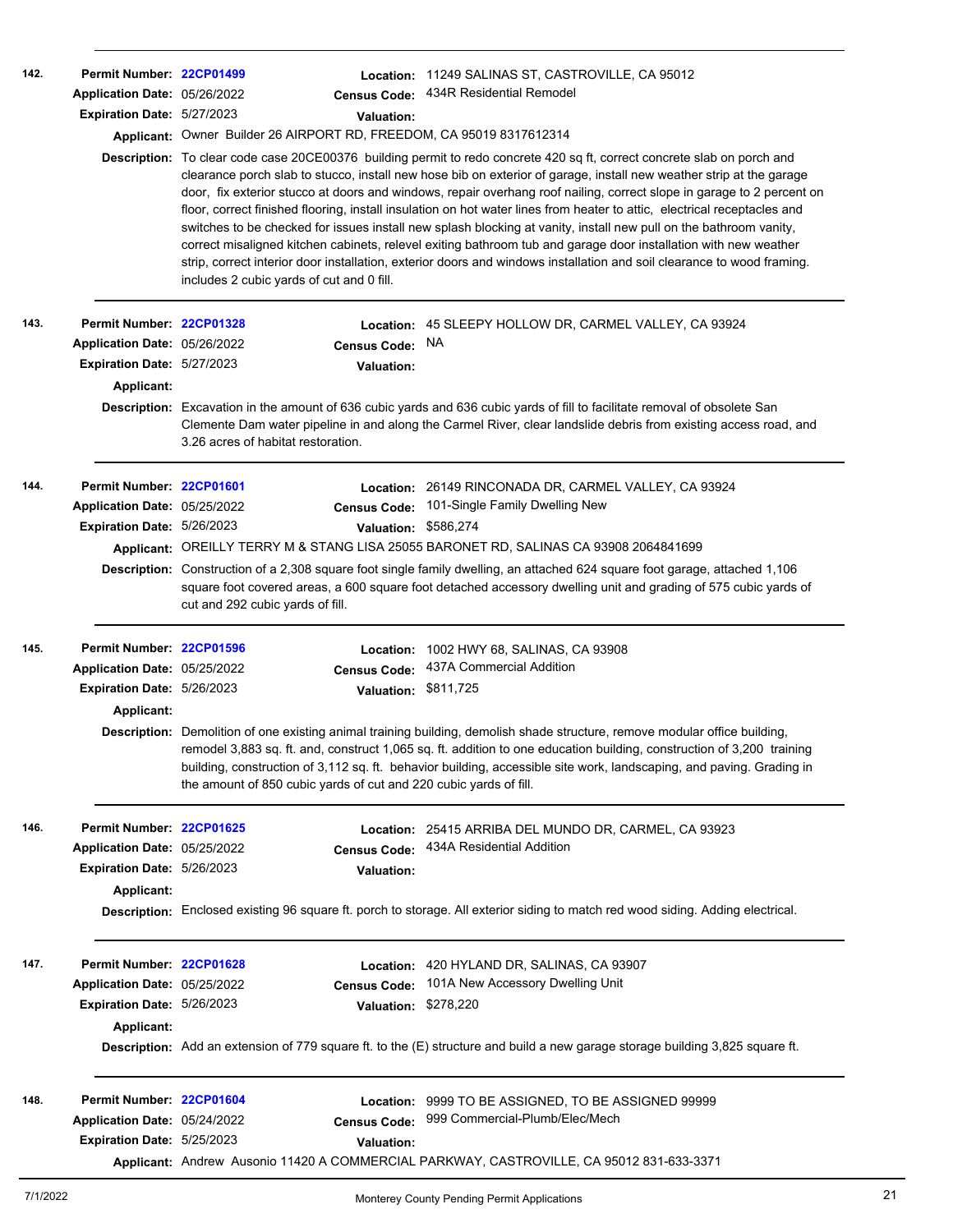| 149. | Permit Number: 22CP01578<br>Application Date: 05/24/2022<br>Expiration Date: 5/25/2023 | <b>Valuation:</b>                                                                      | Location: 115 DUNBARTON RD, AROMAS, CA 95004<br>Census Code: 329A Antenna<br>Applicant: HOFMAN RICHARD 22431 ANTONIO PKWY STE B160-234, RANCHO SANTA MARGARITA, ca 92688 9493552830<br>Description: Commercial wireless site: DISH Wireless (302048) collocation of tower and ground mounted equipment on |  |  |  |  |
|------|----------------------------------------------------------------------------------------|----------------------------------------------------------------------------------------|-----------------------------------------------------------------------------------------------------------------------------------------------------------------------------------------------------------------------------------------------------------------------------------------------------------|--|--|--|--|
|      |                                                                                        | existing wireless facility                                                             |                                                                                                                                                                                                                                                                                                           |  |  |  |  |
| 150. | Permit Number: 22CP01228                                                               |                                                                                        | Location: 60 CHAMISAL PASS, CARMEL, CA 93923                                                                                                                                                                                                                                                              |  |  |  |  |
|      | Application Date: 05/24/2022                                                           | <b>Census Code:</b>                                                                    | NA                                                                                                                                                                                                                                                                                                        |  |  |  |  |
|      | Expiration Date: 5/25/2023                                                             | <b>Valuation:</b>                                                                      |                                                                                                                                                                                                                                                                                                           |  |  |  |  |
|      | <b>Applicant:</b>                                                                      |                                                                                        |                                                                                                                                                                                                                                                                                                           |  |  |  |  |
|      |                                                                                        |                                                                                        | Description: Grading to consist of 1,633 cubic yards of excavation and 1,327 cubic yards of fill for future single family dwelling.                                                                                                                                                                       |  |  |  |  |
| 151. |                                                                                        | Permit Number 21CP01857-REV2                                                           | Location: 46 TEHAMA, CARMEL, CA 93923                                                                                                                                                                                                                                                                     |  |  |  |  |
|      | Application Date: 05/24/2022                                                           | <b>Census Code:</b>                                                                    | <b>NA</b>                                                                                                                                                                                                                                                                                                 |  |  |  |  |
|      | Expiration Date: 5/25/2023                                                             | <b>Valuation:</b>                                                                      |                                                                                                                                                                                                                                                                                                           |  |  |  |  |
|      |                                                                                        | Applicant: DATAR ISHA 180 E SUNNYOAKS RD #2, CAMPBELL, CA 95008 6197286511             |                                                                                                                                                                                                                                                                                                           |  |  |  |  |
|      |                                                                                        | Description: Revision to trench the entire distance instead of across the Main Home.   |                                                                                                                                                                                                                                                                                                           |  |  |  |  |
| 152. | Permit Number: 22CP01509                                                               |                                                                                        | Location: 131 STRAWBERRY RD, ROYAL OAKS, CA 95076                                                                                                                                                                                                                                                         |  |  |  |  |
|      | Application Date: 05/24/2022                                                           | <b>Census Code:</b>                                                                    | 329 Structure Other Than Building                                                                                                                                                                                                                                                                         |  |  |  |  |
|      | Expiration Date: 5/25/2023                                                             | <b>Valuation:</b>                                                                      |                                                                                                                                                                                                                                                                                                           |  |  |  |  |
|      | <b>Applicant:</b>                                                                      |                                                                                        |                                                                                                                                                                                                                                                                                                           |  |  |  |  |
|      |                                                                                        | <b>Description:</b> Installed a cover over a breezeway between two buildings.          |                                                                                                                                                                                                                                                                                                           |  |  |  |  |
|      |                                                                                        | 2 x 4 framing, 1/2" plywood sheeting, 3 tab shingles.                                  |                                                                                                                                                                                                                                                                                                           |  |  |  |  |
|      |                                                                                        | To clear Code Violation 20CE00146.                                                     |                                                                                                                                                                                                                                                                                                           |  |  |  |  |
| 153. | Permit Number: 22CP01317                                                               |                                                                                        | Location: 1120 MADISON LN, SALINAS, CA 93907                                                                                                                                                                                                                                                              |  |  |  |  |
|      | Application Date: 05/24/2022                                                           |                                                                                        | Census Code: 437R Commercial Remodel                                                                                                                                                                                                                                                                      |  |  |  |  |
|      | <b>Expiration Date: 5/25/2023</b>                                                      | <b>Valuation:</b>                                                                      |                                                                                                                                                                                                                                                                                                           |  |  |  |  |
|      | <b>Applicant:</b>                                                                      |                                                                                        |                                                                                                                                                                                                                                                                                                           |  |  |  |  |
|      |                                                                                        | replacement of existing fence and associated onsite paving improvements.               | Description: Tenant Improvements that consist of the following: relocation of existing truck scales, new truck scales,                                                                                                                                                                                    |  |  |  |  |
| 154. |                                                                                        | Permit Number 21CP02510-REV2                                                           | Location: 16 ARROYO SEQUOIA, CARMEL, CA 93923                                                                                                                                                                                                                                                             |  |  |  |  |
|      | Application Date: 05/23/2022                                                           | <b>Census Code:</b>                                                                    | <b>NA</b>                                                                                                                                                                                                                                                                                                 |  |  |  |  |
|      | Expiration Date: 5/24/2023                                                             | Valuation: \$86,166                                                                    |                                                                                                                                                                                                                                                                                                           |  |  |  |  |
|      |                                                                                        | Applicant: BURNS BOB 2560 GARDEN RD STE 205, MONTEREY, CA 93940 8316014991             |                                                                                                                                                                                                                                                                                                           |  |  |  |  |
|      |                                                                                        | 119 square foot decks. No proposed grading.                                            | Description: Interior remodel including new windows, add additional bedroom by reconfiguring the garage, new patio, new bar<br>and entertainment room, new stone wall and pizza oven, new spa, light plumbing and electrical work, and two small                                                          |  |  |  |  |
| 155. | Permit Number: 22CP01586                                                               |                                                                                        | <b>Location: 9999 TO BE ASSIGNED, TO BE ASSIGNED 99999</b>                                                                                                                                                                                                                                                |  |  |  |  |
|      | Application Date: 05/23/2022                                                           | <b>Census Code:</b>                                                                    | 437R Commercial Remodel                                                                                                                                                                                                                                                                                   |  |  |  |  |
|      | Expiration Date: 5/24/2023                                                             | <b>Valuation:</b>                                                                      |                                                                                                                                                                                                                                                                                                           |  |  |  |  |
|      |                                                                                        | Applicant: OHARA MICHAEL 999 18TH ST., STE 1535N, DENVER, CO 80202 (303) 807-8808      |                                                                                                                                                                                                                                                                                                           |  |  |  |  |
|      |                                                                                        | Description: Renovate existing carwash to include new equipment and dog wash stations. |                                                                                                                                                                                                                                                                                                           |  |  |  |  |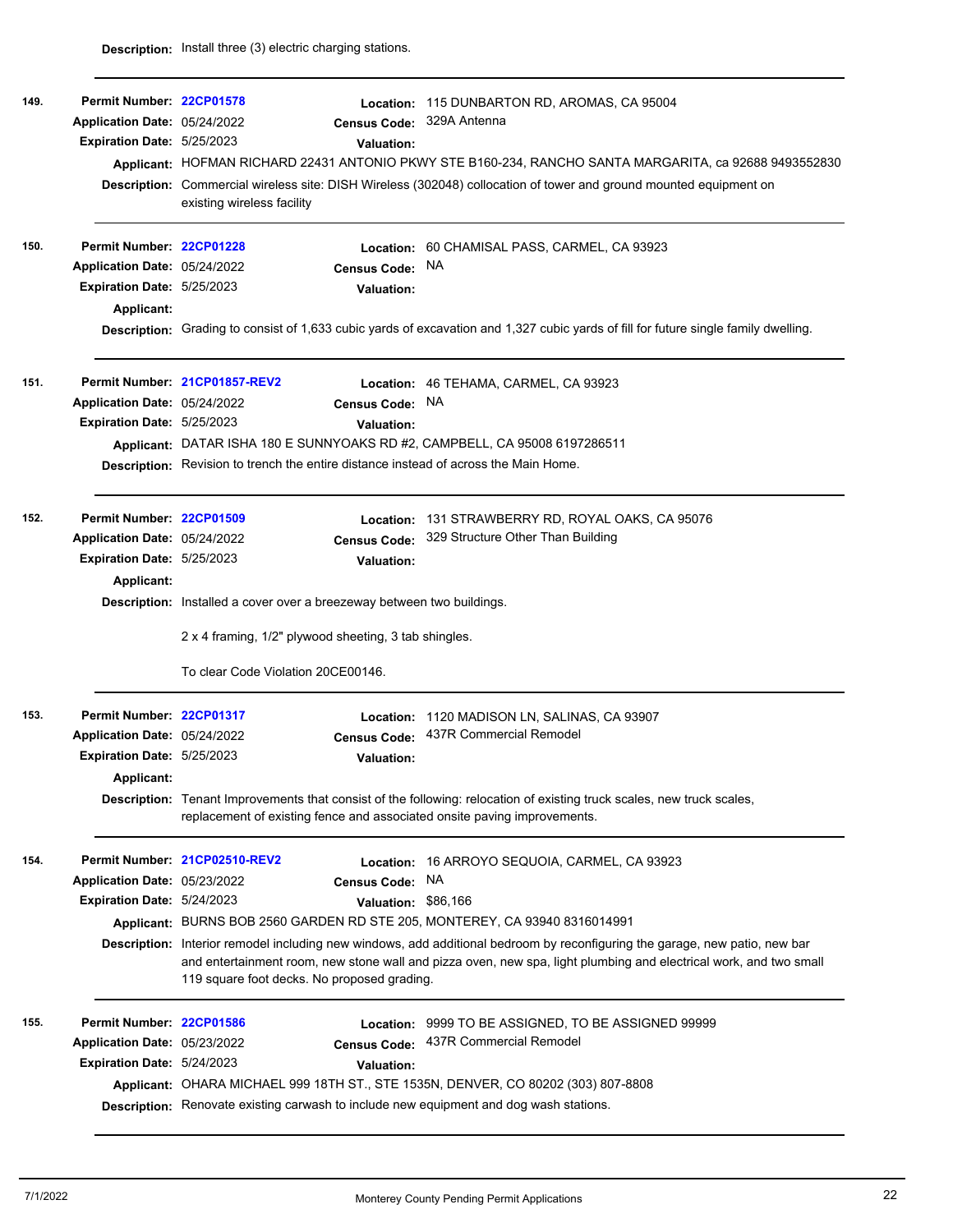| 156. | Permit Number: 22CP01553          |                                                                              |                      | Location: 3210 WHITMAN PL, PEBBLE BEACH, CA 93953                                                                                                                                                                                                                                                                                                               |  |  |
|------|-----------------------------------|------------------------------------------------------------------------------|----------------------|-----------------------------------------------------------------------------------------------------------------------------------------------------------------------------------------------------------------------------------------------------------------------------------------------------------------------------------------------------------------|--|--|
|      | Application Date: 05/23/2022      |                                                                              | <b>Census Code:</b>  | 434R Residential Remodel                                                                                                                                                                                                                                                                                                                                        |  |  |
|      | Expiration Date: 5/24/2023        |                                                                              | Valuation:           | \$36,807                                                                                                                                                                                                                                                                                                                                                        |  |  |
|      |                                   | Applicant: Will Silva 21 B Mandeville Court, Monterey, 93940 8313751890      |                      |                                                                                                                                                                                                                                                                                                                                                                 |  |  |
|      |                                   |                                                                              |                      | Description: Interior renovations including new floors throughout, new kitchen cabinetry and appliances, new bathroom tile,<br>some alterations to non-structural walls. Existing wet bar to be demolished and replaced as a Banquette space at<br>bar and kitchen area. Wine room and Pantry to be demolished and replaced with new wet bar and counter space. |  |  |
| 157. | Permit Number: 22CP01514          |                                                                              |                      | Location: 29050 Gonzales River Road RD, Gonzales, CA 93926                                                                                                                                                                                                                                                                                                      |  |  |
|      | Application Date: 05/20/2022      |                                                                              | <b>Census Code:</b>  | 329PV Photovoltaic System                                                                                                                                                                                                                                                                                                                                       |  |  |
|      | Expiration Date: 5/21/2023        |                                                                              | <b>Valuation:</b>    |                                                                                                                                                                                                                                                                                                                                                                 |  |  |
|      | Applicant:                        |                                                                              |                      |                                                                                                                                                                                                                                                                                                                                                                 |  |  |
|      |                                   |                                                                              |                      | Description: 276 kW AC Ground mount solar PV System (768) modules. New 600A Main Service Panel                                                                                                                                                                                                                                                                  |  |  |
| 158. | Permit Number: 22CP01224          |                                                                              | Location:            | 1395 SAN MIGUEL CYN RD A, ROYAL OAKS, CA 95076                                                                                                                                                                                                                                                                                                                  |  |  |
|      | Application Date: 05/19/2022      |                                                                              | <b>Census Code:</b>  | 434A Residential Addition                                                                                                                                                                                                                                                                                                                                       |  |  |
|      | Expiration Date: 5/20/2023        |                                                                              | Valuation: \$7,103   |                                                                                                                                                                                                                                                                                                                                                                 |  |  |
|      |                                   |                                                                              |                      | Applicant: RODRIGUEZ ROLANDO 26 AIRPORT RD, FREEDOM, CA 95019 8318091495                                                                                                                                                                                                                                                                                        |  |  |
|      |                                   |                                                                              |                      | Description: Converting portion of existing carport and construction of a 136 sq. ft. breezeway.                                                                                                                                                                                                                                                                |  |  |
| 159. | Permit Number: 22CP01531          |                                                                              |                      | Location: 225 LOWER WALDEN RD, CARMEL, CA 93923                                                                                                                                                                                                                                                                                                                 |  |  |
|      | Application Date: 05/19/2022      |                                                                              | <b>Census Code:</b>  | 329PV Photovoltaic System                                                                                                                                                                                                                                                                                                                                       |  |  |
|      | <b>Expiration Date: 5/20/2023</b> |                                                                              | Valuation:           |                                                                                                                                                                                                                                                                                                                                                                 |  |  |
|      | Applicant:                        |                                                                              |                      |                                                                                                                                                                                                                                                                                                                                                                 |  |  |
|      |                                   | Amps and a 20kWh energy storage system.                                      |                      | Description: Residential Ground-mounted photovoltaic system. 13.2 kW 33 Panels. Existing electrical panel will be used. 200                                                                                                                                                                                                                                     |  |  |
| 160. | Permit Number: 22CP01517          |                                                                              |                      | Location: 225 JENSEN RD, MOSS LANDING, CA 95039                                                                                                                                                                                                                                                                                                                 |  |  |
|      | Application Date: 05/19/2022      |                                                                              | <b>Census Code:</b>  | 437A Commercial Addition                                                                                                                                                                                                                                                                                                                                        |  |  |
|      | Expiration Date: 5/20/2023        |                                                                              | <b>Valuation:</b>    | \$979,755                                                                                                                                                                                                                                                                                                                                                       |  |  |
|      | Applicant:                        |                                                                              |                      | Description: Removal of existing 20' x 40' canopy, new 60' x 175' canopy structure for food and operational safety                                                                                                                                                                                                                                              |  |  |
| 161. | Permit Number: 22CP01495          |                                                                              |                      | Location: 241 HWY 1, CARMEL, CA 93923                                                                                                                                                                                                                                                                                                                           |  |  |
|      | Application Date: 05/19/2022      |                                                                              | <b>Census Code:</b>  | 438 Garage/Carport-New or Addition                                                                                                                                                                                                                                                                                                                              |  |  |
|      | Expiration Date: 5/20/2023        |                                                                              | Valuation: \$25,175  |                                                                                                                                                                                                                                                                                                                                                                 |  |  |
|      |                                   |                                                                              |                      | Applicant: HASHIMOTO CARLA 211 HOFFMAN AVE, MONTEREY CA 93940 8313720410                                                                                                                                                                                                                                                                                        |  |  |
|      |                                   | Description: Interior 24 sq. ft. garage remodel with a 407 sq. ft. addition. |                      |                                                                                                                                                                                                                                                                                                                                                                 |  |  |
| 162. | Permit Number: 22CP00961          |                                                                              |                      | Location: 11301 PALMER ST, CASTROVILLE, CA 95012                                                                                                                                                                                                                                                                                                                |  |  |
|      | Application Date: 05/18/2022      |                                                                              | <b>Census Code:</b>  | 101A New Accessory Dwelling Unit                                                                                                                                                                                                                                                                                                                                |  |  |
|      | Expiration Date: 5/19/2023        |                                                                              | Valuation: \$35,179  |                                                                                                                                                                                                                                                                                                                                                                 |  |  |
|      |                                   | Applicant: VACA SERGIO 1021 LARKIN CIR, SALINAS, CA 93907 8312620440         |                      |                                                                                                                                                                                                                                                                                                                                                                 |  |  |
|      |                                   | the existing dwelling (42 s.f.)                                              |                      | Description: Existing garage (480 s.f.) conversion into a new ADU (438 s.f.) and new laundry area and water heater enclosure for                                                                                                                                                                                                                                |  |  |
| 163. | Permit Number: 22CP01530          |                                                                              | Location:            | 34991 SKY RANCH RD, CARMEL VALLEY, CA 93924                                                                                                                                                                                                                                                                                                                     |  |  |
|      | Application Date: 05/18/2022      |                                                                              | <b>Census Code:</b>  | 434D Residential Demo/Rebuild                                                                                                                                                                                                                                                                                                                                   |  |  |
|      | Expiration Date: 5/19/2023        |                                                                              | Valuation: \$380,116 |                                                                                                                                                                                                                                                                                                                                                                 |  |  |
|      | Applicant:                        |                                                                              |                      |                                                                                                                                                                                                                                                                                                                                                                 |  |  |
|      |                                   |                                                                              |                      | Description: 2020 FIRE RECOVERY: Rebuild new 2,304 square foot two-story single family dwelling with a 538 square foot<br>attached garage to replace previous dwelling and garage destroyed by the Carmel Fire.                                                                                                                                                 |  |  |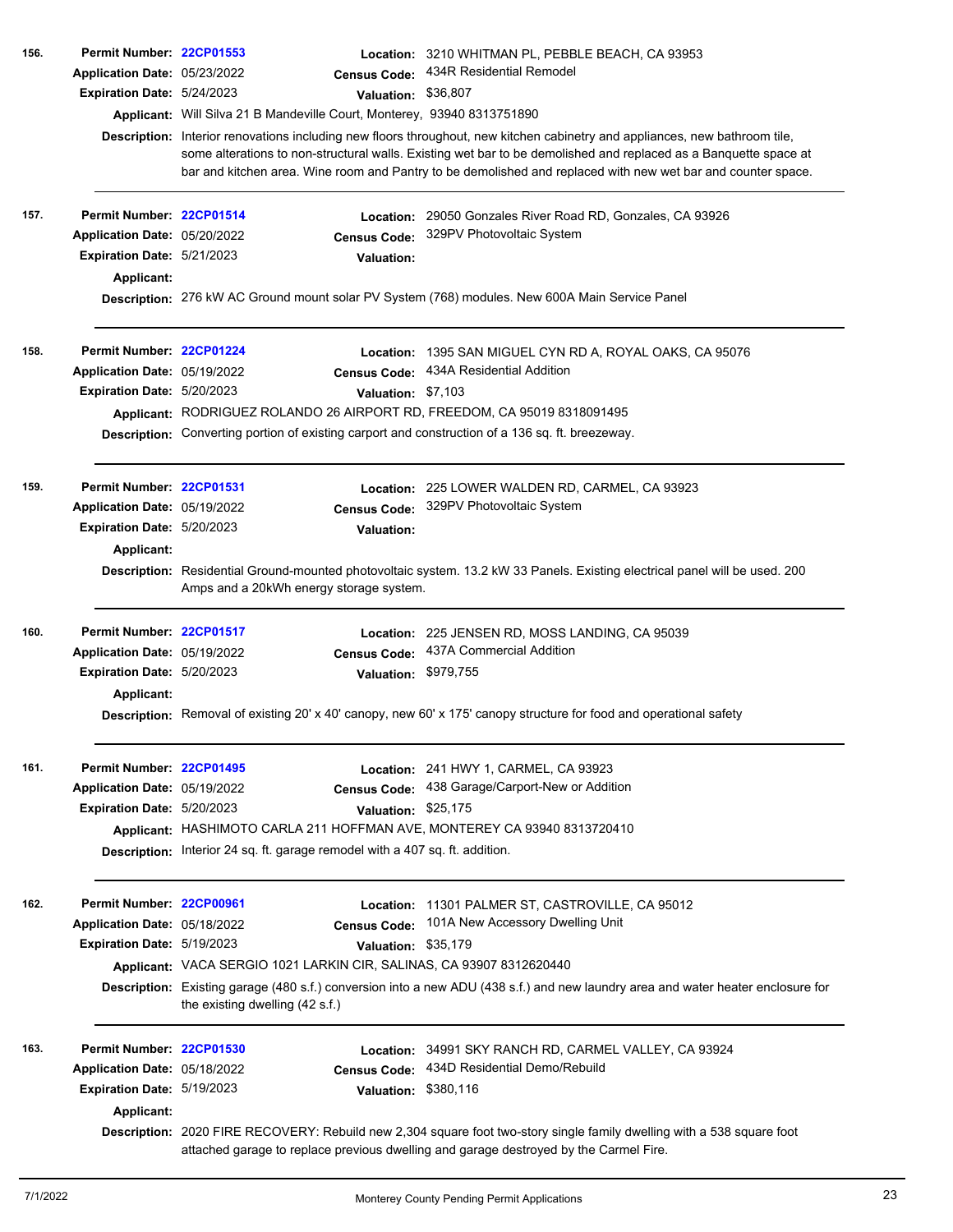| 164. | Permit Number: 22CP01545<br>Application Date: 05/18/2022<br><b>Expiration Date:</b>                  | <b>Census Code:</b><br><b>Valuation:</b><br>in King City.<br>SETUP DATE: 06/05/2022<br><b>EVENT STARTS: 06/06/2022</b><br>EVENT ENDS: 06/07/2022<br>TEARDOWN DATE: 06/07/2022 | Location: 1160 BROADWAY ST, KING CITY, CA 93930<br>Applicant: BOSTWICK BRIAN 1125 NORTH MCCADDEN PLACE, SUITE 202, LOS ANGELES, CA 90032 3238607327<br>Description: Installation of Temporary structures of various sizes for The 2022 AIDS/Lifecycle special event at San Lorenzo Park                                                                                                                                                                                                                                                             |
|------|------------------------------------------------------------------------------------------------------|-------------------------------------------------------------------------------------------------------------------------------------------------------------------------------|-----------------------------------------------------------------------------------------------------------------------------------------------------------------------------------------------------------------------------------------------------------------------------------------------------------------------------------------------------------------------------------------------------------------------------------------------------------------------------------------------------------------------------------------------------|
| 165. | Permit Number: 22CP01370<br>Application Date: 05/17/2022<br><b>Expiration Date: 5/18/2023</b>        | <b>Census Code:</b><br>Applicant: MEFFORD WILLIAM PO BOX 1072, PACIFIC GROVE, CA 93950 8313734567<br>replace electric gate.                                                   | Location: 52 CALERA CYN RD, SALINAS, CA 93908<br>434A Residential Addition<br>Valuation: \$31,907<br>Description: To partially clear violation (21CE00140) to permit 528 sq. ft. horse staff, demo 250 sq. ft. carport, remove and                                                                                                                                                                                                                                                                                                                  |
| 166. | Permit Number: 22CP01238<br>Application Date: 05/17/2022<br>Expiration Date: 5/18/2023               | Applicant: NORRIS MARK 122 LIVE OAKS WY, SALINAS, CA 93908 8314242114<br>Description: Add 170 sq. ft. including new bath and expansion to bedroom.                            | Location: 19660 REDDING DR, SALINAS, CA 93908<br>Census Code: 434R Residential Remodel<br>Valuation: \$22,199                                                                                                                                                                                                                                                                                                                                                                                                                                       |
| 167. | Permit Number: 22CP01432<br>Application Date: 05/17/2022<br>Expiration Date: 5/18/2023               | <b>Valuation:</b><br>Applicant: RADOVAN ROSEMARIE 1939 HARTOG DR, LEHI, CA 84043 3854559032<br>Amp                                                                            | Location: 52 SILL RD, ROYAL OAKS, CA 95076<br>Census Code: 329PV Photovoltaic System<br>Description: Residential Roof-mounted photovoltaic system. 6.300 kW 18 Panels. Existing electrical panel will be used. 100                                                                                                                                                                                                                                                                                                                                  |
| 168. | Permit Number: 22CP01440<br>Application Date: 05/17/2022<br>Expiration Date: 5/18/2023<br>Applicant: | Location:<br>Description: New 1442 sq. ft. Farm Headquarters building; Grading CUT: 150 CY FILL:30 CY                                                                         | Census Code: 437A Commercial Addition<br>Valuation: \$236,978                                                                                                                                                                                                                                                                                                                                                                                                                                                                                       |
| 169. | Application Date: 05/17/2022<br>Expiration Date: 5/18/2023<br>Applicant:                             | Permit Number: 19CP02146-REV1<br><b>Census Code:</b>                                                                                                                          | Location: 46720 PFEIFFER RIDGE RD, BIG SUR, CA 93920<br>NA.<br>Valuation: \$10,031<br>Description: PFEIFFER FIRE REBUILD; Revision to eliminate interior stairs to create one story level; new wall and sliding doors<br>between the kitchen and primary bedroom area with a change of plumbing in kitchen; reduce building height by 2' at<br>the roof with new roof eaves; new 26 square foot mechanical room within footprint; re-align driveway with an<br>additional 6' high and 40 linear foot site wall along the east edge of the driveway. |
| 170. | Permit Number: 22CP01539<br>Application Date: 05/17/2022<br>Expiration Date: 5/18/2023               | Location:<br><b>Census Code:</b><br>above attached garage.                                                                                                                    | 24694 UPPER TRAIL, CARMEL, CA 93923<br>101A New Accessory Dwelling Unit<br>Valuation: \$43,722<br>Applicant: HAMZA NASHWAN 481 EL DORADO ST, MONTEREY, CA 93940 (831) 277-62685<br>Description: Remodel existing 107 sq. ft. dark room with a 247 sq. ft. addition to create a 354 sq. ft. accessory dwelling unit                                                                                                                                                                                                                                  |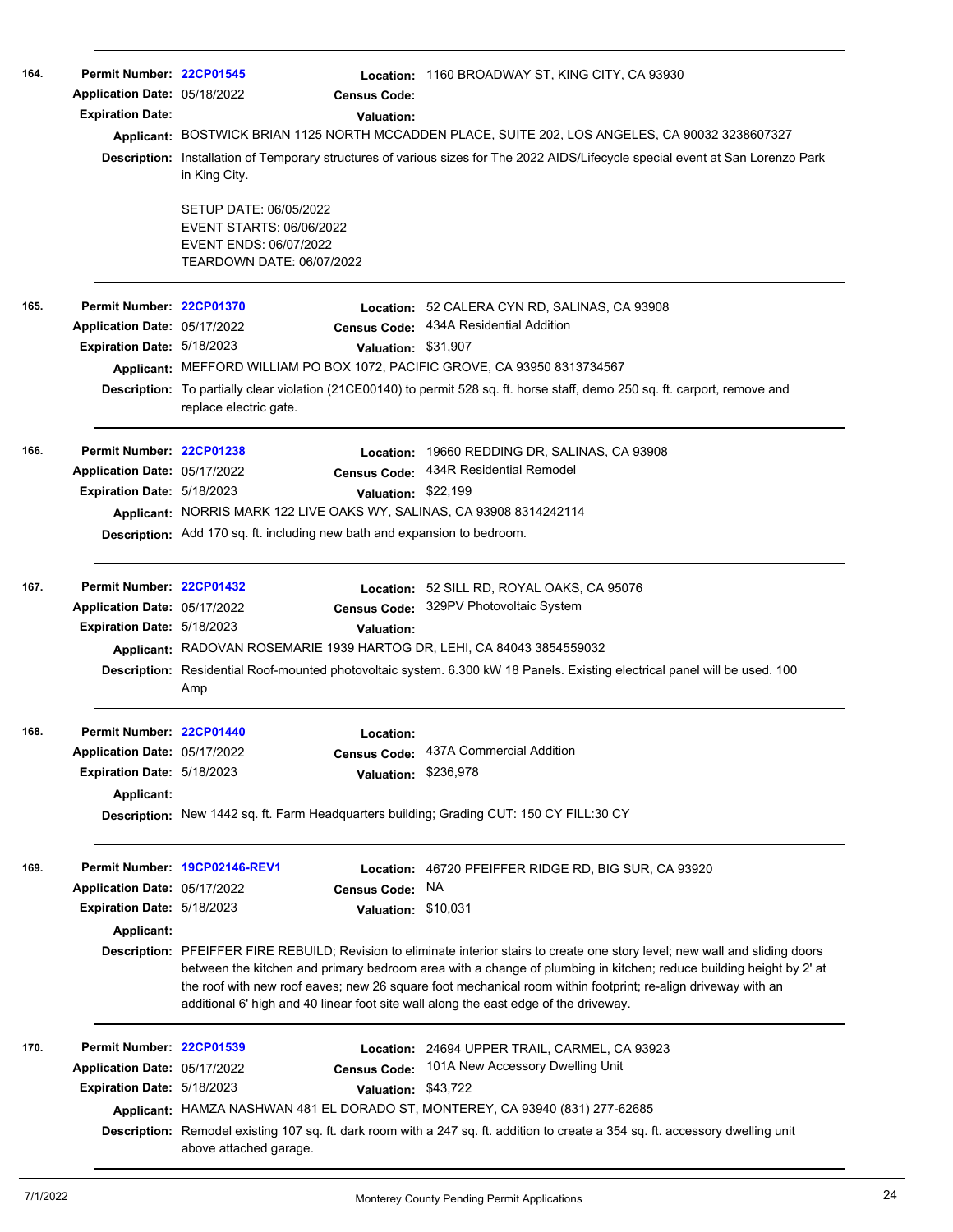| 171. | Permit Number: 22CP01458<br>Application Date: 05/17/2022<br>Expiration Date: 5/18/2023<br><b>Applicant:</b> | <b>Census Code:</b><br>Valuation: \$43,512                                                                                                         | Location: 32692 COAST RIDGE DR, CARMEL, CA 93923<br>329D Deck                                                                                                                                                                                   |
|------|-------------------------------------------------------------------------------------------------------------|----------------------------------------------------------------------------------------------------------------------------------------------------|-------------------------------------------------------------------------------------------------------------------------------------------------------------------------------------------------------------------------------------------------|
|      |                                                                                                             |                                                                                                                                                    | Description: Remove and replace existing 1,200 square foot deck on existing foundation. No land disturbance.                                                                                                                                    |
| 172. | Permit Number: 22CP01487<br>Application Date: 05/17/2022<br>Expiration Date: 5/18/2023<br><b>Applicant:</b> | <b>Census Code:</b><br>Valuation:                                                                                                                  | Location: 9433 HOLLY HILL DR, SALINAS, CA 93907<br>434F Residential Reroof                                                                                                                                                                      |
|      |                                                                                                             | Shingle                                                                                                                                            | Description: Residential Re-Roof Permit. 3200 Sq. Ft. Existing brown Tile to be replaced with Midnight Black Asphalt/Comp                                                                                                                       |
| 173. | Permit Number: 22CP01477<br>Application Date: 05/17/2022<br>Expiration Date: 5/18/2023<br><b>Applicant:</b> | <b>Valuation:</b>                                                                                                                                  | Location: 747 N EL CAMINO REAL, SALINAS, CA 93907<br>Census Code: 329A Antenna                                                                                                                                                                  |
|      |                                                                                                             | service with new generator, and utility equipment to existing AT&T equipment area.<br>Site #: CCL03667 AT&T                                        | Description: Modification to an existing wireless facility to install a new diesel standby Generac 30KW generator with subbase<br>fuel tank, new concrete pad and wood fence enclosure and new automatic transfer switch and integrate existing |
| 174. | Permit Number: 22CP01444<br>Application Date: 05/16/2022<br>Expiration Date: 5/17/2023<br><b>Applicant:</b> | Location:<br><b>Census Code:</b><br><b>Valuation:</b>                                                                                              | 284 ABBOTT ST, SALINAS, CA 93901<br>329PV Photovoltaic System                                                                                                                                                                                   |
|      |                                                                                                             | main service panel, and new utility transformer.                                                                                                   | Description: Commercial Ground Mounted photovoltaic system 284 kW 632 panels Ground Mount Solar PV System, New 400A                                                                                                                             |
| 175. | Permit Number: 22CP01503<br>Application Date: 05/16/2022<br>Expiration Date: 5/17/2023<br><b>Applicant:</b> | <b>Census Code:</b><br><b>Valuation:</b>                                                                                                           | Location: 80 ARMSTRONG RD, SALINAS, CA 93902<br>329PV Photovoltaic System                                                                                                                                                                       |
|      |                                                                                                             | 435 Amps                                                                                                                                           | Description: Commercial Ground mounted photovoltaic system. 490.68 kW 1128 Panels. Existing electrical panel will be used.                                                                                                                      |
| 176. | Permit Number: 22CP01303<br>Application Date: 05/13/2022<br>Expiration Date: 5/14/2023<br><b>Applicant:</b> | Location:<br><b>Census Code:</b><br><b>Valuation:</b>                                                                                              | 18009 VIERRA CYN RD, SALINAS, CA 93907<br>329 Structure Other Than Building                                                                                                                                                                     |
|      |                                                                                                             | 20 ft, trellis.                                                                                                                                    | Description: Proposal to clear code case# 19CE00524. Add 54 LF concrete retaining wall and addition of new 280.0 sq.ft, 14 ft x                                                                                                                 |
| 177. | Application Date: 05/13/2022<br>Expiration Date: 5/14/2023                                                  | Permit Number 21CP03553-REV1<br><b>Census Code:</b><br><b>Valuation:</b><br>Applicant: RADOVAN ROSEMARIE 1939 HARTOG DR, LEHI, CA 84043 3854559032 | Location: 35495 FORT ROMIE RD, SOLEDAD, CA 93960<br>NA.<br>Description: REVISION to 21CP03553: plan set is revised for REV B. We have 18 x Longi36Os 1 x Se6OOO                                                                                 |
| 178. | Permit Number: 22CP01359<br>Application Date: 05/13/2022<br>Expiration Date: 5/14/2023<br><b>Applicant:</b> | Location:<br><b>Census Code:</b><br>Valuation: \$753,400                                                                                           | 20240 SPENCE RD, SALINAS, CA 93908<br>437A Commercial Addition                                                                                                                                                                                  |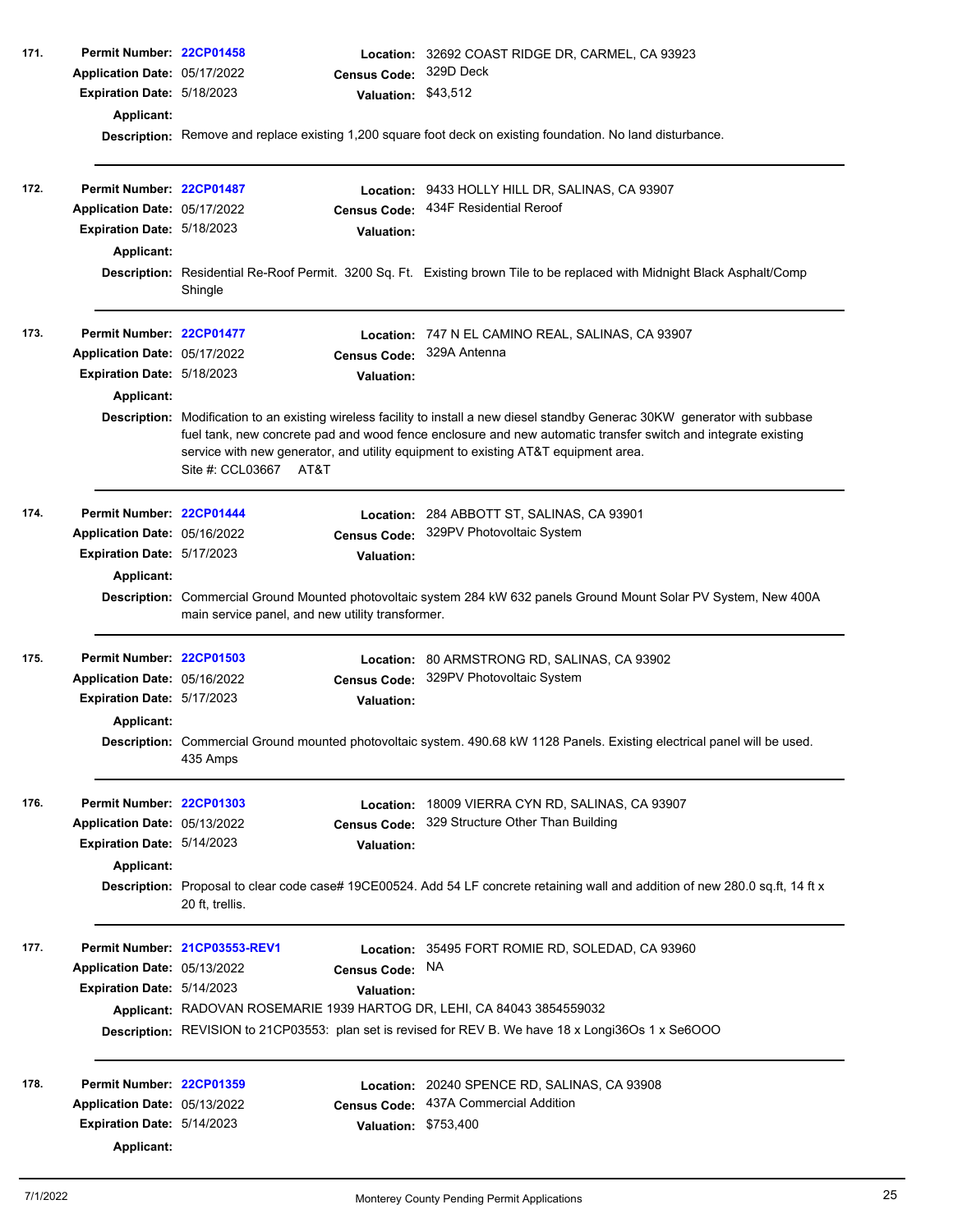| 179. | Permit Number: 22CP01441     |                                                                                                                | Location:                                                         |                                                                                                                                                                                                               |
|------|------------------------------|----------------------------------------------------------------------------------------------------------------|-------------------------------------------------------------------|---------------------------------------------------------------------------------------------------------------------------------------------------------------------------------------------------------------|
|      | Application Date: 05/12/2022 |                                                                                                                | <b>Census Code:</b>                                               | 329 Structure Other Than Building                                                                                                                                                                             |
|      | Expiration Date: 5/13/2023   |                                                                                                                | <b>Valuation:</b>                                                 | \$82,170                                                                                                                                                                                                      |
|      | <b>Applicant:</b>            |                                                                                                                |                                                                   |                                                                                                                                                                                                               |
|      |                              |                                                                                                                | <b>Description:</b> New 500 sq. ft. agricultural storage building |                                                                                                                                                                                                               |
| 180. | Permit Number: 22CP01439     |                                                                                                                |                                                                   | Location: 11660 MC CARTHY RD, CARMEL VALLEY, CA 93924                                                                                                                                                         |
|      | Application Date: 05/12/2022 |                                                                                                                | <b>Census Code:</b>                                               | 000 Residential-Plumb/Elec/Mech                                                                                                                                                                               |
|      | Expiration Date: 5/13/2023   |                                                                                                                | Valuation:                                                        |                                                                                                                                                                                                               |
|      | Applicant:                   |                                                                                                                |                                                                   |                                                                                                                                                                                                               |
|      |                              | to like)                                                                                                       |                                                                   | Description: REPLACE 3 TON 14 SEER HEAT PUMP ON THE RIGHT SIDE YARD, 36K BTU 85% AIRHANDLER IN THE<br>GARAGE, AND REPLACE 50 GAL GAS WATER HEATER IN THE GARAGE (existing tank/ proposed - Traditional - like |
| 181. | Permit Number: 22CP01436     |                                                                                                                | Location:                                                         | 16 TOUCHE PASS, CARMEL, CA 93923                                                                                                                                                                              |
|      | Application Date: 05/12/2022 |                                                                                                                | <b>Census Code:</b>                                               | 329P Pool                                                                                                                                                                                                     |
|      | Expiration Date: 5/13/2023   |                                                                                                                | <b>Valuation:</b>                                                 |                                                                                                                                                                                                               |
|      |                              |                                                                                                                |                                                                   | Applicant: WILL SILVA 21-B MANDEVILLE COURT, MONTEREY, CA 93940 8317600333                                                                                                                                    |
|      |                              |                                                                                                                |                                                                   | Description: Deferred review for new 80' x 24' pool, and equipment room. Listed as deferred approval under 19CP03546                                                                                          |
| 182. | Permit Number: 22CP01450     |                                                                                                                |                                                                   | Location: 73580 PLEYTO CEMETARY RD, BRADLEY, CA 93426                                                                                                                                                         |
|      | Application Date: 05/11/2022 |                                                                                                                | <b>Census Code:</b>                                               | 434A Residential Addition                                                                                                                                                                                     |
|      | Expiration Date: 5/12/2023   |                                                                                                                | Valuation: \$130,352                                              |                                                                                                                                                                                                               |
|      |                              |                                                                                                                |                                                                   | Applicant: NICOLA ANTHONY 7741 LANGLEY CANYON RD, SALINAS, CA 93907 (831) 214-0404                                                                                                                            |
|      |                              | Description: New detached Gym.                                                                                 |                                                                   |                                                                                                                                                                                                               |
| 183. | Permit Number: 22CP00565     |                                                                                                                |                                                                   | Location: 42751 ARROYO SECO RD A, SOLEDAD, CA 93960                                                                                                                                                           |
|      | Application Date: 05/11/2022 |                                                                                                                | <b>Census Code:</b>                                               |                                                                                                                                                                                                               |
|      | Expiration Date: 5/12/2023   |                                                                                                                | <b>Valuation:</b>                                                 |                                                                                                                                                                                                               |
|      | Applicant:                   |                                                                                                                |                                                                   |                                                                                                                                                                                                               |
|      |                              | Description: Install 3 phase 240 volt 200 amp new electrical meter main panel on existing Ag storage building. |                                                                   |                                                                                                                                                                                                               |
|      |                              |                                                                                                                |                                                                   | (Note: upgrades to the building related to PLN090139 to be processed under separate permit                                                                                                                    |
| 184. |                              | Permit Number 21CP03112-REV1                                                                                   |                                                                   | Location: 1256 PADRE LN, PEBBLE BEACH, CA 93953                                                                                                                                                               |
|      | Application Date: 05/11/2022 |                                                                                                                | <b>Census Code:</b>                                               | <b>NA</b>                                                                                                                                                                                                     |
|      | Expiration Date: 5/12/2023   |                                                                                                                | Valuation:                                                        |                                                                                                                                                                                                               |
|      |                              |                                                                                                                |                                                                   | Applicant: SMITH JAMES 716 LIGHTHOUSE AVE STE C, PACIFIC GROVE, CA 93950 831-372-7251                                                                                                                         |
|      |                              | No additional grading proposed.                                                                                |                                                                   | Description: Removal of a 4' high, 123 linear foot retaining wall/footing and replacing with a 6' high, 16 linear foot retaining wall.                                                                        |
| 185. | Permit Number: 22CP01396     |                                                                                                                |                                                                   | Location: 10805 SADDLE RD, MONTEREY, CA 93940                                                                                                                                                                 |
|      | Application Date: 05/11/2022 |                                                                                                                | <b>Census Code:</b>                                               | 329A Antenna                                                                                                                                                                                                  |
|      | Expiration Date: 5/12/2023   |                                                                                                                | Valuation:                                                        |                                                                                                                                                                                                               |
|      |                              |                                                                                                                |                                                                   | Applicant: JOHNSON TOM 30767 GATEWAY PL #194, RANCHO MISSION VIEJO, CA 92694 9257853727                                                                                                                       |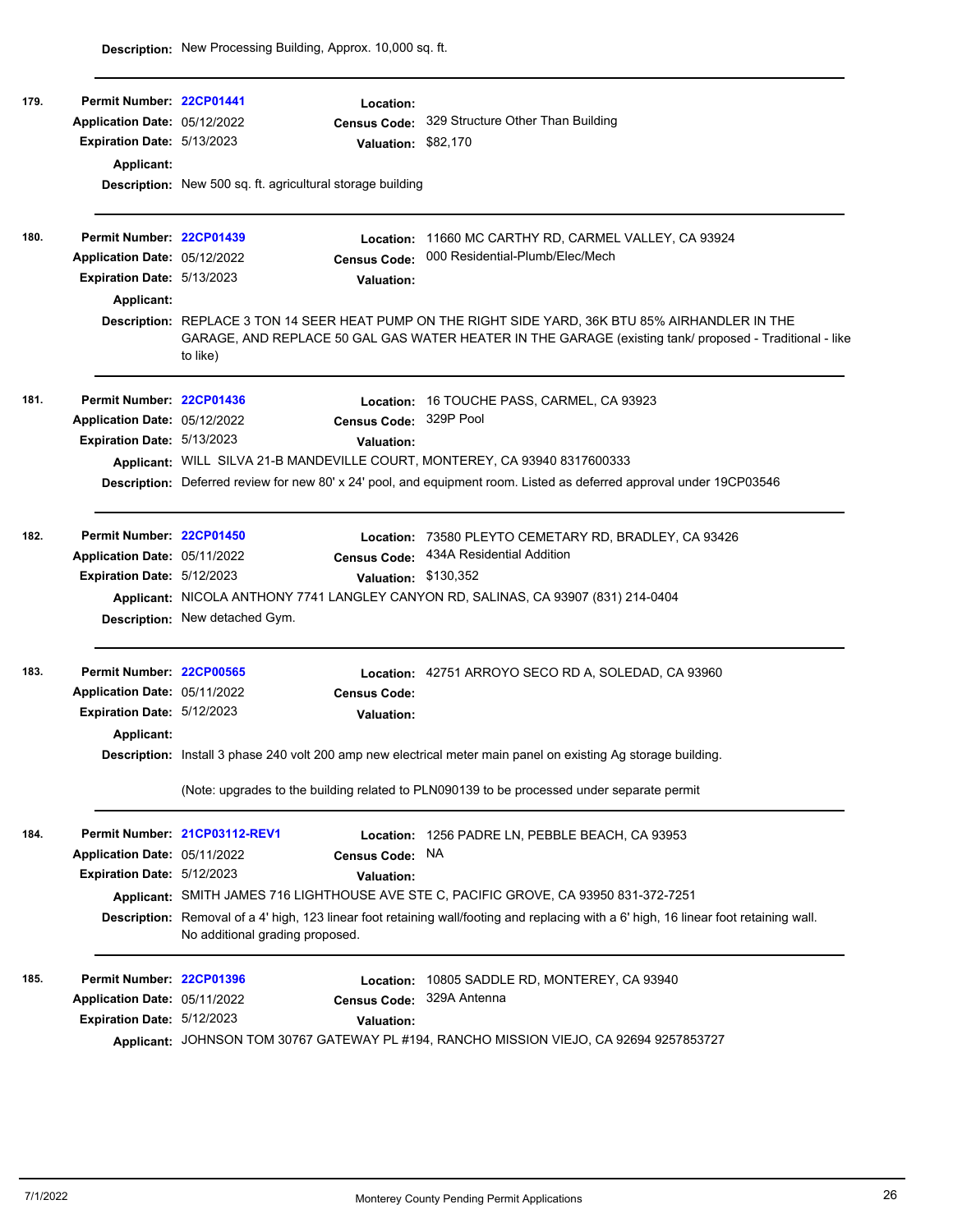**Description:** Commercial wireless Cell Site, Modification to remove (1) existing RRUS-11 b12 at all sectors (one per sector, three total) and (24) 7/8" unused coax lines, install (1) RRUS 4449 b5/b12 at all sectors (one per sector, three total), (1) RRUS 4426 b66 at all sectors (one per sector, three total), (1) DC9 surge suppressor (one total), (1) #6 AWG dc trunk, (1) 24 pair fiber trunk for AT&T .

| 186. | Permit Number: 22CP01473<br>Application Date: 05/11/2022 |                                           | <b>Census Code:</b> | Location: 340 CARMEL VALLEY RD, CARMEL VALLEY, CA 93924<br>434R Residential Remodel                                                                                                                                    |
|------|----------------------------------------------------------|-------------------------------------------|---------------------|------------------------------------------------------------------------------------------------------------------------------------------------------------------------------------------------------------------------|
|      | <b>Expiration Date: 5/12/2023</b>                        |                                           | Valuation: \$44,418 |                                                                                                                                                                                                                        |
|      | <b>Applicant:</b>                                        |                                           |                     |                                                                                                                                                                                                                        |
|      |                                                          |                                           |                     | Description: Pool house Interior remodel (736 square ft.) Update bathroom and add shower. Update lighting, electrical at                                                                                               |
|      |                                                          |                                           |                     | bathroom & kitchen. Change windows like for like. No structural work proposed                                                                                                                                          |
| 187. |                                                          | Permit Number 21CP03051-REV1              |                     | Location: 13203 CORTE DE CHAMISAL, SALINAS, CA 93908                                                                                                                                                                   |
|      | Application Date: 05/11/2022                             |                                           | <b>Census Code:</b> | <b>NA</b>                                                                                                                                                                                                              |
|      | <b>Expiration Date: 5/12/2023</b>                        |                                           | <b>Valuation:</b>   |                                                                                                                                                                                                                        |
|      |                                                          |                                           |                     | Applicant: DATAR ISHA 180 E SUNNYOAKS RD #2, CAMPBELL, CA 95008 6197286511                                                                                                                                             |
|      |                                                          | been updated to reflect only 50A circuit. |                     | Description: REVISION to 21CP03051 to install Tesla Gateway Internal Panel board acting as a non-essential loads center has                                                                                            |
| 188. | Permit Number: 22CP01468                                 |                                           |                     | Location: 25 LAS LOMAS DR, ROYAL OAKS, CA 95076                                                                                                                                                                        |
|      | Application Date: 05/11/2022                             |                                           | Census Code:        | 434R Residential Remodel                                                                                                                                                                                               |
|      | Expiration Date: 5/12/2023                               |                                           | <b>Valuation:</b>   |                                                                                                                                                                                                                        |
|      | Applicant:                                               |                                           |                     |                                                                                                                                                                                                                        |
|      |                                                          | extend door frame (front of the house).   |                     | Description: residential porch extension with roof framing. roof covered porch 25 sq. ft./ carport 240 sq. ft.                                                                                                         |
| 189. | Permit Number: 19CP00985                                 |                                           |                     | Location: 17 HAMBEY LN, ROYAL OAKS, CA 95076                                                                                                                                                                           |
|      | Extended Application: 05/10/2022                         |                                           | <b>Census Code:</b> | 434A Residential Addition                                                                                                                                                                                              |
|      | Expiration Date: 5/11/2023                               |                                           | <b>Valuation:</b>   |                                                                                                                                                                                                                        |
|      |                                                          |                                           |                     | Applicant: WALKER JOHN 3759 VISTA DR, SOQUEL, CA 95073 8316008388                                                                                                                                                      |
|      |                                                          |                                           |                     | Description: To partially clear 19CE00002: Legalize the construction of a 324 square foot detached laundry room with full bath,<br>disconnect utilities and remove (3) travel trailers from the property.              |
| 190. | Permit Number: 22CP01345                                 |                                           |                     | Location: 475 EL CAMINITO RD, CARMEL VALLEY, CA 93924                                                                                                                                                                  |
|      | Application Date: 05/10/2022                             |                                           | <b>Census Code:</b> | 434R Residential Remodel                                                                                                                                                                                               |
|      | <b>Expiration Date: 5/11/2023</b>                        |                                           | Valuation: \$90,525 |                                                                                                                                                                                                                        |
|      | Applicant:                                               |                                           |                     |                                                                                                                                                                                                                        |
|      |                                                          |                                           |                     | Description: To Partially Clear 22CE00096: Interior remodel of existing single family dwelling, demolish covered patio, replace<br>existing deck boards like for like with new railing, and remove all debris on site. |
| 191. | Permit Number: 22CP01361                                 |                                           |                     | Location: 41 TRAMPA CYN RD, CARMEL VALLEY, CA 93924                                                                                                                                                                    |
|      | Application Date: 05/10/2022                             |                                           | <b>Census Code:</b> | 329PV Photovoltaic System                                                                                                                                                                                              |
|      | Expiration Date: 5/11/2023                               |                                           | <b>Valuation:</b>   |                                                                                                                                                                                                                        |
|      |                                                          |                                           |                     | Applicant: HOPKINS BILL P O BOX 411, CARMLE VALLEY, CA 93924 (831) 333-1919                                                                                                                                            |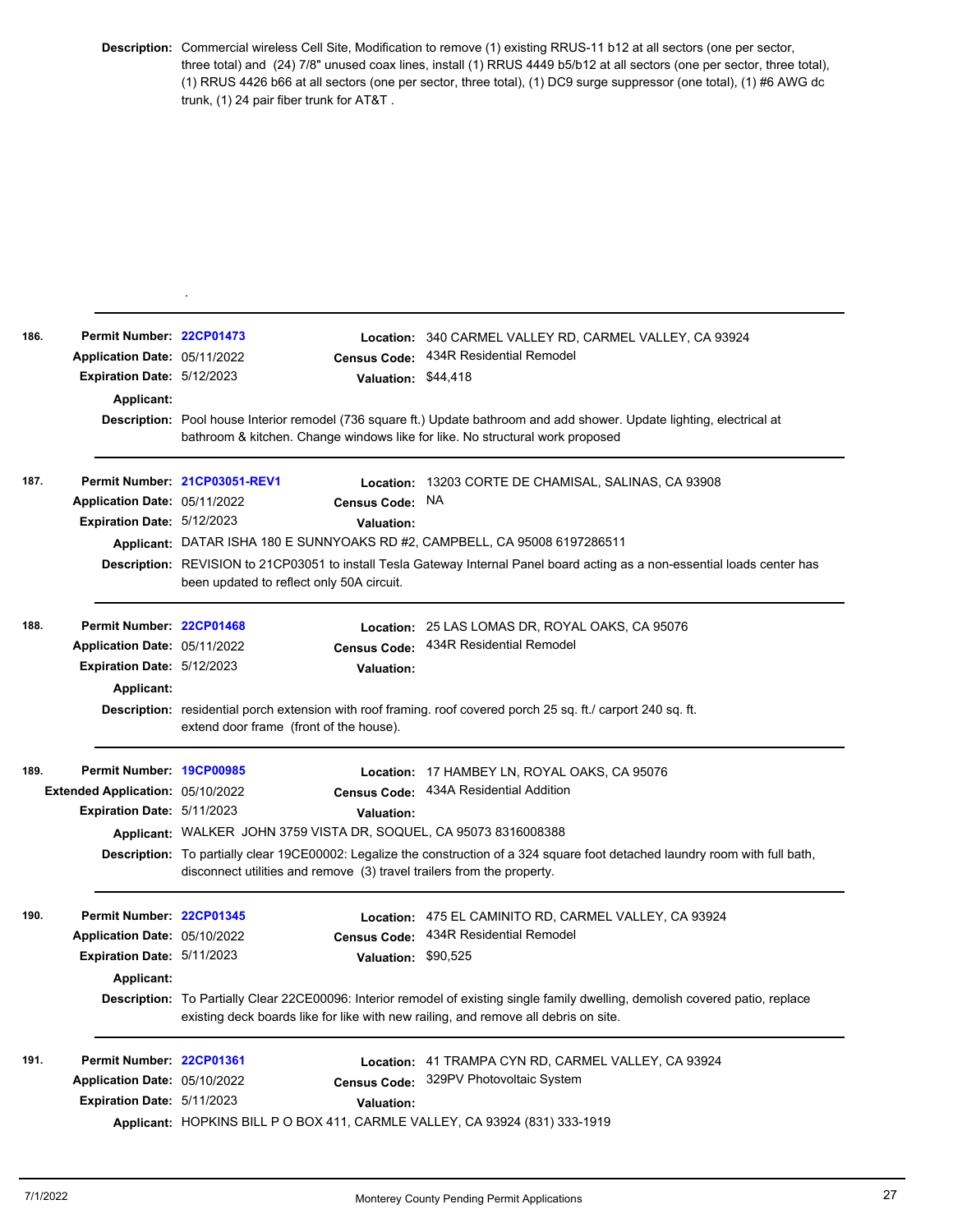**Description:** Residential Ground-mounted photovoltaic system. 5.10 kW 12 Panels. Existing electrical panel will be used. 200 Amps - Install ground mount pv system 5.10kw, 12 panels. Existing 250A, New energy storage system.

2020 FIRE DISASTER

| 192. | Permit Number: 22CP01383          |                                                                                                | Location:            |                                                                                                                                                                                                                                                        |
|------|-----------------------------------|------------------------------------------------------------------------------------------------|----------------------|--------------------------------------------------------------------------------------------------------------------------------------------------------------------------------------------------------------------------------------------------------|
|      | Application Date: 05/10/2022      |                                                                                                |                      | Census Code: 329PV Photovoltaic System                                                                                                                                                                                                                 |
|      | <b>Expiration Date: 5/11/2023</b> |                                                                                                | Valuation:           |                                                                                                                                                                                                                                                        |
|      | Applicant:                        |                                                                                                |                      |                                                                                                                                                                                                                                                        |
|      |                                   |                                                                                                |                      | Description: Commercial Ground Mount Solar PV System 648 panels 291.6kW, using existing 400A main service panel.                                                                                                                                       |
| 193. | Permit Number: 22CP01389          |                                                                                                |                      | Location: 5466 QUAIL WAY, CARMEL, CA 93923                                                                                                                                                                                                             |
|      | Application Date: 05/10/2022      |                                                                                                | <b>Census Code:</b>  | 000 Residential-Plumb/Elec/Mech                                                                                                                                                                                                                        |
|      | Expiration Date: 5/11/2023        |                                                                                                | <b>Valuation:</b>    |                                                                                                                                                                                                                                                        |
|      |                                   |                                                                                                |                      | Applicant: CANNING NIC 3775 VIA NONA MARIE, STE 100, CARMEL, CA 93923 (831) 241-4458                                                                                                                                                                   |
|      |                                   | tubs/showers, one (1) bidet, and one (1) toilet.                                               |                      | Description: Addition of one (1) dishwasher and kitchen sink, one (1) additional bar sink; remove one (1) kitchen sink, two (2)                                                                                                                        |
| 194. | Permit Number: 22CP01407          |                                                                                                |                      | Location: 26405 SCENIC RD, CARMEL, CA 93923                                                                                                                                                                                                            |
|      | Application Date: 05/10/2022      |                                                                                                |                      | Census Code: 434R Residential Remodel                                                                                                                                                                                                                  |
|      | Expiration Date: 5/11/2023        |                                                                                                | Valuation: \$48,641  |                                                                                                                                                                                                                                                        |
|      |                                   |                                                                                                |                      | Applicant: BROWN STEVE 26405 SCENIC ROAD, CARMEL, CA 93923 612-554-3523                                                                                                                                                                                |
|      |                                   | slider.                                                                                        |                      | Description: Enclosure of a 208 existing courtyard and relocate kitchen, convert the existing kitchen into office, convert the main<br>floor laundry and sauna into new laundry/bathroom and replace existing window into living room with new 4 panel |
| 195. |                                   | Permit Number 18CP02261-REV3                                                                   |                      | Location: 255 HWY 1, CARMEL, CA 93923                                                                                                                                                                                                                  |
|      | Application Date: 05/10/2022      |                                                                                                | Census Code: NA      |                                                                                                                                                                                                                                                        |
|      | Expiration Date: 5/11/2023        |                                                                                                | Valuation: \$5,620   |                                                                                                                                                                                                                                                        |
|      |                                   |                                                                                                |                      | Applicant: DE SOLA DANIELA PO BOX 223386, CARMEL, CA 93922 8316242164                                                                                                                                                                                  |
|      |                                   | <b>Description:</b> Addition of three separate retaining walls.                                |                      |                                                                                                                                                                                                                                                        |
|      |                                   | 23 linear ft with an average height of 3ft 11"<br>3 linear ft with an average height of 7ft 3" |                      |                                                                                                                                                                                                                                                        |
|      |                                   | 3 linear ft and average height of 5ft 6"                                                       |                      |                                                                                                                                                                                                                                                        |
| 196. | Permit Number: 22CP01454          |                                                                                                |                      | Location: 73 CALLE DE LOS OSITOS, CARMEL VALLEY, CA 93924                                                                                                                                                                                              |
|      | Application Date: 05/10/2022      |                                                                                                | <b>Census Code:</b>  | 434R Residential Remodel                                                                                                                                                                                                                               |
|      | <b>Expiration Date: 5/11/2023</b> |                                                                                                | Valuation:           |                                                                                                                                                                                                                                                        |
|      |                                   |                                                                                                |                      | Applicant: GILBERT BRUCE 73 CALLE DE LOS OSITOS, CARMEL VALLEY CA 93924 8312987790                                                                                                                                                                     |
|      |                                   | Description: Permit master bath sink and tub.                                                  |                      |                                                                                                                                                                                                                                                        |
| 197. |                                   | Permit Number 21CP02002-REV1                                                                   |                      | Location: 37300 DOUD RD, SOLEDAD, CA 93960                                                                                                                                                                                                             |
|      | Application Date: 05/09/2022      |                                                                                                | <b>Census Code:</b>  | NA.                                                                                                                                                                                                                                                    |
|      | Expiration Date: 5/10/2023        |                                                                                                | <b>Valuation:</b>    |                                                                                                                                                                                                                                                        |
|      | <b>Applicant:</b>                 |                                                                                                |                      |                                                                                                                                                                                                                                                        |
|      |                                   |                                                                                                |                      | Description: REVISION TO 21CP02002: 1) Civil Plans : During construction, it was determined the existing 8" fire line was                                                                                                                              |
|      |                                   |                                                                                                |                      | installed immediately under the proposed water tank and fire pumphouse. Therefore, the Civil plans relocate the                                                                                                                                        |
|      |                                   |                                                                                                |                      | ex. fire line outside of the proposed water tank and pumphouse installation work. 2) Structural Plans : Updated the<br>CMU block size and footing size based on the Grice Geotechnical letter dated June 17, 2021.                                     |
| 198. | Permit Number: 22CP01420          |                                                                                                |                      | Location: 73550 PLEYTO CEMETERY RD, BRADLEY 93426                                                                                                                                                                                                      |
|      | Application Date: 05/09/2022      |                                                                                                | <b>Census Code:</b>  | 438 Garage/Carport-New or Addition                                                                                                                                                                                                                     |
|      | Expiration Date: 5/10/2023        |                                                                                                | Valuation: \$108,653 |                                                                                                                                                                                                                                                        |
|      | <b>Applicant:</b>                 |                                                                                                |                      |                                                                                                                                                                                                                                                        |
|      |                                   |                                                                                                |                      |                                                                                                                                                                                                                                                        |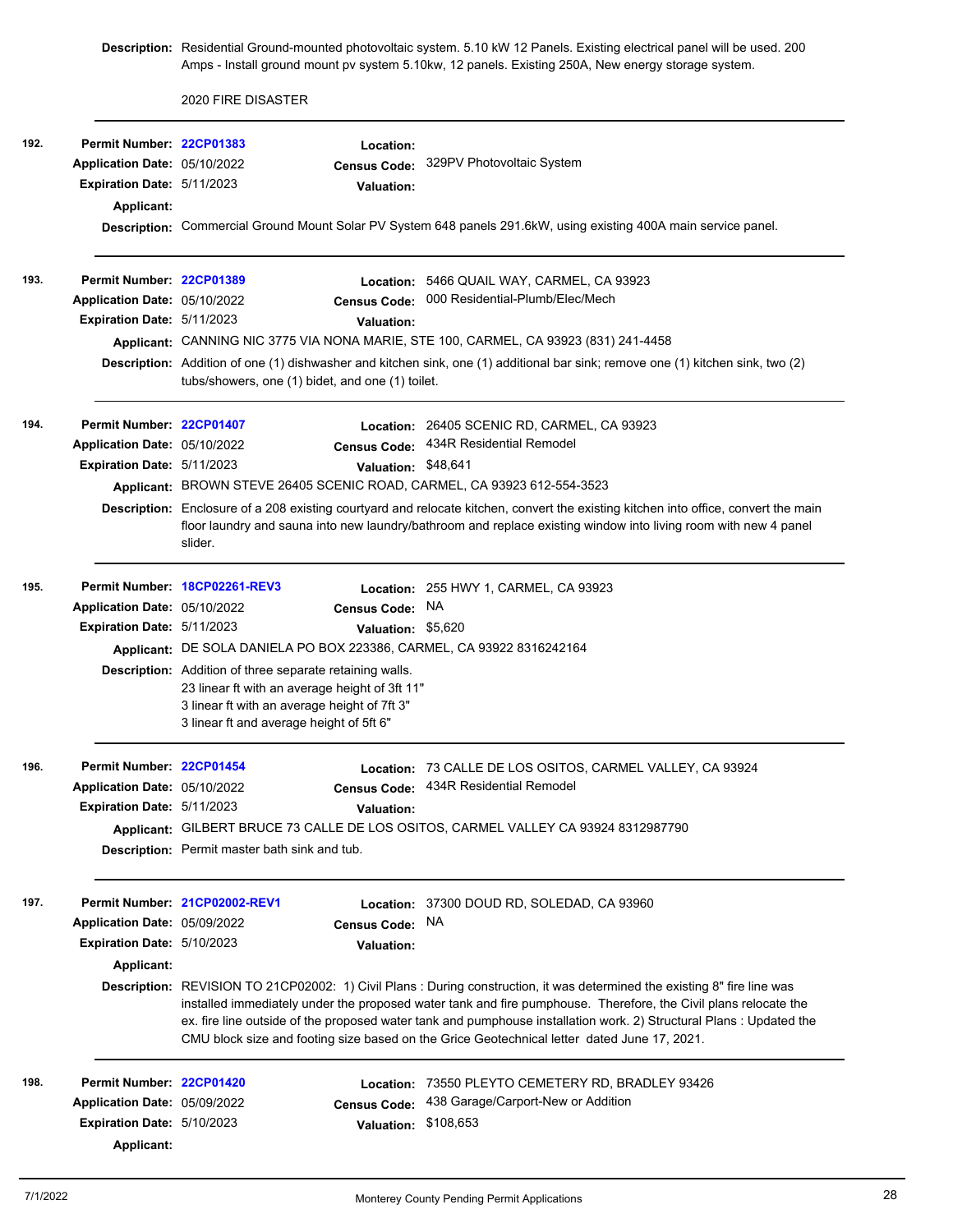mechanical room and a 312 sq. ft. porch. \$53,178 **Valuation: Permit Number: [22CP01364](https://aca.accela.com/monterey/Cap/CapDetail.aspx?Module=Building&TabName=Building&capID1=22BLD&capID2=00000&capID3=01885&agencyCode=MONTEREY) Expiration Date:** 5/7/2023 **Census Code: Application Date:** 328 Other New Non-Residential **199. Location:** 11363 DEL MONTE AVE, CASTROVILLE, CA 95012 Application Date: 05/06/2022 **Applicant: Description:** New three pre fabricated carports to be installed on site to meet tentative parcel map requirements for parcel 2, 3 and 4. Related to PLN180333. two 240 and one 400 square feet. **Permit Number: [22CP01397](https://aca.accela.com/monterey/Cap/CapDetail.aspx?Module=Building&TabName=Building&capID1=22BLD&capID2=00000&capID3=01937&agencyCode=MONTEREY) Expiration Date:** 5/7/2023 **Census Code: Application Date:** 329PV Photovoltaic System **Valuation: 200. Location:** OLD STAGE RD, GONZALES, CA 93926 Application Date: 05/06/2022 **Applicant: Description:** Commercial AG related ground-mounted photovoltaic system. 136 kW 384 Panels. Existing electrical panel will be used. 400 Amps - Ground Mount Solar PV System ADDRESS: Old Stage Road at Iverson Road, Salinas, CA 93926 **Permit Number: [22CP01416](https://aca.accela.com/monterey/Cap/CapDetail.aspx?Module=Building&TabName=Building&capID1=22BLD&capID2=00000&capID3=01967&agencyCode=MONTEREY) Expiration Date:** 5/7/2023 **Census Code: Application Date:** 329PV Photovoltaic System **Valuation: 201. Location:** 76945 INDIAN VALLEY RD, SAN MIGUEL, CA 93426 Application Date: 05/06/2022 **Applicant: Description:** Residential ground-mounted photovoltaic system. 9.48 kW 24 Panels. Existing electrical panel will be used. 200 Amps well meter. **Permit Number: [21CP03286-REV1](https://aca.accela.com/monterey/Cap/CapDetail.aspx?Module=Building&TabName=Building&capID1=22BLD&capID2=00000&capID3=01975&agencyCode=MONTEREY) Expiration Date:** 5/7/2023 **Census Code: Valuation: 202. Location:** 24995 BOOTS RD, MONTEREY, CA 93940 Application Date: 05/06/2022 Census Code: NA **Applicant: Description:** Revision to change outdoor shower to indoor shower and relocate entrance door to dressing room for same. **Permit Number: [22CP01408](https://aca.accela.com/monterey/Cap/CapDetail.aspx?Module=Building&TabName=Building&capID1=22BLD&capID2=00000&capID3=01954&agencyCode=MONTEREY) Expiration Date:** 5/6/2023 **Census Code: Application Date:** 437R Commercial Remodel **Valuation: 203. Location:** 8545 CARMEL VALLEY RD, CARMEL, CA 93923 Application Date: 05/05/2022 **Applicant: Description:** Install ADA lift at the swimming pool at Carmel Valley Manor. Permanent Installation. **Permit Number: [21CP03557](https://aca.accela.com/monterey/Cap/CapDetail.aspx?Module=Building&TabName=Building&capID1=21BLD&capID2=00000&capID3=05241&agencyCode=MONTEREY) Expiration Date:** 5/6/2023 **Census Code: Application Date:** 999 Commercial-Plumb/Elec/Mech **Valuation: 204. Location:** 20220 SPENCE RD, SALINAS, CA 93908 Application Date: 05/05/2022 **Applicant:** IRWIN JIM 2340 GARDEN RD STE 100, MONTEREY CA 93940 8316494642 **Description:** Commercial AG related Electrical upgrades two 4,000 amp service to property, pad mounted transformer and main house service panel only. \$295,567 **Valuation: Permit Number: [22CP01231](https://aca.accela.com/monterey/Cap/CapDetail.aspx?Module=Building&TabName=Building&capID1=22BLD&capID2=00000&capID3=01723&agencyCode=MONTEREY) Expiration Date:** 5/6/2023 Application Date: 05/05/2022 **Census Code:** 101-Single Family Dwelling New **205. Location:** 18350 MORO RD, SALINAS, CA 93907 Application Date: 05/05/2022 **Applicant: Description:** New 2037 square feet single-family dwelling with attached 528 square feet Garage. GRADING: Cut: 486 CY Fill: 1086 CY \*PLEASE PLAN CHECK IN HOUSE WITH JIM TULLIS.

**Description:** Demolish existing 750 sq ft shed and 650 sq ft covered porch. Construction of a new 1486 sq. ft. garage with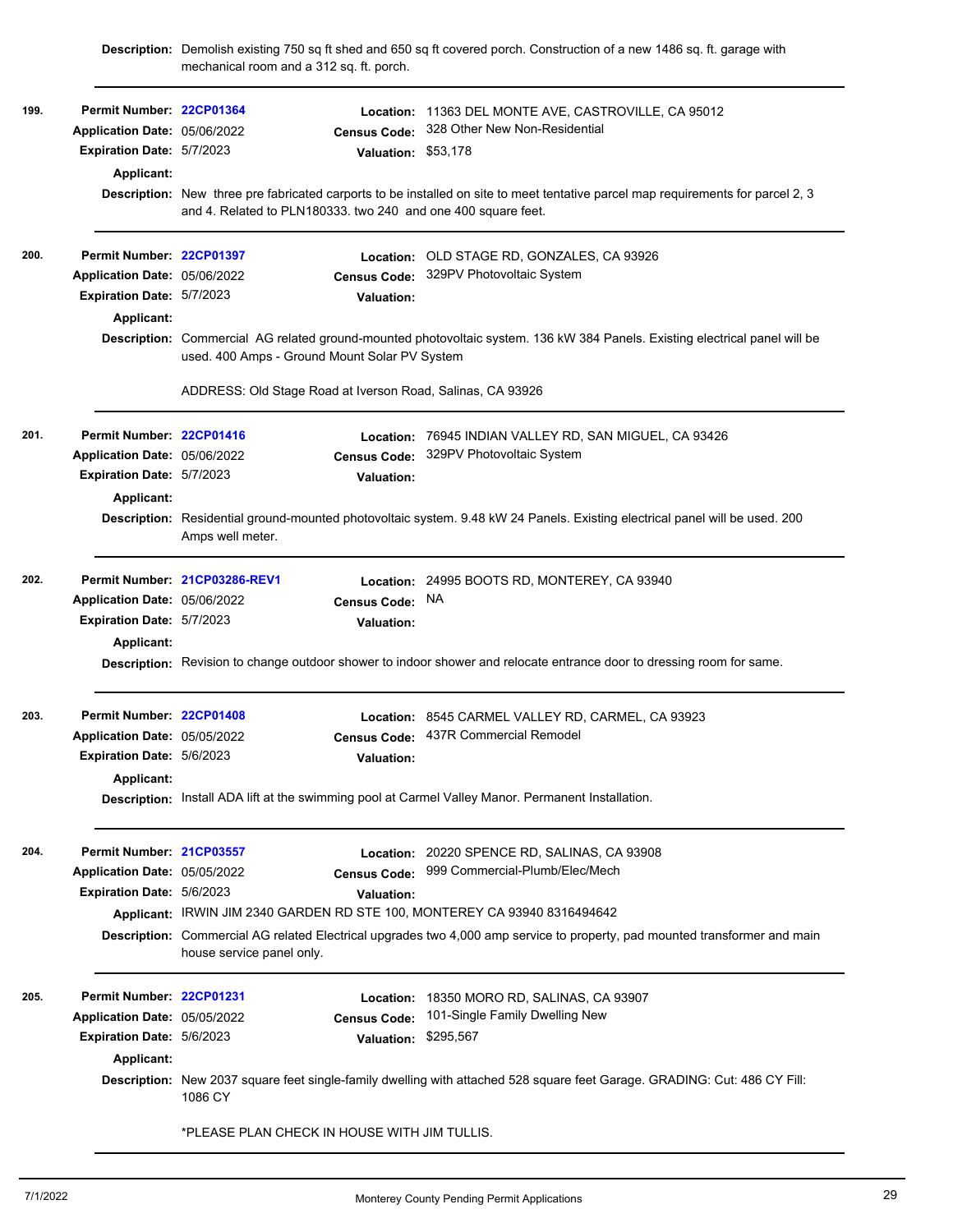| 206. | Permit Number: 21CP03556     |                                                                                                              | Location: 20220 SPENCE RD, SALINAS, CA 93908                                                                                           |  |  |  |  |
|------|------------------------------|--------------------------------------------------------------------------------------------------------------|----------------------------------------------------------------------------------------------------------------------------------------|--|--|--|--|
|      | Application Date: 05/05/2022 | <b>Census Code:</b>                                                                                          | 999 Commercial-Plumb/Elec/Mech                                                                                                         |  |  |  |  |
|      | Expiration Date: 5/6/2023    | Valuation:                                                                                                   |                                                                                                                                        |  |  |  |  |
|      |                              | Applicant: IRWIN JIM 2340 GARDEN RD STE 100, MONTEREY CA 93940 8316494642                                    |                                                                                                                                        |  |  |  |  |
|      |                              |                                                                                                              | Description: Commercial AG Related Electrical upgrades one new 4,000 amp service to property, pad transformer and main                 |  |  |  |  |
|      |                              | house service panel                                                                                          |                                                                                                                                        |  |  |  |  |
|      |                              |                                                                                                              |                                                                                                                                        |  |  |  |  |
| 207. | Permit Number: 22CP01336     | Location:                                                                                                    | 501 ESTRELLA D'ORO, MONTEREY, CA 93940                                                                                                 |  |  |  |  |
|      | Application Date: 05/04/2022 | <b>Census Code:</b>                                                                                          | 329A Antenna                                                                                                                           |  |  |  |  |
|      | Expiration Date: 5/5/2023    | Valuation:                                                                                                   |                                                                                                                                        |  |  |  |  |
|      | Applicant:                   |                                                                                                              |                                                                                                                                        |  |  |  |  |
|      |                              | Description: Decommission to an (E) Unmanned Telecommunication Facility Consisting of:                       |                                                                                                                                        |  |  |  |  |
|      |                              | (E) Sprint PPC & Telco Cabinets;(E) Sprint MMBS &BBU Cabinets;(E) mounting Unistrut;(E) Sprint GPS Antenna;& |                                                                                                                                        |  |  |  |  |
|      |                              | Abandon (E) Pull Box                                                                                         |                                                                                                                                        |  |  |  |  |
|      |                              |                                                                                                              | Remove (E) Cable Tray & All (E) Cables Back to P.O.C;(E) Sprint Antenna & All mounting; hardware, (1) per sector,                      |  |  |  |  |
|      |                              |                                                                                                              | (2) total(E) Sprint RRU & All mounting Hardware, (1) Per sector, (2) total (E) Sprint Microwave Antenna.                               |  |  |  |  |
| 208. | Permit Number: 21CP02250     |                                                                                                              |                                                                                                                                        |  |  |  |  |
|      |                              |                                                                                                              | Location: 20510 SPENCE RD A, SALINAS, CA 93908<br>999 Commercial-Plumb/Elec/Mech                                                       |  |  |  |  |
|      | Application Date: 05/03/2022 | <b>Census Code:</b>                                                                                          |                                                                                                                                        |  |  |  |  |
|      | Expiration Date: 5/4/2023    | Valuation:                                                                                                   |                                                                                                                                        |  |  |  |  |
|      |                              | Applicant: IRWIN JIM 2340 GARDEN RD STE 100, MONTEREY CA 93940 8316494642                                    |                                                                                                                                        |  |  |  |  |
|      |                              | Description: Commercial AG related to add power to office trailer and motorized gate.                        |                                                                                                                                        |  |  |  |  |
| 209. | Permit Number: 22CP01147     |                                                                                                              |                                                                                                                                        |  |  |  |  |
|      | Application Date: 05/03/2022 |                                                                                                              | Location: 81 GARZAS RD, CARMEL VALLEY, CA 93924                                                                                        |  |  |  |  |
|      | Expiration Date: 5/4/2023    | <b>Census Code:</b>                                                                                          |                                                                                                                                        |  |  |  |  |
|      |                              | <b>Valuation:</b>                                                                                            |                                                                                                                                        |  |  |  |  |
|      |                              | Applicant: PAKNAHAL ALI 400 REED ST STE #5, SANTA CLARA, CA 95050 4084464141                                 |                                                                                                                                        |  |  |  |  |
|      |                              | Description: replacing main electrical panel 200amp (like to like)                                           |                                                                                                                                        |  |  |  |  |
| 210. | Permit Number: 22CP01219     |                                                                                                              | Location: 3208 PALMERO WAY, PEBBLE BEACH, CA 93953                                                                                     |  |  |  |  |
|      | Application Date: 05/03/2022 | <b>Census Code:</b>                                                                                          | 434R Residential Remodel                                                                                                               |  |  |  |  |
|      | Expiration Date: 5/4/2023    | <b>Valuation:</b>                                                                                            | \$116,606                                                                                                                              |  |  |  |  |
|      | Applicant:                   |                                                                                                              |                                                                                                                                        |  |  |  |  |
|      |                              |                                                                                                              | Description: Permit and allow a 826 sq. ft. interior remodel, a 2nd floor 251 sq. ft. loft addition, and convert 134 sq. ft. of garage |  |  |  |  |
|      |                              | into a pantry and wine room.                                                                                 |                                                                                                                                        |  |  |  |  |
|      |                              |                                                                                                              |                                                                                                                                        |  |  |  |  |
| 211. | Permit Number: 22CP00736     |                                                                                                              | Location: 1101 ELKHORN RD, ROYAL OAKS, CA 95076                                                                                        |  |  |  |  |
|      | Application Date: 05/03/2022 | <b>Census Code:</b>                                                                                          | 434R Residential Remodel                                                                                                               |  |  |  |  |
|      | Expiration Date: 5/4/2023    | Valuation: \$11,491                                                                                          |                                                                                                                                        |  |  |  |  |
|      |                              | Applicant: LOWE RAMONA PO BOX 4035, MONTEREY, CA 93942 (831) 402-1043                                        |                                                                                                                                        |  |  |  |  |
|      |                              |                                                                                                              | Description: To Partially Clear 21CE00403: Legalize back bathroom in main house and second bathroom in the second house.               |  |  |  |  |
|      |                              |                                                                                                              |                                                                                                                                        |  |  |  |  |
| 212. | Permit Number: 22CP01276     |                                                                                                              | Location: 3349 17 MILE DR, PEBBLE BEACH, CA 93953                                                                                      |  |  |  |  |
|      | Application Date: 05/03/2022 | <b>Census Code:</b>                                                                                          | 434R Residential Remodel                                                                                                               |  |  |  |  |
|      | Expiration Date: 5/4/2023    | <b>Valuation:</b>                                                                                            | \$588,380                                                                                                                              |  |  |  |  |
|      | Applicant:                   |                                                                                                              |                                                                                                                                        |  |  |  |  |
|      |                              |                                                                                                              | <b>Description:</b> 6,500 sq. ft. interior remodel to existing 11,505 sq. ft. single Family dwelling which include repair of existing  |  |  |  |  |
|      |                              | balconies. No exterior work proposed                                                                         |                                                                                                                                        |  |  |  |  |
|      |                              | Note: New Pavers and driveway approach under 21CP02579                                                       |                                                                                                                                        |  |  |  |  |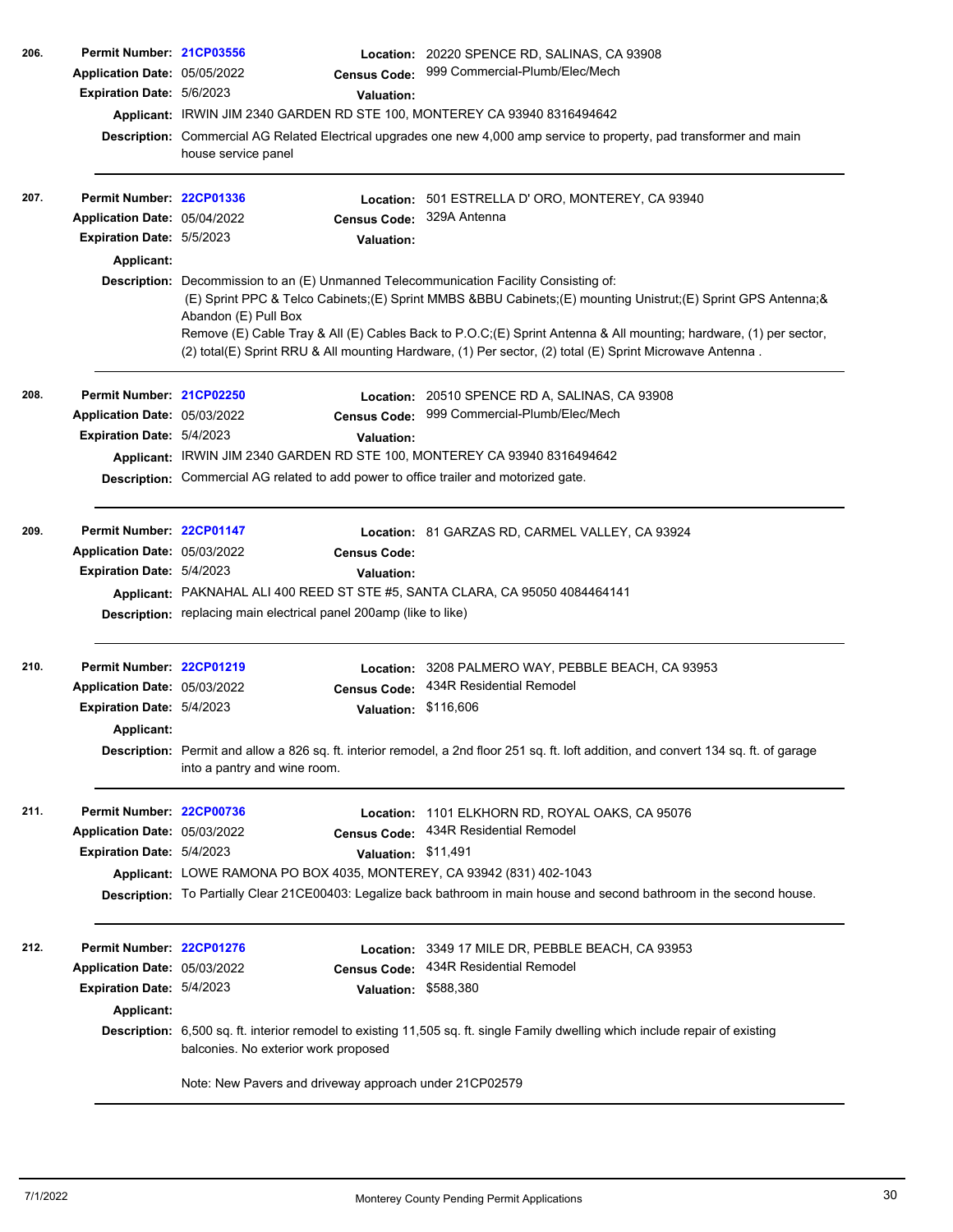| 213. | Permit Number: 22CP01305                 |                                                                              |                     | Location: 24820 TORRES ST, CARMEL, CA 93923                                                                                                                                                                                                                                                                                                                          |  |  |
|------|------------------------------------------|------------------------------------------------------------------------------|---------------------|----------------------------------------------------------------------------------------------------------------------------------------------------------------------------------------------------------------------------------------------------------------------------------------------------------------------------------------------------------------------|--|--|
|      | Application Date: 05/03/2022             |                                                                              |                     | Census Code: 434R Residential Remodel                                                                                                                                                                                                                                                                                                                                |  |  |
|      | <b>Expiration Date: 5/4/2023</b>         |                                                                              | Valuation:          |                                                                                                                                                                                                                                                                                                                                                                      |  |  |
|      |                                          | Applicant: CRANE JOHN PO BOX 1614, TWAIN HARTE CA 95383 (209) 352-1466       |                     |                                                                                                                                                                                                                                                                                                                                                                      |  |  |
|      |                                          | removal of damaged material is needed to perform needed repairs.             |                     | Description: The subject property suffered water damage, from a upstairs broken cold water angle stop under the sink. Water<br>ran for several days. The Crane family has lost full use of this structure, at this time all of the personal property and<br>the interior finishes are deemed a TOTAL LOSS. The interior damaged area has been marked out in RED. The |  |  |
|      |                                          | Remodel will be submitted under future permit.                               |                     |                                                                                                                                                                                                                                                                                                                                                                      |  |  |
| 214. | Permit Number: 22CP01275                 |                                                                              |                     | Location: 17559 POND DEROSA LN, SALINAS, CA 0                                                                                                                                                                                                                                                                                                                        |  |  |
|      | Application Date: 05/02/2022             |                                                                              |                     | Census Code: 329PV Photovoltaic System                                                                                                                                                                                                                                                                                                                               |  |  |
|      | Expiration Date: 5/3/2023                |                                                                              | <b>Valuation:</b>   |                                                                                                                                                                                                                                                                                                                                                                      |  |  |
|      |                                          |                                                                              |                     | Applicant: DATAR ISHA 180 E SUNNYOAKS RD #2, CAMPBELL, CA 95008 6197286511                                                                                                                                                                                                                                                                                           |  |  |
|      |                                          |                                                                              |                     | Description: Residential Roof-mounted photovoltaic system. 2.28 kW 6 Panels. Existing electrical panel will be used. 125 Amps                                                                                                                                                                                                                                        |  |  |
| 215. |                                          | Permit Number 20CP01094-REV1                                                 |                     | Location: 26195 SCENIC RD, CARMEL, CA 93923                                                                                                                                                                                                                                                                                                                          |  |  |
|      | Application Date: 05/02/2022             |                                                                              | Census Code:        | NA                                                                                                                                                                                                                                                                                                                                                                   |  |  |
|      | Expiration Date: 5/3/2023                |                                                                              | Valuation: \$8,901  |                                                                                                                                                                                                                                                                                                                                                                      |  |  |
|      |                                          |                                                                              |                     | Applicant: SCHLOSS BRITTNEY 225 CANNERY ROW STE A, MONTEREY, CA 93940 (831) 649-6001                                                                                                                                                                                                                                                                                 |  |  |
|      |                                          | Description: REVISION 04/28/22:                                              |                     |                                                                                                                                                                                                                                                                                                                                                                      |  |  |
|      |                                          | Enlarging of the living room and master bedroom, totaling 59 SF to be added. |                     |                                                                                                                                                                                                                                                                                                                                                                      |  |  |
| 216. |                                          | Permit Number 21CP02407-REV1                                                 |                     | Location: 3382 LAURELES LN, PEBBLE BEACH, CA 93953                                                                                                                                                                                                                                                                                                                   |  |  |
|      | Application Date: 05/02/2022             |                                                                              | <b>Census Code:</b> | NA.                                                                                                                                                                                                                                                                                                                                                                  |  |  |
|      | Expiration Date: 5/3/2023                |                                                                              | Valuation: \$54,315 |                                                                                                                                                                                                                                                                                                                                                                      |  |  |
|      | Applicant:                               |                                                                              |                     |                                                                                                                                                                                                                                                                                                                                                                      |  |  |
|      |                                          | pizza oven showed on rear deck: minor window and door changes.               |                     | Description: REVISION 05/02/22:New rear deck to replace the existing back deck. Structural and Truss changes to match design<br>intent. Mechanical equipment was relocated from the garage. The wood-burning fireplace was added. Grill and                                                                                                                          |  |  |
| 217. | Permit Number: 22CP00601                 |                                                                              |                     | Location: 13250 PASEO BARRANCO, SALINAS, CA 93908                                                                                                                                                                                                                                                                                                                    |  |  |
|      | Application Date: 04/29/2022             |                                                                              | <b>Census Code:</b> | 434R Residential Remodel                                                                                                                                                                                                                                                                                                                                             |  |  |
|      | Expiration Date: 4/30/2023               |                                                                              | <b>Valuation:</b>   | \$68,323                                                                                                                                                                                                                                                                                                                                                             |  |  |
|      | <b>Applicant:</b>                        |                                                                              |                     |                                                                                                                                                                                                                                                                                                                                                                      |  |  |
|      |                                          |                                                                              |                     | Description: Interior remodel of 654 square feet of an existing 2,480 square foot single family dwelling to include reconfiguration<br>of 2 bedrooms and one bathroom to 3 bedrooms and one bathroom, addition of two (2) windows, and relocate the<br>washer and dryer to the garage. All proposed work within the building footprint.                              |  |  |
| 218. | Permit Number: 22CP01299                 |                                                                              |                     | Location: 630 HIDDEN VALLEY RD, ROYAL OAKS, CA 95076                                                                                                                                                                                                                                                                                                                 |  |  |
|      | Application Date: 04/29/2022             |                                                                              | <b>Census Code:</b> | 329A Antenna                                                                                                                                                                                                                                                                                                                                                         |  |  |
|      | <b>Expiration Date: 4/30/2023</b>        |                                                                              | <b>Valuation:</b>   |                                                                                                                                                                                                                                                                                                                                                                      |  |  |
|      |                                          |                                                                              |                     | Applicant: SHIVELEY DON 3663 NORTH LAUGHLIN, STE 201, SANTA ROSA, CA 95403 8015507739                                                                                                                                                                                                                                                                                |  |  |
|      |                                          | cabinets.                                                                    |                     | Description: Commercial wireless site SF65830 - Remove and replace all existing base station equipment on existing PG&E<br>high voltage transmission tower. New equipment to include (6) antennas, (6) RRUs (3) Hybrid lines and (2)                                                                                                                                 |  |  |
| 219. | Permit Number: 22CP01260                 |                                                                              |                     | Location: 22745 FUJI LN, SALINAS, CA 93908                                                                                                                                                                                                                                                                                                                           |  |  |
|      | Application Date: 04/29/2022             |                                                                              | <b>Census Code:</b> | 647 DEMO-3 and 4 Unit                                                                                                                                                                                                                                                                                                                                                |  |  |
|      | Expiration Date: 4/30/2023<br>Applicant: |                                                                              | <b>Valuation:</b>   |                                                                                                                                                                                                                                                                                                                                                                      |  |  |
|      |                                          | Description: Demolish 232,986 square feet of existing wood houses.           |                     |                                                                                                                                                                                                                                                                                                                                                                      |  |  |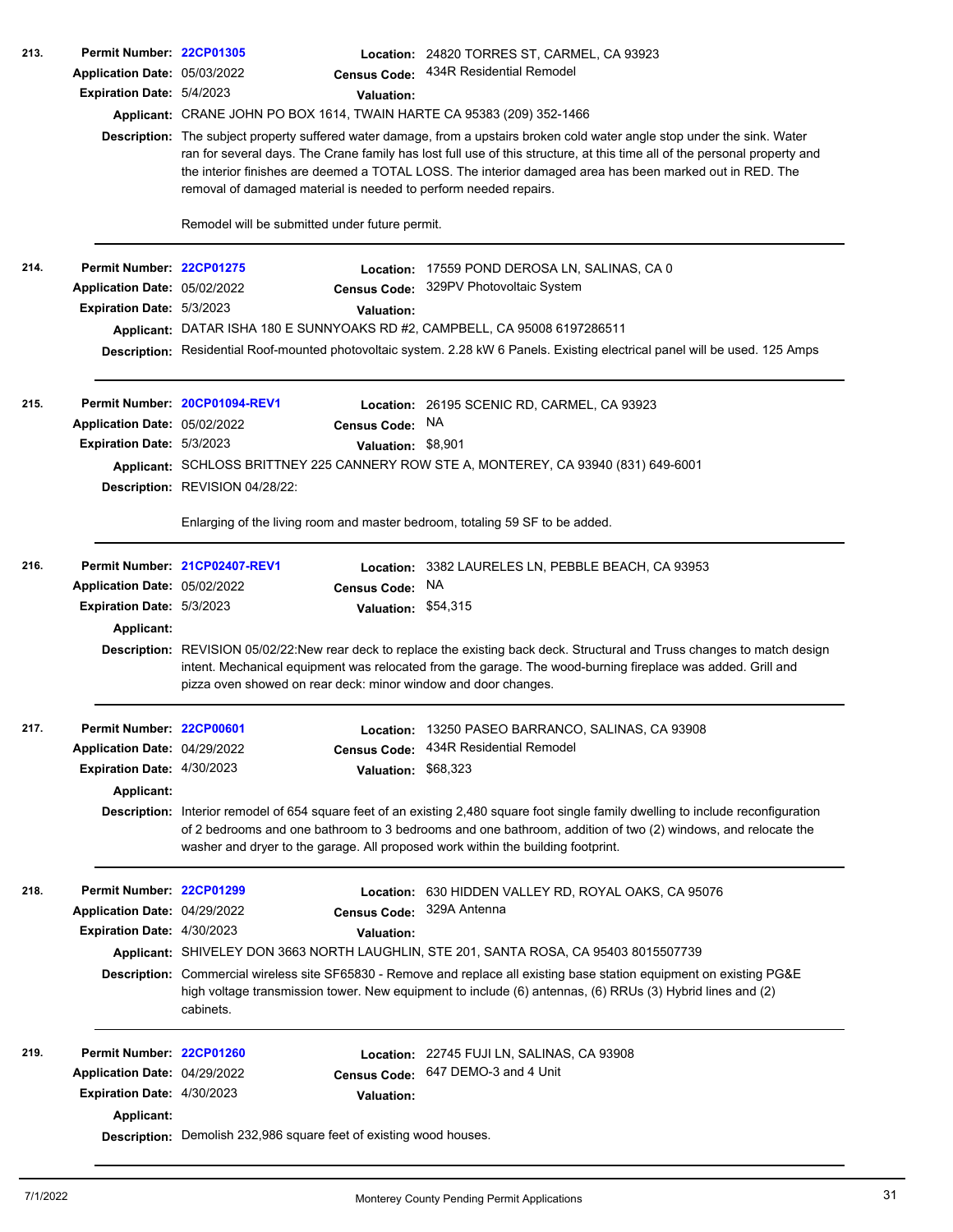| 220. | Permit Number: 22CP01239<br>Application Date: 04/29/2022<br>Expiration Date: 4/30/2023                      | <b>Census Code:</b><br>Applicant: NORRIS MARK 122 LIVE OAKS WY, SALINAS, CA 93908 8314242114<br>square feet garage into an ADU. | <b>Valuation:</b>              | Location: 11260 POOLE ST, CASTROVILLE, CA 95012<br>101-Single Family Dwelling New<br>\$207,070<br>Description: New 848 Square feet single-family dwelling with a 86 square feet covered porch and convert the existing 704                                                                                                                                                                                                                                                                                                                                                                |
|------|-------------------------------------------------------------------------------------------------------------|---------------------------------------------------------------------------------------------------------------------------------|--------------------------------|-------------------------------------------------------------------------------------------------------------------------------------------------------------------------------------------------------------------------------------------------------------------------------------------------------------------------------------------------------------------------------------------------------------------------------------------------------------------------------------------------------------------------------------------------------------------------------------------|
| 221. | Permit Number: 22CP01108<br>Application Date: 04/29/2022<br>Expiration Date: 4/30/2023<br><b>Applicant:</b> | <b>Census Code:</b>                                                                                                             | Location:                      | 1176 SIGNAL HILL RD, PEBBLE BEACH, CA 93953<br>434R Residential Remodel<br>Valuation: \$27,160                                                                                                                                                                                                                                                                                                                                                                                                                                                                                            |
|      |                                                                                                             | Description: Interior 520 sq. ft. remodel.                                                                                      |                                |                                                                                                                                                                                                                                                                                                                                                                                                                                                                                                                                                                                           |
| 222. | Permit Number: 22CP01313<br>Application Date: 04/29/2022<br>Expiration Date: 4/30/2023                      | <b>Census Code:</b>                                                                                                             | Location:                      | 101-Single Family Dwelling New<br>Valuation: \$382,643                                                                                                                                                                                                                                                                                                                                                                                                                                                                                                                                    |
|      |                                                                                                             | Applicant: MONTEJANO HECTOR 346 PAUL AVE, SALINAS, CA 93906 8312626735<br>No proposed grading.                                  |                                | Description: Construction of a new 1,760 square foot manufactured home, new 1,056 square foot garage, new 1,280 square foot<br>barn with a 616 square foot covered porch, 2,600 square foot workshop with a 780 square foot covered back porch.                                                                                                                                                                                                                                                                                                                                           |
| 223. | Permit Number: 22CP01226<br>Application Date: 04/29/2022<br>Expiration Date: 4/30/2023                      | <b>Census Code:</b><br>Description: installation of 12' x 26' fiberglass swimming pool with pool equipment.                     | Location:<br><b>Valuation:</b> | 206 ESTRELLA D'ORO A, MONTEREY, CA 93940<br>329P Pool<br>Applicant: GARNERI DOMENICO 756 CALIFORNIA RD, SAND CITY, CA 93955 8313737330                                                                                                                                                                                                                                                                                                                                                                                                                                                    |
| 224. | Permit Number: 22CP01222<br>Application Date: 04/29/2022<br><b>Expiration Date: 4/30/2023</b><br>Applicant: | <b>Census Code:</b><br>with garage, and driveway.                                                                               | <b>Valuation:</b>              | Location: 591 VIEJO RD, CARMEL, CA 93923<br>NA<br>\$150,000<br>Description: Grading of 770 c/y cut and 770 c/y fill for development of single family dwelling with garage, accessory dwelling unit                                                                                                                                                                                                                                                                                                                                                                                        |
| 225. | Permit Number: 22CP01324<br>Application Date: 04/29/2022<br><b>Expiration Date: 4/30/2023</b>               | <b>Census Code:</b><br>Applicant: ERLANDSON JON PO BOX 7108, CARMEL, CA 93921 8316256163                                        |                                | Location: 3462 LAZARRO DR, CARMEL, CA 93923<br>434A Residential Addition<br>Valuation: \$273,424<br>Description: Construction permit for the remodel of 2,750 square feet two Story Residence including Plumbing, Mechanical and<br>Electrical; additions of 214 square feet Office, 82 square feet entry, 233 square feet Lower -Level storage Room, 66<br>square feet Covered entry Porch, 442 square feet Upper-Level Deck and a 326 SF Lower-Level Patio; demolish 378<br>SF Carport; construct a 421 square feet new Garage; Construct Two New Stone and Wood Driveway Entry Columns |
| 226. | Permit Number: 22CP01346<br>Application Date: 04/29/2022<br>Expiration Date: 4/30/2023                      | <b>Census Code:</b><br>Applicant: Nashwan Hamza 481 El Dorado Street, Monterey, CA 93940 8312776268                             |                                | Location: 24694 UPPER TRAIL, CARMEL, CA 93923<br>434R Residential Remodel<br>Valuation: \$293,346<br>Description: Remodel of existing 3199 square foot 3 story residence with new kitchen, bath and floor finishes. Replace windows<br>with wood/clad windows and doors. New asphalt roofing on slope and single ply on flats. Replace siding with<br>stucco and stone. Repair/replace existing 1028 square foot wood decks with new engineered decking. New<br>concrete garden walls and hot tub. Replace tiered roofs and steps. New electrical.                                        |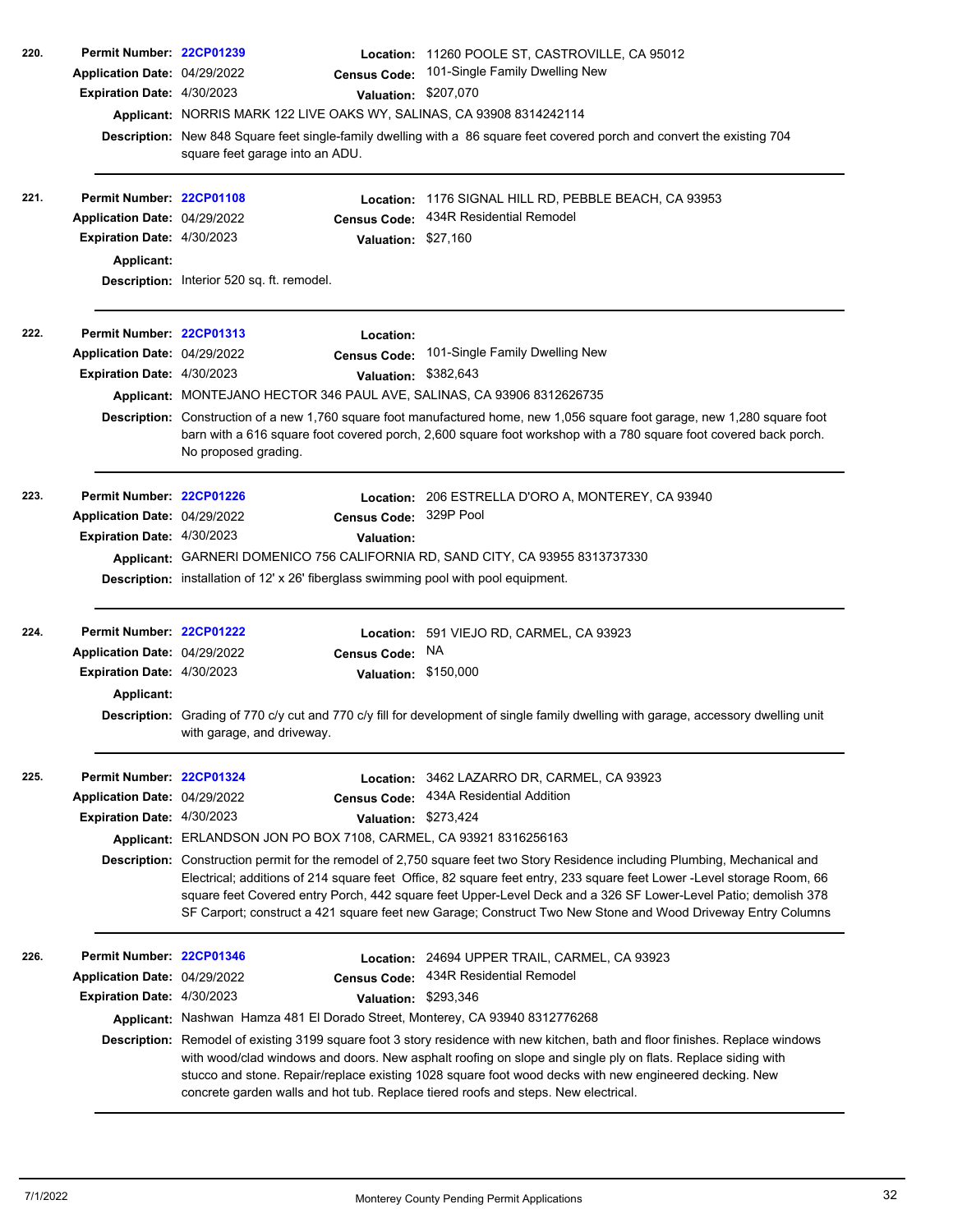| 227.<br>Permit Number: 22CP01172  |                                                                                                                                                                                                                                                                                                                                                                    |                      | Location: 2786 14TH AVE, CARMEL, CA 93923                                                                                                                                                                                                                                                                                                                             |  |  |
|-----------------------------------|--------------------------------------------------------------------------------------------------------------------------------------------------------------------------------------------------------------------------------------------------------------------------------------------------------------------------------------------------------------------|----------------------|-----------------------------------------------------------------------------------------------------------------------------------------------------------------------------------------------------------------------------------------------------------------------------------------------------------------------------------------------------------------------|--|--|
| Application Date: 04/29/2022      |                                                                                                                                                                                                                                                                                                                                                                    |                      | Census Code: 434A Residential Addition                                                                                                                                                                                                                                                                                                                                |  |  |
| Expiration Date: 4/30/2023        |                                                                                                                                                                                                                                                                                                                                                                    | Valuation: \$71,662  |                                                                                                                                                                                                                                                                                                                                                                       |  |  |
|                                   | Applicant: DE SOLA DANIELA PO BOX 223386, CARMEL, CA 93922 8316242164                                                                                                                                                                                                                                                                                              |                      |                                                                                                                                                                                                                                                                                                                                                                       |  |  |
|                                   |                                                                                                                                                                                                                                                                                                                                                                    |                      | Description: Construction of a 495 square feet two story addition to a single family dwelling; new dual glazed windows; new<br>garage door will replace existing; remove wood deck and 137 square feet rebuilt it;                                                                                                                                                    |  |  |
| 228.<br>Permit Number: 22CP01174  |                                                                                                                                                                                                                                                                                                                                                                    |                      | Location: 2893 17 MILE DR, PEBBLE BEACH, CA 93953                                                                                                                                                                                                                                                                                                                     |  |  |
| Application Date: 04/29/2022      |                                                                                                                                                                                                                                                                                                                                                                    | <b>Census Code:</b>  | 101-Single Family Dwelling New                                                                                                                                                                                                                                                                                                                                        |  |  |
| Expiration Date: 4/30/2023        |                                                                                                                                                                                                                                                                                                                                                                    | Valuation: \$509,634 |                                                                                                                                                                                                                                                                                                                                                                       |  |  |
|                                   | Applicant: TANAKA EIKI 3936 DURAND DR, SAN MATEO, CA 94403 6507401539                                                                                                                                                                                                                                                                                              |                      |                                                                                                                                                                                                                                                                                                                                                                       |  |  |
|                                   | high, 140 linear fence, exterior fireplace, fire pit and shower & kitchen.                                                                                                                                                                                                                                                                                         |                      | Description: Demolition of an existing one-story 1,705 square foot single family dwelling and a 762 square foot detached<br>garage, brick retaining walls & fences; Construct a new 3,011 square foot single family dwelling with a 449 square<br>foot attached garage, 1,339 square feet of covered patios & stairs, a 93 square foot second story balcony, a 6 foot |  |  |
|                                   | Grading to consist of 205 cubic yards of excavation, 60 cubic yards of fill.                                                                                                                                                                                                                                                                                       |                      |                                                                                                                                                                                                                                                                                                                                                                       |  |  |
| 229.<br>Permit Number: 22CP01295  |                                                                                                                                                                                                                                                                                                                                                                    |                      | Location: 25528 PASEO DE CUMBRE, MONTEREY, CA 93940                                                                                                                                                                                                                                                                                                                   |  |  |
| Application Date: 04/28/2022      |                                                                                                                                                                                                                                                                                                                                                                    |                      | Census Code: 329PV Photovoltaic System                                                                                                                                                                                                                                                                                                                                |  |  |
| Expiration Date: 4/29/2023        |                                                                                                                                                                                                                                                                                                                                                                    | Valuation:           |                                                                                                                                                                                                                                                                                                                                                                       |  |  |
| Applicant:                        |                                                                                                                                                                                                                                                                                                                                                                    |                      |                                                                                                                                                                                                                                                                                                                                                                       |  |  |
|                                   | panel will be used. 200 Amps                                                                                                                                                                                                                                                                                                                                       |                      | Description: Residential ground-mounted photovoltaic system. 9 kW 20 Panels with energy storage system. Existing electrical                                                                                                                                                                                                                                           |  |  |
| 230.<br>Permit Number: 22CP01293  |                                                                                                                                                                                                                                                                                                                                                                    |                      | Location: 25315 TIERRA GRANDE DR, CARMEL, CA 93923                                                                                                                                                                                                                                                                                                                    |  |  |
| Application Date: 04/28/2022      |                                                                                                                                                                                                                                                                                                                                                                    | <b>Census Code:</b>  | 434D Residential Demo/Rebuild                                                                                                                                                                                                                                                                                                                                         |  |  |
| <b>Expiration Date: 4/29/2023</b> |                                                                                                                                                                                                                                                                                                                                                                    | Valuation: \$11,240  |                                                                                                                                                                                                                                                                                                                                                                       |  |  |
| <b>Applicant:</b>                 |                                                                                                                                                                                                                                                                                                                                                                    |                      |                                                                                                                                                                                                                                                                                                                                                                       |  |  |
|                                   |                                                                                                                                                                                                                                                                                                                                                                    |                      | Description: Remove existing structure and install a new Four Seasons wood sunroom with like color and materials 186 sq. ft.                                                                                                                                                                                                                                          |  |  |
| 231.<br>Permit Number: 22CP01262  |                                                                                                                                                                                                                                                                                                                                                                    |                      | Location: 3330 RIO RD, CARMEL, CA 93923                                                                                                                                                                                                                                                                                                                               |  |  |
| Application Date: 04/28/2022      |                                                                                                                                                                                                                                                                                                                                                                    |                      | Census Code: 434R Residential Remodel                                                                                                                                                                                                                                                                                                                                 |  |  |
| Expiration Date: 4/29/2023        |                                                                                                                                                                                                                                                                                                                                                                    | Valuation: \$28,234  |                                                                                                                                                                                                                                                                                                                                                                       |  |  |
|                                   |                                                                                                                                                                                                                                                                                                                                                                    |                      | Applicant: PEREZ HUGO 26362 CARMEL RANCHO LANE #211, CARMEL, CA 93923 8312628120                                                                                                                                                                                                                                                                                      |  |  |
|                                   | bath, hall. (197 sq. ft. remodel)                                                                                                                                                                                                                                                                                                                                  |                      | Description: Remodel Kitchen, master bedroom and bathroom ,new electrical on kitchen, dining, living, master bedroom and                                                                                                                                                                                                                                              |  |  |
| 232.<br>Permit Number: 22CP01245  |                                                                                                                                                                                                                                                                                                                                                                    | Location:            | 1598 MANOR RD, MONTEREY, CA 93940                                                                                                                                                                                                                                                                                                                                     |  |  |
| Application Date: 04/28/2022      |                                                                                                                                                                                                                                                                                                                                                                    | <b>Census Code:</b>  | 434A Residential Addition                                                                                                                                                                                                                                                                                                                                             |  |  |
| Expiration Date: 4/29/2023        |                                                                                                                                                                                                                                                                                                                                                                    | Valuation: \$210,991 |                                                                                                                                                                                                                                                                                                                                                                       |  |  |
| <b>Applicant:</b>                 |                                                                                                                                                                                                                                                                                                                                                                    |                      |                                                                                                                                                                                                                                                                                                                                                                       |  |  |
|                                   | Description: Interior 640 sq. ft. remodel, 343 sq. ft. master suite addition, demo and rebuild existing 1072 sq. ft. deck with a 122<br>deck addition, 412 sq. ft. garage on the main floor with 390 sq. ft. garage on the lower floor, demolish unpermitted<br>covered deck and cooktop and sink in basement, and 1172 sq, ft. detached garage. new electric gate |                      |                                                                                                                                                                                                                                                                                                                                                                       |  |  |
| 233.<br>Permit Number: 22CP01304  |                                                                                                                                                                                                                                                                                                                                                                    |                      | Location: 1050 MISSION RD, PEBBLE BEACH, CA 93953                                                                                                                                                                                                                                                                                                                     |  |  |
| Application Date: 04/28/2022      |                                                                                                                                                                                                                                                                                                                                                                    | <b>Census Code:</b>  | 437A Commercial Addition                                                                                                                                                                                                                                                                                                                                              |  |  |
| Expiration Date: 4/29/2023        |                                                                                                                                                                                                                                                                                                                                                                    | Valuation: \$337,381 |                                                                                                                                                                                                                                                                                                                                                                       |  |  |
|                                   | Applicant: PANZER JOEL 21 W ALISAL ST STE 111, SALINAS CA 93901 8317712557                                                                                                                                                                                                                                                                                         |                      |                                                                                                                                                                                                                                                                                                                                                                       |  |  |
|                                   | course materials.                                                                                                                                                                                                                                                                                                                                                  |                      | Description: Construction of a 3,081 square foot golf vehicle wash rack & 2,502 square foot soil bin compartments for golf                                                                                                                                                                                                                                            |  |  |
|                                   |                                                                                                                                                                                                                                                                                                                                                                    |                      |                                                                                                                                                                                                                                                                                                                                                                       |  |  |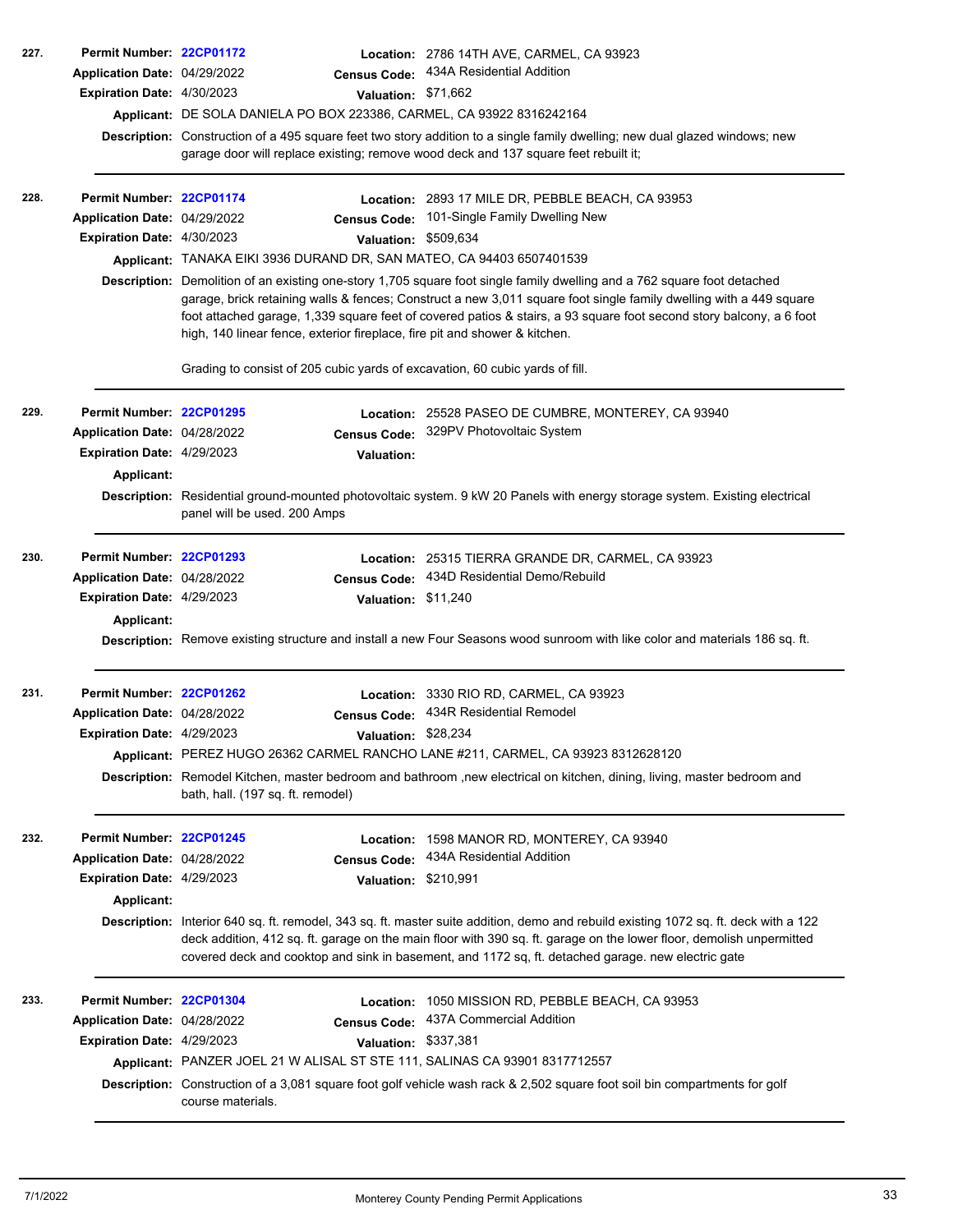| 234. | Permit Number: 22CP01311                                 |                                                                                                                                                                                            | Location: 26319 SCENIC RD, CARMEL, CA 93923                                                                                |  |  |  |  |
|------|----------------------------------------------------------|--------------------------------------------------------------------------------------------------------------------------------------------------------------------------------------------|----------------------------------------------------------------------------------------------------------------------------|--|--|--|--|
|      | Application Date: 04/28/2022                             | <b>Census Code:</b>                                                                                                                                                                        | 101-Single Family Dwelling New                                                                                             |  |  |  |  |
|      | <b>Expiration Date: 4/29/2023</b>                        | <b>Valuation:</b>                                                                                                                                                                          | \$309,865                                                                                                                  |  |  |  |  |
|      | Applicant:                                               |                                                                                                                                                                                            |                                                                                                                            |  |  |  |  |
|      |                                                          |                                                                                                                                                                                            | Description: Construction of a new 1358 SQ FT 3 bedrooms 2/1 bathrooms single family residence with 612 SQ FT and 227 SQ   |  |  |  |  |
|      |                                                          | FT detached single car garage.                                                                                                                                                             |                                                                                                                            |  |  |  |  |
|      |                                                          |                                                                                                                                                                                            |                                                                                                                            |  |  |  |  |
| 235. | Permit Number: 22CP01316                                 |                                                                                                                                                                                            | Location: 340 CARMEL VALLEY RD, CARMEL VALLEY, CA 93924                                                                    |  |  |  |  |
|      | Application Date: 04/28/2022                             | <b>Census Code:</b>                                                                                                                                                                        | 329P Pool                                                                                                                  |  |  |  |  |
|      | Expiration Date: 4/29/2023                               | <b>Valuation:</b>                                                                                                                                                                          |                                                                                                                            |  |  |  |  |
|      | Applicant:                                               |                                                                                                                                                                                            |                                                                                                                            |  |  |  |  |
|      |                                                          | Description: New in-ground pool (25'X42') with spa (7'X7') and automatic pool cover.                                                                                                       |                                                                                                                            |  |  |  |  |
|      |                                                          |                                                                                                                                                                                            |                                                                                                                            |  |  |  |  |
| 236. | Permit Number: 22CP01213                                 |                                                                                                                                                                                            | Location: 11599 UNION ST, CASTROVILLE, CA 95012                                                                            |  |  |  |  |
|      | Application Date: 04/28/2022                             | <b>Census Code:</b>                                                                                                                                                                        | 434R Residential Remodel                                                                                                   |  |  |  |  |
|      | Expiration Date: 4/29/2023                               | Valuation: \$35,621                                                                                                                                                                        |                                                                                                                            |  |  |  |  |
|      | Applicant:                                               |                                                                                                                                                                                            |                                                                                                                            |  |  |  |  |
|      |                                                          |                                                                                                                                                                                            | Description: Convert 392 sq. ft. garage with a 106 sq. ft. addition to create a 498 sq. ft. Accessory Dwelling Unit.       |  |  |  |  |
|      |                                                          |                                                                                                                                                                                            |                                                                                                                            |  |  |  |  |
| 237. | Permit Number: 22CP01154                                 |                                                                                                                                                                                            |                                                                                                                            |  |  |  |  |
|      | Application Date: 04/28/2022                             | Location:                                                                                                                                                                                  | 10860 MERRITT ST, CASTROVILLE, CA 95012<br>000 Residential-Plumb/Elec/Mech                                                 |  |  |  |  |
|      | Expiration Date: 4/29/2023                               | <b>Census Code:</b>                                                                                                                                                                        |                                                                                                                            |  |  |  |  |
|      |                                                          | <b>Valuation:</b>                                                                                                                                                                          |                                                                                                                            |  |  |  |  |
|      | Applicant:                                               |                                                                                                                                                                                            |                                                                                                                            |  |  |  |  |
|      |                                                          | Description: Residential Water Heater Replacement Permit. 40000 BTUs/Watts Standard Gas water heater with 40000<br>BTUs/Watts Standard Gas water heater. Proposed tank size is 40 gallons. |                                                                                                                            |  |  |  |  |
|      |                                                          |                                                                                                                                                                                            |                                                                                                                            |  |  |  |  |
| 238. | Permit Number: 22CP01292                                 |                                                                                                                                                                                            | Location: 15506 VIA LA GITANA, CARMEL VALLEY, CA 93924                                                                     |  |  |  |  |
|      | Application Date: 04/27/2022                             | <b>Census Code:</b>                                                                                                                                                                        | 434F Residential Reroof                                                                                                    |  |  |  |  |
|      | Expiration Date: 4/28/2023                               | <b>Valuation:</b>                                                                                                                                                                          |                                                                                                                            |  |  |  |  |
|      | Applicant:                                               |                                                                                                                                                                                            |                                                                                                                            |  |  |  |  |
|      |                                                          |                                                                                                                                                                                            | Description: Residential Re-Roof Permit. 300 Sq. Ft Existing caliente Tile to be replaced with caliente Tile - Remove and  |  |  |  |  |
|      |                                                          | replace roofing materials over portion of SFD.                                                                                                                                             |                                                                                                                            |  |  |  |  |
|      |                                                          |                                                                                                                                                                                            |                                                                                                                            |  |  |  |  |
| 239. |                                                          | Permit Number 22CP00977-REV1                                                                                                                                                               | Location: 36520 MISSION RD, SOLEDAD, CA 93960                                                                              |  |  |  |  |
|      | Application Date: 04/27/2022                             | <b>Census Code:</b>                                                                                                                                                                        | <b>NA</b>                                                                                                                  |  |  |  |  |
|      | Expiration Date: 4/28/2023                               | <b>Valuation:</b>                                                                                                                                                                          |                                                                                                                            |  |  |  |  |
|      |                                                          |                                                                                                                                                                                            | Applicant: JACOB LANDEROS 235 REINDOLLAR AVE. SUITE E, 235 REINDOLLAR AVE. SUITE E, MARINA, CA 93933                       |  |  |  |  |
|      |                                                          | 8319013352<br>Description: New Generator 22kw for existing electrical panel, pv 6.960 kw                                                                                                   |                                                                                                                            |  |  |  |  |
|      |                                                          |                                                                                                                                                                                            |                                                                                                                            |  |  |  |  |
| 240. |                                                          |                                                                                                                                                                                            |                                                                                                                            |  |  |  |  |
|      | Permit Number: 22CP01252<br>Application Date: 04/27/2022 | Location:<br><b>Census Code:</b>                                                                                                                                                           | 1560 VISCAINO RD, PEBBLE BEACH, CA 93953<br>000 Residential-Plumb/Elec/Mech                                                |  |  |  |  |
|      | Expiration Date: 4/28/2023                               |                                                                                                                                                                                            |                                                                                                                            |  |  |  |  |
|      |                                                          | <b>Valuation:</b><br>Applicant: DAY JAMES 1016 AUSTIN AVE, PACIFIC GROVE, CA 93950 8313750223                                                                                              |                                                                                                                            |  |  |  |  |
|      |                                                          | <b>Description:</b> Install a 36KW Cummins Generator and 200-amp transfer switch and sub panel                                                                                             |                                                                                                                            |  |  |  |  |
|      |                                                          |                                                                                                                                                                                            |                                                                                                                            |  |  |  |  |
|      |                                                          |                                                                                                                                                                                            |                                                                                                                            |  |  |  |  |
| 241. | Permit Number: 22CP01024                                 |                                                                                                                                                                                            | Location: 77660 REINERT RD, PARKFIELD, CA 93451                                                                            |  |  |  |  |
|      | Application Date: 04/27/2022                             | <b>Census Code:</b>                                                                                                                                                                        | 329PV Photovoltaic System                                                                                                  |  |  |  |  |
|      | Expiration Date: 4/28/2023                               | <b>Valuation:</b>                                                                                                                                                                          |                                                                                                                            |  |  |  |  |
|      | Applicant:                                               |                                                                                                                                                                                            |                                                                                                                            |  |  |  |  |
|      |                                                          |                                                                                                                                                                                            | Description: Residential ground-mounted photovoltaic system. 7.0 kW 20 Panels. Existing electrical panel will be used. 200 |  |  |  |  |
|      |                                                          | Amps                                                                                                                                                                                       |                                                                                                                            |  |  |  |  |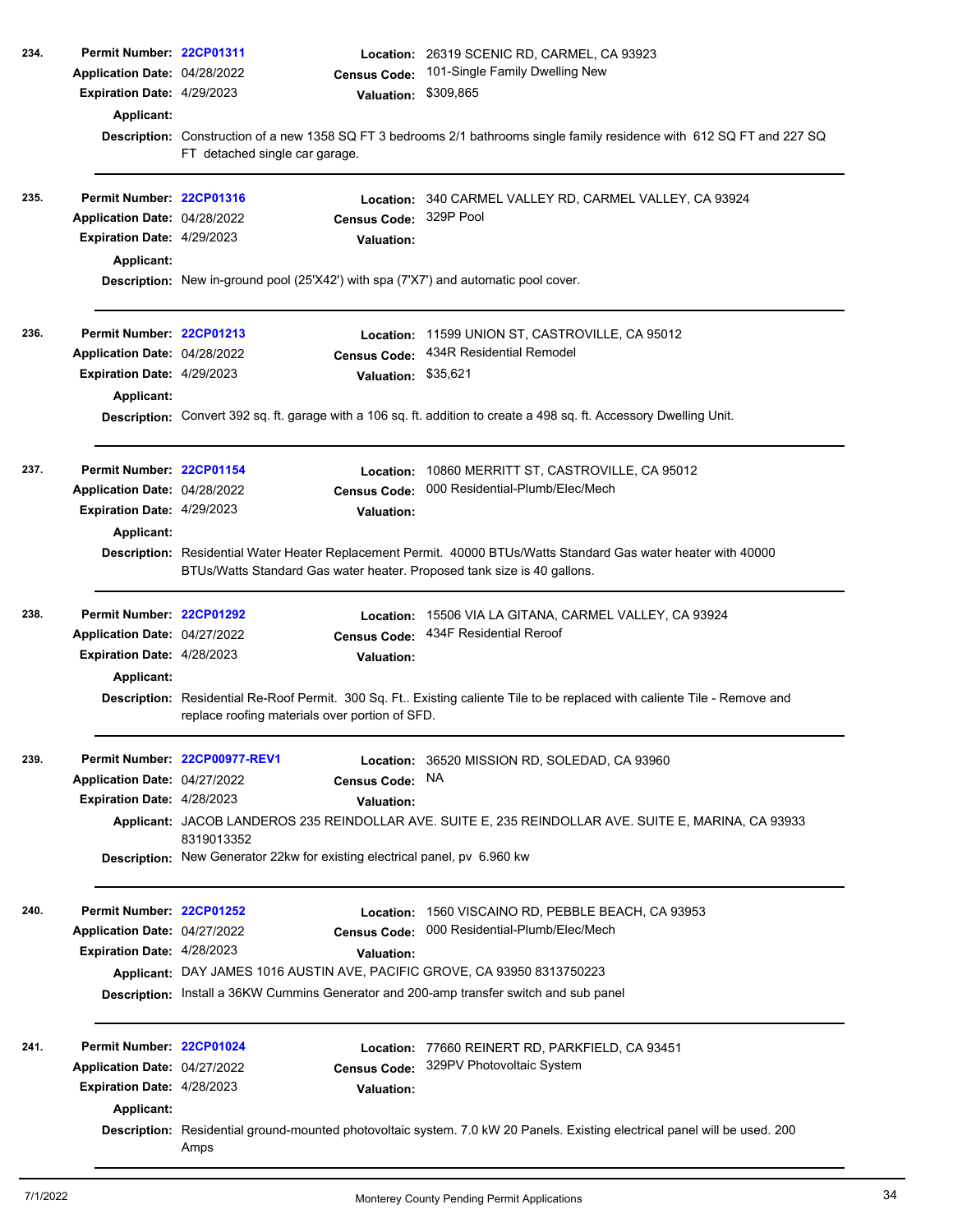| 242. | Permit Number: 22CP01043<br>Application Date: 04/27/2022<br>Expiration Date: 4/28/2023<br>Applicant:               | <b>Census Code:</b><br><b>Valuation:</b>                                                                                                                                                               | Location: 8 FORD RD, CARMEL VALLEY, CA 93924<br>437R Commercial Remodel                                                                                                                                                                                                                                                                                                                          |
|------|--------------------------------------------------------------------------------------------------------------------|--------------------------------------------------------------------------------------------------------------------------------------------------------------------------------------------------------|--------------------------------------------------------------------------------------------------------------------------------------------------------------------------------------------------------------------------------------------------------------------------------------------------------------------------------------------------------------------------------------------------|
|      |                                                                                                                    |                                                                                                                                                                                                        | Description: Interior 150 sq. ft. restroom remodel for Units 7 and 12 for ADA compliance, replace windows and doors, new patio.                                                                                                                                                                                                                                                                  |
| 243. | Permit Number: 22CP01162<br>Application Date: 04/27/2022<br>Expiration Date: 4/28/2023<br>Applicant:               | Location:<br><b>Census Code:</b><br>Valuation: \$19,586<br>Description: Convert existing 375 sq. ft. garage into an Accessory Dwelling Unit.                                                           | 101A New Accessory Dwelling Unit                                                                                                                                                                                                                                                                                                                                                                 |
| 244. | Permit Number: 22CP00873<br>Application Date: 04/26/2022<br><b>Expiration Date: 4/27/2023</b><br><b>Applicant:</b> | <b>Census Code:</b><br><b>Valuation:</b><br>existing Wood Greenhouses on sperate permit.                                                                                                               | Location: 22745 FUJI LN, SALINAS, CA 93908<br>437R Commercial Remodel<br>Description: Commercial AG related to 16,640 square feet of wood greenhouses, work to include structural repair, replace the<br>roof, repair/replace sections of the gas line. repair/replace the existing greenhouse heaters. Demolition of the                                                                        |
| 245. | Permit Number: 22CP01194<br>Application Date: 04/26/2022<br>Expiration Date: 4/27/2023                             | <b>Census Code:</b><br>Applicant: KELSO DUKE PO BOX 1520, SEASIDE, CA 93955 8315948661                                                                                                                 | Location: 3191 DEL CIERVO RD, PEBBLE BEACH, CA 93953<br>101A New Accessory Dwelling Unit<br>Valuation: \$154,476<br>Description: Construction of a 1183 sq. ft. Accessory Dwelling Unit with 120 sq. ft. covered balcony.                                                                                                                                                                        |
| 246. | Permit Number: 22CP01269<br>Application Date: 04/26/2022<br>Expiration Date: 6/2/2023                              | <b>Census Code:</b><br>Applicant: TURPEN ALAN PO BOX 3063, CARMEL, CA 93921 831-624-2833<br>all interior and exterior materials. No land disturbance and no increase in footprint.                     | Location: 844 RIVER RD, SALINAS, CA 93908<br>434R Residential Remodel<br>Valuation: \$202,368<br>Description: DEBRIS FLOW DAMAGE DUE TO FLOODING AFTER RIVER FIRE: Interior remodel of 1,412 square feet to replace                                                                                                                                                                              |
| 247. | Application Date: 04/26/2022<br><b>Expiration Date: 4/27/2023</b>                                                  | Permit Number 19CP01331-REV1<br><b>Census Code:</b><br><b>Valuation:</b><br>floor area by 42 square feet and lower level area by 620 square feet.                                                      | Location: 3180 17 MILE DRIVE B, PEBBLE BEACH, CA 93953<br>NA<br>Applicant: PAULSON JULIE 721 LIGHTHOUSE AVE, PACIFIC GROVE CA 93950 8316461261<br>Description: Revision to 19CP01331 previously approved permit 19CP01331 for a 12,577 square feet single family multi-story<br>residence w/attached 3-car garage - remove a 999 square feet attached accessory dwelling unit, reduce main level |
| 248. | Permit Number: 22CP01249<br>Application Date: 04/25/2022<br>Expiration Date: 4/26/2023                             | Location:<br><b>Census Code:</b><br><b>Valuation:</b><br>Applicant: Fabian Guzman 1960 San Miguel Cyn Rd, Prunedale, CA 93907 (831)345-7514<br>demolish 264 sq ft covered patio and laundry utilities. | 395 ECHO VALLEY RD, SALINAS, CA 93907<br>101A New Accessory Dwelling Unit<br>Description: To clear violation (21CE00421) to permit sq ft garage, 38 sq ft garage into 791 sq ft accessory dwelling unit, and                                                                                                                                                                                     |
| 249. | Permit Number: 22CP01165<br>Application Date: 04/22/2022<br>Expiration Date: 4/23/2023                             | <b>Census Code:</b>                                                                                                                                                                                    | Location: 71850 NEW PLEYTO RD, BRADLEY, CA 93426<br>101-Single Family Dwelling New<br>Valuation: \$372,072<br>Applicant: LYLE RUPERT 76795 BRYSON HESPERIA RD, BRADLEY, CA 93426 8054722166                                                                                                                                                                                                      |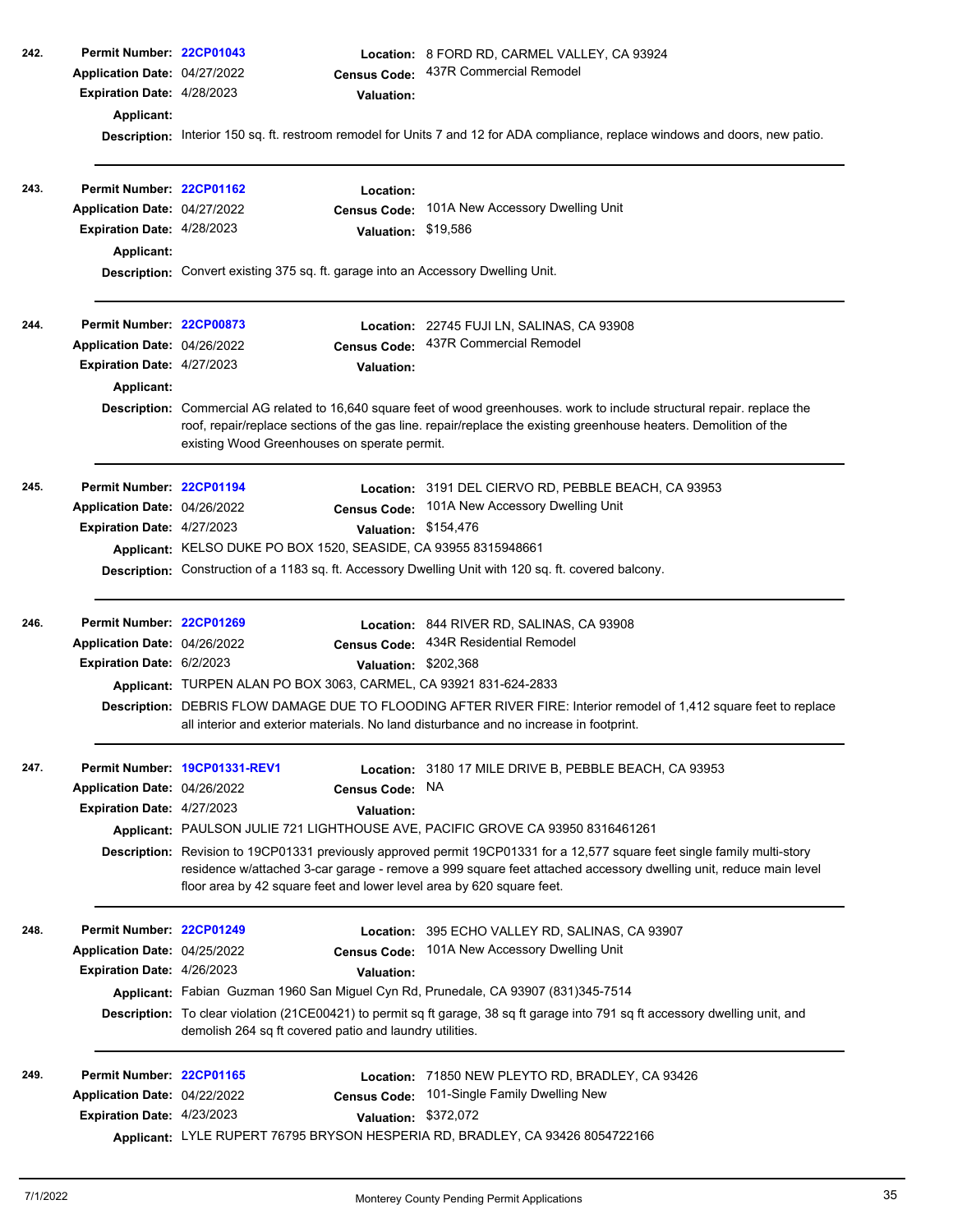Construction of 42ft. x 20ft. carport. Installation of septic system. Installation of 3.55 stand-alone pv system \$132,918 **Valuation: Permit Number: [22CP00982](https://aca.accela.com/monterey/Cap/CapDetail.aspx?Module=Building&TabName=Building&capID1=22BLD&capID2=00000&capID3=01383&agencyCode=MONTEREY) Expiration Date:** 4/23/2023 **Census Code: Application Date:** 329 Structure Other Than Building **250. Location:** 343 PARADISE CYN RD, SALINAS, CA 93907 Application Date: 04/22/2022 **Applicant: Description:** To Clear 19CE00025: After-the-fact construction of a 2,592 square foot horse pole-barn. Grading under 17CP02032 \$351,094 **Valuation: Permit Number: [22CP01131](https://aca.accela.com/monterey/Cap/CapDetail.aspx?Module=Building&TabName=Building&capID1=22BLD&capID2=00000&capID3=01585&agencyCode=MONTEREY) Expiration Date:** 4/23/2023 Application Date: 04/22/2022 **Census Code:** 434A Residential Addition **251. Location:** 25900 BOOTS RD, MONTEREY, CA 93940 Application Date: 04/22/2022 **Applicant:** OSTRETSOV ANATOLY PO BOX 2272, MONTEREY, CA 93940 8316821331 **Description:** Demolition of 173 square foot sunroom, a 930 square foot laundry/workroom, 535 square feet of wood decks & 53 square foot covered porch; construction a 163 square foot lower level addition, a 646 square foot main floor addition, a 1,353 square foot attached garage with a 140 square foot trellis, conversion of an existing detached carport to a 319 square foot gym, 989 square feet of decks, two (2) new skylights, a 2,243 square foot interior remodel, a 30" high, 80 linear foot retaining wall, two (2) firepits and a built-in barbeque, a 4,646 square foot re-roof & relocate the propane tank. \$388,774 **Valuation: Permit Number: [22CP01234](https://aca.accela.com/monterey/Cap/CapDetail.aspx?Module=Building&TabName=Building&capID1=22BLD&capID2=00000&capID3=01726&agencyCode=MONTEREY) Expiration Date:** 4/23/2023 Application Date: 04/22/2022 **Census Code:** 101A New Accessory Dwelling Unit **252. Location:** 416 VIRGINIA AVE, SALINAS, CA 93907 Application Date: 04/22/2022 **Applicant: Description:** To clear 19CE00606: Remodel 1,954 square foot single family dwelling and convert of existing 1,121 square foot basement into an ADU. \$534,883 **Valuation: Permit Number: [22CP01235](https://aca.accela.com/monterey/Cap/CapDetail.aspx?Module=Building&TabName=Building&capID1=22BLD&capID2=00000&capID3=01727&agencyCode=MONTEREY) Expiration Date:** 4/23/2023 Application Date: 04/22/2022 **Census Code:** 101-Single Family Dwelling New **253. Location:** 18890 REA AVE, AROMAS, CA 95004 Application Date: 04/22/2022 **Applicant:** MOORE JOHN 550 FIGUEROA ST STE B, MONTEREY, CA 93940 8316429732 **Description:** new single-family residence (3,162 sf), attached garage (816 sf), outdoor cabana (342 sf), porte cochere (454 sf), outdoor covered entries (238 sf) new driveway, new septic system, new 6' tall perimeter fence with electric gate, new 500-gallon propane tank with grading approx. 225 cubic yards of cut and 625 cubic yard of fill and 4.35 KW solar panel \$12,307 **Valuation: Permit Number: [22CP01242](https://aca.accela.com/monterey/Cap/CapDetail.aspx?Module=Building&TabName=Building&capID1=22BLD&capID2=00000&capID3=01735&agencyCode=MONTEREY) Expiration Date:** 4/23/2023 **Census Code: Application Date:** 438 Garage/Carport-New or Addition **254. Location:** 26165 LAURELES GRADE, CARMEL VALLEY, CA 93924 Application Date: 04/22/2022 **Applicant:** TRAHAN MORRIS L JR & LINDA L TRS 26165 LAURELES GRADE RD, CARMEL VALLEY CA 93924 6502240145 **Description:** New 240 square foot carport **Permit Number: [22CP01188](https://aca.accela.com/monterey/Cap/CapDetail.aspx?Module=Building&TabName=Building&capID1=22BLD&capID2=00000&capID3=01660&agencyCode=MONTEREY) Expiration Date:** 4/22/2023 **Census Code: Application Date:** 329PV Photovoltaic System **Valuation: 255. Location:** 11 WAWONA RD, CARMEL VALLEY, CA 93924 Application Date: 04/21/2022 **Applicant:** JACOB LANDEROS 235 REINDOLLAR AVE. SUITE E, MARINA, CA 93933 8319013352 **Description:** Residential Roof-mounted photovoltaic system. 5.040 kW 14 Panels. Existing electrical panel will be used. 100 Amps 05/18/2022: System size change 5.559 KW, 17 panels. Existing electrical panel will be used. 100 Amps \$66,080 **Valuation: Permit Number: [22CP01166](https://aca.accela.com/monterey/Cap/CapDetail.aspx?Module=Building&TabName=Building&capID1=22BLD&capID2=00000&capID3=01633&agencyCode=MONTEREY) Expiration Date:** 4/22/2023 Application Date: 04/21/2022 **Census Code:** 101A New Accessory Dwelling Unit **256. Location:** 11481 RICO ST, CASTROVILLE, CA 95012 Application Date: 04/21/2022

**Description:** Construction of 60ft x 56ft. horse barn with 1200sq.ft. single family home above. This is the first SFD on the parcel.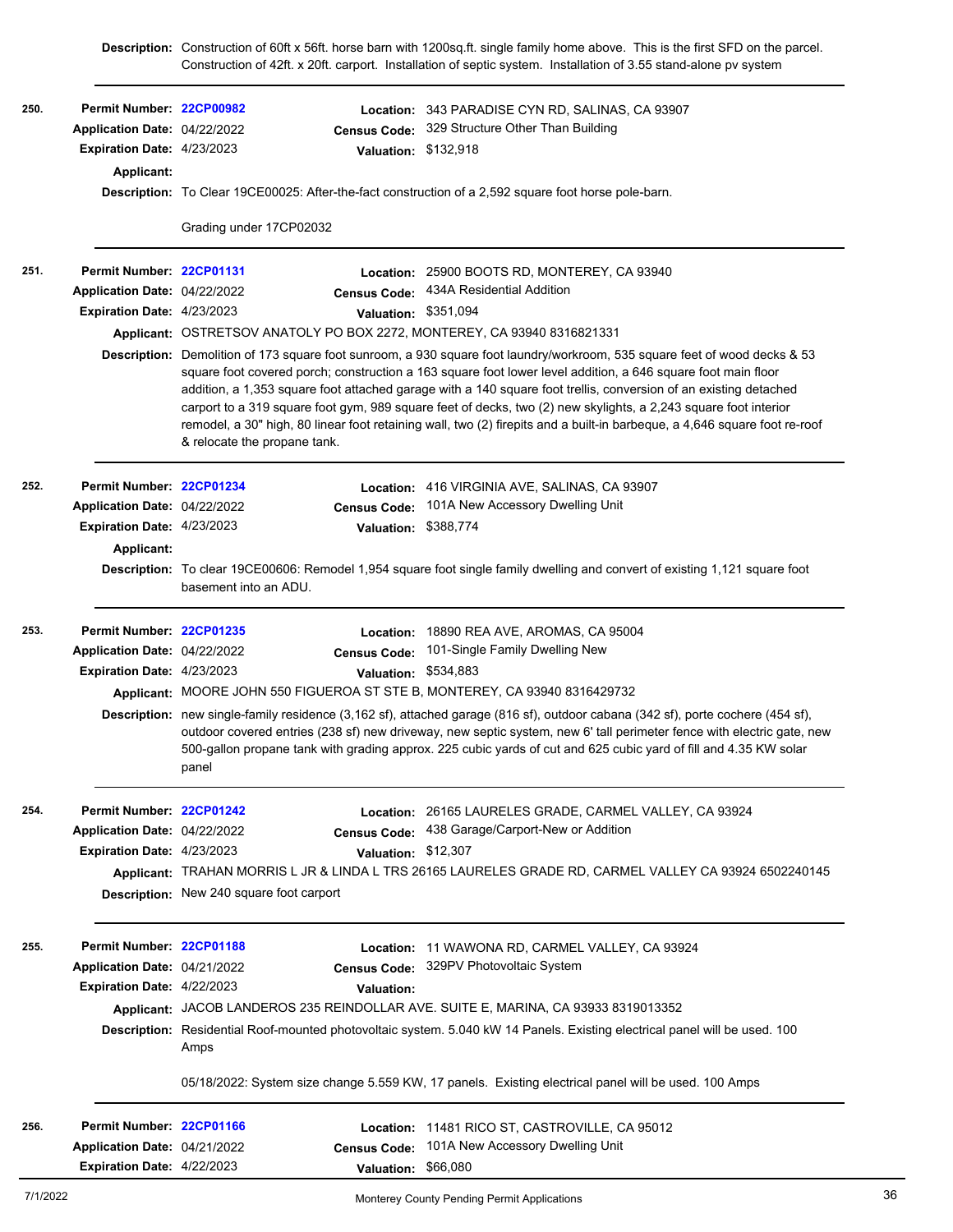**Applicant: Description:** Convert attached garage and portion of existing single family dwelling habitable area to a 730 square foot ADU.

| 257. | Permit Number: 22CP01218<br>Application Date: 04/21/2022<br>Expiration Date: 4/22/2023                      | <b>Census Code:</b><br><b>Valuation:</b><br>8317226266<br><b>Description:</b> Installation of a new 200A electrical meter for an existing AG well. | Location: 182 LEWIS RD 1-30, ROYAL OAKS, CA 95076<br>999 Commercial-Plumb/Elec/Mech<br>Applicant: CARDOVA JORGE DBA LAKESIDE ORGANIC GARDENS LLC, 25 SAKATA LN, WATSONVILLE CA 95076                                                                                                                                                                                                                                                                                                                                                                                                                                                                                                                                                                                                                  |
|------|-------------------------------------------------------------------------------------------------------------|----------------------------------------------------------------------------------------------------------------------------------------------------|-------------------------------------------------------------------------------------------------------------------------------------------------------------------------------------------------------------------------------------------------------------------------------------------------------------------------------------------------------------------------------------------------------------------------------------------------------------------------------------------------------------------------------------------------------------------------------------------------------------------------------------------------------------------------------------------------------------------------------------------------------------------------------------------------------|
| 258. | Permit Number: 22CP00222<br>Application Date: 04/21/2022<br>Expiration Date: 4/22/2023                      | Valuation: \$47,007<br>Applicant: ECKHAUS ENRIQUE P O BOX 783, SALINAS, CA 93902 (831) 794-2461<br>square feet.                                    | Location: 20150 TARAWILD CT, SALINAS, CA 93907<br>Census Code: 434A Residential Addition<br>Description: To clear code case: 21CE00189 Unpermitted grading (cu 14 cut / 0 Fill) on slopes in excess of 25%, Construction of<br>structure not meeting Zoning required setback between structures and Construction of retaining walls, Installation<br>of a hot tub without a plumbing or electrical permit and Construction of an accessory structure more then 900                                                                                                                                                                                                                                                                                                                                    |
| 259. | Permit Number: 22CP01126<br>Application Date: 04/21/2022<br>Expiration Date: 4/22/2023                      | <b>Valuation:</b><br>Asphalt/Comp Shingle                                                                                                          | Location: 17053 ARRIBA WAY, SALINAS, CA 93907<br>Census Code: 434F Residential Reroof<br>Applicant: LAMBERT MICHAEL 177 WEBSTER ST STE 279, MONTEREY, CA 93940 8319014810<br>Description: Residential Re-Roof Permit. 2000 Sq. Ft. undefined. Existing gray Asphalt/Comp Shingle to be replaced with gray                                                                                                                                                                                                                                                                                                                                                                                                                                                                                             |
| 260. | Permit Number: 22CP00851<br>Application Date: 04/21/2022<br>Expiration Date: 4/22/2023<br><b>Applicant:</b> | Census Code: 329P Pool<br><b>Valuation:</b><br>Description: Install a 640 sq. ft. pool, pool equipment.                                            | Location: 72765 INDIAN VALLEY RD, PARKFIELD, CA 93451                                                                                                                                                                                                                                                                                                                                                                                                                                                                                                                                                                                                                                                                                                                                                 |
| 261. | Permit Number: 22CP00850<br>Application Date: 04/21/2022<br>Expiration Date: 4/22/2023<br><b>Applicant:</b> |                                                                                                                                                    | Location: 8545 CARMEL VALLEY RD, CARMEL, CA 93923<br>Census Code: 437A Commercial Addition<br>Valuation: \$1,898,202<br>Description: Interior 22,480 sq. ft. remodel, 514 sq. ft. addition, outdoor BBQ, plumbing and electrical.                                                                                                                                                                                                                                                                                                                                                                                                                                                                                                                                                                     |
| 262. | Permit Number: 22CP01102<br>Application Date: 04/21/2022<br>Expiration Date: 4/22/2023                      | Valuation: \$214,626<br>Applicant: PITNICK SAMUEL PO BOX 22412, CARMEL CA 93922 8312411885                                                         | Location: 26429 RIVERSIDE WAY, CARMEL, CA 93923<br>Census Code: 434A Residential Addition<br>Description: Remodel & addition to an existing 2,054 square foot two story house with an attached 482 square foot garage. Add<br>122 square feet to existing first floor. Replace existing windows with new aluminum-clad windows, replace existing<br>front door & garage door with new wood & glass doors, remove existing brick chimney, replace existing asphalt<br>shingle roof with new. Install new wood siding around a portion of front of house & (p) addition. Replace existing<br>brick steps & landing with new stone steps & landing. Remove existing gabled roof o/ the garage and construction<br>of a new wood deck over garage with a new spiral staircase to backyard. New roof deck. |
| 263. | Permit Number: 22CP01146<br>Application Date: 04/20/2022<br>Expiration Date: 4/21/2023                      | <b>Census Code:</b><br>Applicant: ANDERSON HOMES 1420 S. Mills Ave Suite E, LODI CA 95241 209-367-7600                                             | Location: 8220 MANJARES, MONTEREY, CA 93940<br>101-Single Family Dwelling New<br>Valuation: \$1,037,035                                                                                                                                                                                                                                                                                                                                                                                                                                                                                                                                                                                                                                                                                               |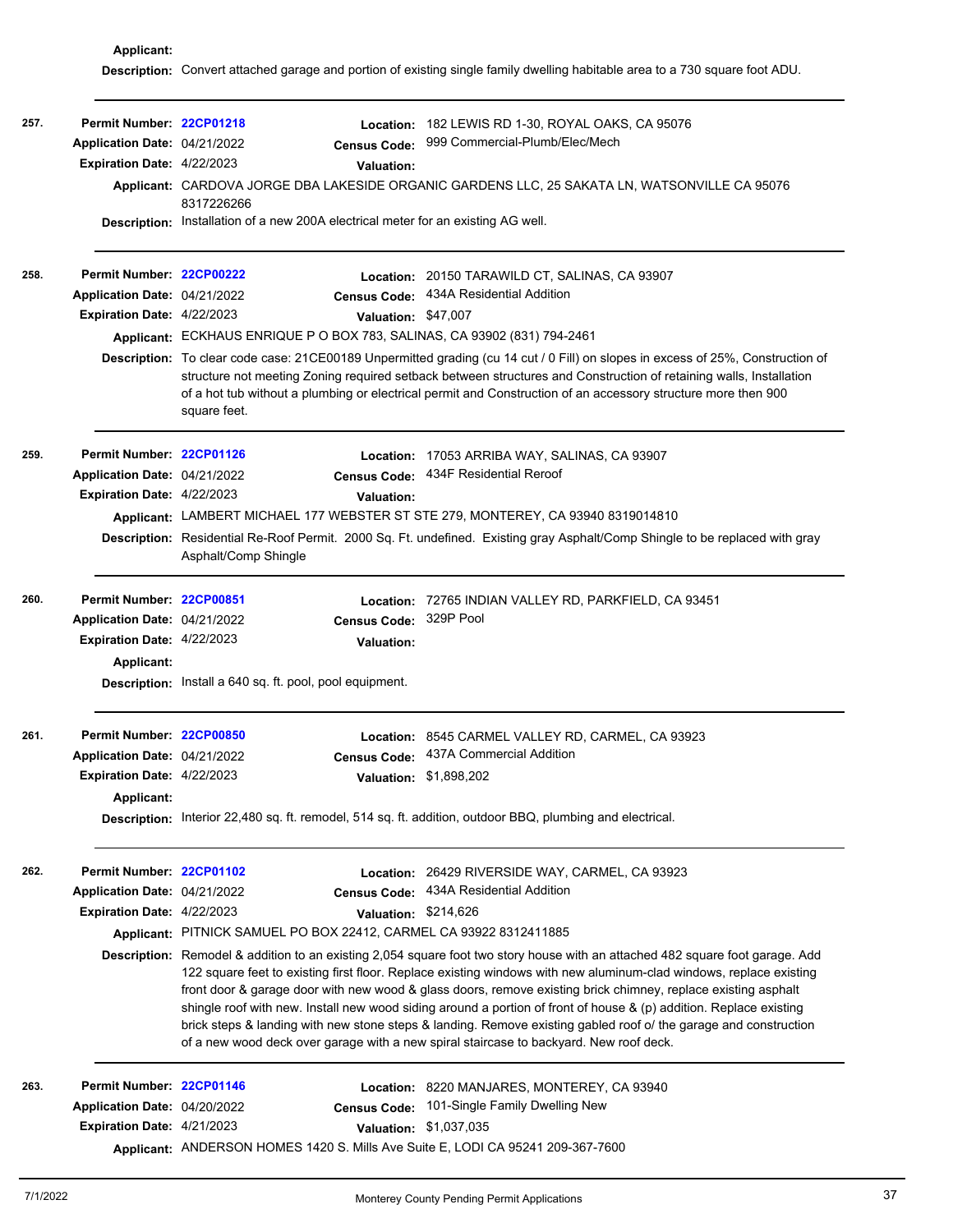**Description:** constriction of a two story 5803 square foot single familly dwelling with a 833 square foot attached garage and 713 square foot covered porch deck. Grading approxemlly 1,124 cubic yard of cut and 126 cubic yard of fill

| 264. | Application Date: 04/20/2022<br>Expiration Date: 4/21/2023 | Permit Number 19CP01221-REV1<br>Census Code: NA<br><b>Valuation:</b><br>Applicant: TAYLAN NICOLE 235 MONTEREY ST STE B, SALINAS, CA 93901 831-424-4620<br>mixing structure and three (3) greenhouse bays. | Location: 2346 ALISAL RD, SALINAS, CA 93908<br>Description: Reduce stormwater pond size and increase under parking infiltration, relocate fire water tanks and equipment<br>adjacent to co-gen, relocate trash enclosure, add sidewalk to north side of processing building, and omit soil<br>Change in grading volumes: 3,876 cubic yards of excavation and 11,446 cubic yards of fill. |
|------|------------------------------------------------------------|-----------------------------------------------------------------------------------------------------------------------------------------------------------------------------------------------------------|------------------------------------------------------------------------------------------------------------------------------------------------------------------------------------------------------------------------------------------------------------------------------------------------------------------------------------------------------------------------------------------|
| 265. | Permit Number: 22CP01080                                   |                                                                                                                                                                                                           |                                                                                                                                                                                                                                                                                                                                                                                          |
|      | Application Date: 04/20/2022                               |                                                                                                                                                                                                           | <b>Location: 122 LIVE OAKS WAY, SALINAS, CA 93908</b><br>Census Code: 101A New Accessory Dwelling Unit                                                                                                                                                                                                                                                                                   |
|      | Expiration Date: 4/21/2023                                 | Valuation: \$56,515                                                                                                                                                                                       |                                                                                                                                                                                                                                                                                                                                                                                          |
|      |                                                            |                                                                                                                                                                                                           | Applicant: NORRIS MARK E & CAMPBELL KATHERINE M 122 LIVE OAK WY, SALINAS CA 93908 831-424-2114                                                                                                                                                                                                                                                                                           |
|      |                                                            |                                                                                                                                                                                                           | Description: Convert existing 264 square foot studio into an ADU and convert 182 square foot portion of existing garage.                                                                                                                                                                                                                                                                 |
| 266. | Permit Number: 22CP01180                                   |                                                                                                                                                                                                           | Location: 155 CARMEL RIVIERA DR, CARMEL, CA 93923                                                                                                                                                                                                                                                                                                                                        |
|      | Application Date: 04/19/2022                               |                                                                                                                                                                                                           | Census Code: 434R Residential Remodel                                                                                                                                                                                                                                                                                                                                                    |
|      | Expiration Date: 4/20/2023                                 | Valuation: \$19,224                                                                                                                                                                                       |                                                                                                                                                                                                                                                                                                                                                                                          |
|      |                                                            | Applicant: LITTMAN MICHAEL A PO BOX 221608, CARMEL CA 93922 925-871-5998                                                                                                                                  |                                                                                                                                                                                                                                                                                                                                                                                          |
|      |                                                            | washer, base board heater and add new 200 amp main service panel.                                                                                                                                         | Description: Building permit to remodel a existing studio to a new ADU approx 736 square feet. add a kitchen and stove, dish                                                                                                                                                                                                                                                             |
| 267. | Permit Number: 22CP01190                                   |                                                                                                                                                                                                           | Location: 78399 STONE CYN RD, PARKFIELD, CA 93451                                                                                                                                                                                                                                                                                                                                        |
|      | Application Date: 04/19/2022                               |                                                                                                                                                                                                           | Census Code: 329PV Photovoltaic System                                                                                                                                                                                                                                                                                                                                                   |
|      | <b>Expiration Date: 4/20/2023</b>                          | <b>Valuation:</b>                                                                                                                                                                                         |                                                                                                                                                                                                                                                                                                                                                                                          |
|      |                                                            | Applicant: TED UMSTEAD PO BOX 2482, KING CITY, CA 93930 831-385-0411                                                                                                                                      |                                                                                                                                                                                                                                                                                                                                                                                          |
|      |                                                            | 400 Amps. New 200amp subpanel. 800 feet of conduit trenching.                                                                                                                                             | Description: Residential Roof-mounted photovoltaic system over barn. 60 kW 150 Panels. Existing electrical panel will be used                                                                                                                                                                                                                                                            |
| 268. | Permit Number: 22CP01009                                   |                                                                                                                                                                                                           | Location: 16 YANKEE POINT DR, CARMEL, CA 93923                                                                                                                                                                                                                                                                                                                                           |
|      | Application Date: 04/19/2022                               |                                                                                                                                                                                                           | Census Code: 434A Residential Addition                                                                                                                                                                                                                                                                                                                                                   |
|      | <b>Expiration Date: 4/20/2023</b>                          | Valuation: \$378,525                                                                                                                                                                                      |                                                                                                                                                                                                                                                                                                                                                                                          |
|      |                                                            |                                                                                                                                                                                                           | Applicant: ROBINSON ALLEN 406 CALLE PRINCIPAL, MONTEREY, CA 93940 (831) 641-9090                                                                                                                                                                                                                                                                                                         |
|      |                                                            | total 2171 square feet                                                                                                                                                                                    | Description: Building Permit to demolish, remodel and add to an existing 3,282 Square feet Single Family Dwelling consisting of<br>1622 Square feet of remodel, Additions of 1073 Square feet New living area and a new attached Garage 588<br>Square feet and 128 SF Exterior Stairs, new 1045 SF exterior Main Deck and new 528 Square feet Roof Deck to a                             |
| 269. | Permit Number: 22CP01023                                   |                                                                                                                                                                                                           | Location: 112 SAN BENANCIO RD, SALINAS, CA 93908                                                                                                                                                                                                                                                                                                                                         |
|      | Application Date: 04/19/2022                               | <b>Census Code:</b>                                                                                                                                                                                       | 434A Residential Addition                                                                                                                                                                                                                                                                                                                                                                |
|      | Expiration Date: 4/20/2023                                 | Valuation: \$69,026                                                                                                                                                                                       |                                                                                                                                                                                                                                                                                                                                                                                          |
|      |                                                            |                                                                                                                                                                                                           | Applicant: CAPIAUX RAYMOND F & ARLENE J 112 SAN BENANCIO RD, SALINAS CA 93908 831-905-6391                                                                                                                                                                                                                                                                                               |
|      |                                                            | below by adding new stairs add new skylight and reroof with class A shingles.                                                                                                                             | Description: Convert existing garage to habitable space 408 square feet, add new bedroom, bathroom 448 square feet above<br>and a uncovered deck 153 square feet. Create internal circulation between bedroom above and the living room                                                                                                                                                  |
| 270. | Permit Number: 22CP01072                                   |                                                                                                                                                                                                           | Location: 17128 BLACKIE RD, SALINAS, CA 93907                                                                                                                                                                                                                                                                                                                                            |
|      | Application Date: 04/19/2022                               |                                                                                                                                                                                                           | Census Code: 329 Structure Other Than Building                                                                                                                                                                                                                                                                                                                                           |
|      | Expiration Date: 4/20/2023                                 | <b>Valuation:</b>                                                                                                                                                                                         |                                                                                                                                                                                                                                                                                                                                                                                          |
|      |                                                            |                                                                                                                                                                                                           | Applicant: PEREZ ARTURO S & MARIA DEL SOCORRO 17128 BLACKIE RD APT 18, SALINAS CA 93907 831-235-891                                                                                                                                                                                                                                                                                      |
|      |                                                            | Description: To clear 22CE00093: resurface existing driveway 25 feet wide by 80 foot long.                                                                                                                |                                                                                                                                                                                                                                                                                                                                                                                          |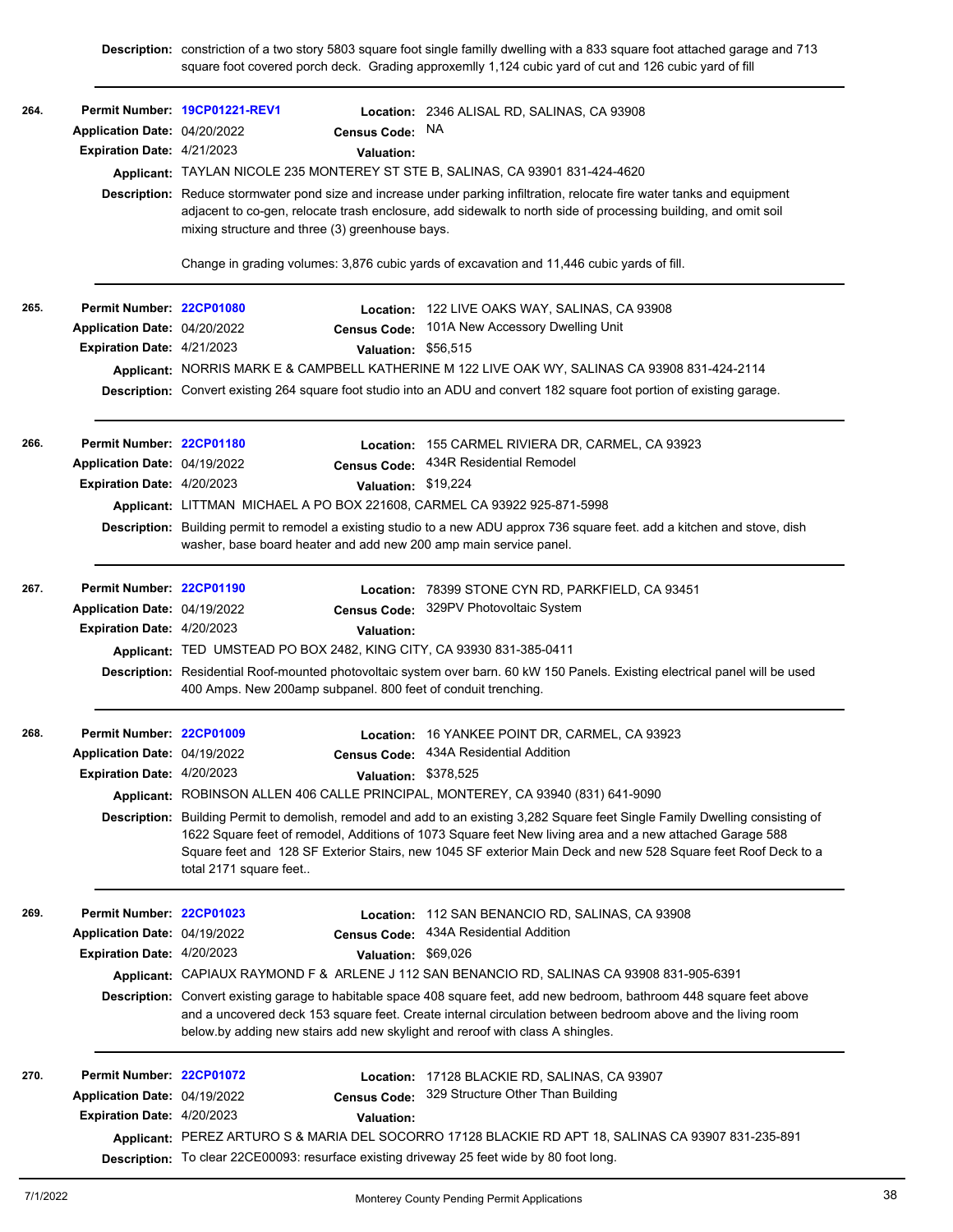| 271. | Permit Number: 22CP00496<br>Application Date: 04/19/2022<br>Expiration Date: 4/20/2023                             | <b>Census Code:</b><br>Valuation:<br>Applicant: READE DAVID 712 E KENDALL AVE, RIDGECREST CA 93555 7606775703<br>Description: Installation of a 4,800 square foot Pre engineered steel barn.   | Location: 782 OLD STAGE RD, SALINAS, CA 93908<br>434A Residential Addition                                                                                                                                                                                                                                                     |
|------|--------------------------------------------------------------------------------------------------------------------|------------------------------------------------------------------------------------------------------------------------------------------------------------------------------------------------|--------------------------------------------------------------------------------------------------------------------------------------------------------------------------------------------------------------------------------------------------------------------------------------------------------------------------------|
| 272. | Permit Number: 22CP00429<br>Application Date: 04/18/2022<br><b>Expiration Date: 4/19/2023</b>                      | <b>Census Code:</b><br><b>Valuation:</b><br>Applicant: RADOVAN ROSEMARIE 1939 HARTOG DR, LEHI, CA 84043 3854559032<br>Description: Electrical Service Change upgrade to 100 Amps like for like | Location: 14 GLENN AVE, SALINAS, CA 93907<br>000 Residential-Plumb/Elec/Mech                                                                                                                                                                                                                                                   |
| 273. | Permit Number: 22CP01063<br>Application Date: 04/18/2022<br><b>Expiration Date: 4/19/2023</b><br><b>Applicant:</b> | Location:<br><b>Census Code:</b><br>Valuation: \$429,903<br>windows on east elevation, and addition of windows on west elevation.                                                              | 3290 17 MILE DR, PEBBLE BEACH, CA 93953<br>434R Residential Remodel<br>Description: Interior remodel of 5,403 square feet, replacement of existing entry portico, addition of two (2) firepits, a cold plunge<br>tub, new ramp over existing steps, master bedroom bay window addition of 36 square feet, reconfigure existing |
| 274. | Permit Number: 22CP01149<br>Application Date: 04/18/2022<br>Expiration Date: 4/19/2023                             | Valuation: \$179,550<br>Applicant: NORRIS MARK 122 LIVE OAKS WY, SALINAS, CA 93908 8314242114<br>deck addition, and re-roof single family dwelling.                                            | Location: 25731 TIERRA GRANDE DR, CARMEL, CA 93923<br>Census Code: 101A New Accessory Dwelling Unit<br>Description: A 315 sq. ft garage addition, 774 sq. ft. Accessory Dwelling Unit above garage, 166 sq. ft., foyer addition, 300 sq. ft.                                                                                   |
| 275. | Permit Number: 22CP01112<br>Application Date: 04/15/2022<br>Expiration Date: 4/16/2023                             | Valuation: \$168,061<br>Applicant: PITNICK SAMUEL PO BOX 22412, CARMEL CA 93922 8312411885<br>skylights, new gas fireplace. Electrical, plumbing and mechanical.                               | Location: 25515 CANADA VALLEY DR, CARMEL, CA 93923<br>Census Code: 434R Residential Remodel<br>Description: To clear violation (13CE00177) permit 2145 sq. ft. interior remodel, replace windows and doors install four (4) new                                                                                                |
| 276. | Permit Number: 22CP01143<br>Application Date: 04/15/2022<br>Expiration Date: 4/16/2023<br><b>Applicant:</b>        | Location:<br><b>Census Code:</b><br><b>Valuation:</b><br>Description: A 112 sq. ft. bathroom addition to existing 5471 sq. ft. single family dwelling.                                         | 1289 PADRE LN, PEBBLE BEACH, CA 93953<br>434A Residential Addition<br>\$14,625                                                                                                                                                                                                                                                 |
| 277. | Permit Number: 22CP01073<br>Application Date: 04/14/2022<br><b>Expiration Date: 4/15/2023</b>                      | <b>Census Code:</b><br>Valuation: \$86,159<br>Applicant: NORRIS MARK 122 LIVE OAKS WY, SALINAS, CA 93908 8314242114<br>porch, re-roof, new skylight, 800 sq. ft. interior remodel.             | Location: 24495 PESCADERO RD, CARMEL, CA 93923<br>434A Residential Addition<br>Description: A 2nd story 250 sq. ft. bedroom addition, enclose 28 sq. ft. entry, 120 sq. ft. covered patio and 68 sq. ft. covered                                                                                                               |
| 278. | Permit Number: 22CP01022<br>Application Date: 04/14/2022<br><b>Expiration Date: 4/15/2023</b><br>Applicant:        | Location:<br><b>Census Code:</b><br>Valuation: \$36,101                                                                                                                                        | 18156 PESANTE RD, SALINAS, CA 93907<br>329R Retaining Wall                                                                                                                                                                                                                                                                     |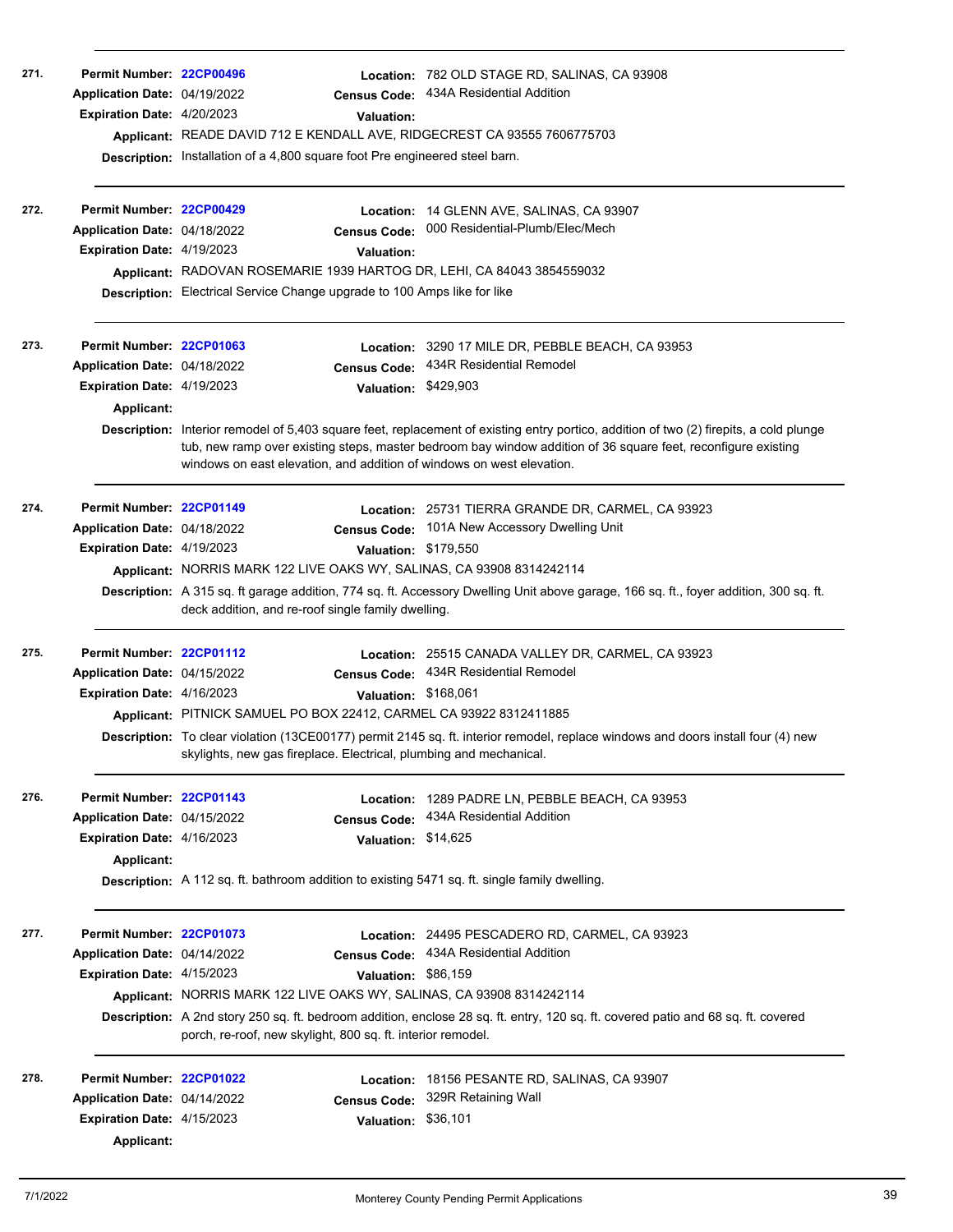2. NEW 116 LF CONCRETE RETAINING WALL W/ MAXIMUM HEIGHT OF 7' FROM FINISH GRADE. RETAINING WALL TO ADDRESS THE WOOD RETAINING WALL THAT WAS REMOVED WITHOUT PERMIT

3. NEW 57 LF CONCRETE RETAINING WALL W/ MAXIMUM HEIGHT OF 6' FROM FINISH GRADE

4. PERMIT EXISTING 8 FT WIDE BACK PATIO ACCESS

5. New 46 LF CMU LANDSCAPE WALL W/ MAXIMUM HEIGHT OF 3' FROM FINISH GRADE.

6. NEW 23 LF CMU WALL W/ MAXIMUM HEIGHT OF 6' FROM FINISH GRADE W/ 8' WOOD/METAL GATE PER OWNER SELECTION.

| 279. | Permit Number: 22CP01097          |                                                                                                                            |                      | Location: 1 RANCHO RD, CARMEL VALLEY, CA 93924                                                                                                                                                                                                                                                                                                                                                                                                                                 |  |  |  |
|------|-----------------------------------|----------------------------------------------------------------------------------------------------------------------------|----------------------|--------------------------------------------------------------------------------------------------------------------------------------------------------------------------------------------------------------------------------------------------------------------------------------------------------------------------------------------------------------------------------------------------------------------------------------------------------------------------------|--|--|--|
|      | Application Date: 04/14/2022      |                                                                                                                            | <b>Census Code:</b>  | 434A Residential Addition                                                                                                                                                                                                                                                                                                                                                                                                                                                      |  |  |  |
|      | Expiration Date: 4/15/2023        |                                                                                                                            | <b>Valuation:</b>    | \$419,810                                                                                                                                                                                                                                                                                                                                                                                                                                                                      |  |  |  |
|      | Applicant:                        |                                                                                                                            |                      |                                                                                                                                                                                                                                                                                                                                                                                                                                                                                |  |  |  |
|      |                                   | Description: Major remodel of existing 2,152 sf residence, including 1,094 sf new master suite, guest rooms and bathrooms, |                      |                                                                                                                                                                                                                                                                                                                                                                                                                                                                                |  |  |  |
|      |                                   |                                                                                                                            |                      | fitness room and loft studio. New roof over main living area. New doors and windows throughout.                                                                                                                                                                                                                                                                                                                                                                                |  |  |  |
| 280. | Permit Number: 22CP00969          |                                                                                                                            |                      | Location: 26132 CARMEL KNOLLS DR, CARMEL, CA 93923                                                                                                                                                                                                                                                                                                                                                                                                                             |  |  |  |
|      | Application Date: 04/14/2022      |                                                                                                                            | <b>Census Code:</b>  | 434A Residential Addition                                                                                                                                                                                                                                                                                                                                                                                                                                                      |  |  |  |
|      | <b>Expiration Date: 4/15/2023</b> |                                                                                                                            | Valuation: \$84,878  |                                                                                                                                                                                                                                                                                                                                                                                                                                                                                |  |  |  |
|      | <b>Applicant:</b>                 |                                                                                                                            |                      |                                                                                                                                                                                                                                                                                                                                                                                                                                                                                |  |  |  |
|      |                                   |                                                                                                                            |                      | Description: Remodel of 330 square feet to existing entry and kitchen; addition of 360 square feet to rear of existing home to add<br>a bedroom, closet, laundry room, and extend the master bedroom; and addition of 92 square feet to the front of the<br>home to add a closet and hall to an existing single family dwelling.                                                                                                                                               |  |  |  |
| 281. | Permit Number: 22CP01008          |                                                                                                                            |                      | Location: 24571 GUADALUPE ST, CARMEL, CA 93923                                                                                                                                                                                                                                                                                                                                                                                                                                 |  |  |  |
|      | Application Date: 04/13/2022      |                                                                                                                            | <b>Census Code:</b>  | 434R Residential Remodel                                                                                                                                                                                                                                                                                                                                                                                                                                                       |  |  |  |
|      | Expiration Date: 4/14/2023        |                                                                                                                            | Valuation: \$3,447   |                                                                                                                                                                                                                                                                                                                                                                                                                                                                                |  |  |  |
|      |                                   |                                                                                                                            |                      | Applicant: BAILEY SUSAN 815 HAAS LN SE, SALEM, OR 97302 8312386188                                                                                                                                                                                                                                                                                                                                                                                                             |  |  |  |
|      |                                   | relocate 2 switches.                                                                                                       |                      | Description: remove closet and install utility sink and replace sliding glass door in guest house/studio, add electrical outlets and                                                                                                                                                                                                                                                                                                                                           |  |  |  |
| 282. | Permit Number: 22CP01002          |                                                                                                                            |                      | Location: 225 LAURELES GRADE, CARMEL VALLEY, CA 93924                                                                                                                                                                                                                                                                                                                                                                                                                          |  |  |  |
|      | Application Date: 04/12/2022      |                                                                                                                            | <b>Census Code:</b>  | 437A Commercial Addition                                                                                                                                                                                                                                                                                                                                                                                                                                                       |  |  |  |
|      | Expiration Date: 4/13/2023        |                                                                                                                            | Valuation: \$203,843 |                                                                                                                                                                                                                                                                                                                                                                                                                                                                                |  |  |  |
|      | <b>Applicant:</b>                 |                                                                                                                            |                      |                                                                                                                                                                                                                                                                                                                                                                                                                                                                                |  |  |  |
|      |                                   |                                                                                                                            |                      | Description: Construction of a 331 square foot first floor addition, an 88 square foot entry addition, a 603 square foot 2nd story<br>addition with a 10 square foot 2nd story deck, a 180 square foot garage conversion to habitable space, an 88<br>square foot deck, a 155 square foot covered porch, a 370 square foot interior remodel, three (3) new skylights, new<br>doors & windows to an existing SFD and a 298 square foot carport addition at the detached garage. |  |  |  |
| 283. | Permit Number: 22CP01123          |                                                                                                                            |                      | Location: 2823 FOREST LODGE RD, PEBBLE BEACH, CA 93953                                                                                                                                                                                                                                                                                                                                                                                                                         |  |  |  |
|      | Application Date: 04/12/2022      |                                                                                                                            | <b>Census Code:</b>  | 101A New Accessory Dwelling Unit                                                                                                                                                                                                                                                                                                                                                                                                                                               |  |  |  |
|      | <b>Expiration Date: 4/13/2023</b> |                                                                                                                            | Valuation: \$63,861  |                                                                                                                                                                                                                                                                                                                                                                                                                                                                                |  |  |  |
|      |                                   |                                                                                                                            |                      | Applicant: STEWMAN JOSHUA P O BOX 7012, SPRECKELS, CA 528023 (831) 920-8814                                                                                                                                                                                                                                                                                                                                                                                                    |  |  |  |
|      |                                   |                                                                                                                            |                      | Description: Convert existing 587 sq. ft. garage into an Accessory Dwelling Unit with a 204 sq. ft. addition, and 128 sq. ft. trellis                                                                                                                                                                                                                                                                                                                                          |  |  |  |
|      |                                   | Note: Deferred solar                                                                                                       |                      |                                                                                                                                                                                                                                                                                                                                                                                                                                                                                |  |  |  |
|      |                                   |                                                                                                                            |                      |                                                                                                                                                                                                                                                                                                                                                                                                                                                                                |  |  |  |
|      | Permit Number: 22EST-000002       |                                                                                                                            | Location:            |                                                                                                                                                                                                                                                                                                                                                                                                                                                                                |  |  |  |
| 284. | Application Date: 04/11/2022      |                                                                                                                            | <b>Census Code:</b>  |                                                                                                                                                                                                                                                                                                                                                                                                                                                                                |  |  |  |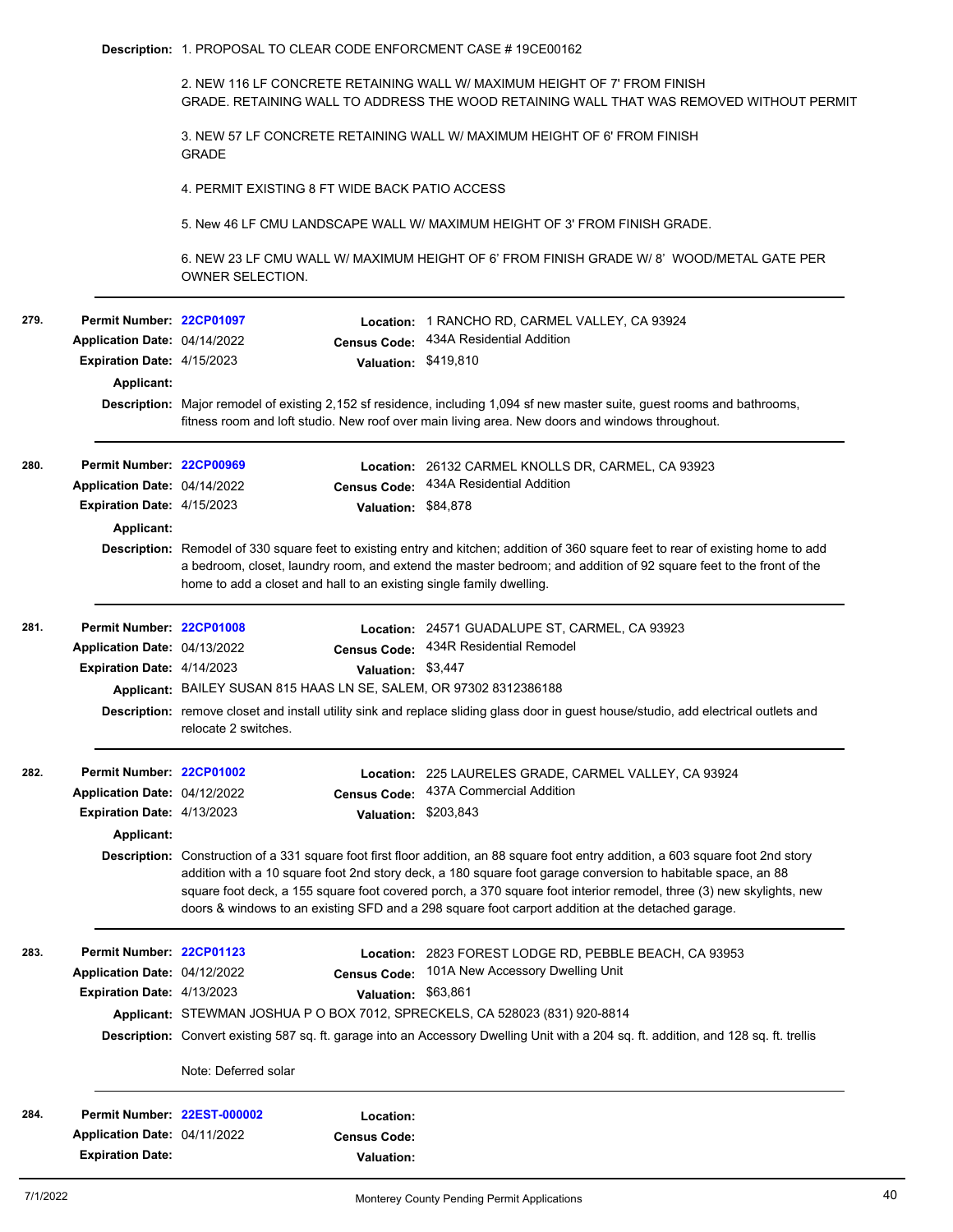**Applicant: Description:**

| 285. | Permit Number: 22CP01037<br>Application Date: 04/11/2022<br><b>Expiration Date: 4/12/2023</b>       | Location:<br><b>Census Code:</b><br>Applicant: DAVIS PAUL 286 EL DORADO ST, MONTEREY CA 93940 8313732784<br>2,500 cubic yards of fill                                 | 1021 MONTEREY SALINAS HWY, SALINAS, CA 93908<br>437R Commercial Remodel<br>Valuation: \$1,083,991<br>Description: Remove existing pedestrian bridge and construct two new bridges totaling 3,290 sq. ft., paved walk 2,373 sq. ft.,<br>new ramp stair 10,240 sq. ft., and new steel stair 242 sq. ft. Grading in the amount of 4,000 cubic yards cut and |
|------|-----------------------------------------------------------------------------------------------------|-----------------------------------------------------------------------------------------------------------------------------------------------------------------------|----------------------------------------------------------------------------------------------------------------------------------------------------------------------------------------------------------------------------------------------------------------------------------------------------------------------------------------------------------|
| 286. | Permit Number: 22CP00717<br>Application Date: 04/08/2022<br>Expiration Date: 4/9/2023               | <b>Census Code:</b><br>Valuation: \$18,020<br>Applicant: WALKER 705 EL SALTO DRIVE, CAPITOLA, CA 95010 8312071684                                                     | <b>Location: 25138 HWY 1, CARMEL, CA 93923</b><br>434A Residential Addition<br>Description: Single family dwelling addition 138 square feet walkin closest for existing master bedroom.                                                                                                                                                                  |
| 287. | Permit Number: 22CP01067<br>Application Date: 04/08/2022<br><b>Expiration Date: 4/9/2023</b>        | <b>Census Code:</b><br><b>Valuation:</b><br><b>Description:</b> Replace existing meter main and overhead new 200A three meter service.<br>Unit A                      | Location: 13 BROOKLYN ST A, ROYAL OAKS, CA 95076<br>000 Residential-Plumb/Elec/Mech<br>Applicant: CERRUTI WILLIAM 686 LARKIN VALLEY RD, WATSONVILLE CA 95076 (831) 234-2455                                                                                                                                                                              |
| 288. | Permit Number: 22CP01083<br>Application Date: 04/08/2022<br><b>Expiration Date: 4/9/2023</b>        | Location:<br>Valuation: \$159,502<br>Applicant: DAVIS PAUL 286 EL DORADO ST, MONTEREY CA 93940 8313732784<br><b>Description: 2020 FIRE DISASTER IMPACTED PROPERTY</b> | Census Code: 437D Commercial Demo/Rebuild<br>Replace 1324 sq. ft. Ventana Condor Research Facility bunkhouse and 192 sq. ft. shed, destroyed by Dolan fire.                                                                                                                                                                                              |
| 289. | Permit Number: 22CP01003<br>Application Date: 04/08/2022<br>Expiration Date: 4/9/2023<br>Applicant: | <b>Census Code:</b><br>Valuation: \$184,284                                                                                                                           | Location: 55499 HWY 1, BIG SUR, CA 93920<br>434D Residential Demo/Rebuild<br>Description: Fire rebuild of lost 1290 SQ Ft cabin and 324 SQ FT carport. New cabin will have 984 SQ FT of living space. New<br>garage will have a footprint of 376 SQ FT with .5 bathroom, and new deck space of 517 SQ FT.                                                |
| 290. | Permit Number: 22CP00898<br>Application Date: 04/08/2022<br>Expiration Date: 4/9/2023<br>Applicant: | <b>Census Code:</b><br>Valuation: \$27,691<br><b>Description:</b> Single family dwelling new garage addition 540 square feet                                          | Location: 22567 BLACK MOUNTAIN RD, SALINAS, CA 93908<br>434A Residential Addition                                                                                                                                                                                                                                                                        |
| 291. | Permit Number: 22CP00905<br>Application Date: 04/07/2022<br>Expiration Date: 4/8/2023<br>Applicant: | <b>Census Code:</b><br><b>Valuation:</b><br>Description: REVISION 3/25/22: Revise roofline.                                                                           | Location: 25498 HATTON RD, CARMEL, CA 93923<br>434R Residential Remodel                                                                                                                                                                                                                                                                                  |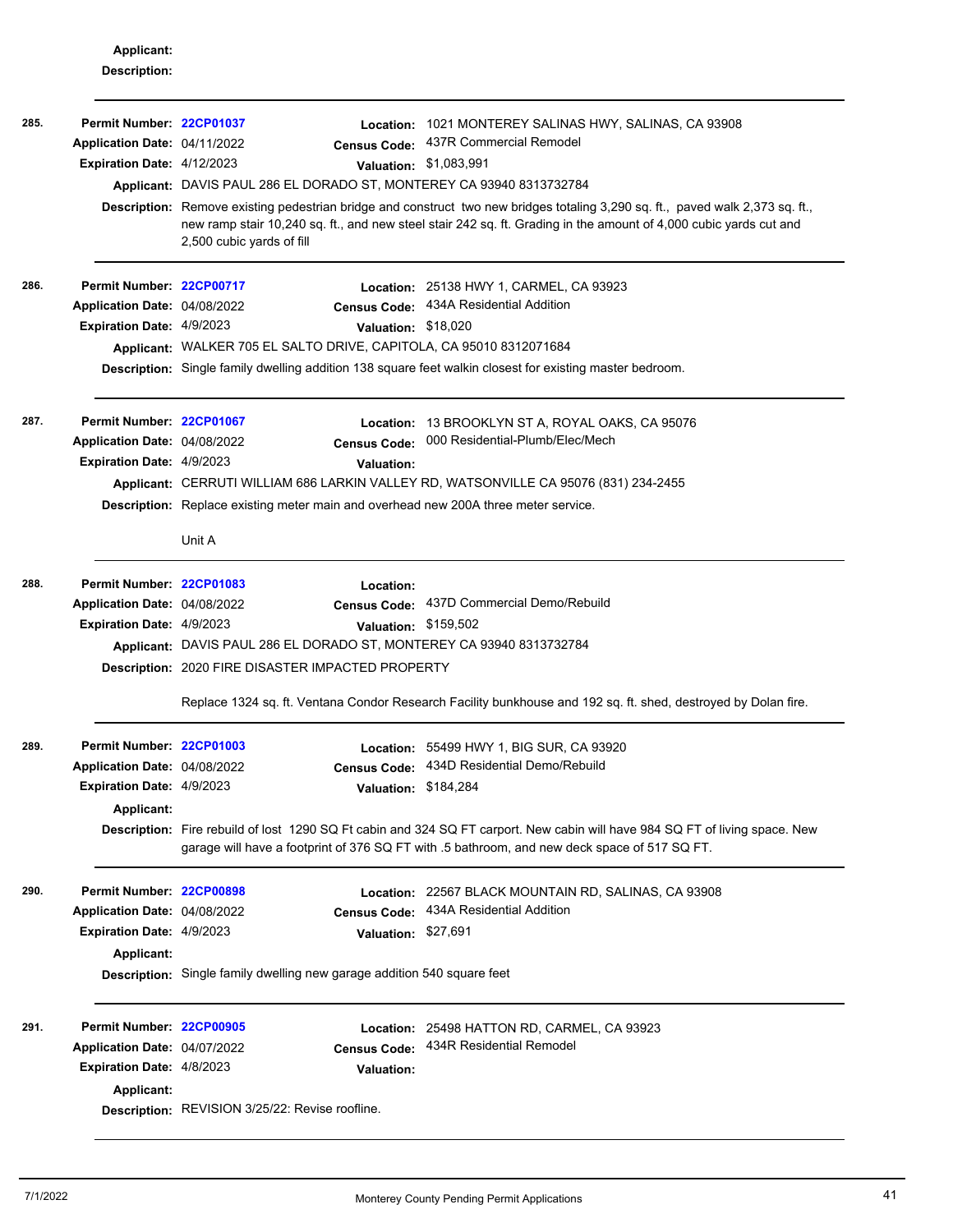| 292. | Permit Number: 22CP00812<br>Application Date: 04/06/2022<br><b>Expiration Date:</b>                 | <b>Census Code:</b><br>Valuation: \$76,044<br>Applicant: PARKS RAY PO BOX 5473, CARMEL, CA 93921 8316241647<br>71 square foot deck and 128 square foot trellis covered front porch.                  | <b>Location: 46426 PEAR VALLEY RD, BIG SUR, CA 93920</b><br>434A Residential Addition<br>Description: Building permit for a 324 square feet interior remodel of an existing single family dwelling, the interior demolition of<br>358 square feet and new construction of a 290 square feet addition and a new 220 square feet carport. Addition of                                                                                                                             |
|------|-----------------------------------------------------------------------------------------------------|------------------------------------------------------------------------------------------------------------------------------------------------------------------------------------------------------|---------------------------------------------------------------------------------------------------------------------------------------------------------------------------------------------------------------------------------------------------------------------------------------------------------------------------------------------------------------------------------------------------------------------------------------------------------------------------------|
| 293. | Permit Number: 22CP01048<br>Application Date: 04/06/2022<br><b>Expiration Date:</b>                 | <b>Census Code:</b><br>Valuation: \$292,375<br>Applicant: DOST FRANK 371 SAN BENANCIO RD, SALINAS CA 93908 8315944990<br>hip to gable and a 2,844 square foot interior remodel                       | Location: 4 MESA DEL SOL, SALINAS, CA 93908<br>434A Residential Addition<br>Description: Construction permit to demolish a 271 square foot sunroom & 400 square feet of roof structure; construction of a<br>1,074 square foot addition, six (6) skylights, new doors & windows, 70 square foot uncovered patio, raise roof from                                                                                                                                                |
| 294. | Permit Number: 22CP01045<br>Application Date: 04/06/2022<br>Expiration Date: 4/7/2023<br>Applicant: | Location:<br><b>Census Code:</b><br><b>Valuation:</b><br><b>Description:</b> Install secondary shower head in guest bathroom.                                                                        | 12365 SADDLE RD, CARMEL VALLEY, CA 93924<br>000 Residential-Plumb/Elec/Mech                                                                                                                                                                                                                                                                                                                                                                                                     |
| 295. | Permit Number: 21CP03646<br>Application Date: 04/05/2022<br>Expiration Date: 4/6/2023               | <b>Census Code:</b><br>Valuation: \$14,000<br>Applicant: ECKHAUS ENRIQUE PO BOX 783, SALINAS CA 93901 8317942461<br>and 0 fill approx. 7800 square feet of disturbance.                              | Location: 543 PINI RD, ROYAL OAKS, CA 95076<br>NA.<br>Description: To partially Clear code case 21CE00056 new drive way approx. 650 feet in length. include 144 cubic yards of cut                                                                                                                                                                                                                                                                                              |
| 296. | Permit Number: 22CP00671<br>Application Date: 04/05/2022<br><b>Expiration Date: 4/6/2023</b>        | Location:<br><b>Census Code:</b><br>Applicant: ELLIS DALE 144 W GABILAN ST, SALINAS, CA 93901 (831) 751-2330<br>conference rooms, a break room, and a multipurpose room                              | 7600 SANDHOLDT RD, MOSS LANDING, CA 95039<br>327 Stores/Mercantile Buildings<br>Valuation: \$4,120,982<br>Description: Two story, 31,911 square foot lab building, with site and landscape improvements, for the Monterey bay aquarium<br>research institute, located in moss landing, include facilities for wet, dry, mechanical engineering and electrical,<br>engineering labs, overhead crane for the loading, offloading and servicing of research vessels, office space, |
| 297. | Permit Number: 22CP01035<br>Application Date: 04/05/2022<br><b>Expiration Date: 4/6/2023</b>        | Location:<br><b>Census Code:</b><br><b>Valuation:</b><br>Applicant: PANZER JOEL 21 W ALISAL ST STE 111, SALINAS CA 93901 8317712557<br>structure.                                                    | 434D Residential Demo/Rebuild<br>Description: Demo permit to clear violation (18CE00474) for remove two (2) farm habitable structures and one (1) accessory                                                                                                                                                                                                                                                                                                                     |
| 298. | Permit Number: 22CP01029<br>Application Date: 04/05/2022<br><b>Expiration Date: 4/6/2023</b>        | <b>Census Code:</b><br><b>Valuation:</b><br>Applicant: PRADER JIM 18650 RANCHITO DEL RIO DR, SALINAS, CA 93908 8315947006<br>Amps - 200 linear feet of trenching. No energy storage system proposed. | Location: 25306 CAMINO DE CHAMISAL, SALINAS, CA 93908<br>329PV Photovoltaic System<br>Description: Residential Ground-mounted photovoltaic system. 13.9591 kW 39 Panels. New electrical panel to be installed. 200                                                                                                                                                                                                                                                              |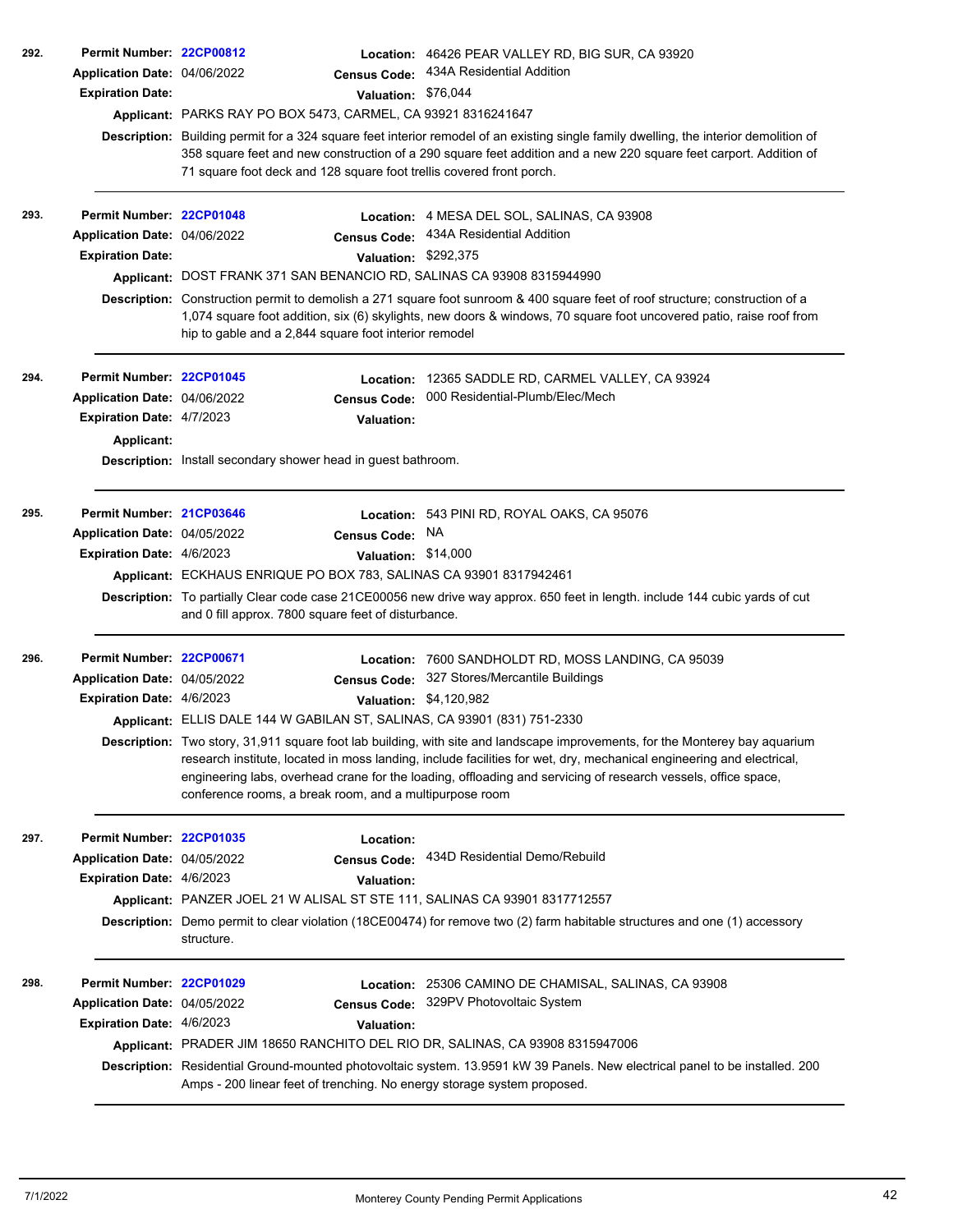| 299. | Permit Number: 22CP00183         |                                                                                                                                                           | Location: 1043 ROGGE RD, SALINAS, CA 93906                                                                                                                                                                                                                  |
|------|----------------------------------|-----------------------------------------------------------------------------------------------------------------------------------------------------------|-------------------------------------------------------------------------------------------------------------------------------------------------------------------------------------------------------------------------------------------------------------|
|      | Application Date: 04/05/2022     | <b>Census Code:</b>                                                                                                                                       | 434A Residential Addition                                                                                                                                                                                                                                   |
|      | Expiration Date: 4/6/2023        | Valuation: \$200,582                                                                                                                                      |                                                                                                                                                                                                                                                             |
|      |                                  | Applicant: VARGAS LUIS 250 MAIN ST, SALINAS, CA 93901 8312621664<br>Description: New A.D.U. 1,187 SF living area, attached garage 594 SF and porch 300 SF |                                                                                                                                                                                                                                                             |
|      |                                  |                                                                                                                                                           |                                                                                                                                                                                                                                                             |
| 300. | Permit Number: 22CP00999         |                                                                                                                                                           | Location: 2346 ALISAL RD, SALINAS, CA 93908                                                                                                                                                                                                                 |
|      | Application Date: 04/05/2022     | <b>Census Code:</b>                                                                                                                                       | 437A Commercial Addition                                                                                                                                                                                                                                    |
|      | <b>Expiration Date: 4/6/2023</b> | <b>Valuation:</b>                                                                                                                                         |                                                                                                                                                                                                                                                             |
|      | Applicant:                       |                                                                                                                                                           |                                                                                                                                                                                                                                                             |
|      |                                  | <b>Water Tanks</b>                                                                                                                                        | Description: Construction Guard Shed (69 S.F.); Equipment Platform in Existing Processing Building; Foundation for Irrigation                                                                                                                               |
| 301. | Permit Number: 22CP00987         |                                                                                                                                                           | Location: 2346 ALISAL RD, SALINAS, CA 93908                                                                                                                                                                                                                 |
|      | Application Date: 04/05/2022     | <b>Census Code:</b>                                                                                                                                       | 437R Commercial Remodel                                                                                                                                                                                                                                     |
|      | <b>Expiration Date: 4/6/2023</b> | Valuation: \$70,142                                                                                                                                       |                                                                                                                                                                                                                                                             |
|      | Applicant:                       |                                                                                                                                                           |                                                                                                                                                                                                                                                             |
|      |                                  |                                                                                                                                                           | Description: Upgrade Existing F-1 Occupancy to include fire sprinklers, accessible restrooms, and a new dry room.                                                                                                                                           |
| 302. | Permit Number: 22CP00992         |                                                                                                                                                           | Location: 23735 DETERMINE LN, MONTEREY, CA 93940                                                                                                                                                                                                            |
|      | Application Date: 04/04/2022     |                                                                                                                                                           | Census Code: 329R Retaining Wall                                                                                                                                                                                                                            |
|      | Expiration Date: 4/5/2023        | <b>Valuation:</b>                                                                                                                                         |                                                                                                                                                                                                                                                             |
|      |                                  | Applicant: Sterling William 891 Lighthouse Ave, Monterey, CA 93940 8316439402                                                                             |                                                                                                                                                                                                                                                             |
|      |                                  |                                                                                                                                                           | Description: Installation of Hilfiker Steepened Slope retaining wall system to repair erosion damage to existing slope adjacent to<br>access driveway and replacement of existing paved driveway pavement with new AC dikes to control future runoff.       |
| 303. | Permit Number: 22CP00920         |                                                                                                                                                           | Location: 2 GARZAS TRAIL, CARMEL, CA 93923                                                                                                                                                                                                                  |
|      | Application Date: 04/03/2022     | <b>Census Code:</b>                                                                                                                                       | 101-Single Family Dwelling New                                                                                                                                                                                                                              |
|      | Expiration Date: 4/4/2023        | Valuation: \$490,646                                                                                                                                      |                                                                                                                                                                                                                                                             |
|      |                                  |                                                                                                                                                           | Applicant: TOOD ALLANDRIA& MAC KENNESSI 60 ENCINAL DRIVE, CARMEL VALLEY, CA 93924 13109907372                                                                                                                                                               |
|      |                                  | approxamatly 250 cubic yard of cut and 256 cubic yard of fill.                                                                                            | Description: construction of a 3,226 square foot single family dewlling with an 634 square foot attached garage, a 288 square<br>foot detached trellis, 90 square foot porch, and future 288 square foot tea house, a 100 tool shed. Grading                |
| 304. | Permit Number: 22CP00956         | Location:                                                                                                                                                 |                                                                                                                                                                                                                                                             |
|      | Application Date: 04/01/2022     | <b>Census Code:</b>                                                                                                                                       | 434R Residential Remodel                                                                                                                                                                                                                                    |
|      | <b>Expiration Date: 4/2/2023</b> | <b>Valuation:</b>                                                                                                                                         |                                                                                                                                                                                                                                                             |
|      | Applicant:                       |                                                                                                                                                           |                                                                                                                                                                                                                                                             |
|      |                                  | generator.                                                                                                                                                | Description: Improvements to an existing mutual water system including new domestic and irrigation tanks and a back up ?kw?                                                                                                                                 |
|      |                                  | Grading to consist of 130 cubic yards of excavation and 130 cubic yards of fill.                                                                          |                                                                                                                                                                                                                                                             |
| 305. | Permit Number: 22CP00216         |                                                                                                                                                           | Location: 26994 LAURELES GRADE, CARMEL VALLEY, CA 93924                                                                                                                                                                                                     |
|      | Application Date: 04/01/2022     | <b>Census Code:</b>                                                                                                                                       | 434R Residential Remodel                                                                                                                                                                                                                                    |
|      | <b>Expiration Date: 4/2/2023</b> | Valuation: \$28,648                                                                                                                                       |                                                                                                                                                                                                                                                             |
|      |                                  |                                                                                                                                                           | Applicant: PHARES ANGIE 11 THOMAS OWENS WY STE 201, MONTEREY, CA 93940 8316200920                                                                                                                                                                           |
|      |                                  | exterior changes proposed.                                                                                                                                | Description: Interior remodel of existing single family dwelling; minor wall reconfigurations to master bath/closet area, finishes,<br>electrical, mech., plumbing, new skylights, fireplace replacement, and removal of all existing garbage disposals. no |
| 306. | Permit Number: 22CP00673         |                                                                                                                                                           | Location: 2487 BAY VIEW AVE, CARMEL, CA 93923                                                                                                                                                                                                               |
|      | Application Date: 04/01/2022     | <b>Census Code:</b>                                                                                                                                       | 434R Residential Remodel                                                                                                                                                                                                                                    |
|      | Expiration Date: 4/2/2023        | Valuation: \$12,051                                                                                                                                       |                                                                                                                                                                                                                                                             |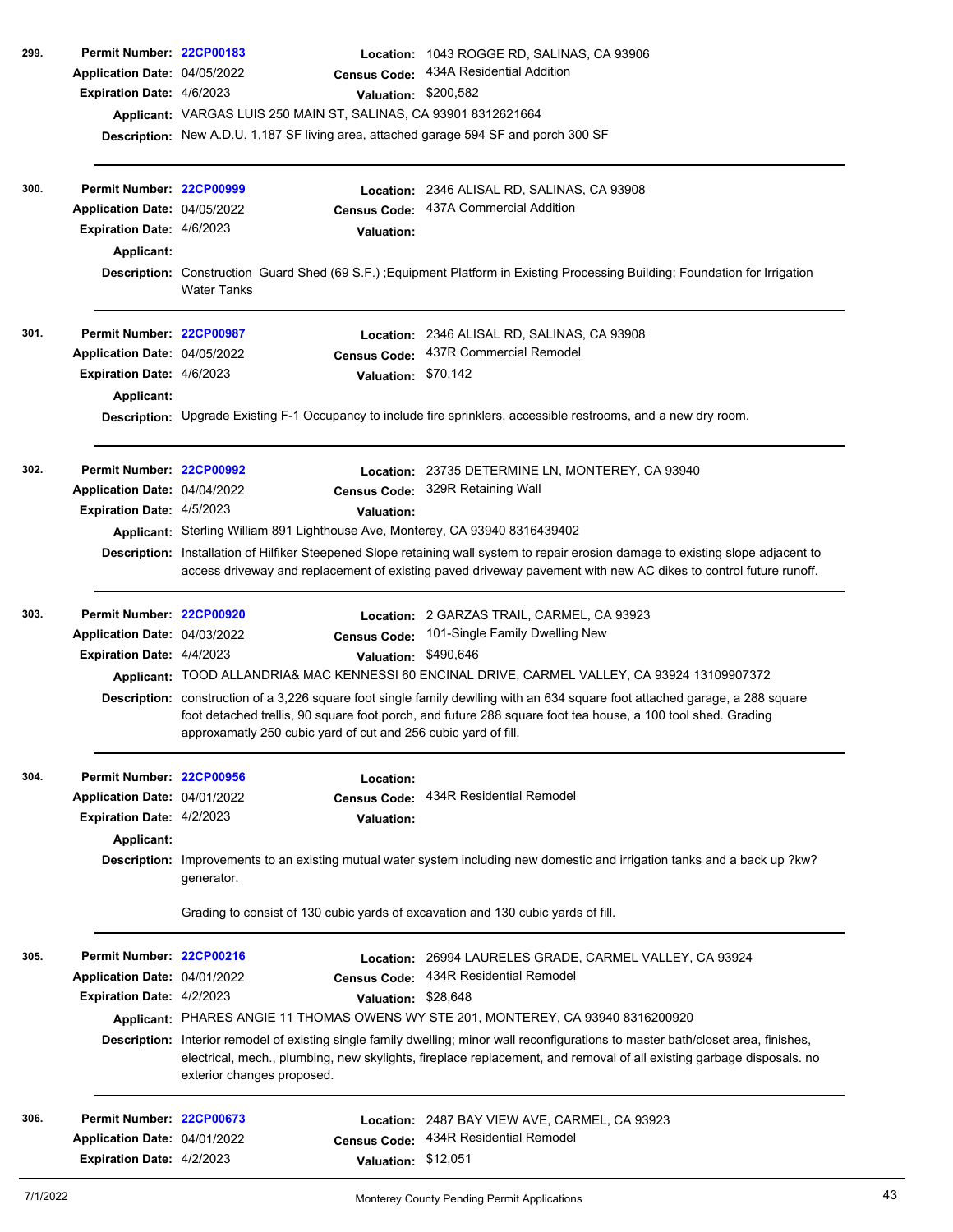|      |                                   | Applicant: CARVER ROBERT 3640 THE BARNYARD STE C32, CARMEL, CA 93923 8316242304 |                           |                                                                                                                                                                                                                                                     |
|------|-----------------------------------|---------------------------------------------------------------------------------|---------------------------|-----------------------------------------------------------------------------------------------------------------------------------------------------------------------------------------------------------------------------------------------------|
|      |                                   |                                                                                 |                           | Description: Construction of a new 235 square foot roof deck and stairway and removal of 320 square feet of roof shingles on an                                                                                                                     |
|      |                                   | existing single family dwelling.                                                |                           |                                                                                                                                                                                                                                                     |
|      |                                   |                                                                                 |                           |                                                                                                                                                                                                                                                     |
| 307. | Permit Number: 22CP00899          |                                                                                 |                           | Location: 1095 SAWMILL GULCH RD, PEBBLE BEACH, CA 93953<br>434R Residential Remodel                                                                                                                                                                 |
|      | Application Date: 04/01/2022      |                                                                                 | <b>Census Code:</b>       |                                                                                                                                                                                                                                                     |
|      | <b>Expiration Date: 4/2/2023</b>  |                                                                                 | <b>Valuation:</b>         |                                                                                                                                                                                                                                                     |
|      | Applicant:                        |                                                                                 |                           |                                                                                                                                                                                                                                                     |
|      |                                   |                                                                                 |                           | Description: Vault ceiling in living room and add lighting and gas fireplace, expand and relocate kitchen, expand laundry room<br>including utility sink, add sink in master bathroom, add gas to outdoor firepit. Four new skylights. No new roof. |
|      |                                   |                                                                                 |                           |                                                                                                                                                                                                                                                     |
| 308. | Permit Number: 22CP00965          |                                                                                 |                           | Location: 24520 OUTLOOK DR 9, CARMEL, CA 93923                                                                                                                                                                                                      |
|      | Application Date: 04/01/2022      |                                                                                 | <b>Census Code:</b>       | 434R Residential Remodel                                                                                                                                                                                                                            |
|      | Expiration Date: 4/2/2023         |                                                                                 | <b>Valuation:</b>         |                                                                                                                                                                                                                                                     |
|      | <b>Applicant:</b>                 |                                                                                 |                           |                                                                                                                                                                                                                                                     |
|      |                                   |                                                                                 |                           | Description: Interior remodel to consist of separating the master bathroom from powder room, reduce powder room size and                                                                                                                            |
|      |                                   |                                                                                 |                           | install shower stall and free standing tub, remove bathtub/shower and relocate to master, add one toilet in master.                                                                                                                                 |
|      |                                   |                                                                                 |                           |                                                                                                                                                                                                                                                     |
| 309. | Permit Number: 22CP00960          |                                                                                 |                           | Location: 24905 N CARMEL HILLS DR, CARMEL, CA 93923                                                                                                                                                                                                 |
|      | Application Date: 03/31/2022      |                                                                                 |                           | Census Code: 434A Residential Addition                                                                                                                                                                                                              |
|      | Expiration Date: 4/1/2023         |                                                                                 | Valuation: \$39,158       |                                                                                                                                                                                                                                                     |
|      |                                   |                                                                                 |                           | Applicant: INGRAM LUKE PO BOX 2, CARMEL VALLEY CA 93924 8312778574                                                                                                                                                                                  |
|      |                                   |                                                                                 |                           | Description: To clear 20CE00391: Addition of 216 square feet to the existing dining room, new 96 square foot deck (on-grade),                                                                                                                       |
|      |                                   |                                                                                 |                           | restore an existing 294 square foot garage, remove electrical from 120 square foot shed, new 49 linear foot garden                                                                                                                                  |
|      |                                   | walls and new drains at front of existing residence.                            |                           |                                                                                                                                                                                                                                                     |
| 310. | Permit Number: 22CP00936          |                                                                                 |                           |                                                                                                                                                                                                                                                     |
|      | Application Date: 03/31/2022      |                                                                                 |                           | Location: 25905 RIO VISTA DR, CARMEL, CA 93923<br>Census Code: 434F Residential Reroof                                                                                                                                                              |
|      | Expiration Date: 4/1/2023         |                                                                                 | Valuation:                |                                                                                                                                                                                                                                                     |
|      |                                   |                                                                                 |                           | Applicant: RADOVAN ROSEMARIE 1939 HARTOG DR, LEHI, CA 84043 3854559032                                                                                                                                                                              |
|      |                                   |                                                                                 |                           | Description: Residential Re-Roof Permit. 1561 Sq. Ft. undefined. Existing N/A Asphalt/Comp Shingle to be replaced with N/A                                                                                                                          |
|      |                                   | Asphalt/Comp Shingle                                                            |                           |                                                                                                                                                                                                                                                     |
|      |                                   |                                                                                 |                           |                                                                                                                                                                                                                                                     |
| 311. | Permit Number: 19CP02052          |                                                                                 |                           | Location: 3213 WHITMAN LN, PEBBLE BEACH 93953                                                                                                                                                                                                       |
|      | Extended Application: 03/30/2022  |                                                                                 |                           | Census Code: 101-Single Family Dwelling New                                                                                                                                                                                                         |
|      | <b>Expiration Date: 3/31/2023</b> |                                                                                 | Valuation: \$707,138      |                                                                                                                                                                                                                                                     |
|      |                                   |                                                                                 |                           | Applicant: HASHIMOTO CARLA 211 HOFFMAN AVE, MONTEREY CA 93940 8313720410                                                                                                                                                                            |
|      |                                   |                                                                                 |                           | Description: Construction of a 3,996 square foot single family dwelling with basement, attached garage, car lift to the basement,                                                                                                                   |
|      |                                   | covered patio and retaining wall.                                               |                           |                                                                                                                                                                                                                                                     |
|      |                                   |                                                                                 |                           |                                                                                                                                                                                                                                                     |
| 312. | Permit Number: 19CP03093          |                                                                                 |                           | Location: 398 NATIVIDAD RD A, SALINAS, CA 93906                                                                                                                                                                                                     |
|      | Extended Application: 03/30/2022  |                                                                                 | <b>Census Code:</b>       | 999 Commercial-Plumb/Elec/Mech                                                                                                                                                                                                                      |
|      | <b>Expiration Date: 3/31/2023</b> |                                                                                 | <b>Valuation:</b>         |                                                                                                                                                                                                                                                     |
|      |                                   |                                                                                 |                           | Applicant: OCEAN QUEEN USA LLC 1650 DELTA CT, HAYWARD CA 94544 916-868-2860                                                                                                                                                                         |
|      |                                   |                                                                                 |                           | Description: To partially clear code case 19CE00122 Commercial AG green houses to install electrical lights and fans to the                                                                                                                         |
|      |                                   | conduit.                                                                        |                           | existing commercial two green houses. Units divided A, B and C,D. Add underground wiring approx. 100 feet with 3"                                                                                                                                   |
|      |                                   |                                                                                 |                           |                                                                                                                                                                                                                                                     |
| 313. | Permit Number: 22CP00879          |                                                                                 |                           | Location: 200 PUNTA DELK MONTE RD, CARMEL VALLEY, CA 93924                                                                                                                                                                                          |
|      | Application Date: 03/30/2022      |                                                                                 | Census Code: 329A Antenna |                                                                                                                                                                                                                                                     |
|      | <b>Expiration Date: 3/31/2023</b> |                                                                                 | <b>Valuation:</b>         |                                                                                                                                                                                                                                                     |
|      | Applicant:                        |                                                                                 |                           |                                                                                                                                                                                                                                                     |
|      |                                   |                                                                                 |                           |                                                                                                                                                                                                                                                     |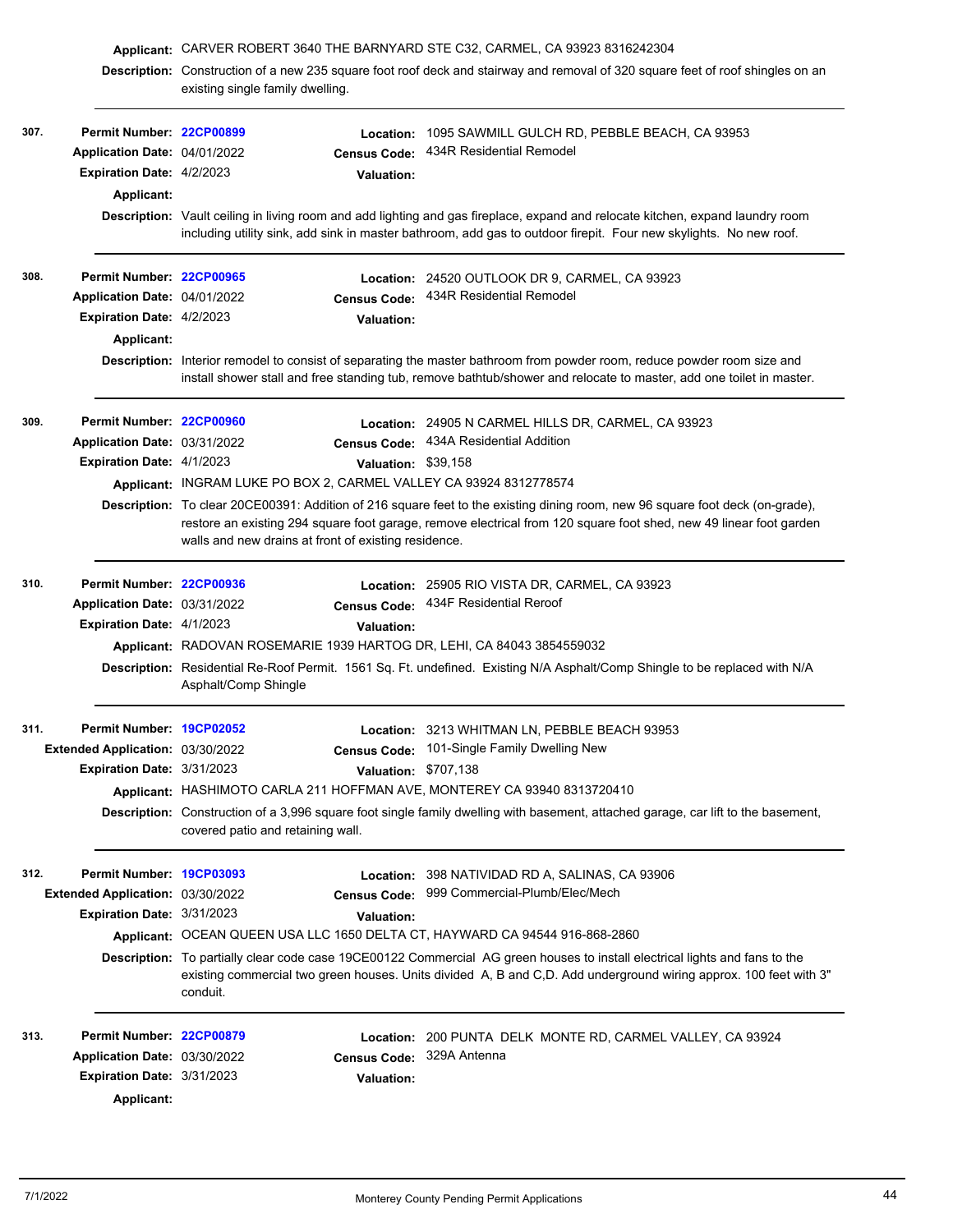**Description:** Modification to an existing Wireless Telecommunication Facility by installing one (1) Generac 25kW Diesel Generator with a tank on a concrete slab and install one (1) Automated Transfer Switch.

T-Mobile Site #: SF05762A

| 314. | Permit Number: 22CP00918<br>Application Date: 03/30/2022<br>Expiration Date: 3/31/2023<br>Applicant:                   | <b>Census Code:</b><br><b>Valuation:</b><br>Remove existing kitchen, add 312 square feet carport.                                                                           | Location: 26494 OLIVER RD, CARMEL, CA 93923<br>434A Residential Addition<br>Description: To Clear violation 20CE00198: Convert the existing 363 square feet garage into a playroom with a full bathroom.                                                                                                                                                                                 |
|------|------------------------------------------------------------------------------------------------------------------------|-----------------------------------------------------------------------------------------------------------------------------------------------------------------------------|------------------------------------------------------------------------------------------------------------------------------------------------------------------------------------------------------------------------------------------------------------------------------------------------------------------------------------------------------------------------------------------|
| 315. | Permit Number: 22CP00935<br>Application Date: 03/30/2022<br><b>Expiration Date: 3/31/2023</b>                          | <b>Census Code:</b><br><b>Valuation:</b><br>Applicant: RADOVAN ROSEMARIE 1939 HARTOG DR, LEHI, CA 84043 3854559032<br>Amps                                                  | Location: 25905 RIO VISTA DR, CARMEL, CA 93923<br>Description: Residential Roof-mounted photovoltaic system. 6.300 kW 18 Panels. New electrical panel to be installed. 200                                                                                                                                                                                                               |
| 316. | Permit Number: 22CP00953<br>Application Date: 03/30/2022<br>Expiration Date: 3/31/2023                                 | <b>Census Code:</b><br>Valuation: \$68,816<br>Applicant: JOHNSON DEREK 21 W ALISAL ST STE 119, SALINAS, CA 93901 8317575554<br>entry porch. Total addition is 527.60 sq. ft | Location: 22578 VERONICA DR, SALINAS, CA 93908<br>434A Residential Addition<br>Description: Master bedroom addition . kitchen/dining addition/ remodel and guest bedroom addition/ remodel. Proposed cover                                                                                                                                                                               |
| 317. | Permit Number: 22CP00954<br>Application Date: 03/30/2022<br>Expiration Date: 3/31/2023<br>Applicant:                   | Valuation: \$180,059                                                                                                                                                        | Location: 22 POPPY LN, PEBBLE BEACH 93953<br>Census Code: 101A New Accessory Dwelling Unit<br>Description: New detached one story 1,159 sq. ft. Accessory Dwelling Unit with attached 365 square foot garage.                                                                                                                                                                            |
| 318. | Permit Number: 22CP00958<br>Application Date: 03/30/2022<br>Expiration Date: 3/31/2023<br><b>Applicant:</b>            | Census Code: NA<br><b>Valuation:</b><br>directed in code enforcement.                                                                                                       | Location: 27680 SCHULTE RD, CARMEL, CA 93923<br>Description: To clear 20CE00214: removal of existing material obstructing flood overflow within the Carmel River flood plain as                                                                                                                                                                                                          |
| 319. | Permit Number: 22CP00830<br>Application Date: 03/29/2022<br>Expiration Date: 3/30/2023<br>Applicant:                   | walls.<br>Grading permit to be submitted separately.                                                                                                                        | Location: 591 VIEJO RD A, CARMEL, CA 93923<br>Census Code: 101-Single Family Dwelling New<br>Valuation: \$1,075,210<br>Description: Construction of a 5813 sq. ft. two-story single family dwelling with 748 sq. ft. attached garage, 1199 sq. ft. Accessory<br>Dwelling Unit with a 551 sq. ft. detached garage, 289 sq. ft. and 315 sq. ft. deck, 405 sq. ft. and 42 sq. ft. retaining |
| 320. | Permit Number: 19CP00746<br>Extended Application: 03/29/2022<br><b>Expiration Date: 3/30/2023</b><br><b>Applicant:</b> | <b>Valuation:</b><br>Description: Install a new natural gas Generac 16 KW on a new pad model G0007037                                                                       | Location: 25407 MARKHAM LN, SALINAS, CA 93908<br>Census Code: 328 Other New Non-Residential                                                                                                                                                                                                                                                                                              |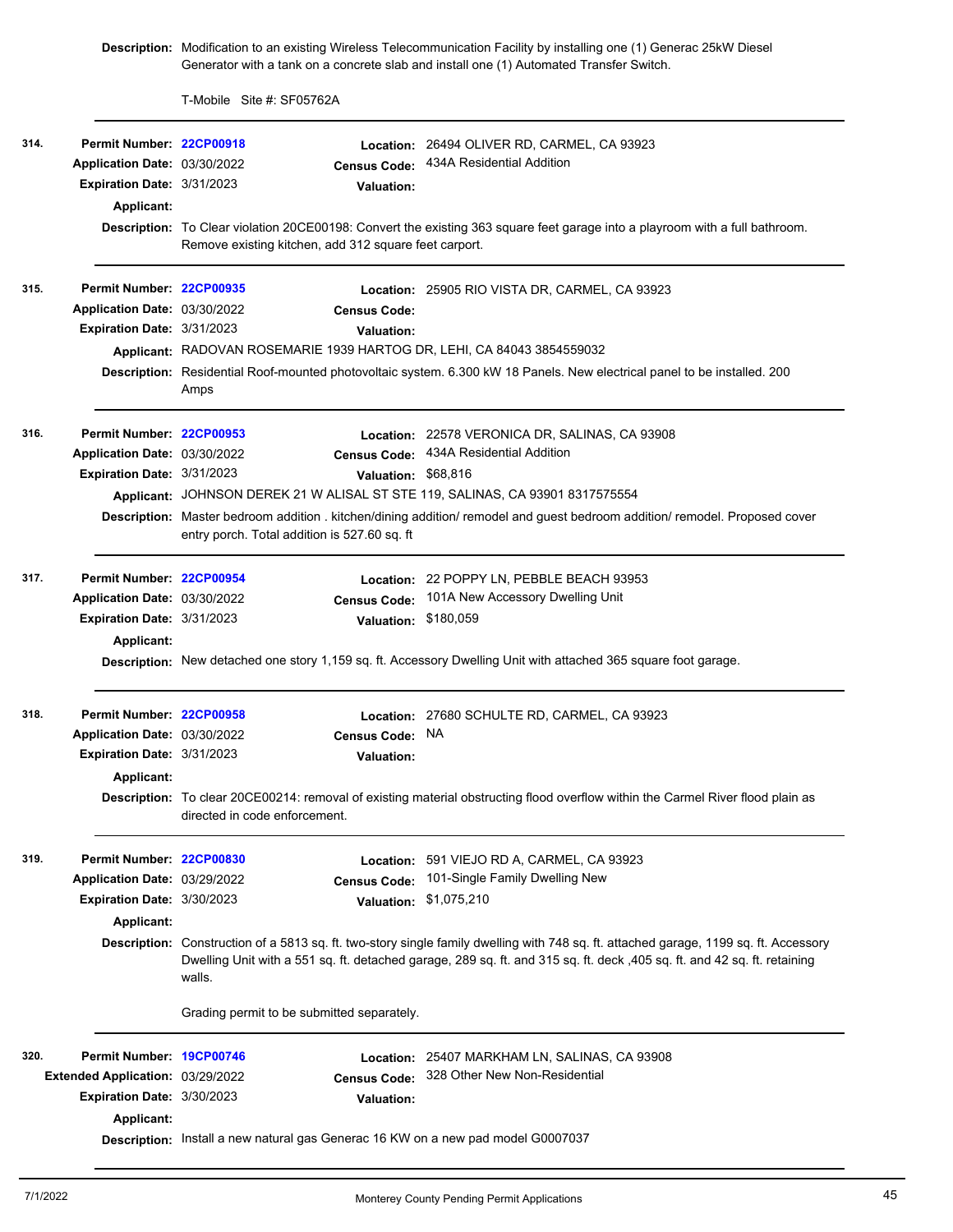| 321. | Permit Number: 22CP00933<br>Application Date: 03/29/2022 | <b>Census Code:</b>                                                                                                                                                  | Location: 1552 RIATA RD, PEBBLE BEACH, CA 93953<br>329R Retaining Wall                                                      |
|------|----------------------------------------------------------|----------------------------------------------------------------------------------------------------------------------------------------------------------------------|-----------------------------------------------------------------------------------------------------------------------------|
|      | Expiration Date: 3/30/2023                               | Valuation: \$18,129                                                                                                                                                  |                                                                                                                             |
|      |                                                          | Applicant: HOLMAN MARK 19191 PESANTE, SALINAS, CA 93907 8312361706                                                                                                   |                                                                                                                             |
|      |                                                          |                                                                                                                                                                      | Description: To partially clear 21CE00494: 150 lineal foot retaining wall, ranging in height from 2' - 4'.                  |
|      |                                                          | Grading to consist of 50 cubic yards of excavation and 30 cubic yards of fill.                                                                                       |                                                                                                                             |
| 322. | Permit Number: 22CP00568                                 |                                                                                                                                                                      | Location: 2262 ALISAL RD, SALINAS, CA 93908                                                                                 |
|      | Application Date: 03/29/2022                             | <b>Census Code:</b>                                                                                                                                                  | 999 Commercial-Plumb/Elec/Mech                                                                                              |
|      | Expiration Date: 3/30/2023                               | <b>Valuation:</b>                                                                                                                                                    |                                                                                                                             |
|      | Applicant:                                               |                                                                                                                                                                      | Description: Commercial AG related for electrical connection to 48 x air handling fans in greenhouse units 1, 2, 3.         |
|      |                                                          |                                                                                                                                                                      |                                                                                                                             |
| 323. | Permit Number: 22CP00893                                 |                                                                                                                                                                      | Location: 8 CALERA CYN RD, SALINAS, CA 93908                                                                                |
|      | Application Date: 03/28/2022                             | <b>Census Code:</b>                                                                                                                                                  | 434A Residential Addition                                                                                                   |
|      | Expiration Date: 3/29/2023                               | Valuation: \$44,788                                                                                                                                                  | Applicant: HUBOI DAVID A 601 MCCRAY ST., STE. 202, HOLLISTER, CA 95023 (831) 636-0949                                       |
|      |                                                          |                                                                                                                                                                      | Description: A 163 sq. ft. addition, interior 450 sq. ft. remodel, replace and remove windows, add doors and sliding doors. |
|      |                                                          |                                                                                                                                                                      |                                                                                                                             |
| 324. |                                                          | Permit Number 19CP03126-REV2                                                                                                                                         | Location: 25498 HATTON RD, CARMEL, CA 93923                                                                                 |
|      | Application Date: 03/28/2022                             | <b>Census Code:</b>                                                                                                                                                  | <b>NA</b>                                                                                                                   |
|      | Expiration Date: 3/29/2023                               | <b>Valuation:</b>                                                                                                                                                    |                                                                                                                             |
|      | <b>Applicant:</b>                                        | Description: REVISION 06/25/22: Change roof line per plans                                                                                                           |                                                                                                                             |
|      |                                                          |                                                                                                                                                                      |                                                                                                                             |
| 325. | Permit Number: 22CP00758                                 | Location:                                                                                                                                                            |                                                                                                                             |
|      | Application Date: 03/28/2022                             | <b>Census Code:</b>                                                                                                                                                  | 000 Residential-Plumb/Elec/Mech                                                                                             |
|      | Expiration Date: 3/29/2023                               | <b>Valuation:</b>                                                                                                                                                    |                                                                                                                             |
|      |                                                          | Applicant: DOMINGUEZ ALISON 1112 PHOENIX AV, SEASIDE, CA 93955 (831) 393-9321<br>Description: Installation of a 12k BTU Natural Gas Heat Pump split highwall system. |                                                                                                                             |
|      |                                                          |                                                                                                                                                                      |                                                                                                                             |
| 326. |                                                          | Permit Number: 20CP02531-REV2                                                                                                                                        | Location: 1176 CASTRO RD, MONTEREY, CA 93940                                                                                |
|      | Application Date: 03/28/2022                             | <b>Census Code:</b>                                                                                                                                                  | <b>NA</b>                                                                                                                   |
|      | Expiration Date: 3/29/2023                               | <b>Valuation:</b>                                                                                                                                                    |                                                                                                                             |
|      |                                                          | Applicant: EASTOM SARAH 418 S. Abbott Ave., Milpitas, CA 95035 4084826337                                                                                            |                                                                                                                             |
|      |                                                          | changes on: mounting diagram See site plan.                                                                                                                          | Description: Revision to 20CP02531 includes changing the method of mounting the Powerwall's- power walls moved and          |
| 327. | Permit Number: 22CP00896                                 |                                                                                                                                                                      | Location: 1050 N HWY 101 HWY, AROMAS, CA 95004                                                                              |
|      | Application Date: 03/25/2022                             | <b>Census Code:</b>                                                                                                                                                  | 437R Commercial Remodel                                                                                                     |
|      | Expiration Date: 3/26/2023                               | <b>Valuation:</b>                                                                                                                                                    |                                                                                                                             |
|      |                                                          | Applicant: MOHLER LAURA 21 W ALISAL ST STE 111, SALINAS, CA 93901 8317712557                                                                                         |                                                                                                                             |
|      |                                                          | operation (see PLN140602)                                                                                                                                            | Description: Construction of a new wastewater treatment system to connect restrooms (20CP01271) for a 7 day a week property |
| 328. | Permit Number: 22CP00845                                 | <b>Location:</b>                                                                                                                                                     | 5501 QUAIL MEADOWS DR, CARMEL, CA 93923                                                                                     |
|      | Application Date: 03/25/2022                             | <b>Census Code:</b>                                                                                                                                                  | 101-Single Family Dwelling New                                                                                              |
|      | Expiration Date: 3/26/2023                               | <b>Valuation:</b>                                                                                                                                                    | \$644,863                                                                                                                   |
|      |                                                          |                                                                                                                                                                      | Applicant: OLSON BRITTNEY 225 CANNERY ROW SUITE A, MONTEREY, CA 93940 831-649-6001                                          |
|      |                                                          |                                                                                                                                                                      | Description: 4,532 square foot two story single family dwelling with a 800 square foot, 235 square foot retaining walls     |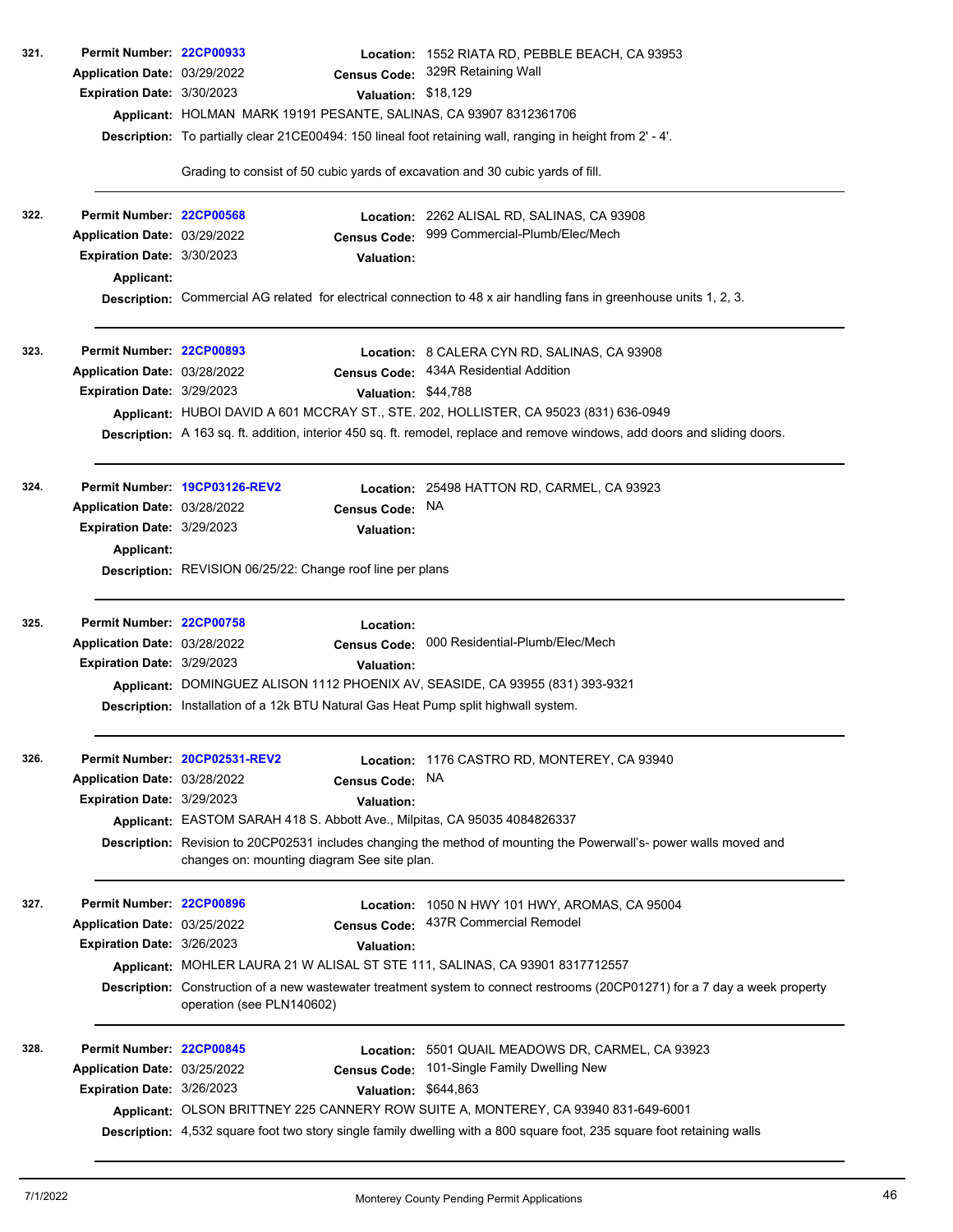| 329. | Permit Number: 19CP01524          |                                                                         |                      | Location: 63 RUSSELL RD, SALINAS, CA 93906                                                                                                                                                                                                                                                                                                                                                                                                                                                                                                                                |
|------|-----------------------------------|-------------------------------------------------------------------------|----------------------|---------------------------------------------------------------------------------------------------------------------------------------------------------------------------------------------------------------------------------------------------------------------------------------------------------------------------------------------------------------------------------------------------------------------------------------------------------------------------------------------------------------------------------------------------------------------------|
|      | Extended Application: 03/25/2022  |                                                                         | <b>Census Code:</b>  | 434A Residential Addition                                                                                                                                                                                                                                                                                                                                                                                                                                                                                                                                                 |
|      | Expiration Date: 3/26/2023        |                                                                         | Valuation: \$259,195 |                                                                                                                                                                                                                                                                                                                                                                                                                                                                                                                                                                           |
|      |                                   |                                                                         |                      | Applicant: OROZCO ALMA DELIA & OROZCO GUADALUPE 63 RUSSELL RD, SALINAS CA 93906 (831) 620-5590                                                                                                                                                                                                                                                                                                                                                                                                                                                                            |
|      |                                   | existing garage.                                                        |                      | Description: Building Permit to clear a Code Enforcement Case 18CE00572 for a 1102 square foot addition, a 318 square foot<br>covered porch, a 365 square foot interior remodel, a 365 square foot re-roof, relocate washer, dryer, water heater to<br>inside of house, and exterior stucco to an existing single family dwelling; new 548 square foot barn, demolish 480<br>square foot metal building, new 480 square foot detached garage, new 100 square foot gazebo, exterior stucco on<br>Addition increased to 1335 S.F. New Garage removed from scope. 06/03/2022 |
|      |                                   |                                                                         |                      |                                                                                                                                                                                                                                                                                                                                                                                                                                                                                                                                                                           |
| 330. | Permit Number: 22CP00875          |                                                                         |                      | Location: 26270 DOLORES ST, CARMEL, CA 93923<br>434F Residential Reroof                                                                                                                                                                                                                                                                                                                                                                                                                                                                                                   |
|      | Application Date: 03/24/2022      |                                                                         | <b>Census Code:</b>  |                                                                                                                                                                                                                                                                                                                                                                                                                                                                                                                                                                           |
|      | <b>Expiration Date: 3/25/2023</b> |                                                                         | <b>Valuation:</b>    |                                                                                                                                                                                                                                                                                                                                                                                                                                                                                                                                                                           |
|      | <b>Applicant:</b>                 |                                                                         |                      |                                                                                                                                                                                                                                                                                                                                                                                                                                                                                                                                                                           |
|      |                                   | Shake/Shingle -                                                         |                      | Description: Residential Re-Roof Permit. null Sq. Ft Existing brown Wood Shake/Shingle to be replaced with brown Wood                                                                                                                                                                                                                                                                                                                                                                                                                                                     |
| 331. | Permit Number: 22CP00854          |                                                                         |                      | Location: 26445 RIVERSIDE WAY, CARMEL, CA 93923                                                                                                                                                                                                                                                                                                                                                                                                                                                                                                                           |
|      | Application Date: 03/24/2022      |                                                                         | <b>Census Code:</b>  | 434R Residential Remodel                                                                                                                                                                                                                                                                                                                                                                                                                                                                                                                                                  |
|      | Expiration Date: 3/25/2023        |                                                                         | <b>Valuation:</b>    |                                                                                                                                                                                                                                                                                                                                                                                                                                                                                                                                                                           |
|      | Applicant:                        |                                                                         |                      |                                                                                                                                                                                                                                                                                                                                                                                                                                                                                                                                                                           |
|      |                                   |                                                                         |                      | <b>Description:</b> Addition of one 4' x 2' window and removal of existing stucco and wall framing.                                                                                                                                                                                                                                                                                                                                                                                                                                                                       |
| 332. | Permit Number: 22CP00843          |                                                                         |                      | Location: 45425 VISTA PL, KING CITY, CA 93930                                                                                                                                                                                                                                                                                                                                                                                                                                                                                                                             |
|      | Application Date: 03/24/2022      |                                                                         | <b>Census Code:</b>  | 329P Pool                                                                                                                                                                                                                                                                                                                                                                                                                                                                                                                                                                 |
|      | Expiration Date: 3/25/2023        |                                                                         | Valuation: \$18,461  |                                                                                                                                                                                                                                                                                                                                                                                                                                                                                                                                                                           |
|      |                                   |                                                                         |                      | Applicant: GARNERI DOMENICO 756 CALIFORNIA RD, SAND CITY, CA 93955 8313737330                                                                                                                                                                                                                                                                                                                                                                                                                                                                                             |
|      |                                   | <b>Description:</b> 12' x 30' in ground fiberglass swimming pool        |                      |                                                                                                                                                                                                                                                                                                                                                                                                                                                                                                                                                                           |
| 333. | Permit Number: 22CP00842          |                                                                         |                      | Location: 550 AGUAJITO RD, CARMEL, CA 93923                                                                                                                                                                                                                                                                                                                                                                                                                                                                                                                               |
|      | Application Date: 03/24/2022      |                                                                         |                      | Census Code: 434A Residential Addition                                                                                                                                                                                                                                                                                                                                                                                                                                                                                                                                    |
|      | Expiration Date: 3/25/2023        |                                                                         | Valuation: \$34,341  |                                                                                                                                                                                                                                                                                                                                                                                                                                                                                                                                                                           |
|      |                                   | Applicant: LEMASTER PATRICK 26547 ASPEN PL, CARMEL, CA 93923 2064273539 |                      |                                                                                                                                                                                                                                                                                                                                                                                                                                                                                                                                                                           |
|      |                                   | roof structure with standing seam metal roof.                           |                      | <b>Description:</b> The project consists of a 20 sf addition to a 1 story residence, and will include the interior renovation of the 2 interior<br>bathrooms, new powder room, renovation of laundry room, new exterior doors and windows, new siding, and a new                                                                                                                                                                                                                                                                                                          |
| 334. | Permit Number: 22CP00610          |                                                                         | Location:            | 1019 RODEO RD, PEBBLE BEACH, CA 93953                                                                                                                                                                                                                                                                                                                                                                                                                                                                                                                                     |
|      | Application Date: 03/23/2022      |                                                                         | <b>Census Code:</b>  | 101-Single Family Dwelling New                                                                                                                                                                                                                                                                                                                                                                                                                                                                                                                                            |
|      | Expiration Date: 3/24/2023        |                                                                         | <b>Valuation:</b>    | \$524,028                                                                                                                                                                                                                                                                                                                                                                                                                                                                                                                                                                 |
|      |                                   |                                                                         |                      | Applicant: MEANEY TOM 629 STATE ST STE 240, SANTA BARBARA, CA 93101 8058952836                                                                                                                                                                                                                                                                                                                                                                                                                                                                                            |
|      |                                   | family dwelling, attached 400 sq. ft. garage, and 841 sq. ft. terraces. |                      | Description: Demolition of existing 2338 sq. ft. single family residence and construction of new sq. ft. two story 3015 sq. ft. single                                                                                                                                                                                                                                                                                                                                                                                                                                    |
| 335. | Permit Number: 22CP00847          |                                                                         |                      | Location: 5501 QUAIL MEADOWS DR, CARMEL, CA 93923                                                                                                                                                                                                                                                                                                                                                                                                                                                                                                                         |
|      | Application Date: 03/22/2022      |                                                                         | <b>Census Code:</b>  | NA.                                                                                                                                                                                                                                                                                                                                                                                                                                                                                                                                                                       |
|      | Expiration Date: 3/23/2023        |                                                                         | Valuation: \$40,000  |                                                                                                                                                                                                                                                                                                                                                                                                                                                                                                                                                                           |
|      |                                   |                                                                         |                      | Applicant: OLSON BRITTNEY 225 CANNERY ROW SUITE A, MONTEREY, CA 93940 831-649-6001                                                                                                                                                                                                                                                                                                                                                                                                                                                                                        |
|      |                                   | 22CP00845                                                               |                      | Description: Grading 910 cubic yard of cut fill and 210 cubic yard of fill for work new single family dwelling proposed under                                                                                                                                                                                                                                                                                                                                                                                                                                             |
|      |                                   |                                                                         |                      |                                                                                                                                                                                                                                                                                                                                                                                                                                                                                                                                                                           |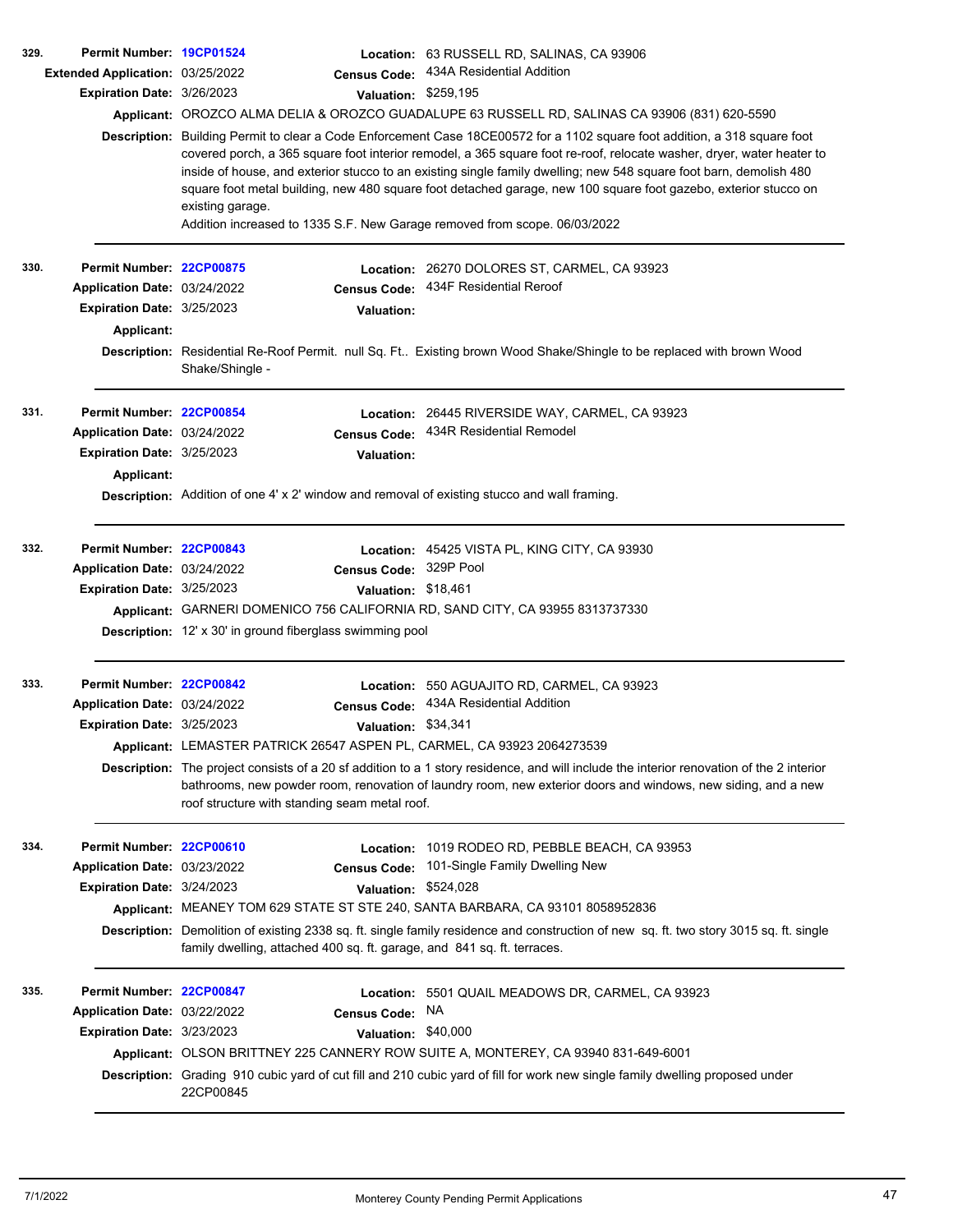| 336. | Permit Number: 22CP00737          |                                                                            | Location:            |                                                                                                                                                                                                                                                                                                                                                                 |
|------|-----------------------------------|----------------------------------------------------------------------------|----------------------|-----------------------------------------------------------------------------------------------------------------------------------------------------------------------------------------------------------------------------------------------------------------------------------------------------------------------------------------------------------------|
|      | Application Date: 03/22/2022      |                                                                            | Census Code: NA      |                                                                                                                                                                                                                                                                                                                                                                 |
|      | Expiration Date: 3/23/2023        |                                                                            | <b>Valuation:</b>    |                                                                                                                                                                                                                                                                                                                                                                 |
|      |                                   | Applicant: Carroll Erik 1141 Schilling Place, Salinas, CA 93901 8317558963 |                      |                                                                                                                                                                                                                                                                                                                                                                 |
|      |                                   | FREE)                                                                      |                      | Description: Phase 1: Grading for the Carmel River Floodplain restoration and Environmental Enhancement (Carmel River                                                                                                                                                                                                                                           |
|      |                                   | County project Karen Olse                                                  |                      |                                                                                                                                                                                                                                                                                                                                                                 |
| 337. | Permit Number: 20CP02147          |                                                                            |                      | Location: 24896 LINCOLN ST, CARMEL, CA 93923                                                                                                                                                                                                                                                                                                                    |
|      | Application Date: 03/22/2022      |                                                                            | Census Code:         | 000 Residential-Plumb/Elec/Mech                                                                                                                                                                                                                                                                                                                                 |
|      | Expiration Date: 3/23/2023        |                                                                            | <b>Valuation:</b>    |                                                                                                                                                                                                                                                                                                                                                                 |
|      | Applicant:                        |                                                                            |                      |                                                                                                                                                                                                                                                                                                                                                                 |
|      |                                   | BTUs/Watts Tankless Gas water heater.                                      |                      | Description: Residential Water Heater Replacement Permit. 199000 BTUs/Watts Standard Gas water heater with 199000                                                                                                                                                                                                                                               |
| 338. | Permit Number: 22CP00081          |                                                                            |                      | Location: 26420 VIA MALLORCA, CARMEL, CA 93923                                                                                                                                                                                                                                                                                                                  |
|      | Application Date: 03/22/2022      |                                                                            | <b>Census Code:</b>  | 101A New Accessory Dwelling Unit                                                                                                                                                                                                                                                                                                                                |
|      | Expiration Date: 3/23/2023        |                                                                            | Valuation: \$177,208 |                                                                                                                                                                                                                                                                                                                                                                 |
|      |                                   |                                                                            |                      | Applicant: THOMPSON MARK PO BOX 2171, MONTEREY, CA 93942 8318997981                                                                                                                                                                                                                                                                                             |
|      |                                   |                                                                            |                      | Description: Construction of an 1200 sq. ft. Accessory Dwelling Unit with a 400 sq. ft. deck.                                                                                                                                                                                                                                                                   |
| 339. | Permit Number: 22CP00656          |                                                                            |                      | Location: 2901 BIRD ROCK RD, PEBBLE BEACH, CA 93953                                                                                                                                                                                                                                                                                                             |
|      | Application Date: 03/21/2022      |                                                                            | <b>Census Code:</b>  | 101-Single Family Dwelling New                                                                                                                                                                                                                                                                                                                                  |
|      | Expiration Date: 3/22/2023        |                                                                            | Valuation: \$402,122 |                                                                                                                                                                                                                                                                                                                                                                 |
|      |                                   |                                                                            |                      | Applicant: TOLLEFSON AARON 957 ANGELUS WY, DEL REY OAKS, CA 93940 8315783450                                                                                                                                                                                                                                                                                    |
|      |                                   |                                                                            |                      | Description: New 2,341 square foot one-story single-family dwelling with a 738 square foot attached garage, 199 square foot<br>front porch, 66 square foot outdoor balcony. Grading cut 458 cubic yards and 98 cubic yard of fill                                                                                                                               |
| 340. | Permit Number: 19CP03614          |                                                                            |                      | Location: 543 PINI RD, ROYAL OAKS, CA 95076                                                                                                                                                                                                                                                                                                                     |
|      | Extended Application: 03/18/2022  |                                                                            | <b>Census Code:</b>  | 101-Single Family Dwelling New                                                                                                                                                                                                                                                                                                                                  |
|      | <b>Expiration Date: 3/19/2023</b> |                                                                            | Valuation: \$760,971 |                                                                                                                                                                                                                                                                                                                                                                 |
|      |                                   |                                                                            |                      | Applicant: ECKHAUS ENRIQUE P O BOX 783, SALINAS, CA 93902 (831) 794-2461                                                                                                                                                                                                                                                                                        |
|      |                                   |                                                                            |                      | Description: Demolish existing 1,152 sq ft existing single-family dwelling and construct a new 5,234 sq ft living area, 859 sq ft<br>front covered porch, 790 sq ft rear covered porch and 968 sq ft garage.                                                                                                                                                    |
|      |                                   | grading cut: 3180 fill: 5345 cub yds                                       |                      |                                                                                                                                                                                                                                                                                                                                                                 |
| 341. | Permit Number: 22CP00817          |                                                                            |                      | Location: 8100 VALLEY GREENS DR, CARMEL, CA 93923                                                                                                                                                                                                                                                                                                               |
|      | Application Date: 03/18/2022      |                                                                            | <b>Census Code:</b>  | 328 Other New Non-Residential                                                                                                                                                                                                                                                                                                                                   |
|      | Expiration Date: 3/19/2023        |                                                                            | Valuation: \$166,410 |                                                                                                                                                                                                                                                                                                                                                                 |
|      | Applicant:                        |                                                                            |                      |                                                                                                                                                                                                                                                                                                                                                                 |
|      |                                   | associated site work.                                                      |                      | Description: Grading consisting of 2860 c/y cut and 2860 c/y fill with117,600 ground disturbance for an access road to nine<br>residential parcels, including a driveway entrance, entrance gate and associated drainage and utility improvements;<br>construction of a new water treatment system, storage tanks, 320 sq. ft. water system equipment shed, and |
| 342. | Permit Number: 22CP00810          |                                                                            |                      | Location: 3495 FISHER PL, CARMEL, CA 93923                                                                                                                                                                                                                                                                                                                      |
|      | Application Date: 03/18/2022      |                                                                            | <b>Census Code:</b>  | 434F Residential Reroof                                                                                                                                                                                                                                                                                                                                         |
|      | Expiration Date: 3/19/2023        |                                                                            | <b>Valuation:</b>    |                                                                                                                                                                                                                                                                                                                                                                 |
|      |                                   |                                                                            |                      | Applicant: LAMBERT MICHAEL 177 WEBSTER ST STE 279, MONTEREY, CA 93940 8319014810                                                                                                                                                                                                                                                                                |
|      |                                   | Asphalt/Comp Shingle                                                       |                      | Description: Residential Re-Roof Permit. 2200 Sq. Ft. Tear off. Existing gray Asphalt/Comp Shingle to be replaced with gray                                                                                                                                                                                                                                     |
|      |                                   |                                                                            |                      |                                                                                                                                                                                                                                                                                                                                                                 |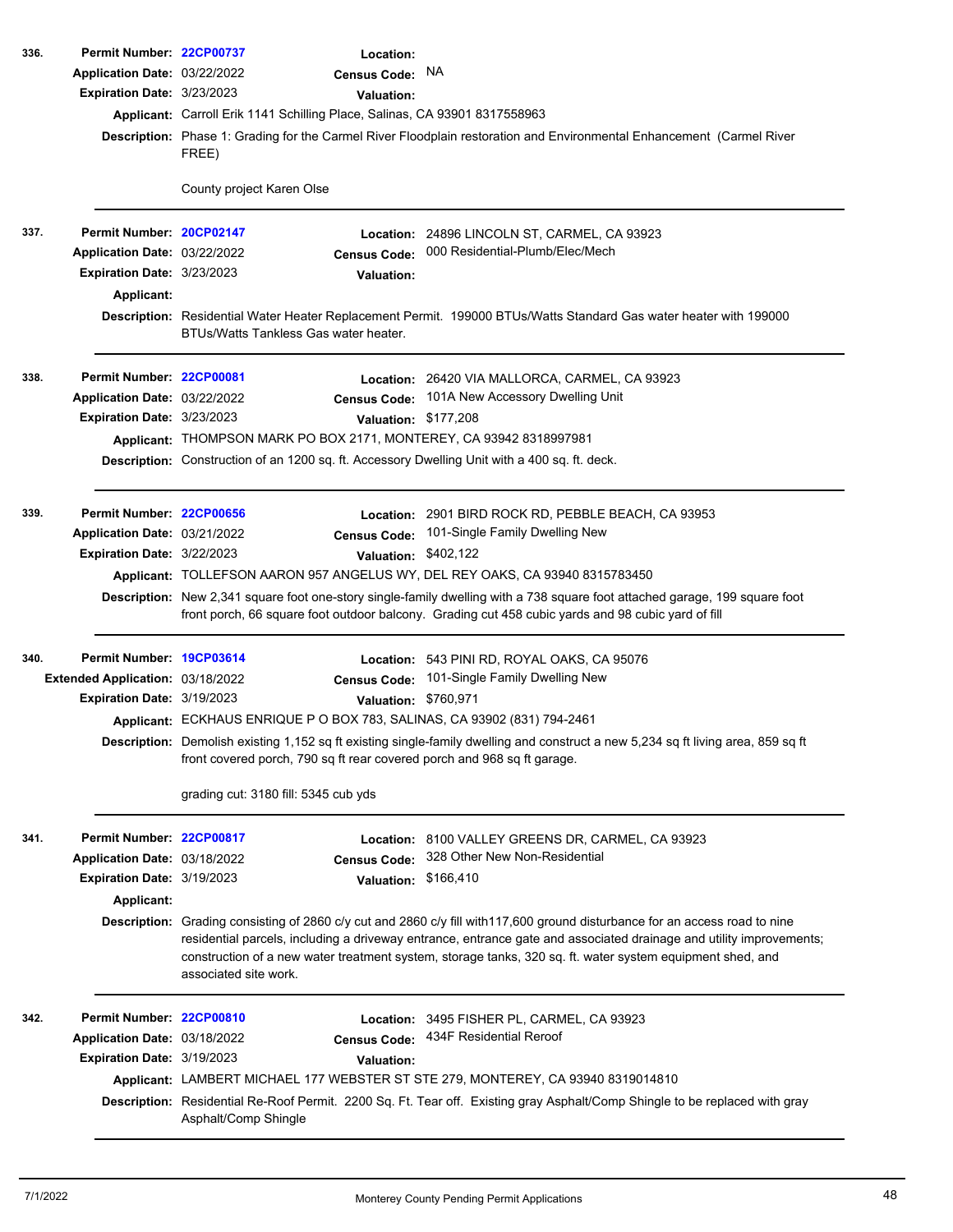| 343. | Permit Number: 22CP00549          |                                                                                                                                                                                                                                                    | Location: 2 HOLDING FIELD RUN, CARMEL, CA 93923                                                                                                                                                                                                                  |  |  |  |  |
|------|-----------------------------------|----------------------------------------------------------------------------------------------------------------------------------------------------------------------------------------------------------------------------------------------------|------------------------------------------------------------------------------------------------------------------------------------------------------------------------------------------------------------------------------------------------------------------|--|--|--|--|
|      | Application Date: 03/18/2022      | <b>Census Code:</b>                                                                                                                                                                                                                                | 101-Single Family Dwelling New                                                                                                                                                                                                                                   |  |  |  |  |
|      | Expiration Date: 3/19/2023        | <b>Valuation:</b>                                                                                                                                                                                                                                  | \$951,062                                                                                                                                                                                                                                                        |  |  |  |  |
|      |                                   | Applicant: DAVIS PAUL 286 EL DORADO ST, MONTEREY CA 93940 8313732784                                                                                                                                                                               |                                                                                                                                                                                                                                                                  |  |  |  |  |
|      |                                   | fill and 1350 c/y fill (15742 sq. ft. ground disturbance)                                                                                                                                                                                          | Description: Construction of a 4571 sq. ft. single family dwelling with attached 1072 sq. ft. garage, detached 1860 sq. ft. barn,<br>739 sq. ft. accessory dwelling unit, 1382 sq. ft. retaining walls, 270 sq. ft. pergola, 441 sq. ft. deck. Grading: 1520 c/y |  |  |  |  |
| 344. | Permit Number: 22CP00637          |                                                                                                                                                                                                                                                    | Location: 25687 CANADA DR, CARMEL, CA 93923                                                                                                                                                                                                                      |  |  |  |  |
|      | Application Date: 03/18/2022      |                                                                                                                                                                                                                                                    | Census Code: 434A Residential Addition                                                                                                                                                                                                                           |  |  |  |  |
|      | Expiration Date: 3/19/2023        |                                                                                                                                                                                                                                                    | Valuation: \$119,327                                                                                                                                                                                                                                             |  |  |  |  |
|      |                                   | Applicant: DAVIS DARREN 2150 GARDEN RD STE B-3, MONTEREY, CA 93940 8316465986                                                                                                                                                                      |                                                                                                                                                                                                                                                                  |  |  |  |  |
|      |                                   | Description: Interior 1442 sq. ft. remodel, convert existing 81 sq. ft. breezeway to habitable space, re-roof dwelling, replace all<br>windows, and add stucco siding.                                                                             |                                                                                                                                                                                                                                                                  |  |  |  |  |
| 345. | Permit Number: 22CP00804          |                                                                                                                                                                                                                                                    | Location: 702 CARPENTERIA RD, AROMAS, CA 95004                                                                                                                                                                                                                   |  |  |  |  |
|      | Application Date: 03/17/2022      | <b>Census Code:</b>                                                                                                                                                                                                                                | 101A New Accessory Dwelling Unit                                                                                                                                                                                                                                 |  |  |  |  |
|      | Expiration Date: 3/18/2023        |                                                                                                                                                                                                                                                    | Valuation: \$104,203                                                                                                                                                                                                                                             |  |  |  |  |
|      | Applicant:                        |                                                                                                                                                                                                                                                    |                                                                                                                                                                                                                                                                  |  |  |  |  |
|      |                                   | Description: Building permit for the construction of a new 28' x 28'6" detached Accessory Dwelling Unit with one bedroom,<br>bathroom, office and kitchen total floor Living area of 798 sq. ft. westerly of the existing single family residence. |                                                                                                                                                                                                                                                                  |  |  |  |  |
| 346. | Permit Number: 22CP00801          |                                                                                                                                                                                                                                                    | Location: 26563 MISSION FIELDS RD, CARMEL, CA 93923                                                                                                                                                                                                              |  |  |  |  |
|      | Application Date: 03/17/2022      |                                                                                                                                                                                                                                                    | Census Code: 434R Residential Remodel                                                                                                                                                                                                                            |  |  |  |  |
|      | <b>Expiration Date: 3/18/2023</b> | Valuation: \$8,411                                                                                                                                                                                                                                 |                                                                                                                                                                                                                                                                  |  |  |  |  |
|      | Applicant:                        |                                                                                                                                                                                                                                                    |                                                                                                                                                                                                                                                                  |  |  |  |  |
|      |                                   | Description: Existing single-family dwelling Interior remodel the 322 sqft kitchen area of an existing single-story, 1,434 residence                                                                                                               |                                                                                                                                                                                                                                                                  |  |  |  |  |
| 347. | Permit Number: 22CP00793          |                                                                                                                                                                                                                                                    | Location: 77 ECHO VALLEY RD, SALINAS, CA 93907                                                                                                                                                                                                                   |  |  |  |  |
|      | Application Date: 03/17/2022      | Census Code: 329D Deck                                                                                                                                                                                                                             |                                                                                                                                                                                                                                                                  |  |  |  |  |
|      | Expiration Date: 3/18/2023        | Valuation:                                                                                                                                                                                                                                         |                                                                                                                                                                                                                                                                  |  |  |  |  |
|      |                                   |                                                                                                                                                                                                                                                    | Applicant: RADLER DANIEL LEE & JEANNIE MARIE TRS 77 ECHO VALLEY RD, SALINAS CA 93907-8490 (831) 595-4325                                                                                                                                                         |  |  |  |  |
|      |                                   | Description: To partially clear violation (22CE00012) to permit ground mount off-grid 2.4kW photovoltaic system with (4) panels<br>with 12 volt battery energy storage system and replace deck footings.                                           |                                                                                                                                                                                                                                                                  |  |  |  |  |
| 348. | Permit Number: 22CP00370          | Location:                                                                                                                                                                                                                                          | 3347 17 MILE DR, PEBBLE BEACH, CA 93953                                                                                                                                                                                                                          |  |  |  |  |
|      | Application Date: 03/17/2022      | Census Code:                                                                                                                                                                                                                                       | 000 Residential-Plumb/Elec/Mech                                                                                                                                                                                                                                  |  |  |  |  |
|      | Expiration Date: 3/18/2023        | <b>Valuation:</b>                                                                                                                                                                                                                                  |                                                                                                                                                                                                                                                                  |  |  |  |  |
|      |                                   | Applicant: HASHIMOTO CARLA 211 HOFFMAN AVE, MONTEREY CA 93940 8313720410                                                                                                                                                                           |                                                                                                                                                                                                                                                                  |  |  |  |  |
|      |                                   | Description: Drip Irrigation System run by a smart controller for new landscape planting.                                                                                                                                                          |                                                                                                                                                                                                                                                                  |  |  |  |  |
| 349. | Permit Number: 22CP00655          |                                                                                                                                                                                                                                                    | Location: 1116 SYLVAN RD, MONTEREY, CA 93940                                                                                                                                                                                                                     |  |  |  |  |
|      | Application Date: 03/17/2022      | <b>Census Code:</b>                                                                                                                                                                                                                                | 434A Residential Addition                                                                                                                                                                                                                                        |  |  |  |  |
|      | Expiration Date: 3/18/2023        | Valuation: \$14,494                                                                                                                                                                                                                                |                                                                                                                                                                                                                                                                  |  |  |  |  |
|      |                                   | Applicant: LATASA TERRY 930 HARRISON ST, MONTEREY CA 93940 8316491012                                                                                                                                                                              |                                                                                                                                                                                                                                                                  |  |  |  |  |
|      |                                   | Description: 111 square foot addition to existing single family dwelling                                                                                                                                                                           |                                                                                                                                                                                                                                                                  |  |  |  |  |
| 350. | Permit Number: 22CP00618          |                                                                                                                                                                                                                                                    | Location: 73 SPANISH BAY CIR, PEBBLE BEACH, CA 93953                                                                                                                                                                                                             |  |  |  |  |
|      | Application Date: 03/17/2022      | <b>Census Code:</b>                                                                                                                                                                                                                                | 000 Residential-Plumb/Elec/Mech                                                                                                                                                                                                                                  |  |  |  |  |
|      | Expiration Date: 3/18/2023        | <b>Valuation:</b>                                                                                                                                                                                                                                  |                                                                                                                                                                                                                                                                  |  |  |  |  |
|      | Applicant:                        |                                                                                                                                                                                                                                                    |                                                                                                                                                                                                                                                                  |  |  |  |  |
|      |                                   |                                                                                                                                                                                                                                                    | Description: Installation of a 17kW Natural Gas Back up Generator with a 200A Automatic Transfer Switch                                                                                                                                                          |  |  |  |  |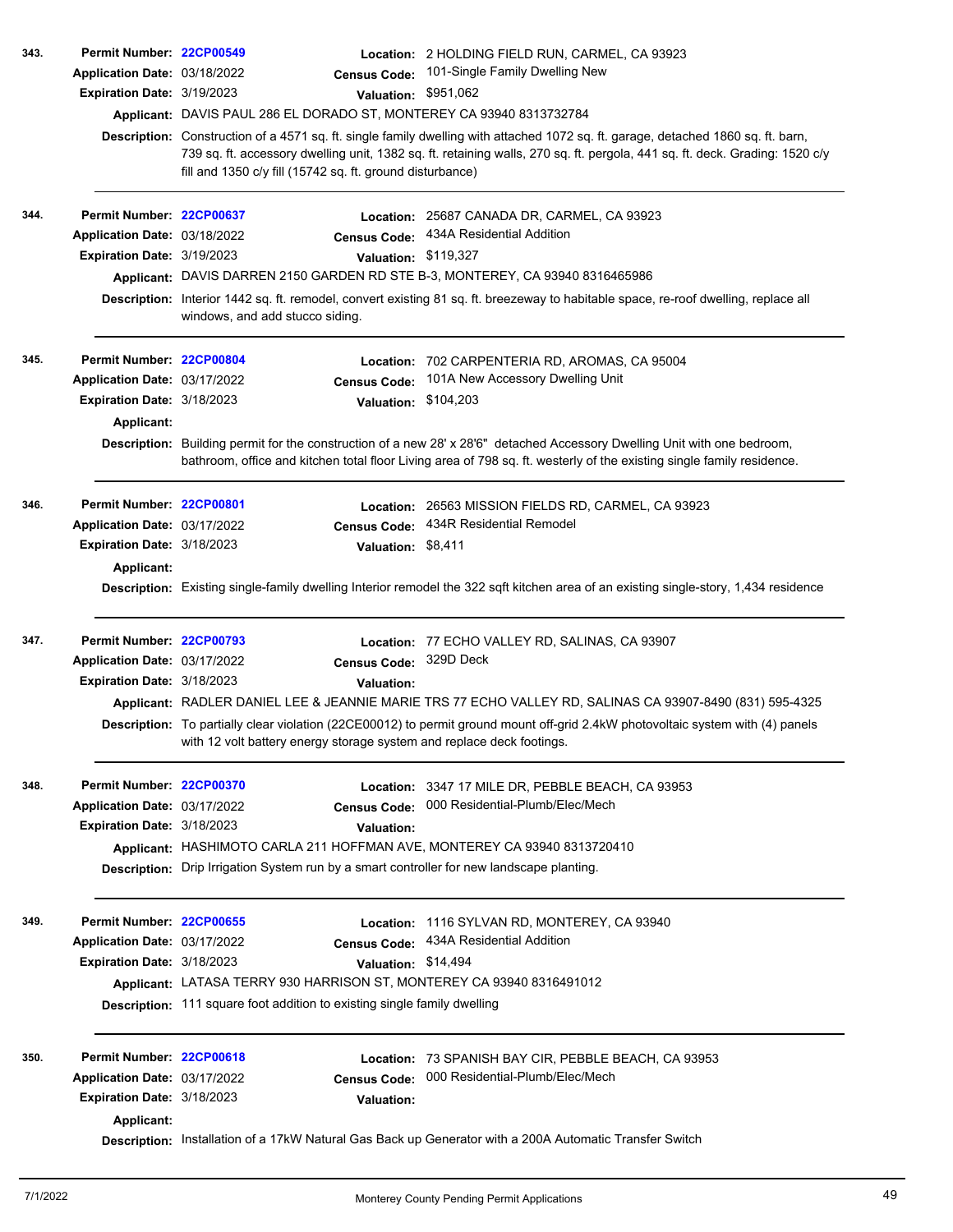| 351. | Application Date: 03/16/2022<br>Expiration Date: 3/17/2023                                                  | Permit Number 19CP03210-REV1                                        | Census Code: NA<br>Valuation: \$1,385                    | Location: 24911 OUTLOOK TER, CARMEL, CA 93923<br>Applicant: MONROY JULIO 1436 MARIN AVE, SALINAS, CA 93906 8315782356<br>Description: REVISION TO PERMIT 19CP03210 (proposed additional 27 square feet extension to approved deck) 3'x9' area                                                                                                                                                |
|------|-------------------------------------------------------------------------------------------------------------|---------------------------------------------------------------------|----------------------------------------------------------|----------------------------------------------------------------------------------------------------------------------------------------------------------------------------------------------------------------------------------------------------------------------------------------------------------------------------------------------------------------------------------------------|
| 352. | Permit Number: 21CP02891<br>Application Date: 03/16/2022<br>Expiration Date: 3/17/2023                      |                                                                     | Location:<br><b>Census Code:</b><br><b>Valuation:</b>    | 14565 RUSSO RD, CASTROVILLE, CA 95012<br>000 Residential-Plumb/Elec/Mech<br>Applicant: Veronica Alvarez 135 Aviation Way Ste 7, averonica@energyservices.org, Watsonville, CA 95076 8317617689<br>Description: Residential Water Heater Replacement Permit. 34000 BTUs/Watts Standard Gas water heater with 34000<br>BTUs/Watts Standard Gas water heater. Proposed tank size is 40 gallons. |
| 353. | Permit Number: 18CP02733<br>Extended Application: 03/16/2022<br>Expiration Date: 3/17/2023<br>Applicant:    | and exterior doors.                                                 | <b>Census Code:</b><br>Valuation: \$56,330               | Location: 6220 BROOKDALE DR, CARMEL, CA 93923<br>434R Residential Remodel<br>Description: Interior remodel of 800 sq ft to consist of kitchen, master bath, bathroom #3 and laundry room. Replace windows                                                                                                                                                                                    |
| 354. | Permit Number: 22CP00613<br>Application Date: 03/15/2022<br>Expiration Date: 3/16/2023<br>Applicant:        | <b>Description: REPLACE DUCT UNDER THE HOUSE</b>                    | <b>Census Code:</b><br><b>Valuation:</b>                 | Location: 515 SAN JUAN RD, ROYAL OAKS, CA 95076<br>000 Residential-Plumb/Elec/Mech                                                                                                                                                                                                                                                                                                           |
| 355. | Permit Number: 22CP01103<br>Application Date: 03/15/2022<br>Expiration Date: 3/16/2023<br><b>Applicant:</b> |                                                                     | Location:<br><b>Census Code:</b><br>Valuation: \$264,993 | 11065 COMMERCIAL PKWY, CASTROVILLE, CA 95012<br>437R Commercial Remodel<br>Description: Tenant Improvement of existing two story 17,590 SF commercial building.                                                                                                                                                                                                                              |
| 356. | Permit Number: 22CP00732<br>Application Date: 03/15/2022<br>Expiration Date: 3/16/2023                      | Applicant: VASQUEZ JOSE PO BOX 4807, SALINAS, CA 95004 831-276-5897 | <b>Census Code:</b><br>Valuation: \$17,948               | Location: 10540 GEIL ST, CASTROVILLE, CA 95012<br>646 DEMO-2 Unit<br>Description: To Clear 22CE00037: Legalize 350 square foot covered patio, remove 136 square foot attached patio, and remove<br>unpermitted plumbing, bathroom, and and electrical in the 203 square foot storage shed.                                                                                                   |
| 357. | Permit Number: 21CP01123<br>Application Date: 03/14/2022<br>Expiration Date: 3/15/2023<br><b>Applicant:</b> |                                                                     | Location:<br><b>Census Code:</b><br>Valuation: \$132,853 | 19541 MALLORY CYN RD, SALINAS, CA 93907<br>434A Residential Addition<br>Description: Remodel 538 square foot of existing 1,276 square foot single family dwelling and new 773 square foot addition.                                                                                                                                                                                          |
| 358. | Permit Number: 19CP00173<br>Extended Application: 03/14/2022<br>Expiration Date: 3/15/2023<br>Applicant:    | two new 4000 and 800 amps service                                   | <b>Census Code:</b><br><b>Valuation:</b>                 | Location: 26900 ENCINAL RD, SALINAS, CA 93908<br>999 Commercial-Plumb/Elec/Mech<br>Description: Electrical permit to rewire the existing commercial green house and replace the existing 400 amp service panel with                                                                                                                                                                          |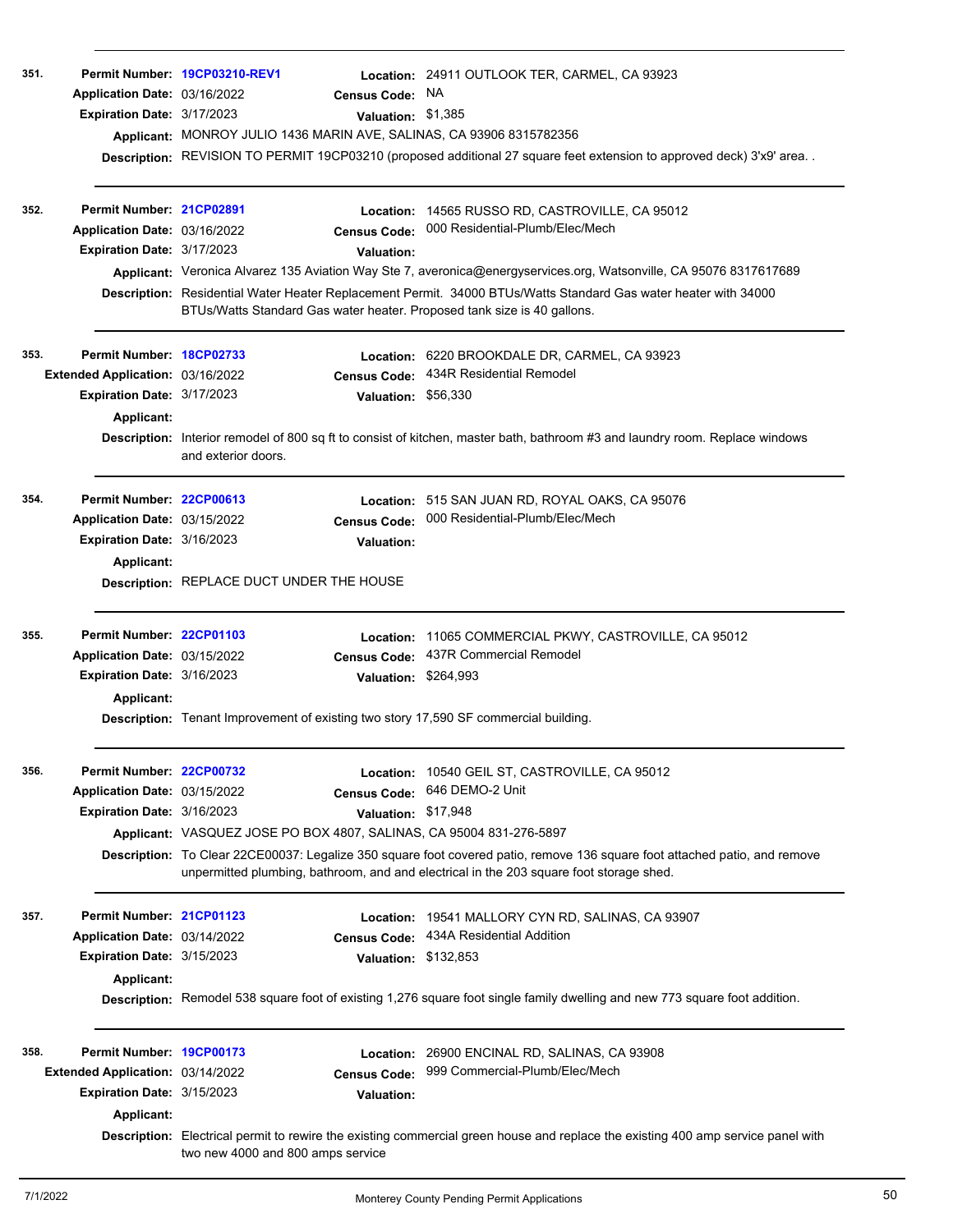| 359. | Permit Number: 22CP00748<br>Application Date: 03/14/2022<br>Expiration Date: 3/15/2023                             | <b>Census Code:</b><br>Valuation: \$188,172<br>Description: Construct a new 1196 sq. ft. ADU with an attached 624 sq. ft. garage                                                                                       | Location: 11732 CAMINO ESCONDIDO, CARMEL VALLEY, CA 93924<br>101-Single Family Dwelling New<br>Applicant: DANIELS TIM 11730 CAMINO ESCONDIDO RD, CARMEL VALLEY, CA 93924 (831) 594-8006                                                                                                                                                                                                                                                                                           |
|------|--------------------------------------------------------------------------------------------------------------------|------------------------------------------------------------------------------------------------------------------------------------------------------------------------------------------------------------------------|-----------------------------------------------------------------------------------------------------------------------------------------------------------------------------------------------------------------------------------------------------------------------------------------------------------------------------------------------------------------------------------------------------------------------------------------------------------------------------------|
| 360. | Permit Number: 21CP03288<br>Application Date: 03/14/2022<br>Expiration Date: 3/15/2023<br>Applicant:               | Location:<br><b>Census Code:</b><br>Valuation: \$118,468<br><b>Description: CONVERT EXISTING 546 SF SHOP INTO A.D.U.</b>                                                                                               | 101A New Accessory Dwelling Unit                                                                                                                                                                                                                                                                                                                                                                                                                                                  |
|      |                                                                                                                    | CONVERT EXISTING 409 SF GARAGE INTO JUNIOR A.D.U.                                                                                                                                                                      |                                                                                                                                                                                                                                                                                                                                                                                                                                                                                   |
| 361. | Permit Number: 22CP00648<br>Application Date: 03/14/2022<br><b>Expiration Date: 3/15/2023</b><br><b>Applicant:</b> | <b>Census Code:</b><br>retaining wall and new breezeway & pavilion.                                                                                                                                                    | Location: 15 ENCINA DR, CARMEL VALLEY, CA 93924<br>101-Single Family Dwelling New<br>Valuation: \$1,289,156<br>Description: Conversion of an existing 4,797 square foot single-family dwelling into garage and storage space, partial<br>demolition of a 494 square foot existing single-family dwelling, construction of a new 6,300 square foot addition,<br>646 square foot accessory dwelling unit, 1,200 square foot pool, 288 square foot pool house and 504 linear feet of |
| 362. | Permit Number: 22CP00651<br>Application Date: 03/14/2022<br>Expiration Date: 3/15/2023                             | <b>Census Code:</b><br>Valuation: \$71,030<br>Applicant: PITNICK SAMUEL PO BOX 22412, CARMEL CA 93922 8312411885<br>& hallway,                                                                                         | Location: 9150 CARMEL VALLEY RD, CARMEL, CA 93923<br>434R Residential Remodel<br>Description: Convert (e) 1,159 square foot carport & storage room into a garage with an attached 284 square foot storage room                                                                                                                                                                                                                                                                    |
| 363. | Permit Number: 22CP00659<br>Application Date: 03/14/2022<br><b>Expiration Date: 3/15/2023</b><br><b>Applicant:</b> | Location:<br><b>Census Code:</b><br>Valuation: \$123,554<br><b>Description:</b> convert 996 square foot existing rec room into ADU                                                                                     | 15630 PLAZA SERENA, SALINAS, CA 93907<br>101A New Accessory Dwelling Unit                                                                                                                                                                                                                                                                                                                                                                                                         |
| 364. | Permit Number: 22CP00112<br>Application Date: 03/11/2022<br>Expiration Date: 3/12/2023                             | Location:<br>Census Code:<br>Valuation: \$6,895<br>Description: Add full bathroom with in existing space                                                                                                               | 10448 FAIRWAY LN, CARMEL, CA 93923<br>434R Residential Remodel<br>Applicant: NAQVI SOOFIA 1508 WILDORSE PARKWAY DR, WILDWOOD, MO 63005-4238 (314)283-0976                                                                                                                                                                                                                                                                                                                         |
| 365. | Permit Number: 22CP00638<br>Application Date: 03/10/2022<br>Expiration Date: 3/11/2023                             | Location:<br><b>Census Code:</b><br>Valuation: \$36,276<br>Applicant: HASHIMOTO CARLA 211 HOFFMAN AVE, MONTEREY CA 93940 8313720410<br>stair landing and and stair guard rail. Colors and materials to match existing. | 3368 17 MILE DR, PEBBLE BEACH, CA 93953<br>434R Residential Remodel<br>Description: 436 sq. ft. of interior remodel to existing single family dwelling; renovation of pantry, kitchen, powder room, bath-2<br>and gardener shed on first floor, renovate master hall, his bath, bath-3 and her bath on second floor. Renovation of                                                                                                                                                |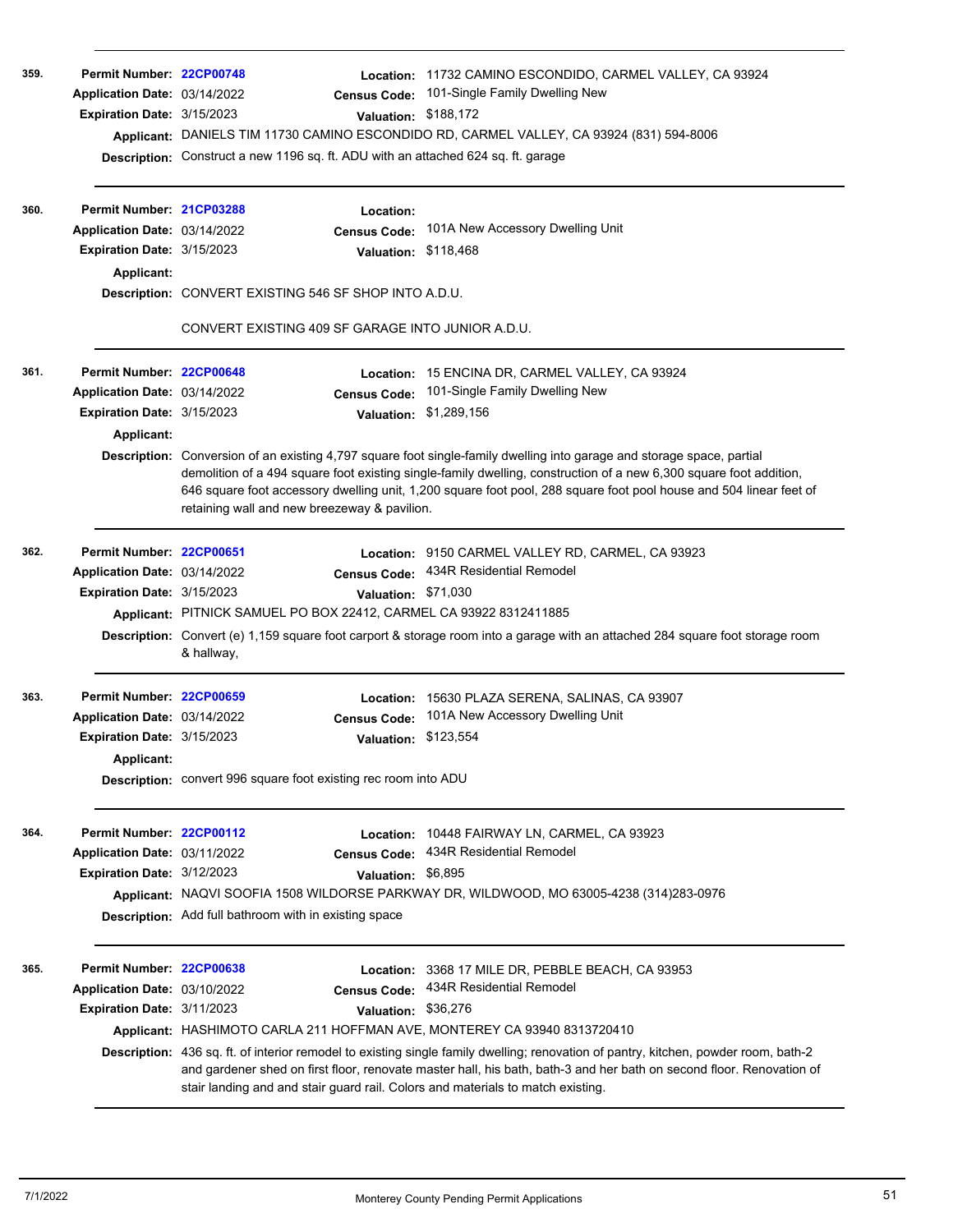| 366. | Permit Number: 21CP03674     |                                                                                                                                                                                                                                                                                                                                                                                                      |                      | Location: 24729 UPPER TRAIL, CARMEL, CA 93923                                                                                                                                                                             |  |  |
|------|------------------------------|------------------------------------------------------------------------------------------------------------------------------------------------------------------------------------------------------------------------------------------------------------------------------------------------------------------------------------------------------------------------------------------------------|----------------------|---------------------------------------------------------------------------------------------------------------------------------------------------------------------------------------------------------------------------|--|--|
|      | Application Date: 03/09/2022 |                                                                                                                                                                                                                                                                                                                                                                                                      | <b>Census Code:</b>  | 329P Pool                                                                                                                                                                                                                 |  |  |
|      | Expiration Date: 3/10/2023   |                                                                                                                                                                                                                                                                                                                                                                                                      | <b>Valuation:</b>    |                                                                                                                                                                                                                           |  |  |
|      |                              |                                                                                                                                                                                                                                                                                                                                                                                                      |                      | Applicant: Charles York 710 E MCGLINCY LANE UNIT 107A, CAMPBELL, CA 95008 4083704759                                                                                                                                      |  |  |
|      |                              | AMP, new five foot high, xx linear foot fence.                                                                                                                                                                                                                                                                                                                                                       |                      | Description: Construction of a new 700 square foot swimming pool and spa. upgrade electrical service from 200 AMP to 400                                                                                                  |  |  |
| 367. | Permit Number: 22CP00339     |                                                                                                                                                                                                                                                                                                                                                                                                      |                      | <b>Location: 81 GARZAS RD, CARMEL VALLEY, CA 93924</b>                                                                                                                                                                    |  |  |
|      | Application Date: 03/09/2022 |                                                                                                                                                                                                                                                                                                                                                                                                      | <b>Census Code:</b>  | 000 Residential-Plumb/Elec/Mech                                                                                                                                                                                           |  |  |
|      | Expiration Date: 3/10/2023   |                                                                                                                                                                                                                                                                                                                                                                                                      | <b>Valuation:</b>    |                                                                                                                                                                                                                           |  |  |
|      | <b>Applicant:</b>            |                                                                                                                                                                                                                                                                                                                                                                                                      |                      |                                                                                                                                                                                                                           |  |  |
|      |                              | work.                                                                                                                                                                                                                                                                                                                                                                                                |                      | Description: Replace existing FAU with 3 Ton Split System model #N80ESN0701412A, AC model #N4A636GKA and R6 duct                                                                                                          |  |  |
| 368. | Permit Number: 22CP00551     |                                                                                                                                                                                                                                                                                                                                                                                                      |                      | Location: 7936 CARMEL VALLEY RD, CARMEL, CA 93923                                                                                                                                                                         |  |  |
|      | Application Date: 03/08/2022 |                                                                                                                                                                                                                                                                                                                                                                                                      |                      | Census Code: 101A New Accessory Dwelling Unit                                                                                                                                                                             |  |  |
|      | Expiration Date: 3/9/2023    |                                                                                                                                                                                                                                                                                                                                                                                                      | Valuation: \$125,358 |                                                                                                                                                                                                                           |  |  |
|      |                              |                                                                                                                                                                                                                                                                                                                                                                                                      |                      | Applicant: MANDURRAGO JOHN PO BOX R, CARMEL, CA 93921 8312383334                                                                                                                                                          |  |  |
|      |                              |                                                                                                                                                                                                                                                                                                                                                                                                      |                      | Description: Remodel Guest House, convert Garage and storage conversion to ADU total 1200 square feet                                                                                                                     |  |  |
| 369. |                              | Permit Number 21CP00250-REV1                                                                                                                                                                                                                                                                                                                                                                         |                      | Location: 245 VISTA VERDE, CARMEL VALLEY, CA 93924                                                                                                                                                                        |  |  |
|      | Application Date: 03/08/2022 |                                                                                                                                                                                                                                                                                                                                                                                                      | <b>Census Code:</b>  | NA.                                                                                                                                                                                                                       |  |  |
|      | Expiration Date: 3/9/2023    |                                                                                                                                                                                                                                                                                                                                                                                                      | <b>Valuation:</b>    |                                                                                                                                                                                                                           |  |  |
|      |                              | Applicant: RETTENWENDER THOMAS PO BOX 6451, CARMEL, CA 93921 8319208333                                                                                                                                                                                                                                                                                                                              |                      |                                                                                                                                                                                                                           |  |  |
|      |                              | Description: REVISION to permit no 21CP00250 - new foundation plan.                                                                                                                                                                                                                                                                                                                                  |                      |                                                                                                                                                                                                                           |  |  |
| 370. | Permit Number: 22CP00664     |                                                                                                                                                                                                                                                                                                                                                                                                      |                      | Location: 8060 CARMEL VALLEY RD, CARMEL, CA 93923                                                                                                                                                                         |  |  |
|      | Application Date: 03/07/2022 |                                                                                                                                                                                                                                                                                                                                                                                                      | <b>Census Code:</b>  | 437R Commercial Remodel                                                                                                                                                                                                   |  |  |
|      | Expiration Date: 3/8/2023    |                                                                                                                                                                                                                                                                                                                                                                                                      | Valuation: \$255,000 |                                                                                                                                                                                                                           |  |  |
|      | Applicant:                   |                                                                                                                                                                                                                                                                                                                                                                                                      |                      |                                                                                                                                                                                                                           |  |  |
|      |                              |                                                                                                                                                                                                                                                                                                                                                                                                      |                      | Description: Renovation of the existing outdoor facilities and the construction of tennis, volleyball, track & athletic sport fields.<br>Grading of approximately 7,600 cubic yards of cut and 7,600 cubic yards of fill. |  |  |
| 371. | Permit Number: 22CP00598     |                                                                                                                                                                                                                                                                                                                                                                                                      |                      | Location: 26400 CARMEL RANCHO LN, CARMEL, CA 93923                                                                                                                                                                        |  |  |
|      | Application Date: 03/07/2022 |                                                                                                                                                                                                                                                                                                                                                                                                      | <b>Census Code:</b>  | 999 Commercial-Plumb/Elec/Mech                                                                                                                                                                                            |  |  |
|      | Expiration Date: 3/8/2023    |                                                                                                                                                                                                                                                                                                                                                                                                      | Valuation:           |                                                                                                                                                                                                                           |  |  |
|      | <b>Applicant:</b>            |                                                                                                                                                                                                                                                                                                                                                                                                      |                      |                                                                                                                                                                                                                           |  |  |
|      |                              | Description: New shower installation along with new instant water heater for message therapy/ spa. new mechanical room<br>created to house tankless water heater. Less than 11 feet of new interior wall framing. Existing compact water<br>heater to be removed. Minor Electrical upgrades, including vacancy sensors, fan light combo, and replacement /<br>addition of smoke detectors if needed. |                      |                                                                                                                                                                                                                           |  |  |
| 372. | Permit Number: 22CP00645     |                                                                                                                                                                                                                                                                                                                                                                                                      |                      | Location: 22754 PORTOLA DR, SALINAS, CA 93908                                                                                                                                                                             |  |  |
|      | Application Date: 03/07/2022 |                                                                                                                                                                                                                                                                                                                                                                                                      |                      | Census Code: 437R Commercial Remodel                                                                                                                                                                                      |  |  |
|      | Expiration Date: 3/8/2023    |                                                                                                                                                                                                                                                                                                                                                                                                      | <b>Valuation:</b>    |                                                                                                                                                                                                                           |  |  |
|      | <b>Applicant:</b>            |                                                                                                                                                                                                                                                                                                                                                                                                      |                      | Description: Rebuild bathroom wall and remodel of a bathroom, including minor electrical.                                                                                                                                 |  |  |
| 373. | Permit Number: 22CP00612     |                                                                                                                                                                                                                                                                                                                                                                                                      |                      | Location: 3233 SAN LUCAS RD, CARMEL, CA 93923                                                                                                                                                                             |  |  |
|      | Application Date: 03/07/2022 |                                                                                                                                                                                                                                                                                                                                                                                                      | <b>Census Code:</b>  | 434A Residential Addition                                                                                                                                                                                                 |  |  |
|      | Expiration Date: 3/8/2023    |                                                                                                                                                                                                                                                                                                                                                                                                      | Valuation: \$69,705  |                                                                                                                                                                                                                           |  |  |
|      |                              |                                                                                                                                                                                                                                                                                                                                                                                                      |                      | Applicant: LEMASTER PATRICK 26547 ASPEN PL, CARMEL, CA 93923 2064273539                                                                                                                                                   |  |  |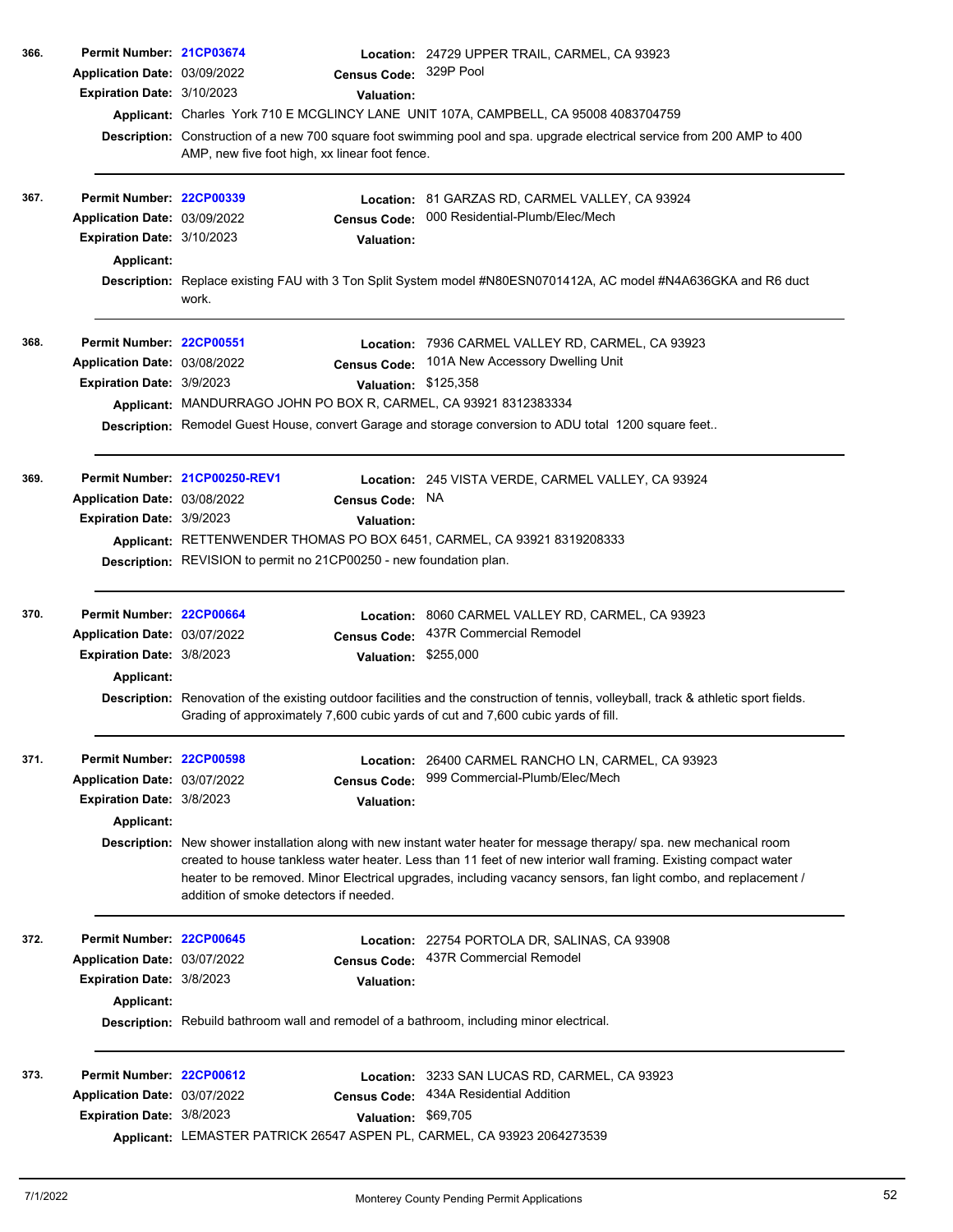|      |                                  | entrance to the ADU.                                                                                                                                                                                                                                             |                      | Description: The conversion of 561 sf of the existing 1st floor to an ADU and a 147 sf 1st floor addition to allow for a new                                                                                                                             |  |  |  |
|------|----------------------------------|------------------------------------------------------------------------------------------------------------------------------------------------------------------------------------------------------------------------------------------------------------------|----------------------|----------------------------------------------------------------------------------------------------------------------------------------------------------------------------------------------------------------------------------------------------------|--|--|--|
| 374. | Permit Number: 22CP00571         |                                                                                                                                                                                                                                                                  |                      | Location: 23940 POTTER RD, SALINAS, CA 93908                                                                                                                                                                                                             |  |  |  |
|      | Application Date: 03/05/2022     |                                                                                                                                                                                                                                                                  | <b>Census Code:</b>  | 437A Commercial Addition                                                                                                                                                                                                                                 |  |  |  |
|      | <b>Expiration Date: 3/6/2023</b> |                                                                                                                                                                                                                                                                  | Valuation: \$164,045 |                                                                                                                                                                                                                                                          |  |  |  |
|      | Applicant:                       |                                                                                                                                                                                                                                                                  |                      |                                                                                                                                                                                                                                                          |  |  |  |
|      |                                  |                                                                                                                                                                                                                                                                  |                      | Description: Permit a 3,199 sq. ft. Greenhouse to be used a s dry room with mechanical fans and dry racks.                                                                                                                                               |  |  |  |
| 375. | Permit Number: 22CP00633         |                                                                                                                                                                                                                                                                  |                      | Location: 515 HIDDEN VALLEY RD, ROYAL OAKS, CA 95076                                                                                                                                                                                                     |  |  |  |
|      | Application Date: 03/05/2022     |                                                                                                                                                                                                                                                                  | <b>Census Code:</b>  | 101A New Accessory Dwelling Unit                                                                                                                                                                                                                         |  |  |  |
|      | Expiration Date: 3/6/2023        |                                                                                                                                                                                                                                                                  | Valuation: \$152,523 |                                                                                                                                                                                                                                                          |  |  |  |
|      |                                  |                                                                                                                                                                                                                                                                  |                      | Applicant: DAVIS DARREN 2150 GARDEN RD STE B-3, MONTEREY, CA 93940 8316465986                                                                                                                                                                            |  |  |  |
|      |                                  | Description: To clear violation (20CE00227) permit 621 sq. ft. accessory dwelling unit with 233 sq. ft. utility room, attached 240<br>sq. ft. with garage, 192 sq. ft. breezeway, 224 sq. ft. covered patio with 224 sq. ft. deck, and 280 sq. ft. tractor shed. |                      |                                                                                                                                                                                                                                                          |  |  |  |
| 376. | Permit Number: 22CP00514         |                                                                                                                                                                                                                                                                  |                      | Location: 735 SAN JUAN RD B, ROYAL OAKS, CA 95076                                                                                                                                                                                                        |  |  |  |
|      | Application Date: 03/04/2022     |                                                                                                                                                                                                                                                                  | <b>Census Code:</b>  | 999 Commercial-Plumb/Elec/Mech                                                                                                                                                                                                                           |  |  |  |
|      | Expiration Date: 3/5/2023        |                                                                                                                                                                                                                                                                  | Valuation:           |                                                                                                                                                                                                                                                          |  |  |  |
|      | <b>Applicant:</b>                |                                                                                                                                                                                                                                                                  |                      |                                                                                                                                                                                                                                                          |  |  |  |
|      |                                  | Description: Permitting as-built electrical equipment within greenhouse.                                                                                                                                                                                         |                      |                                                                                                                                                                                                                                                          |  |  |  |
|      |                                  | Greenhouse C                                                                                                                                                                                                                                                     |                      |                                                                                                                                                                                                                                                          |  |  |  |
| 377. | Permit Number: 22CP00198         |                                                                                                                                                                                                                                                                  | Location:            | 38085 PALO COLORADO RD, CARMEL, CA 93923                                                                                                                                                                                                                 |  |  |  |
|      | Application Date: 03/04/2022     |                                                                                                                                                                                                                                                                  | <b>Census Code:</b>  | 434A Residential Addition                                                                                                                                                                                                                                |  |  |  |
|      | Expiration Date: 3/5/2023        |                                                                                                                                                                                                                                                                  | Valuation: \$63,872  |                                                                                                                                                                                                                                                          |  |  |  |
|      | Applicant:                       |                                                                                                                                                                                                                                                                  |                      |                                                                                                                                                                                                                                                          |  |  |  |
|      |                                  | site.                                                                                                                                                                                                                                                            |                      | Description: Addition of 303 square feet of a master bedroom and new 474 square foot roof deck to an existing 380 square foot<br>single family dwelling. Grading to consist of 11 cubic yards of cut and 11 cubic yards of fill. All cut to be spread on |  |  |  |
| 378. | Permit Number: 22CP00437         |                                                                                                                                                                                                                                                                  |                      | Location: 25980 NED LN, CARMEL VALLEY, CA 93924                                                                                                                                                                                                          |  |  |  |
|      | Application Date: 03/04/2022     |                                                                                                                                                                                                                                                                  |                      | Census Code: 101-Single Family Dwelling New                                                                                                                                                                                                              |  |  |  |
|      | Expiration Date: 3/5/2023        |                                                                                                                                                                                                                                                                  | Valuation: \$690,756 |                                                                                                                                                                                                                                                          |  |  |  |
|      | <b>Applicant:</b>                |                                                                                                                                                                                                                                                                  |                      |                                                                                                                                                                                                                                                          |  |  |  |
|      |                                  | Description: Construction of a 3,655 square foot single family dwelling with an 855 square foot garage, and a 1,199 square foot<br>detached Accessory Dwelling Unit with a 255 square foot attached garage.                                                      |                      |                                                                                                                                                                                                                                                          |  |  |  |
|      |                                  | Grading under 21CP03702                                                                                                                                                                                                                                          |                      |                                                                                                                                                                                                                                                          |  |  |  |
| 379. | Permit Number: 22CP00435         |                                                                                                                                                                                                                                                                  | Location:            | 20180 SPENCE RD, SALINAS, CA 93908                                                                                                                                                                                                                       |  |  |  |
|      | Application Date: 03/04/2022     |                                                                                                                                                                                                                                                                  | <b>Census Code:</b>  | 329 Structure Other Than Building                                                                                                                                                                                                                        |  |  |  |
|      | Expiration Date: 3/5/2023        |                                                                                                                                                                                                                                                                  | Valuation: \$1,000   |                                                                                                                                                                                                                                                          |  |  |  |
|      | <b>Applicant:</b>                |                                                                                                                                                                                                                                                                  |                      |                                                                                                                                                                                                                                                          |  |  |  |
|      |                                  |                                                                                                                                                                                                                                                                  |                      | Description: Construct new greenhouse "H" (74,400 sq. ft.) structure to be in the same location as the previously demolished                                                                                                                             |  |  |  |
|      |                                  |                                                                                                                                                                                                                                                                  |                      | 77,625 greenhouse (17CP00955). Install electrical equipment through greenhouse.<br>Grading to consist of 684 cubic yards of cut and 13 cubic yards of fill.                                                                                              |  |  |  |
| 380. | Permit Number: 22CP00546         |                                                                                                                                                                                                                                                                  | Location:            |                                                                                                                                                                                                                                                          |  |  |  |
|      | Application Date: 03/03/2022     |                                                                                                                                                                                                                                                                  | <b>Census Code:</b>  | 000 Residential-Plumb/Elec/Mech                                                                                                                                                                                                                          |  |  |  |
|      | <b>Expiration Date: 3/4/2023</b> |                                                                                                                                                                                                                                                                  | <b>Valuation:</b>    |                                                                                                                                                                                                                                                          |  |  |  |
|      |                                  |                                                                                                                                                                                                                                                                  |                      | Applicant: CANNING NIC 3775 VIA NONA MARIE, STE 100, CARMEL, CA 93923 (831) 241-4458                                                                                                                                                                     |  |  |  |
|      |                                  |                                                                                                                                                                                                                                                                  |                      | Description: Remove a laundry sink in the garage, add sink in the guest house bathroom                                                                                                                                                                   |  |  |  |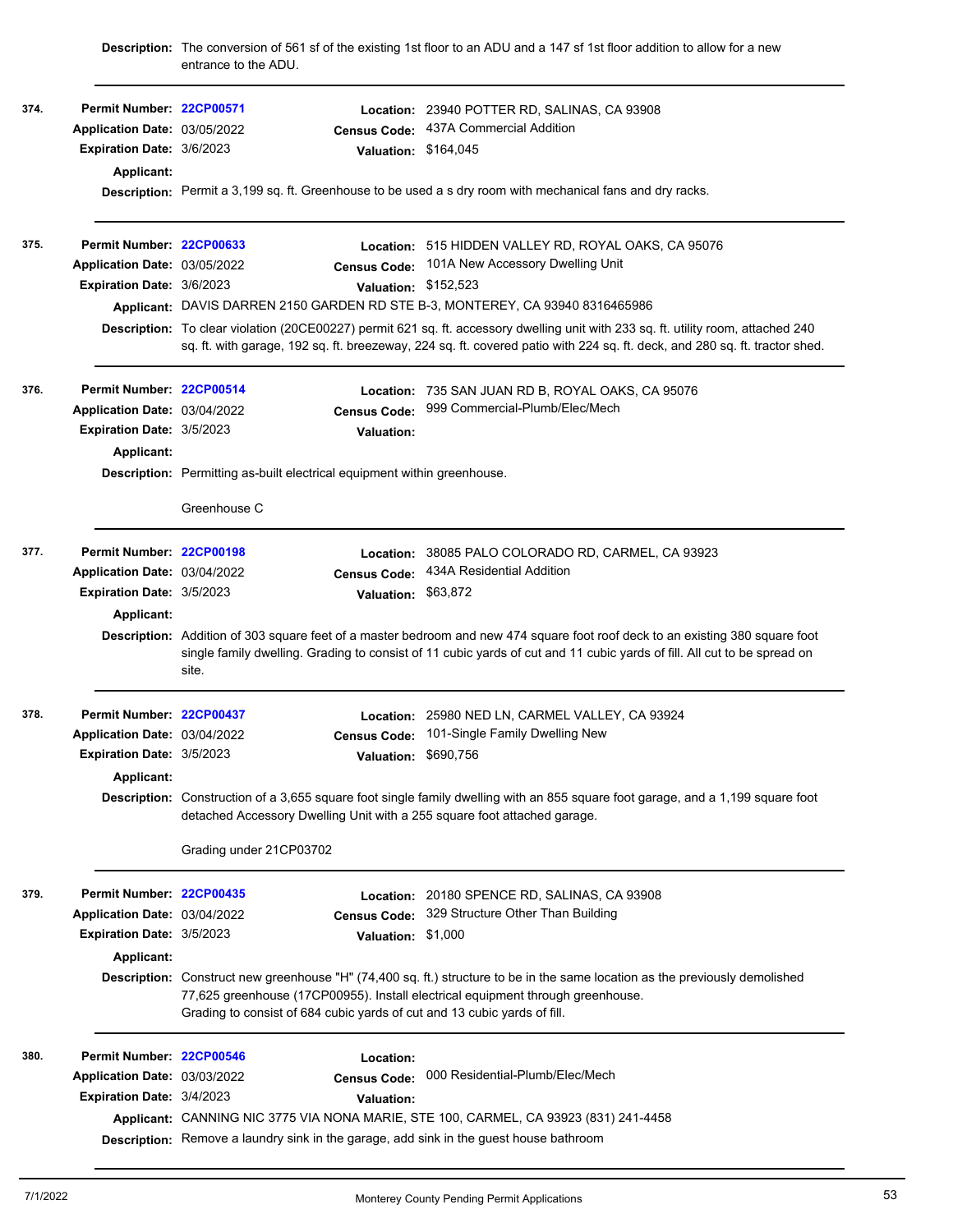| 381. | Permit Number: 20CP03016     |                                                                                                                                                                                                                                                                                                          |                      | Location: 164 AROMAS RD, AROMAS, CA 95004                                                                                                                                                                                                                                                                                    |  |  |  |  |
|------|------------------------------|----------------------------------------------------------------------------------------------------------------------------------------------------------------------------------------------------------------------------------------------------------------------------------------------------------|----------------------|------------------------------------------------------------------------------------------------------------------------------------------------------------------------------------------------------------------------------------------------------------------------------------------------------------------------------|--|--|--|--|
|      | Application Date: 03/03/2022 |                                                                                                                                                                                                                                                                                                          | <b>Census Code:</b>  | NA.                                                                                                                                                                                                                                                                                                                          |  |  |  |  |
|      | Expiration Date: 3/4/2023    |                                                                                                                                                                                                                                                                                                          | Valuation: \$68,511  |                                                                                                                                                                                                                                                                                                                              |  |  |  |  |
|      | Applicant:                   |                                                                                                                                                                                                                                                                                                          |                      |                                                                                                                                                                                                                                                                                                                              |  |  |  |  |
|      |                              |                                                                                                                                                                                                                                                                                                          |                      | Description: To clear 20CE00434: grading on slopes, land clearing, new access road new 1170 liner foot of retaining walls                                                                                                                                                                                                    |  |  |  |  |
| 382. | Permit Number: 22CP00308     |                                                                                                                                                                                                                                                                                                          |                      | Location: 22 SLEEPY HOLLOW DR, CARMEL VALLEY, CA 93924                                                                                                                                                                                                                                                                       |  |  |  |  |
|      | Application Date: 03/03/2022 |                                                                                                                                                                                                                                                                                                          | <b>Census Code:</b>  | 434A Residential Addition                                                                                                                                                                                                                                                                                                    |  |  |  |  |
|      | Expiration Date: 3/4/2023    |                                                                                                                                                                                                                                                                                                          | Valuation: \$322,527 |                                                                                                                                                                                                                                                                                                                              |  |  |  |  |
|      | <b>Applicant:</b>            |                                                                                                                                                                                                                                                                                                          |                      |                                                                                                                                                                                                                                                                                                                              |  |  |  |  |
|      |                              | Description: Interior 2555 sq. ft. remodel, construction of 160 sq. ft. workshop, 29 sq. ft. garage addition, 294 sq. ft. covered patio,<br>288 sq. ft. front entry and 40 sq. ft. 2nd entry, 352 sq. ft. 2nd floor addition, new stone veneer, relocate front door, new                                 |                      |                                                                                                                                                                                                                                                                                                                              |  |  |  |  |
|      |                              | hand and guard rail, 90 sq. ft. stairs, new chimney caps, 149 sq. ft. trellis, Demo and rebuild driveway, 460 sq. ft.<br>retaining wall at 4' in height. Grading in the amount of 1,100 cubic yards of cut and 25 cubic yards of fill. NOTE: PV<br>roof mounted solar system to be permitted separately. |                      |                                                                                                                                                                                                                                                                                                                              |  |  |  |  |
| 383. | Permit Number: 22CP00531     |                                                                                                                                                                                                                                                                                                          |                      | Location: 17645 VIERRA CYN RD, SALINAS, CA 93907                                                                                                                                                                                                                                                                             |  |  |  |  |
|      | Application Date: 03/02/2022 |                                                                                                                                                                                                                                                                                                          | <b>Census Code:</b>  | 647 DEMO-3 and 4 Unit                                                                                                                                                                                                                                                                                                        |  |  |  |  |
|      | Expiration Date: 3/3/2023    |                                                                                                                                                                                                                                                                                                          | <b>Valuation:</b>    |                                                                                                                                                                                                                                                                                                                              |  |  |  |  |
|      |                              | Applicant: Tucker 17651 VIERRA CANYON RD, SALINAS CA 93907-3332 8055981825                                                                                                                                                                                                                               |                      |                                                                                                                                                                                                                                                                                                                              |  |  |  |  |
|      |                              | Description: Demo existing Single Family Dwelling existing three structures. House #1 and detached garage approx. 1300<br>SQFT. House # 2 approx. 400 SQFT. Barn approx. 1000 SQFT                                                                                                                       |                      |                                                                                                                                                                                                                                                                                                                              |  |  |  |  |
| 384. | Permit Number: 22CP00602     |                                                                                                                                                                                                                                                                                                          | Location:            | 1642 SONADO RD, PEBBLE BEACH, CA 93953                                                                                                                                                                                                                                                                                       |  |  |  |  |
|      | Application Date: 03/02/2022 |                                                                                                                                                                                                                                                                                                          | <b>Census Code:</b>  | 434R Residential Remodel                                                                                                                                                                                                                                                                                                     |  |  |  |  |
|      | Expiration Date: 3/3/2023    |                                                                                                                                                                                                                                                                                                          | Valuation: \$84,830  |                                                                                                                                                                                                                                                                                                                              |  |  |  |  |
|      | Applicant:                   |                                                                                                                                                                                                                                                                                                          |                      |                                                                                                                                                                                                                                                                                                                              |  |  |  |  |
|      |                              |                                                                                                                                                                                                                                                                                                          |                      | Description: Remodel kitchen and dining room, converting the study room to a new bedroom, remodel Master Bedroom, add<br>new 55 sq. ft. laundry room in garage, add new in suite bathroom to basement bedroom, remodeling bathroom in<br>basement level, add exterior wood stair to existing deck, and trellis(s) over deck. |  |  |  |  |
| 385. | Permit Number: 22CP00329     |                                                                                                                                                                                                                                                                                                          |                      | Location: 549 DOLAN RD, MOSS LANDING, CA 95039                                                                                                                                                                                                                                                                               |  |  |  |  |
|      | Application Date: 03/02/2022 |                                                                                                                                                                                                                                                                                                          |                      | Census Code: 329PV Photovoltaic System                                                                                                                                                                                                                                                                                       |  |  |  |  |
|      | Expiration Date: 3/3/2023    |                                                                                                                                                                                                                                                                                                          | Valuation:           |                                                                                                                                                                                                                                                                                                                              |  |  |  |  |
|      |                              |                                                                                                                                                                                                                                                                                                          |                      | Applicant: Roseamrie Radovan 225 BUSH STREET STE 1400, SAN FRANCISCO, CA 94104 855-478-6786                                                                                                                                                                                                                                  |  |  |  |  |
|      |                              | Description: Residential Roof-mounted photovoltaic system. 5.950 kW 17 Panels. Existing electrical panel will be used. 200<br>Amps                                                                                                                                                                       |                      |                                                                                                                                                                                                                                                                                                                              |  |  |  |  |
| 386. | Permit Number: 22CP00575     |                                                                                                                                                                                                                                                                                                          |                      | Location: 17539 VIERRA CYN RD, SALINAS, CA 93907                                                                                                                                                                                                                                                                             |  |  |  |  |
|      | Application Date: 03/02/2022 |                                                                                                                                                                                                                                                                                                          | <b>Census Code:</b>  | 437R Commercial Remodel                                                                                                                                                                                                                                                                                                      |  |  |  |  |
|      | Expiration Date: 3/3/2023    |                                                                                                                                                                                                                                                                                                          | <b>Valuation:</b>    |                                                                                                                                                                                                                                                                                                                              |  |  |  |  |
|      |                              |                                                                                                                                                                                                                                                                                                          |                      | Applicant: Tahesha Silva 930 WOODCOCK ROAD, ORLANDO, FL 32803 6785881333                                                                                                                                                                                                                                                     |  |  |  |  |
|      |                              |                                                                                                                                                                                                                                                                                                          |                      | Description: Removing existing equipment from retail area and installing new refrigerated cases.                                                                                                                                                                                                                             |  |  |  |  |
|      |                              | 6/30/22: Application revision to include adding an additional equipment.                                                                                                                                                                                                                                 |                      |                                                                                                                                                                                                                                                                                                                              |  |  |  |  |
| 387. | Permit Number: 22CP00572     |                                                                                                                                                                                                                                                                                                          | Location:            | 50 CALERA CYN RD, SALINAS, CA 93908                                                                                                                                                                                                                                                                                          |  |  |  |  |
|      | Application Date: 03/02/2022 |                                                                                                                                                                                                                                                                                                          | <b>Census Code:</b>  | 434A Residential Addition                                                                                                                                                                                                                                                                                                    |  |  |  |  |
|      | Expiration Date: 3/3/2023    |                                                                                                                                                                                                                                                                                                          | Valuation: \$45,126  |                                                                                                                                                                                                                                                                                                                              |  |  |  |  |
|      |                              |                                                                                                                                                                                                                                                                                                          |                      | Applicant: MANDURRAGO CHARLES PO BOX 1504, CARMEL CA 93921 8312100514                                                                                                                                                                                                                                                        |  |  |  |  |
|      |                              | Description: Install pre-fabricated 880 sq. ft. metal structure.                                                                                                                                                                                                                                         |                      |                                                                                                                                                                                                                                                                                                                              |  |  |  |  |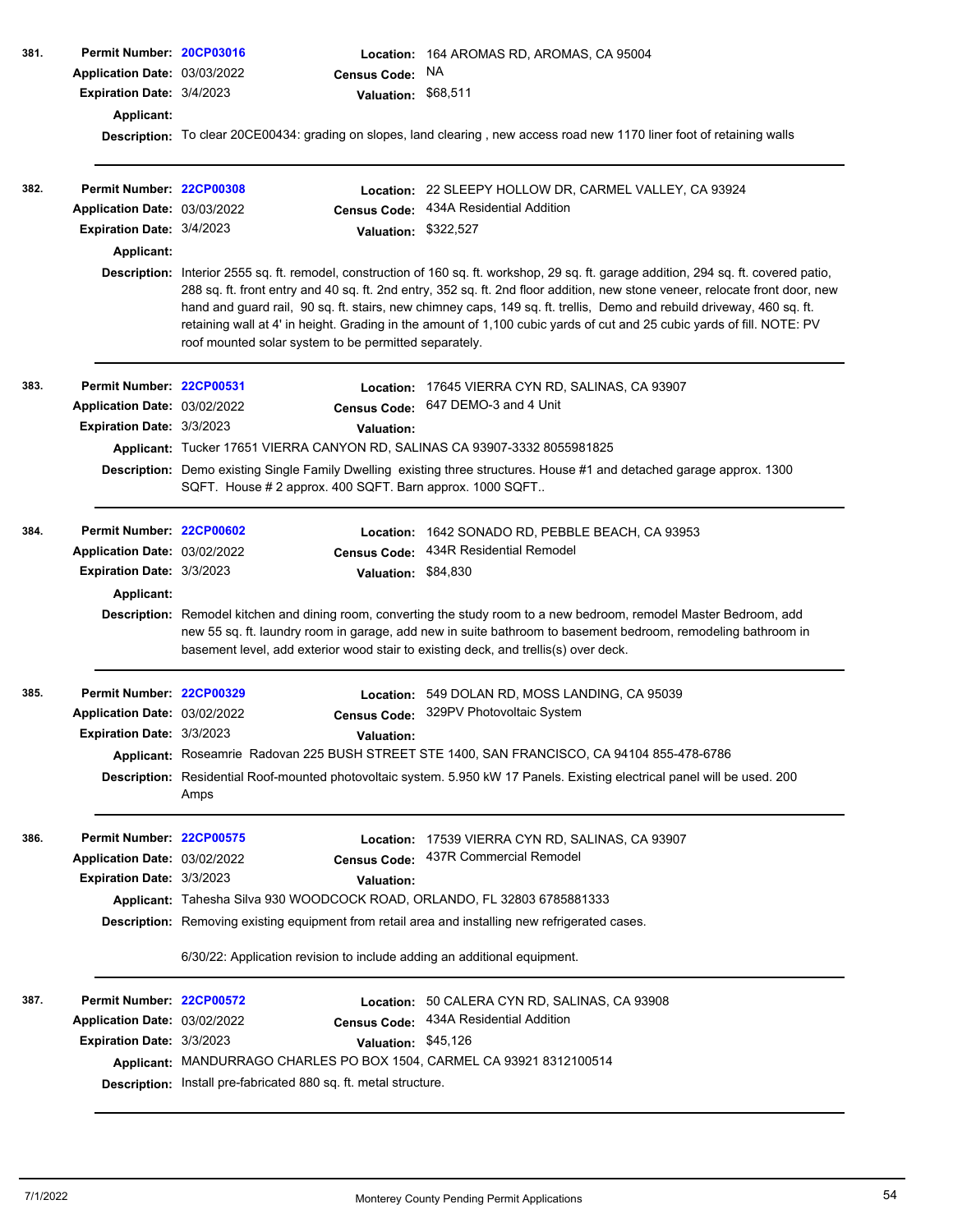| 388. | Permit Number: 22CP00588                                  |                                                                                                         | Location: 26233 CAMINO REAL, CARMEL, CA 93923                                                                                                                                                                                                                                                                                                                                           |
|------|-----------------------------------------------------------|---------------------------------------------------------------------------------------------------------|-----------------------------------------------------------------------------------------------------------------------------------------------------------------------------------------------------------------------------------------------------------------------------------------------------------------------------------------------------------------------------------------|
|      | Application Date: 03/01/2022                              | <b>Census Code:</b>                                                                                     | 101-Single Family Dwelling New                                                                                                                                                                                                                                                                                                                                                          |
|      | <b>Expiration Date: 3/2/2023</b>                          | <b>Valuation:</b>                                                                                       | \$118,382                                                                                                                                                                                                                                                                                                                                                                               |
|      | Applicant:                                                |                                                                                                         |                                                                                                                                                                                                                                                                                                                                                                                         |
|      |                                                           | fill                                                                                                    | Description: Demolish existing 1970 sq. ft. single family dwelling and 388 sq. ft. cottage, construction of a new 2794 sq. ft. single<br>family dwelling with attached 342 sq. ft. garage, 60 sq. ft. trellis, 145 sq. ft. covered porch, 34 side porch, 78 front<br>porch, and 85 sq. ft. stair case. need info listed above and questionnaire needs to be completed. Grading: 125 c/y |
|      |                                                           | Note: Roof mount PV system to be permitted separately.                                                  |                                                                                                                                                                                                                                                                                                                                                                                         |
| 389. | Permit Number: 22CP00578                                  |                                                                                                         | Location: 3152 FOREST LAKE RD, PEBBLE BEACH, CA 93953                                                                                                                                                                                                                                                                                                                                   |
|      | Application Date: 03/01/2022                              | <b>Census Code:</b>                                                                                     | 437A Commercial Addition                                                                                                                                                                                                                                                                                                                                                                |
|      | Expiration Date: 3/2/2023                                 | <b>Valuation:</b>                                                                                       |                                                                                                                                                                                                                                                                                                                                                                                         |
|      |                                                           | Applicant: DAVIS PAUL 286 EL DORADO ST, MONTEREY CA 93940 8313732784                                    |                                                                                                                                                                                                                                                                                                                                                                                         |
|      |                                                           |                                                                                                         | Description: To clear violation (21CE00515), install new wire mesh fabric panels at existing pool fence.                                                                                                                                                                                                                                                                                |
|      |                                                           |                                                                                                         |                                                                                                                                                                                                                                                                                                                                                                                         |
| 390. | Permit Number: 22CP00527                                  |                                                                                                         | Location: 9080 COKER RD, SALINAS, CA 93907<br>NA.                                                                                                                                                                                                                                                                                                                                       |
|      | Application Date: 02/28/2022<br>Expiration Date: 3/1/2023 | <b>Census Code:</b><br>Valuation: \$9,140                                                               |                                                                                                                                                                                                                                                                                                                                                                                         |
|      |                                                           | Applicant: CHILKOTT KATHERINE 9080 COKER RD, SALINAS CA 93907 (831) 293-3844                            |                                                                                                                                                                                                                                                                                                                                                                                         |
|      |                                                           |                                                                                                         | Description: To Clear 21CE00461: After-the-fact excavation for 232 cubic yards and 232 cubic yards of fill for a future 66' x 131'                                                                                                                                                                                                                                                      |
|      |                                                           | riding arena.                                                                                           |                                                                                                                                                                                                                                                                                                                                                                                         |
| 391. | Permit Number: 22CP00530                                  | Location:                                                                                               | 6730 CARMEL VALLEY RD, CARMEL, CA 93923                                                                                                                                                                                                                                                                                                                                                 |
|      | Application Date: 02/28/2022                              | <b>Census Code:</b>                                                                                     | 434A Residential Addition                                                                                                                                                                                                                                                                                                                                                               |
|      | Expiration Date: 3/1/2023                                 | Valuation: \$176,968                                                                                    |                                                                                                                                                                                                                                                                                                                                                                                         |
|      | Applicant:                                                |                                                                                                         |                                                                                                                                                                                                                                                                                                                                                                                         |
|      |                                                           | 600 sq. ft. horse stall, which 200 square feet is covered.                                              | Description: Horse riding arena with a 1860 sq. ft. retaining wall, 320 sq. ft. wall, a 120 sq. ft. wall, 200 sq. ft. hay storage and a                                                                                                                                                                                                                                                 |
| 392. | Permit Number: 22CP00251                                  |                                                                                                         | Location: 315 EL CAMINO REAL, GREENFIELD, CA 93927                                                                                                                                                                                                                                                                                                                                      |
|      | Application Date: 02/25/2022                              | <b>Census Code:</b>                                                                                     | 999 Commercial-Plumb/Elec/Mech                                                                                                                                                                                                                                                                                                                                                          |
|      | <b>Expiration Date: 2/26/2023</b>                         | Valuation:                                                                                              |                                                                                                                                                                                                                                                                                                                                                                                         |
|      |                                                           |                                                                                                         | Applicant: KABWASA-GREEN FLORENCE 1441 SCHILLING PL SOUTH 2ND FLOOR, SALINAS, CA 93901 8317554805                                                                                                                                                                                                                                                                                       |
|      |                                                           | ceiling and surface of wood beams to electrical panel.                                                  | Description: Installation of four (4) 20A / 120V circuits from electrical panel to computer desks and route raceway through T-bar                                                                                                                                                                                                                                                       |
|      |                                                           | Greenfield Library                                                                                      |                                                                                                                                                                                                                                                                                                                                                                                         |
| 393. | Permit Number: 22CP00144                                  |                                                                                                         | Location: 2 REFUGIO TRACE, CARMEL, CA 93923                                                                                                                                                                                                                                                                                                                                             |
|      | Application Date: 02/25/2022                              | <b>Census Code:</b>                                                                                     | 434A Residential Addition                                                                                                                                                                                                                                                                                                                                                               |
|      | Expiration Date: 2/26/2023                                | Valuation: \$129,990                                                                                    |                                                                                                                                                                                                                                                                                                                                                                                         |
|      | Applicant:                                                |                                                                                                         |                                                                                                                                                                                                                                                                                                                                                                                         |
|      |                                                           | previously approved as guesthouse under PLN120822.                                                      | Description: Construction of 860 square feet Accessory dwelling unit with attached 345 square feet trellis over deck. ADU                                                                                                                                                                                                                                                               |
| 394. | Permit Number: 22CP00382                                  |                                                                                                         | Location: 25850 MESA DR, CARMEL, CA 93923                                                                                                                                                                                                                                                                                                                                               |
|      | Application Date: 02/25/2022                              |                                                                                                         | Census Code: 437A Commercial Addition                                                                                                                                                                                                                                                                                                                                                   |
|      | Expiration Date: 2/26/2023                                | Valuation: \$491,436                                                                                    |                                                                                                                                                                                                                                                                                                                                                                                         |
|      |                                                           | Applicant: DENNEY AMY 721 LIGHTHOUSE AVE, PACIFIC GROVE, CA 93950 8316461261                            |                                                                                                                                                                                                                                                                                                                                                                                         |
|      |                                                           | deck (removal of 187 S.F.); Existing lower level finish floor to be dropped 18"<br>CUT: 180 Cubic Yards | Description: 4,334 S.F. interior remodel and 177 S.F. addition to existing two-story single-family residence; New 118 S.F.<br>Covered Entry; Rebuild and add 67 S.F. to two rear balconies and staircases; Rebuild and reduce the existing rear                                                                                                                                         |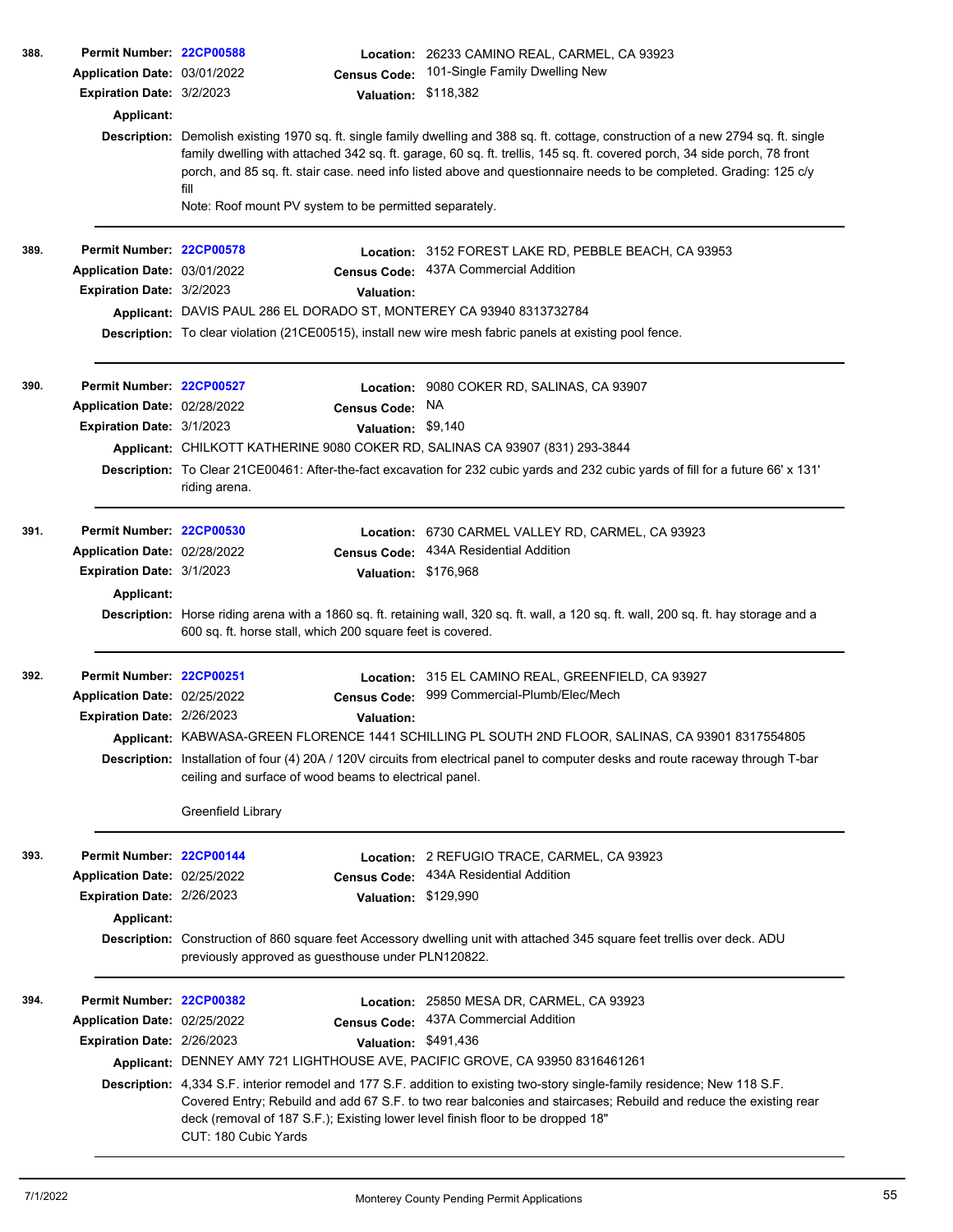| 395. | Permit Number: 22CP00372<br>Application Date: 02/24/2022<br>Expiration Date: 2/25/2023<br><b>Applicant:</b> | <b>Census Code:</b><br>Valuation: \$78,392                                                                                                | Location: 8275 CARINA, CARMEL, CA 93923<br>434A Residential Addition<br>Description: Convert a 441 square feet garage to guesthouse (CMB070025), addition of a 125 square feet porch.                                                                                                                                                                                                                                                                             |
|------|-------------------------------------------------------------------------------------------------------------|-------------------------------------------------------------------------------------------------------------------------------------------|-------------------------------------------------------------------------------------------------------------------------------------------------------------------------------------------------------------------------------------------------------------------------------------------------------------------------------------------------------------------------------------------------------------------------------------------------------------------|
| 396. | Permit Number: 22CP00190<br>Application Date: 02/24/2022<br>Expiration Date: 2/25/2023<br>Applicant:        | Location:<br><b>Census Code:</b><br>Valuation: \$274,424<br>porch/balconies                                                               | 76455 HIDDEN CREEK RD, PARKFIELD, CA 93451<br>101-Single Family Dwelling New<br>Description: Construction of a 1648 square feet new single residence with a 775 square feet garage and 380 square feet                                                                                                                                                                                                                                                            |
| 397. | Permit Number: 22CP00438<br>Application Date: 02/23/2022<br>Expiration Date: 2/24/2023                      | <b>Census Code:</b><br>Valuation: \$518,847<br>Applicant: PITNICK SAMUEL PO BOX 22412, CARMEL CA 93922 8312411885<br>cubic yards of fill. | Location: 1467 VISCAINO RD, PEBBLE BEACH, CA 93953<br>101-Single Family Dwelling New<br>Description: Construction of a new one story 3,402 square foot single family dwelling, an attached 870 square foot garage &<br>storage room. New 12'w gravel driveway w/ asphalt apron, approx. 75' long, 2,160 square feet of patios, a new 12'-6"<br>wide driveway gate, and a front yard fence 6'-0" high. Grading to consist of 320 cubic yards of excavation and 290 |
| 398. | Permit Number: 22CP00324<br>Application Date: 02/23/2022<br>Expiration Date: 2/24/2023<br>Applicant:        | Location:<br><b>Census Code:</b><br><b>Valuation:</b><br>Building 15 only                                                                 | 11500 DOLAN RD 15, MOSS LANDING, CA 95039<br>437R Commercial Remodel<br>\$180,780<br>Description: BLDG# 15. Tenant Improvement to include 6,000 square foot build out of an electrical room, and two (2) cultivation<br>rooms within existing warehouse space, and an exterior self-supporting metal entry roof canopy.                                                                                                                                           |
| 399. | Permit Number: 22CP00209<br>Application Date: 02/23/2022<br>Expiration Date: 2/24/2023<br><b>Applicant:</b> | Location:<br><b>Census Code:</b><br>Valuation: \$404,818<br>1,109 cubic yards of excavation and 862 cubic yards of fill.                  | 9999 TO BE ASSIGNED, TO BE ASSIGNED 99999<br>101-Single Family Dwelling New<br>Description: Construction of a new 2,386 square foot single family dwelling with an attached 752 square foot garage, a 192<br>square foot covered front porch, and a 192 square foot covered back porch, and new driveway. Grading to consist of                                                                                                                                   |
| 400. | Permit Number: 22CP00508<br>Application Date: 02/23/2022<br>Expiration Date: 2/24/2023<br>Applicant:        | <b>Census Code:</b><br>Valuation: \$77,718<br>and doors,                                                                                  | Location: 24433 SAN MARCOS RD, CARMEL, CA 93923<br>434R Residential Remodel<br>Description: Interior remodel of existing single family dwelling 1488 square feet, includes kitchen, bathrooms, plumbing,<br>electrical and natural gas 50 gallon water heater, Replace furnace 60K BTU with new ducting add new windows                                                                                                                                           |
| 401. | Permit Number: 22CP00418<br>Application Date: 02/22/2022<br>Expiration Date: 2/23/2023                      | <b>Census Code:</b><br>Valuation: \$776,060                                                                                               | Location: 71 ESTE CANADA, CARMEL, CA 93923<br>101-Single Family Dwelling New<br>Applicant: SCHLOSS BRITTNEY 225 CANNERY ROW STE A, MONTEREY, CA 93940 8316496001                                                                                                                                                                                                                                                                                                  |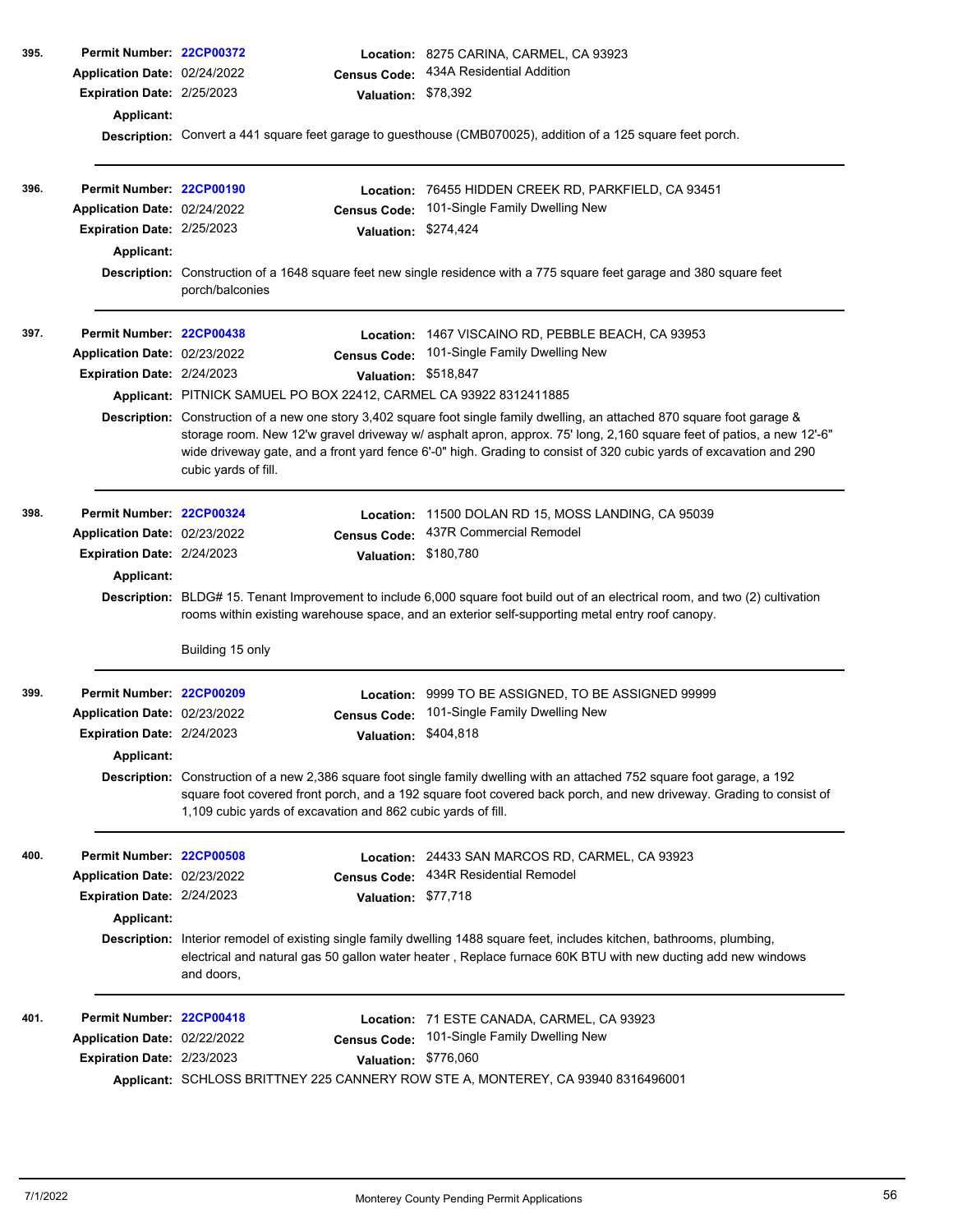|      |                              | fill.                                                                      | Description: Construction of a two story 2,542 square foot single family dwelling with a 578 square foot attached garage, 284<br>square foot decks, a 1,200 square foot ADU with a 467 square foot attached garage, 508 square foot second story<br>studio, 301 square foot covered decks, a 353 square foot cabana with a 688 square foot porches, a 600 square foot<br>detached barn, and 200 liner foot of retaining walls. Grading approximate 775 cubic yard of cut and 775 cubic yard of     |  |  |  |
|------|------------------------------|----------------------------------------------------------------------------|----------------------------------------------------------------------------------------------------------------------------------------------------------------------------------------------------------------------------------------------------------------------------------------------------------------------------------------------------------------------------------------------------------------------------------------------------------------------------------------------------|--|--|--|
| 402. | Permit Number: 22CP00332     |                                                                            | Location: 16800 MERIDIAN RD, SALINAS, CA 93907                                                                                                                                                                                                                                                                                                                                                                                                                                                     |  |  |  |
|      | Application Date: 02/22/2022 | <b>Census Code:</b>                                                        |                                                                                                                                                                                                                                                                                                                                                                                                                                                                                                    |  |  |  |
|      | Expiration Date: 2/23/2023   | Valuation:                                                                 |                                                                                                                                                                                                                                                                                                                                                                                                                                                                                                    |  |  |  |
|      |                              | Applicant: HOPKINS DAN 14 SPRECKELS LN, SPRECKELS, CA 93962 8312772226     |                                                                                                                                                                                                                                                                                                                                                                                                                                                                                                    |  |  |  |
|      |                              | Amps                                                                       | Description: Residential Roof-mounted photovoltaic system. 9.135 kW 21 Panels. Existing electrical panel will be used. 100                                                                                                                                                                                                                                                                                                                                                                         |  |  |  |
| 403. |                              | Permit Number. 19CP01542-REV1                                              | Location: 2467 SAN ANTONIO AVE, CARMEL, CA 93923                                                                                                                                                                                                                                                                                                                                                                                                                                                   |  |  |  |
|      | Application Date: 02/22/2022 | <b>Census Code:</b>                                                        | NA.                                                                                                                                                                                                                                                                                                                                                                                                                                                                                                |  |  |  |
|      | Expiration Date: 2/23/2023   | Valuation:                                                                 |                                                                                                                                                                                                                                                                                                                                                                                                                                                                                                    |  |  |  |
|      |                              | Applicant: PORTER MARK 855 BROADWAY AVE, SEASIDE, CA 93955 831-646-5200    |                                                                                                                                                                                                                                                                                                                                                                                                                                                                                                    |  |  |  |
|      |                              |                                                                            | Description: Raise existing 124 square foot sunroom, rebuild a 178 square foot sunroom, and add 54 square feet.                                                                                                                                                                                                                                                                                                                                                                                    |  |  |  |
| 404. |                              | Permit Number 20CP03029-REV1                                               | <b>Location: 434 VIRGINIA AVE A, SALINAS, CA 93907</b>                                                                                                                                                                                                                                                                                                                                                                                                                                             |  |  |  |
|      | Application Date: 02/22/2022 | <b>Census Code:</b>                                                        | NA.                                                                                                                                                                                                                                                                                                                                                                                                                                                                                                |  |  |  |
|      | Expiration Date: 2/23/2023   |                                                                            | Valuation: \$153,170                                                                                                                                                                                                                                                                                                                                                                                                                                                                               |  |  |  |
|      |                              | Applicant: SCHIVELY ERIC 434 VIRGINIA AVENUE, SALINAS, CA 93906 8318091100 |                                                                                                                                                                                                                                                                                                                                                                                                                                                                                                    |  |  |  |
|      |                              | 1173 sq. ft. Accessory Dwelling Unit.                                      | Description: 2/22/22 REVISION: Changes to include: from installing 1188 sq. ft. manufactured ADU home to construction of a                                                                                                                                                                                                                                                                                                                                                                         |  |  |  |
| 405. | Application Date: 02/22/2022 | Permit Number: 20CP02631-REV1<br><b>Census Code:</b>                       | Location: 26650 RANCHO SAN CARLOS RD, CARMEL, CA 93923<br>NA                                                                                                                                                                                                                                                                                                                                                                                                                                       |  |  |  |
|      | Expiration Date: 2/23/2023   |                                                                            | Valuation: \$21,415                                                                                                                                                                                                                                                                                                                                                                                                                                                                                |  |  |  |
|      |                              | Applicant: MANDURRAGO CHARLES PO BOX 1504, CARMEL CA 93921 8312100514      |                                                                                                                                                                                                                                                                                                                                                                                                                                                                                                    |  |  |  |
|      |                              | <b>Description:</b> Revision: Add 164 square foot kitchen addition.        |                                                                                                                                                                                                                                                                                                                                                                                                                                                                                                    |  |  |  |
| 406. | Permit Number: 22CP00507     |                                                                            | Location: 1539 VISCAINO RD, PEBBLE BEACH, ca 93953                                                                                                                                                                                                                                                                                                                                                                                                                                                 |  |  |  |
|      | Application Date: 02/22/2022 |                                                                            | Census Code: 434A Residential Addition                                                                                                                                                                                                                                                                                                                                                                                                                                                             |  |  |  |
|      | Expiration Date: 2/23/2023   |                                                                            | Valuation: \$474,890                                                                                                                                                                                                                                                                                                                                                                                                                                                                               |  |  |  |
|      |                              |                                                                            | Applicant: DENNEY AMY 721 LIGHTHOUSE AVE, PACIFIC GROVE, CA 93950 8316461261                                                                                                                                                                                                                                                                                                                                                                                                                       |  |  |  |
|      |                              |                                                                            | Description: Convert 566 sq. ft. of existing attached garage into livable space, add 653 sq. ft. habitable, new 630 sq. ft. garage<br>below existing house. 1,096 interior remodel, demo existing driveway, and patio and build a new permeable<br>driveway with new 16 sq. ft. columns and gate, 1,060 sq. ft. terrace with new firepit and patio. Add 824 sq. ft. site<br>staircase, 444.3 linear feet retaining wall, new 122 linear feet garden walls, and rebuild existing pickle ball court. |  |  |  |
| 407. | Permit Number: 22CP00469     |                                                                            | Location: 16098 CASTROVILLE BLVD, SALINAS, CA 93907                                                                                                                                                                                                                                                                                                                                                                                                                                                |  |  |  |
|      | Application Date: 02/18/2022 | <b>Census Code:</b>                                                        | 329PV Photovoltaic System                                                                                                                                                                                                                                                                                                                                                                                                                                                                          |  |  |  |
|      | Expiration Date: 2/19/2023   | <b>Valuation:</b>                                                          |                                                                                                                                                                                                                                                                                                                                                                                                                                                                                                    |  |  |  |
|      |                              |                                                                            | Applicant: CREPEAULT THOMAS 1555 NORTH FREEDOM BLVD, PROVO, UT 84604 8447652487                                                                                                                                                                                                                                                                                                                                                                                                                    |  |  |  |
|      |                              | Amps                                                                       | Description: Residential Ground-mounted photovoltaic system. 23.3 kW 64 Panels. Existing electrical panel will be used. 400                                                                                                                                                                                                                                                                                                                                                                        |  |  |  |
| 408. | Permit Number: 22CP00479     | Location:                                                                  | 429 CORRAL DE TIERRA, SALINAS, CA 93908                                                                                                                                                                                                                                                                                                                                                                                                                                                            |  |  |  |
|      | Application Date: 02/18/2022 | <b>Census Code:</b>                                                        | 434A Residential Addition                                                                                                                                                                                                                                                                                                                                                                                                                                                                          |  |  |  |
|      | Expiration Date: 2/19/2023   |                                                                            | Valuation: \$174,360                                                                                                                                                                                                                                                                                                                                                                                                                                                                               |  |  |  |
|      | <b>Applicant:</b>            |                                                                            |                                                                                                                                                                                                                                                                                                                                                                                                                                                                                                    |  |  |  |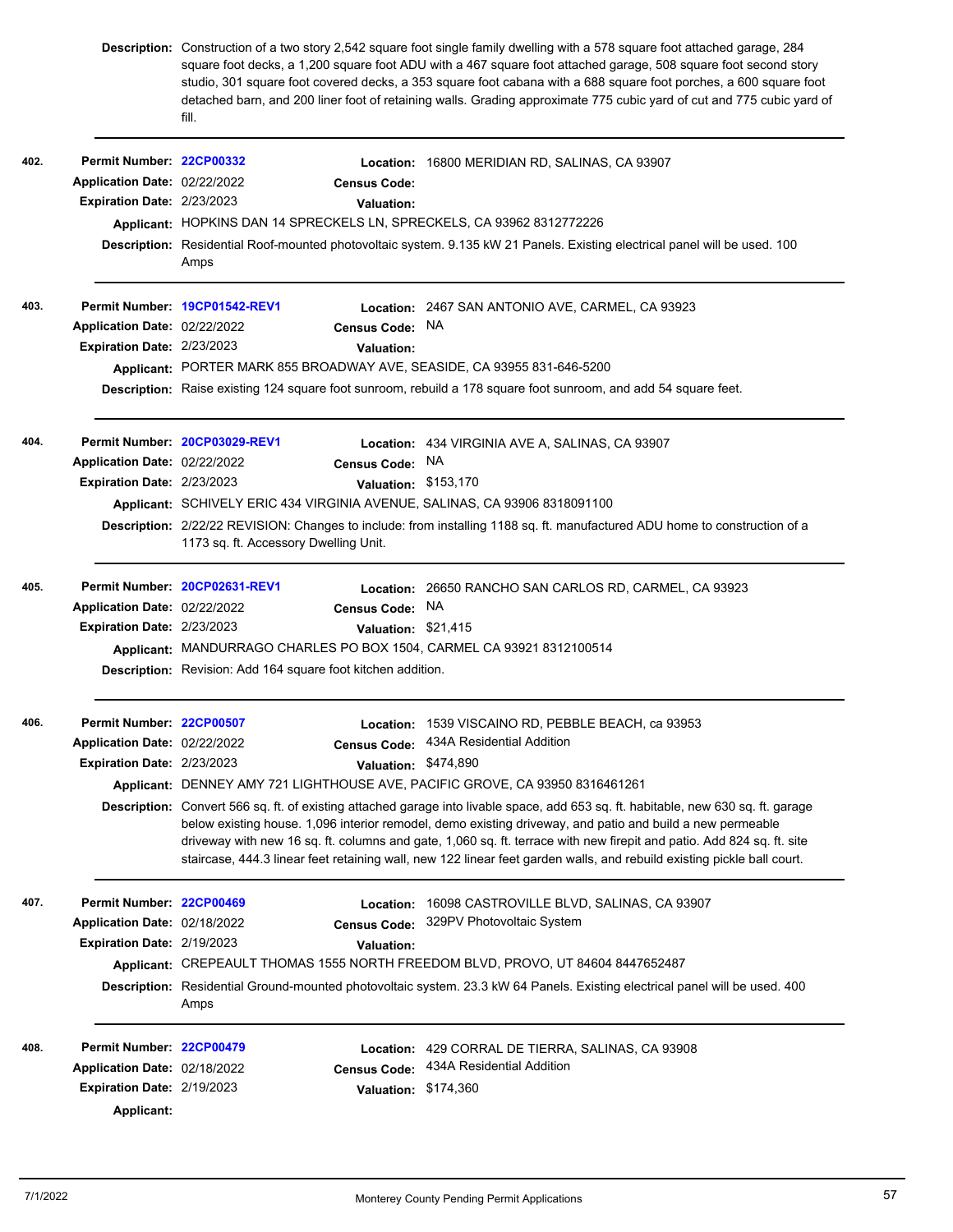|      |                                   | Description: Construction permit to allow the 1002 square feet addition, remove existing 485 square feet wood deck and extend<br>336 square feet wood raise deck, add new 228 square feet gable roof shading over deck addition, 167 squarer feet<br>Garden wall 6' feet height, new siding to match existing, new 80 linear feet retaining wall 36" height, new<br>downspouts, new windows, and new asphalt shingle roofing. Grading: Cut: 122 CY Fill: 5 |                      |                                                                                                                               |  |  |  |
|------|-----------------------------------|------------------------------------------------------------------------------------------------------------------------------------------------------------------------------------------------------------------------------------------------------------------------------------------------------------------------------------------------------------------------------------------------------------------------------------------------------------|----------------------|-------------------------------------------------------------------------------------------------------------------------------|--|--|--|
| 409. | Permit Number: 22CP00426          |                                                                                                                                                                                                                                                                                                                                                                                                                                                            | Location:            | 48 MIRAMONTE RD, CARMEL VALLEY, CA 93924                                                                                      |  |  |  |
|      | Application Date: 02/17/2022      |                                                                                                                                                                                                                                                                                                                                                                                                                                                            | <b>Census Code:</b>  | 329 Structure Other Than Building                                                                                             |  |  |  |
|      | Expiration Date: 2/18/2023        |                                                                                                                                                                                                                                                                                                                                                                                                                                                            | <b>Valuation:</b>    |                                                                                                                               |  |  |  |
|      | <b>Applicant:</b>                 |                                                                                                                                                                                                                                                                                                                                                                                                                                                            |                      |                                                                                                                               |  |  |  |
|      |                                   | Description: New inground gunite pool 144 square feet.                                                                                                                                                                                                                                                                                                                                                                                                     |                      |                                                                                                                               |  |  |  |
| 410. |                                   | Permit Number 21CP01056-REV1                                                                                                                                                                                                                                                                                                                                                                                                                               |                      | Location: 1186 THE DUNES RD, PEBBLE BEACH, CA 93953                                                                           |  |  |  |
|      | Application Date: 02/17/2022      |                                                                                                                                                                                                                                                                                                                                                                                                                                                            | <b>Census Code:</b>  | <b>NA</b>                                                                                                                     |  |  |  |
|      | Expiration Date: 2/18/2023        |                                                                                                                                                                                                                                                                                                                                                                                                                                                            | <b>Valuation:</b>    |                                                                                                                               |  |  |  |
|      | <b>Applicant:</b>                 |                                                                                                                                                                                                                                                                                                                                                                                                                                                            |                      |                                                                                                                               |  |  |  |
|      |                                   |                                                                                                                                                                                                                                                                                                                                                                                                                                                            |                      | Description: Revised foundation plan to retaining wall at corner of house to accommodate site conditions - see s2.1 and s2.4  |  |  |  |
| 411. | Permit Number: 22CP00464          |                                                                                                                                                                                                                                                                                                                                                                                                                                                            |                      | Location: 24995 BOOTS RD, MONTEREY, CA 93940                                                                                  |  |  |  |
|      | Application Date: 02/17/2022      |                                                                                                                                                                                                                                                                                                                                                                                                                                                            | <b>Census Code:</b>  | 329P Pool                                                                                                                     |  |  |  |
|      | <b>Expiration Date: 2/18/2023</b> |                                                                                                                                                                                                                                                                                                                                                                                                                                                            | <b>Valuation:</b>    |                                                                                                                               |  |  |  |
|      | Applicant:                        |                                                                                                                                                                                                                                                                                                                                                                                                                                                            |                      |                                                                                                                               |  |  |  |
|      |                                   | Description: New 12'X40' Swimming Pool with Automatic Pool Cover.                                                                                                                                                                                                                                                                                                                                                                                          |                      |                                                                                                                               |  |  |  |
| 412. | Permit Number: 21CP03501          |                                                                                                                                                                                                                                                                                                                                                                                                                                                            | Location:            |                                                                                                                               |  |  |  |
|      | Application Date: 02/17/2022      |                                                                                                                                                                                                                                                                                                                                                                                                                                                            | <b>Census Code:</b>  | 000 Residential-Plumb/Elec/Mech                                                                                               |  |  |  |
|      | Expiration Date: 2/18/2023        |                                                                                                                                                                                                                                                                                                                                                                                                                                                            | <b>Valuation:</b>    |                                                                                                                               |  |  |  |
|      | <b>Applicant:</b>                 |                                                                                                                                                                                                                                                                                                                                                                                                                                                            |                      |                                                                                                                               |  |  |  |
|      |                                   | electric 9.000 BTU/H mounted indoor unit.                                                                                                                                                                                                                                                                                                                                                                                                                  |                      | Description: Mini split installation- Mitsubishi electric MXZ-5C42NA multi-indoor inverter heat pump system with a Mitsubishi |  |  |  |
| 413. | Permit Number: 22CP00294          |                                                                                                                                                                                                                                                                                                                                                                                                                                                            | Location:            | 1151 MONTEREY SALINAS HWY, SALINAS, CA 93908                                                                                  |  |  |  |
|      | Application Date: 02/17/2022      |                                                                                                                                                                                                                                                                                                                                                                                                                                                            |                      | Census Code: 999 Commercial-Plumb/Elec/Mech                                                                                   |  |  |  |
|      | Expiration Date: 2/18/2023        |                                                                                                                                                                                                                                                                                                                                                                                                                                                            | <b>Valuation:</b>    |                                                                                                                               |  |  |  |
|      | Applicant:                        |                                                                                                                                                                                                                                                                                                                                                                                                                                                            |                      |                                                                                                                               |  |  |  |
|      |                                   | Description: Building a new power supply for Charter Communications. This power supply requires an address because it has<br>a PG&E Meter.                                                                                                                                                                                                                                                                                                                 |                      |                                                                                                                               |  |  |  |
| 414. |                                   | Permit Number 21CP01734-REV1                                                                                                                                                                                                                                                                                                                                                                                                                               | Location:            | 1273 LISBON LN, PEBBLE BEACH, CA 93953                                                                                        |  |  |  |
|      | Application Date: 02/16/2022      |                                                                                                                                                                                                                                                                                                                                                                                                                                                            | Census Code: NA      |                                                                                                                               |  |  |  |
|      | Expiration Date: 2/17/2023        |                                                                                                                                                                                                                                                                                                                                                                                                                                                            | Valuation:           |                                                                                                                               |  |  |  |
|      |                                   |                                                                                                                                                                                                                                                                                                                                                                                                                                                            |                      | Applicant: MANE SHAILESH 10786 BROOKWELL DR, CUPERTINO, CA 95014 4085333354                                                   |  |  |  |
|      |                                   | Description: Revision to replace existing window with a larger 48" x 48" window in Master Bathroom and remove two (2)<br>fireplaces and replace with one (1) fireplace in the existing living room.                                                                                                                                                                                                                                                        |                      |                                                                                                                               |  |  |  |
| 415. | Permit Number: 22CP00403          |                                                                                                                                                                                                                                                                                                                                                                                                                                                            | Location:            | 62033 ARGYLE RD, KING CITY, CA 93930                                                                                          |  |  |  |
|      | Application Date: 02/15/2022      |                                                                                                                                                                                                                                                                                                                                                                                                                                                            | <b>Census Code:</b>  | 438 Garage/Carport-New or Addition                                                                                            |  |  |  |
|      | Expiration Date: 2/16/2023        |                                                                                                                                                                                                                                                                                                                                                                                                                                                            | <b>Valuation:</b>    |                                                                                                                               |  |  |  |
|      |                                   |                                                                                                                                                                                                                                                                                                                                                                                                                                                            |                      | Applicant: OCON CARY 62033 ARGYLE RD, KING CITY CA 93930 (323) 807-1791                                                       |  |  |  |
|      |                                   |                                                                                                                                                                                                                                                                                                                                                                                                                                                            |                      | Description: Construction of a 30' x 40' pre-fabricated metal building with no utilities for storage.                         |  |  |  |
| 416. | Permit Number: 22CP00415          |                                                                                                                                                                                                                                                                                                                                                                                                                                                            | Location:            | 1142 CHAPARRAL RD, PEBBLE BEACH, CA 93953                                                                                     |  |  |  |
|      | Application Date: 02/15/2022      |                                                                                                                                                                                                                                                                                                                                                                                                                                                            | <b>Census Code:</b>  | 434A Residential Addition                                                                                                     |  |  |  |
|      | Expiration Date: 2/16/2023        |                                                                                                                                                                                                                                                                                                                                                                                                                                                            | Valuation: \$277,358 |                                                                                                                               |  |  |  |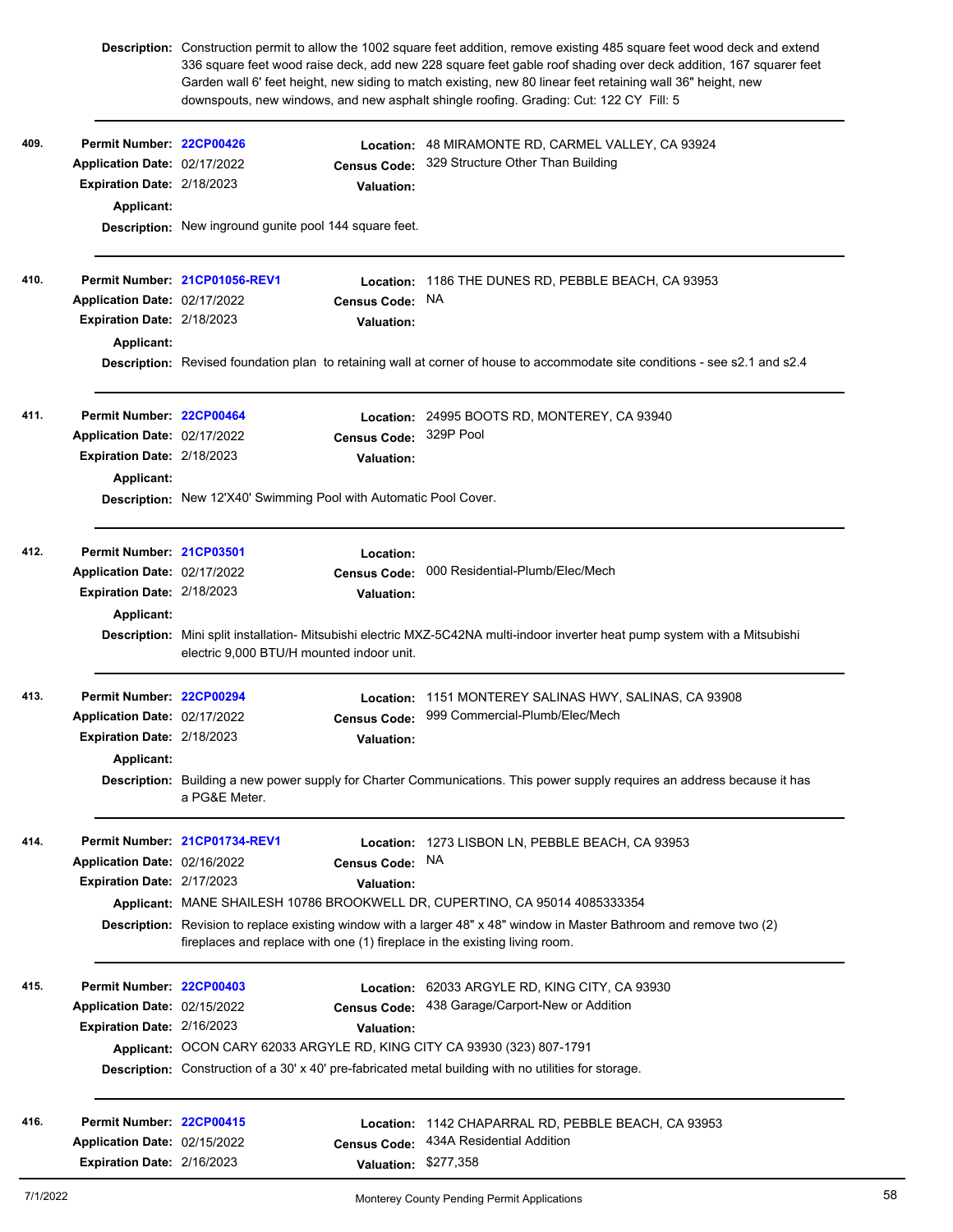|      |                                   | Applicant: WILSON CRAIG C 503 ROGUTHING AVE, SAN JOSE, CA 95128 408-568-6263                                                                           |                      |                                                                                                                                                                                                                                                                                                                                                                                                                               |  |  |  |
|------|-----------------------------------|--------------------------------------------------------------------------------------------------------------------------------------------------------|----------------------|-------------------------------------------------------------------------------------------------------------------------------------------------------------------------------------------------------------------------------------------------------------------------------------------------------------------------------------------------------------------------------------------------------------------------------|--|--|--|
|      |                                   | Description: Remodel existing1,822 square foot Single family dwelling, new 492 square foot addition and demo and rebuild 444<br>square foot rear deck. |                      |                                                                                                                                                                                                                                                                                                                                                                                                                               |  |  |  |
| 417. | Permit Number: 22CP00431          |                                                                                                                                                        |                      | Location: 379 PARADISE CYN RD, SALINAS, CA 93907                                                                                                                                                                                                                                                                                                                                                                              |  |  |  |
|      | Application Date: 02/15/2022      |                                                                                                                                                        |                      | Census Code: 434A Residential Addition                                                                                                                                                                                                                                                                                                                                                                                        |  |  |  |
|      | Expiration Date: 2/16/2023        |                                                                                                                                                        | Valuation: \$76,519  |                                                                                                                                                                                                                                                                                                                                                                                                                               |  |  |  |
|      |                                   |                                                                                                                                                        |                      | Applicant: CISNEROS JOSE OSVALDO LOPEZ 379 PARADISE RD, SALINAS CA 93907 831-332-7074                                                                                                                                                                                                                                                                                                                                         |  |  |  |
|      |                                   | square feet. total disturbance 495 square feet.                                                                                                        |                      | Description: Existing single story three bedroom with two baths home. Proposed plan to add 506-square feet at ground level<br>includes kitchen, bedroom and bathroom addition. maintain three bedrooms and 2-1/2 bath and remodel 200                                                                                                                                                                                         |  |  |  |
| 418. | Permit Number: 22CP00298          |                                                                                                                                                        |                      | Location: 8525 N PRUNEDALE RD, SALINAS, CA 93907                                                                                                                                                                                                                                                                                                                                                                              |  |  |  |
|      | Application Date: 02/15/2022      |                                                                                                                                                        |                      | Census Code: 437A Commercial Addition                                                                                                                                                                                                                                                                                                                                                                                         |  |  |  |
|      | <b>Expiration Date: 2/16/2023</b> |                                                                                                                                                        | Valuation: \$274,554 |                                                                                                                                                                                                                                                                                                                                                                                                                               |  |  |  |
|      |                                   |                                                                                                                                                        |                      | Applicant: RINEHART ED 107 CHURCH ST, SALINAS, CA 93901 8314221046                                                                                                                                                                                                                                                                                                                                                            |  |  |  |
|      |                                   | Description: Commercial AG related new metal building to be used as agricultural storage 4200 square feet remove existing<br>open storage.             |                      |                                                                                                                                                                                                                                                                                                                                                                                                                               |  |  |  |
| 419. | Permit Number: 22CP00310          |                                                                                                                                                        |                      | Location: 27302 HWY 1 HWY, CARMEL, CA 93923                                                                                                                                                                                                                                                                                                                                                                                   |  |  |  |
|      | Application Date: 02/11/2022      |                                                                                                                                                        | <b>Census Code:</b>  |                                                                                                                                                                                                                                                                                                                                                                                                                               |  |  |  |
|      | Expiration Date: 2/12/2023        |                                                                                                                                                        | <b>Valuation:</b>    |                                                                                                                                                                                                                                                                                                                                                                                                                               |  |  |  |
|      | <b>Applicant:</b>                 |                                                                                                                                                        |                      |                                                                                                                                                                                                                                                                                                                                                                                                                               |  |  |  |
|      |                                   | Amps                                                                                                                                                   |                      | Description: Residential Roof-mounted photovoltaic system. 8.37 kW 186 Panels. Existing electrical panel will be used. 125                                                                                                                                                                                                                                                                                                    |  |  |  |
| 420. | Permit Number: 22CP00327          |                                                                                                                                                        |                      | Location: 3195 FOREST LAKE RD, PEBBLE BEACH, CA 93953                                                                                                                                                                                                                                                                                                                                                                         |  |  |  |
|      | Application Date: 02/11/2022      |                                                                                                                                                        | <b>Census Code:</b>  |                                                                                                                                                                                                                                                                                                                                                                                                                               |  |  |  |
|      | Expiration Date: 2/12/2023        |                                                                                                                                                        | <b>Valuation:</b>    |                                                                                                                                                                                                                                                                                                                                                                                                                               |  |  |  |
|      |                                   |                                                                                                                                                        |                      | Applicant: KELLY RAENA 418 S ABBOTT AVE, MILPITAS, CA 95035 7752912910                                                                                                                                                                                                                                                                                                                                                        |  |  |  |
|      |                                   | Amps. Two (2) Energy Storage Systems.                                                                                                                  |                      | Description: Residential Roof-mounted photovoltaic system. 7.14 kW 21 Panels. Existing electrical panel will be used. 200                                                                                                                                                                                                                                                                                                     |  |  |  |
| 421. | Permit Number: 22CP00350          |                                                                                                                                                        |                      | Location: 484 CORRAL DE TIERRA, SALINAS, CA 93908                                                                                                                                                                                                                                                                                                                                                                             |  |  |  |
|      | Application Date: 02/11/2022      |                                                                                                                                                        | <b>Census Code:</b>  |                                                                                                                                                                                                                                                                                                                                                                                                                               |  |  |  |
|      | Expiration Date: 2/12/2023        |                                                                                                                                                        | <b>Valuation:</b>    |                                                                                                                                                                                                                                                                                                                                                                                                                               |  |  |  |
|      |                                   |                                                                                                                                                        |                      | Applicant: HOPKINS DAN 14 SPRECKELS LN, SPRECKELS, CA 93962 8312772226                                                                                                                                                                                                                                                                                                                                                        |  |  |  |
|      |                                   | Amps                                                                                                                                                   |                      | Description: Residential Roof-mounted photovoltaic system. 10.005 kW 23 Panels. Existing electrical panel will be used. 200                                                                                                                                                                                                                                                                                                   |  |  |  |
| 422. |                                   | Permit Number 21CP01328-REV1                                                                                                                           |                      | Location: 29147 FERN CYN RD, CARMEL, CA 93923                                                                                                                                                                                                                                                                                                                                                                                 |  |  |  |
|      | Application Date: 02/11/2022      |                                                                                                                                                        | <b>Census Code:</b>  | <b>NA</b>                                                                                                                                                                                                                                                                                                                                                                                                                     |  |  |  |
|      | Expiration Date: 2/12/2023        |                                                                                                                                                        | <b>Valuation:</b>    |                                                                                                                                                                                                                                                                                                                                                                                                                               |  |  |  |
|      | Applicant:                        |                                                                                                                                                        |                      |                                                                                                                                                                                                                                                                                                                                                                                                                               |  |  |  |
|      |                                   |                                                                                                                                                        |                      | Description: Revision to 21CP01328: Correct absolute elevation values of driveway grade where it meets garage, Existing Living                                                                                                                                                                                                                                                                                                |  |  |  |
|      |                                   |                                                                                                                                                        |                      | Room posts removed from Living Room Addition, Front retaining walls and stairs reconfigured, added Outdoor gas<br>firepit relocated to corner of patio, Garage door width increased to 9', Laundry sink moved to Family Room, Closet<br>added to Bedroom 3, One window removed from south Shop wall. Half-moon gable window in Living Room<br>Addition replaced with rectangle. Gable windows added above sliding glass doors |  |  |  |
| 423. | Permit Number: 21CP02303          |                                                                                                                                                        |                      | Location: 60 LAUREL DR, CARMEL VALLEY, CA 93924                                                                                                                                                                                                                                                                                                                                                                               |  |  |  |
|      | Application Date: 02/10/2022      |                                                                                                                                                        | <b>Census Code:</b>  | 434A Residential Addition                                                                                                                                                                                                                                                                                                                                                                                                     |  |  |  |
|      | Expiration Date: 2/11/2023        |                                                                                                                                                        | Valuation: \$129,121 |                                                                                                                                                                                                                                                                                                                                                                                                                               |  |  |  |
|      | <b>Applicant:</b>                 |                                                                                                                                                        |                      |                                                                                                                                                                                                                                                                                                                                                                                                                               |  |  |  |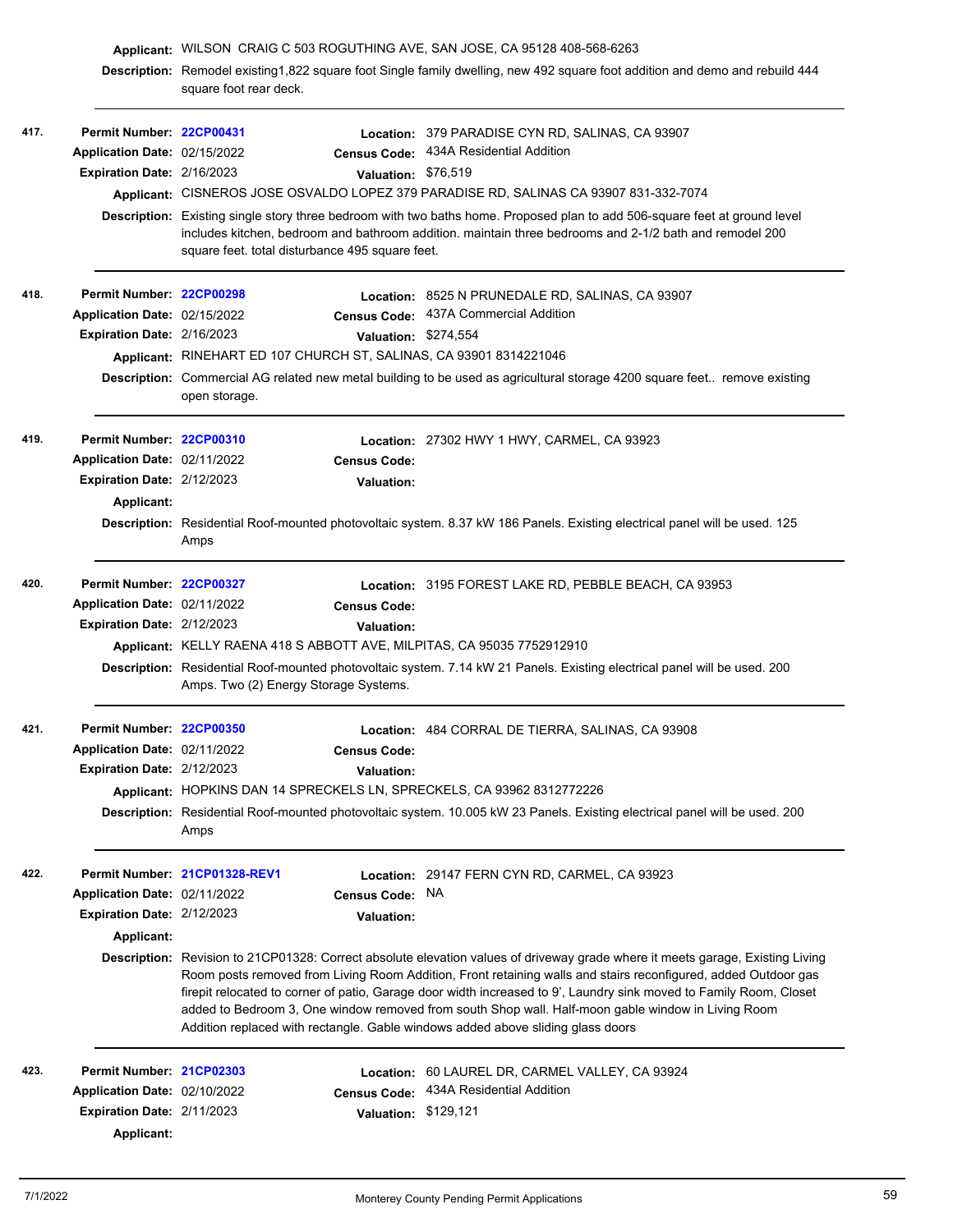|      |                                  |                                                                                                                                                                 |                      | Description: Demolition of an existing bedroom and bathroom to be replaced with a new 852 square feet master suite, laundry<br>room, 1/2 bath, and pantry. Remodel of the existing kitchen and dining room |  |  |  |
|------|----------------------------------|-----------------------------------------------------------------------------------------------------------------------------------------------------------------|----------------------|------------------------------------------------------------------------------------------------------------------------------------------------------------------------------------------------------------|--|--|--|
| 424. | Permit Number: 22CP00297         |                                                                                                                                                                 |                      | Location: 17708 POND DEROSA LN, SALINAS, CA 93907                                                                                                                                                          |  |  |  |
|      | Application Date: 02/10/2022     |                                                                                                                                                                 | <b>Census Code:</b>  | 434A Residential Addition                                                                                                                                                                                  |  |  |  |
|      | Expiration Date: 2/11/2023       |                                                                                                                                                                 | Valuation: \$43,075  |                                                                                                                                                                                                            |  |  |  |
|      |                                  |                                                                                                                                                                 |                      | Applicant: ESPINOZA AMALIA 17708 POND DEROSA LN, SALINAS CA 93907-9053 (831) 750-2829                                                                                                                      |  |  |  |
|      |                                  |                                                                                                                                                                 |                      | Description: Install prefabricated 840 sq. ft. metal garage. No electrical or plumbing.                                                                                                                    |  |  |  |
| 425. | Permit Number: 22CP00108         |                                                                                                                                                                 | Location:            | 1528 MONTEREY SALINAS HWY, MONTEREY, CA 93940                                                                                                                                                              |  |  |  |
|      | Application Date: 02/10/2022     |                                                                                                                                                                 | <b>Census Code:</b>  | 434A Residential Addition                                                                                                                                                                                  |  |  |  |
|      | Expiration Date: 2/11/2023       |                                                                                                                                                                 | Valuation: \$72,995  |                                                                                                                                                                                                            |  |  |  |
|      | Applicant:                       |                                                                                                                                                                 |                      |                                                                                                                                                                                                            |  |  |  |
|      |                                  | Description: Proposed conversion of existing 1715 square feet office into a 1080 square feet ADU with a 635 Office with<br>bathroom and sink and full bathroom. |                      |                                                                                                                                                                                                            |  |  |  |
| 426. | Permit Number: 21CP00858         |                                                                                                                                                                 |                      | Location: 37 VILLAGE DR A, CARMEL VALLEY, CA 93924                                                                                                                                                         |  |  |  |
|      | Extended Application: 02/07/2022 |                                                                                                                                                                 |                      | Census Code: 101A New Accessory Dwelling Unit                                                                                                                                                              |  |  |  |
|      | Expiration Date: 2/8/2023        |                                                                                                                                                                 | Valuation: \$14,548  |                                                                                                                                                                                                            |  |  |  |
|      |                                  | Applicant: SMITH SUE 101 Sycamore Valley Rd West, DANVILLE, CA 94526 9256838238                                                                                 |                      |                                                                                                                                                                                                            |  |  |  |
|      |                                  | Description: Convert existing 652 sq. ft. legal guest house to an ADU by adding kitchen                                                                         |                      |                                                                                                                                                                                                            |  |  |  |
| 427. | Permit Number: 22CP00230         |                                                                                                                                                                 |                      | Location: 25223 RANDALL WAY, CARMEL, CA 93923                                                                                                                                                              |  |  |  |
|      | Application Date: 02/07/2022     |                                                                                                                                                                 | <b>Census Code:</b>  | 434R Residential Remodel                                                                                                                                                                                   |  |  |  |
|      | Expiration Date: 2/8/2023        |                                                                                                                                                                 | Valuation: \$32,644  |                                                                                                                                                                                                            |  |  |  |
|      | Applicant:                       |                                                                                                                                                                 |                      |                                                                                                                                                                                                            |  |  |  |
|      |                                  |                                                                                                                                                                 |                      | Description: Interior remodel Kitchen, Master Bathroom, Bathroom #2 and #3 approx 625 square feet.                                                                                                         |  |  |  |
| 428. | Permit Number: 22CP00219         |                                                                                                                                                                 |                      | Location: 7061 VALLEY GREENS CIR, CARMEL, CA 93923                                                                                                                                                         |  |  |  |
|      | Application Date: 02/07/2022     |                                                                                                                                                                 | <b>Census Code:</b>  |                                                                                                                                                                                                            |  |  |  |
|      | Expiration Date: 2/8/2023        |                                                                                                                                                                 | <b>Valuation:</b>    |                                                                                                                                                                                                            |  |  |  |
|      |                                  |                                                                                                                                                                 |                      | Applicant: JENANYAN RON 1632 DEL MONTE BLVD, SEASIDE, CA 93955 8313751463                                                                                                                                  |  |  |  |
|      |                                  |                                                                                                                                                                 |                      | Description: Install new emergency backup generator, concrete pad, and automatic transfer switch.--\$10,600 valuation.                                                                                     |  |  |  |
| 429. | Permit Number: 22CP00314         |                                                                                                                                                                 |                      | Location: 8545 CARMEL VALLEY RD, CARMEL, CA 93923                                                                                                                                                          |  |  |  |
|      | Application Date: 02/07/2022     |                                                                                                                                                                 | <b>Census Code:</b>  | 434A Residential Addition                                                                                                                                                                                  |  |  |  |
|      | Expiration Date: 2/8/2023        |                                                                                                                                                                 | Valuation: \$9,663   |                                                                                                                                                                                                            |  |  |  |
|      |                                  |                                                                                                                                                                 |                      | Applicant: ALBANI FRANCISCO 550 HARTNELL ST SUITE J, MONTEREY, CA 93940 8313759594                                                                                                                         |  |  |  |
|      |                                  | upgrades as required. Unit 14L and 14M                                                                                                                          |                      | Description: Convert a 409 sq. ft. and 405 sq. ft. units into one, 185 sq. ft. interior remodel. Electrical, plumbing and mechanical                                                                       |  |  |  |
| 430. | Permit Number: 22CP00237         |                                                                                                                                                                 |                      | Location: 1 GOODRICH TRAIL, CARMEL, CA 93923                                                                                                                                                               |  |  |  |
|      | Application Date: 02/04/2022     |                                                                                                                                                                 | <b>Census Code:</b>  | 101A New Accessory Dwelling Unit                                                                                                                                                                           |  |  |  |
|      | Expiration Date: 2/5/2023        |                                                                                                                                                                 | Valuation: \$159,209 |                                                                                                                                                                                                            |  |  |  |
|      | Applicant:                       |                                                                                                                                                                 |                      |                                                                                                                                                                                                            |  |  |  |
|      |                                  |                                                                                                                                                                 |                      | Description: Construction of a 1200 sq. ft. Accessory Dwelling Unit, retaining walls (38 sq. ft. and 21 sq. ft.). New septic system.                                                                       |  |  |  |
| 431. | Permit Number: 22CP00259         |                                                                                                                                                                 |                      | Location: 3450 RED WOLF DR, CARMEL, CA 93923                                                                                                                                                               |  |  |  |
|      | Application Date: 02/04/2022     |                                                                                                                                                                 | <b>Census Code:</b>  | NA.                                                                                                                                                                                                        |  |  |  |
|      | <b>Expiration Date: 2/5/2023</b> |                                                                                                                                                                 | Valuation: \$47,867  |                                                                                                                                                                                                            |  |  |  |
|      | Applicant:                       |                                                                                                                                                                 |                      |                                                                                                                                                                                                            |  |  |  |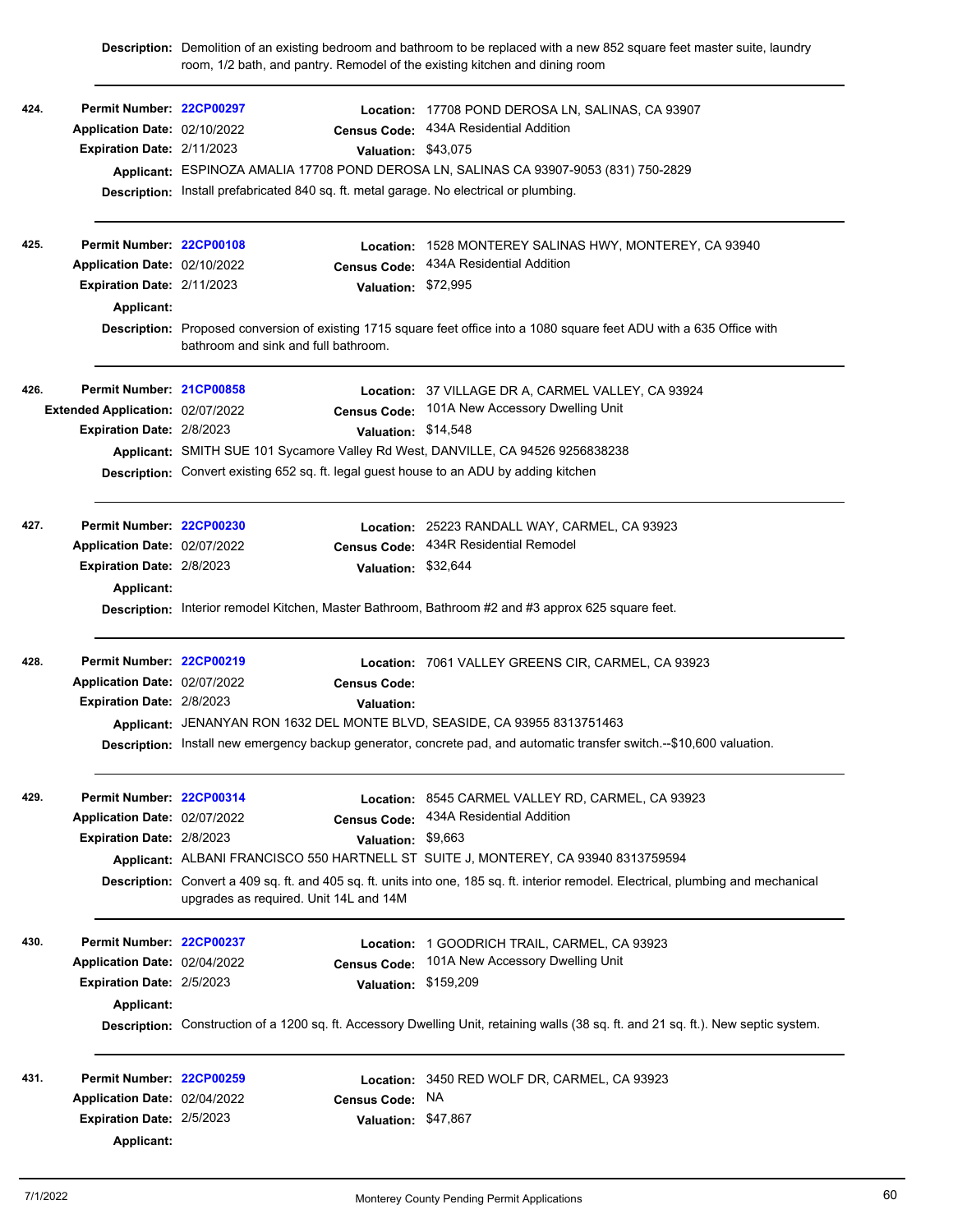|      |                              | Description: Grading pad for the 3960 sq. ft. single family dwelling, 1480 sq. ft. detached garage, and a 1200 sq. ft. accessory<br>dwelling. Grading: 2148 c/y cut and 1176 c/y fill (26084 sq. ft. ground disturbance). Roof-mounted solar 10kw 40<br>panels installed on Guesthouse to be submitted as deferred submittal. |                   |                                                                                                                                                                                                                                                                                                                                                                        |  |  |  |
|------|------------------------------|-------------------------------------------------------------------------------------------------------------------------------------------------------------------------------------------------------------------------------------------------------------------------------------------------------------------------------|-------------------|------------------------------------------------------------------------------------------------------------------------------------------------------------------------------------------------------------------------------------------------------------------------------------------------------------------------------------------------------------------------|--|--|--|
| 432. | Permit Number: 22CP00175     |                                                                                                                                                                                                                                                                                                                               |                   | Location: 1491 BONIFACIO RD, PEBBLE BEACH, CA 93953                                                                                                                                                                                                                                                                                                                    |  |  |  |
|      | Application Date: 02/04/2022 | <b>Census Code:</b>                                                                                                                                                                                                                                                                                                           |                   | 434R Residential Remodel                                                                                                                                                                                                                                                                                                                                               |  |  |  |
|      | Expiration Date: 2/5/2023    |                                                                                                                                                                                                                                                                                                                               |                   | Valuation: \$49,464                                                                                                                                                                                                                                                                                                                                                    |  |  |  |
|      |                              |                                                                                                                                                                                                                                                                                                                               |                   | Applicant: SPELLACY CYNTHIA 21 B MANDEVILLE CT, MONTEREY CA 93940 8313751890                                                                                                                                                                                                                                                                                           |  |  |  |
|      |                              | will be slightly reconfigured and 399 sq. ft. on it will become permeable.                                                                                                                                                                                                                                                    |                   | Description: Interior remodel to an existing house. The deck guard rails will be changed on the building to Glass. The entry patio                                                                                                                                                                                                                                     |  |  |  |
| 433. | Permit Number: 22CP00296     |                                                                                                                                                                                                                                                                                                                               |                   | Location: 48200 COAST RIDGE RD, BIG SUR, CA 93920                                                                                                                                                                                                                                                                                                                      |  |  |  |
|      | Application Date: 02/03/2022 | <b>Census Code:</b>                                                                                                                                                                                                                                                                                                           |                   | 101-Single Family Dwelling New                                                                                                                                                                                                                                                                                                                                         |  |  |  |
|      | Expiration Date: 2/4/2023    |                                                                                                                                                                                                                                                                                                                               | <b>Valuation:</b> | \$654,764                                                                                                                                                                                                                                                                                                                                                              |  |  |  |
|      |                              |                                                                                                                                                                                                                                                                                                                               |                   | Applicant: WILL PLASHA 60 E CARMEL VALLEY RD, CARMEL VALLEY CA 93924 8315215840                                                                                                                                                                                                                                                                                        |  |  |  |
|      |                              | Description: Construct 3,090 square foot one-story single family dwelling with a 543 square foot basement, 543 square foot<br>garage, 580 square foot covered screened porch, and 3,780 square feet of covered patios.                                                                                                        |                   |                                                                                                                                                                                                                                                                                                                                                                        |  |  |  |
|      |                              | Note: Grading under 21CP03170                                                                                                                                                                                                                                                                                                 |                   |                                                                                                                                                                                                                                                                                                                                                                        |  |  |  |
| 434. | Permit Number: 22CP00267     |                                                                                                                                                                                                                                                                                                                               |                   | Location: 25810 RIO VISTA DR, CARMEL, CA 93923                                                                                                                                                                                                                                                                                                                         |  |  |  |
|      | Application Date: 02/02/2022 | <b>Census Code:</b>                                                                                                                                                                                                                                                                                                           |                   | 000 Residential-Plumb/Elec/Mech                                                                                                                                                                                                                                                                                                                                        |  |  |  |
|      | Expiration Date: 2/3/2023    |                                                                                                                                                                                                                                                                                                                               | Valuation:        |                                                                                                                                                                                                                                                                                                                                                                        |  |  |  |
|      |                              | Applicant: WILSON GARY 307 GRAND AVE, PACIFIC GROVE, CA 93950 8313754591                                                                                                                                                                                                                                                      |                   |                                                                                                                                                                                                                                                                                                                                                                        |  |  |  |
|      |                              | Standard Gas water heater. Proposed tank size is 50 gallons.                                                                                                                                                                                                                                                                  |                   | Description: Residential Water Heater Replacement Permit. 50 BTUs/Watts Standard Gas water heater with 50 BTUs/Watts                                                                                                                                                                                                                                                   |  |  |  |
| 435. | Permit Number: 22CP00197     |                                                                                                                                                                                                                                                                                                                               |                   | Location: 8100 CARINA, CARMEL, CA 93923                                                                                                                                                                                                                                                                                                                                |  |  |  |
|      | Application Date: 02/02/2022 | <b>Census Code:</b>                                                                                                                                                                                                                                                                                                           |                   | 101-Single Family Dwelling New                                                                                                                                                                                                                                                                                                                                         |  |  |  |
|      | Expiration Date: 2/3/2023    |                                                                                                                                                                                                                                                                                                                               | <b>Valuation:</b> | \$1,321,398                                                                                                                                                                                                                                                                                                                                                            |  |  |  |
|      |                              | Applicant: THULL ROBERT 8320 VISTA MONTERRRA, MONTEREY, CA 415-706-2825                                                                                                                                                                                                                                                       |                   |                                                                                                                                                                                                                                                                                                                                                                        |  |  |  |
|      |                              | Description: Construction of a single family dwelling consisting of a 6,956 square feet main floor; 1905 square feet basement;<br>1185 square feet attached garage; 1131 square feet mechanical room 504 square feet; swimming pool, Jacuzzy,<br>floor deck. GRADING: CUT: 775 CY; FILL: 2350 CY.                             |                   |                                                                                                                                                                                                                                                                                                                                                                        |  |  |  |
| 436. | Permit Number: 22CP00021     |                                                                                                                                                                                                                                                                                                                               |                   | Location: 18263 VIERRA CYN RD, SALINAS, CA 93907                                                                                                                                                                                                                                                                                                                       |  |  |  |
|      | Application Date: 02/02/2022 | <b>Census Code:</b>                                                                                                                                                                                                                                                                                                           |                   | 101-Single Family Dwelling New                                                                                                                                                                                                                                                                                                                                         |  |  |  |
|      | Expiration Date: 2/3/2023    |                                                                                                                                                                                                                                                                                                                               |                   | Valuation: \$450,125                                                                                                                                                                                                                                                                                                                                                   |  |  |  |
|      |                              | Applicant: Wong 1381 ASTER LN, CUPERTINO CA 95014 4086217790                                                                                                                                                                                                                                                                  |                   |                                                                                                                                                                                                                                                                                                                                                                        |  |  |  |
|      |                              | and 0 CU fill                                                                                                                                                                                                                                                                                                                 |                   | Description: Building permit to demo existing 2000 square feet dwelling unit and Construct a new two-story Single Family<br>dwelling 3195 square feet with 3 bedroom and 2 bathrooms with attached 675 square feet garage and a 200<br>square feet covered patio and 480 square feet sunroom. Area of disturbance 5000 square feet with 10 CU of cut                   |  |  |  |
| 437. | Permit Number: 22CP00010     |                                                                                                                                                                                                                                                                                                                               | Location:         | 33750 E CARMEL VALLEY RD, CARMEL VALLEY, CA 93924                                                                                                                                                                                                                                                                                                                      |  |  |  |
|      | Application Date: 02/01/2022 | <b>Census Code:</b>                                                                                                                                                                                                                                                                                                           |                   | 999 Commercial-Plumb/Elec/Mech                                                                                                                                                                                                                                                                                                                                         |  |  |  |
|      | Expiration Date: 2/2/2023    |                                                                                                                                                                                                                                                                                                                               | <b>Valuation:</b> |                                                                                                                                                                                                                                                                                                                                                                        |  |  |  |
|      | <b>Applicant:</b>            |                                                                                                                                                                                                                                                                                                                               |                   |                                                                                                                                                                                                                                                                                                                                                                        |  |  |  |
|      |                              | outage                                                                                                                                                                                                                                                                                                                        |                   | Description: Improvements to existing electrical service to upsize the switchgear to support the existing facilities and other new<br>structures that are being constructed under separate permits (Farm Kitchen, Milking Parlor, Greenhouse and Farm<br>HQ). Improvements will include a back-up generator for support of the Farm Kitchen and Farm HQ during a power |  |  |  |
| 438. | Permit Number: APP220118     |                                                                                                                                                                                                                                                                                                                               |                   | Location: 82 YANKEE POINT DR, CARMEL, CA 93923                                                                                                                                                                                                                                                                                                                         |  |  |  |
|      | Application Date: 01/31/2022 | <b>Census Code:</b>                                                                                                                                                                                                                                                                                                           |                   |                                                                                                                                                                                                                                                                                                                                                                        |  |  |  |
|      | <b>Expiration Date:</b>      |                                                                                                                                                                                                                                                                                                                               | <b>Valuation:</b> |                                                                                                                                                                                                                                                                                                                                                                        |  |  |  |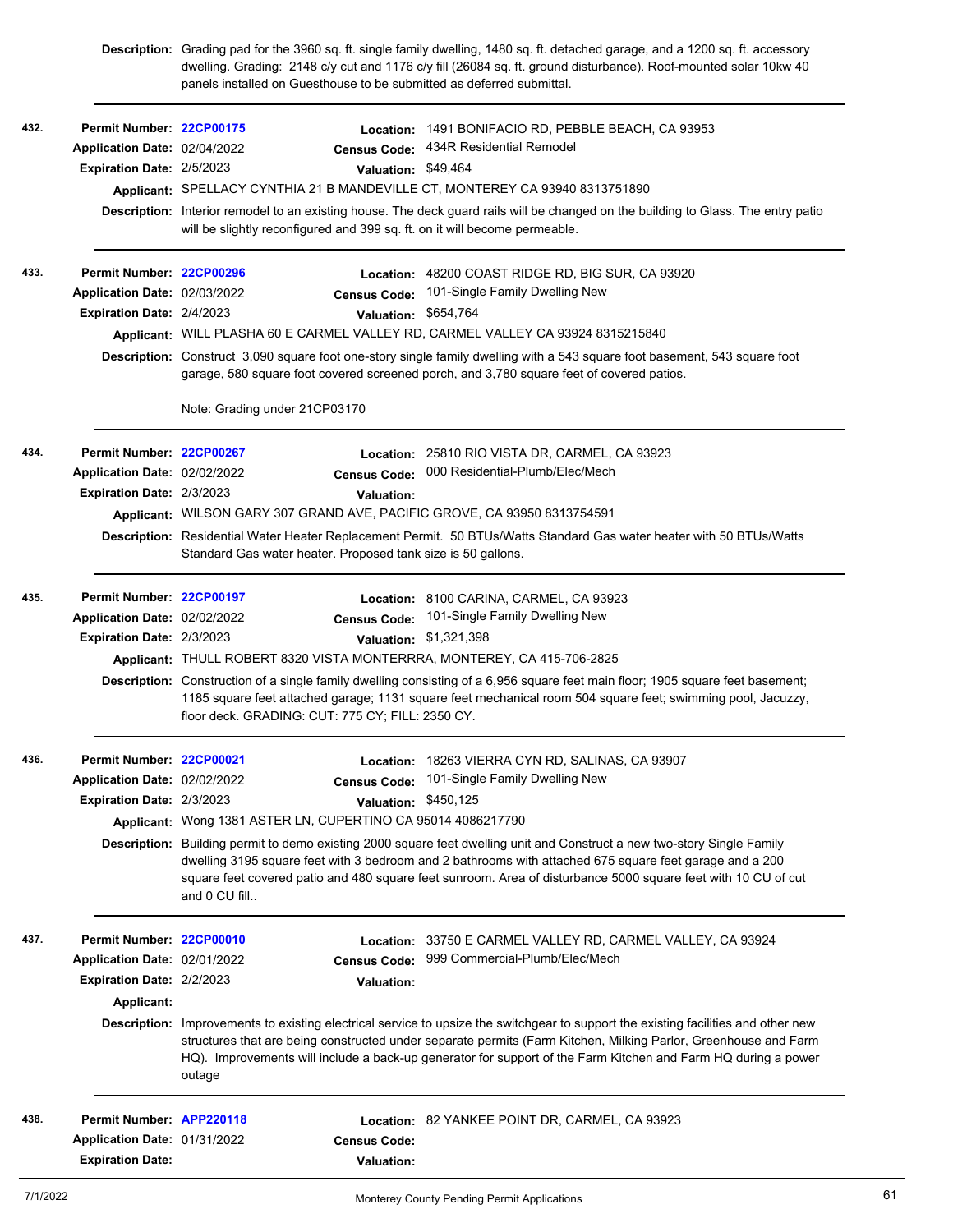|      |                                                                    | Applicant: WILSON CHRISTOPHER 1112 PHOENIX AVE STE A, SEASIDE, CA 93955 8313090991                                                                                                                    |                        |                                                                                                                                                                                                                                                                                                                                                                             |
|------|--------------------------------------------------------------------|-------------------------------------------------------------------------------------------------------------------------------------------------------------------------------------------------------|------------------------|-----------------------------------------------------------------------------------------------------------------------------------------------------------------------------------------------------------------------------------------------------------------------------------------------------------------------------------------------------------------------------|
|      |                                                                    |                                                                                                                                                                                                       |                        | Description: REPLACING EXISTING FURNACE UNDER THE HOME WITH AN ENERGY EFFICIENT (95%) 80K BTU UP-FLOW<br>FURNACE, INSTALLING A HEPA FILTER AND REPLACING EXISTING W/H WITH A NAVIEN TANKLESS UNIT.                                                                                                                                                                          |
| 439. | Permit Number: 22CP00231                                           |                                                                                                                                                                                                       |                        | Location: 3105 STEVENSON DR, PEBBLE BEACH, CA 93953                                                                                                                                                                                                                                                                                                                         |
|      | Application Date: 01/31/2022                                       |                                                                                                                                                                                                       | Census Code: 329D Deck |                                                                                                                                                                                                                                                                                                                                                                             |
|      | Expiration Date: 2/1/2023                                          |                                                                                                                                                                                                       | <b>Valuation:</b>      |                                                                                                                                                                                                                                                                                                                                                                             |
|      | Applicant:                                                         |                                                                                                                                                                                                       |                        |                                                                                                                                                                                                                                                                                                                                                                             |
|      |                                                                    | panel 200A with new 200A electrical panel.                                                                                                                                                            |                        | Description: To partially clear violation 22CE00026: Replace rotten roof deck on top of garage and replace existing electrical                                                                                                                                                                                                                                              |
| 440. | Permit Number: 22CP00155                                           |                                                                                                                                                                                                       |                        | Location: 7650 SLEEPY HOLLOW LN, SALINAS, CA 93907                                                                                                                                                                                                                                                                                                                          |
|      | Application Date: 01/28/2022                                       |                                                                                                                                                                                                       | <b>Census Code:</b>    | 101-Single Family Dwelling New                                                                                                                                                                                                                                                                                                                                              |
|      | Expiration Date: 1/29/2023                                         |                                                                                                                                                                                                       | Valuation: \$331,698   |                                                                                                                                                                                                                                                                                                                                                                             |
|      | Applicant: BAILEY SUSAN 815 HAAS LN SE, SALEM, OR 97302 8312386188 |                                                                                                                                                                                                       |                        |                                                                                                                                                                                                                                                                                                                                                                             |
|      |                                                                    | 10 cubic yards of fill. Demo under 21CP02340                                                                                                                                                          |                        | Description: Construction of a new 2,292 sq. ft. single family dwelling on existing foundation with a 632 square foot deck to<br>replace previous 1,904 sq. ft. residence destroyed by a structure fire. Proposed grading is 0 cubic yards of cut and                                                                                                                       |
| 441. | Permit Number: 22CP00113                                           |                                                                                                                                                                                                       |                        | Location: 63 SECA PL, SALINAS, CA 93908                                                                                                                                                                                                                                                                                                                                     |
|      | Application Date: 01/28/2022                                       |                                                                                                                                                                                                       |                        | Census Code: 434A Residential Addition                                                                                                                                                                                                                                                                                                                                      |
|      | Expiration Date: 1/29/2023                                         |                                                                                                                                                                                                       | Valuation: \$25,071    |                                                                                                                                                                                                                                                                                                                                                                             |
|      |                                                                    |                                                                                                                                                                                                       |                        | Applicant: GARNERI DOMENICO 756 CALIFORNIA RD, SAND CITY, CA 93955 8313737330                                                                                                                                                                                                                                                                                               |
|      |                                                                    |                                                                                                                                                                                                       |                        | Description: Addition of a new 192 sq ft bathroom and closet addition to an existing master bedroom.                                                                                                                                                                                                                                                                        |
|      |                                                                    |                                                                                                                                                                                                       |                        |                                                                                                                                                                                                                                                                                                                                                                             |
| 442. | Permit Number: 22CP00044                                           |                                                                                                                                                                                                       |                        | Location: 18500 REA AVE, AROMAS, CA 95004                                                                                                                                                                                                                                                                                                                                   |
|      | Application Date: 01/27/2022                                       |                                                                                                                                                                                                       |                        | Census Code: 437A Commercial Addition                                                                                                                                                                                                                                                                                                                                       |
|      | Expiration Date: 1/28/2023                                         |                                                                                                                                                                                                       | Valuation: \$105,034   |                                                                                                                                                                                                                                                                                                                                                                             |
|      |                                                                    |                                                                                                                                                                                                       |                        | Applicant: BARWICK MICHAEL DENNIS & EVA JANECE 1058 KENTFIELD DR, SALINAS CA 93908 (831) 901-6517                                                                                                                                                                                                                                                                           |
|      |                                                                    | Description: To clear violation (17CE00345) to permit the following: 1) 1020 Barn; 400 sq. ft. Aviary; 3) 560 sq. ft. Wash Rack; 4)<br>204 sq. ft. Lower Raddock; and 5) 3406 cubic yards of grading. |                        |                                                                                                                                                                                                                                                                                                                                                                             |
| 443. | Permit Number: 22CP00200                                           |                                                                                                                                                                                                       |                        | Location: 20510 SPENCE RD A, SALINAS, CA 93908                                                                                                                                                                                                                                                                                                                              |
|      | Application Date: 01/26/2022                                       |                                                                                                                                                                                                       |                        | Census Code: 437R Commercial Remodel                                                                                                                                                                                                                                                                                                                                        |
|      | <b>Expiration Date: 1/27/2023</b>                                  |                                                                                                                                                                                                       | <b>Valuation:</b>      |                                                                                                                                                                                                                                                                                                                                                                             |
|      | <b>Applicant:</b>                                                  |                                                                                                                                                                                                       |                        |                                                                                                                                                                                                                                                                                                                                                                             |
|      |                                                                    |                                                                                                                                                                                                       |                        | <b>Description:</b> Site accessibility, egress and electrical upgrades to (2) existing greenhouses.                                                                                                                                                                                                                                                                         |
| 444. | Permit Number: 22CP00118                                           |                                                                                                                                                                                                       |                        | Location: 1659 CRESPI LN, PEBBLE BEACH, CA 93953                                                                                                                                                                                                                                                                                                                            |
|      | Application Date: 01/26/2022                                       |                                                                                                                                                                                                       |                        | Census Code: 434A Residential Addition                                                                                                                                                                                                                                                                                                                                      |
|      | Expiration Date: 1/27/2023                                         |                                                                                                                                                                                                       | Valuation: \$164,950   |                                                                                                                                                                                                                                                                                                                                                                             |
|      |                                                                    |                                                                                                                                                                                                       |                        | Applicant: DENNEY AMY 721 LIGHTHOUSE AVE, PACIFIC GROVE, CA 93950 8316461261                                                                                                                                                                                                                                                                                                |
|      |                                                                    | yards of cut & 50 cubic yards of fill.                                                                                                                                                                |                        | Description: Construction of a 1,004 square foot addition to existing single family dwelling garage, conversion of 363 square<br>feet of existing garage to a gym, an 83 square foot addition to gym, a 172 square foot permeable terrace, a 10<br>square foot fire pit, 72 square feet of stairs to existing single family dwelling and grading of approximately 165 cubic |
|      |                                                                    | NOTE: POOL TO BE UNDER SEPRATE PERMIT                                                                                                                                                                 |                        |                                                                                                                                                                                                                                                                                                                                                                             |
| 445. | Permit Number: 22CP00152                                           |                                                                                                                                                                                                       |                        | Location: 460 OLD STAGE RD, BLDG# H, SALINAS, CA 93908                                                                                                                                                                                                                                                                                                                      |
|      | Application Date: 01/24/2022                                       |                                                                                                                                                                                                       | <b>Census Code:</b>    | 437A Commercial Addition                                                                                                                                                                                                                                                                                                                                                    |
|      | <b>Expiration Date: 1/25/2023</b>                                  |                                                                                                                                                                                                       | <b>Valuation:</b>      |                                                                                                                                                                                                                                                                                                                                                                             |
|      | <b>Applicant:</b>                                                  |                                                                                                                                                                                                       |                        |                                                                                                                                                                                                                                                                                                                                                                             |
|      |                                                                    | <b>Description:</b> New 22'x95' metal processing warehouse for Cannabis                                                                                                                               |                        |                                                                                                                                                                                                                                                                                                                                                                             |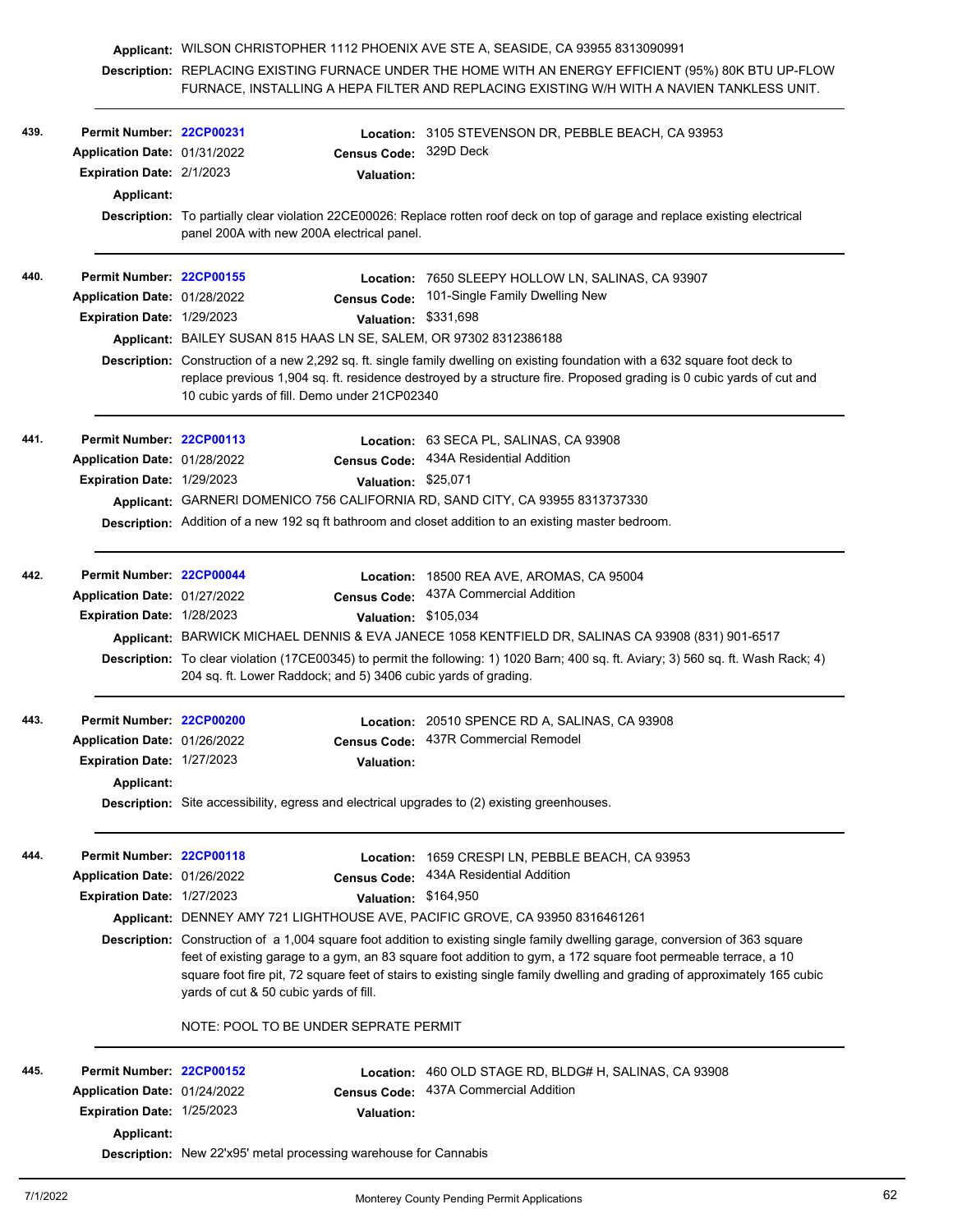| 446. | Permit Number: 22CP00130<br>Application Date: 01/24/2022<br><b>Expiration Date: 1/25/2023</b><br>Applicant: |                                                                                                                                                                                                                                                                                                                                                                  | <b>Census Code:</b><br><b>Valuation:</b> | Location: 3159 STEVENSON DR, PEBBLE BEACH, CA 93953<br>101-Single Family Dwelling New<br>\$949,992<br>Description: Construction of a 3,754 square foot two-story single family dwelling, inclusive of a 847 square foot garage, a 630<br>square foot attached accessory dwelling unit, a 425 square foot guest house with a 315 square foot covered patio.<br>Grading in the amount of 310 cubic yards of cut and 395 cubic yards of fill. |  |
|------|-------------------------------------------------------------------------------------------------------------|------------------------------------------------------------------------------------------------------------------------------------------------------------------------------------------------------------------------------------------------------------------------------------------------------------------------------------------------------------------|------------------------------------------|--------------------------------------------------------------------------------------------------------------------------------------------------------------------------------------------------------------------------------------------------------------------------------------------------------------------------------------------------------------------------------------------------------------------------------------------|--|
| 447. | Permit Number: 21CP03312                                                                                    |                                                                                                                                                                                                                                                                                                                                                                  |                                          | Location: 365 LAURELES GRADE, CARMEL VALLEY, CA 93924                                                                                                                                                                                                                                                                                                                                                                                      |  |
|      | Application Date: 01/24/2022                                                                                |                                                                                                                                                                                                                                                                                                                                                                  | <b>Census Code:</b>                      | 438 Garage/Carport-New or Addition                                                                                                                                                                                                                                                                                                                                                                                                         |  |
|      | Expiration Date: 1/25/2023                                                                                  |                                                                                                                                                                                                                                                                                                                                                                  | Valuation: \$83,279                      |                                                                                                                                                                                                                                                                                                                                                                                                                                            |  |
|      | Applicant:                                                                                                  |                                                                                                                                                                                                                                                                                                                                                                  |                                          |                                                                                                                                                                                                                                                                                                                                                                                                                                            |  |
|      |                                                                                                             | Description: New 1624 square foot accessory Garage Structure                                                                                                                                                                                                                                                                                                     |                                          |                                                                                                                                                                                                                                                                                                                                                                                                                                            |  |
| 448. | Permit Number: 21CP00211                                                                                    |                                                                                                                                                                                                                                                                                                                                                                  |                                          | <b>Location: 9575 S CENTURY OAK RD, SALINAS, CA 93907</b>                                                                                                                                                                                                                                                                                                                                                                                  |  |
|      | Extended Application: 01/21/2022                                                                            |                                                                                                                                                                                                                                                                                                                                                                  | <b>Census Code:</b>                      | 000 Residential-Plumb/Elec/Mech                                                                                                                                                                                                                                                                                                                                                                                                            |  |
|      | Expiration Date: 3/26/2023                                                                                  |                                                                                                                                                                                                                                                                                                                                                                  | Valuation:                               |                                                                                                                                                                                                                                                                                                                                                                                                                                            |  |
|      |                                                                                                             |                                                                                                                                                                                                                                                                                                                                                                  |                                          | Applicant: HINOJOSA KASANDRA 365 VICTOR ST STE D, SALINAS, Ca 93907 8317575465                                                                                                                                                                                                                                                                                                                                                             |  |
|      |                                                                                                             |                                                                                                                                                                                                                                                                                                                                                                  |                                          | Description: Residential Water Heater Replacement Permit. 40000 BTUs/Watts Standard Gas water heater with 40000<br>BTUs/Watts Standard Gas water heater. Proposed tank size is 50 gallons.                                                                                                                                                                                                                                                 |  |
| 449. |                                                                                                             | Permit Number. 21CP03434-REV1                                                                                                                                                                                                                                                                                                                                    |                                          | Location: 3962 RONDA RD, PEBBLE BEACH, CA 93953                                                                                                                                                                                                                                                                                                                                                                                            |  |
|      | Application Date: 01/21/2022                                                                                |                                                                                                                                                                                                                                                                                                                                                                  | Census Code: NA                          |                                                                                                                                                                                                                                                                                                                                                                                                                                            |  |
|      | Expiration Date: 1/22/2023                                                                                  |                                                                                                                                                                                                                                                                                                                                                                  | <b>Valuation:</b>                        |                                                                                                                                                                                                                                                                                                                                                                                                                                            |  |
|      |                                                                                                             |                                                                                                                                                                                                                                                                                                                                                                  |                                          | Applicant: DATAR ISHA 180 E SUNNYOAKS RD #2, CAMPBELL, CA 95008 6197286511                                                                                                                                                                                                                                                                                                                                                                 |  |
|      |                                                                                                             |                                                                                                                                                                                                                                                                                                                                                                  |                                          | Description: Revision to permit #21CP03434 1. THE CLIENT NAME IS CHANGED TO "T2 INTERESTS, LTD." IN THE PLAN SET.                                                                                                                                                                                                                                                                                                                          |  |
| 450. | Permit Number: 22CP00165                                                                                    |                                                                                                                                                                                                                                                                                                                                                                  |                                          | Location: 9070 CARMEL VALLEY RD, CARMEL, CA 93923                                                                                                                                                                                                                                                                                                                                                                                          |  |
|      | Application Date: 01/21/2022                                                                                |                                                                                                                                                                                                                                                                                                                                                                  | <b>Census Code:</b>                      | 329PV Photovoltaic System                                                                                                                                                                                                                                                                                                                                                                                                                  |  |
|      | Expiration Date: 1/22/2023                                                                                  |                                                                                                                                                                                                                                                                                                                                                                  | Valuation:                               |                                                                                                                                                                                                                                                                                                                                                                                                                                            |  |
|      | Applicant:                                                                                                  |                                                                                                                                                                                                                                                                                                                                                                  |                                          |                                                                                                                                                                                                                                                                                                                                                                                                                                            |  |
|      |                                                                                                             |                                                                                                                                                                                                                                                                                                                                                                  |                                          | Description: Residential ground mounted 17.76 kW solar system that consists of (48) LG Solar LG370N1K-A6 modules and 48)<br>ENPHASE IQ7A-72-2-US [240] inverters. Existing electrical panel will be used. 400 Amps -                                                                                                                                                                                                                       |  |
| 451. |                                                                                                             | Permit Number 18CP02823-REV1                                                                                                                                                                                                                                                                                                                                     |                                          | Location: 24 ARROYO SEQUOIA, CARMEL, CA 93923                                                                                                                                                                                                                                                                                                                                                                                              |  |
|      | Application Date: 01/21/2022                                                                                |                                                                                                                                                                                                                                                                                                                                                                  | Census Code: NA                          |                                                                                                                                                                                                                                                                                                                                                                                                                                            |  |
|      | <b>Expiration Date: 1/22/2023</b>                                                                           |                                                                                                                                                                                                                                                                                                                                                                  | Valuation: \$47,531                      |                                                                                                                                                                                                                                                                                                                                                                                                                                            |  |
|      |                                                                                                             | Applicant: ERLANDSON JON PO BOX 7108, CARMEL, CA 93921 8316256163                                                                                                                                                                                                                                                                                                |                                          | Description: 1/20/22 REVISION: Changes to include a 364 sq. ft. bedroom and bath addition.                                                                                                                                                                                                                                                                                                                                                 |  |
| 452. | Permit Number: 21CP02901                                                                                    |                                                                                                                                                                                                                                                                                                                                                                  |                                          | Location: 25434 TELARANA WAY, CARMEL, CA 93923                                                                                                                                                                                                                                                                                                                                                                                             |  |
|      | Application Date: 01/21/2022                                                                                |                                                                                                                                                                                                                                                                                                                                                                  | <b>Census Code:</b>                      | 434A Residential Addition                                                                                                                                                                                                                                                                                                                                                                                                                  |  |
|      | Expiration Date: 1/22/2023                                                                                  |                                                                                                                                                                                                                                                                                                                                                                  | Valuation: \$220,414                     |                                                                                                                                                                                                                                                                                                                                                                                                                                            |  |
|      | Applicant:                                                                                                  |                                                                                                                                                                                                                                                                                                                                                                  |                                          |                                                                                                                                                                                                                                                                                                                                                                                                                                            |  |
|      |                                                                                                             | Description: CONSTRUCTION OF A NEW 1,890 SF DETACHED GARAGE AND ATATCHED 490 SF SQ OFFICE TO INCLUDE<br>NEW DRIVEWAY AND ACCESS FROM PRIVATE ROAD. REMODEL OF 558 SF LAGOON SHAPED POOL AND<br>CONNECTED HOT TUB TO A 559 SF RECTANGULAR POOL AND 73.5 SF DETACHED HOT TUB ON A NEW 1,063<br>SF RAISED DECK, NEW DECKING AND HARDSCAPING PATHS AROUND THROUGHOUT |                                          |                                                                                                                                                                                                                                                                                                                                                                                                                                            |  |
| 453. | Permit Number: 22CP00128                                                                                    |                                                                                                                                                                                                                                                                                                                                                                  |                                          | Location: 27538 SCHULTE RD, CARMEL, CA 93923                                                                                                                                                                                                                                                                                                                                                                                               |  |
|      | Application Date: 01/20/2022                                                                                |                                                                                                                                                                                                                                                                                                                                                                  | <b>Census Code:</b>                      | 000 Residential-Plumb/Elec/Mech                                                                                                                                                                                                                                                                                                                                                                                                            |  |
|      | Expiration Date: 1/21/2023                                                                                  |                                                                                                                                                                                                                                                                                                                                                                  | Valuation:                               |                                                                                                                                                                                                                                                                                                                                                                                                                                            |  |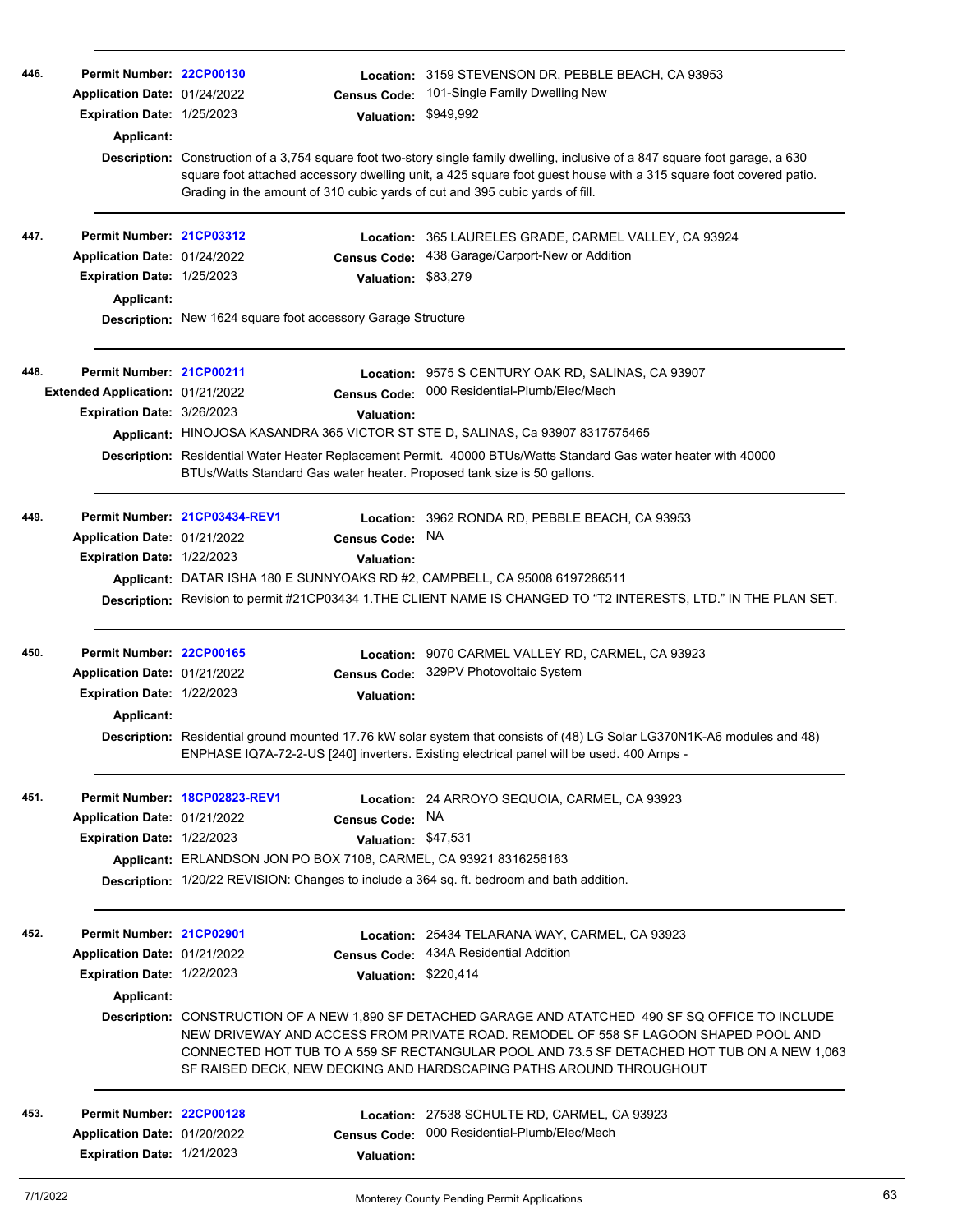|      |                                                          | Description: Reduct Eleven (11) Registers and One (1) Return.                                                                                                                                                                                                                                                                                                                       |                     |                                                                                                                                                                                                                                                                 |  |  |  |
|------|----------------------------------------------------------|-------------------------------------------------------------------------------------------------------------------------------------------------------------------------------------------------------------------------------------------------------------------------------------------------------------------------------------------------------------------------------------|---------------------|-----------------------------------------------------------------------------------------------------------------------------------------------------------------------------------------------------------------------------------------------------------------|--|--|--|
| 454. | Permit Number: 21CP03118<br>Application Date: 01/19/2022 |                                                                                                                                                                                                                                                                                                                                                                                     | <b>Census Code:</b> | Location: 8790 CARMEL VALLEY RD, CARMEL, CA 93923<br>434A Residential Addition                                                                                                                                                                                  |  |  |  |
|      | Expiration Date: 1/20/2023                               |                                                                                                                                                                                                                                                                                                                                                                                     | Valuation: \$26,666 |                                                                                                                                                                                                                                                                 |  |  |  |
|      |                                                          |                                                                                                                                                                                                                                                                                                                                                                                     |                     | Applicant: STEWMAN JOSHUA P O BOX 7012, SPRECKELS, CA 93962 (831) 920-8814                                                                                                                                                                                      |  |  |  |
|      |                                                          | <b>Description:</b> Construction of a new 520 square foot detached barn.                                                                                                                                                                                                                                                                                                            |                     |                                                                                                                                                                                                                                                                 |  |  |  |
|      |                                                          |                                                                                                                                                                                                                                                                                                                                                                                     |                     |                                                                                                                                                                                                                                                                 |  |  |  |
| 455. | Permit Number: 22CP00131                                 |                                                                                                                                                                                                                                                                                                                                                                                     |                     | Location: 20510 SPENCE RD A, SALINAS, CA 93908                                                                                                                                                                                                                  |  |  |  |
|      | Application Date: 01/19/2022                             |                                                                                                                                                                                                                                                                                                                                                                                     |                     | Census Code: 437A Commercial Addition                                                                                                                                                                                                                           |  |  |  |
|      | <b>Expiration Date: 1/20/2023</b>                        |                                                                                                                                                                                                                                                                                                                                                                                     | <b>Valuation:</b>   |                                                                                                                                                                                                                                                                 |  |  |  |
|      |                                                          |                                                                                                                                                                                                                                                                                                                                                                                     |                     | Applicant: TURGEN KEN 2340 GARDEN RD STE 100, MONTEREY, CA 93940 8316494642                                                                                                                                                                                     |  |  |  |
|      |                                                          | Description: Construction of a 1,200 square foot soil storage structure.                                                                                                                                                                                                                                                                                                            |                     |                                                                                                                                                                                                                                                                 |  |  |  |
| 456. | Permit Number: 22CP00140                                 |                                                                                                                                                                                                                                                                                                                                                                                     |                     | Location: 317 PASADERA CT, MONTEREY, CA 93940                                                                                                                                                                                                                   |  |  |  |
|      | Application Date: 01/19/2022                             |                                                                                                                                                                                                                                                                                                                                                                                     |                     | Census Code: 101-Single Family Dwelling New                                                                                                                                                                                                                     |  |  |  |
|      | Expiration Date: 1/20/2023                               |                                                                                                                                                                                                                                                                                                                                                                                     |                     | Valuation: \$869,738                                                                                                                                                                                                                                            |  |  |  |
|      |                                                          |                                                                                                                                                                                                                                                                                                                                                                                     |                     | Applicant: DAVIS DARREN 2150 GARDEN RD STE B-3, MONTEREY, CA 93940 8316465986                                                                                                                                                                                   |  |  |  |
|      |                                                          | Description: Construction of new 5,808 sq. ft. two story single family dwelling, with a 816 sq. ft. 3 car attached garage, 240 sq. ft.<br>1 car attached garage, 836 sq. ft. decks, 84 sq. ft. covered porch, driveway, site retaining walls 5' high max (1676<br>sq. ft.). Grading in the amount of 375 cubic yards of cut 575 cubic yards of fill, and 200 cubic yards of import. |                     |                                                                                                                                                                                                                                                                 |  |  |  |
| 457. | Permit Number: 19CP03505                                 |                                                                                                                                                                                                                                                                                                                                                                                     |                     | Location: 10 PENON PEAK TRAIL, CARMEL, CA 93923                                                                                                                                                                                                                 |  |  |  |
|      | Extended Application: 01/18/2022                         |                                                                                                                                                                                                                                                                                                                                                                                     |                     | Census Code: 437D Commercial Demo/Rebuild                                                                                                                                                                                                                       |  |  |  |
|      | Expiration Date: 1/29/2023                               |                                                                                                                                                                                                                                                                                                                                                                                     | <b>Valuation:</b>   |                                                                                                                                                                                                                                                                 |  |  |  |
|      |                                                          |                                                                                                                                                                                                                                                                                                                                                                                     |                     | Applicant: BATES MICHAELA 2999 OAK RD SUITE 490, WALNUT CREEK, CA 94598 913-458-8474                                                                                                                                                                            |  |  |  |
|      |                                                          |                                                                                                                                                                                                                                                                                                                                                                                     |                     | Description: Rebuild handrail and wood deck at upper look out tower. Clean and fix corrosion at lookout tower bracing.                                                                                                                                          |  |  |  |
| 458. | Permit Number: 22CP00060                                 |                                                                                                                                                                                                                                                                                                                                                                                     |                     | Location: 20800 SPENCE RD, SALINAS, CA 93908                                                                                                                                                                                                                    |  |  |  |
|      | Application Date: 01/18/2022                             |                                                                                                                                                                                                                                                                                                                                                                                     |                     | Census Code: 437R Commercial Remodel                                                                                                                                                                                                                            |  |  |  |
|      | Expiration Date: 1/19/2023                               |                                                                                                                                                                                                                                                                                                                                                                                     |                     | Valuation: \$150,650                                                                                                                                                                                                                                            |  |  |  |
|      |                                                          |                                                                                                                                                                                                                                                                                                                                                                                     |                     | Applicant: Roesner Michael 1007 Paloma Rd Del Rey Oak, DEL REY AOKS, CA 93940 831-241-1381                                                                                                                                                                      |  |  |  |
|      |                                                          | unpermitted building space for building C                                                                                                                                                                                                                                                                                                                                           |                     | Description: Removal of hanging partitions, new demising walls, new storage rooms, new offices under mezzanine, as built<br>electrical, new shelving and security fencing, exterior security fencing for waste storage, bring to compliance all                 |  |  |  |
| 459. | Permit Number: 22CP00091                                 |                                                                                                                                                                                                                                                                                                                                                                                     |                     | Location: 2828 SLOAT RD, PEBBLE BEACH, CA 93953                                                                                                                                                                                                                 |  |  |  |
|      | Application Date: 01/18/2022                             |                                                                                                                                                                                                                                                                                                                                                                                     | <b>Census Code:</b> | 434A Residential Addition                                                                                                                                                                                                                                       |  |  |  |
|      | Expiration Date: 1/19/2023                               |                                                                                                                                                                                                                                                                                                                                                                                     | Valuation: \$15,999 |                                                                                                                                                                                                                                                                 |  |  |  |
|      | Applicant:                                               |                                                                                                                                                                                                                                                                                                                                                                                     |                     |                                                                                                                                                                                                                                                                 |  |  |  |
|      |                                                          | breaker to 120 Vac / 200 amp.                                                                                                                                                                                                                                                                                                                                                       |                     | Description: Construction of a 312 sq. ft. garage bay to existing 492 sq. ft. garage. Upgrade to existing 120 Vac / 125 amp main                                                                                                                                |  |  |  |
| 460. | Permit Number: 22CP00101                                 |                                                                                                                                                                                                                                                                                                                                                                                     |                     | Location: 24262 VIA MALPASO, MONTEREY, CA 93940                                                                                                                                                                                                                 |  |  |  |
|      | Application Date: 01/18/2022                             |                                                                                                                                                                                                                                                                                                                                                                                     | <b>Census Code:</b> | 101-Single Family Dwelling New                                                                                                                                                                                                                                  |  |  |  |
|      | Expiration Date: 1/19/2023                               |                                                                                                                                                                                                                                                                                                                                                                                     |                     | Valuation: \$616,996                                                                                                                                                                                                                                            |  |  |  |
|      |                                                          |                                                                                                                                                                                                                                                                                                                                                                                     |                     | Applicant: DAVIS DARREN 2150 GARDEN RD STE B-3, MONTEREY, CA 93940 8316465986                                                                                                                                                                                   |  |  |  |
|      |                                                          | fill.                                                                                                                                                                                                                                                                                                                                                                               |                     | Description: Construction of a 3767 sq. ft. single family dwelling, attached 400 sq. ft. accessory dwelling unit, attached 598 sq. ft.<br>garage #1 and 310 sq. ft. garage #2, 240 sq. ft. porch, roof mounted PV system. Grading 1180 c/y fill and 1201 c/y of |  |  |  |

**Applicant:**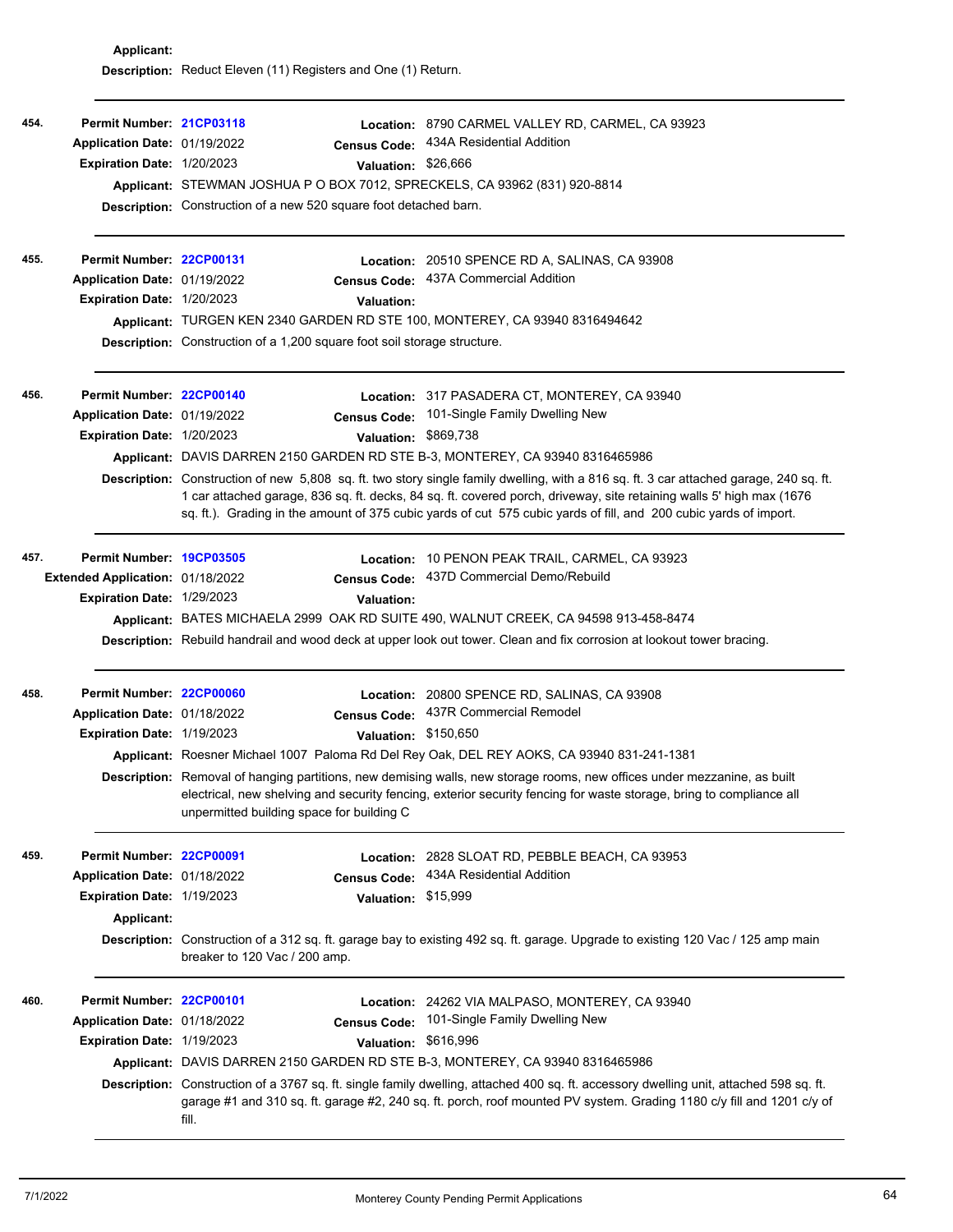| 461. | Permit Number: 21CP03796                        |                                                                                                                                                                                                                                                                                                                                                                                                                                                                                                      |                                                                                                                           | Location: 19750 PINEHURST LN, SALINAS, CA 93906                                                                                                                                                                                                                                                                                                                   |  |  |  |  |  |
|------|-------------------------------------------------|------------------------------------------------------------------------------------------------------------------------------------------------------------------------------------------------------------------------------------------------------------------------------------------------------------------------------------------------------------------------------------------------------------------------------------------------------------------------------------------------------|---------------------------------------------------------------------------------------------------------------------------|-------------------------------------------------------------------------------------------------------------------------------------------------------------------------------------------------------------------------------------------------------------------------------------------------------------------------------------------------------------------|--|--|--|--|--|
|      | Application Date: 01/14/2022                    |                                                                                                                                                                                                                                                                                                                                                                                                                                                                                                      | <b>Census Code:</b>                                                                                                       | 434A Residential Addition                                                                                                                                                                                                                                                                                                                                         |  |  |  |  |  |
|      | Expiration Date: 1/15/2023                      |                                                                                                                                                                                                                                                                                                                                                                                                                                                                                                      | Valuation: \$25,640                                                                                                       |                                                                                                                                                                                                                                                                                                                                                                   |  |  |  |  |  |
|      |                                                 |                                                                                                                                                                                                                                                                                                                                                                                                                                                                                                      |                                                                                                                           | Applicant: LOPEZ LUIS 150 CAYUGA STREET SUITE 1, SALINAS, CA 93901 8312508069                                                                                                                                                                                                                                                                                     |  |  |  |  |  |
|      |                                                 |                                                                                                                                                                                                                                                                                                                                                                                                                                                                                                      | Description: Construction of a 500 sq. ft. covered patio, new 100A panel, and main service panel upgrade to 200A, new 60A |                                                                                                                                                                                                                                                                                                                                                                   |  |  |  |  |  |
|      |                                                 | sub-panel, new outdoor gas fireplace and outdoor kitchen.                                                                                                                                                                                                                                                                                                                                                                                                                                            |                                                                                                                           |                                                                                                                                                                                                                                                                                                                                                                   |  |  |  |  |  |
| 462. | Permit Number: 22CP00097                        |                                                                                                                                                                                                                                                                                                                                                                                                                                                                                                      | Location:                                                                                                                 | 18620 RACHEL LN, AROMAS, CA 95004                                                                                                                                                                                                                                                                                                                                 |  |  |  |  |  |
|      | Application Date: 01/14/2022                    |                                                                                                                                                                                                                                                                                                                                                                                                                                                                                                      | <b>Census Code:</b>                                                                                                       | 329 Structure Other Than Building                                                                                                                                                                                                                                                                                                                                 |  |  |  |  |  |
|      | <b>Expiration Date: 1/15/2023</b>               |                                                                                                                                                                                                                                                                                                                                                                                                                                                                                                      | <b>Valuation:</b>                                                                                                         |                                                                                                                                                                                                                                                                                                                                                                   |  |  |  |  |  |
|      | <b>Applicant:</b>                               |                                                                                                                                                                                                                                                                                                                                                                                                                                                                                                      |                                                                                                                           |                                                                                                                                                                                                                                                                                                                                                                   |  |  |  |  |  |
|      |                                                 | to the main panel. Run a feed from the new<br>with pressure<br>test port                                                                                                                                                                                                                                                                                                                                                                                                                             |                                                                                                                           | Description: Install a natural gas Generac 22kw backup Generator and Transfer Switch, Install 4 SMART MANAGEMENT<br>MODULES Tied to the existing main power feed at the main panel Install a new transfer switch station and connect<br>generator location to the transfer switch. Reconnect with the existing circuits. Install sediment trap and shut off valve |  |  |  |  |  |
| 463. | Permit Number: 21CP03613                        |                                                                                                                                                                                                                                                                                                                                                                                                                                                                                                      |                                                                                                                           | Location: 21 POPPY LN, PEBBLE BEACH 93953                                                                                                                                                                                                                                                                                                                         |  |  |  |  |  |
|      | Application Date: 01/14/2022                    |                                                                                                                                                                                                                                                                                                                                                                                                                                                                                                      | <b>Census Code:</b>                                                                                                       | 101-Single Family Dwelling New                                                                                                                                                                                                                                                                                                                                    |  |  |  |  |  |
|      | Expiration Date: 1/15/2023                      |                                                                                                                                                                                                                                                                                                                                                                                                                                                                                                      |                                                                                                                           | Valuation: \$1,112,778                                                                                                                                                                                                                                                                                                                                            |  |  |  |  |  |
|      |                                                 |                                                                                                                                                                                                                                                                                                                                                                                                                                                                                                      |                                                                                                                           | Applicant: PANZER JOEL 21 W ALISAL ST STE 111, SALINAS CA 93901 8317712557                                                                                                                                                                                                                                                                                        |  |  |  |  |  |
|      |                                                 |                                                                                                                                                                                                                                                                                                                                                                                                                                                                                                      |                                                                                                                           | Description: Construction of a 6654 sq. ft. single family dwelling with attached 1152 sq. ft. garage and two (2) mechanical rooms,<br>1804 sq. ft. and 243 sq. ft. uncovered patio, fire pit, 1561 sq. ft. deck, driveway and landscaping hardscape.                                                                                                              |  |  |  |  |  |
| 464. |                                                 | Permit Number 18CP00423-REV3                                                                                                                                                                                                                                                                                                                                                                                                                                                                         |                                                                                                                           | Location: 100 CREST RD, CARMEL, CA 93923                                                                                                                                                                                                                                                                                                                          |  |  |  |  |  |
|      | Application Date: 01/14/2022                    |                                                                                                                                                                                                                                                                                                                                                                                                                                                                                                      | <b>Census Code:</b>                                                                                                       | <b>NA</b>                                                                                                                                                                                                                                                                                                                                                         |  |  |  |  |  |
|      | Expiration Date: 1/15/2023                      |                                                                                                                                                                                                                                                                                                                                                                                                                                                                                                      | <b>Valuation:</b>                                                                                                         |                                                                                                                                                                                                                                                                                                                                                                   |  |  |  |  |  |
|      |                                                 |                                                                                                                                                                                                                                                                                                                                                                                                                                                                                                      |                                                                                                                           | Applicant: DAVIS PAUL E 286 EL DORADO ST, MONTEREY, CA 93940 8313732784                                                                                                                                                                                                                                                                                           |  |  |  |  |  |
|      |                                                 | Grading: Cut: 300, Fill: 1,620 C.Y                                                                                                                                                                                                                                                                                                                                                                                                                                                                   |                                                                                                                           | Description: 1/14/22 REVISION: Changes to include: reshape auto court wall; lower floor elevation of garage and parking; modify<br>wall of garage for increased height; reduce retaining wall at the edge of parking and turnaround area.                                                                                                                         |  |  |  |  |  |
|      |                                                 |                                                                                                                                                                                                                                                                                                                                                                                                                                                                                                      |                                                                                                                           |                                                                                                                                                                                                                                                                                                                                                                   |  |  |  |  |  |
| 465. | Permit Number: 21CP03716                        |                                                                                                                                                                                                                                                                                                                                                                                                                                                                                                      |                                                                                                                           | Location: 25686 FLANDERS PL, CARMEL, CA 93923<br>Census Code: 434R Residential Remodel                                                                                                                                                                                                                                                                            |  |  |  |  |  |
|      | Application Date: 01/14/2022                    |                                                                                                                                                                                                                                                                                                                                                                                                                                                                                                      |                                                                                                                           |                                                                                                                                                                                                                                                                                                                                                                   |  |  |  |  |  |
|      | Expiration Date: 1/15/2023                      | Applicant: KRUSE NEAL PO BOX 7239, CARMEL, CA 93921 8316253118                                                                                                                                                                                                                                                                                                                                                                                                                                       | Valuation: \$156,103                                                                                                      |                                                                                                                                                                                                                                                                                                                                                                   |  |  |  |  |  |
|      |                                                 |                                                                                                                                                                                                                                                                                                                                                                                                                                                                                                      |                                                                                                                           |                                                                                                                                                                                                                                                                                                                                                                   |  |  |  |  |  |
|      |                                                 | Description: To clear violation (18CE00021) to permit; convert existing 1676 sq. ft. single family dwelling into a small residential<br>care facility; additions of: 121 sq. ft. bedroom/entry; 58 sq. ft. master bed and bath; 207 sq. ft. hall; 22 sq. ft. laundry;<br>642 sq. ft. 2 bedrooms. Interior remodel of 18.5 1/2 bath and 17 s. ft. closet. Convert 460 square foot of existing<br>guest house into an accessory dwelling unit; new 139 square foot vestibule, and generator with shed. |                                                                                                                           |                                                                                                                                                                                                                                                                                                                                                                   |  |  |  |  |  |
| 466. | Permit Number: 21CP03773                        |                                                                                                                                                                                                                                                                                                                                                                                                                                                                                                      |                                                                                                                           | Location: 6 PASEO PRIMERO, SALINAS, CA 93908                                                                                                                                                                                                                                                                                                                      |  |  |  |  |  |
|      | Application Date: 01/12/2022                    |                                                                                                                                                                                                                                                                                                                                                                                                                                                                                                      |                                                                                                                           | Census Code: 434A Residential Addition                                                                                                                                                                                                                                                                                                                            |  |  |  |  |  |
|      | Expiration Date: 1/13/2023                      |                                                                                                                                                                                                                                                                                                                                                                                                                                                                                                      | Valuation: \$36,922                                                                                                       |                                                                                                                                                                                                                                                                                                                                                                   |  |  |  |  |  |
|      | <b>Applicant:</b>                               |                                                                                                                                                                                                                                                                                                                                                                                                                                                                                                      |                                                                                                                           |                                                                                                                                                                                                                                                                                                                                                                   |  |  |  |  |  |
|      |                                                 | Description: Construct new 720 sq. ft. detached garage.                                                                                                                                                                                                                                                                                                                                                                                                                                              |                                                                                                                           |                                                                                                                                                                                                                                                                                                                                                                   |  |  |  |  |  |
| 467. | Permit Number: 22CP00063                        |                                                                                                                                                                                                                                                                                                                                                                                                                                                                                                      |                                                                                                                           | Location: 31 RANCHO SAN CARLOS RD, CARMEL, CA 93923                                                                                                                                                                                                                                                                                                               |  |  |  |  |  |
|      | Application Date: 01/10/2022                    |                                                                                                                                                                                                                                                                                                                                                                                                                                                                                                      | <b>Census Code:</b>                                                                                                       | 101A New Accessory Dwelling Unit                                                                                                                                                                                                                                                                                                                                  |  |  |  |  |  |
|      | Expiration Date: 1/11/2023<br><b>Applicant:</b> |                                                                                                                                                                                                                                                                                                                                                                                                                                                                                                      | Valuation: \$13,713                                                                                                       |                                                                                                                                                                                                                                                                                                                                                                   |  |  |  |  |  |
|      |                                                 | Description: Convert 525 sq. ft. studio into Accessory Dwelling Unit.                                                                                                                                                                                                                                                                                                                                                                                                                                |                                                                                                                           |                                                                                                                                                                                                                                                                                                                                                                   |  |  |  |  |  |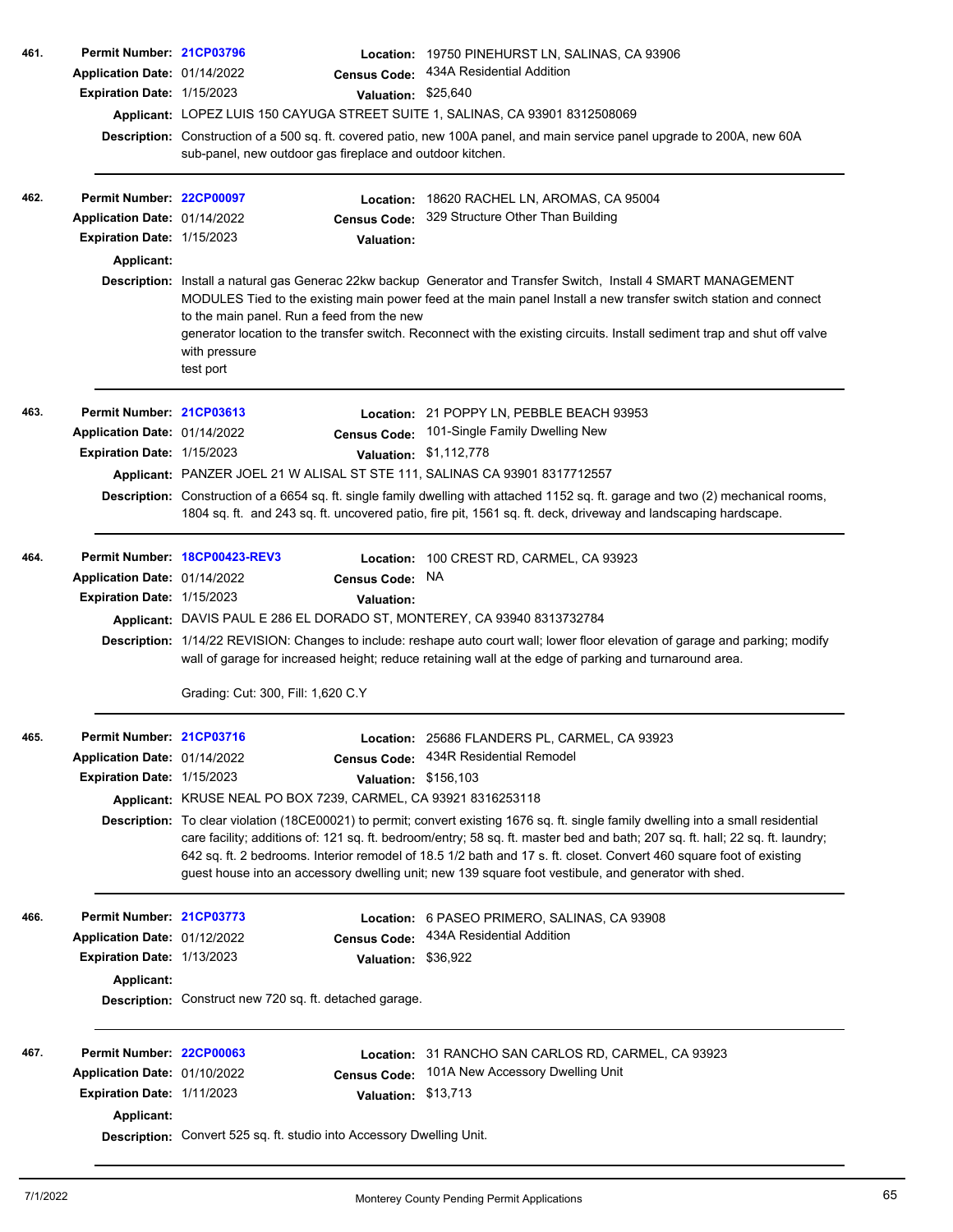| 468. | Permit Number: 21CP03758<br>Application Date: 01/10/2022<br>Expiration Date: 1/11/2023 | <b>Census Code:</b><br>Applicant: NORRIS MARK 122 LIVE OAKS WY, SALINAS, CA 93908 8314242114                                                                      |                                | Location: 122 SAN BENANCIO RD, SALINAS, CA 93908<br>434A Residential Addition<br>Valuation: \$38,323<br>Description: Demolish existing 255 sq. ft. pre-fabricated sunroom, build new 255 sq. ft. sunroom with 98 sq. ft. entry porch.                                                                                                                                                                                                                                                                                                                                                  |  |  |
|------|----------------------------------------------------------------------------------------|-------------------------------------------------------------------------------------------------------------------------------------------------------------------|--------------------------------|----------------------------------------------------------------------------------------------------------------------------------------------------------------------------------------------------------------------------------------------------------------------------------------------------------------------------------------------------------------------------------------------------------------------------------------------------------------------------------------------------------------------------------------------------------------------------------------|--|--|
| 469. | Permit Number: 21CP02545<br>Application Date: 01/05/2022<br>Expiration Date: 1/6/2023  | <b>Census Code:</b><br>Applicant: JENSEN TERRY 6605 200th STREET, LYNNWOOD, WA 98036 2065712689                                                                   | <b>Valuation:</b>              | Location: 2338 ALISAL RD, BLDG# B, SALINAS, CA 93908<br>999 Commercial-Plumb/Elec/Mech                                                                                                                                                                                                                                                                                                                                                                                                                                                                                                 |  |  |
|      |                                                                                        |                                                                                                                                                                   |                                | Description: Upgrade existing 400A electrical panel to 600A outside of existing warehouse, install grow lighting in Greenhouse<br>E, install HAF, exhaust fans, and heaters in Greenhouses A&B and E, installation of eight (8) new subpanels in<br>Greenhouse B and E, installation of miscellaneous outlets, egress, and task lights / controls, install<br>dehumidification with lighting and controls in processing building, bring electrical work to code in Greenhouses C<br>and D, and install 1000W HPS grow light on generator. Work to occur in Buildings A&B, C, D, and E. |  |  |
| 470. | Permit Number: 21CP03598                                                               |                                                                                                                                                                   |                                | Location: 29 LOS ROBLES DR, CARMEL VALLEY, CA 93924                                                                                                                                                                                                                                                                                                                                                                                                                                                                                                                                    |  |  |
|      | Application Date: 01/05/2022                                                           | <b>Census Code:</b>                                                                                                                                               |                                | 329PV Photovoltaic System                                                                                                                                                                                                                                                                                                                                                                                                                                                                                                                                                              |  |  |
|      | Expiration Date: 1/6/2023                                                              |                                                                                                                                                                   | <b>Valuation:</b>              |                                                                                                                                                                                                                                                                                                                                                                                                                                                                                                                                                                                        |  |  |
|      | Applicant:                                                                             | Description: Residential Ground-mounted photovoltaic system. 9.6 kW 24 Panels. Existing electrical panel will be used. 200<br>Amps. One (1) Energy Storage System |                                |                                                                                                                                                                                                                                                                                                                                                                                                                                                                                                                                                                                        |  |  |
| 471. | Permit Number: 21CP03749                                                               |                                                                                                                                                                   | Location:                      | 1520 PALMERO WAY, PEBBLE BEACH, CA 93953                                                                                                                                                                                                                                                                                                                                                                                                                                                                                                                                               |  |  |
|      | Application Date: 01/05/2022                                                           | <b>Census Code:</b>                                                                                                                                               |                                | 434R Residential Remodel                                                                                                                                                                                                                                                                                                                                                                                                                                                                                                                                                               |  |  |
|      | Expiration Date: 1/6/2023                                                              |                                                                                                                                                                   | <b>Valuation:</b>              | \$408,372                                                                                                                                                                                                                                                                                                                                                                                                                                                                                                                                                                              |  |  |
|      |                                                                                        |                                                                                                                                                                   |                                | Applicant: SPELLACY CYNTHIA 21 B MANDEVILLE CT, MONTEREY CA 93940 8313751890                                                                                                                                                                                                                                                                                                                                                                                                                                                                                                           |  |  |
|      |                                                                                        | garage into an exercise room with a bathroom (810 sq. ft.)                                                                                                        |                                | Description: Remodel 1,682 sq. ft. of existing single story main house, partial demolition (249 square feet) of a 770 square foot<br>detached garage, and remodel of a 1,543 square foot legal non-conforming guesthouse, convert second detached                                                                                                                                                                                                                                                                                                                                      |  |  |
| 472. | Permit Number: 21CP03642                                                               |                                                                                                                                                                   |                                | Location: 14468 BLACKIE RD, SALINAS 93907                                                                                                                                                                                                                                                                                                                                                                                                                                                                                                                                              |  |  |
|      | Application Date: 01/04/2022                                                           | <b>Census Code:</b>                                                                                                                                               |                                | NA                                                                                                                                                                                                                                                                                                                                                                                                                                                                                                                                                                                     |  |  |
|      | <b>Expiration Date: 1/5/2023</b>                                                       |                                                                                                                                                                   |                                | Valuation: \$5,000                                                                                                                                                                                                                                                                                                                                                                                                                                                                                                                                                                     |  |  |
|      |                                                                                        | Applicant: GUTHRIDGE DAVID PO BOX 36303, SAN JOSE, CA 95158 4089790661<br><b>Description:</b> Agricultural grading infill 5000 cubic                              |                                |                                                                                                                                                                                                                                                                                                                                                                                                                                                                                                                                                                                        |  |  |
| 473. | Permit Number: 21CP03795<br>Application Date: 01/04/2022<br>Expiration Date: 1/5/2023  | <b>Census Code:</b>                                                                                                                                               | Location:<br><b>Valuation:</b> | 1062 SPYGLASS WOODS DR, PEBBLE BEACH, CA 93953<br>101-Single Family Dwelling New<br>\$890,195                                                                                                                                                                                                                                                                                                                                                                                                                                                                                          |  |  |
|      | Applicant:                                                                             |                                                                                                                                                                   |                                |                                                                                                                                                                                                                                                                                                                                                                                                                                                                                                                                                                                        |  |  |
|      |                                                                                        | grading of approximately 455 cubic yards of cut and 85 cubic yards of fill.                                                                                       |                                | Description: Construction of a new 4,353 square foot two-story single family dwelling with a 769 square foot attached garage, a<br>48 square foot covered entry, a 331 square foot covered deck, and an 840 square foot reflective pool; a 425 square<br>foot detached guesthouse with a 480 square foot covered deck and a 305 square foot reflective pool; a 1,017<br>square foot detached accessory dwelling unit; an electric entry gate and 6 feet high, 266 linear feet of garden walls;                                                                                         |  |  |
| 474. | Permit Number: 21CP03357                                                               |                                                                                                                                                                   |                                | Location: 34555 CACHAGUA RD, CARMEL VALLEY, CA 93924                                                                                                                                                                                                                                                                                                                                                                                                                                                                                                                                   |  |  |
|      | Application Date: 01/04/2022                                                           | <b>Census Code:</b>                                                                                                                                               |                                | 101-Single Family Dwelling New                                                                                                                                                                                                                                                                                                                                                                                                                                                                                                                                                         |  |  |
|      | Expiration Date: 1/5/2023                                                              |                                                                                                                                                                   |                                | Valuation: \$156,668                                                                                                                                                                                                                                                                                                                                                                                                                                                                                                                                                                   |  |  |
|      |                                                                                        | Applicant: LINDER MICHAEL PO BOX 695, BIG SUR, CA 93920 6613017213<br>carport.                                                                                    |                                | Description: Construction of a 1,016 square foot single family dwelling, a 192 square foot detached shop with a 276 square foot                                                                                                                                                                                                                                                                                                                                                                                                                                                        |  |  |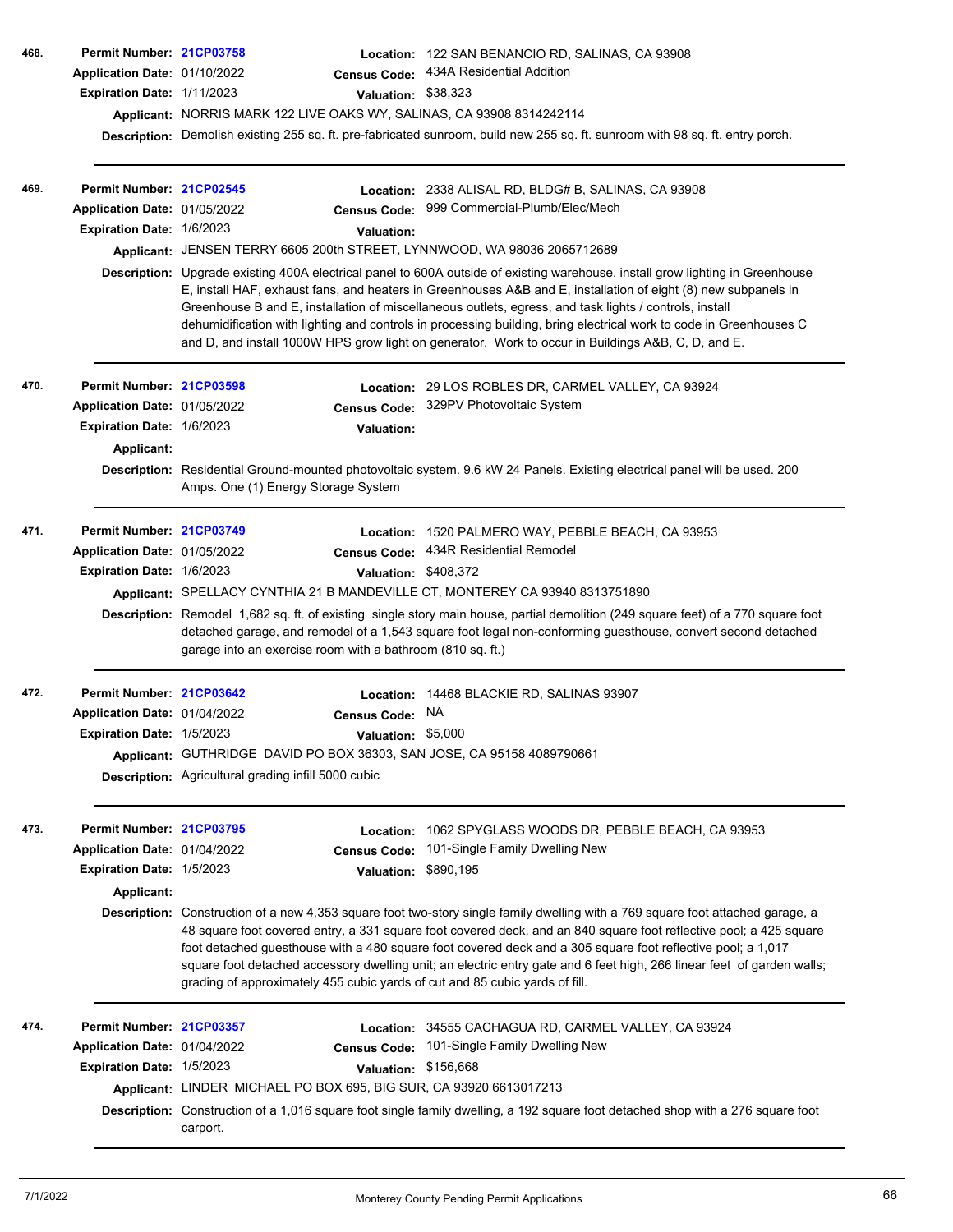| 475. | Permit Number: 21CP03794                         |                                                                                                                                                                                                                                                                                                                                                                                                                                                            |                      | Location: 156 HWY 1, CARMEL, CA 93923                                             |  |  |  |
|------|--------------------------------------------------|------------------------------------------------------------------------------------------------------------------------------------------------------------------------------------------------------------------------------------------------------------------------------------------------------------------------------------------------------------------------------------------------------------------------------------------------------------|----------------------|-----------------------------------------------------------------------------------|--|--|--|
|      | Application Date: 12/23/2021                     |                                                                                                                                                                                                                                                                                                                                                                                                                                                            | <b>Census Code:</b>  | 434A Residential Addition                                                         |  |  |  |
|      | <b>Expiration Date: 12/24/2022</b>               |                                                                                                                                                                                                                                                                                                                                                                                                                                                            | Valuation: \$239,763 |                                                                                   |  |  |  |
|      |                                                  |                                                                                                                                                                                                                                                                                                                                                                                                                                                            |                      | Applicant: Pei Zhu 556 S BERKELEY AVE, SAN MARINO, CA 91108 6265780362            |  |  |  |
|      |                                                  | Description: Construction of 877.09 square feet of first and second story additions; 450 square foot detached garage, new fence;<br>1304 square feet interior remodeling including repair the rest part of existing house including partially reroofing,<br>replace some windows, replace electrical and plumbing.                                                                                                                                         |                      |                                                                                   |  |  |  |
| 476. |                                                  | Permit Number: 17CP01205-REV1                                                                                                                                                                                                                                                                                                                                                                                                                              |                      | Location: 1134 MADRE LN, PEBBLE BEACH, CA 93953                                   |  |  |  |
|      | Application Date: 12/22/2021                     |                                                                                                                                                                                                                                                                                                                                                                                                                                                            | <b>Census Code:</b>  | NA.                                                                               |  |  |  |
|      | <b>Expiration Date: 12/23/2022</b>               |                                                                                                                                                                                                                                                                                                                                                                                                                                                            | <b>Valuation:</b>    |                                                                                   |  |  |  |
|      |                                                  |                                                                                                                                                                                                                                                                                                                                                                                                                                                            |                      | Applicant: HATTER GAIL 144 W GABILAN ST, SALINAS CA 93901 8317512330              |  |  |  |
|      |                                                  | Description: Omit conditioned space proposed as Orangerie (476 sq ft) and replace with covered porch; Omit den addition of<br>138 sq ft., laundry addition of 53 sq. ft., master bedroom addition of 20 sq. ft., and remodeled garage of 135 sq. ft.;<br>Revise roof changes to reroof with only structure changes at Master Bedroom to match pitch of other existing roof<br>areas; Replace all windows and doors in existing openings as shown on plans. |                      |                                                                                   |  |  |  |
| 477. | Permit Number: 21CP03701                         |                                                                                                                                                                                                                                                                                                                                                                                                                                                            |                      | Location: 47900 HWY 1 HWY, BIG SUR, CA 93920                                      |  |  |  |
|      | Application Date: 12/22/2021                     |                                                                                                                                                                                                                                                                                                                                                                                                                                                            | <b>Census Code:</b>  | 434A Residential Addition                                                         |  |  |  |
|      | Expiration Date: 12/23/2022                      |                                                                                                                                                                                                                                                                                                                                                                                                                                                            | Valuation: \$18,051  |                                                                                   |  |  |  |
|      | Applicant:                                       |                                                                                                                                                                                                                                                                                                                                                                                                                                                            |                      |                                                                                   |  |  |  |
|      |                                                  |                                                                                                                                                                                                                                                                                                                                                                                                                                                            |                      | Description: Construct a 352 sq. ft. cover over outdoor counters with electrical. |  |  |  |
| 478. | Permit Number: 21CP03771                         |                                                                                                                                                                                                                                                                                                                                                                                                                                                            |                      | Location: 12 PASO DEL RIO, CARMEL VALLEY, CA 93924                                |  |  |  |
|      | Application Date: 12/21/2021                     |                                                                                                                                                                                                                                                                                                                                                                                                                                                            | <b>Census Code:</b>  | 434A Residential Addition                                                         |  |  |  |
|      | <b>Expiration Date: 12/22/2022</b>               |                                                                                                                                                                                                                                                                                                                                                                                                                                                            | Valuation: \$130,039 |                                                                                   |  |  |  |
|      |                                                  | Applicant: FLESHER GRETCHEN 550 HARNTELL ST STE E, MONTEREY CA 93940 8313754868                                                                                                                                                                                                                                                                                                                                                                            |                      |                                                                                   |  |  |  |
|      |                                                  | Description: Construct a 130 square feet addition and 1,048 square feet interior remodel to an (e) single family dwelling,<br>replacement of select windows and doors. Convert 79 sq. ft. of existing garage to habitable space for new 1/2 bath<br>and laundry, new 529 wood trellis and concrete patio at rear of residence, and new HVAC. All exterior materials to<br>match existing.                                                                  |                      |                                                                                   |  |  |  |
| 479. | Permit Number: 21CP02798                         |                                                                                                                                                                                                                                                                                                                                                                                                                                                            |                      | Location: 269 SAN JUAN GRADE RD, SALINAS, CA 93906                                |  |  |  |
|      | Application Date: 12/20/2021                     |                                                                                                                                                                                                                                                                                                                                                                                                                                                            |                      | Census Code: 000 Residential-Plumb/Elec/Mech                                      |  |  |  |
|      | Expiration Date: 12/21/2022                      |                                                                                                                                                                                                                                                                                                                                                                                                                                                            | <b>Valuation:</b>    |                                                                                   |  |  |  |
|      |                                                  |                                                                                                                                                                                                                                                                                                                                                                                                                                                            |                      | Applicant: HINOJOSA KASANDRA 365 VICTOR ST STE D, SALINAS, Ca 93907 8317575465    |  |  |  |
|      |                                                  | Description: Residential Water Heater Replacement Permit. 40000 BTUs/Watts Standard Gas water heater with 40000<br>BTUs/Watts Standard Gas water heater. Proposed tank size is 40 gallons.                                                                                                                                                                                                                                                                 |                      |                                                                                   |  |  |  |
| 480. | Permit Number: 21CP03444                         |                                                                                                                                                                                                                                                                                                                                                                                                                                                            |                      | Location: 50920 PINE CYN RD, KING CITY, CA 93930                                  |  |  |  |
|      | Application Date: 12/16/2021                     |                                                                                                                                                                                                                                                                                                                                                                                                                                                            | <b>Census Code:</b>  | 329R Retaining Wall                                                               |  |  |  |
|      | <b>Expiration Date: 12/17/2022</b>               |                                                                                                                                                                                                                                                                                                                                                                                                                                                            | Valuation: \$32,948  |                                                                                   |  |  |  |
|      | Applicant:                                       |                                                                                                                                                                                                                                                                                                                                                                                                                                                            |                      |                                                                                   |  |  |  |
|      |                                                  | Description: New 170 LF Retaining wall, Replace existing 80 LF wood retaining wall around house with CMU, new 18 LF Free<br>standing CMU wall, Replace 180.00 S.F and repair 100 S.F existing deck, and grading 180 cubic yard of cut and<br>180 cubic yard of fill.                                                                                                                                                                                       |                      |                                                                                   |  |  |  |
| 481. | Permit Number: 21CP03723                         |                                                                                                                                                                                                                                                                                                                                                                                                                                                            |                      | Location: 25315 CAMINO DE CHAMISAL, SALINAS, CA 93908                             |  |  |  |
|      | Application Date: 12/15/2021                     |                                                                                                                                                                                                                                                                                                                                                                                                                                                            | <b>Census Code:</b>  | 101A New Accessory Dwelling Unit                                                  |  |  |  |
|      | Expiration Date: 12/16/2022<br><b>Applicant:</b> |                                                                                                                                                                                                                                                                                                                                                                                                                                                            | Valuation: \$31,338  |                                                                                   |  |  |  |
|      |                                                  | Description: Convert existing guest house to a new ADU 600 square feet.                                                                                                                                                                                                                                                                                                                                                                                    |                      |                                                                                   |  |  |  |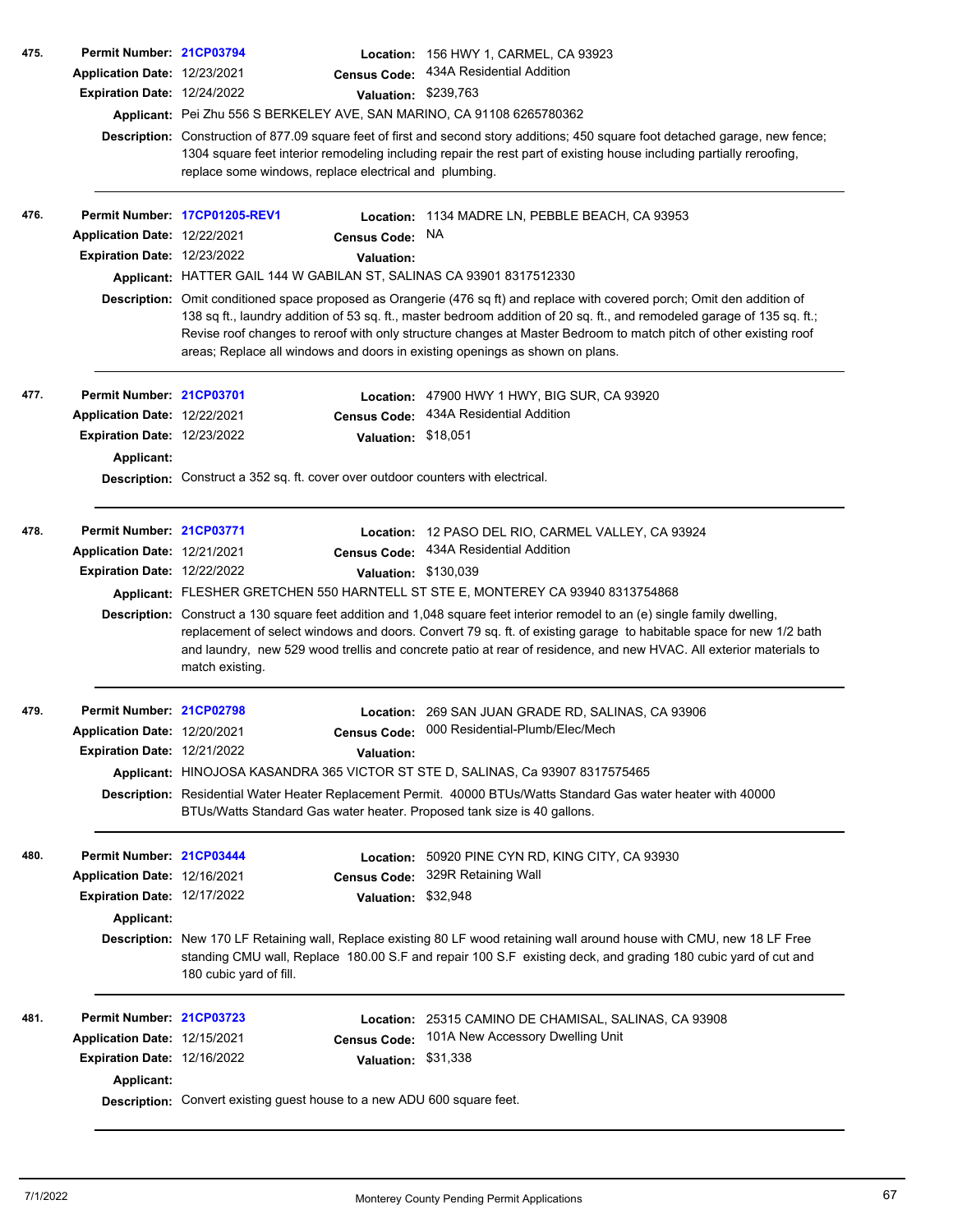| 482. | Permit Number: 21CP03739           |                                                                                                                                                                                                                                                                                                                                                                                                                                                             | Location: 15961 TORO HILLS AVE, SALINAS, CA 93908                                                                                    |  |  |  |
|------|------------------------------------|-------------------------------------------------------------------------------------------------------------------------------------------------------------------------------------------------------------------------------------------------------------------------------------------------------------------------------------------------------------------------------------------------------------------------------------------------------------|--------------------------------------------------------------------------------------------------------------------------------------|--|--|--|
|      | Application Date: 12/15/2021       |                                                                                                                                                                                                                                                                                                                                                                                                                                                             | Census Code: 437A Commercial Addition                                                                                                |  |  |  |
|      | Expiration Date: 12/16/2022        |                                                                                                                                                                                                                                                                                                                                                                                                                                                             | Valuation: \$1,042,913                                                                                                               |  |  |  |
|      |                                    | Applicant: MATT MAZERIK 15963 TORO HILLS, SALINAS, CA 93908 408-409-0589                                                                                                                                                                                                                                                                                                                                                                                    |                                                                                                                                      |  |  |  |
|      |                                    | with 20 bedrooms                                                                                                                                                                                                                                                                                                                                                                                                                                            | Description: Construction permit for the addition of 6,850 square feet to existing residential care facility to convert to Rest Home |  |  |  |
| 483. |                                    | Permit Number 17CP02946-REV3                                                                                                                                                                                                                                                                                                                                                                                                                                | Location: 26300 PASEO DEL SUR, MONTEREY, CA 93940                                                                                    |  |  |  |
|      | Application Date: 12/15/2021       | <b>Census Code:</b>                                                                                                                                                                                                                                                                                                                                                                                                                                         | NA.                                                                                                                                  |  |  |  |
|      | <b>Expiration Date: 12/16/2022</b> | <b>Valuation:</b>                                                                                                                                                                                                                                                                                                                                                                                                                                           |                                                                                                                                      |  |  |  |
|      |                                    |                                                                                                                                                                                                                                                                                                                                                                                                                                                             | Applicant: ROBINSON ALLEN 406 CALLE PRINCIPAL, MONTEREY, CA 93940 (831) 641-9090                                                     |  |  |  |
|      |                                    |                                                                                                                                                                                                                                                                                                                                                                                                                                                             | Description: REVISION to convert the existing 600 square foot guesthouse to an accessory dwelling unit by adding a kitchen.          |  |  |  |
| 484. | Permit Number: 21CP03550           |                                                                                                                                                                                                                                                                                                                                                                                                                                                             | Location: 41 PRONGHORN RUN, CARMEL, CA 93923                                                                                         |  |  |  |
|      | Application Date: 12/15/2021       | <b>Census Code:</b>                                                                                                                                                                                                                                                                                                                                                                                                                                         | 101-Single Family Dwelling New                                                                                                       |  |  |  |
|      | Expiration Date: 12/16/2022        |                                                                                                                                                                                                                                                                                                                                                                                                                                                             | Valuation: \$628,040                                                                                                                 |  |  |  |
|      |                                    | Applicant: PANZER JOEL 21 W ALISAL ST STE 111, SALINAS CA 93901 8317712557                                                                                                                                                                                                                                                                                                                                                                                  |                                                                                                                                      |  |  |  |
|      |                                    | Description: Construction of a 2,513 square foot one story single family dwelling with an attached 422 square foot breezeway, a<br>596 square foot guest suite, 928 square foot garage, a 420 square foot covered patio, an outdoors BBQ, sink, gas<br>fire pit, hot tub, a water fixture, a 500 gallon underground propane tank, 571 linear foot of retaining walls. Grading<br>2260 cubic yard of cut and 200 cubic yard of fill. Roof mounted PV system. |                                                                                                                                      |  |  |  |
| 485. | Permit Number: 21CP03062           |                                                                                                                                                                                                                                                                                                                                                                                                                                                             | Location: 35550 METZ RD, SOLEDAD, CA 93960                                                                                           |  |  |  |
|      | Application Date: 12/15/2021       |                                                                                                                                                                                                                                                                                                                                                                                                                                                             | Census Code: 101-Single Family Dwelling New                                                                                          |  |  |  |
|      | Expiration Date: 12/16/2022        |                                                                                                                                                                                                                                                                                                                                                                                                                                                             | Valuation: \$297,969                                                                                                                 |  |  |  |
|      |                                    | Applicant: FLORES JUVENCIO 119 CENTRAL AVE, SALINAS, CA 93901 831-262-5321                                                                                                                                                                                                                                                                                                                                                                                  |                                                                                                                                      |  |  |  |
|      |                                    | Description: Construction of a new 1,985 square foot single family dwelling with a 630 square foot attached garage, a 126<br>square foot front covered porch and road access.                                                                                                                                                                                                                                                                               |                                                                                                                                      |  |  |  |
| 486. | Permit Number: 21CP03709           |                                                                                                                                                                                                                                                                                                                                                                                                                                                             | Location: 26600 CANADA WAY, CARMEL, CA 93923                                                                                         |  |  |  |
|      | Application Date: 12/14/2021       |                                                                                                                                                                                                                                                                                                                                                                                                                                                             | Census Code: 434A Residential Addition                                                                                               |  |  |  |
|      | Expiration Date: 12/15/2022        |                                                                                                                                                                                                                                                                                                                                                                                                                                                             | Valuation: \$95,902                                                                                                                  |  |  |  |
|      |                                    | Applicant: ROSADO PEDRO 8755 COKER RD, PRUNEDALE CA 93907 831-663-0966                                                                                                                                                                                                                                                                                                                                                                                      |                                                                                                                                      |  |  |  |
|      |                                    |                                                                                                                                                                                                                                                                                                                                                                                                                                                             | Description: Remodel 648 square foot of existing 1,916 square foot single family dwelling and add 285 square foot                    |  |  |  |
| 487. | Permit Number: 21CP03705           |                                                                                                                                                                                                                                                                                                                                                                                                                                                             | Location: 26 PANETTA RD, CARMEL VALLEY, CA 93924                                                                                     |  |  |  |
|      | Application Date: 12/14/2021       | <b>Census Code:</b>                                                                                                                                                                                                                                                                                                                                                                                                                                         | 434A Residential Addition                                                                                                            |  |  |  |
|      | <b>Expiration Date: 12/15/2022</b> |                                                                                                                                                                                                                                                                                                                                                                                                                                                             | Valuation: \$140,374                                                                                                                 |  |  |  |
|      |                                    |                                                                                                                                                                                                                                                                                                                                                                                                                                                             | Applicant: DI GRAZIA SARAH & PERKIN 26 PANETTA RD, CARMEL VALLEY CA 93923 8312775174                                                 |  |  |  |
|      |                                    |                                                                                                                                                                                                                                                                                                                                                                                                                                                             | Description: Construction permit for a 1,075 square foot addition to an existing single family dwelling.                             |  |  |  |
| 488. | Permit Number: 21CP02207           |                                                                                                                                                                                                                                                                                                                                                                                                                                                             | Location: 25527 FLANDERS DR, CARMEL, CA 93923                                                                                        |  |  |  |
|      | Application Date: 12/14/2021       | <b>Census Code:</b>                                                                                                                                                                                                                                                                                                                                                                                                                                         | 434A Residential Addition                                                                                                            |  |  |  |
|      | Expiration Date: 12/15/2022        |                                                                                                                                                                                                                                                                                                                                                                                                                                                             | Valuation: \$910,877                                                                                                                 |  |  |  |
|      |                                    | Applicant: KRUSE NEAL PO BOX 7239, CARMEL, CA 93921 8316253118                                                                                                                                                                                                                                                                                                                                                                                              |                                                                                                                                      |  |  |  |
|      |                                    | Description: Construction permit to clear violation (18CE00356) to permit a 2642 sq. ft. interior remodel, 1670 sq. ft., 1743 sq. ft.<br>deck, stairway addition, convert existing guesthouse into an accessory dwelling unit with a 223 sq. ft. addition,<br>demolish: 114 sq. ft. storage #1; 86 sq. ft. storage #2; 164 sq. ft. storage #3; and 62 sq. ft. storage #4, 2,172 sq. ft.<br>decking, new 706 sq. ft. addition.                               |                                                                                                                                      |  |  |  |
| 489. | Permit Number: 21SE00066           |                                                                                                                                                                                                                                                                                                                                                                                                                                                             | Location: 9999 PLACEHOLDER ADDRESS, PLACEHOLDER ADDRESS, CA 99999                                                                    |  |  |  |
|      | Application Date: 12/13/2021       | <b>Census Code:</b>                                                                                                                                                                                                                                                                                                                                                                                                                                         |                                                                                                                                      |  |  |  |
|      | <b>Expiration Date:</b>            | Valuation:                                                                                                                                                                                                                                                                                                                                                                                                                                                  |                                                                                                                                      |  |  |  |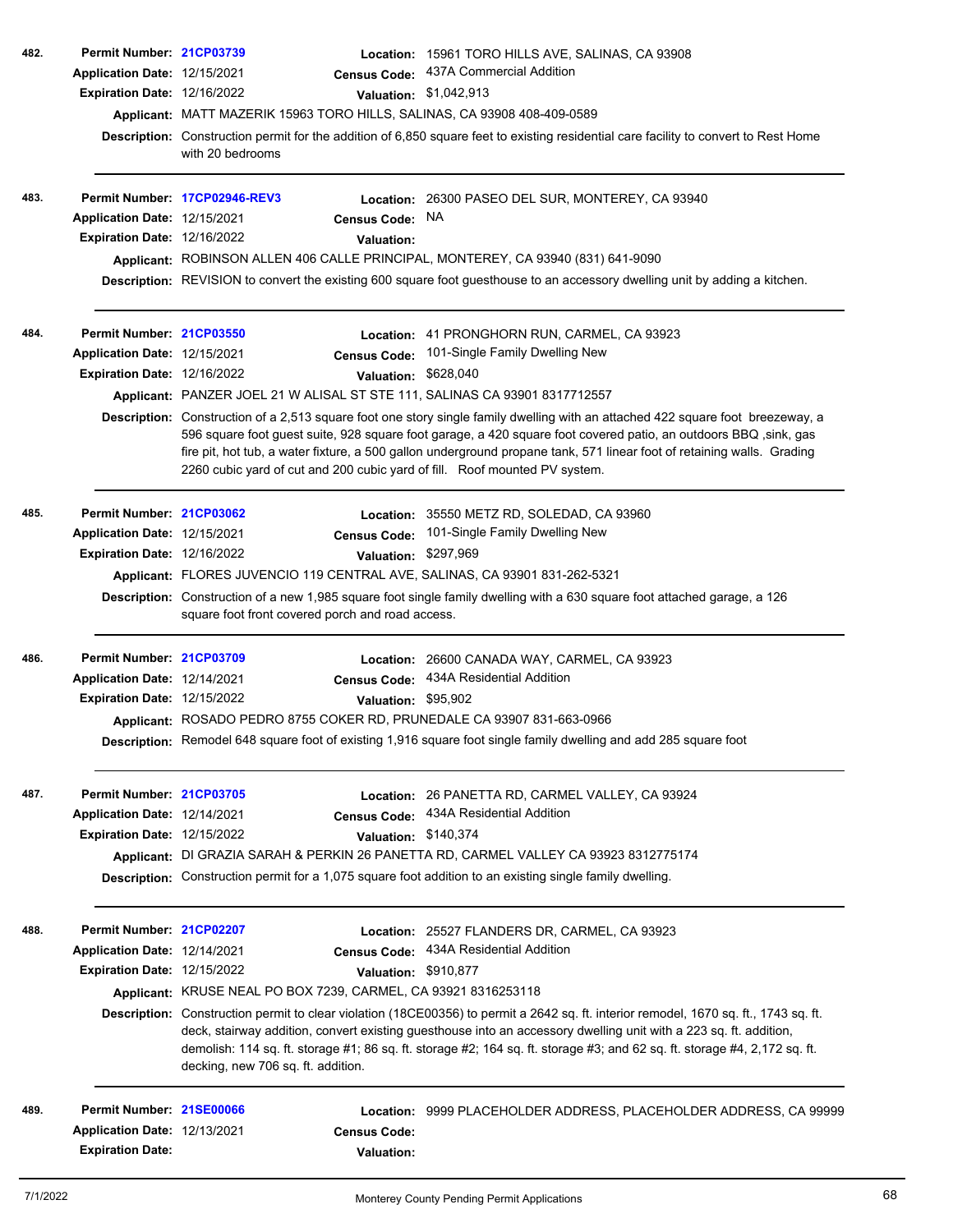|      |                                    | Applicant: HORNING DAVID PO BOX 1040, STINSON BEACH, CA 94970 415-310-0788<br>Description: DATES OF EVENT 09/23/2022 TO 09/24/2022<br>SETUP DATE: 09/23/2022<br>EVENT STARTS;09/24/2022<br>EVENT ENDS: 09/24/2022<br>TEARDOWN DATE; 09/24/2022<br>LOCATION: ANDREW MOLERA STATE PARK & OLD COAST ROAD FROM AM ST PK TO BIXBY BRIDGE AND BACK |                     |                                                                                                                                                                                                                                                                                                                                                                                                |  |  |  |  |
|------|------------------------------------|----------------------------------------------------------------------------------------------------------------------------------------------------------------------------------------------------------------------------------------------------------------------------------------------------------------------------------------------|---------------------|------------------------------------------------------------------------------------------------------------------------------------------------------------------------------------------------------------------------------------------------------------------------------------------------------------------------------------------------------------------------------------------------|--|--|--|--|
|      |                                    |                                                                                                                                                                                                                                                                                                                                              |                     |                                                                                                                                                                                                                                                                                                                                                                                                |  |  |  |  |
|      |                                    |                                                                                                                                                                                                                                                                                                                                              |                     |                                                                                                                                                                                                                                                                                                                                                                                                |  |  |  |  |
| 490. | Permit Number: 21CP03418           |                                                                                                                                                                                                                                                                                                                                              |                     | Location: 4085 SUNRIDGE RD, PEBBLE BEACH, CA 93953                                                                                                                                                                                                                                                                                                                                             |  |  |  |  |
|      | Application Date: 12/13/2021       |                                                                                                                                                                                                                                                                                                                                              | <b>Census Code:</b> | 000 Residential-Plumb/Elec/Mech                                                                                                                                                                                                                                                                                                                                                                |  |  |  |  |
|      | Expiration Date: 12/14/2022        |                                                                                                                                                                                                                                                                                                                                              | <b>Valuation:</b>   |                                                                                                                                                                                                                                                                                                                                                                                                |  |  |  |  |
|      |                                    | Applicant: WILSON GARY 307 GRAND AVE, PACIFIC GROVE, CA 93950 8313754591                                                                                                                                                                                                                                                                     |                     |                                                                                                                                                                                                                                                                                                                                                                                                |  |  |  |  |
|      |                                    | Description: Residential Water Heater Replacement Permit. 40 BTUs/Watts Standard Gas water heater with 40 BTUs/Watts<br>Standard Gas water heater. Proposed tank size is 50 gallons.                                                                                                                                                         |                     |                                                                                                                                                                                                                                                                                                                                                                                                |  |  |  |  |
| 491. | Permit Number: 21CP03579           |                                                                                                                                                                                                                                                                                                                                              |                     | Location: 39010 LAUREL SPRINGS RD, CARMEL VALLEY, CA 93924                                                                                                                                                                                                                                                                                                                                     |  |  |  |  |
|      | Application Date: 12/10/2021       |                                                                                                                                                                                                                                                                                                                                              |                     | Census Code: 328 Other New Non-Residential                                                                                                                                                                                                                                                                                                                                                     |  |  |  |  |
|      | Expiration Date: 12/11/2022        |                                                                                                                                                                                                                                                                                                                                              | Valuation: \$56,408 |                                                                                                                                                                                                                                                                                                                                                                                                |  |  |  |  |
|      |                                    | Applicant: INGRAM LUKE PO BOX 2, CARMEL VALLEY CA 93924 8312778574                                                                                                                                                                                                                                                                           |                     |                                                                                                                                                                                                                                                                                                                                                                                                |  |  |  |  |
|      |                                    |                                                                                                                                                                                                                                                                                                                                              |                     | Description: To clear portion of 20CE00364: as-build 1.100 square foot metal building (Phase 1)                                                                                                                                                                                                                                                                                                |  |  |  |  |
| 492. | Permit Number: 21CP03573           |                                                                                                                                                                                                                                                                                                                                              |                     | Location: 10 ZABALA RD, SALINAS, CA 93908                                                                                                                                                                                                                                                                                                                                                      |  |  |  |  |
|      | Application Date: 12/10/2021       |                                                                                                                                                                                                                                                                                                                                              |                     | Census Code: 437A Commercial Addition                                                                                                                                                                                                                                                                                                                                                          |  |  |  |  |
|      | Expiration Date: 12/11/2022        |                                                                                                                                                                                                                                                                                                                                              | Valuation: \$61,536 |                                                                                                                                                                                                                                                                                                                                                                                                |  |  |  |  |
|      | Applicant:                         |                                                                                                                                                                                                                                                                                                                                              |                     |                                                                                                                                                                                                                                                                                                                                                                                                |  |  |  |  |
|      |                                    |                                                                                                                                                                                                                                                                                                                                              |                     | Description: To clear 19CE00432 New 200 LF Retaining at new grading, 9 prefab non-permanent storage shed totaling 2900<br>square feet, new 5000 gallon water tank at existing well, and new driveway approach to Zavala rd.                                                                                                                                                                    |  |  |  |  |
| 493. | Permit Number: 21CP02764           |                                                                                                                                                                                                                                                                                                                                              |                     | Location: 2338 ALISAL RD, SALINAS, CA 93908                                                                                                                                                                                                                                                                                                                                                    |  |  |  |  |
|      | Application Date: 12/10/2021       |                                                                                                                                                                                                                                                                                                                                              | <b>Census Code:</b> | 000 Residential-Plumb/Elec/Mech                                                                                                                                                                                                                                                                                                                                                                |  |  |  |  |
|      | Expiration Date: 12/11/2022        |                                                                                                                                                                                                                                                                                                                                              | <b>Valuation:</b>   |                                                                                                                                                                                                                                                                                                                                                                                                |  |  |  |  |
|      | Applicant:                         |                                                                                                                                                                                                                                                                                                                                              |                     |                                                                                                                                                                                                                                                                                                                                                                                                |  |  |  |  |
|      |                                    | #20-13421)                                                                                                                                                                                                                                                                                                                                   |                     | Description: Provide new service (400A @ 277 / 480V 3 phase) for new well installation and future greenhouse. (Well                                                                                                                                                                                                                                                                            |  |  |  |  |
| 494. |                                    | Permit Number. 21CP00819-REV1                                                                                                                                                                                                                                                                                                                |                     | Location: 1675 CRESPI LN, PEBBLE BEACH, CA 93953                                                                                                                                                                                                                                                                                                                                               |  |  |  |  |
|      | Application Date: 12/10/2021       |                                                                                                                                                                                                                                                                                                                                              | Census Code: NA     |                                                                                                                                                                                                                                                                                                                                                                                                |  |  |  |  |
|      | <b>Expiration Date: 12/11/2022</b> |                                                                                                                                                                                                                                                                                                                                              | <b>Valuation:</b>   |                                                                                                                                                                                                                                                                                                                                                                                                |  |  |  |  |
|      |                                    |                                                                                                                                                                                                                                                                                                                                              |                     | Applicant: SPELLACY CYNTHIA 21 B MANDEVILLE CT, MONTEREY CA 93940 8313751890                                                                                                                                                                                                                                                                                                                   |  |  |  |  |
|      |                                    | Description: Revision to guest suite #1; repair foundation, change (2) windows sizes, relocate one window.<br>Revision to Guest suite #2: changes to (1) window size, relocation two windows, and add sink in laundry room.                                                                                                                  |                     |                                                                                                                                                                                                                                                                                                                                                                                                |  |  |  |  |
| 495. | Permit Number: 21CP03677           |                                                                                                                                                                                                                                                                                                                                              |                     | Location: 51 SUSAN ST, ROYAL OAKS, CA 95076                                                                                                                                                                                                                                                                                                                                                    |  |  |  |  |
|      | Application Date: 12/09/2021       |                                                                                                                                                                                                                                                                                                                                              | <b>Census Code:</b> | 105 Five or more Unit Dwelling-New                                                                                                                                                                                                                                                                                                                                                             |  |  |  |  |
|      | <b>Expiration Date: 12/10/2022</b> |                                                                                                                                                                                                                                                                                                                                              |                     | Valuation: \$2,687,387                                                                                                                                                                                                                                                                                                                                                                         |  |  |  |  |
|      | <b>Applicant:</b>                  |                                                                                                                                                                                                                                                                                                                                              |                     |                                                                                                                                                                                                                                                                                                                                                                                                |  |  |  |  |
|      |                                    | in the amount of 4,500 cubic yards of cut and 11,500 cubic yards of fill                                                                                                                                                                                                                                                                     |                     | Description: Construction of four (4) apartment buildings totaling 60 units for agricultural workforce housing and 1 manager unit;<br>58,372 sq. ft. habitable, 975 sq. ft. manager's unit, (2) laundry facilities 1,950 sq. ft., (1) community room 975 sq. ft.,<br>5,656 sq. ft. of porches, 5,656 sq. ft. of decks, 1,440 sq. ft. of stairs and, 1,344 sq. ft. of mechanical rooms. Grading |  |  |  |  |
| 496. | Permit Number: 21CP03672           |                                                                                                                                                                                                                                                                                                                                              |                     | Location: 9700 VENADO DR, CARMEL, CA 93923                                                                                                                                                                                                                                                                                                                                                     |  |  |  |  |
|      | Application Date: 12/09/2021       |                                                                                                                                                                                                                                                                                                                                              | <b>Census Code:</b> | 101-Single Family Dwelling New                                                                                                                                                                                                                                                                                                                                                                 |  |  |  |  |
|      | Expiration Date: 12/10/2022        |                                                                                                                                                                                                                                                                                                                                              |                     | Valuation: \$710,499                                                                                                                                                                                                                                                                                                                                                                           |  |  |  |  |
|      |                                    |                                                                                                                                                                                                                                                                                                                                              |                     | Applicant: WINKLEBLACK ROBERT & TRACY 9700 VENADO DR, CARMEL CA 93923 8315941764                                                                                                                                                                                                                                                                                                               |  |  |  |  |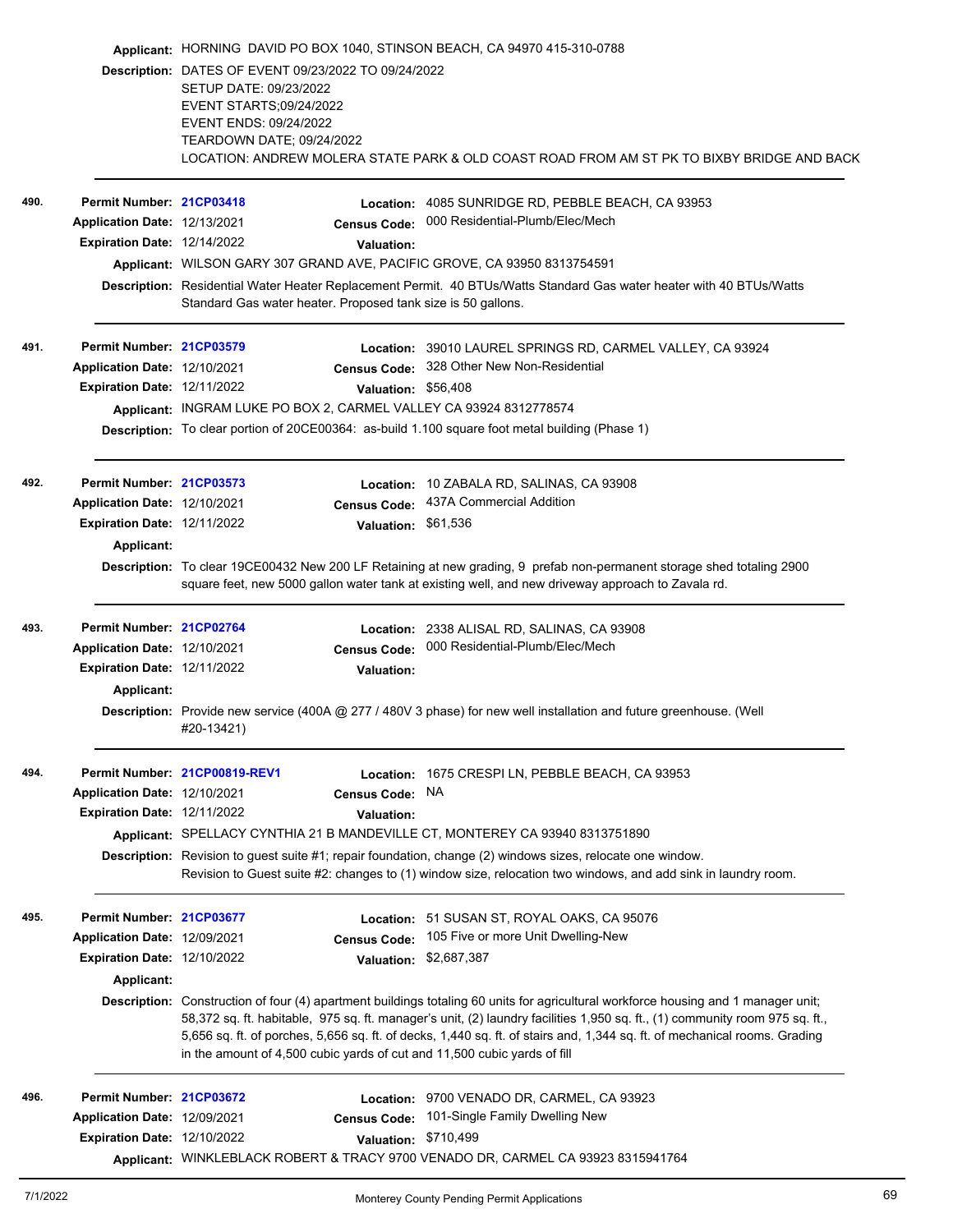|      |                                  | Description: Construction of a 5,328 square foot two-story single-family dwelling inclusive of a garage, a 2,400 square foot<br>agricultural workshop used for farming equipment and feed storage, a 288 square foot detached pump house and<br>new septic system.                                                                                                             |                                   |                                                                                                                        |  |  |  |
|------|----------------------------------|--------------------------------------------------------------------------------------------------------------------------------------------------------------------------------------------------------------------------------------------------------------------------------------------------------------------------------------------------------------------------------|-----------------------------------|------------------------------------------------------------------------------------------------------------------------|--|--|--|
| 497. | Permit Number: 21CP03504         |                                                                                                                                                                                                                                                                                                                                                                                |                                   | Location: 1500 CYPRESS DR, PEBBLE BEACH, CA 93953                                                                      |  |  |  |
|      | Application Date: 12/09/2021     |                                                                                                                                                                                                                                                                                                                                                                                | <b>Census Code:</b>               | 329A Antenna                                                                                                           |  |  |  |
|      | Expiration Date: 12/10/2022      |                                                                                                                                                                                                                                                                                                                                                                                | Valuation:                        |                                                                                                                        |  |  |  |
|      | Applicant:                       |                                                                                                                                                                                                                                                                                                                                                                                |                                   |                                                                                                                        |  |  |  |
|      |                                  | Description: Modification to existing AT&T cell site to include the removal of 8 antennas, 16 RRU's, 1 data rack, 4 diplexers, 3<br>strings of batteries; installation of 8 antennas, 12 RRU's, 1 rack, 5 power trunks, 1 fiber trunk, 5 strings of batteries<br>and other small ancillary equipment.                                                                          |                                   |                                                                                                                        |  |  |  |
| 498. | Permit Number: 21CP03258         |                                                                                                                                                                                                                                                                                                                                                                                |                                   | Location: 39 ENCINA DR, CARMEL VALLEY, CA 93924                                                                        |  |  |  |
|      | Application Date: 12/09/2021     |                                                                                                                                                                                                                                                                                                                                                                                | <b>Census Code:</b>               | 101-Single Family Dwelling New                                                                                         |  |  |  |
|      | Expiration Date: 12/10/2022      |                                                                                                                                                                                                                                                                                                                                                                                |                                   | Valuation: \$1,088,451                                                                                                 |  |  |  |
|      | Applicant:                       |                                                                                                                                                                                                                                                                                                                                                                                |                                   |                                                                                                                        |  |  |  |
|      |                                  | Description: Construction of a 5,772 square foot single-family dwelling with a 560 square foot attached garage, a 1,606 square<br>foot detached car barn and office, a 425 square foot detached guesthouse, a 577 square foot pool house, and<br>2,020 square feet of covered porches; and grading of approximately 2,623 cubic yards of cut and 2,623 cubic yards<br>of fill. |                                   |                                                                                                                        |  |  |  |
|      |                                  |                                                                                                                                                                                                                                                                                                                                                                                | POOL AND SPA ON A SEPARATE PERMIT |                                                                                                                        |  |  |  |
| 499. | Permit Number: 21CP03347         |                                                                                                                                                                                                                                                                                                                                                                                |                                   | Location: 42822 SUSAN LN, GREENFIELD, CA 93927                                                                         |  |  |  |
|      | Application Date: 12/09/2021     |                                                                                                                                                                                                                                                                                                                                                                                |                                   | Census Code: 329A Antenna                                                                                              |  |  |  |
|      | Expiration Date: 12/10/2022      |                                                                                                                                                                                                                                                                                                                                                                                | Valuation:                        |                                                                                                                        |  |  |  |
|      |                                  | Applicant: HOFMAN RICHARD 22431 ANTONIO PKWY STE B160-234, RANCHO SANTA MARGARITA, ca 92688 9493552830                                                                                                                                                                                                                                                                         |                                   |                                                                                                                        |  |  |  |
|      |                                  | Description: Removal of 12 RRH's, installation of 3 antenna's, 3 RRH's, 2 OVP's, and one 1 1/4" hybrid cable.<br>ATC SITE NUMBER 8348<br><b>VERIZON SITE NUMBER 115193</b>                                                                                                                                                                                                     |                                   |                                                                                                                        |  |  |  |
| 500. | Permit Number: 21CP03664         |                                                                                                                                                                                                                                                                                                                                                                                |                                   | Location: 10640 SEYMOUR ST, CASTROVILLE, CA 95012                                                                      |  |  |  |
|      | Application Date: 12/08/2021     |                                                                                                                                                                                                                                                                                                                                                                                |                                   | Census Code: 434R Residential Remodel                                                                                  |  |  |  |
|      | Expiration Date: 12/9/2022       |                                                                                                                                                                                                                                                                                                                                                                                | Valuation:                        |                                                                                                                        |  |  |  |
|      |                                  |                                                                                                                                                                                                                                                                                                                                                                                |                                   | Applicant: DALIVA GERI 11 W LAUREL DR STE 225, SALINAS, CA 93906 (831) 443-6984                                        |  |  |  |
|      |                                  | Description: To clear the code case 18CE00545 To repair trusses and replace existing garage header and demolition of<br>unpermitted small addition at the rear of playroom. Replace existing shower.                                                                                                                                                                           |                                   |                                                                                                                        |  |  |  |
| 501. | Permit Number: 21CP03362         |                                                                                                                                                                                                                                                                                                                                                                                |                                   | Location: 24500 PASEO PRIVADO, SALINAS, CA 93908                                                                       |  |  |  |
|      | Application Date: 12/08/2021     |                                                                                                                                                                                                                                                                                                                                                                                | <b>Census Code:</b>               | 000 Residential-Plumb/Elec/Mech                                                                                        |  |  |  |
|      | Expiration Date: 12/9/2022       |                                                                                                                                                                                                                                                                                                                                                                                | <b>Valuation:</b>                 |                                                                                                                        |  |  |  |
|      | Applicant:                       |                                                                                                                                                                                                                                                                                                                                                                                |                                   |                                                                                                                        |  |  |  |
|      |                                  |                                                                                                                                                                                                                                                                                                                                                                                |                                   | Description: Install new 24 kw Generator system for stand by power, a new propane tank and above ground tank enclosure |  |  |  |
| 502. | Permit Number: 17CP02114         |                                                                                                                                                                                                                                                                                                                                                                                |                                   | Location: 7697 HWY 1, MOSS LANDING, CA 95039                                                                           |  |  |  |
|      | Extended Application: 12/07/2021 |                                                                                                                                                                                                                                                                                                                                                                                |                                   | Census Code: 437R Commercial Remodel                                                                                   |  |  |  |
|      | Expiration Date: 12/8/2022       |                                                                                                                                                                                                                                                                                                                                                                                | Valuation: \$844,667              |                                                                                                                        |  |  |  |
|      |                                  |                                                                                                                                                                                                                                                                                                                                                                                |                                   | Applicant: COMBS JOSEPH 7697 HWY 1 BLDG 12, MOSS LANDING, CA 95039 8312958083                                          |  |  |  |
|      |                                  | Description: Building 12. Construction of a new 10,326 square foot two story building inside an existing metal building.                                                                                                                                                                                                                                                       |                                   |                                                                                                                        |  |  |  |
| 503. | Permit Number: 17CP02204         |                                                                                                                                                                                                                                                                                                                                                                                |                                   | Location: 7603 HWY 1, MOSS LANDING, CA 95039                                                                           |  |  |  |
|      | Extended Application: 12/07/2021 |                                                                                                                                                                                                                                                                                                                                                                                | <b>Census Code:</b>               | 437R Commercial Remodel                                                                                                |  |  |  |
|      | Expiration Date: 12/8/2022       |                                                                                                                                                                                                                                                                                                                                                                                | Valuation: \$326,873              |                                                                                                                        |  |  |  |
|      |                                  |                                                                                                                                                                                                                                                                                                                                                                                |                                   | Applicant: MOSSLANDING FAMILY FARMS 7697 HWY 1 BUILDING 13B, MOSSLANDING, CA 95039 8314207175                          |  |  |  |
|      |                                  |                                                                                                                                                                                                                                                                                                                                                                                |                                   |                                                                                                                        |  |  |  |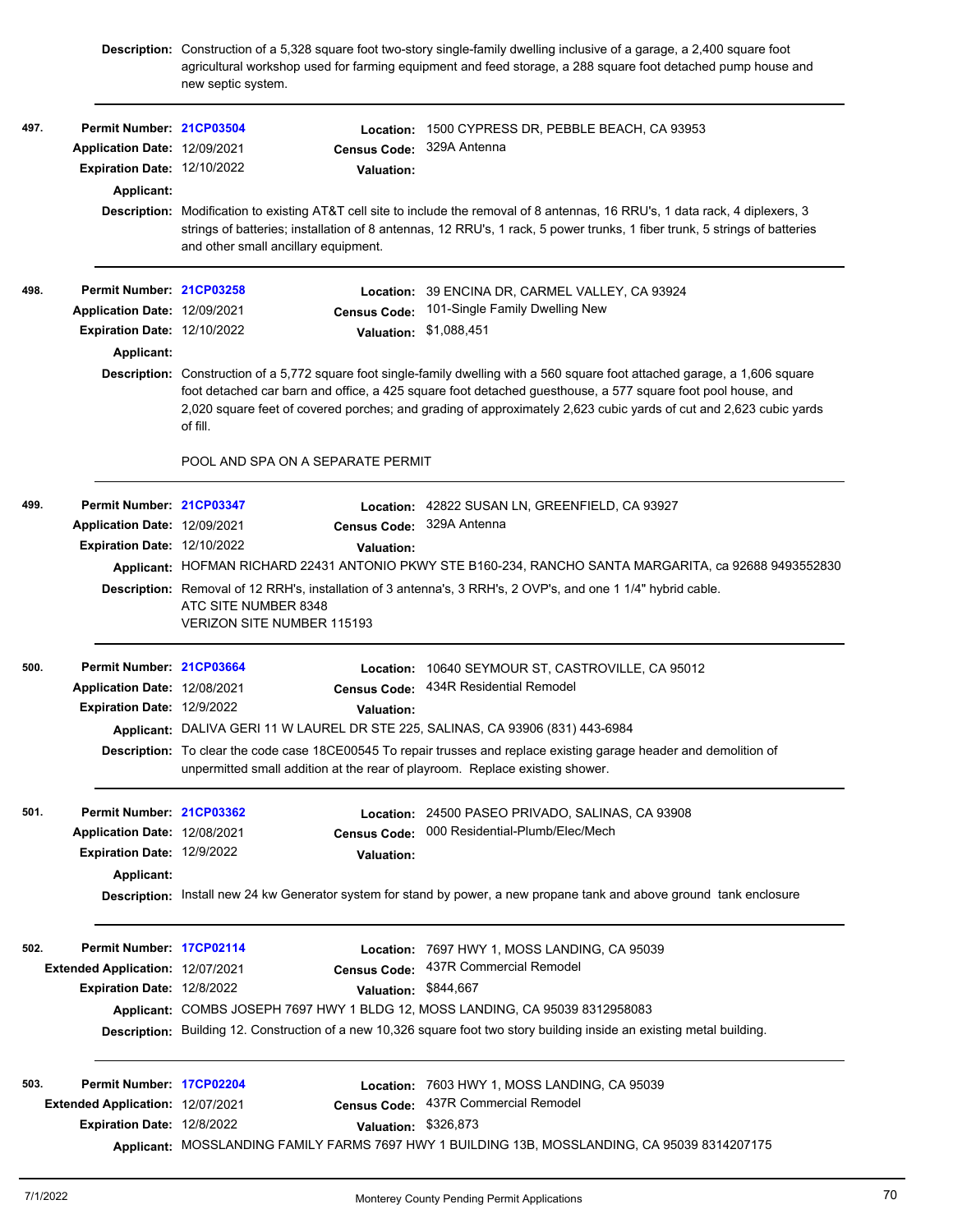| 504. | Permit Number: 17CP02423         |                                                                                                                                                                                                                                                                                                                                                                                                                                                                                                                                  |                      | Location: 7697 HWY 1, MOSS LANDING, CA 95039                                                                            |  |  |  |
|------|----------------------------------|----------------------------------------------------------------------------------------------------------------------------------------------------------------------------------------------------------------------------------------------------------------------------------------------------------------------------------------------------------------------------------------------------------------------------------------------------------------------------------------------------------------------------------|----------------------|-------------------------------------------------------------------------------------------------------------------------|--|--|--|
|      | Extended Application: 12/07/2021 |                                                                                                                                                                                                                                                                                                                                                                                                                                                                                                                                  | <b>Census Code:</b>  | 437R Commercial Remodel                                                                                                 |  |  |  |
|      | Expiration Date: 12/8/2022       |                                                                                                                                                                                                                                                                                                                                                                                                                                                                                                                                  | <b>Valuation:</b>    | \$605.320                                                                                                               |  |  |  |
|      |                                  |                                                                                                                                                                                                                                                                                                                                                                                                                                                                                                                                  |                      | Applicant: HEMBREE GARY 748 SOUTH MEADOWS PKWY 89-164, RENO, NV 89521 (775) 622-5320                                    |  |  |  |
|      |                                  |                                                                                                                                                                                                                                                                                                                                                                                                                                                                                                                                  |                      | <b>Description:</b> Building 13A. Remodel 7,400 square feet of an existing 11,235 square foot two story metal building. |  |  |  |
| 505. | Permit Number: 21CP03513         |                                                                                                                                                                                                                                                                                                                                                                                                                                                                                                                                  |                      | Location: 26400 CARMEL RANCHO LN, CARMEL, CA 93923                                                                      |  |  |  |
|      | Application Date: 12/07/2021     |                                                                                                                                                                                                                                                                                                                                                                                                                                                                                                                                  | <b>Census Code:</b>  | 437R Commercial Remodel                                                                                                 |  |  |  |
|      | Expiration Date: 12/8/2022       |                                                                                                                                                                                                                                                                                                                                                                                                                                                                                                                                  | Valuation: \$91,810  |                                                                                                                         |  |  |  |
|      | Applicant:                       |                                                                                                                                                                                                                                                                                                                                                                                                                                                                                                                                  |                      |                                                                                                                         |  |  |  |
|      |                                  | Description: A 1,000 square foot interior remodel to include the commercial kitchen and ADA bathroom with new fixtures and<br>finishes, addition of two new unisex bathrooms, a new bar with 10 keg taps, two new 1:12 maximum slope ramps<br>to create accessible access from the existing main floor level down to the existing floor level of (-5") at the West end<br>of the project, new pony walls at 44" high at the ramps and other areas, replace kitchen equipment, electrical, light<br>fixtures, plumbing and doors. |                      |                                                                                                                         |  |  |  |
| 506. | Permit Number: 21CP03165         |                                                                                                                                                                                                                                                                                                                                                                                                                                                                                                                                  | Location:            | 7180 CARMEL VALLEY RD, CARMEL, CA 93923                                                                                 |  |  |  |
|      | Application Date: 12/07/2021     |                                                                                                                                                                                                                                                                                                                                                                                                                                                                                                                                  | <b>Census Code:</b>  | 437A Commercial Addition                                                                                                |  |  |  |
|      | Expiration Date: 12/8/2022       |                                                                                                                                                                                                                                                                                                                                                                                                                                                                                                                                  | Valuation: \$155,891 |                                                                                                                         |  |  |  |
|      | Applicant:                       |                                                                                                                                                                                                                                                                                                                                                                                                                                                                                                                                  |                      |                                                                                                                         |  |  |  |
|      |                                  | Description: Install 2400 sq. ft. canopy structure attached to four (4) 160 sq. ft. container units used as storage. No electrical or<br>plumbing.                                                                                                                                                                                                                                                                                                                                                                               |                      |                                                                                                                         |  |  |  |
| 507. | Permit Number: 21CP03389         |                                                                                                                                                                                                                                                                                                                                                                                                                                                                                                                                  |                      | Location: 4113 CREST RD, PEBBLE BEACH, CA 93953                                                                         |  |  |  |
|      | Application Date: 12/07/2021     |                                                                                                                                                                                                                                                                                                                                                                                                                                                                                                                                  | <b>Census Code:</b>  | 101A New Accessory Dwelling Unit                                                                                        |  |  |  |
|      | Expiration Date: 12/8/2022       |                                                                                                                                                                                                                                                                                                                                                                                                                                                                                                                                  | Valuation: \$31,860  |                                                                                                                         |  |  |  |
|      |                                  | Applicant: TOLLEFSON AARON 957 ANGELUS WY, DEL REY OAKS, CA 93940 8315783450                                                                                                                                                                                                                                                                                                                                                                                                                                                     |                      |                                                                                                                         |  |  |  |
|      |                                  | Description: Convert existing 430 sq. ft. shop and 180 sf. ft. interior remodel to create a 610 sq. ft. Accessory Dwelling Unit, and<br>replace window and door.                                                                                                                                                                                                                                                                                                                                                                 |                      |                                                                                                                         |  |  |  |
| 508. | Permit Number: 21CP03641         |                                                                                                                                                                                                                                                                                                                                                                                                                                                                                                                                  | Location:            | 270 OSBORN RD, ROYAL OAKS, CA 95076                                                                                     |  |  |  |
|      | Application Date: 12/06/2021     |                                                                                                                                                                                                                                                                                                                                                                                                                                                                                                                                  | <b>Census Code:</b>  | 000 Residential-Plumb/Elec/Mech                                                                                         |  |  |  |
|      | Expiration Date: 12/7/2022       |                                                                                                                                                                                                                                                                                                                                                                                                                                                                                                                                  | <b>Valuation:</b>    |                                                                                                                         |  |  |  |
|      | Applicant:                       |                                                                                                                                                                                                                                                                                                                                                                                                                                                                                                                                  |                      |                                                                                                                         |  |  |  |
|      |                                  | Description: Replacement of 80,000 BTU Upflow Furnace.<br>Location = Garage<br>Brand = Coleman<br>Part# TM(8,L)X120C20MP11                                                                                                                                                                                                                                                                                                                                                                                                       |                      |                                                                                                                         |  |  |  |
| 509. | Permit Number: 21CP03463         |                                                                                                                                                                                                                                                                                                                                                                                                                                                                                                                                  | Location:            | 76290 BRYSON HESPERIA RD, BRADLEY, CA 93426                                                                             |  |  |  |
|      | Application Date: 12/06/2021     |                                                                                                                                                                                                                                                                                                                                                                                                                                                                                                                                  | <b>Census Code:</b>  | 101-Single Family Dwelling New                                                                                          |  |  |  |
|      | Expiration Date: 12/7/2022       |                                                                                                                                                                                                                                                                                                                                                                                                                                                                                                                                  | <b>Valuation:</b>    | \$232.694                                                                                                               |  |  |  |
|      |                                  |                                                                                                                                                                                                                                                                                                                                                                                                                                                                                                                                  |                      | Applicant: ROBINSON CARL & VALERIE 76290 BRYSON HESPERIA RD, BRADLEY, CA 93426 8054720105                               |  |  |  |
|      |                                  |                                                                                                                                                                                                                                                                                                                                                                                                                                                                                                                                  |                      | <b>Description:</b> Install a 1782 sq. ft. manufactured home on permanent foundation.                                   |  |  |  |
| 510. | Permit Number: 21CP03599         |                                                                                                                                                                                                                                                                                                                                                                                                                                                                                                                                  | Location:            | 1250 OLD STAGE RD, SALINAS, CA 93908                                                                                    |  |  |  |
|      | Application Date: 12/06/2021     |                                                                                                                                                                                                                                                                                                                                                                                                                                                                                                                                  | <b>Census Code:</b>  | 112 MH on Foundation/Modular/Manufactured                                                                               |  |  |  |
|      | Expiration Date: 12/7/2022       |                                                                                                                                                                                                                                                                                                                                                                                                                                                                                                                                  | Valuation:           |                                                                                                                         |  |  |  |
|      |                                  | Applicant: QUEZADA JUVENAL 301 WESTMINSTER DR, SALINAS, CA 93906 8312294581                                                                                                                                                                                                                                                                                                                                                                                                                                                      |                      |                                                                                                                         |  |  |  |
|      |                                  |                                                                                                                                                                                                                                                                                                                                                                                                                                                                                                                                  |                      | <b>Description:</b> Installation of a 10,000 square foot pre-fabricated metal agricultural building.                    |  |  |  |
|      |                                  |                                                                                                                                                                                                                                                                                                                                                                                                                                                                                                                                  |                      | Grading to consist of 60 cubic yards of cut and 0 cubic yards of fill.                                                  |  |  |  |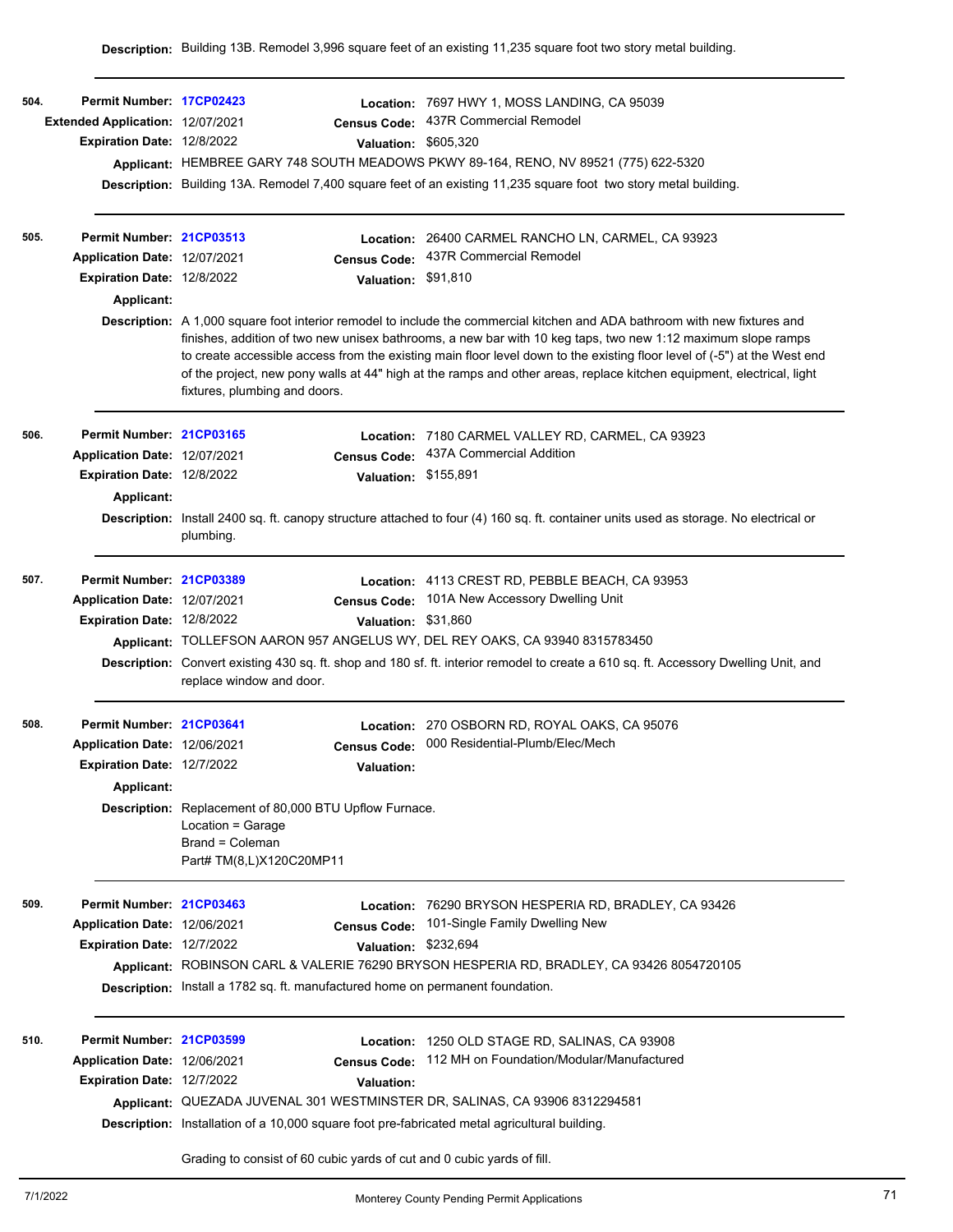| 511. | Permit Number: APP211785<br>Application Date: 12/06/2021<br><b>Expiration Date:</b>                  | <b>Census Code:</b><br><b>Valuation:</b><br>Applicant: RUSSO RICHARD PO BOX 715, PACIFIC GROVE, CA 93950 9254904788                                                                                                                                                                                                             | Location: 25585 TIERRA GRANDE DR, CARMEL, CA 93923<br>Description: Replace existing furnace with new Bryant 926TB48080, 96% efficient forced air furnace like for like                                                                 |
|------|------------------------------------------------------------------------------------------------------|---------------------------------------------------------------------------------------------------------------------------------------------------------------------------------------------------------------------------------------------------------------------------------------------------------------------------------|----------------------------------------------------------------------------------------------------------------------------------------------------------------------------------------------------------------------------------------|
| 512. | Permit Number: 21CP03617<br>Application Date: 12/03/2021<br>Expiration Date: 12/4/2022               | <b>Census Code:</b><br><b>Valuation:</b><br>Description: Cut and fill 113256 square feet to add useable space at upper area.<br>CUT:1420 FILL: 9420                                                                                                                                                                             | <b>Location: 2770 N EL CAMINO REAL, SALINAS, CA 93907</b><br>NA.<br>Applicant: JARAMILLO JOHNNY 2770 EL CAMINO REAL NORTH, SALINAS, CA 93912 831-272-5181                                                                              |
| 513. | Permit Number: 17CP00724<br>Extended Application: 12/03/2021<br>Expiration Date: 12/4/2022           | Valuation: \$945,539<br>Applicant: VULTAGGIO BALDO 160 SAN BENANCIO RD, SALINAS CA 93908 8312298283<br>story commercial building shell for (7) separate auto repair shops.<br>(use/Tenant improvement of tenant space to be submitted under separate permit.)<br>Grading under 100 C.Y.                                         | Location: 214 BORONDA RD, SALINAS, CA 93907<br>Census Code: 322 Service Station/Repair Garage<br>Description: Demolish 832 sq ft single family dwelling with a detached 480 sq ft garage. Construction of a 13,348 sq ft single        |
| 514. | Permit Number: 21CP03566<br>Application Date: 12/03/2021<br>Expiration Date: 12/4/2022               | <b>Census Code:</b><br><b>Valuation:</b><br>Applicant: HOPKINS DAN 14 SPRECKELS LN, SPRECKELS, CA 93962 8312772226<br>Amps                                                                                                                                                                                                      | Location: 490 W CARMEL VALLEY RD, CARMEL VALLEY, CA 93924<br>Description: Residential Roof-mounted photovoltaic system. 15.6 kW 39 Panels. Existing electrical panel will be used. 240                                                 |
| 515. | Permit Number: 21CP03572<br>Application Date: 12/02/2021<br>Expiration Date: 12/3/2022               | Valuation: \$163,465<br>Applicant: VASQUEZ JOSE PO BOX 4807, SALINAS, CA 95004 831-276-5897<br>and a new 100 amp service panel                                                                                                                                                                                                  | <b>Location: 2804 N EL CAMINO REAL, SALINAS, CA 93907</b><br>Census Code: 101A New Accessory Dwelling Unit<br>Description: New detached ADU 1200 square feet with a covered porch 132 square feet with a new 1500 gallon septic system |
| 516. | Permit Number: 21CP01475<br>Application Date: 12/02/2021<br>Expiration Date: 12/3/2022<br>Applicant: | Location:<br><b>Census Code:</b><br>Valuation: \$139,782<br><b>Description:</b> Remodel the house and adding new square footage<br>FIRE DAMAGE REPAIR, ROOM ADDITION, CEILING REPAIR, WALL,<br>ELECTRICAL, PLUMBING AND FOUNDATION ON ADDITION, FINISHING<br>UPGRADE.<br>*REROOF PERMIT NEVER GRANTED A "FINAL" UNDER 20CP02272 | 18485 VIERRA CYN RD, SALINAS, CA 93907<br>434A Residential Addition                                                                                                                                                                    |
| 517. | Permit Number: 21CP01899<br>Application Date: 12/02/2021<br>Expiration Date: 12/3/2022<br>Applicant: | <b>Census Code:</b><br><b>Valuation:</b>                                                                                                                                                                                                                                                                                        | <b>Location: 1031 N EL CAMINO REAL, SALINAS, CA 93907</b><br>329A Antenna                                                                                                                                                              |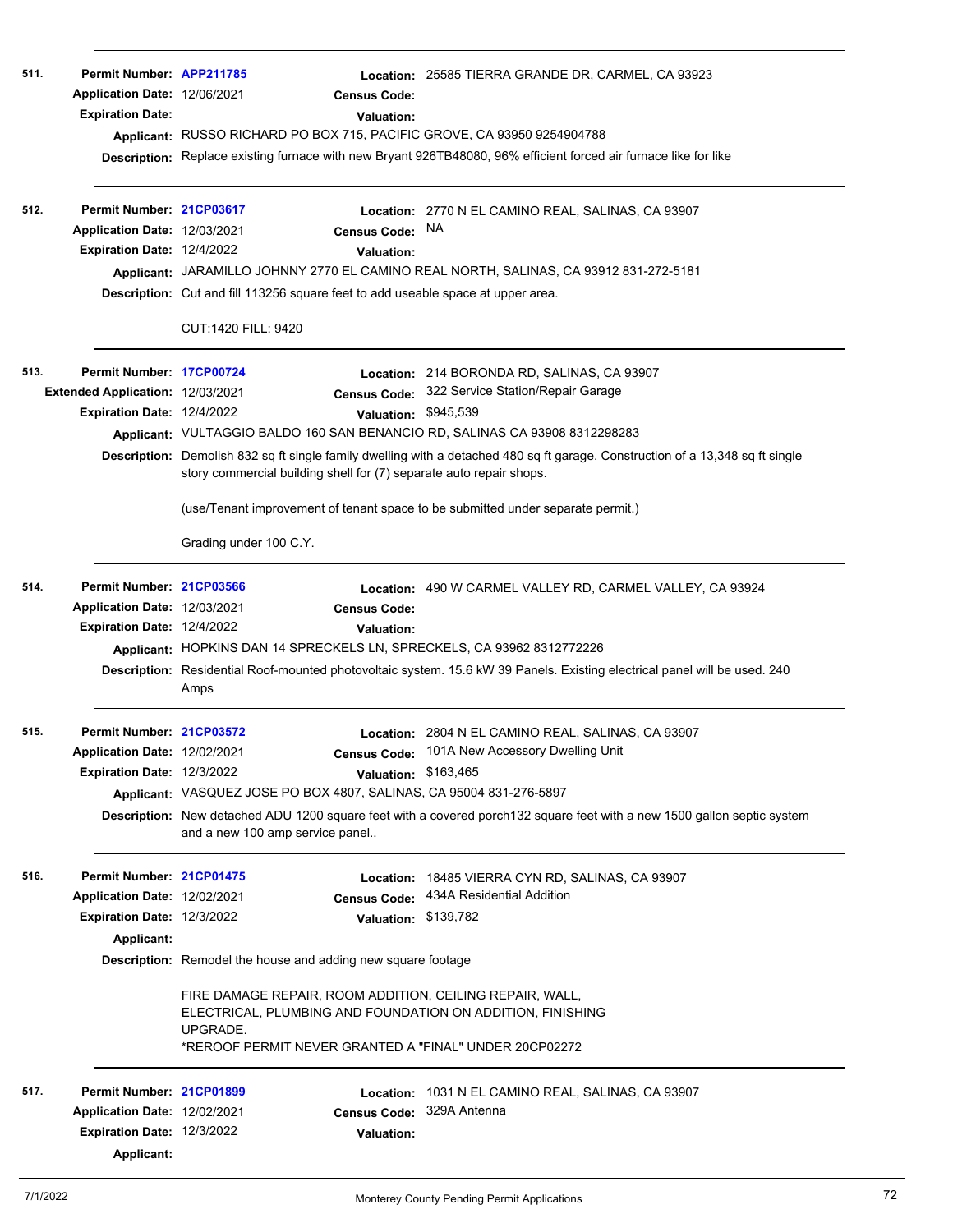|      |                              | Description: Proposed Verizon Wireless unmanned telecommunications facility, mono-euc faux tree w/ (9) antennas and<br>associated equipment & cabinets enclosed within a 600 square foot area. Perimeter fencing consist of 2.5' tall<br>concrete masonry retaining wall and 8' tall chain-linked fence. |                      |                                                                                                                                                                                                                                                                                                                                                                     |  |  |
|------|------------------------------|----------------------------------------------------------------------------------------------------------------------------------------------------------------------------------------------------------------------------------------------------------------------------------------------------------|----------------------|---------------------------------------------------------------------------------------------------------------------------------------------------------------------------------------------------------------------------------------------------------------------------------------------------------------------------------------------------------------------|--|--|
| 518. | Permit Number: 21CP03446     |                                                                                                                                                                                                                                                                                                          |                      | Location: 8335 DOLAN PL, CASTROVILLE, CA 95012                                                                                                                                                                                                                                                                                                                      |  |  |
|      | Application Date: 11/30/2021 |                                                                                                                                                                                                                                                                                                          | <b>Census Code:</b>  | 101A New Accessory Dwelling Unit                                                                                                                                                                                                                                                                                                                                    |  |  |
|      | Expiration Date: 12/1/2022   |                                                                                                                                                                                                                                                                                                          | Valuation: \$60,909  |                                                                                                                                                                                                                                                                                                                                                                     |  |  |
|      |                              |                                                                                                                                                                                                                                                                                                          |                      | Applicant: ECKHAUS ENRIQUE PO BOX 783, SALINAS CA 93901 8317942461                                                                                                                                                                                                                                                                                                  |  |  |
|      |                              |                                                                                                                                                                                                                                                                                                          |                      | Description: To clear 20CE00469: Convert existing 491 square foot garage to living space.                                                                                                                                                                                                                                                                           |  |  |
| 519. | Permit Number: 21CP03315     |                                                                                                                                                                                                                                                                                                          | Location:            |                                                                                                                                                                                                                                                                                                                                                                     |  |  |
|      | Application Date: 11/30/2021 |                                                                                                                                                                                                                                                                                                          | Census Code: NA      |                                                                                                                                                                                                                                                                                                                                                                     |  |  |
|      | Expiration Date: 12/1/2022   |                                                                                                                                                                                                                                                                                                          | Valuation:           |                                                                                                                                                                                                                                                                                                                                                                     |  |  |
|      | Applicant:                   |                                                                                                                                                                                                                                                                                                          |                      |                                                                                                                                                                                                                                                                                                                                                                     |  |  |
|      |                              |                                                                                                                                                                                                                                                                                                          |                      | Description: Excavate/shore to expose existing abandoned RCP (33-inch ID) pipeline; core drilling of crown/cutting of existing                                                                                                                                                                                                                                      |  |  |
|      |                              | pipe to perform multi sensor condition assessment. replace pipe of required length, frames and covers, concrete or<br>mechanical coupling: backfill and compaction of soil. Area of disturbance 800 square feet. cut 130Cubic yards and<br>fill 130 cubic yards.                                         |                      |                                                                                                                                                                                                                                                                                                                                                                     |  |  |
| 520. | Permit Number: 21CP03548     |                                                                                                                                                                                                                                                                                                          |                      | Location: 26383 RIVERSIDE PL, CARMEL, CA 93923                                                                                                                                                                                                                                                                                                                      |  |  |
|      | Application Date: 11/30/2021 |                                                                                                                                                                                                                                                                                                          | <b>Census Code:</b>  | 000 Residential-Plumb/Elec/Mech                                                                                                                                                                                                                                                                                                                                     |  |  |
|      | Expiration Date: 12/1/2022   |                                                                                                                                                                                                                                                                                                          | Valuation:           |                                                                                                                                                                                                                                                                                                                                                                     |  |  |
|      | Applicant:                   |                                                                                                                                                                                                                                                                                                          |                      |                                                                                                                                                                                                                                                                                                                                                                     |  |  |
|      |                              |                                                                                                                                                                                                                                                                                                          |                      | Description: Plumbing permit to replace 10' of sewer drain line on property 3' deep from under house.                                                                                                                                                                                                                                                               |  |  |
| 521. | Permit Number: 21CP03546     |                                                                                                                                                                                                                                                                                                          |                      | Location: 27497 SCHULTE RD, CARMEL, CA 93923                                                                                                                                                                                                                                                                                                                        |  |  |
|      | Application Date: 11/30/2021 |                                                                                                                                                                                                                                                                                                          | <b>Census Code:</b>  | 101A New Accessory Dwelling Unit                                                                                                                                                                                                                                                                                                                                    |  |  |
|      | Expiration Date: 12/1/2022   |                                                                                                                                                                                                                                                                                                          | Valuation: \$156,696 |                                                                                                                                                                                                                                                                                                                                                                     |  |  |
|      | Applicant:                   |                                                                                                                                                                                                                                                                                                          |                      |                                                                                                                                                                                                                                                                                                                                                                     |  |  |
|      |                              |                                                                                                                                                                                                                                                                                                          |                      | Description: Construction of a 1200 sq. ft. detached Accessory Dwelling Unit on septic system.                                                                                                                                                                                                                                                                      |  |  |
| 522. | Permit Number: 21CP02662     |                                                                                                                                                                                                                                                                                                          |                      | Location: 310 COUNTRY CLUB DR, CARMEL VALLEY, CA 93924                                                                                                                                                                                                                                                                                                              |  |  |
|      | Application Date: 11/30/2021 |                                                                                                                                                                                                                                                                                                          |                      | Census Code: 434A Residential Addition                                                                                                                                                                                                                                                                                                                              |  |  |
|      | Expiration Date: 12/1/2022   |                                                                                                                                                                                                                                                                                                          | Valuation: \$70,592  |                                                                                                                                                                                                                                                                                                                                                                     |  |  |
|      |                              |                                                                                                                                                                                                                                                                                                          |                      | Applicant: HAWLEY MERRITT 857 CASS STREET SUITE A, MONTEREY, CA 93924 (917) 572-1246                                                                                                                                                                                                                                                                                |  |  |
|      |                              | addition of fire sprinklers.                                                                                                                                                                                                                                                                             |                      | Description: A 639 square foot interior remodel, conversion of the 626 square foot second story quest suite to an accessory<br>dwelling unit, new doors, windows and garage doors, 2 new sealed combustion fireplace inserts in existing<br>fireplace locations, replace exterior batt and board with stucco, extend garage roof overhang 2'6"x 22 linear feet, and |  |  |
| 523. | Permit Number: 21CP02685     |                                                                                                                                                                                                                                                                                                          |                      | Location: 73 ECHO VALLEY RD, SALINAS, CA 93907                                                                                                                                                                                                                                                                                                                      |  |  |
|      | Application Date: 11/29/2021 |                                                                                                                                                                                                                                                                                                          | <b>Census Code:</b>  | 434A Residential Addition                                                                                                                                                                                                                                                                                                                                           |  |  |
|      | Expiration Date: 11/30/2022  |                                                                                                                                                                                                                                                                                                          | Valuation: \$23,688  |                                                                                                                                                                                                                                                                                                                                                                     |  |  |
|      | Applicant:                   |                                                                                                                                                                                                                                                                                                          |                      |                                                                                                                                                                                                                                                                                                                                                                     |  |  |
|      |                              |                                                                                                                                                                                                                                                                                                          |                      | Description: New 143 square foot addition to existing single family dwelling, and remodel closet, hallway and master room.                                                                                                                                                                                                                                          |  |  |
| 524. | Permit Number: 21CP03214     |                                                                                                                                                                                                                                                                                                          |                      | Location: 24694 PESCADERO RD, CARMEL, CA 93923                                                                                                                                                                                                                                                                                                                      |  |  |
|      | Application Date: 11/29/2021 |                                                                                                                                                                                                                                                                                                          | <b>Census Code:</b>  | 101-Single Family Dwelling New                                                                                                                                                                                                                                                                                                                                      |  |  |
|      | Expiration Date: 11/30/2022  |                                                                                                                                                                                                                                                                                                          | Valuation: \$349,613 |                                                                                                                                                                                                                                                                                                                                                                     |  |  |
|      | Applicant:                   |                                                                                                                                                                                                                                                                                                          |                      |                                                                                                                                                                                                                                                                                                                                                                     |  |  |
|      |                              |                                                                                                                                                                                                                                                                                                          |                      | Description: remodel of an existing 1,231 one-story single family dwelling including an expansion of 188 square feet to the first<br>floor, 1,263 square foot second story addition & an attached 415 square foot carport;                                                                                                                                          |  |  |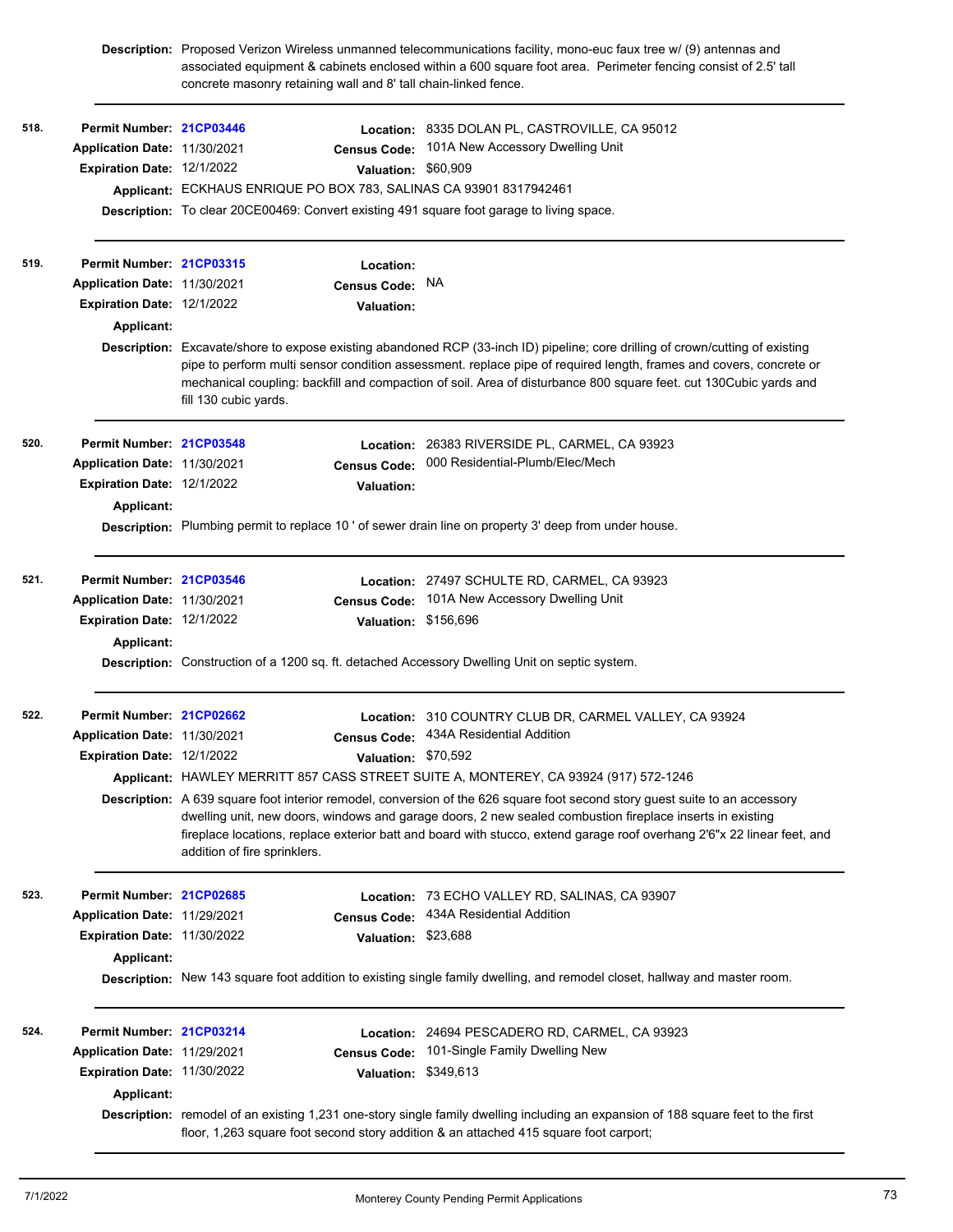| 525. | Permit Number: 21CP03206           |                                                                                                                                                                                                                                                     |                      | Location: 38415 METZ RD, SOLEDAD, CA 93960                                                                                          |  |  |  |
|------|------------------------------------|-----------------------------------------------------------------------------------------------------------------------------------------------------------------------------------------------------------------------------------------------------|----------------------|-------------------------------------------------------------------------------------------------------------------------------------|--|--|--|
|      | Application Date: 11/29/2021       |                                                                                                                                                                                                                                                     | <b>Census Code:</b>  | 101-Single Family Dwelling New                                                                                                      |  |  |  |
|      | Expiration Date: 11/30/2022        |                                                                                                                                                                                                                                                     | Valuation: \$288,249 |                                                                                                                                     |  |  |  |
|      |                                    |                                                                                                                                                                                                                                                     |                      | Applicant: SCHIPPER JACOB 39020 METZ RD, SOLEDAD, CA 93960 (831) 901-1073                                                           |  |  |  |
|      |                                    | Description: Construction of a new 1,355 square foot single family dwelling with a new 885 attached garage and a new 700<br>square foot carport with associated site improvements to include a new septic system, driveway, water storage<br>tanks. |                      |                                                                                                                                     |  |  |  |
|      |                                    | Grading to consist of 345 cubic yards of cut and 345 cubic yards of fill.                                                                                                                                                                           |                      |                                                                                                                                     |  |  |  |
| 526. | Permit Number: 21CP03521           |                                                                                                                                                                                                                                                     |                      | Location: 6791 LAKEVIEW DR, SALINAS, CA 93907                                                                                       |  |  |  |
|      | Application Date: 11/24/2021       |                                                                                                                                                                                                                                                     | <b>Census Code:</b>  | 000 Residential-Plumb/Elec/Mech                                                                                                     |  |  |  |
|      | <b>Expiration Date: 11/25/2022</b> |                                                                                                                                                                                                                                                     | <b>Valuation:</b>    |                                                                                                                                     |  |  |  |
|      | Applicant:                         |                                                                                                                                                                                                                                                     |                      |                                                                                                                                     |  |  |  |
|      |                                    | Description: Mini split installation                                                                                                                                                                                                                |                      |                                                                                                                                     |  |  |  |
| 527. | Permit Number: 21CP03064           |                                                                                                                                                                                                                                                     | Location:            |                                                                                                                                     |  |  |  |
|      | Application Date: 11/23/2021       |                                                                                                                                                                                                                                                     | <b>Census Code:</b>  | <b>NA</b>                                                                                                                           |  |  |  |
|      | Expiration Date: 11/24/2022        |                                                                                                                                                                                                                                                     | <b>Valuation:</b>    |                                                                                                                                     |  |  |  |
|      | Applicant:                         |                                                                                                                                                                                                                                                     |                      |                                                                                                                                     |  |  |  |
|      |                                    | pads. Grading Cut: 135 CY Fill: 275 CY                                                                                                                                                                                                              |                      | Description: Grading permit for a 1835 square feet single family dwelling, 462 square feet garage and 2581 square feet driveway     |  |  |  |
| 528. | Permit Number 21CP03471            |                                                                                                                                                                                                                                                     | Location:            | 3318 SYCAMORE PL, CARMEL, CA 93923                                                                                                  |  |  |  |
|      | Application Date: 11/23/2021       |                                                                                                                                                                                                                                                     | <b>Census Code:</b>  | 434R Residential Remodel                                                                                                            |  |  |  |
|      | Expiration Date: 11/24/2022        |                                                                                                                                                                                                                                                     | Valuation: \$39,956  |                                                                                                                                     |  |  |  |
|      | Applicant:                         |                                                                                                                                                                                                                                                     |                      |                                                                                                                                     |  |  |  |
|      |                                    | covered porch, relocate furnace to attic, siding to shed.                                                                                                                                                                                           |                      | Description: Permit to demolish existing 285 sq. ft. and build new 314 sq. ft. garage, interior 275 sq. ft. remodel, new 45 sq. ft. |  |  |  |
| 529. | Permit Number: 21CP03467           |                                                                                                                                                                                                                                                     |                      | Location: 70350 JOLON RD, BRADLEY, CA 93426                                                                                         |  |  |  |
|      | Application Date: 11/23/2021       |                                                                                                                                                                                                                                                     | <b>Census Code:</b>  |                                                                                                                                     |  |  |  |
|      | <b>Expiration Date: 11/24/2022</b> |                                                                                                                                                                                                                                                     | Valuation:           |                                                                                                                                     |  |  |  |
|      | Applicant:                         |                                                                                                                                                                                                                                                     |                      |                                                                                                                                     |  |  |  |
|      |                                    | Amps. Energy Storage System.                                                                                                                                                                                                                        |                      | Description: Residential Roof-mounted photovoltaic system. 14.6 kW 40 Panels. Existing electrical panel will be used. 200           |  |  |  |
| 530. | Permit Number: 21CP03269           |                                                                                                                                                                                                                                                     |                      | Location: 24418 SAN JUAN RD, CARMEL, CA 93923                                                                                       |  |  |  |
|      | Application Date: 11/23/2021       |                                                                                                                                                                                                                                                     | <b>Census Code:</b>  | <b>NA</b>                                                                                                                           |  |  |  |
|      | Expiration Date: 11/24/2022        |                                                                                                                                                                                                                                                     | <b>Valuation:</b>    |                                                                                                                                     |  |  |  |
|      | Applicant:                         |                                                                                                                                                                                                                                                     |                      |                                                                                                                                     |  |  |  |
|      |                                    | feet driveway pads. Grading Cut: 15 CY Fill: 250 CY                                                                                                                                                                                                 |                      | Description: Grading permit for a 2153 square feet single family dwelling, 440 square feet garage deck 946 and 1615 square          |  |  |  |
| 531. | Permit Number: 21CP03332           |                                                                                                                                                                                                                                                     |                      | Location: 3028 CORMORANT RD, PEBBLE BEACH, CA 93953                                                                                 |  |  |  |
|      | Application Date: 11/23/2021       |                                                                                                                                                                                                                                                     | <b>Census Code:</b>  | 101-Single Family Dwelling New                                                                                                      |  |  |  |
|      | Expiration Date: 11/24/2022        |                                                                                                                                                                                                                                                     | Valuation: \$467,501 |                                                                                                                                     |  |  |  |
|      |                                    |                                                                                                                                                                                                                                                     |                      | Applicant: SPELLACY CYNTHIA 21 B MANDEVILLE CT, MONTEREY CA 93940 8313751890                                                        |  |  |  |
|      |                                    | dwelling with 441 sq. ft. garage. New landscape.                                                                                                                                                                                                    |                      | Description: Demolition of existing 3860 sq. ft. single family dwelling, new construction of a 3407 sq. ft. two-story single family |  |  |  |
| 532. |                                    | Permit Number 21CP00679-REV1                                                                                                                                                                                                                        |                      | Location: 1420 NATIVIDAD RD, SALINAS (CITY) 93906                                                                                   |  |  |  |
|      | Application Date: 11/23/2021       |                                                                                                                                                                                                                                                     | <b>Census Code:</b>  | <b>NA</b>                                                                                                                           |  |  |  |
|      | Expiration Date: 11/24/2022        |                                                                                                                                                                                                                                                     | <b>Valuation:</b>    |                                                                                                                                     |  |  |  |
|      |                                    |                                                                                                                                                                                                                                                     |                      |                                                                                                                                     |  |  |  |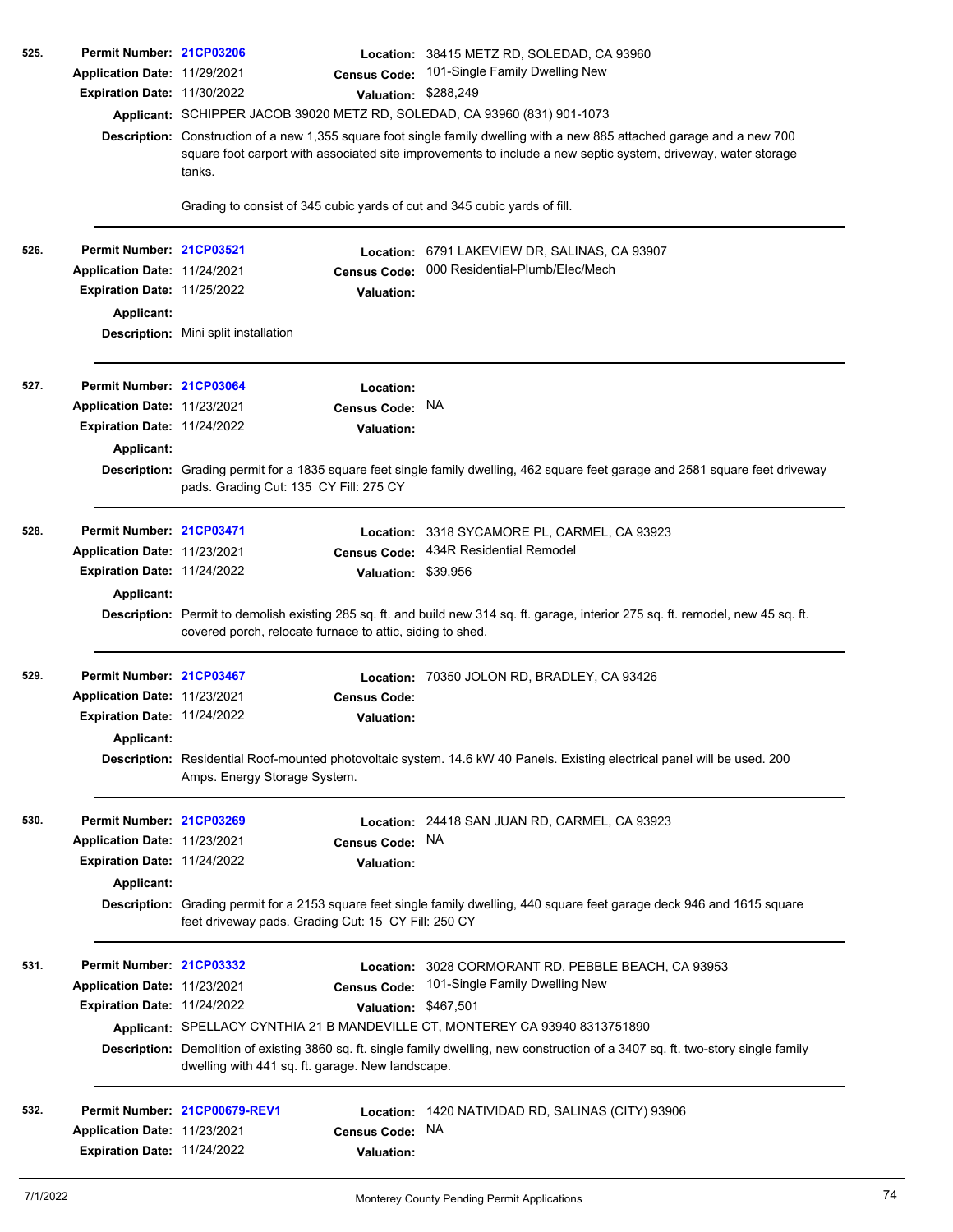|      |                                    |                                                                                                                                                                                  |                                                                                                                                                                                                                       | Description: Revision #1: incorporate CSFM notes to County Approved plans for the Juvenile Hall. see documents                                                                                                                                |  |  |  |
|------|------------------------------------|----------------------------------------------------------------------------------------------------------------------------------------------------------------------------------|-----------------------------------------------------------------------------------------------------------------------------------------------------------------------------------------------------------------------|-----------------------------------------------------------------------------------------------------------------------------------------------------------------------------------------------------------------------------------------------|--|--|--|
| 533. | Permit Number: 21CP03477           |                                                                                                                                                                                  |                                                                                                                                                                                                                       | Location: 447 HYLAND DR, SALINAS, CA 93907                                                                                                                                                                                                    |  |  |  |
|      | Application Date: 11/22/2021       |                                                                                                                                                                                  | Census Code:                                                                                                                                                                                                          | 434R Residential Remodel                                                                                                                                                                                                                      |  |  |  |
|      | Expiration Date: 11/23/2022        |                                                                                                                                                                                  | Valuation: \$90,748                                                                                                                                                                                                   |                                                                                                                                                                                                                                               |  |  |  |
|      |                                    |                                                                                                                                                                                  |                                                                                                                                                                                                                       | Applicant: LOPEZ JULIO SALDANA & SALDANA ELVA 447 A HYLAND DR, SALINAS CA 93907 831-269-9419                                                                                                                                                  |  |  |  |
|      |                                    |                                                                                                                                                                                  |                                                                                                                                                                                                                       | Description: Construction of a 499 square feet attach garage and a 499 square feet JR ADU                                                                                                                                                     |  |  |  |
|      |                                    |                                                                                                                                                                                  |                                                                                                                                                                                                                       |                                                                                                                                                                                                                                               |  |  |  |
| 534. | Permit Number: 21CP03344           |                                                                                                                                                                                  |                                                                                                                                                                                                                       | Location: 9660 S PRUNEDALE RD, SALINAS, CA 93907                                                                                                                                                                                              |  |  |  |
|      | Application Date: 11/22/2021       |                                                                                                                                                                                  | <b>Census Code:</b>                                                                                                                                                                                                   | 434R Residential Remodel                                                                                                                                                                                                                      |  |  |  |
|      | <b>Expiration Date: 11/23/2022</b> |                                                                                                                                                                                  | Valuation: \$347,681                                                                                                                                                                                                  |                                                                                                                                                                                                                                               |  |  |  |
|      |                                    |                                                                                                                                                                                  |                                                                                                                                                                                                                       | Applicant: LOPEZ LUIS 150 CAYUGA STREET SUITE 1, SALINAS, CA 93901 8312508069                                                                                                                                                                 |  |  |  |
|      |                                    |                                                                                                                                                                                  | Description: New 1,443 square feet master suite addition, 955 square feet remodel of kitchen, dining, living laundry and home<br>office, new accessory consisting of 504 square feet rear deck and 656 covered porch. |                                                                                                                                                                                                                                               |  |  |  |
| 535. | Permit Number: 21CP02418           |                                                                                                                                                                                  |                                                                                                                                                                                                                       | Location: 4 VISTA CIELO, CARMEL, CA 93923                                                                                                                                                                                                     |  |  |  |
|      | Application Date: 11/19/2021       |                                                                                                                                                                                  | <b>Census Code:</b>                                                                                                                                                                                                   | 434A Residential Addition                                                                                                                                                                                                                     |  |  |  |
|      | Expiration Date: 11/20/2022        |                                                                                                                                                                                  | Valuation: \$68,804                                                                                                                                                                                                   |                                                                                                                                                                                                                                               |  |  |  |
|      |                                    | Applicant: WRUCK MAUREEN 21 W ALISAL ST STE 111, SALINAS, CA 93901 8317712557                                                                                                    |                                                                                                                                                                                                                       |                                                                                                                                                                                                                                               |  |  |  |
|      |                                    | Description: 54 square feet addition to existing 522 square foot accessory dwelling unit and new attached 400 square foot<br>guesthouse, a new terrace and stairs.               |                                                                                                                                                                                                                       |                                                                                                                                                                                                                                               |  |  |  |
| 536. | Permit Number: 21CP02597           |                                                                                                                                                                                  |                                                                                                                                                                                                                       | Location: 135 ALLISON RD, PAJARO, CA 95076                                                                                                                                                                                                    |  |  |  |
|      | Application Date: 11/17/2021       |                                                                                                                                                                                  |                                                                                                                                                                                                                       | Census Code: 437A Commercial Addition                                                                                                                                                                                                         |  |  |  |
|      | Expiration Date: 11/18/2022        |                                                                                                                                                                                  | Valuation: \$842,733                                                                                                                                                                                                  |                                                                                                                                                                                                                                               |  |  |  |
|      |                                    |                                                                                                                                                                                  |                                                                                                                                                                                                                       | Applicant: MUNOZ SALVADOR 230 CAPITOL ST, SALINAS, CA 93901 831320-0498                                                                                                                                                                       |  |  |  |
|      |                                    | Description: 7000 square feet addition to a commercial Cooler and a 1452 square feet Office building.                                                                            |                                                                                                                                                                                                                       |                                                                                                                                                                                                                                               |  |  |  |
| 537. | Permit Number: 21CP03289           |                                                                                                                                                                                  | <b>Location:</b>                                                                                                                                                                                                      | 9999 TO BE ASSIGNED, TO BE ASSIGNED 99999                                                                                                                                                                                                     |  |  |  |
|      | Application Date: 11/15/2021       |                                                                                                                                                                                  | <b>Census Code:</b>                                                                                                                                                                                                   | 437A Commercial Addition                                                                                                                                                                                                                      |  |  |  |
|      | Expiration Date: 11/16/2022        |                                                                                                                                                                                  | <b>Valuation:</b>                                                                                                                                                                                                     |                                                                                                                                                                                                                                               |  |  |  |
|      | Applicant:                         |                                                                                                                                                                                  |                                                                                                                                                                                                                       |                                                                                                                                                                                                                                               |  |  |  |
|      |                                    | Description: Install 6 drive up and go parking lot stall identification pole signs, install 2 directional pole signs, install and paint 6<br>parking space graphics on pavement. |                                                                                                                                                                                                                       |                                                                                                                                                                                                                                               |  |  |  |
| 538. |                                    | Permit Number 19CP01768-REV1                                                                                                                                                     |                                                                                                                                                                                                                       | Location: 2272 ALISAL RD, SALINAS, CA 93908                                                                                                                                                                                                   |  |  |  |
|      | Application Date: 11/15/2021       |                                                                                                                                                                                  | <b>Census Code:</b>                                                                                                                                                                                                   | NA.                                                                                                                                                                                                                                           |  |  |  |
|      | Expiration Date: 11/16/2022        |                                                                                                                                                                                  | <b>Valuation:</b>                                                                                                                                                                                                     |                                                                                                                                                                                                                                               |  |  |  |
|      |                                    |                                                                                                                                                                                  |                                                                                                                                                                                                                       | Applicant: SOTO SALVADOR 235 MONTEREY ST, SUITE B, SALINAS, CA 93901 (831) 420-4620                                                                                                                                                           |  |  |  |
|      |                                    | trailers G and H.                                                                                                                                                                |                                                                                                                                                                                                                       | Description: REVISION 11/10/21: Update trailer floor plan and ADA parking location, new mechanical room and plumbing for<br>Greenhouse A (16 gas heaters), new electrical set covering Greenhouse A grow lights and electrical connection for |  |  |  |
| 539. | Permit Number: 21CP03248           |                                                                                                                                                                                  | Location:                                                                                                                                                                                                             | 344 COUNTRY CLUB DR, CARMEL VALLEY, CA 93924                                                                                                                                                                                                  |  |  |  |
|      | Application Date: 11/12/2021       |                                                                                                                                                                                  | <b>Census Code:</b>                                                                                                                                                                                                   | 434R Residential Remodel                                                                                                                                                                                                                      |  |  |  |
|      | Expiration Date: 11/13/2022        |                                                                                                                                                                                  | Valuation: \$39,959                                                                                                                                                                                                   |                                                                                                                                                                                                                                               |  |  |  |
|      | Applicant:                         |                                                                                                                                                                                  |                                                                                                                                                                                                                       |                                                                                                                                                                                                                                               |  |  |  |
|      |                                    |                                                                                                                                                                                  |                                                                                                                                                                                                                       | Description: Convert/Remodel existing attached (Garage) (Rec Room) into Primary Bedroom. Convert/Remodel existing<br>attached office into Bathroom. Relocate Laundry to hallway. Remodel kitchen cabinets. Relocate kitchen range.            |  |  |  |

**Applicant:** KABWASA-GREEN FLORENCE SALINAS, CA 93901 831-755-4805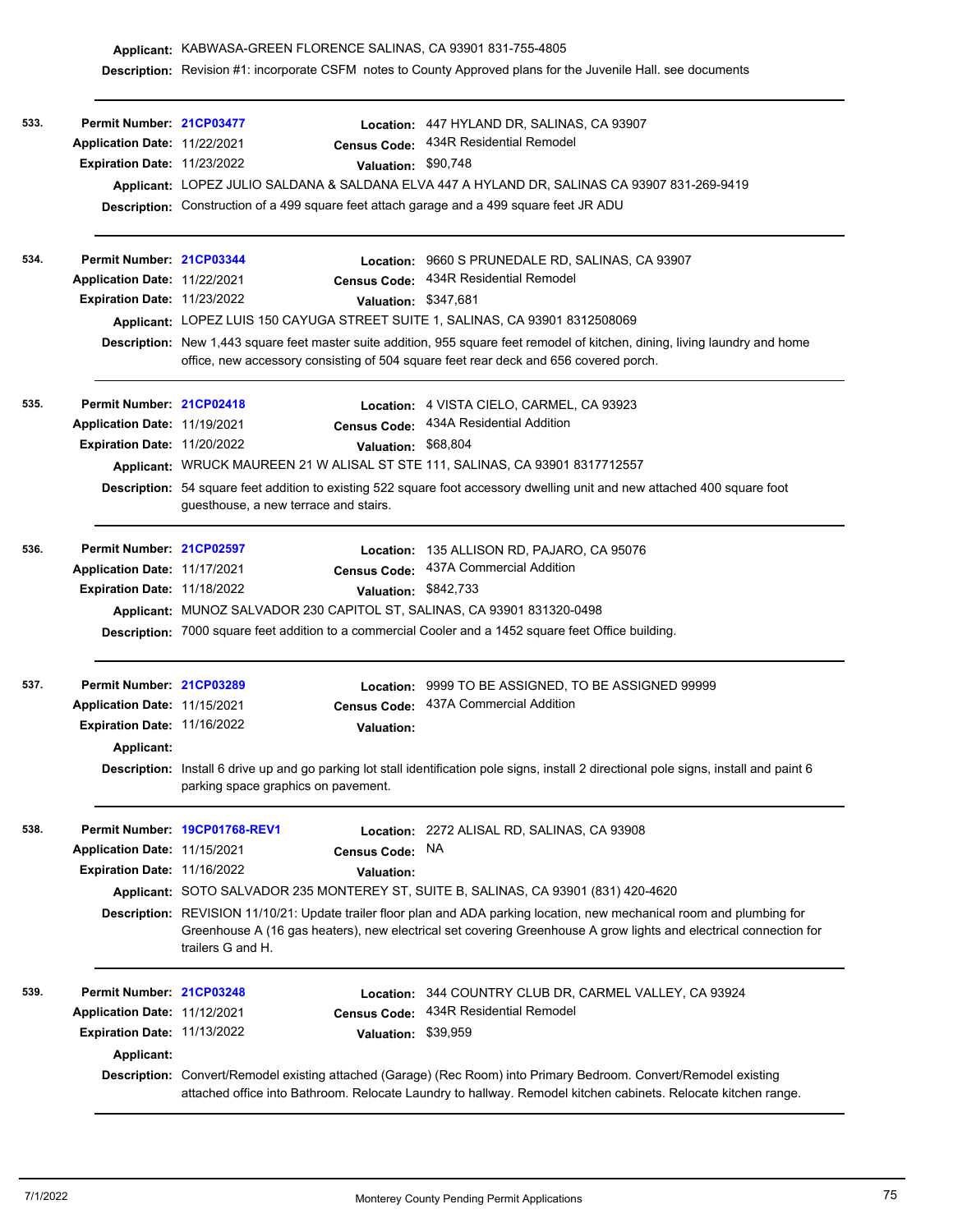| 540. | Permit Number: 21CP03092          |                                                                                                                                                                              | Location: 26500 ENCINAL RD, SALINAS, CA 93908                                                                                       |  |  |  |  |
|------|-----------------------------------|------------------------------------------------------------------------------------------------------------------------------------------------------------------------------|-------------------------------------------------------------------------------------------------------------------------------------|--|--|--|--|
|      | Application Date: 11/10/2021      | <b>Census Code:</b>                                                                                                                                                          | 328 Other New Non-Residential                                                                                                       |  |  |  |  |
|      | Expiration Date: 11/11/2022       | <b>Valuation:</b>                                                                                                                                                            | \$3,699,191                                                                                                                         |  |  |  |  |
|      | Applicant:                        |                                                                                                                                                                              |                                                                                                                                     |  |  |  |  |
|      |                                   |                                                                                                                                                                              | Description: Rebuild dilapidated Greenhouse (63,600 sq. ft.) with new reduced foot print (46,860 sq. ft.) greenhouse                |  |  |  |  |
| 541. | Permit Number: 21CP03250          |                                                                                                                                                                              | Location: 45253 ARROYO SECO RD, GREENFIELD, CA 93927                                                                                |  |  |  |  |
|      | Application Date: 11/09/2021      | Census Code:                                                                                                                                                                 | 438 Garage/Carport-New or Addition                                                                                                  |  |  |  |  |
|      | Expiration Date: 11/10/2022       |                                                                                                                                                                              | Valuation: \$108,714                                                                                                                |  |  |  |  |
|      |                                   | Applicant: CROCKETT JEFF 209 SAN BENANCIO RD, SALINAS, CA 93908 8315969605                                                                                                   |                                                                                                                                     |  |  |  |  |
|      |                                   | Description: Demolish existing 1200 sq. ft. garage and construct new 2,000 sq. ft. garage in same location with attached 120 sq.<br>ft. breezeway to single family dwelling. |                                                                                                                                     |  |  |  |  |
|      |                                   | Note: Solar to be permitted separately.                                                                                                                                      |                                                                                                                                     |  |  |  |  |
| 542. | Permit Number: 21CP03284          |                                                                                                                                                                              | Location: 70 RANCHO RD, CARMEL VALLEY, CA 93924                                                                                     |  |  |  |  |
|      | Application Date: 11/09/2021      |                                                                                                                                                                              | Census Code: 434A Residential Addition                                                                                              |  |  |  |  |
|      | Expiration Date: 11/10/2022       | Valuation: \$8,227                                                                                                                                                           |                                                                                                                                     |  |  |  |  |
|      |                                   | Applicant: BATES BARBARA 70 RANCHO RD, CARMEL VALLEY CA 93924 6507990066                                                                                                     |                                                                                                                                     |  |  |  |  |
|      |                                   | Description: Addition of a new 63 square foot bathroom to an existing single family dwelling.                                                                                |                                                                                                                                     |  |  |  |  |
| 543. | Permit Number: 21CP03265          |                                                                                                                                                                              | Location: 20220 SPENCE RD, SALINAS, CA 93908                                                                                        |  |  |  |  |
|      | Application Date: 11/08/2021      | <b>Census Code:</b>                                                                                                                                                          | 437A Commercial Addition                                                                                                            |  |  |  |  |
|      | Expiration Date: 11/9/2022        | Valuation:                                                                                                                                                                   |                                                                                                                                     |  |  |  |  |
|      |                                   | Applicant: TURGEN KEN 2340 GARDEN RD STE 100, MONTEREY, CA 93940 8316494642                                                                                                  |                                                                                                                                     |  |  |  |  |
|      |                                   | F=50796 square feet; K=42330 square feet)                                                                                                                                    | Description: Addition of (2) Greenhouses to replace greenhouses that were removed under a separate permit #21CP00700 (              |  |  |  |  |
| 544. | Permit Number: 21CP03319          |                                                                                                                                                                              | Location: 9575 S PRUNEDALE RD, SALINAS, CA 93907                                                                                    |  |  |  |  |
|      | Application Date: 11/08/2021      | <b>Census Code:</b>                                                                                                                                                          |                                                                                                                                     |  |  |  |  |
|      | Expiration Date: 11/9/2022        | <b>Valuation:</b>                                                                                                                                                            |                                                                                                                                     |  |  |  |  |
|      | Applicant:                        |                                                                                                                                                                              |                                                                                                                                     |  |  |  |  |
|      |                                   | Amps                                                                                                                                                                         | Description: Residential Roof-mounted photovoltaic system. 5.040 kW 12 Panels. Existing electrical panel will be used. 125A         |  |  |  |  |
| 545. | Permit Number: 21CP03279          |                                                                                                                                                                              | Location: 89 FRUITLAND AVE, ROYAL OAKS, CA 95076                                                                                    |  |  |  |  |
|      | Application Date: 11/04/2021      | <b>Census Code:</b>                                                                                                                                                          | 434A Residential Addition                                                                                                           |  |  |  |  |
|      | Expiration Date: 11/5/2022        |                                                                                                                                                                              | Valuation: \$120,001                                                                                                                |  |  |  |  |
|      |                                   | Applicant: QUEZADA JUVENAL 301 WESTMINSTER DR, SALINAS, CA 93906 8312294581                                                                                                  |                                                                                                                                     |  |  |  |  |
|      |                                   | one car garage and a 1500 gallons septic system.                                                                                                                             | Description: Construction of a 412 square feet Guesthouse, an attached 983 square feet workshop/storage room, a detached            |  |  |  |  |
| 546. | Permit Number: 21CP02982          | Location:                                                                                                                                                                    | 1180 SAN MIGUEL CYN RD, ROYAL OAKS, CA 95076                                                                                        |  |  |  |  |
|      | Application Date: 11/04/2021      | <b>Census Code:</b>                                                                                                                                                          | 329A Antenna                                                                                                                        |  |  |  |  |
|      | <b>Expiration Date: 11/5/2022</b> | Valuation:                                                                                                                                                                   |                                                                                                                                     |  |  |  |  |
|      |                                   | Applicant: Marybel Weinstein 17260 Newhope Street, Fountain Valley, CA 92708 5626506564                                                                                      |                                                                                                                                     |  |  |  |  |
|      |                                   | (3) radios; add one (1) Pipe Mount; add one (1) OVP; and add one (1) Hybrid Cable.                                                                                           | Description: Modification to wireless facility tower consisting of: replace three (3) antennas; replace three (3) radios; add three |  |  |  |  |
| 547. | Permit Number: 21CP03218          | Location:                                                                                                                                                                    | 37 MCGINNIS RD, ROYAL OAKS, CA 95076                                                                                                |  |  |  |  |
|      | Application Date: 11/03/2021      | <b>Census Code:</b>                                                                                                                                                          | 328 Other New Non-Residential                                                                                                       |  |  |  |  |
|      | Expiration Date: 11/4/2022        | <b>Valuation:</b>                                                                                                                                                            | \$81,726                                                                                                                            |  |  |  |  |
|      | <b>Applicant:</b>                 |                                                                                                                                                                              |                                                                                                                                     |  |  |  |  |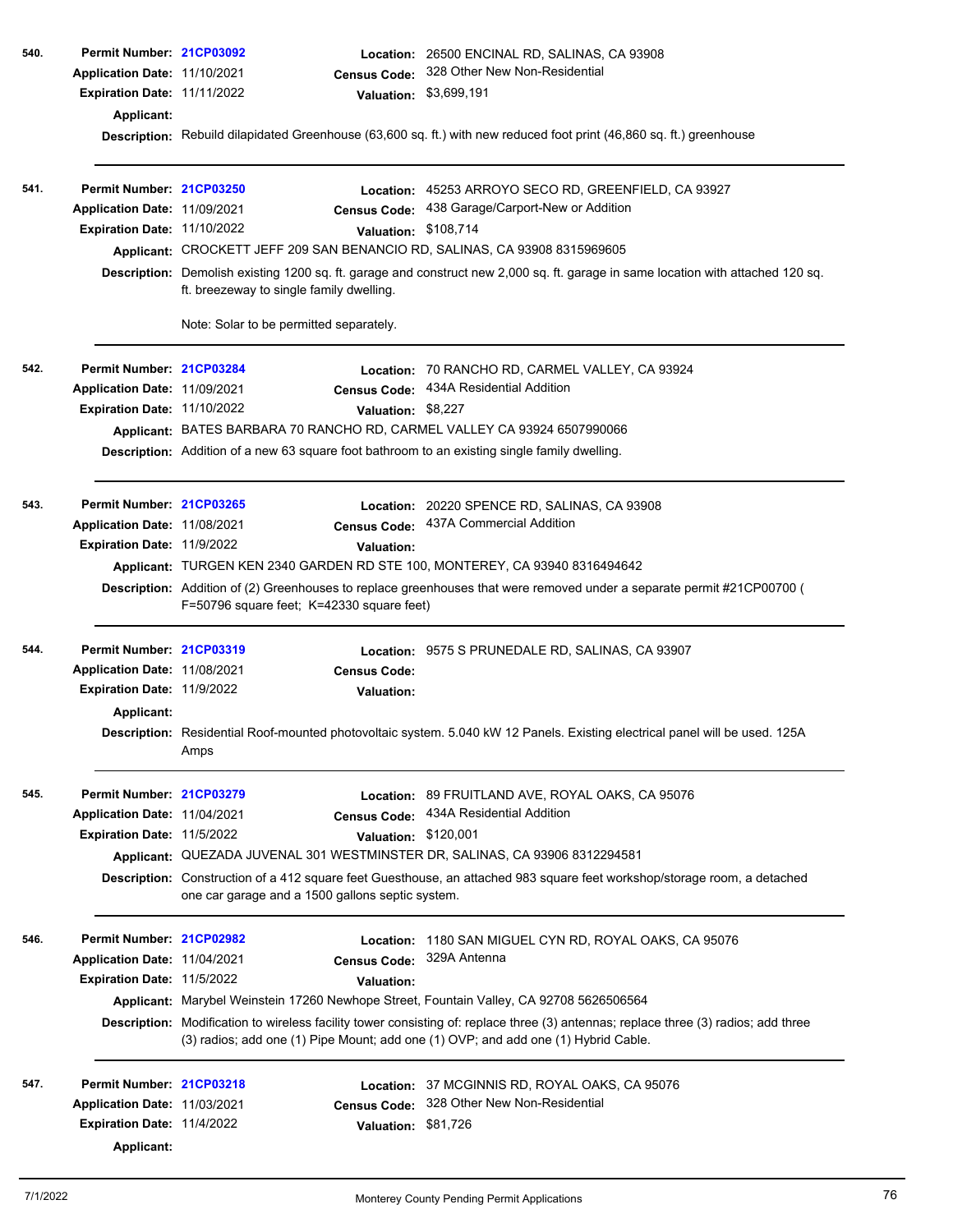|      |                                           | doors, plumbing fixtures, and extraction booth.                               |                      | Description: Building "A" 1,356 sq. ft. of Interior remodel to an existing 3,020 SF metal building used for manufacturing and<br>processing. Includes demolition of interior walls, doors, and plumbing fixtures and construction of interior walls,   |
|------|-------------------------------------------|-------------------------------------------------------------------------------|----------------------|--------------------------------------------------------------------------------------------------------------------------------------------------------------------------------------------------------------------------------------------------------|
| 548. | Permit Number: 21CP03146                  |                                                                               | <b>Location:</b>     | 1074 NAVAJO RD, PEBBLE BEACH, CA 93953                                                                                                                                                                                                                 |
|      | Application Date: 11/01/2021              |                                                                               | <b>Census Code:</b>  | 434R Residential Remodel                                                                                                                                                                                                                               |
|      | Expiration Date: 11/2/2022                |                                                                               | <b>Valuation:</b>    | \$35,518                                                                                                                                                                                                                                               |
|      | Applicant:                                |                                                                               |                      |                                                                                                                                                                                                                                                        |
|      |                                           | room, relocate water heater, interior remodel.                                |                      | Description: Construction of a 272 square foot addition new addition including remove bathroom to convert into pantry/laundry                                                                                                                          |
|      |                                           | Permit Number: 19CP02078-REV1-REV1                                            |                      | Location: 11500 DOLAN RD, BLDG# 10, MOSS LANDING, CA 95039                                                                                                                                                                                             |
|      | Application Date: 10/28/2021              |                                                                               | <b>Census Code:</b>  | NA                                                                                                                                                                                                                                                     |
|      | <b>Expiration Date: 10/29/2022</b>        |                                                                               | <b>Valuation:</b>    |                                                                                                                                                                                                                                                        |
|      |                                           |                                                                               |                      | Applicant: STREETER KAREN 2571 MAIN ST SUITE C, SOQUEL, CA 95073 8314771781                                                                                                                                                                            |
|      |                                           |                                                                               |                      | Description: BLDG#10.REVISION #2: remove and replace exterior concrete slab,4 new water tanks, 1 new CO2 tank, replace<br>interior roll up doors with swing doors, remove interior windows and remove propane tank                                     |
|      | Permit Number: 21CP03171                  |                                                                               |                      | Location: 5 MESA TRAIL, CARMEL, CA 93923                                                                                                                                                                                                               |
|      | Application Date: 10/28/2021              |                                                                               | <b>Census Code:</b>  | 101-Single Family Dwelling New                                                                                                                                                                                                                         |
|      | Expiration Date: 10/29/2022               |                                                                               | Valuation: \$807,940 |                                                                                                                                                                                                                                                        |
|      |                                           |                                                                               |                      | Applicant: CARLSON CRAIG & PATTY 64 ALVARADO AVE, LOS ALTOS CA 94022 6508676863                                                                                                                                                                        |
|      |                                           | 1010 cubic yard of fill                                                       |                      | Description: Construction of a 4,066 square foot single family dwelling with an attached 888 square foot garage, 1,265 square<br>foot detached barn, 510 square foot detached guest house, swimming pool. Grading: 2090 cubic yard of cut and          |
| 551. | Permit Number: 21CP03174                  |                                                                               |                      | Location: 27520 VIA SERENO, CARMEL, CA 93923                                                                                                                                                                                                           |
|      | Application Date: 10/28/2021              |                                                                               | <b>Census Code:</b>  | 438 Garage/Carport-New or Addition                                                                                                                                                                                                                     |
|      | Expiration Date: 10/29/2022               |                                                                               | Valuation: \$35,383  |                                                                                                                                                                                                                                                        |
|      |                                           |                                                                               |                      | Applicant: DE COCCO PHIL & HILLS SARAH LINDSAY 27520 VIA SERENO, CARMEL CA 93923 8057017911                                                                                                                                                            |
|      |                                           | Description: 690 square feet garage/workshop addition to existing guesthouse. |                      |                                                                                                                                                                                                                                                        |
| 552. | Permit Number: 21CP03176                  |                                                                               |                      | Location: 21 DE LOS HELECHOS, CARMEL VALLEY, CA 93924                                                                                                                                                                                                  |
|      | Application Date: 10/28/2021              |                                                                               |                      | Census Code: 438 Garage/Carport-New or Addition                                                                                                                                                                                                        |
|      | Expiration Date: 10/29/2022               |                                                                               | Valuation: \$25,435  |                                                                                                                                                                                                                                                        |
|      | Applicant:                                |                                                                               |                      |                                                                                                                                                                                                                                                        |
|      |                                           |                                                                               |                      | Description: New 496 square foot garage addition to an existing single family dwelling                                                                                                                                                                 |
| 553. | Permit Number: 21CP03065                  |                                                                               |                      | Location: 26055 TORO RD, SALINAS, CA 93908                                                                                                                                                                                                             |
|      | Application Date: 10/27/2021              |                                                                               | <b>Census Code:</b>  | 101-Single Family Dwelling New                                                                                                                                                                                                                         |
|      | Expiration Date: 10/28/2022               |                                                                               | Valuation: \$442,422 |                                                                                                                                                                                                                                                        |
|      |                                           | Applicant: VARGAS LUIS 250 MAIN ST, SALINAS, CA 93901 8312621664              |                      |                                                                                                                                                                                                                                                        |
|      |                                           |                                                                               |                      | Description: Construction of a 2,404 sq. ft. single family dwelling, with 1,635 sq. ft. covered porch, 676 sq. ft. attached garage,<br>associated site work, and driveway. Grading in the amount of 347 cubic yards of cut and 145 cubic yards of fill |
| 554. | Permit Number: 21CP03033                  |                                                                               |                      | Location: 24905 POTTER RD, SALINAS, CA 93908                                                                                                                                                                                                           |
|      | Application Date: 10/26/2021              |                                                                               | <b>Census Code:</b>  | 999 Commercial-Plumb/Elec/Mech                                                                                                                                                                                                                         |
|      | Expiration Date: 10/27/2022<br>Applicant: |                                                                               | Valuation:           |                                                                                                                                                                                                                                                        |
|      |                                           | Description: Refurbish & Replace (E) CO2 System                               |                      |                                                                                                                                                                                                                                                        |
|      |                                           | Work to occur throughout Buildings H, K, N, and R.                            |                      |                                                                                                                                                                                                                                                        |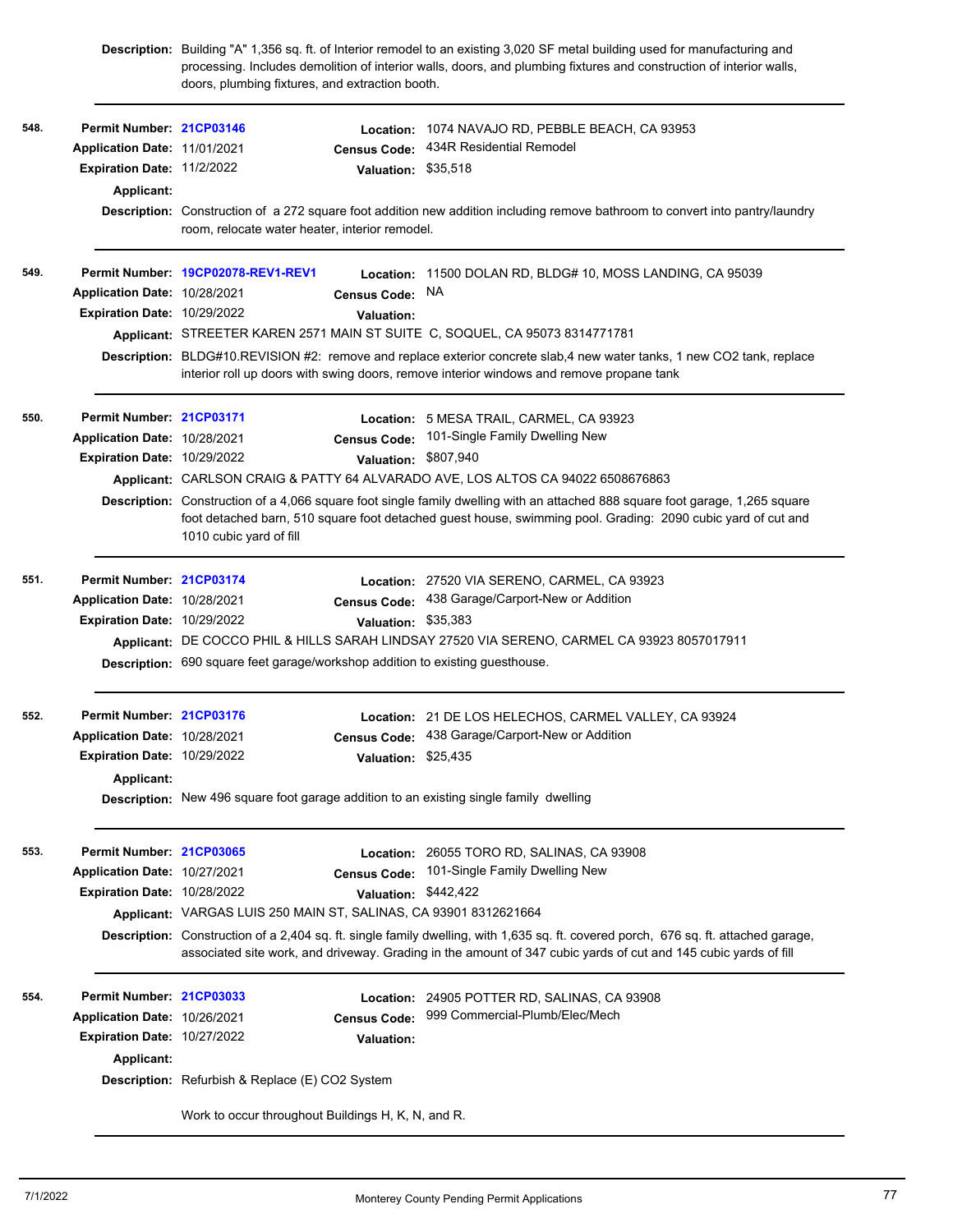| 555. | Permit Number: 21CP02759            |                                                                                                                                                                                                                                                                                                                                                                                     | Location: 34825 FORT ROMIE RD, SOLEDAD, CA 93960                                                                                                                                                                                                     |  |  |  |
|------|-------------------------------------|-------------------------------------------------------------------------------------------------------------------------------------------------------------------------------------------------------------------------------------------------------------------------------------------------------------------------------------------------------------------------------------|------------------------------------------------------------------------------------------------------------------------------------------------------------------------------------------------------------------------------------------------------|--|--|--|
|      | Application Date: 10/26/2021        | <b>Census Code:</b>                                                                                                                                                                                                                                                                                                                                                                 | 101A New Accessory Dwelling Unit                                                                                                                                                                                                                     |  |  |  |
|      | Expiration Date: 10/27/2022         |                                                                                                                                                                                                                                                                                                                                                                                     | Valuation: \$356,782                                                                                                                                                                                                                                 |  |  |  |
|      |                                     |                                                                                                                                                                                                                                                                                                                                                                                     | Applicant: MOSQUEDA JORGE G 34825 FORT ROMIE RD, SOLEDAD CA 93960 (831) 320-1463                                                                                                                                                                     |  |  |  |
|      |                                     | Description: Demolition of two existing accessory structures; the construction of a new 968 square foot accessory dwelling unit<br>with a 223 square foot covered porch, a new 530 square foot guest house with an 85 square foot covered porch, a<br>229 square foot attached carport, a 58 square foot storage room, and a 1,274 square foot deck with a 1,274 square<br>trellis. |                                                                                                                                                                                                                                                      |  |  |  |
| 556. | Permit Number: 21CP03136            |                                                                                                                                                                                                                                                                                                                                                                                     | Location: 27560 SCHULTE RD, CARMEL, CA 93923                                                                                                                                                                                                         |  |  |  |
|      | Application Date: 10/22/2021        | <b>Census Code:</b>                                                                                                                                                                                                                                                                                                                                                                 | 434A Residential Addition                                                                                                                                                                                                                            |  |  |  |
|      | <b>Expiration Date: 10/23/2022</b>  | Valuation: \$4,308                                                                                                                                                                                                                                                                                                                                                                  |                                                                                                                                                                                                                                                      |  |  |  |
|      | <b>Applicant:</b>                   |                                                                                                                                                                                                                                                                                                                                                                                     |                                                                                                                                                                                                                                                      |  |  |  |
|      |                                     | Description: New detached 84 sq. ft. changing room with half bathroom                                                                                                                                                                                                                                                                                                               |                                                                                                                                                                                                                                                      |  |  |  |
| 557. | Permit Number: 21CP03085            |                                                                                                                                                                                                                                                                                                                                                                                     | Location: 8402 VIERRA KNOLLS DR, SALINAS, CA 93907                                                                                                                                                                                                   |  |  |  |
|      | Application Date: 10/19/2021        | <b>Census Code:</b>                                                                                                                                                                                                                                                                                                                                                                 | 434A Residential Addition                                                                                                                                                                                                                            |  |  |  |
|      | <b>Expiration Date: 10/20/2022</b>  |                                                                                                                                                                                                                                                                                                                                                                                     | Valuation: \$77,279                                                                                                                                                                                                                                  |  |  |  |
|      |                                     | Applicant: ROSADO PEDRO 8755 COKER RD, PRUNEDALE CA 93907 831-663-0966                                                                                                                                                                                                                                                                                                              |                                                                                                                                                                                                                                                      |  |  |  |
|      |                                     | disturbance 1080 square feet.                                                                                                                                                                                                                                                                                                                                                       | Description: New single family dwelling addition with attached 2 story structure total 1507 square feet, 780 square feet garage<br>with laundry room and second story uncondition space 727 square feet storage. Grading 15 Cu Cut and 0 fill, total |  |  |  |
| 558. | Permit Number: 21CP03100            |                                                                                                                                                                                                                                                                                                                                                                                     | Location: 699 SAN MIGUEL CYN RD, ROYAL OAKS, CA 95076                                                                                                                                                                                                |  |  |  |
|      | <b>Application Date: 10/19/2021</b> | <b>Census Code:</b>                                                                                                                                                                                                                                                                                                                                                                 | NA                                                                                                                                                                                                                                                   |  |  |  |
|      | Expiration Date: 10/20/2022         | <b>Valuation:</b>                                                                                                                                                                                                                                                                                                                                                                   |                                                                                                                                                                                                                                                      |  |  |  |
|      |                                     |                                                                                                                                                                                                                                                                                                                                                                                     | Applicant: EL JARDIN FAMILY LIMITED PARTNERSHIP PO BOX 227, AROMAS CA 95004 831-726-1330                                                                                                                                                             |  |  |  |
|      |                                     | Description: To clear CE090396:a basin pond for existing use nursery, 100 x 500.                                                                                                                                                                                                                                                                                                    |                                                                                                                                                                                                                                                      |  |  |  |
| 559. | Permit Number: 21CP02389            |                                                                                                                                                                                                                                                                                                                                                                                     | Location: 3021 PIONEER CT, AROMAS, CA 95004                                                                                                                                                                                                          |  |  |  |
|      | Application Date: 10/19/2021        | <b>Census Code:</b>                                                                                                                                                                                                                                                                                                                                                                 | 329D Deck                                                                                                                                                                                                                                            |  |  |  |
|      | Expiration Date: 10/20/2022         |                                                                                                                                                                                                                                                                                                                                                                                     | Valuation: \$120,750                                                                                                                                                                                                                                 |  |  |  |
|      | Applicant:                          |                                                                                                                                                                                                                                                                                                                                                                                     |                                                                                                                                                                                                                                                      |  |  |  |
|      |                                     |                                                                                                                                                                                                                                                                                                                                                                                     | Description: rebuild existing 2000 square foot deck, new 1600 square foot deck and prefab pool 640 square foor.                                                                                                                                      |  |  |  |
| 560. | Permit Number: 21CP02930            | Location:                                                                                                                                                                                                                                                                                                                                                                           | 19007 BEATRICE DR, SALINAS, CA 93907                                                                                                                                                                                                                 |  |  |  |
|      | Application Date: 10/18/2021        |                                                                                                                                                                                                                                                                                                                                                                                     | Census Code: 329PV Photovoltaic System                                                                                                                                                                                                               |  |  |  |
|      | Expiration Date: 10/19/2022         | Valuation:                                                                                                                                                                                                                                                                                                                                                                          |                                                                                                                                                                                                                                                      |  |  |  |
|      |                                     | Applicant: ROSE RADOVAN 1800 W ASHTON BLVD, LEHI, UT 840432019 8018450286                                                                                                                                                                                                                                                                                                           |                                                                                                                                                                                                                                                      |  |  |  |
|      |                                     | Amps                                                                                                                                                                                                                                                                                                                                                                                | Description: Residential Roof-mounted photovoltaic system. 13.68 kW 38 Panels. Existing electrical panel will be used. 125                                                                                                                           |  |  |  |
| 561. | Permit Number: 21CP02272            |                                                                                                                                                                                                                                                                                                                                                                                     | Location: 46800 HWY 1 HWY, BIG SUR, CA 93920                                                                                                                                                                                                         |  |  |  |
|      | Application Date: 10/18/2021        | <b>Census Code:</b>                                                                                                                                                                                                                                                                                                                                                                 | 999 Commercial-Plumb/Elec/Mech                                                                                                                                                                                                                       |  |  |  |
|      | Expiration Date: 10/19/2022         | <b>Valuation:</b>                                                                                                                                                                                                                                                                                                                                                                   |                                                                                                                                                                                                                                                      |  |  |  |
|      |                                     | Applicant: PETTAS FRANK 71 EL CAMINO, MONTEREY, CA 93940 (831) 667-2700                                                                                                                                                                                                                                                                                                             |                                                                                                                                                                                                                                                      |  |  |  |
|      |                                     | <b>Description:</b> Upgrade existing PG&E 200 amp service main panel to 600 amp service                                                                                                                                                                                                                                                                                             |                                                                                                                                                                                                                                                      |  |  |  |
| 562. | Permit Number: 21CP03060            | Location:                                                                                                                                                                                                                                                                                                                                                                           |                                                                                                                                                                                                                                                      |  |  |  |
|      | Application Date: 10/15/2021        | <b>Census Code:</b>                                                                                                                                                                                                                                                                                                                                                                 | 324 Office/Bank/Professional Bldg                                                                                                                                                                                                                    |  |  |  |
|      | Expiration Date: 10/16/2022         | <b>Valuation:</b>                                                                                                                                                                                                                                                                                                                                                                   |                                                                                                                                                                                                                                                      |  |  |  |
|      |                                     |                                                                                                                                                                                                                                                                                                                                                                                     | Applicant: MARTIN LIERAN 769 PACIFIC GROVE CA, PACIFIC GROVE, CA 93940 860-459-4629                                                                                                                                                                  |  |  |  |
|      |                                     |                                                                                                                                                                                                                                                                                                                                                                                     |                                                                                                                                                                                                                                                      |  |  |  |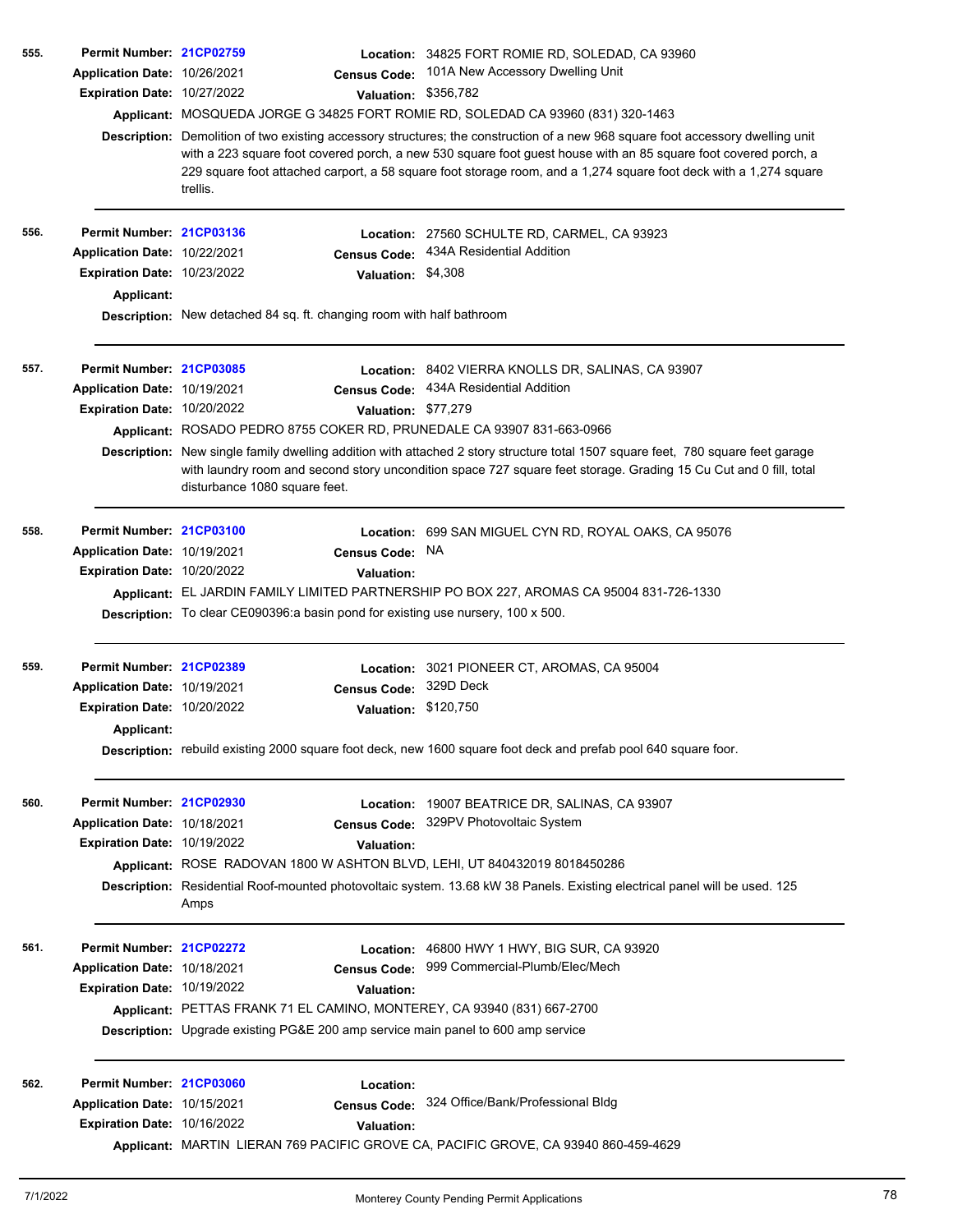App Revision 5/24/2022: Interior layout changes

| 563. | Permit Number: 21CP01443            |                                                                                       | Location: 19545 MALLORY CYN RD, SALINAS, CA 93907                                                                                                                                                                                                     |  |  |  |  |
|------|-------------------------------------|---------------------------------------------------------------------------------------|-------------------------------------------------------------------------------------------------------------------------------------------------------------------------------------------------------------------------------------------------------|--|--|--|--|
|      | Application Date: 10/15/2021        | <b>Census Code:</b>                                                                   | 101-Single Family Dwelling New                                                                                                                                                                                                                        |  |  |  |  |
|      | Expiration Date: 10/16/2022         | <b>Valuation:</b>                                                                     | \$358,264                                                                                                                                                                                                                                             |  |  |  |  |
|      |                                     |                                                                                       | Applicant: PEREZ HUGO 26362 CARMEL RANCHO LANE #211, CARMEL, CA 93923 8312628120                                                                                                                                                                      |  |  |  |  |
|      |                                     | cut and 87 cubic yards of fill.                                                       | Description: Construction of a new 1,935 square foot single family dwelling with an 867 square attached garage, a 165 square<br>foot covered front porch and an 80 square foot rear covered porch; and grading of approximately 81 cubic yards of     |  |  |  |  |
|      |                                     |                                                                                       | DEMOLITION OF THE EXISTING 1,200 SQUARE FOOT SINGLE FAMILY DWELLING, A 231 SQUARE FOOT DECK<br>AND COVERED PORCH UPON COMPLETION OF THE NEW SINGLE FAMILY DWELLING.                                                                                   |  |  |  |  |
| 564. | Permit Number: 21CP02912            |                                                                                       | Location: 38519 HWY 1 HWY, MONTEREY, CA 93940                                                                                                                                                                                                         |  |  |  |  |
|      | Application Date: 10/14/2021        | <b>Census Code:</b>                                                                   | 329F Fence                                                                                                                                                                                                                                            |  |  |  |  |
|      | <b>Expiration Date: 10/15/2022</b>  | <b>Valuation:</b>                                                                     |                                                                                                                                                                                                                                                       |  |  |  |  |
|      | <b>Applicant:</b>                   |                                                                                       |                                                                                                                                                                                                                                                       |  |  |  |  |
|      |                                     |                                                                                       | Description: Replace 120' of the existing 4' and 8' high east property boundary fence with 120' of 10' high wood picket fence.                                                                                                                        |  |  |  |  |
| 565. | Permit Number: 21CP03038            |                                                                                       | Location: 3032 VALDEZ RD, PEBBLE BEACH, CA 93953                                                                                                                                                                                                      |  |  |  |  |
|      | Application Date: 10/14/2021        | <b>Census Code:</b>                                                                   | 434R Residential Remodel                                                                                                                                                                                                                              |  |  |  |  |
|      | Expiration Date: 10/15/2022         |                                                                                       | Valuation: \$246,344                                                                                                                                                                                                                                  |  |  |  |  |
|      | Applicant:                          |                                                                                       |                                                                                                                                                                                                                                                       |  |  |  |  |
|      |                                     |                                                                                       | Description: New 1,746 square foot addition including a 2nd story master bedroom, with a 256 square foot covered deck, a 200<br>square foot kitchen remodel, new out door patio with outdoor kitchen, spa, and exterior stairway to covered deck      |  |  |  |  |
| 566. | Permit Number: 21CP03048            |                                                                                       | Location: 13 E GARZAS RD, CARMEL VALLEY, CA 93924                                                                                                                                                                                                     |  |  |  |  |
|      | Application Date: 10/14/2021        | <b>Census Code:</b>                                                                   | 434R Residential Remodel                                                                                                                                                                                                                              |  |  |  |  |
|      | Expiration Date: 10/15/2022         |                                                                                       | Valuation: \$2,612                                                                                                                                                                                                                                    |  |  |  |  |
|      |                                     |                                                                                       | Applicant: FOX SUSAN 153 COUNTRY CLUB DR, CARMEL VALLLEY, CA 93924 (831) 238-7838                                                                                                                                                                     |  |  |  |  |
|      |                                     | Description: After the fact permit to legalize 4' x 5' 1/2 bath                       |                                                                                                                                                                                                                                                       |  |  |  |  |
| 567. | Permit Number: 21CP02906            |                                                                                       | Location: 200 CALLE DE LOS AGRINEMSORS, CARMEL VALLEY, CA 93924                                                                                                                                                                                       |  |  |  |  |
|      | <b>Application Date: 10/13/2021</b> | <b>Census Code:</b>                                                                   | 329P Pool                                                                                                                                                                                                                                             |  |  |  |  |
|      | Expiration Date: 10/14/2022         | <b>Valuation:</b>                                                                     |                                                                                                                                                                                                                                                       |  |  |  |  |
|      | Applicant:                          |                                                                                       |                                                                                                                                                                                                                                                       |  |  |  |  |
|      |                                     | Description: New 38'X18' In-ground Swimming Pool with Spa and Automatic Pool Cover.   |                                                                                                                                                                                                                                                       |  |  |  |  |
| 568. | Permit Number: 21CP03032            |                                                                                       | Location: 37390 RIVER RD, SOLEDAD, CA 93960                                                                                                                                                                                                           |  |  |  |  |
|      | Application Date: 10/13/2021        | <b>Census Code:</b>                                                                   | 329A Antenna                                                                                                                                                                                                                                          |  |  |  |  |
|      | Expiration Date: 10/14/2022         | <b>Valuation:</b>                                                                     |                                                                                                                                                                                                                                                       |  |  |  |  |
|      |                                     |                                                                                       | Applicant: HOFMAN RICHARD 22431 ANTONIO PKWY STE B160-234, RANCHO SANTA MARGARITA, ca 92688 9493552830                                                                                                                                                |  |  |  |  |
|      |                                     | CAT 5E cable(s).<br>American Tower                                                    | Description: Modification to an existing wireless facility to include the installation of equipment in a proposed 2X2 ground space<br>within the existing building and installing new equipment including; (2)new microwaves, (2) ODU(s) and (6) 0.27 |  |  |  |  |
| 569. |                                     | Permit Number 19CP03090-REV1                                                          | Location: 27485 SCHULTE RD, CARMEL, CA 93923                                                                                                                                                                                                          |  |  |  |  |
|      | Application Date: 10/13/2021        | <b>Census Code:</b>                                                                   | NA.                                                                                                                                                                                                                                                   |  |  |  |  |
|      | Expiration Date: 10/14/2022         | <b>Valuation:</b>                                                                     |                                                                                                                                                                                                                                                       |  |  |  |  |
|      |                                     |                                                                                       | Applicant: GYNN LEROY 6390 PALO VERDE RD, CASTRO VALLEY CA 94552 5104071752                                                                                                                                                                           |  |  |  |  |
|      |                                     | <b>Description:</b> Add partition walls on second floor of barn for (3) storage rooms |                                                                                                                                                                                                                                                       |  |  |  |  |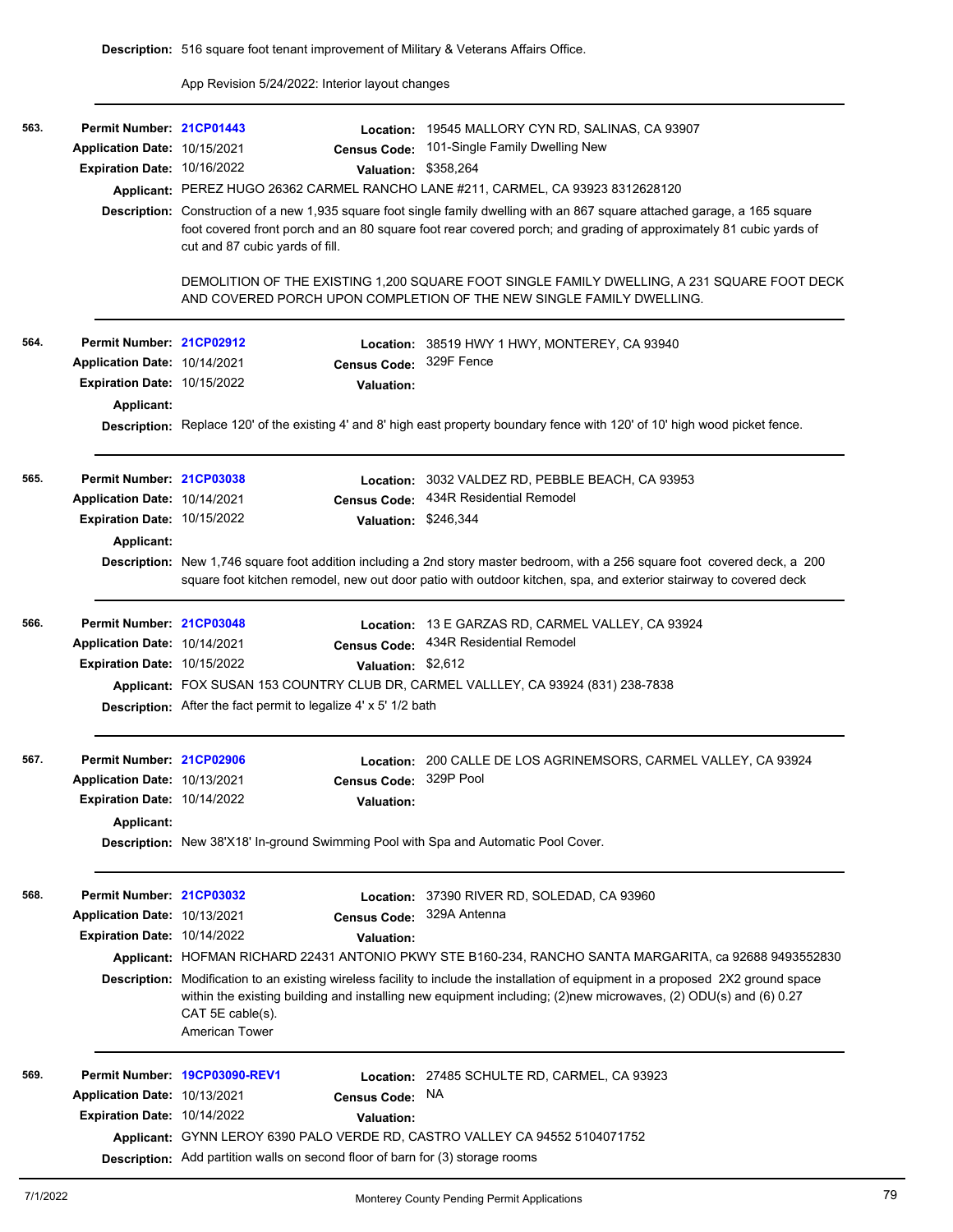| 570. | Permit Number: 21CP02826<br>Application Date: 10/12/2021<br><b>Expiration Date: 10/13/2022</b><br>Applicant: | <b>Census Code:</b><br><b>Valuation:</b><br>Asphalt/Comp Shingle                                                                            | Location: 30 FLORENCE AVE, PAJARO, CA 95076<br>434F Residential Reroof<br>Description: Residential Re-Roof Permit. 1500 Sq. Ft. Existing grey green Asphalt/Comp Shingle to be replaced with grey green                                                                                                                                                                                                                                                                                                                             |
|------|--------------------------------------------------------------------------------------------------------------|---------------------------------------------------------------------------------------------------------------------------------------------|-------------------------------------------------------------------------------------------------------------------------------------------------------------------------------------------------------------------------------------------------------------------------------------------------------------------------------------------------------------------------------------------------------------------------------------------------------------------------------------------------------------------------------------|
| 571. | Application Date: 10/11/2021<br>Expiration Date: 10/12/2022<br>Applicant:                                    | Permit Number 19CP02470-REV3<br><b>Census Code:</b><br>washers in the master shower, and dog bath tub with one fixture in the laundry room. | Location: 25528 PASEO DE CUMBRE, MONTEREY, CA 93940<br>NA<br>Valuation: \$595,829<br>Description: Add a sink to the kitchen island, a steamer to the master shower, an additional valve in the master shower, two body                                                                                                                                                                                                                                                                                                              |
| 572. | Permit Number: 21CP02880<br>Application Date: 10/07/2021<br>Expiration Date: 10/8/2022                       | <b>Census Code:</b><br>Valuation: \$84,726<br>Applicant: ECKHAUS ENRIQUE PO BOX 783, SALINAS CA 93901 8317942461                            | Location: 67 THOMAS RD, ROYAL OAKS, CA 95076<br>101A New Accessory Dwelling Unit<br>Description: convert 683 square foot portion of existing 1,165 square of a detached garage to an ADU.                                                                                                                                                                                                                                                                                                                                           |
| 573. | Permit Number: 21CP02743<br>Application Date: 10/06/2021<br>Expiration Date: 10/7/2022<br>Applicant:         | <b>Census Code:</b><br><b>Valuation:</b>                                                                                                    | Location: 26900 ENCINAL RD, SALINAS, CA 93908<br>327 Stores/Mercantile Buildings<br>Description: New 18,000 square foot steel building for cultivation & processing facility with electrical, mechanical and plumbing                                                                                                                                                                                                                                                                                                               |
| 574. | Permit Number: 21CP02942<br>Application Date: 10/05/2021<br>Expiration Date: 10/6/2022<br>Applicant:         | <b>Valuation:</b><br>white Other                                                                                                            | Location: 24513 PESCADERO RD, CARMEL, CA 93923<br>Census Code: 434F Residential Reroof<br>Description: Residential Re-Roof Permit. 700 Sq. Ft. undefined. Existing white Tar and Gravel (built up) to be replaced with                                                                                                                                                                                                                                                                                                              |
| 575. | Permit Number: 21CP02933<br>Application Date: 10/05/2021<br><b>Expiration Date: 10/6/2022</b>                | Census Code:<br>Valuation: \$176,519                                                                                                        | Location: 20803 CACHAGUA RD, CARMEL VALLEY, CA 93924<br>434D Residential Demo/Rebuild<br>Applicant: FLESHER GRETCHEN 550 HARNTELL ST STE E, MONTEREY CA 93940 8313754868<br>Description: Construction of a new 1,223 square feet one-story residence, to replace an 864 square foot two-story residence<br>and 800 sq. barn, lost in the 2020 fire, above grade 303 sq. ft. deck area over 173 sq. ft. covered storage 328<br>square feet basement mechanical space, 4.92 KW ground mounted solar array, and new water storage tank |
| 576. | Permit Number: 21CP02849<br>Application Date: 10/05/2021<br><b>Expiration Date: 10/6/2022</b><br>Applicant:  | Location:<br><b>Census Code:</b><br>commercial metal building                                                                               | 11500 DOLAN RD, BLDG# 27, MOSS LANDING, CA 95039<br>437A Commercial Addition<br>Valuation: \$281,765<br>Description: BLDG#27. Construction of a 1,200 square foot addition and a 3,175 square foot interior remodel to an existing                                                                                                                                                                                                                                                                                                  |
| 577. | Application Date: 10/04/2021<br>Expiration Date: 10/5/2022<br>Applicant:                                     | Permit Number. 20CP01357-REV1<br><b>Census Code:</b><br><b>Valuation:</b>                                                                   | Location: 26303 OCEAN VIEW AVE, CARMEL, CA 93923<br>NA.                                                                                                                                                                                                                                                                                                                                                                                                                                                                             |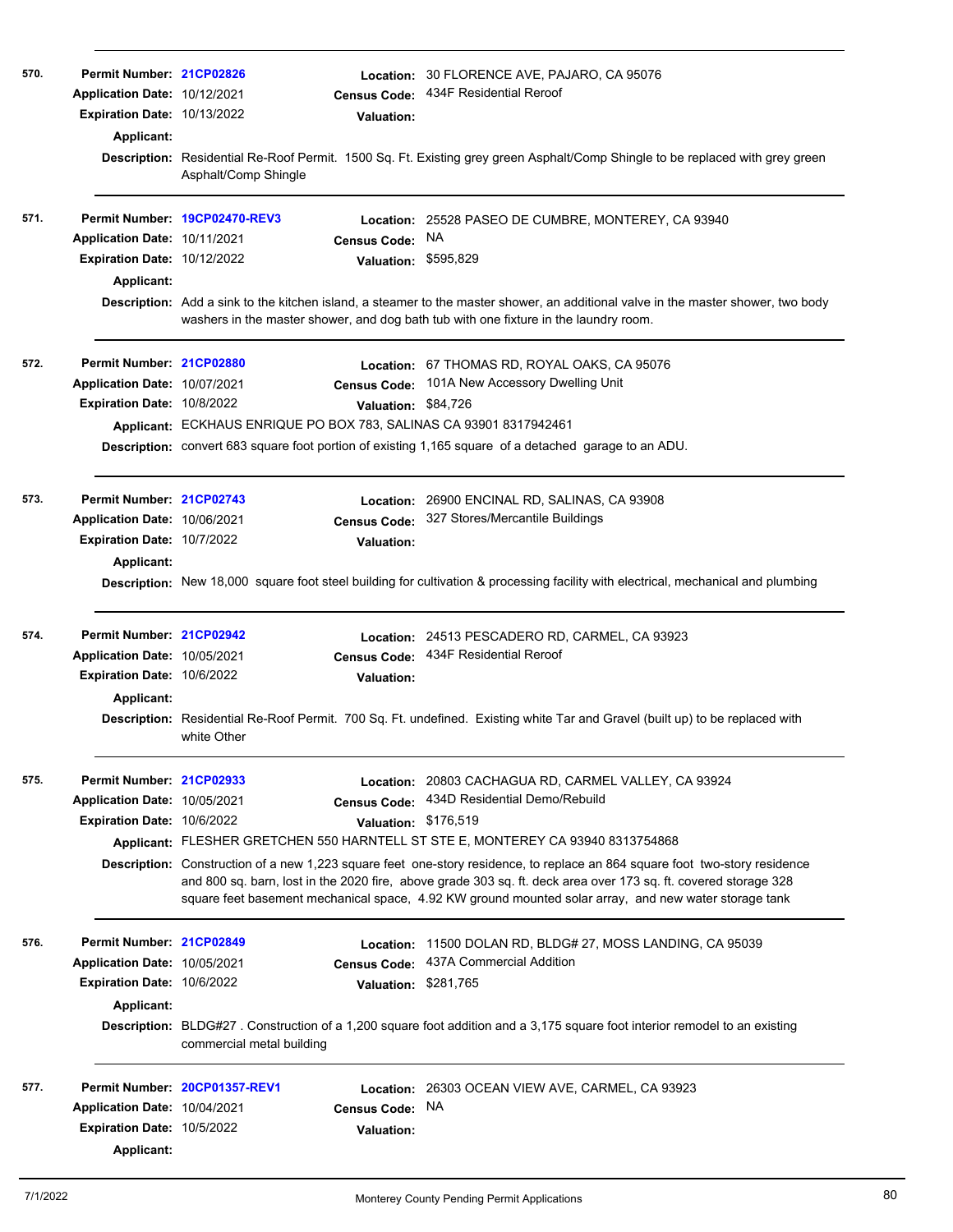|      |                                   | driveway apron and pavers.                                                | Description: Changes to Design: Modifications to windows and door sizes, minor modifications to interior floor plan,<br>modifications to energy, modifications to interior lighting, addended integrated BBQ on deck, and added new                                                                                                    |
|------|-----------------------------------|---------------------------------------------------------------------------|----------------------------------------------------------------------------------------------------------------------------------------------------------------------------------------------------------------------------------------------------------------------------------------------------------------------------------------|
| 578. | Permit Number: 21CP02950          |                                                                           | Location: 24480 S SAN LUIS AVE, CARMEL, CA 93923                                                                                                                                                                                                                                                                                       |
|      | Application Date: 10/04/2021      | <b>Census Code:</b>                                                       | 329D Deck                                                                                                                                                                                                                                                                                                                              |
|      | Expiration Date: 10/5/2022        |                                                                           | Valuation: \$4,000                                                                                                                                                                                                                                                                                                                     |
|      |                                   | Applicant: VASILOVICH BILL 511 AVIATION ST, SHAFTER CA 93263 559-547-9301 |                                                                                                                                                                                                                                                                                                                                        |
|      |                                   |                                                                           | Description: New attached deck 78 square feet. Remove existing window and add a new door. to the deck.                                                                                                                                                                                                                                 |
| 579. | Permit Number: 21CP02905          |                                                                           | Location: 18314 VIERRA CYN RD, SALINAS, CA 93907                                                                                                                                                                                                                                                                                       |
|      | Application Date: 10/04/2021      |                                                                           | Census Code: 434D Residential Demo/Rebuild                                                                                                                                                                                                                                                                                             |
|      | Expiration Date: 10/5/2022        |                                                                           | Valuation: \$209,863                                                                                                                                                                                                                                                                                                                   |
|      |                                   |                                                                           | Applicant: CABRERA-MONRROY MARCOS 18912 LOHMAN ST, SALINAS, CA 93906 (831) 585-5170                                                                                                                                                                                                                                                    |
|      |                                   | to replace existing 720 sq. ft. mobile home demolished under 21CP02590    | Description: Construction of a new 1454 sq. ft. single family dwelling with 390 square foot attached garage, and 600 sq. ft. deck                                                                                                                                                                                                      |
| 580. | Permit Number: 21CP02846          |                                                                           | Location: 110 CALERA CYN RD, SALINAS, CA 93908                                                                                                                                                                                                                                                                                         |
|      | Application Date: 10/04/2021      | <b>Census Code:</b>                                                       | 434F Residential Reroof                                                                                                                                                                                                                                                                                                                |
|      | Expiration Date: 10/5/2022        | <b>Valuation:</b>                                                         |                                                                                                                                                                                                                                                                                                                                        |
|      |                                   | Applicant: VALDIVIA FRANK 3342 PAUL DAVIS DR, MARINA, CA 93933 8313737212 |                                                                                                                                                                                                                                                                                                                                        |
|      |                                   | <b>Copper Metal</b>                                                       | Description: Residential Re-Roof Permit. 1300 Sq. Ft. Existing Brown Wood Shake/Shingle to be replaced with Weathered                                                                                                                                                                                                                  |
| 581. | Permit Number: 21CP02873          | Location:                                                                 | 1218 PORTOLA RD, PEBBLE BEACH, CA 93953                                                                                                                                                                                                                                                                                                |
|      | Application Date: 09/30/2021      | <b>Census Code:</b>                                                       | 329P Pool                                                                                                                                                                                                                                                                                                                              |
|      | <b>Expiration Date: 10/1/2022</b> | <b>Valuation:</b>                                                         |                                                                                                                                                                                                                                                                                                                                        |
|      |                                   |                                                                           | Applicant: GARNERI DOMENICO 756 CALIFORNIA RD, SAND CITY, CA 93955 8313737330                                                                                                                                                                                                                                                          |
|      |                                   |                                                                           | Description: Construction of a 900 sq. ft. concrete swimming pool. 900 sq. ft. of ground disturbance                                                                                                                                                                                                                                   |
| 582. | Permit Number: 21CP02679          |                                                                           | Location: 37761 PALO COLORADO RD, CARMEL, CA 93923                                                                                                                                                                                                                                                                                     |
|      | Application Date: 09/30/2021      | <b>Census Code:</b>                                                       | 101-Single Family Dwelling New                                                                                                                                                                                                                                                                                                         |
|      | <b>Expiration Date: 10/1/2022</b> |                                                                           | Valuation: \$191,789                                                                                                                                                                                                                                                                                                                   |
|      | Applicant:                        |                                                                           | Description: To clear 14CE00095: build a new 1175 square foot single family dwelling, septic system                                                                                                                                                                                                                                    |
| 583. | Permit Number: 21CP02855          |                                                                           | Location: 67100 SARGENTS RD, SAN ARDO, CA 93450                                                                                                                                                                                                                                                                                        |
|      | Application Date: 09/28/2021      | <b>Census Code:</b>                                                       | 329 Structure Other Than Building                                                                                                                                                                                                                                                                                                      |
|      | Expiration Date: 9/29/2022        | Valuation:                                                                |                                                                                                                                                                                                                                                                                                                                        |
|      |                                   |                                                                           | Applicant: WRUCK MAUREEN 21 W ALISAL ST STE 111, SALINAS, CA 93901 8317712557                                                                                                                                                                                                                                                          |
|      |                                   |                                                                           | Description: Aera San Ardo Oil Treatment Facility Air Compressor Relocation/ Structural and concrete pan                                                                                                                                                                                                                               |
| 584. | Permit Number: 21CP02508          |                                                                           | Location: 14300 CASTLEROCK RD, SALINAS, CA 93908                                                                                                                                                                                                                                                                                       |
|      | Application Date: 09/27/2021      | <b>Census Code:</b>                                                       | 434R Residential Remodel                                                                                                                                                                                                                                                                                                               |
|      | Expiration Date: 9/28/2022        |                                                                           | Valuation: \$148,546                                                                                                                                                                                                                                                                                                                   |
|      |                                   |                                                                           | Applicant: TISCARENO BEN 109 B CENTRAL AVE SALINAS CA 93901, SALINAS, CA 93901 831-320-1536                                                                                                                                                                                                                                            |
|      |                                   |                                                                           | Description: To clear portion of existing 15CE00051: Convert (e) 342 square foot patio to family room, new 277 square foot<br>kitchen addition, new 129 square foot dinning room addition, remodel 594 square foot master room, remodel 380<br>square foot garage to master closet, and remodel existing front entry with double door. |
| 585. | Permit Number: 21CP02840          | Location:                                                                 | 164 AROMAS RD, AROMAS, CA 95004                                                                                                                                                                                                                                                                                                        |
|      | Application Date: 09/27/2021      | <b>Census Code:</b>                                                       | 101A New Accessory Dwelling Unit                                                                                                                                                                                                                                                                                                       |
|      | Expiration Date: 9/28/2022        | Valuation:                                                                |                                                                                                                                                                                                                                                                                                                                        |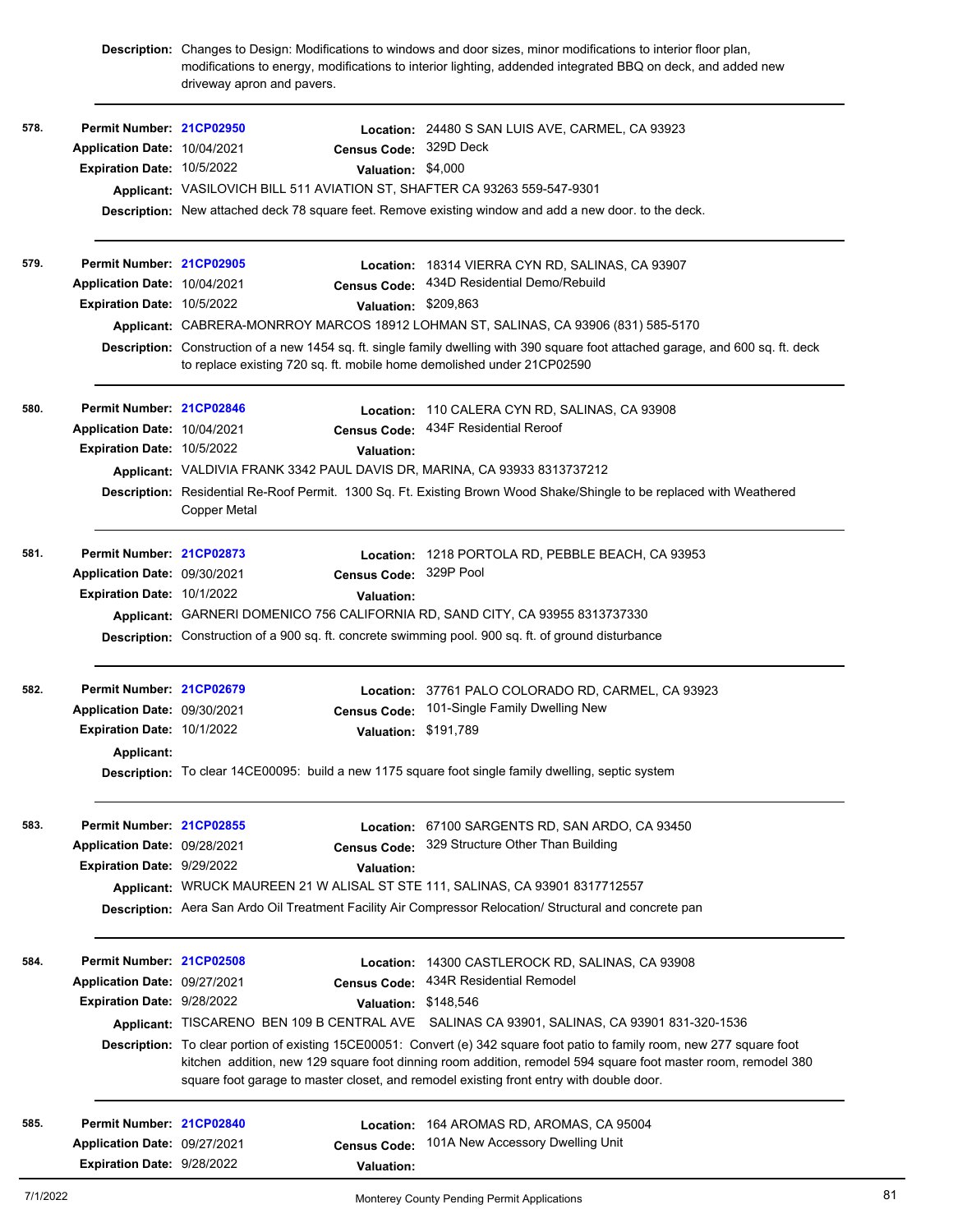**Applicant: Description:** New 1198 square foot manufactured ADU .

| 586. | Permit Number: 21CP02696<br>Application Date: 09/27/2021<br>Expiration Date: 9/28/2022                          | <b>Description:</b> To Clear 21CE00083: Grading for a 2' to 3' foot wide planting bed | <b>Census Code:</b><br><b>Valuation:</b>              | Location: 327 W CARMEL VALLEY RD, CARMEL VALLEY, CA 93924<br>NA.<br>Applicant: PANZER JOEL 21 W ALISAL ST STE 111, SALINAS CA 93901 8317712557                                                                                                                                                                                                                                                                                                                                                                                                                                                        |
|------|-----------------------------------------------------------------------------------------------------------------|---------------------------------------------------------------------------------------|-------------------------------------------------------|-------------------------------------------------------------------------------------------------------------------------------------------------------------------------------------------------------------------------------------------------------------------------------------------------------------------------------------------------------------------------------------------------------------------------------------------------------------------------------------------------------------------------------------------------------------------------------------------------------|
| 587. | Permit Number: 21CP02564<br>Application Date: 09/24/2021<br>Expiration Date: 9/25/2022<br><b>Applicant:</b>     | <b>Description:</b> Construction permit for a 1500 sq. ft. workshop.                  | <b>Census Code:</b><br>Valuation: \$76,920            | Location: 18745 RANCHITO DEL RIO DR, SALINAS, CA 93908<br>434A Residential Addition                                                                                                                                                                                                                                                                                                                                                                                                                                                                                                                   |
| 588. | Permit Number: 21CP02842<br>Application Date: 09/24/2021<br>Expiration Date: 9/25/2022<br>Applicant:            | mechanical.                                                                           | <b>Census Code:</b><br><b>Valuation:</b>              | Location: 24896 LINCOLN ST, CARMEL, CA 93923<br>434D Residential Demo/Rebuild<br>Description: Demo permit to partially clear violation (20CE00235) to remove water fixtures in bathroom, electrical, plumbing and                                                                                                                                                                                                                                                                                                                                                                                     |
| 589. | Permit Number: 21CP02829<br>Application Date: 09/24/2021<br>Expiration Date: 9/25/2022                          | square foot detached garage,                                                          | <b>Census Code:</b><br>Valuation: \$182,196           | Location: 1651 CRESPI LN, PEBBLE BEACH, CA 93953<br>434R Residential Remodel<br>Applicant: DENNEY AMY 721 LIGHTHOUSE AVE, PACIFIC GROVE, CA 93950 8316461261<br>Description: Interior remodel of 1,100 square feet to include the conversion of 860 square feet of existing garage into new<br>bedrooms, bathrooms, and laundry room with an additional 32 square feet, remove and replace existing kitchen<br>island and appliances, convert existing bedroom closet into bathroom; new 395 square foot terrace, new 576<br>Grading to consist of 210 cubic yards of cut and 80 cubic yards of fill. |
| 590. | Permit Number: 21CP02781<br>Application Date: 09/24/2021<br>Expiration Date: 9/25/2022                          | Applicant: Maguire Maguire SALINAS, CA 93908 8319150795                               | Location:<br><b>Census Code:</b><br><b>Valuation:</b> | 26889 ENCINAL RD, BLDG# B, SALINAS, CA 93908<br>999 Commercial-Plumb/Elec/Mech<br><b>Description:</b> Install CO2 system on greenhouse (B) as an addition to existing boilers.                                                                                                                                                                                                                                                                                                                                                                                                                        |
| 591. | Permit Number: 21CP02300<br>Application Date: 09/23/2021<br>Expiration Date: 9/24/2022<br>Applicant:            |                                                                                       | Location:<br><b>Census Code:</b><br><b>Valuation:</b> | 1249 JOSSELYN CYN RD, MONTEREY, CA 93940<br>437R Commercial Remodel<br>\$99,395<br>Description: Conversion of the interior Director of Nursing, office, and meeting rooms to a 577 square foot dining room, remove<br>and replace interior doors, remove exterior window and replace with a new French door.                                                                                                                                                                                                                                                                                          |
| 592. | Permit Number: 20CP00375<br>Extended Application: 09/23/2021<br>Expiration Date: 9/24/2022<br><b>Applicant:</b> |                                                                                       | <b>Census Code:</b><br>Valuation: \$79,058            | Location: 209 CREST RD, CARMEL, CA 93923<br>101A New Accessory Dwelling Unit<br>Description: Building Permit for the construction of a non habitable storage 212 square feet with a 358 square foot deck and 4'<br>high retaining wall. Grading cut 126 and fill 126 cubic yards and total disturbance 980 square feet.                                                                                                                                                                                                                                                                               |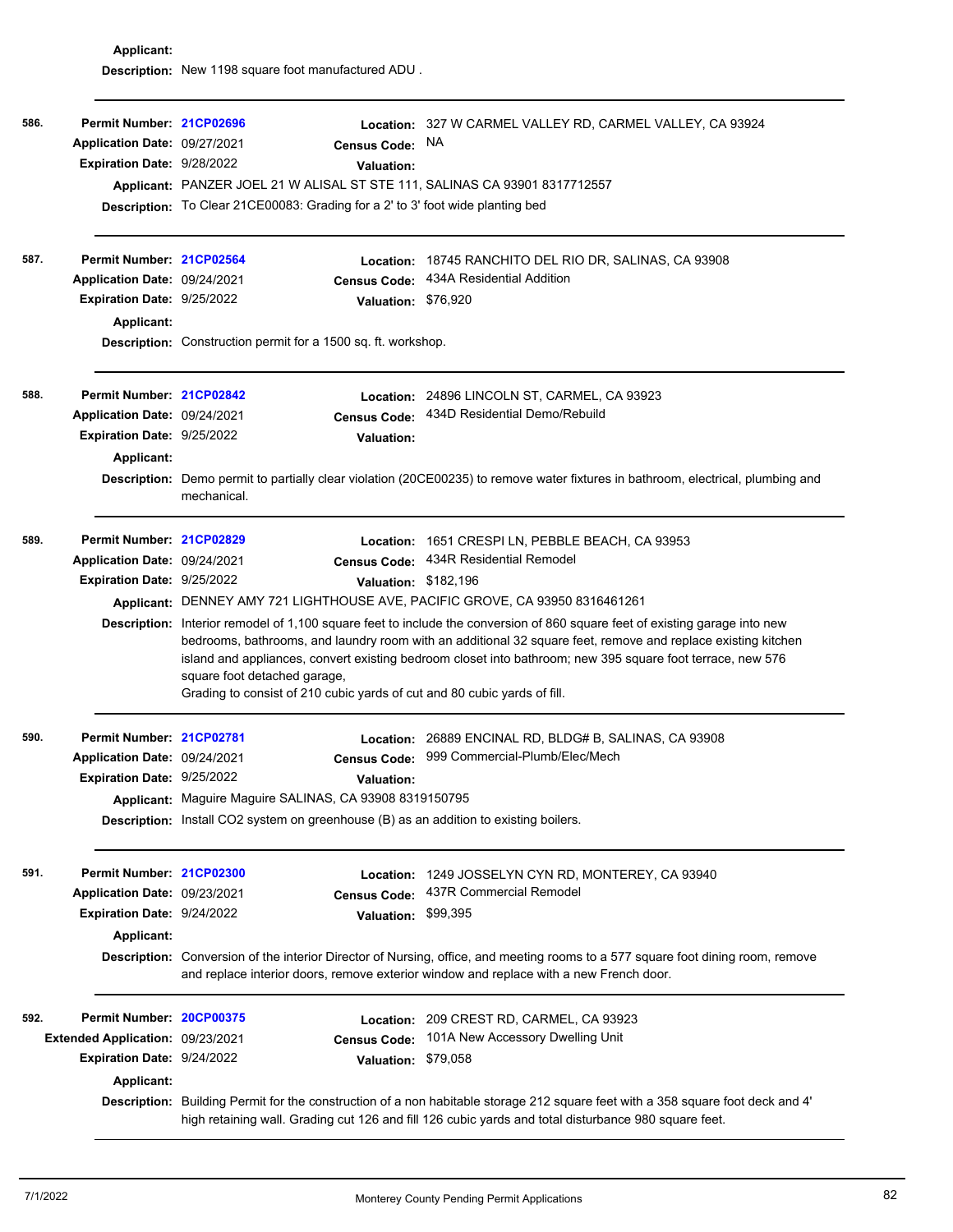| 593. | Permit Number: 17CP02281                |                                                                           |                     | Location: 7697 HWY 1, MOSS LANDING, CA 95039                                                                                                                                                      |
|------|-----------------------------------------|---------------------------------------------------------------------------|---------------------|---------------------------------------------------------------------------------------------------------------------------------------------------------------------------------------------------|
|      | <b>Extended Application: 09/21/2021</b> |                                                                           | <b>Census Code:</b> | 437R Commercial Remodel                                                                                                                                                                           |
|      | Expiration Date: 10/28/2022             |                                                                           |                     | Valuation: \$1,364,833                                                                                                                                                                            |
|      |                                         | Applicant: FONG JASON P.O. Box, SANTA CRUZ, CA 95063 8318181500           |                     |                                                                                                                                                                                                   |
|      |                                         | ft.) for a total of $(16,685$ sq ft.)                                     |                     | Description: Building 26. Modification to existing 14,572 sq. ft. five-story metal building and include floor area addition (2,113 sq.                                                            |
| 594. | Permit Number: 21CP02365                |                                                                           | Location:           | 1400 SAN JUAN RD, ROYAL OAKS, CA 95076                                                                                                                                                            |
|      | Application Date: 09/20/2021            |                                                                           | <b>Census Code:</b> | 329 Structure Other Than Building                                                                                                                                                                 |
|      | Expiration Date: 9/21/2022              |                                                                           | <b>Valuation:</b>   |                                                                                                                                                                                                   |
|      | <b>Applicant:</b>                       |                                                                           |                     |                                                                                                                                                                                                   |
|      |                                         | Description: Adding swinging doors to existing sliding doors for egress.  |                     |                                                                                                                                                                                                   |
|      |                                         |                                                                           |                     |                                                                                                                                                                                                   |
| 595. | Permit Number: 21CP02359                |                                                                           |                     | <b>Location: 1400 SAN JUAN RD, ROYAL OAKS, CA 95076</b>                                                                                                                                           |
|      | Application Date: 09/20/2021            |                                                                           | <b>Census Code:</b> | 437R Commercial Remodel                                                                                                                                                                           |
|      | Expiration Date: 9/21/2022              |                                                                           | <b>Valuation:</b>   |                                                                                                                                                                                                   |
|      | <b>Applicant:</b>                       |                                                                           |                     |                                                                                                                                                                                                   |
|      |                                         | Description: Interior remodel of Building G to provide processing room.   |                     |                                                                                                                                                                                                   |
| 596. | Permit Number: 21CP02180                |                                                                           |                     | Location: 1400 SAN JUAN RD, ROYAL OAKS, CA 95076                                                                                                                                                  |
|      | Application Date: 09/20/2021            |                                                                           | <b>Census Code:</b> | 437R Commercial Remodel                                                                                                                                                                           |
|      | <b>Expiration Date: 9/21/2022</b>       |                                                                           | <b>Valuation:</b>   |                                                                                                                                                                                                   |
|      | Applicant:                              |                                                                           |                     |                                                                                                                                                                                                   |
|      |                                         | accessible toilet facilities. Building "F"                                |                     | Description: Minor remodel to existing processing building to provide separation between processing cannabis, lunch room and                                                                      |
|      |                                         |                                                                           |                     |                                                                                                                                                                                                   |
| 597. | Permit Number: 21CP02615                |                                                                           |                     | Location: 7180 CARMEL VALLEY RD, CARMEL, CA 93923                                                                                                                                                 |
|      | Application Date: 09/17/2021            |                                                                           | <b>Census Code:</b> | 434A Residential Addition                                                                                                                                                                         |
|      | Expiration Date: 9/18/2022              |                                                                           | Valuation: \$45,126 |                                                                                                                                                                                                   |
|      |                                         |                                                                           |                     | Applicant: BORNSTEIN ANNA 3706 THE BARNYARD, SUITE G11, CARMEL, CA 93923 (831) 888-6980                                                                                                           |
|      |                                         | Description: Application Revision 03/21/22: Reduce shed size to 500 sq ft |                     |                                                                                                                                                                                                   |
|      |                                         | Install 720 sq. ft. shed                                                  |                     |                                                                                                                                                                                                   |
| 598. | Permit Number: 21CP02747                |                                                                           |                     | Location: 20051 AUDREY LN, SALINAS, CA 93907                                                                                                                                                      |
|      | Application Date: 09/16/2021            |                                                                           | <b>Census Code:</b> | NA                                                                                                                                                                                                |
|      | Expiration Date: 9/17/2022              |                                                                           | <b>Valuation:</b>   |                                                                                                                                                                                                   |
|      |                                         |                                                                           |                     | Applicant: BERMUDEZ NORMA 7 LOCH PL, MONTEREY CA 93940 (831) 524-1870                                                                                                                             |
|      |                                         |                                                                           |                     | Description: To partially clear violation (16CE00295) to permit 410 cubic yards of grading and proposed 160 sq. ft. of grading.                                                                   |
| 599. | Permit Number: 21CP00965                |                                                                           |                     | Location: 3199 PALMERO WAY, PEBBLE BEACH, CA 93953                                                                                                                                                |
|      | Application Date: 09/15/2021            |                                                                           | <b>Census Code:</b> | 434R Residential Remodel                                                                                                                                                                          |
|      | Expiration Date: 9/16/2022              |                                                                           | Valuation: \$19,424 |                                                                                                                                                                                                   |
|      |                                         |                                                                           |                     | Applicant: CAMP JACK 536 ABREGO ST, MONTEREY CA 93940 8317609944                                                                                                                                  |
|      |                                         |                                                                           |                     | Description: Interior Remodel of Kitchen & Dining Room. Demolish portion of an interior braced wall that is common with both                                                                      |
|      |                                         |                                                                           |                     | rooms. Construct new wall opening header. Retrofit adjacent wall framing to function as shear wall to replace<br>altered existing braced wall framing. 2 square feet. 801 square feet of remodel. |
| 600. | Permit Number: 21CP02693                |                                                                           |                     | Location: 2338 ALISAL RD, BLDG# B, SALINAS, CA 93908                                                                                                                                              |
|      | Application Date: 09/10/2021            |                                                                           | <b>Census Code:</b> | 437F Commercial Reroof                                                                                                                                                                            |
|      | Expiration Date: 9/11/2022              |                                                                           | <b>Valuation:</b>   |                                                                                                                                                                                                   |
|      |                                         |                                                                           |                     | Applicant: ROESNER MICHAEL 1007 PALOMA RD, DEL REY OAKS CA 93940 8312411381                                                                                                                       |
|      |                                         |                                                                           |                     |                                                                                                                                                                                                   |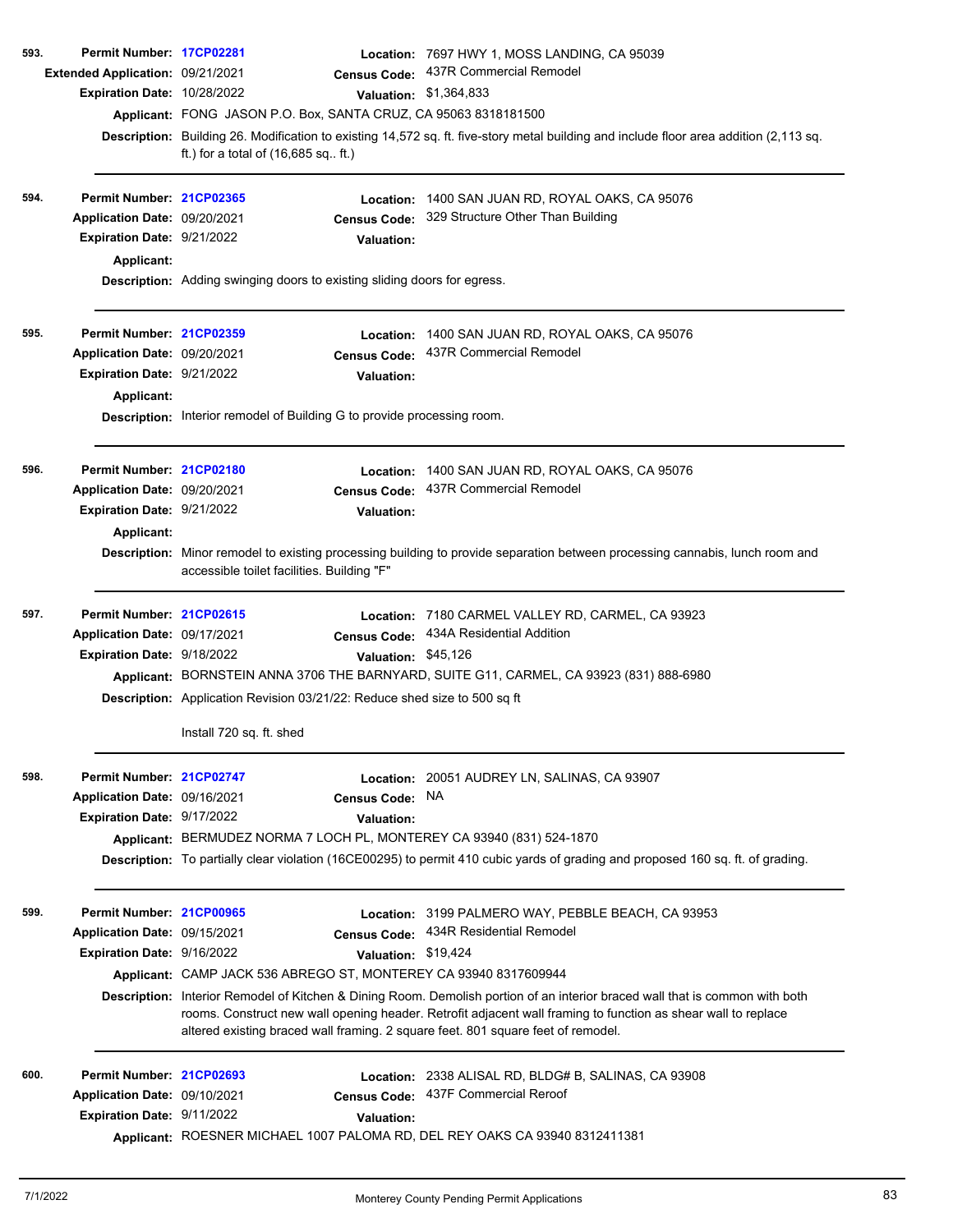**Description:** Commercial AG related reroof and reskin existing green houses units B, C, D and reskin building D approx total 211,031 square feet.

| 601. | Permit Number: 21CP02694<br>Application Date: 09/10/2021<br>Expiration Date: 9/11/2022 | <b>Valuation:</b><br>Applicant: ROESNER MICHAEL 1007 PALOMA RD, DEL REY OAKS CA 93940 8312411381<br>CONTAINERS (800')<br>4 REMOVE (E) MODULAR JOB TRAILER (320') | Location: 2338 ALISAL RD, BLDG# A, SALINAS, CA 93908<br>Census Code: 645 DEMO-1 Unit<br>Description: Commercial AG related interior demo: DEMO/ REMOVE 1 BAY OF GREENHOUSE "A" (4,406') TO PROVIDE FIRE<br>LANE52.85', APPROACH ON PREVIOUS PERMIT, (E) GREENHOUSE IS CURRENTLY 13,265', WILL BE 8,859'<br>AFTER DEMO.-4,406' sf. 8,859 sf. 211,031 sf. NEW EXTERIOR WALL FINISHES TO MATCH (E) 2 DEMO/ REMOVE<br>2nd STORY PRE-FAB MEZANINE (718')(N) 42" GUARD WALL AT (E) STAIRWAY 3 REMOVE (E) SHIPPING |
|------|----------------------------------------------------------------------------------------|------------------------------------------------------------------------------------------------------------------------------------------------------------------|-------------------------------------------------------------------------------------------------------------------------------------------------------------------------------------------------------------------------------------------------------------------------------------------------------------------------------------------------------------------------------------------------------------------------------------------------------------------------------------------------------------|
| 602. | Permit Number: 21CP02551                                                               | <b>Location:</b>                                                                                                                                                 | 17802 GAIL CT, SALINAS, CA 93907                                                                                                                                                                                                                                                                                                                                                                                                                                                                            |
|      | Application Date: 09/09/2021                                                           | <b>Census Code:</b>                                                                                                                                              | 434F Residential Reroof                                                                                                                                                                                                                                                                                                                                                                                                                                                                                     |
|      | Expiration Date: 9/10/2022                                                             | <b>Valuation:</b>                                                                                                                                                |                                                                                                                                                                                                                                                                                                                                                                                                                                                                                                             |
|      | Applicant:                                                                             |                                                                                                                                                                  |                                                                                                                                                                                                                                                                                                                                                                                                                                                                                                             |
|      |                                                                                        | 0668-0084 Asphalt/Comp Shingle                                                                                                                                   | Description: Residential Re-Roof Permit. 3058 Sq. Ft. Tear Off. Existing earth tone Asphalt/Comp Shingle to be replaced with                                                                                                                                                                                                                                                                                                                                                                                |
| 603. | Permit Number: 21CP02586                                                               |                                                                                                                                                                  | Location: 4059 EL BOSQUE DR, PEBBLE BEACH, CA 93953                                                                                                                                                                                                                                                                                                                                                                                                                                                         |
|      | Application Date: 09/09/2021                                                           | <b>Census Code:</b>                                                                                                                                              | 000 Residential-Plumb/Elec/Mech                                                                                                                                                                                                                                                                                                                                                                                                                                                                             |
|      | Expiration Date: 9/10/2022                                                             | <b>Valuation:</b>                                                                                                                                                |                                                                                                                                                                                                                                                                                                                                                                                                                                                                                                             |
|      | Applicant:                                                                             |                                                                                                                                                                  |                                                                                                                                                                                                                                                                                                                                                                                                                                                                                                             |
|      |                                                                                        | Description: INSTALL A 22KW GENERATOR AND 100A TRANSFER SWITCH                                                                                                   |                                                                                                                                                                                                                                                                                                                                                                                                                                                                                                             |
| 604. | Permit Number: 21CP02617                                                               |                                                                                                                                                                  | Location: 51495 WHITE OAK DR, KING CITY, CA 93930                                                                                                                                                                                                                                                                                                                                                                                                                                                           |
|      | Application Date: 09/09/2021                                                           | <b>Census Code:</b>                                                                                                                                              | 000 Residential-Plumb/Elec/Mech                                                                                                                                                                                                                                                                                                                                                                                                                                                                             |
|      | <b>Expiration Date: 9/10/2022</b>                                                      | <b>Valuation:</b>                                                                                                                                                |                                                                                                                                                                                                                                                                                                                                                                                                                                                                                                             |
|      |                                                                                        | Applicant: RADOVAN ROSEMARIE 1939 HARTOG DR, LEHI, CA 84043 3854559032                                                                                           |                                                                                                                                                                                                                                                                                                                                                                                                                                                                                                             |
|      |                                                                                        | Description: Electrical Service change 100 amps like to like                                                                                                     |                                                                                                                                                                                                                                                                                                                                                                                                                                                                                                             |
| 605. | Permit Number: 19CP01450                                                               |                                                                                                                                                                  | Location: 6234 ECHO VALLEY CT, SALINAS, CA 93907                                                                                                                                                                                                                                                                                                                                                                                                                                                            |
|      | Extended Application: 09/08/2021<br>Expiration Date: 12/07/2021                        | Census Code:                                                                                                                                                     | <b>NA</b>                                                                                                                                                                                                                                                                                                                                                                                                                                                                                                   |
|      |                                                                                        | <b>Valuation:</b><br>Applicant: GRICE LAWRENCE 561-A BRUNKEN AVE, SALINAS, CA 93901 (831) 422-9619                                                               |                                                                                                                                                                                                                                                                                                                                                                                                                                                                                                             |
|      |                                                                                        | Description: To correct violation 15CE00008. Grading of 489 C.Y Cut and 489 C.Y Fill.                                                                            |                                                                                                                                                                                                                                                                                                                                                                                                                                                                                                             |
|      |                                                                                        |                                                                                                                                                                  |                                                                                                                                                                                                                                                                                                                                                                                                                                                                                                             |
| 606. | Permit Number: 21CP02166                                                               |                                                                                                                                                                  | Location: 11 VISTA DR, SALINAS, CA 93907                                                                                                                                                                                                                                                                                                                                                                                                                                                                    |
|      | Application Date: 09/08/2021                                                           | <b>Census Code:</b>                                                                                                                                              | 434R Residential Remodel                                                                                                                                                                                                                                                                                                                                                                                                                                                                                    |
|      | <b>Expiration Date: 9/9/2022</b>                                                       | <b>Valuation:</b>                                                                                                                                                | \$49.463                                                                                                                                                                                                                                                                                                                                                                                                                                                                                                    |
|      |                                                                                        | Applicant: LOPEZ LUIS 150 CAYUGA STREET SUITE 1, SALINAS, CA 93901 8312508069                                                                                    |                                                                                                                                                                                                                                                                                                                                                                                                                                                                                                             |
|      |                                                                                        | separate permit.                                                                                                                                                 | Description: To Partially Clear 17CE00166: Interior 120 sq. ft. remodel, replace with new concrete landing, new; replace; and<br>size change in windows, new exterior door, replace furnace and water heater like for like, replace and relocate 8 sq.<br>ft. water heater enclosure, replace electrical in dwelling, new 200A electrical panel, weather tight exterior walls and<br>roofs, replace 30 sq. ft. retaining wall, new 6' retaining wall, demolish patio cover. Note: re-roof issued under      |
| 607. | Permit Number: 17CP02870                                                               | Location:                                                                                                                                                        | 1180 MONTEREY SALINAS HWY, MONTEREY, CA 93940                                                                                                                                                                                                                                                                                                                                                                                                                                                               |
|      | Extended Application: 09/07/2021                                                       | <b>Census Code:</b>                                                                                                                                              | 112 MH on Foundation/Modular/Manufactured                                                                                                                                                                                                                                                                                                                                                                                                                                                                   |
|      | Expiration Date: 9/23/2022                                                             | <b>Valuation:</b>                                                                                                                                                | \$286,415                                                                                                                                                                                                                                                                                                                                                                                                                                                                                                   |
|      |                                                                                        | Applicant: PAQUIN JACK 448 RAMONA AVNE, MONTEREY, CA 93940 8319152026                                                                                            |                                                                                                                                                                                                                                                                                                                                                                                                                                                                                                             |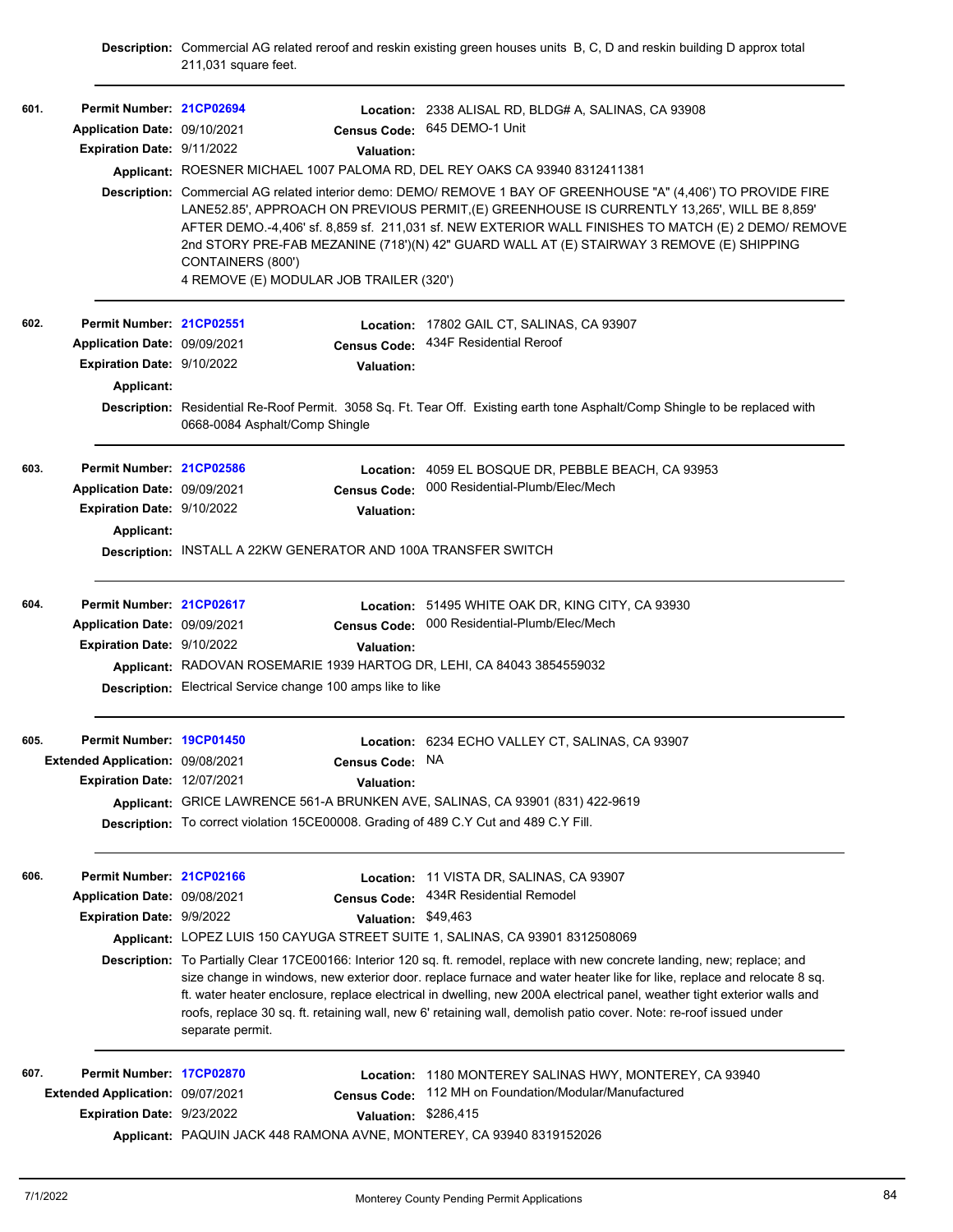**Description:** New 1293 square foot manufactured home with an attached 521 square foot guest house and 572 square foot site-built 2-car garage and new 1500 gallon septic tank to replace fire damaged home and guest house.

Revision: 6-18-18: change from manufactured home to conventional framing house no change to square footage.

| 608. | Permit Number: APP211414<br>Application Date: 09/02/2021<br><b>Expiration Date:</b><br>Applicant: | <b>Census Code:</b><br><b>Valuation:</b>                                                      | Location: 1021 MONTEREY SALINAS HWY, SALINAS, CA 93908                                                                                                                                                                                                                                                                                                                                                                                                        |  |  |  |  |
|------|---------------------------------------------------------------------------------------------------|-----------------------------------------------------------------------------------------------|---------------------------------------------------------------------------------------------------------------------------------------------------------------------------------------------------------------------------------------------------------------------------------------------------------------------------------------------------------------------------------------------------------------------------------------------------------------|--|--|--|--|
|      |                                                                                                   |                                                                                               | Description: Install of fifteen (15) tents over 400 square feet and 2 platforms for the Firestone Monterey Grand Prix, Sept 17-19.                                                                                                                                                                                                                                                                                                                            |  |  |  |  |
| 609. | Permit Number: 21CP02513                                                                          |                                                                                               | Location: 26390 CARMEL RANCHO BLVD 17, CARMEL, CA 93923                                                                                                                                                                                                                                                                                                                                                                                                       |  |  |  |  |
|      | Application Date: 08/31/2021                                                                      | <b>Census Code:</b>                                                                           | 999 Commercial-Plumb/Elec/Mech                                                                                                                                                                                                                                                                                                                                                                                                                                |  |  |  |  |
|      | Expiration Date: 9/1/2022                                                                         | <b>Valuation:</b>                                                                             |                                                                                                                                                                                                                                                                                                                                                                                                                                                               |  |  |  |  |
|      |                                                                                                   |                                                                                               | Applicant: KESTER TAMMY & TOM 26388 CARMEL RANCHO LANE SUITE C, CARMEL, CA 93923 831-626-3602                                                                                                                                                                                                                                                                                                                                                                 |  |  |  |  |
|      |                                                                                                   | Description: Add one hair station in existing hair Salon (Montage Salon) add water fixture. . |                                                                                                                                                                                                                                                                                                                                                                                                                                                               |  |  |  |  |
| 610. | Permit Number: 21CP02482                                                                          |                                                                                               | Location: 1 RANCHO RD, CARMEL VALLEY, CA 93924                                                                                                                                                                                                                                                                                                                                                                                                                |  |  |  |  |
|      | Application Date: 08/31/2021                                                                      |                                                                                               | Census Code: 329P Pool                                                                                                                                                                                                                                                                                                                                                                                                                                        |  |  |  |  |
|      | Expiration Date: 9/1/2022                                                                         | Valuation:                                                                                    |                                                                                                                                                                                                                                                                                                                                                                                                                                                               |  |  |  |  |
|      | Applicant:                                                                                        |                                                                                               |                                                                                                                                                                                                                                                                                                                                                                                                                                                               |  |  |  |  |
|      |                                                                                                   |                                                                                               | Description: Installation of a 8' x 32' fiberglass swimming pool.                                                                                                                                                                                                                                                                                                                                                                                             |  |  |  |  |
| 611. | Permit Number: 21CP02535                                                                          |                                                                                               | Location: 212 PINE CYN RD, SALINAS, CA 93908                                                                                                                                                                                                                                                                                                                                                                                                                  |  |  |  |  |
|      | Application Date: 08/30/2021                                                                      |                                                                                               | Census Code: 434D Residential Demo/Rebuild                                                                                                                                                                                                                                                                                                                                                                                                                    |  |  |  |  |
|      | Expiration Date: 8/31/2023                                                                        |                                                                                               | Valuation: \$328,912                                                                                                                                                                                                                                                                                                                                                                                                                                          |  |  |  |  |
|      | Applicant:                                                                                        |                                                                                               |                                                                                                                                                                                                                                                                                                                                                                                                                                                               |  |  |  |  |
|      |                                                                                                   | Description: 2020 RIVER FIRE DISASTER REBUILD APPLICATION<br>1,080 S.F. DETACHED GARAGE.      | REPLACE EXISTING 1,858 S.F. HOUSE AND 400 S.F. GARAGE WITH A NEW TWO-STORY 2,778 S.F. HOUSE AND                                                                                                                                                                                                                                                                                                                                                               |  |  |  |  |
| 612. | Permit Number: 21CP02521                                                                          |                                                                                               | Location: 556 CORRAL DE TIERRA, SALINAS, CA 93908                                                                                                                                                                                                                                                                                                                                                                                                             |  |  |  |  |
|      | Application Date: 08/30/2021                                                                      | <b>Census Code:</b>                                                                           | 434R Residential Remodel                                                                                                                                                                                                                                                                                                                                                                                                                                      |  |  |  |  |
|      | Expiration Date: 8/31/2022                                                                        |                                                                                               | Valuation: \$23,771                                                                                                                                                                                                                                                                                                                                                                                                                                           |  |  |  |  |
|      |                                                                                                   | Applicant: OSTRETSOV ANATOLY PO BOX 2272, MONTEREY, CA 93940 8316821331                       |                                                                                                                                                                                                                                                                                                                                                                                                                                                               |  |  |  |  |
|      |                                                                                                   | increase in square footage.                                                                   | Description: Interior remodel to convert an existing 713 square foot garage into habitable space. No land disturbance and no                                                                                                                                                                                                                                                                                                                                  |  |  |  |  |
| 613. |                                                                                                   | Permit Number 20CP02993-REV1                                                                  | Location: 31175 CHUALAR CYN RD, CHUALAR, CA 93925                                                                                                                                                                                                                                                                                                                                                                                                             |  |  |  |  |
|      | Application Date: 08/30/2021                                                                      | Census Code: NA                                                                               |                                                                                                                                                                                                                                                                                                                                                                                                                                                               |  |  |  |  |
|      | Expiration Date: 8/31/2022                                                                        | Valuation:                                                                                    |                                                                                                                                                                                                                                                                                                                                                                                                                                                               |  |  |  |  |
|      |                                                                                                   | Applicant: RINEHART ED 107 CHURCH ST, SALINAS, CA 93901 8314221046                            |                                                                                                                                                                                                                                                                                                                                                                                                                                                               |  |  |  |  |
|      |                                                                                                   | REQUIRED NO STRUCTURAL WORK PROPOSED.                                                         | <b>Description:</b> REVISED SCOPE OF WORK TO PARTIALLY CLEAR CODE CASE 21CE00016:<br>MINOR REPAIRS TO AN EXISTING HOME, DETACHED GUEST HOUSE AND OFFICE; (N)PLUMBING FIXTURES<br>TO REPLACE ALL (E) PLUMBING FIXTURES. (N) LIGHTS AND RECEPTACLES TO REPLACE (E) IN SAME<br>LOCATION. UPGRADING EXISTING ELECTRICAL PANELS. REPLACE WINDOWS IN EXISTING OPENINGS. NEW<br>SHEETROCK AS REQUIRED. NEW FLOORING. RE-ROOF EXISTING ROOF. REPAIR CONCRETE DRIVE AS |  |  |  |  |
| 614. | Permit Number: 21CP02470                                                                          |                                                                                               | <b>Location: 31 SAN JUAN RD, ROYAL OAKS, CA 95076</b>                                                                                                                                                                                                                                                                                                                                                                                                         |  |  |  |  |
|      | Application Date: 08/27/2021                                                                      |                                                                                               | Census Code: 328 Other New Non-Residential                                                                                                                                                                                                                                                                                                                                                                                                                    |  |  |  |  |
|      | Expiration Date: 8/28/2022                                                                        | Valuation:                                                                                    |                                                                                                                                                                                                                                                                                                                                                                                                                                                               |  |  |  |  |
|      | Applicant:                                                                                        |                                                                                               |                                                                                                                                                                                                                                                                                                                                                                                                                                                               |  |  |  |  |
|      |                                                                                                   | Description: New 95' X 10' Fence. SITE WITHIN FLOOD WAY.                                      |                                                                                                                                                                                                                                                                                                                                                                                                                                                               |  |  |  |  |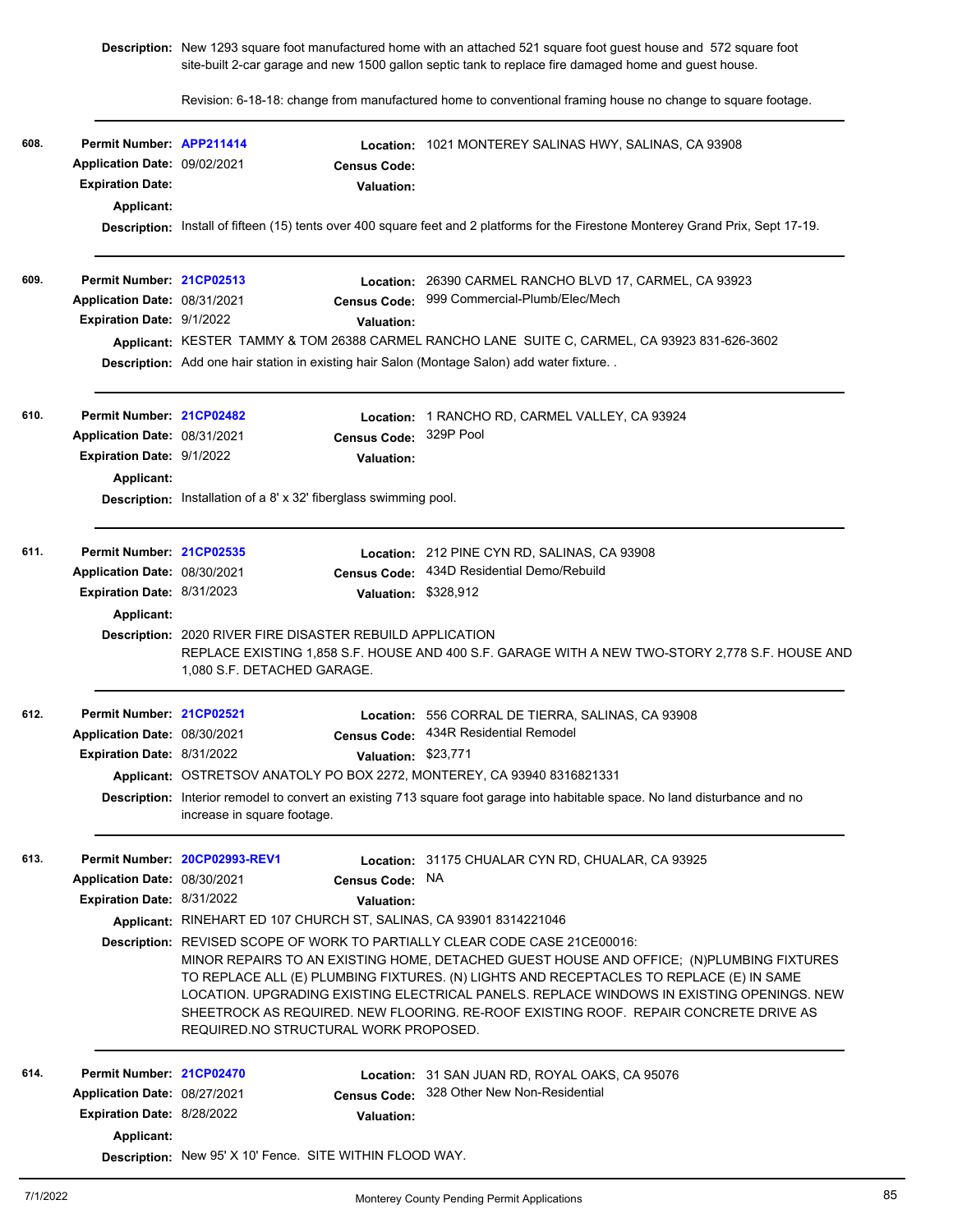| 615. | Permit Number: 21CP02437<br>Application Date: 08/24/2021<br>Expiration Date: 8/25/2022<br>Description: PHASE II | <b>Census Code:</b><br><b>EAST WING:</b><br>addition.<br><b>WEST WING:</b>                                                                                           | Location: 3252 17 MILE DR, PEBBLE BEACH, CA 93953<br>434A Residential Addition<br>Valuation: \$1,757,680<br>Applicant: DENNEY AMY 721 LIGHTHOUSE AVE, PACIFIC GROVE, CA 93950 8316461261<br>A 238 square foot kitchen and family room addition, a 53 square foot new ante-room addition to connect the staff<br>house to the main house, a 795 square foot interior remodel, a 902 square foot lower level interior remodel, a<br>1,188 square foot staff house remodel, an 85 square foot exterior staircase, and an 878 square foot courtyard<br>Demolition of a 1,854 square foot West wing; an 8,317 square foot 3-story West wing addition and a 78 square foot<br>addition on new exterior stair from lower level to the motor court, and a 1,809 square foot 3-story covered arcade. |
|------|-----------------------------------------------------------------------------------------------------------------|----------------------------------------------------------------------------------------------------------------------------------------------------------------------|---------------------------------------------------------------------------------------------------------------------------------------------------------------------------------------------------------------------------------------------------------------------------------------------------------------------------------------------------------------------------------------------------------------------------------------------------------------------------------------------------------------------------------------------------------------------------------------------------------------------------------------------------------------------------------------------------------------------------------------------------------------------------------------------|
|      |                                                                                                                 | Grading of approximately 1,500 cubic yards of cut.                                                                                                                   |                                                                                                                                                                                                                                                                                                                                                                                                                                                                                                                                                                                                                                                                                                                                                                                             |
| 616. | Permit Number: 21CP00052<br>Application Date: 08/24/2021<br>Expiration Date: 8/25/2022<br>Applicant:            | <b>Census Code:</b><br>Valuation:<br>Description: New two emergency generators, 70KW and a 60KW                                                                      | Location: 398 NATIVIDAD RD A, SALINAS, CA 93906<br>999 Commercial-Plumb/Elec/Mech                                                                                                                                                                                                                                                                                                                                                                                                                                                                                                                                                                                                                                                                                                           |
| 617. | Permit Number: 21CP02314<br>Application Date: 08/24/2021<br><b>Expiration Date: 8/25/2022</b>                   | Valuation:<br>Applicant: WILSON GARY 307 GRAND AVE, PACIFIC GROVE, CA 93950 8313754591<br>Description: Remove and replace Furnace 60,000 BTU. No proposed duct work. | Location: 207 SAN BENANCIO RD, SALINAS, CA 93908<br>Census Code: 000 Residential-Plumb/Elec/Mech                                                                                                                                                                                                                                                                                                                                                                                                                                                                                                                                                                                                                                                                                            |
| 618. | Permit Number: 21CP02453<br>Application Date: 08/23/2021<br><b>Expiration Date: 8/24/2022</b>                   | 0 cy of fill. Area of disturbance 15000                                                                                                                              | Location: 3349 17 MILE DR, PEBBLE BEACH, CA 93953<br>Census Code: 329R Retaining Wall<br>Valuation: \$152,094<br>Applicant: SCARLETT-RAMSEY CINDI PO BOX 221092, CARMEL, CA 93922 831-402-1800<br>Description: To partially clear violation (CE090213) 1691 sq. ft. retaining wall ranging 4' - 11' in height. Grading of 54cy of cut and                                                                                                                                                                                                                                                                                                                                                                                                                                                   |
| 619. | Permit Number: 21CP01848<br>Application Date: 08/23/2021<br>Expiration Date: 8/24/2022<br>Applicant:            | <b>Census Code:</b><br>Valuation:<br>to be brought up to code.                                                                                                       | Location: 26000 ENCINAL RD, SALINAS, CA 93908<br>Description: Repair and replace existing panels in greenhouse 5A/5B. Electrical connection to new equipment. All electrical work                                                                                                                                                                                                                                                                                                                                                                                                                                                                                                                                                                                                           |
| 620. | Permit Number: 21CP02115<br>Application Date: 08/23/2021<br>Expiration Date: 8/24/2022<br>Applicant:            | Location:<br><b>Census Code:</b><br>Description: PROJECT AREA A - COAST HOUSES:<br>PROJECT AREA B - BUTTERFLY BUILDING:<br>re-roof                                   | 47900 HWY 1 HWY, BIG SUR, CA 93920<br>437A Commercial Addition<br>Valuation: \$1,112,016<br>A 425 square foot interior remodel to each of 10 units within 5 existing two-story structures (4,250 square feet total),<br>new doors and windows, 2,159 square feet of re-roof, new 1,515 square feet of exterior siding.<br>A 370 square foot first floor addition, a 2,855 square foot interior remodel, new doors and windows, 534 square foot                                                                                                                                                                                                                                                                                                                                              |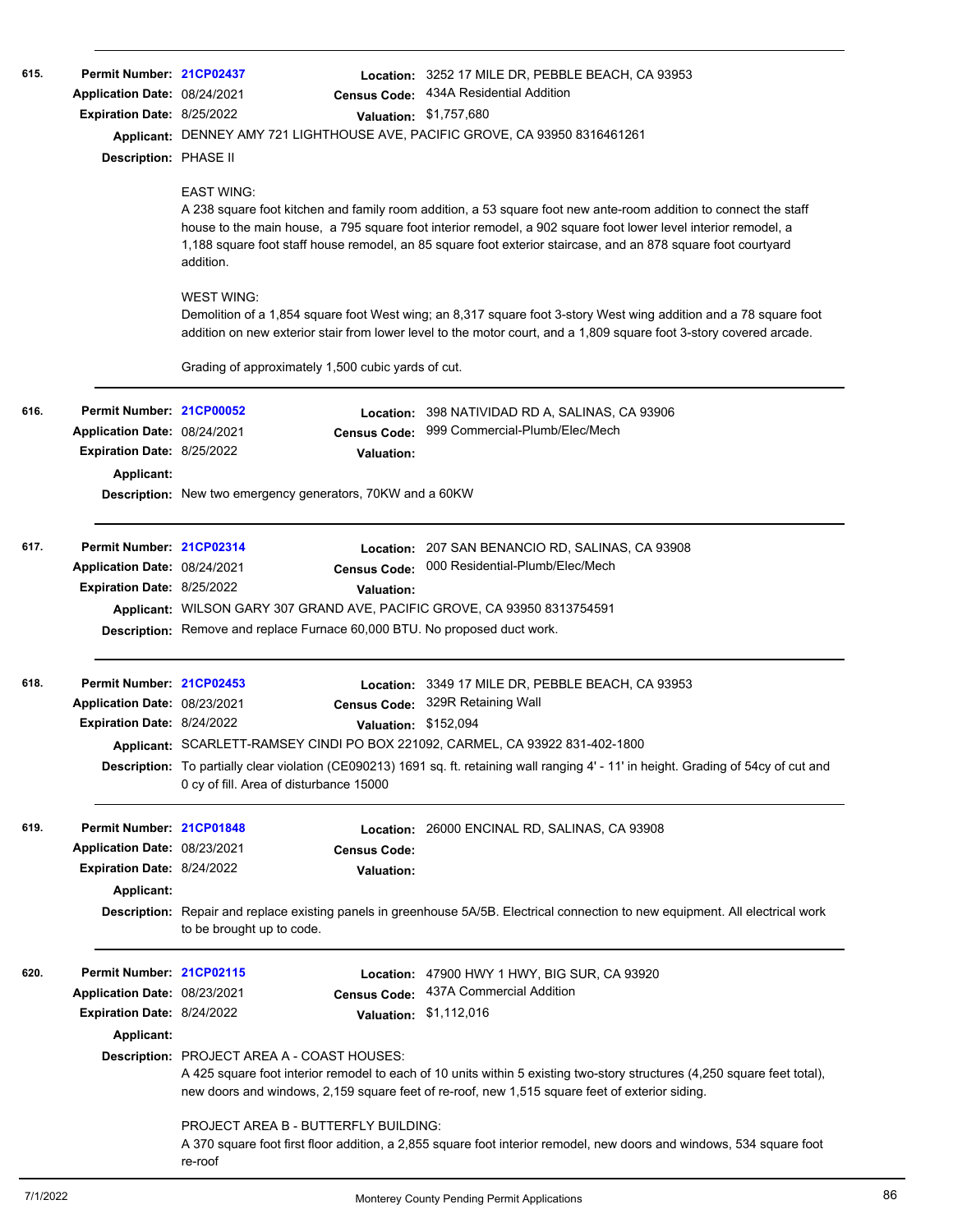| 621.<br>622. | Permit Number: 21CP02456<br>Application Date: 08/20/2021<br>Expiration Date: 8/21/2022<br>Permit Number: 21CP02312<br>Application Date: 08/19/2021<br>Expiration Date: 8/20/2022 | <b>Census Code:</b><br>Valuation:<br>Applicant: CONNOLLY ROBERT 25623 CANADA DR, CARMEL CA 93923 (310) 613-4751<br>Description: change from single wash basin to double wash basin at master bathroom<br>Valuation:<br>Description: Demolition of abandoned 30,000 gal propane tank and foundation. | Location: 25623 CANADA DR, CARMEL, CA 93923<br>000 Residential-Plumb/Elec/Mech<br>Location: 487 S EL CAMINO REAL, SALINAS, CA 93908<br>Census Code: 437D Commercial Demo/Rebuild<br>Applicant: JEFFERSON JASON 11340 COMMERCIAL PKWY, CASTROVILLE, CA 95012 8319709834 |
|--------------|----------------------------------------------------------------------------------------------------------------------------------------------------------------------------------|-----------------------------------------------------------------------------------------------------------------------------------------------------------------------------------------------------------------------------------------------------------------------------------------------------|------------------------------------------------------------------------------------------------------------------------------------------------------------------------------------------------------------------------------------------------------------------------|
|              |                                                                                                                                                                                  |                                                                                                                                                                                                                                                                                                     |                                                                                                                                                                                                                                                                        |
| 623.         | Permit Number: 20CP00494<br>Extended Application: 08/18/2021<br>Expiration Date: 8/19/2022                                                                                       | <b>Census Code:</b><br><b>Valuation:</b><br>Applicant: SICLEY DANNA 820 PARK ROW #800, SALINAS, CA 93901 (831) 206-5168<br>Description: Electrical and mechanical upgrades to existing building H                                                                                                   | Location: 40330 HUDSON RD, SOLEDAD, CA 93960<br>437R Commercial Remodel                                                                                                                                                                                                |
| 624.         | Permit Number: 21CP02194<br>Application Date: 08/17/2021<br>Expiration Date: 8/18/2022<br><b>Applicant:</b>                                                                      | <b>Census Code:</b><br>Valuation: \$232,243<br>of fill.                                                                                                                                                                                                                                             | Location: 77653 HOG CYN RD, PARKFIELD, CA 93451<br>438 Garage/Carport-New or Addition<br>Description: Construction of a new 3,474 square foot barn; grading of approximately 336 cubic yards of cut and 220 cubic yards                                                |
| 625.         | Permit Number: 21CP02046<br>Application Date: 08/16/2021<br>Expiration Date: 8/17/2022                                                                                           | <b>Census Code:</b><br>Valuation: \$367,947<br>Applicant: LOPEZ LUIS 150 CAYUGA STREET SUITE 1, SALINAS, CA 93901 8312508069<br>PERMIT TO BE SPLIT BEFORE ISSUANCE                                                                                                                                  | Location: 11021 HAIGHT ST, CASTROVILLE, CA 95012<br>101-Single Family Dwelling New<br>Description: New single family dwelling 957 square feet, new 1198 square feet ADU, and new 685 square feet. 2 car garage.                                                        |
| 626.         | Permit Number: 21CP02366<br>Application Date: 08/13/2021<br>Expiration Date: 8/14/2022<br><b>Applicant:</b>                                                                      | <b>Census Code:</b><br>Valuation:                                                                                                                                                                                                                                                                   | Location: 78250 INTERLAKE RD, BRADLEY, CA 93426<br>434A Residential Addition<br>\$289,800<br>Description: Construction of a 4800 sq. ft. Agricultural Barn, 900 sq. ft covered. Grading 50 cy of cut and 50 cy of fill.                                                |
| 627.         | Permit Number: 21CP02134<br>Application Date: 08/12/2021<br>Expiration Date: 8/13/2022<br><b>Applicant:</b>                                                                      | <b>Census Code:</b><br><b>Valuation:</b>                                                                                                                                                                                                                                                            | Location: 38757 PALO COLORADO RD, CARMEL, CA 93923<br>101-Single Family Dwelling New<br>\$155,642<br>Description: 2016 SOBERANES FIRE DISASTER: Construction of a 1,027 sq. ft. single family dwelling.                                                                |
| 628.         | Permit Number: 21CP02235<br>Application Date: 08/12/2021<br>Expiration Date: 8/13/2022<br>Applicant:                                                                             | <b>Census Code:</b><br>Valuation: \$553,947<br>594 square foot deck and a 138 square foot second story deck.                                                                                                                                                                                        | Location: 2884 OAK KNOLL RD, PEBBLE BEACH 93953<br>101-Single Family Dwelling New<br>Description: Construction of a new 2,968 square foot two-story single family dwelling with a 723 square foot attached garage, a                                                   |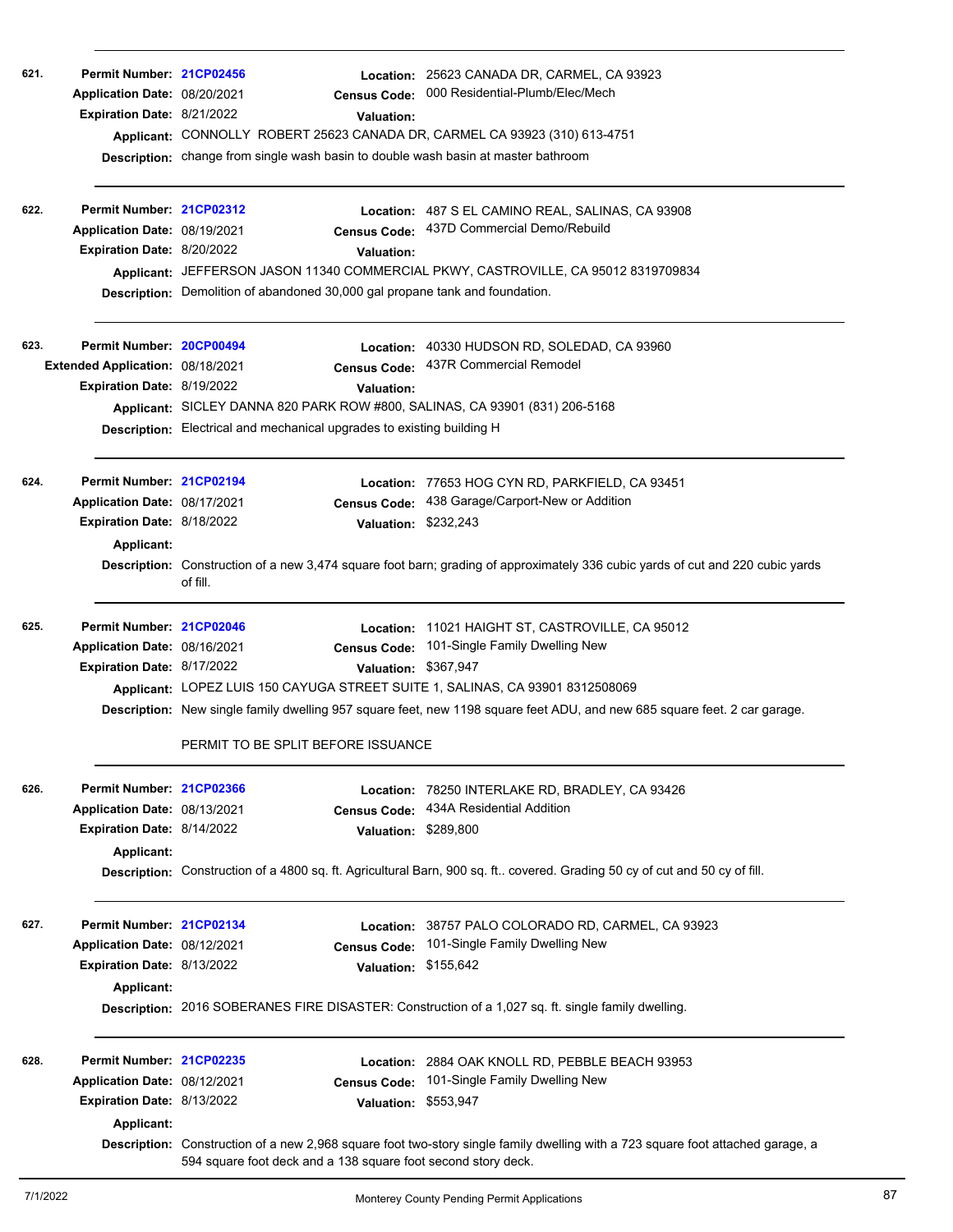| 629. | Permit Number: 21CP02167<br>Application Date: 08/12/2021<br>Expiration Date: 8/13/2022<br><b>Applicant:</b>       | <b>Census Code:</b><br>Valuation: \$414,771                                                                                                                                                          | Location: 35 MIRAMONTE RD, CARMEL VALLEY, CA 93924<br>434A Residential Addition<br>Description: Conversion of an existing 576 square foot attached garage to habitable space, addition of a French door, a glass<br>sliding door, and a skylight, a 112 square foot foyer, a new 954 square foot attached garage, a 765 square foot<br>second story addition with a 312 square foot deck to an existing single family dwelling; the conversion of an existing<br>299 square foot attached garage to 264 square feet of habitable space and a 35 square foot storage room, a new<br>854 square foot garage and a 405 square foot deck addition at the existing caretaker unit. |
|------|-------------------------------------------------------------------------------------------------------------------|------------------------------------------------------------------------------------------------------------------------------------------------------------------------------------------------------|-------------------------------------------------------------------------------------------------------------------------------------------------------------------------------------------------------------------------------------------------------------------------------------------------------------------------------------------------------------------------------------------------------------------------------------------------------------------------------------------------------------------------------------------------------------------------------------------------------------------------------------------------------------------------------|
| 630. | Permit Number: 21CP02333<br>Application Date: 08/11/2021<br><b>Expiration Date: 8/12/2022</b><br>Applicant:       | <b>Census Code:</b><br><b>Valuation:</b><br>yards.                                                                                                                                                   | Location: 122 SAN BENANCIO RD, SALINAS, CA 93908<br>328 Other New Non-Residential<br>Description: install concrete patio approx 650 square feet. under and adjacent to existing ADU. Also install concrete block wall<br>approximately 24 inches in height and 20 feet long. Disturbance approx 650 square feet. includes less 100 cubic                                                                                                                                                                                                                                                                                                                                      |
| 631. | Permit Number: 21CP02253<br>Application Date: 08/11/2021<br>Expiration Date: 8/12/2022                            | <b>Census Code:</b><br>Valuation: \$138,668<br>Applicant: STEWMAN JOSHUA P O BOX 7012, SPRECKELS, CA 93962 (831) 920-8814<br>roof over the remodeled section, new 573 square foot attached ADU.      | Location: 8790 CARMEL VALLEY RD, CARMEL, CA 93923<br>101A New Accessory Dwelling Unit<br>Description: 342 square foot addition to existing 2,195 square foot single family dwelling ,new windows and exterior doors, new                                                                                                                                                                                                                                                                                                                                                                                                                                                      |
| 632. | Permit Number: 21CP02248<br>Application Date: 08/11/2021<br>Expiration Date: 8/12/2022<br><b>Applicant:</b>       | Location:<br><b>Census Code:</b><br>Valuation: \$92,736<br>Description: New 1196 square foot metal building and 340 square foot coverd deck                                                          | 328 Other New Non-Residential                                                                                                                                                                                                                                                                                                                                                                                                                                                                                                                                                                                                                                                 |
| 633. | Permit Number: 21CP00673<br>Application Date: 08/10/2021<br>Expiration Date: 8/11/2022                            | Valuation: \$102,001<br>Applicant: ECKHAUS ENRIQUE PO BOX 783, SALINAS CA 93901 8317942461<br>disturbance 845 square feet.                                                                           | Location: 8814 ARCHER RD, CASTROVILLE, CA 95012<br>Census Code: 214 Guest House<br>Description: To clear code case 21CE00002 demo existing warehouse approx 850 square feet, AS built new 425 square feet<br>Guest house with 421 square feet storage area, a 576 square foot manufactured horse stable structure. Area of                                                                                                                                                                                                                                                                                                                                                    |
| 634. | Permit Number: 21CP01953<br>Application Date: 08/10/2021<br>Expiration Date: 8/11/2022                            | <b>Census Code:</b><br><b>Valuation:</b><br>Applicant: SOTO SALVADOR 235 MONTEREY ST STE B, SALINAS, CA 93901 8314244620<br>Description: NEW 89,640 SQ FT GREENHOUSE WITH LIGHTS AND MECHANICAL FANS | Location: 23820 POTTER RD C, SALINAS, CA 93908<br>329 Structure Other Than Building                                                                                                                                                                                                                                                                                                                                                                                                                                                                                                                                                                                           |
| 635. | Permit Number: 21CP02285<br>Application Date: 08/05/2021<br><b>Expiration Date: 8/6/2022</b><br><b>Applicant:</b> | <b>Valuation:</b><br>Facility (10'x20'), Shed (8'x16')                                                                                                                                               | Location: 52820 COAST RIDGE RD, BIG SUR, CA 93920<br>Census Code: 646 DEMO-2 Unit<br>Description: Clean up of 3 travel trailers, 1 holding pen, 1 monitoring and communication facility, 2 outhouses, and 3 storage<br>sheds destroyed by Dolan Fire. Holding Pen (40'x25') with 600 ft perimeter fencing. Monitoring and Communication                                                                                                                                                                                                                                                                                                                                       |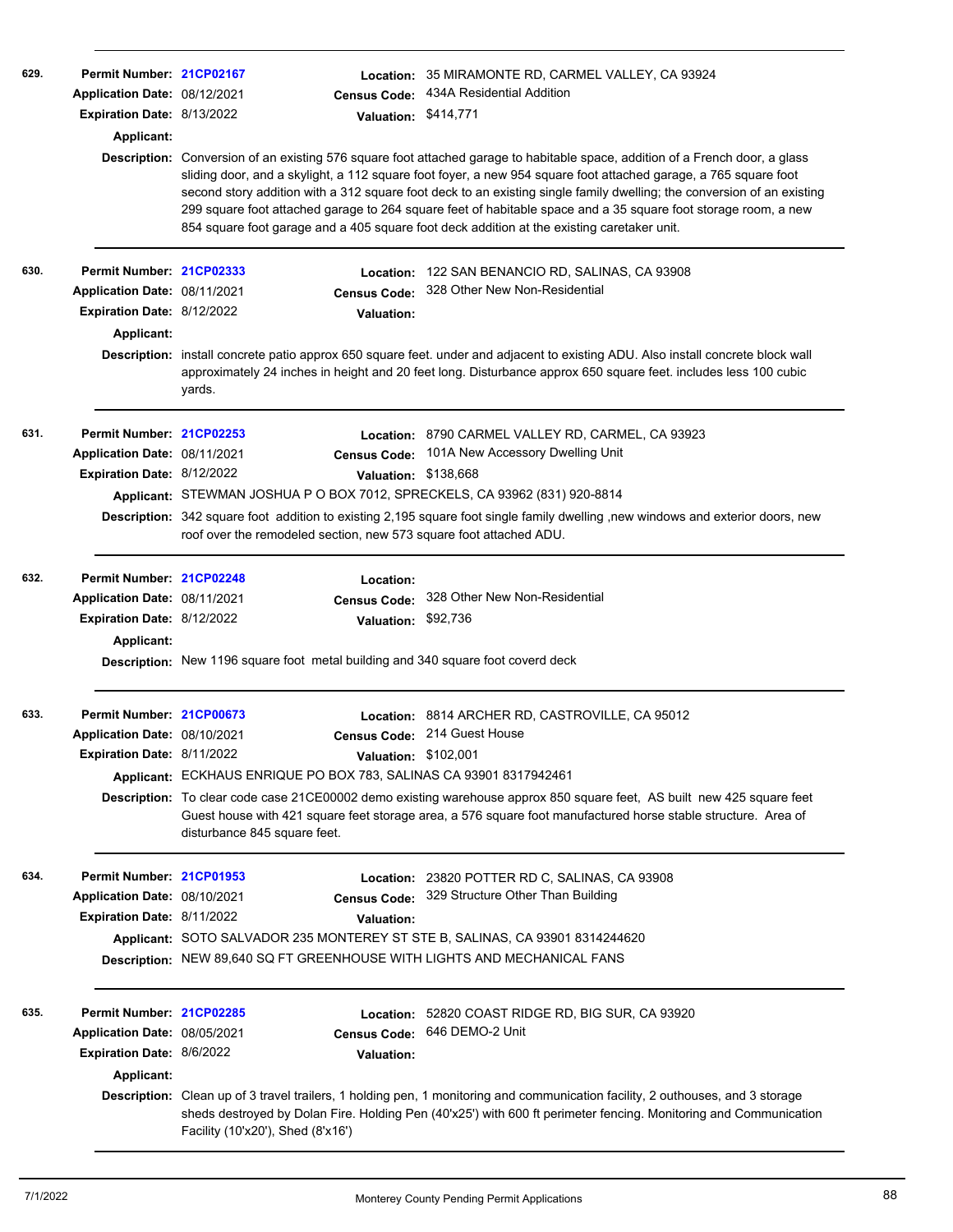|      | Application Date: 08/04/2021<br><b>Expiration Date: 8/5/2022</b><br>Applicant: | Permit Number: 21CP00835<br><b>Census Code:</b><br>Valuation:                                | Location: 19382 ACCLAIM DR, SALINAS, CA 93908<br>000 Residential-Plumb/Elec/Mech                                                                                                                                                                      |
|------|--------------------------------------------------------------------------------|----------------------------------------------------------------------------------------------|-------------------------------------------------------------------------------------------------------------------------------------------------------------------------------------------------------------------------------------------------------|
|      |                                                                                | BTUs/Watts Standard Gas water heater. Proposed tank size is 40 gallon gallons.               | Description: Residential Water Heater Replacement Permit. 40000 BTUs/Watts Standard Gas water heater with 40000                                                                                                                                       |
| 637. | Permit Number: 21CP02011                                                       |                                                                                              | Location: 4053 COSTADO RD, PEBBLE BEACH, CA 93953                                                                                                                                                                                                     |
|      | Application Date: 08/04/2021                                                   | <b>Census Code:</b>                                                                          | 101-Single Family Dwelling New                                                                                                                                                                                                                        |
|      | <b>Expiration Date: 8/5/2022</b>                                               |                                                                                              | Valuation: \$493,096                                                                                                                                                                                                                                  |
|      |                                                                                | Applicant: MEFFORD WILLIAM PO BOX 1072, PACIFIC GROVE, CA 93950 8313734567                   |                                                                                                                                                                                                                                                       |
|      |                                                                                | of 487 cubic yards of cut and 181 cubic yards of fill                                        | Description: Construction of a 3,248 two-story single family dwelling with a 780 square foot attached garage, 772 square foot<br>main level terrace, a 585 square foot lower level terrace, and a 90 square foot covered porch. Grading in the amount |
| 638. | Permit Number: 21CP02247                                                       |                                                                                              | Location: 9580 S PRUNEDALE RD, SALINAS, CA 93907                                                                                                                                                                                                      |
|      | Application Date: 08/03/2021                                                   | <b>Census Code:</b>                                                                          |                                                                                                                                                                                                                                                       |
|      | Expiration Date: 8/4/2022                                                      | Valuation:                                                                                   |                                                                                                                                                                                                                                                       |
|      | Applicant:                                                                     |                                                                                              |                                                                                                                                                                                                                                                       |
|      |                                                                                | One (1) Energy Storage System.                                                               | Description: Residential Roof-mounted photovoltaic system. 12.6 kW 35 Panels. New electrical panel to be installed. 200 Amps.                                                                                                                         |
| 639. | Permit Number: 21CP02212                                                       |                                                                                              | Location: 17725 COUNTRYSIDE CT, SALINAS, CA 93907                                                                                                                                                                                                     |
|      | Application Date: 08/03/2021                                                   | <b>Census Code:</b>                                                                          | 329PV Photovoltaic System                                                                                                                                                                                                                             |
|      | <b>Expiration Date: 8/4/2022</b>                                               | <b>Valuation:</b>                                                                            |                                                                                                                                                                                                                                                       |
|      |                                                                                | Applicant: RADOVAN ROSEMARIE 1939 HARTOG DR, LEHI, CA 84043 3854559032                       |                                                                                                                                                                                                                                                       |
|      |                                                                                | Amps                                                                                         | Description: Residential Roof-mounted photovoltaic system. 7.15 kW 22 Panels. Existing electrical panel will be used. 100                                                                                                                             |
| 640. | Permit Number: 21CP02154                                                       |                                                                                              | Location: 11840 PASEO ESCONDIDO, CARMEL VALLEY, CA 93924                                                                                                                                                                                              |
|      | Application Date: 08/03/2021                                                   | <b>Census Code:</b>                                                                          | 101-Single Family Dwelling New                                                                                                                                                                                                                        |
|      | <b>Expiration Date: 8/4/2022</b>                                               | <b>Valuation:</b>                                                                            | \$713,986                                                                                                                                                                                                                                             |
|      | Applicant:                                                                     |                                                                                              |                                                                                                                                                                                                                                                       |
|      |                                                                                | grading in the amount of 2,200 cubic yards of cut, and 1,960 cubic yards of fill.            | Description: Construct a new 3,968 sf single level single family residence with 668 sf attached garage, pool patio, driveway and                                                                                                                      |
|      |                                                                                | NOTE: Pool to be deferred                                                                    |                                                                                                                                                                                                                                                       |
| 641. | Permit Number: 21CP02196                                                       |                                                                                              | Location: 9700 VENADO DR, CARMEL, CA 93923                                                                                                                                                                                                            |
|      | Application Date: 07/30/2021                                                   | <b>Census Code:</b>                                                                          | NA.                                                                                                                                                                                                                                                   |
|      | Expiration Date: 7/31/2022                                                     | <b>Valuation:</b>                                                                            |                                                                                                                                                                                                                                                       |
|      |                                                                                |                                                                                              | Applicant: WINKLEBLACK ROBERT & TRACY 308 W CARMEL VALLEY RD, CARMEL VALLEY CA 93924 (831) 601-8500                                                                                                                                                   |
|      |                                                                                | Description: Grading permit to allow a 70,000 concrete driveway over existing dirt driveway. |                                                                                                                                                                                                                                                       |
| 642. | Permit Number: 21CP02049                                                       |                                                                                              | Location: 14 PASO DEL RIO, CARMEL VALLEY, CA 93924                                                                                                                                                                                                    |
|      | Application Date: 07/28/2021                                                   | <b>Census Code:</b>                                                                          | 434R Residential Remodel                                                                                                                                                                                                                              |
|      | Expiration Date: 7/29/2022                                                     | Valuation: \$53,867                                                                          |                                                                                                                                                                                                                                                       |
|      |                                                                                | Applicant: CONGLETON BRIAN PO BOX 4116, CARMEL, CA 93921 8316261928                          |                                                                                                                                                                                                                                                       |
|      |                                                                                | addition of a bathroom, and replacement of 2 windows.                                        | Description: Demolition of an existing second story deck and staircase, removal of a utility sink and wet bar; a new 329 square<br>foot 2nd story deck and staircase, a 561 square foot 2nd story master bedroom interior remodel to include the      |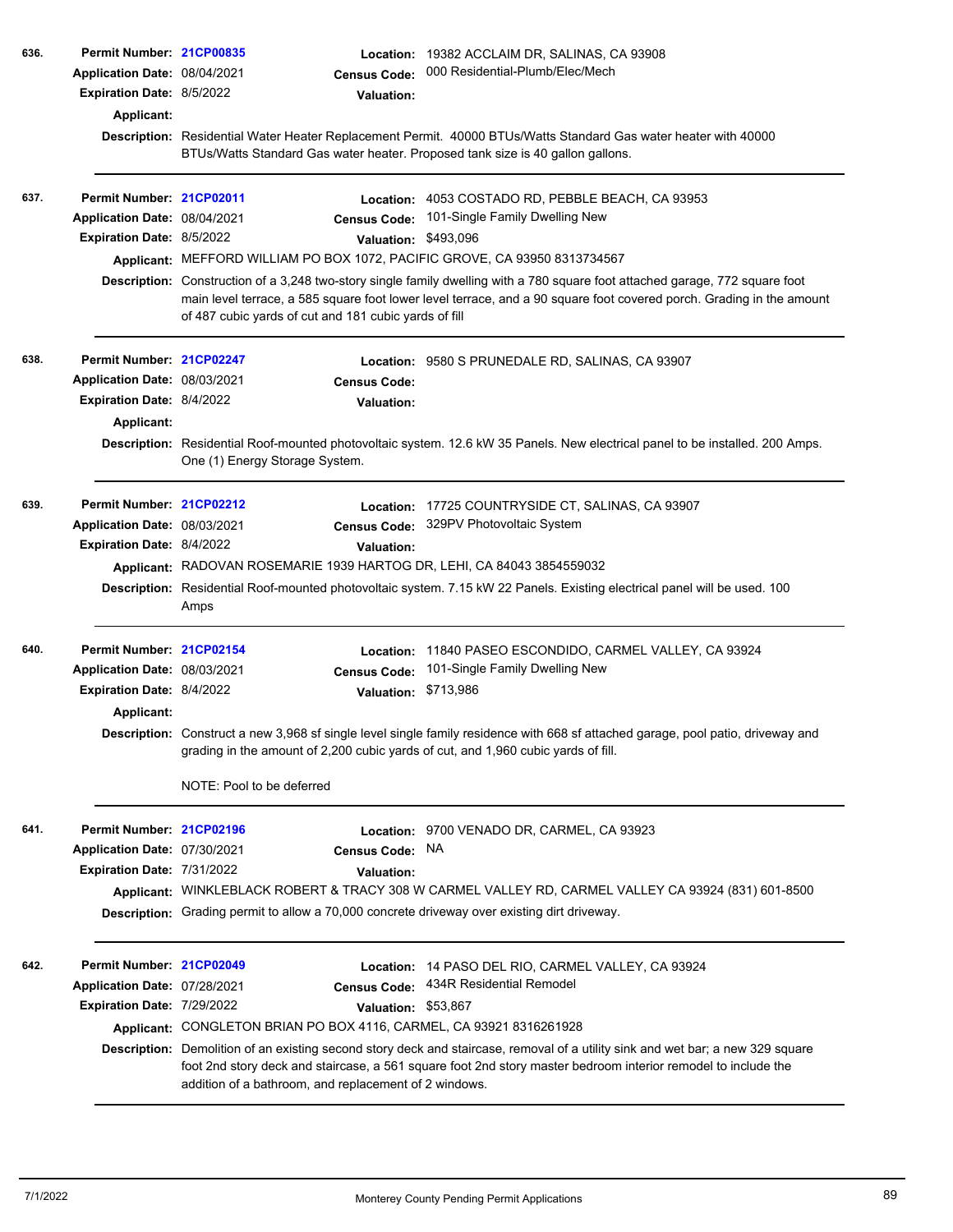| 643. | Permit Number: 21CP01982     |                                                                                                                                                               |                      | Location: 1400 SAN JUAN RD, ROYAL OAKS, CA 95076                                                                                                                                                                                                          |  |  |
|------|------------------------------|---------------------------------------------------------------------------------------------------------------------------------------------------------------|----------------------|-----------------------------------------------------------------------------------------------------------------------------------------------------------------------------------------------------------------------------------------------------------|--|--|
|      | Application Date: 07/27/2021 |                                                                                                                                                               | <b>Census Code:</b>  | 999 Commercial-Plumb/Elec/Mech                                                                                                                                                                                                                            |  |  |
|      | Expiration Date: 7/28/2022   |                                                                                                                                                               | <b>Valuation:</b>    |                                                                                                                                                                                                                                                           |  |  |
|      | Applicant:                   |                                                                                                                                                               |                      |                                                                                                                                                                                                                                                           |  |  |
|      |                              | Description: Electrical Work to include new 125A subpanel from existing 800A panel, new 120V outlet, new HAF fans for Building<br>E (Range 1, Cultivation).   |                      |                                                                                                                                                                                                                                                           |  |  |
|      |                              | Future structures to be submitted under separate permits.                                                                                                     |                      |                                                                                                                                                                                                                                                           |  |  |
| 644. |                              | Permit Number: 20CP02218-REV1                                                                                                                                 |                      | Location: 5495 OAK TRAIL, CARMEL, CA 93923                                                                                                                                                                                                                |  |  |
|      | Application Date: 07/27/2021 |                                                                                                                                                               | <b>Census Code:</b>  | <b>NA</b>                                                                                                                                                                                                                                                 |  |  |
|      | Expiration Date: 7/28/2022   |                                                                                                                                                               | <b>Valuation:</b>    |                                                                                                                                                                                                                                                           |  |  |
|      |                              | Applicant: HILL JOHN PO BOX 5903, CARMEL CA 93921 (831) 620-2924                                                                                              |                      |                                                                                                                                                                                                                                                           |  |  |
|      |                              | approved guesthouse.                                                                                                                                          |                      | Description: Revision for the addition of a non load bearing partition with a 6'-0" X 8'-0" center opening, the relocation of three<br>electrical switches, and revised structural attachment bolts on the window overhang jack rafters in the previously |  |  |
| 645. | Permit Number: 21CP01907     |                                                                                                                                                               |                      | Location: 70 HOLMAN RD, CARMEL VALLEY, CA 93924                                                                                                                                                                                                           |  |  |
|      | Application Date: 07/27/2021 |                                                                                                                                                               | <b>Census Code:</b>  | 438 Garage/Carport-New or Addition                                                                                                                                                                                                                        |  |  |
|      | Expiration Date: 7/28/2022   |                                                                                                                                                               | Valuation: \$117,852 |                                                                                                                                                                                                                                                           |  |  |
|      | Applicant:                   |                                                                                                                                                               |                      |                                                                                                                                                                                                                                                           |  |  |
|      |                              | Description: To clear 21CE00165: relocated 1800 square feet horse stall, a 240 & 180 square foot sheds with electrical and the                                |                      |                                                                                                                                                                                                                                                           |  |  |
|      |                              | demolishing of two existing horse stalls.<br>Install non-load bearing interior entrance wall and door inside outer barn door to prevent intrusion by rodents; |                      |                                                                                                                                                                                                                                                           |  |  |
|      |                              |                                                                                                                                                               |                      | related new light switch and outlet; replace 200 amp service to barn.                                                                                                                                                                                     |  |  |
| 646. | Permit Number: 21CP02149     |                                                                                                                                                               | Location:            | 13135 CORTE DIEGO, SALINAS, CA 93908                                                                                                                                                                                                                      |  |  |
|      | Application Date: 07/27/2021 |                                                                                                                                                               | <b>Census Code:</b>  | 214 Guest House                                                                                                                                                                                                                                           |  |  |
|      | Expiration Date: 7/28/2022   |                                                                                                                                                               | Valuation: \$56,145  |                                                                                                                                                                                                                                                           |  |  |
|      | Applicant:                   |                                                                                                                                                               |                      |                                                                                                                                                                                                                                                           |  |  |
|      |                              |                                                                                                                                                               |                      | Description: Conversion of conditioned accessory building to a guest house. Non-Permitted Structure.                                                                                                                                                      |  |  |
| 647. | Permit Number: 21CP01752     |                                                                                                                                                               | Location:            | 73580 PLEYTO CEMETERY RD, BRADLEY 93426                                                                                                                                                                                                                   |  |  |
|      | Application Date: 07/26/2021 |                                                                                                                                                               | <b>Census Code:</b>  | 329 Structure Other Than Building                                                                                                                                                                                                                         |  |  |
|      | Expiration Date: 7/27/2022   |                                                                                                                                                               | <b>Valuation:</b>    |                                                                                                                                                                                                                                                           |  |  |
|      | Applicant:                   |                                                                                                                                                               |                      |                                                                                                                                                                                                                                                           |  |  |
|      |                              | <b>Description:</b> Replacement of existing bridge with new and conforming bridge.                                                                            |                      |                                                                                                                                                                                                                                                           |  |  |
| 648. | Permit Number: 21CP02108     |                                                                                                                                                               | Location:            | 17990 PESANTE RD, SALINAS, CA 93907                                                                                                                                                                                                                       |  |  |
|      | Application Date: 07/23/2021 |                                                                                                                                                               | <b>Census Code:</b>  | 434A Residential Addition                                                                                                                                                                                                                                 |  |  |
|      | Expiration Date: 7/24/2022   |                                                                                                                                                               | <b>Valuation:</b>    |                                                                                                                                                                                                                                                           |  |  |
|      | Applicant:                   |                                                                                                                                                               |                      |                                                                                                                                                                                                                                                           |  |  |
|      |                              |                                                                                                                                                               |                      | Description: To clear 14CE00169: Legalize (2) 20x20 metal storage structures with electrical                                                                                                                                                              |  |  |
| 649. |                              | Permit Number 19CP00651-REV2                                                                                                                                  |                      | <b>Location: 256 EL CAMINITO RD, CARMEL VALLEY, CA 93924</b>                                                                                                                                                                                              |  |  |
|      | Application Date: 07/23/2021 |                                                                                                                                                               | <b>Census Code:</b>  | NA.                                                                                                                                                                                                                                                       |  |  |
|      | Expiration Date: 7/24/2022   |                                                                                                                                                               | <b>Valuation:</b>    |                                                                                                                                                                                                                                                           |  |  |
|      |                              |                                                                                                                                                               |                      | Applicant: MEFFORD WILLIAM PO BOX 1072, PACIFIC GROVE, CA 93950 8313734567                                                                                                                                                                                |  |  |
|      |                              | Replace exterior door on level one west side and paint exterior.                                                                                              |                      | Description: Revision: New upper deck guard rail and deck surface. New light fixtures at exterior doors. Remodel kitchen.                                                                                                                                 |  |  |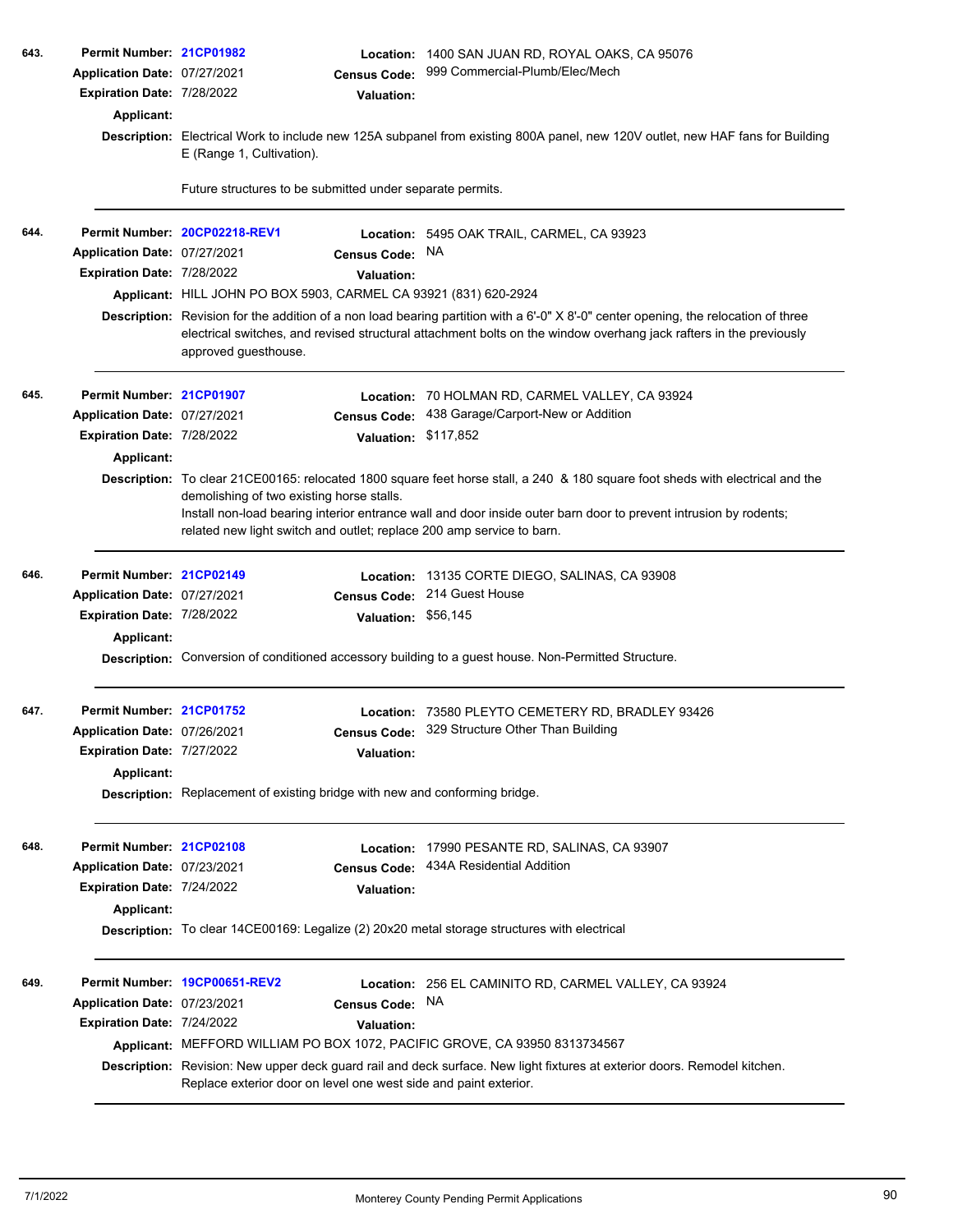| 650. | Permit Number: 21CP02089     |                                                          |                      | Location: 24600 CASTRO LN, CARMEL, CA 93923                                                                                                                                                                                                                                                                                                 |
|------|------------------------------|----------------------------------------------------------|----------------------|---------------------------------------------------------------------------------------------------------------------------------------------------------------------------------------------------------------------------------------------------------------------------------------------------------------------------------------------|
|      | Application Date: 07/22/2021 |                                                          | <b>Census Code:</b>  | 434A Residential Addition                                                                                                                                                                                                                                                                                                                   |
|      | Expiration Date: 7/23/2022   |                                                          | Valuation: \$212,615 |                                                                                                                                                                                                                                                                                                                                             |
|      | Applicant:                   |                                                          |                      |                                                                                                                                                                                                                                                                                                                                             |
|      |                              |                                                          |                      | Description: Building permit to allow the demolition of an existing 243 square foot garage with construction of new 3 story unit<br>with 536 square foot garage and second floor 594 square foot den above garage and a 594 square foot third story<br>addition. grading cut 115 cubic yards and fill 50 cubic yards 536 total disturbance. |
| 651. | Permit Number: 21CP01731     |                                                          |                      | Location: 41 TRAMPA CYN RD, CARMEL VALLEY, CA 93924                                                                                                                                                                                                                                                                                         |
|      | Application Date: 07/22/2021 |                                                          | <b>Census Code:</b>  | 000 Residential-Plumb/Elec/Mech                                                                                                                                                                                                                                                                                                             |
|      | Expiration Date: 7/23/2022   |                                                          | <b>Valuation:</b>    |                                                                                                                                                                                                                                                                                                                                             |
|      |                              |                                                          |                      | Applicant: STEPHEN PALUMBI 960 HEACOCK AVE, PACIFIC GROVE CA 93950 8316019205                                                                                                                                                                                                                                                               |
|      |                              | and septic.                                              |                      | Description: 2020 FIRE RECOVERY: Install a temporary RV trailer to use as residence, connect to a 200 amp electrical service,                                                                                                                                                                                                               |
| 652. | Permit Number: 21PRJ0016     |                                                          |                      | Location: 34941 SKY RANCH RD, CARMEL VALLEY, CA 93924                                                                                                                                                                                                                                                                                       |
|      | Application Date: 07/21/2021 |                                                          | <b>Census Code:</b>  | 101-Single Family Dwelling New                                                                                                                                                                                                                                                                                                              |
|      | Expiration Date: 7/22/2022   |                                                          | <b>Valuation:</b>    |                                                                                                                                                                                                                                                                                                                                             |
|      |                              |                                                          |                      | Applicant: FARROW-LAPIN DIANE 34941 SKY RANCH RD, CARMEL VALLEY CA 93924-9323 (831) 238-1476                                                                                                                                                                                                                                                |
|      |                              | Description: Fire burned structure from the Carmel fire. |                      |                                                                                                                                                                                                                                                                                                                                             |
| 653. | Permit Number: 21CP02059     |                                                          | Location:            | 460 OLD STAGE RD, BLDG# F, SALINAS, CA 93908                                                                                                                                                                                                                                                                                                |
|      | Application Date: 07/21/2021 |                                                          | <b>Census Code:</b>  | 999 Commercial-Plumb/Elec/Mech                                                                                                                                                                                                                                                                                                              |
|      | Expiration Date: 7/22/2022   |                                                          | <b>Valuation:</b>    |                                                                                                                                                                                                                                                                                                                                             |
|      | Applicant:                   |                                                          |                      |                                                                                                                                                                                                                                                                                                                                             |
|      |                              |                                                          |                      | Description: Installation of a new panel 200A 120/208V 3P panel and transformer for equipment in existing metal building F                                                                                                                                                                                                                  |
| 654. | Permit Number: 21CP01467     |                                                          |                      | Location: 44 SPRECKELS BLVD, SPRECKELS, CA 93962                                                                                                                                                                                                                                                                                            |
|      | Application Date: 07/21/2021 |                                                          | <b>Census Code:</b>  | 437R Commercial Remodel                                                                                                                                                                                                                                                                                                                     |
|      | Expiration Date: 7/22/2022   |                                                          | Valuation: \$31,414  |                                                                                                                                                                                                                                                                                                                                             |
|      |                              |                                                          |                      | Applicant: MELENDEZ SHANNON 4293 PIONEER ROAD, MEDFORD, OR 97501 (541) 324-9108                                                                                                                                                                                                                                                             |
|      |                              | feet of new paving.                                      |                      | Description: To partially clear a Code Enforcement Case 19CE00155 for an 820 square foot interior remodel, and 520 square                                                                                                                                                                                                                   |
| 655. | Permit Number: 20CP02467     |                                                          |                      | Location: 35160 SKY RANCH RD, CARMEL VALLEY 93924                                                                                                                                                                                                                                                                                           |
|      | Application Date: 07/21/2021 |                                                          | <b>Census Code:</b>  |                                                                                                                                                                                                                                                                                                                                             |
|      | Expiration Date: 7/22/2022   |                                                          | <b>Valuation:</b>    |                                                                                                                                                                                                                                                                                                                                             |
|      | Applicant:                   |                                                          |                      |                                                                                                                                                                                                                                                                                                                                             |
|      |                              |                                                          |                      | Description: 100 Ampere service. Temporary electrical service to support rebuilding.                                                                                                                                                                                                                                                        |
|      |                              |                                                          |                      | Application for temporary service has been filed with PG&E, application #119893343.                                                                                                                                                                                                                                                         |
| 656. | Permit Number: 21CP02045     |                                                          | Location:            |                                                                                                                                                                                                                                                                                                                                             |
|      | Application Date: 07/21/2021 |                                                          | <b>Census Code:</b>  | 434A Residential Addition                                                                                                                                                                                                                                                                                                                   |
|      | Expiration Date: 7/22/2022   |                                                          | Valuation: \$82,110  |                                                                                                                                                                                                                                                                                                                                             |
|      | Applicant:                   |                                                          |                      |                                                                                                                                                                                                                                                                                                                                             |
|      |                              |                                                          |                      | Description: Installation of a prefabricated 996 sq. ft. wash-back structure and a 364 sq. ft. toolshed on foundation. Grading: 180<br>cubic yards (150 cubic yards of excavation and 30 cubic yards of fill).                                                                                                                              |
| 657. | Permit Number: 21CP01905     |                                                          | Location:            |                                                                                                                                                                                                                                                                                                                                             |
|      | Application Date: 07/20/2021 |                                                          | <b>Census Code:</b>  | NA                                                                                                                                                                                                                                                                                                                                          |
|      | Expiration Date: 7/21/2022   |                                                          | <b>Valuation:</b>    |                                                                                                                                                                                                                                                                                                                                             |
|      |                              |                                                          |                      | Applicant: DAY KEITH 1091 MADISON LANE, SALINAS, CA 93907 831-771-0126                                                                                                                                                                                                                                                                      |
|      |                              |                                                          |                      |                                                                                                                                                                                                                                                                                                                                             |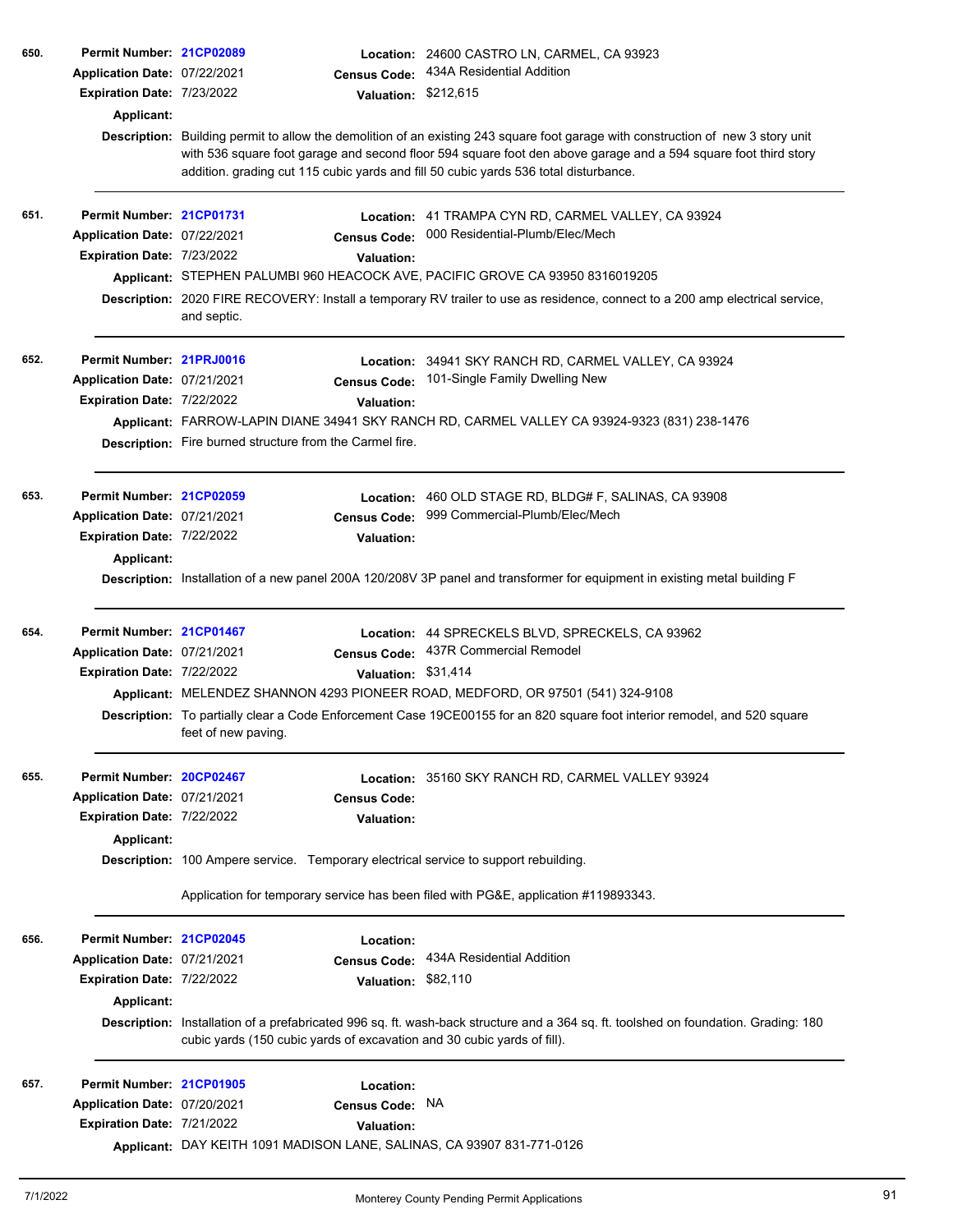| 658. | Permit Number: 21CP02017                                   |                                                                                                                                                                                                                                                                                                                                                                                                              |                                                    | Location: 21 POPPY LN, PEBBLE BEACH 93953                                                                                                                                                                                                                                                                                                                                                                                                                                                                                                                                                                                                                                                                                                                                                                              |  |  |
|------|------------------------------------------------------------|--------------------------------------------------------------------------------------------------------------------------------------------------------------------------------------------------------------------------------------------------------------------------------------------------------------------------------------------------------------------------------------------------------------|----------------------------------------------------|------------------------------------------------------------------------------------------------------------------------------------------------------------------------------------------------------------------------------------------------------------------------------------------------------------------------------------------------------------------------------------------------------------------------------------------------------------------------------------------------------------------------------------------------------------------------------------------------------------------------------------------------------------------------------------------------------------------------------------------------------------------------------------------------------------------------|--|--|
|      | Application Date: 07/19/2021<br>Expiration Date: 7/20/2022 |                                                                                                                                                                                                                                                                                                                                                                                                              | <b>Census Code:</b>                                | <b>NA</b>                                                                                                                                                                                                                                                                                                                                                                                                                                                                                                                                                                                                                                                                                                                                                                                                              |  |  |
|      |                                                            |                                                                                                                                                                                                                                                                                                                                                                                                              | Valuation:                                         |                                                                                                                                                                                                                                                                                                                                                                                                                                                                                                                                                                                                                                                                                                                                                                                                                        |  |  |
|      | <b>Applicant:</b>                                          |                                                                                                                                                                                                                                                                                                                                                                                                              |                                                    |                                                                                                                                                                                                                                                                                                                                                                                                                                                                                                                                                                                                                                                                                                                                                                                                                        |  |  |
|      |                                                            | driveway, and flat scape.                                                                                                                                                                                                                                                                                                                                                                                    |                                                    | Description: Grading in the amount of 740 cubic yards of cut, and 315 cubic yards of fill for a future single family dwelling,                                                                                                                                                                                                                                                                                                                                                                                                                                                                                                                                                                                                                                                                                         |  |  |
| 659. | Permit Number: 21CP01965                                   |                                                                                                                                                                                                                                                                                                                                                                                                              |                                                    | Location: 8499 BERTA VIEWS DR, SALINAS, CA 93907                                                                                                                                                                                                                                                                                                                                                                                                                                                                                                                                                                                                                                                                                                                                                                       |  |  |
|      | Application Date: 07/13/2021                               |                                                                                                                                                                                                                                                                                                                                                                                                              | <b>Census Code:</b>                                | 434A Residential Addition                                                                                                                                                                                                                                                                                                                                                                                                                                                                                                                                                                                                                                                                                                                                                                                              |  |  |
|      | Expiration Date: 7/14/2022                                 |                                                                                                                                                                                                                                                                                                                                                                                                              | Valuation:                                         |                                                                                                                                                                                                                                                                                                                                                                                                                                                                                                                                                                                                                                                                                                                                                                                                                        |  |  |
|      | Applicant:                                                 |                                                                                                                                                                                                                                                                                                                                                                                                              |                                                    |                                                                                                                                                                                                                                                                                                                                                                                                                                                                                                                                                                                                                                                                                                                                                                                                                        |  |  |
|      |                                                            |                                                                                                                                                                                                                                                                                                                                                                                                              | make my driveway a bit wider down near the garage. | Description: Install above-ground swim spa (16x8) and fully above-ground hot tub (5x7) on existing concrete slab in fenced<br>backyard patio. Also install two pergolas 20x12 and 16x12, install a 30amp 240-volt power supply and a 60amp<br>240-volt power supply. install a concrete leveling area established over the existing concrete patio for the swim spa<br>to be level and for the slope of the existing slab to remain for drainage. a narrow concrete strip to be added next to<br>the existing concrete slab to aid in guiding drainage over to an existing drain. Additional a roughly<br>two-foot square concrete slab will be added to support the swim spa operating equipment.<br>small rectangular concrete slab (see site plan) for my waste bins and a strip of concrete next to my driveway to |  |  |
| 660. | Permit Number: 21CP01711                                   |                                                                                                                                                                                                                                                                                                                                                                                                              |                                                    | Location: 19125 EL CERRITO WAY, AROMAS, CA 95004                                                                                                                                                                                                                                                                                                                                                                                                                                                                                                                                                                                                                                                                                                                                                                       |  |  |
|      | Application Date: 07/12/2021                               |                                                                                                                                                                                                                                                                                                                                                                                                              |                                                    | Census Code: 101A New Accessory Dwelling Unit                                                                                                                                                                                                                                                                                                                                                                                                                                                                                                                                                                                                                                                                                                                                                                          |  |  |
|      | <b>Expiration Date: 7/13/2022</b>                          |                                                                                                                                                                                                                                                                                                                                                                                                              | Valuation: \$130,939                               |                                                                                                                                                                                                                                                                                                                                                                                                                                                                                                                                                                                                                                                                                                                                                                                                                        |  |  |
|      |                                                            |                                                                                                                                                                                                                                                                                                                                                                                                              |                                                    | Applicant: GARCIA ROBERTO 19125 EL CERRITO WAY, AROMAS CA 95004 8318189299                                                                                                                                                                                                                                                                                                                                                                                                                                                                                                                                                                                                                                                                                                                                             |  |  |
|      |                                                            | building                                                                                                                                                                                                                                                                                                                                                                                                     |                                                    | Description: To clear 20CE00081 convert existing barn 1080 square foot to an ADU, upgrade electric panel; all outlets within the                                                                                                                                                                                                                                                                                                                                                                                                                                                                                                                                                                                                                                                                                       |  |  |
| 661. | Permit Number: 21CP01590                                   |                                                                                                                                                                                                                                                                                                                                                                                                              |                                                    | Location: 2346 ALISAL RD, SALINAS, CA 93908                                                                                                                                                                                                                                                                                                                                                                                                                                                                                                                                                                                                                                                                                                                                                                            |  |  |
|      | Application Date: 07/07/2021                               |                                                                                                                                                                                                                                                                                                                                                                                                              | <b>Census Code:</b>                                | 437R Commercial Remodel                                                                                                                                                                                                                                                                                                                                                                                                                                                                                                                                                                                                                                                                                                                                                                                                |  |  |
|      | Expiration Date: 7/8/2022                                  |                                                                                                                                                                                                                                                                                                                                                                                                              | Valuation: \$772,986                               |                                                                                                                                                                                                                                                                                                                                                                                                                                                                                                                                                                                                                                                                                                                                                                                                                        |  |  |
|      |                                                            |                                                                                                                                                                                                                                                                                                                                                                                                              |                                                    | Applicant: SOTO SALVADOR 235 MONTEREY ST STE B, SALINAS, CA 93901 8314244620                                                                                                                                                                                                                                                                                                                                                                                                                                                                                                                                                                                                                                                                                                                                           |  |  |
|      |                                                            | Description: 27,237 SQUARE FOOT TENANT IMPROVEMENT OF AN EXISTING WAREHOUSE TO INCLUDE A DRYROOM,<br>PACKAGING, WAREHOUSE, DISTRIBUTION AND AN OFFICE.                                                                                                                                                                                                                                                       |                                                    |                                                                                                                                                                                                                                                                                                                                                                                                                                                                                                                                                                                                                                                                                                                                                                                                                        |  |  |
|      |                                                            |                                                                                                                                                                                                                                                                                                                                                                                                              | SHELL APPROVED UNDER 19CP02920                     |                                                                                                                                                                                                                                                                                                                                                                                                                                                                                                                                                                                                                                                                                                                                                                                                                        |  |  |
| 662. | Permit Number: 21CP01915                                   |                                                                                                                                                                                                                                                                                                                                                                                                              |                                                    | Location: 7755 ROMA PL, SALINAS, CA 93907                                                                                                                                                                                                                                                                                                                                                                                                                                                                                                                                                                                                                                                                                                                                                                              |  |  |
|      | Application Date: 07/07/2021                               |                                                                                                                                                                                                                                                                                                                                                                                                              | <b>Census Code:</b>                                |                                                                                                                                                                                                                                                                                                                                                                                                                                                                                                                                                                                                                                                                                                                                                                                                                        |  |  |
|      | Expiration Date: 7/8/2022                                  |                                                                                                                                                                                                                                                                                                                                                                                                              | Valuation:                                         |                                                                                                                                                                                                                                                                                                                                                                                                                                                                                                                                                                                                                                                                                                                                                                                                                        |  |  |
|      |                                                            |                                                                                                                                                                                                                                                                                                                                                                                                              |                                                    | Applicant: Chad Reese 1030 winding creek rd, 100, Roseville, CA 95678 9168992026                                                                                                                                                                                                                                                                                                                                                                                                                                                                                                                                                                                                                                                                                                                                       |  |  |
|      |                                                            | Amps                                                                                                                                                                                                                                                                                                                                                                                                         |                                                    | Description: Residential Roof-mounted photovoltaic system. 7.03 kW 19 Panels. Existing electrical panel will be used. 200                                                                                                                                                                                                                                                                                                                                                                                                                                                                                                                                                                                                                                                                                              |  |  |
| 663. | Permit Number: 21CP01717                                   |                                                                                                                                                                                                                                                                                                                                                                                                              | Location:                                          | 16244 BLACKIE RD, SALINAS, CA 93907                                                                                                                                                                                                                                                                                                                                                                                                                                                                                                                                                                                                                                                                                                                                                                                    |  |  |
|      | Application Date: 07/06/2021                               |                                                                                                                                                                                                                                                                                                                                                                                                              | <b>Census Code:</b>                                | 101-Single Family Dwelling New                                                                                                                                                                                                                                                                                                                                                                                                                                                                                                                                                                                                                                                                                                                                                                                         |  |  |
|      | Expiration Date: 7/7/2022                                  |                                                                                                                                                                                                                                                                                                                                                                                                              | <b>Valuation:</b>                                  | \$659,108                                                                                                                                                                                                                                                                                                                                                                                                                                                                                                                                                                                                                                                                                                                                                                                                              |  |  |
|      | Applicant:                                                 |                                                                                                                                                                                                                                                                                                                                                                                                              |                                                    |                                                                                                                                                                                                                                                                                                                                                                                                                                                                                                                                                                                                                                                                                                                                                                                                                        |  |  |
|      |                                                            | Description: Construction of a 2,145 square foot single family dwelling with a 763 square foot attached garage, a 760 square<br>foot attached quilt room, a 360 square foot porte cochere, a 171 square foot covered porch, a detached 3,760<br>square foot barn, 220 linear feet of retaining walls 4'-5 feet high; and grading of approximately 1,760 cubic yards of<br>cut and 1,760 cubic yards of fill. |                                                    |                                                                                                                                                                                                                                                                                                                                                                                                                                                                                                                                                                                                                                                                                                                                                                                                                        |  |  |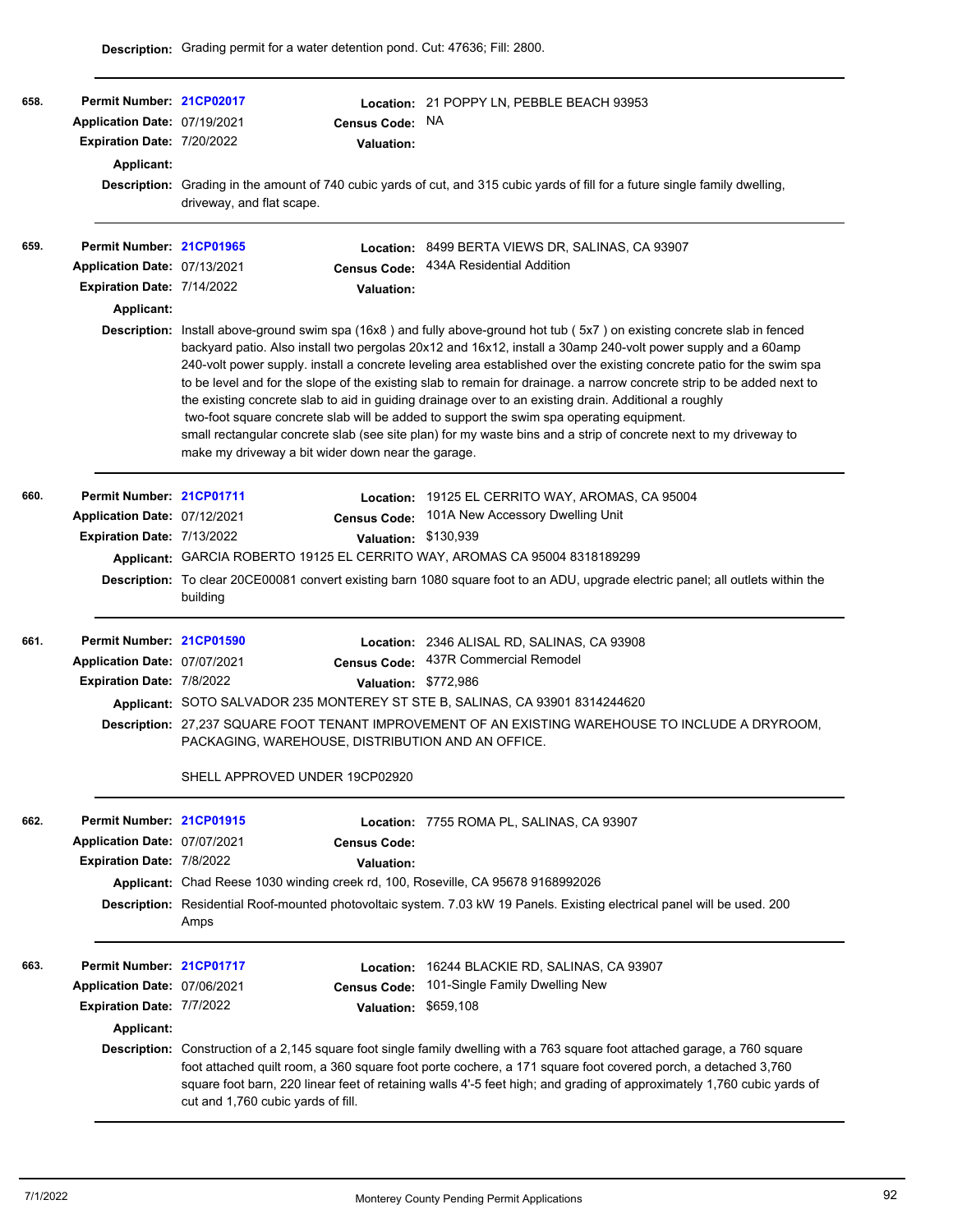| 664. | Permit Number: 21CP01759     |                                                                            |                      | Location: 2740 SAN JUAN RD, ROYAL OAKS, CA 95076                                                                                                                                                 |
|------|------------------------------|----------------------------------------------------------------------------|----------------------|--------------------------------------------------------------------------------------------------------------------------------------------------------------------------------------------------|
|      | Application Date: 07/06/2021 |                                                                            |                      | Census Code: 101A New Accessory Dwelling Unit                                                                                                                                                    |
|      | Expiration Date: 7/7/2022    |                                                                            | Valuation: \$59,165  |                                                                                                                                                                                                  |
|      |                              |                                                                            |                      | Applicant: ALVAREZ DIEGO 2740 SAN JUAN RD, AROMAS, CA 95004 8312071602                                                                                                                           |
|      |                              |                                                                            |                      | Description: Application Revision 06/13/2022: Change addition to 488 square feet, omit garage conversion to ADU with 200<br>square foot addition and omit the 2,000 square foot detached garage. |
|      |                              | foot addition, new 2000 square foot detached garage.                       |                      | New 500 square foot addition to existing single family dwelling, convert existing garage to ADU with new 200 square                                                                              |
| 665. | Permit Number: 21CP01702     |                                                                            |                      | Location: 43 EASTON RD, ROYAL OAKS, CA 95076                                                                                                                                                     |
|      | Application Date: 07/02/2021 |                                                                            |                      | Census Code: 329 Structure Other Than Building                                                                                                                                                   |
|      | Expiration Date: 7/3/2022    |                                                                            | Valuation: \$47,093  |                                                                                                                                                                                                  |
|      | Applicant:                   |                                                                            |                      |                                                                                                                                                                                                  |
|      |                              |                                                                            |                      | Description: Construction of a new 975 square foot barn on top of concrete slab.                                                                                                                 |
| 666. | Permit Number: 21CP01750     |                                                                            |                      | <b>Location:</b> 50150 HWY 1, BIG SUR, CA 93920                                                                                                                                                  |
|      | Application Date: 07/01/2021 |                                                                            |                      | Census Code: 101A New Accessory Dwelling Unit                                                                                                                                                    |
|      | Expiration Date: 7/2/2022    |                                                                            | Valuation: \$141,040 |                                                                                                                                                                                                  |
|      |                              |                                                                            |                      | Applicant: LINDER MICHAEL PO BOX 695, BIG SUR, CA 93920 6613017213                                                                                                                               |
|      |                              |                                                                            |                      | Description: Reconstruction of a legal non conforming 922 square foot barn and an attached 796 square foot ADU.                                                                                  |
|      |                              | No proposed grading.                                                       |                      |                                                                                                                                                                                                  |
| 667. | Permit Number: 21CP01694     |                                                                            |                      | Location: 3665 RIO RD, CARMEL, CA 93923                                                                                                                                                          |
|      | Application Date: 06/30/2021 |                                                                            | <b>Census Code:</b>  | 437A Commercial Addition                                                                                                                                                                         |
|      | Expiration Date: 7/1/2022    |                                                                            | <b>Valuation:</b>    |                                                                                                                                                                                                  |
|      |                              |                                                                            |                      | Applicant: PETERSON STEVE 652 LOCKHAVEN DRIVE, PACIFICA, CA 94044 (650) 255-9187                                                                                                                 |
|      |                              |                                                                            |                      | Description: Installation of 5 new and replacement non-illuminated signs and 1 new illuminated sign.                                                                                             |
|      |                              | Carmel Mission Inn                                                         |                      |                                                                                                                                                                                                  |
| 668. | Permit Number: 21CP01433     |                                                                            |                      | Location: 164 SPINDRIFT RD A, CARMEL, CA 93923                                                                                                                                                   |
|      | Application Date: 06/30/2021 |                                                                            |                      | Census Code: 434A Residential Addition                                                                                                                                                           |
|      | Expiration Date: 7/1/2022    |                                                                            | Valuation: \$16,325  |                                                                                                                                                                                                  |
|      | <b>Applicant:</b>            |                                                                            |                      |                                                                                                                                                                                                  |
|      |                              |                                                                            |                      | Description: Construction of a second floor 338 sq. ft. sunroom over existing deck.                                                                                                              |
| 669. | Permit Number: 21CP01110     |                                                                            | Location:            |                                                                                                                                                                                                  |
|      | Application Date: 06/30/2021 |                                                                            | <b>Census Code:</b>  | 999 Commercial-Plumb/Elec/Mech                                                                                                                                                                   |
|      | Expiration Date: 7/1/2022    |                                                                            | <b>Valuation:</b>    |                                                                                                                                                                                                  |
|      | Applicant:                   |                                                                            |                      |                                                                                                                                                                                                  |
|      |                              |                                                                            |                      | Description: New 3000A 277/480V Main house service panel, connect existing main house service panel.                                                                                             |
| 670. | Permit Number: 21CP01844     |                                                                            |                      | Location: 3490 RIO RD, CARMEL, CA 93923                                                                                                                                                          |
|      | Application Date: 06/29/2021 |                                                                            |                      | Census Code: 438 Garage/Carport-New or Addition                                                                                                                                                  |
|      | Expiration Date: 6/30/2022   |                                                                            | Valuation: \$14,549  |                                                                                                                                                                                                  |
|      | Applicant:                   |                                                                            |                      |                                                                                                                                                                                                  |
|      |                              | Description: 120 square foot studio with electrical. site within FLOOD WAY |                      |                                                                                                                                                                                                  |
|      |                              |                                                                            |                      |                                                                                                                                                                                                  |
| 671. | Permit Number: 21CP01840     |                                                                            | Location:            |                                                                                                                                                                                                  |
|      | Application Date: 06/29/2021 |                                                                            | <b>Census Code:</b>  | 434R Residential Remodel                                                                                                                                                                         |
|      | Expiration Date: 6/30/2022   |                                                                            | <b>Valuation:</b>    |                                                                                                                                                                                                  |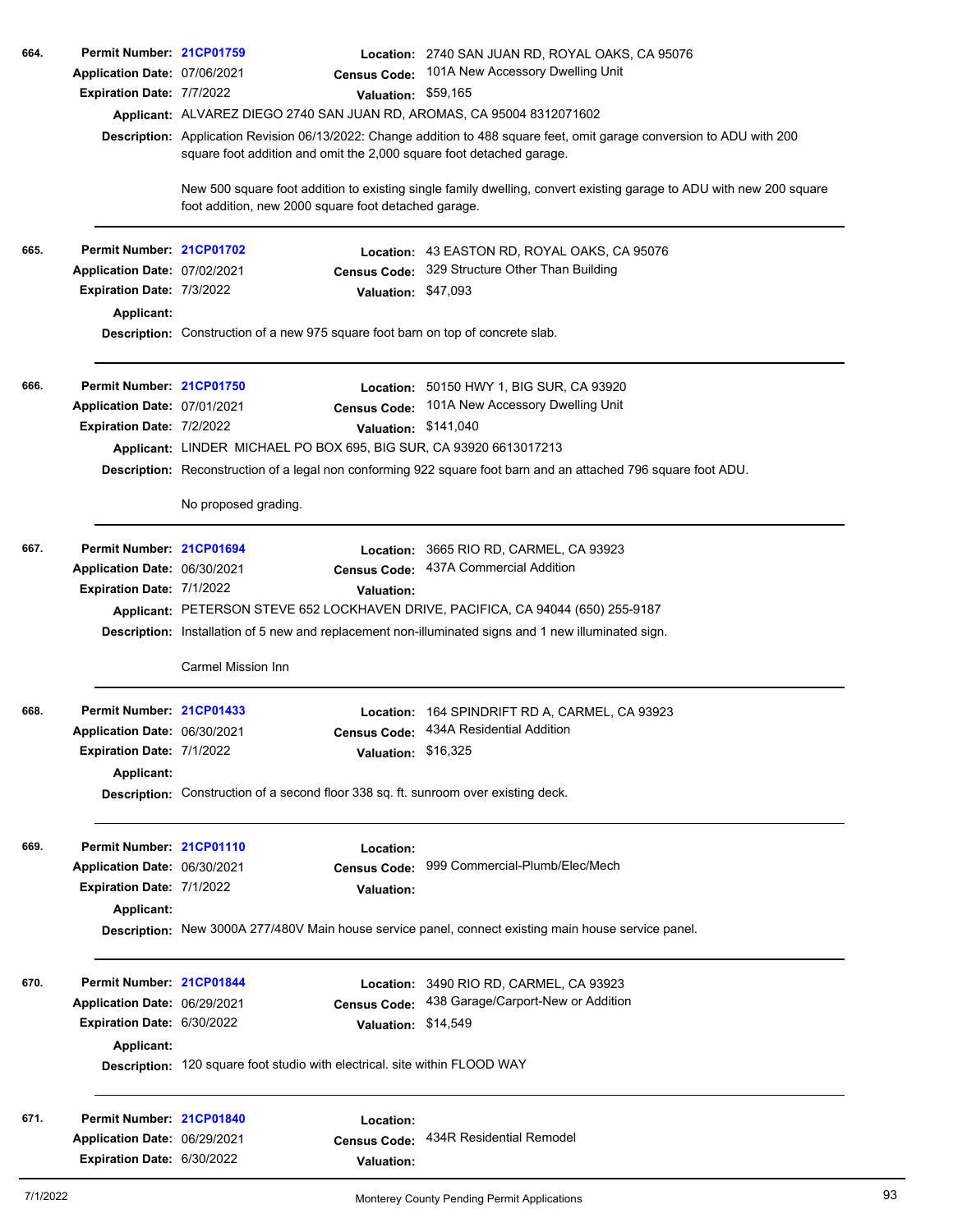|      | <b>Applicant:</b>            |                                                                                                                                                                                                                                            |                                                                                                                                                                                                                                                     |  |  |  |  |
|------|------------------------------|--------------------------------------------------------------------------------------------------------------------------------------------------------------------------------------------------------------------------------------------|-----------------------------------------------------------------------------------------------------------------------------------------------------------------------------------------------------------------------------------------------------|--|--|--|--|
|      |                              | DRYWALL PATCH                                                                                                                                                                                                                              | Description: REPLACE EXISTING TUB WITH A WALK-IN TUB, INSTALL 1 NEW 20- AMP CIRCUIT FOR THE TUB OUTLET,                                                                                                                                             |  |  |  |  |
| 672. | Permit Number: 21CP01687     |                                                                                                                                                                                                                                            | Location: 2272 ALISAL RD, SALINAS, CA 93908                                                                                                                                                                                                         |  |  |  |  |
|      | Application Date: 06/25/2021 | <b>Census Code:</b>                                                                                                                                                                                                                        | 437A Commercial Addition                                                                                                                                                                                                                            |  |  |  |  |
|      | Expiration Date: 6/26/2022   | <b>Valuation:</b>                                                                                                                                                                                                                          |                                                                                                                                                                                                                                                     |  |  |  |  |
|      | <b>Applicant:</b>            |                                                                                                                                                                                                                                            |                                                                                                                                                                                                                                                     |  |  |  |  |
|      |                              | Description: New 3,550 sq. ft. HCD approved modular unit with fire suppression and new electrical                                                                                                                                          |                                                                                                                                                                                                                                                     |  |  |  |  |
| 673. | Permit Number: 21CP01622     |                                                                                                                                                                                                                                            | Location: 1552 CYPRESS DR, PEBBLE BEACH, CA 93953                                                                                                                                                                                                   |  |  |  |  |
|      | Application Date: 06/25/2021 | <b>Census Code:</b>                                                                                                                                                                                                                        | 434A Residential Addition                                                                                                                                                                                                                           |  |  |  |  |
|      | Expiration Date: 6/26/2022   |                                                                                                                                                                                                                                            | Valuation: \$183,785                                                                                                                                                                                                                                |  |  |  |  |
|      |                              | Applicant: DENNEY AMY 721 LIGHTHOUSE AVE, PACIFIC GROVE, CA 93950 8316461261                                                                                                                                                               |                                                                                                                                                                                                                                                     |  |  |  |  |
|      |                              | grading of approximately 140 cubic yards of fill.                                                                                                                                                                                          | Description: Demolition of a 124 square foot shed and 246 square feet of site walls; construction of a 816 square foot detached<br>gym/art studio, conversion of a 190 square foot storage room to a guesthouse with a 68 square foot addition; and |  |  |  |  |
| 674. | Permit Number: 21CP01603     |                                                                                                                                                                                                                                            | Location: 52 HOLMAN RD, CARMEL VALLEY, CA 93924                                                                                                                                                                                                     |  |  |  |  |
|      | Application Date: 06/25/2021 | Census Code:                                                                                                                                                                                                                               | 434A Residential Addition                                                                                                                                                                                                                           |  |  |  |  |
|      | Expiration Date: 6/26/2022   | Valuation: \$41,731                                                                                                                                                                                                                        |                                                                                                                                                                                                                                                     |  |  |  |  |
|      | <b>Applicant:</b>            |                                                                                                                                                                                                                                            |                                                                                                                                                                                                                                                     |  |  |  |  |
|      |                              | Description: Construction of a new detached 864 square foot pole barn.                                                                                                                                                                     |                                                                                                                                                                                                                                                     |  |  |  |  |
| 675. | Permit Number: 21CP01794     |                                                                                                                                                                                                                                            | Location: 680 MAHER RD, SALINAS, CA 93907                                                                                                                                                                                                           |  |  |  |  |
|      | Application Date: 06/24/2021 | <b>Census Code:</b>                                                                                                                                                                                                                        |                                                                                                                                                                                                                                                     |  |  |  |  |
|      | Expiration Date: 6/25/2022   | <b>Valuation:</b>                                                                                                                                                                                                                          |                                                                                                                                                                                                                                                     |  |  |  |  |
|      | Applicant:                   |                                                                                                                                                                                                                                            |                                                                                                                                                                                                                                                     |  |  |  |  |
|      |                              | Amps                                                                                                                                                                                                                                       | Description: Residential Roof-mounted photovoltaic system. 14.08 kW 44 Panels. New electrical panel to be installed. 200                                                                                                                            |  |  |  |  |
| 676. | Permit Number: 21CP01429     |                                                                                                                                                                                                                                            | Location: 22730 FUJI LN, SALINAS, CA 93908                                                                                                                                                                                                          |  |  |  |  |
|      | Application Date: 06/23/2021 |                                                                                                                                                                                                                                            | Census Code: 999 Commercial-Plumb/Elec/Mech                                                                                                                                                                                                         |  |  |  |  |
|      | Expiration Date: 6/24/2022   |                                                                                                                                                                                                                                            | Valuation: \$30,526                                                                                                                                                                                                                                 |  |  |  |  |
|      | <b>Applicant:</b>            |                                                                                                                                                                                                                                            |                                                                                                                                                                                                                                                     |  |  |  |  |
|      |                              | Description: Installation of two separate reverse osmosis systems and under bench heating unit.                                                                                                                                            |                                                                                                                                                                                                                                                     |  |  |  |  |
| 677. |                              | Permit Number GP070227-REV1                                                                                                                                                                                                                | Location: 25 W CARMEL VALLEY RD, CARMEL VALLEY, CA 93924                                                                                                                                                                                            |  |  |  |  |
|      | Application Date: 06/18/2021 | <b>Census Code:</b>                                                                                                                                                                                                                        | NA.                                                                                                                                                                                                                                                 |  |  |  |  |
|      | Expiration Date: 6/19/2022   | <b>Valuation:</b>                                                                                                                                                                                                                          |                                                                                                                                                                                                                                                     |  |  |  |  |
|      |                              | Applicant: HATTER GAIL 144 W GABILAN ST, SALINAS CA 93901 8317512330                                                                                                                                                                       |                                                                                                                                                                                                                                                     |  |  |  |  |
|      |                              | Description: Revision to change septic system design/placement, reduction to pavement over leach fields, raise parking area at<br>southeast side. Grading to remain equal or less at 3,130 cubic yards of cut and 270 cubic yards of fill. |                                                                                                                                                                                                                                                     |  |  |  |  |
|      |                              | Omit proposed "Building B" under BP072743 (changes on civil sheets).                                                                                                                                                                       |                                                                                                                                                                                                                                                     |  |  |  |  |
| 678. | Permit Number: 21CP01647     |                                                                                                                                                                                                                                            | Location: 42144 14TH ST, GREENFIELD, CA 93927                                                                                                                                                                                                       |  |  |  |  |
|      | Application Date: 06/17/2021 | <b>Census Code:</b>                                                                                                                                                                                                                        | 101-Single Family Dwelling New                                                                                                                                                                                                                      |  |  |  |  |
|      | Expiration Date: 6/18/2022   | <b>Valuation:</b>                                                                                                                                                                                                                          |                                                                                                                                                                                                                                                     |  |  |  |  |
|      | <b>Applicant:</b>            |                                                                                                                                                                                                                                            |                                                                                                                                                                                                                                                     |  |  |  |  |
|      |                              | same area as the primary home.                                                                                                                                                                                                             | Description: Install a 3rd manufactured home on the lot for ag worker housing. Home will be 2,403 sq. ft. and will placed in                                                                                                                        |  |  |  |  |
|      |                              |                                                                                                                                                                                                                                            |                                                                                                                                                                                                                                                     |  |  |  |  |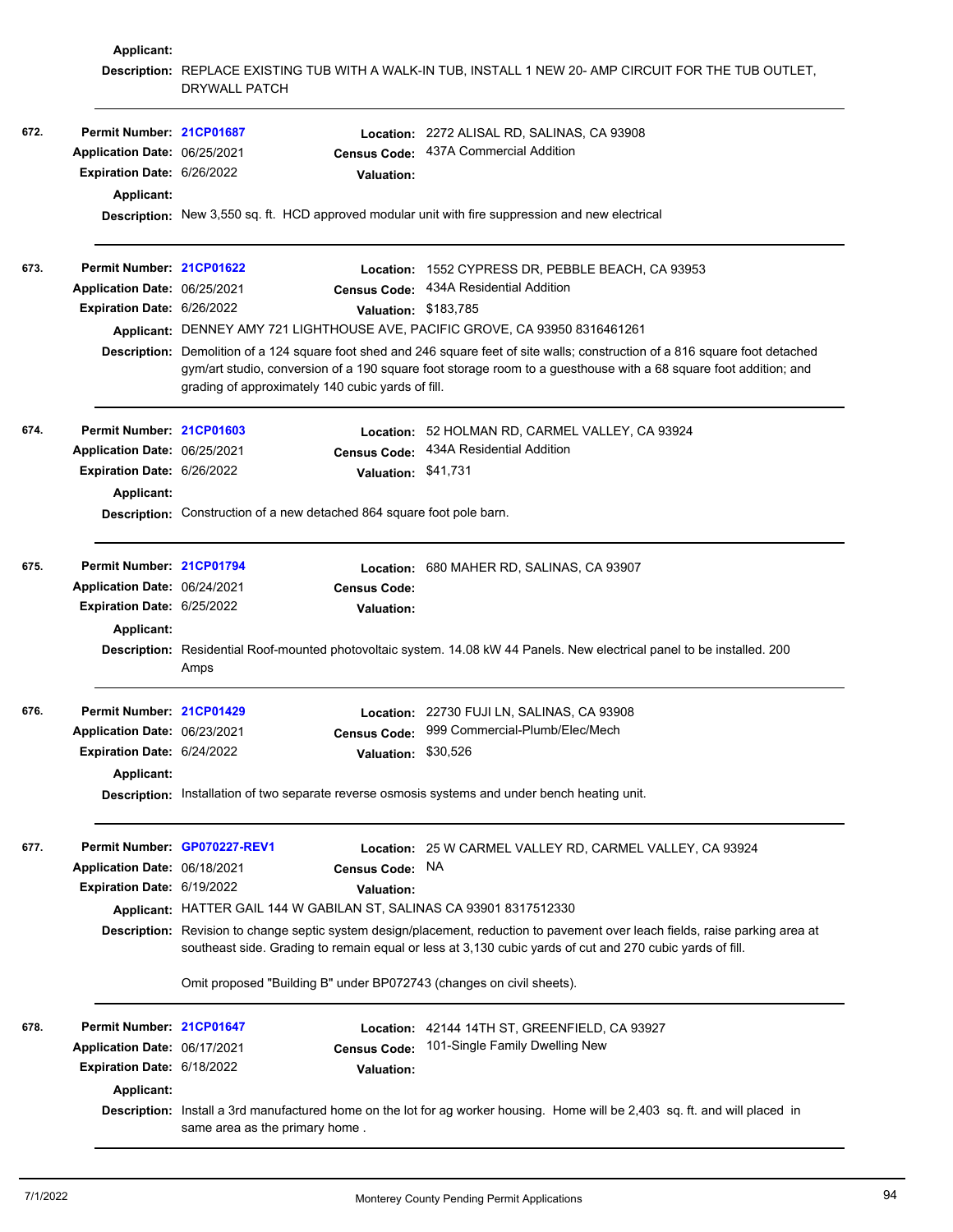| 679. | Permit Number: 21CP01646<br>Application Date: 06/17/2021<br>Expiration Date: 6/18/2022<br><b>Applicant:</b> |                                                        | <b>Census Code:</b><br><b>Valuation:</b>              | Location: 42144 14TH ST, GREENFIELD, CA 93927<br>101-Single Family Dwelling New<br>Description: Install a 2nd manufactured home on the lot for Ag worker housing. Single family dwelling will be 2,403 sq. ft. and                                                                                                                                                    |
|------|-------------------------------------------------------------------------------------------------------------|--------------------------------------------------------|-------------------------------------------------------|-----------------------------------------------------------------------------------------------------------------------------------------------------------------------------------------------------------------------------------------------------------------------------------------------------------------------------------------------------------------------|
|      |                                                                                                             | will placed in same area as the primary home.          |                                                       |                                                                                                                                                                                                                                                                                                                                                                       |
| 680. | Permit Number: 21CP01705<br>Application Date: 06/16/2021<br>Expiration Date: 6/17/2022                      | Asphalt/Comp Shingle                                   | Location:<br><b>Census Code:</b><br><b>Valuation:</b> | 10739 MERRITT ST, CASTROVILLE, CA 95012<br>434F Residential Reroof<br>Applicant: ALVAREZ BROTHERS LLC 8065 SAN MIGUEL CYN RD, SALINAS CA 93907 408-502-0083<br>Description: Residential Re-Roof Permit. 800 Sq. Ft. Tear Off. Existing green Asphalt/Comp Shingle to be replaced with gray                                                                            |
| 681. | Permit Number: 21CP01151                                                                                    |                                                        |                                                       | Location: 18459 MEADOW RIDGE RD, SALINAS, CA 93907                                                                                                                                                                                                                                                                                                                    |
|      | Application Date: 06/15/2021                                                                                |                                                        | <b>Census Code:</b>                                   | 649 DEMO-All Other Structures                                                                                                                                                                                                                                                                                                                                         |
|      | Expiration Date: 6/16/2022                                                                                  |                                                        | Valuation: \$12,268                                   |                                                                                                                                                                                                                                                                                                                                                                       |
|      |                                                                                                             |                                                        |                                                       | Applicant: AMES ANTHONY B 18459 MEADOW RIDGE RD, SALINAS CA 93907-1650 8312240133                                                                                                                                                                                                                                                                                     |
|      |                                                                                                             |                                                        |                                                       | Description: To clear 20CE00431: replace deck with boards, removed shed from slope, lower unpermitted retaining wall under<br>2" and remodel existing 254 square foot basement to storage area.                                                                                                                                                                       |
| 682. | Permit Number: 21CP01643<br>Application Date: 06/11/2021                                                    |                                                        | <b>Census Code:</b>                                   | Location: 26000 ENCINAL RD, SALINAS, CA 93908<br>437R Commercial Remodel                                                                                                                                                                                                                                                                                              |
|      | Expiration Date: 6/12/2022                                                                                  |                                                        | <b>Valuation:</b>                                     |                                                                                                                                                                                                                                                                                                                                                                       |
|      | <b>Applicant:</b>                                                                                           |                                                        |                                                       |                                                                                                                                                                                                                                                                                                                                                                       |
|      |                                                                                                             | (N) 3-15,000 gal irrigation water tanks.               |                                                       | Description: (E) GREENHOUSE 5A/5B IMPROVEMENTS: A. Replace (E) heaters and gas piping. B. Replace (E) corrugated<br>polycarbonate at side walls and end walls. C. Install (N) ventilation and exhaust fans. D. Install (N) motorized roll up<br>vents. E. Install (N) pre-manufactured sliding doors w/ man door. F. New Electrical under separate permit. G. Install |
| 683. | Permit Number: 21CP01663                                                                                    |                                                        |                                                       | Location: 10681 HAIGHT ST, CASTROVILLE, CA 95012                                                                                                                                                                                                                                                                                                                      |
|      | Application Date: 06/10/2021                                                                                |                                                        | <b>Census Code:</b>                                   | 329PV Photovoltaic System                                                                                                                                                                                                                                                                                                                                             |
|      | Expiration Date: 6/11/2022                                                                                  |                                                        | Valuation:                                            |                                                                                                                                                                                                                                                                                                                                                                       |
|      |                                                                                                             | Amps                                                   |                                                       | Applicant: RADOVAN ROSEMARIE 1939 HARTOG DR, LEHI, CA 84043 3854559032<br>Description: Residential Roof-mounted photovoltaic system. 3.25 kW 10 Panels. Existing electrical panel will be used. 100                                                                                                                                                                   |
| 684. | Permit Number: 21CP01633<br>Application Date: 06/10/2021<br>Expiration Date: 6/11/2022                      |                                                        | <b>Census Code:</b><br><b>Valuation:</b>              | Location: 195 HACIENDA CARMEL, CARMEL, CA 93923<br>000 Residential-Plumb/Elec/Mech                                                                                                                                                                                                                                                                                    |
|      | Applicant:                                                                                                  | Description: Legalize the washer hook up.              |                                                       |                                                                                                                                                                                                                                                                                                                                                                       |
| 685. | Permit Number: 21CP01437                                                                                    |                                                        | Location:                                             | 9999 PLACEHOLDER ADDRESS, PLACEHOLDER ADDRESS, CA 99999<br>000 Residential-Plumb/Elec/Mech                                                                                                                                                                                                                                                                            |
|      | Application Date: 06/10/2021<br>Expiration Date: 6/11/2022                                                  |                                                        | <b>Census Code:</b><br><b>Valuation:</b>              |                                                                                                                                                                                                                                                                                                                                                                       |
|      | Applicant:                                                                                                  |                                                        |                                                       |                                                                                                                                                                                                                                                                                                                                                                       |
|      |                                                                                                             | Description: Replace two (2) 500 gallon propane tanks. |                                                       |                                                                                                                                                                                                                                                                                                                                                                       |
|      |                                                                                                             | NOTE: 1.75 miles up Williams Canyon Road               |                                                       |                                                                                                                                                                                                                                                                                                                                                                       |
| 686. | Permit Number: 19CP01482                                                                                    |                                                        |                                                       | Location: 26308 ISABELLA AVE, CARMEL, CA 93923                                                                                                                                                                                                                                                                                                                        |
|      | Extended Application: 06/10/2021                                                                            |                                                        | <b>Census Code:</b>                                   | 101-Single Family Dwelling New                                                                                                                                                                                                                                                                                                                                        |
|      | Expiration Date: 6/11/2022                                                                                  |                                                        | <b>Valuation:</b>                                     | \$423,848                                                                                                                                                                                                                                                                                                                                                             |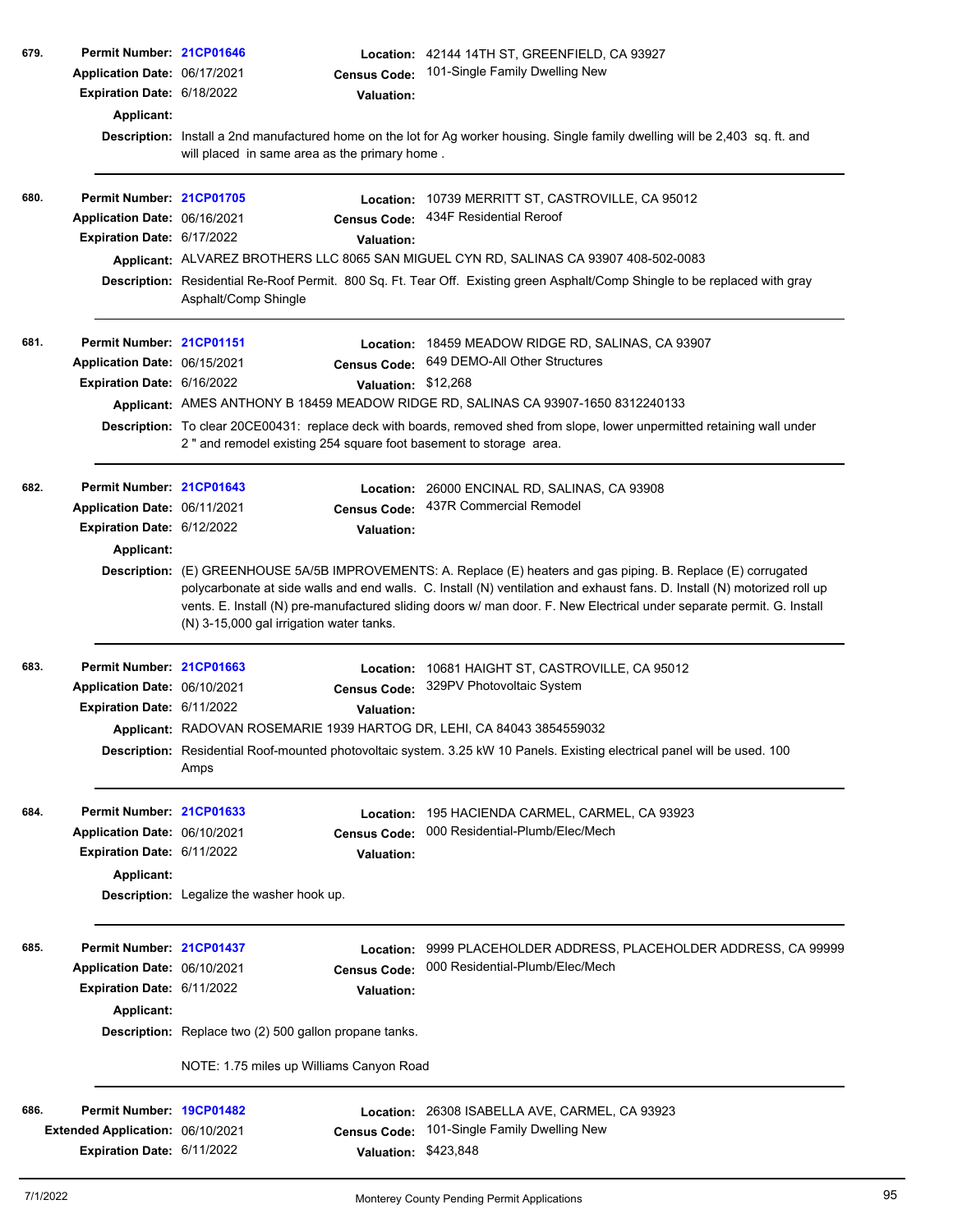|      |                                  | Applicant: CARVER ROBERT 3640 THE BARNYARD STE C32, CARMEL, CA 93923 8316242304                           |                                                                                                                                                                                                                                       |  |
|------|----------------------------------|-----------------------------------------------------------------------------------------------------------|---------------------------------------------------------------------------------------------------------------------------------------------------------------------------------------------------------------------------------------|--|
|      |                                  | square foot of decks                                                                                      | Description: Construction of a new 2,750 square foot three-story single family dwelling with a 218 square foot garage, and 458                                                                                                        |  |
| 687. | Permit Number: 21CP01636         |                                                                                                           | <b>Location: 115 RIVER RD, SALINAS, CA 93908</b>                                                                                                                                                                                      |  |
|      | Application Date: 06/08/2021     | Census Code:                                                                                              | 999 Commercial-Plumb/Elec/Mech                                                                                                                                                                                                        |  |
|      | Expiration Date: 6/9/2022        | <b>Valuation:</b>                                                                                         |                                                                                                                                                                                                                                       |  |
|      | Applicant:                       |                                                                                                           |                                                                                                                                                                                                                                       |  |
|      |                                  | Description: Install new 175 Kw Standby Generator with a concrete pad.                                    |                                                                                                                                                                                                                                       |  |
| 688. | Permit Number: 21CP01595         |                                                                                                           | Location: 4113 EL BOSQUE DR, PEBBLE BEACH, CA 93953                                                                                                                                                                                   |  |
|      | Application Date: 06/08/2021     | <b>Census Code:</b>                                                                                       | 434R Residential Remodel                                                                                                                                                                                                              |  |
|      | Expiration Date: 6/9/2022        | Valuation: \$26,067                                                                                       |                                                                                                                                                                                                                                       |  |
|      | <b>Applicant:</b>                |                                                                                                           |                                                                                                                                                                                                                                       |  |
|      |                                  | a loft bedroom (215 sq.)                                                                                  | Description: To clear part of a Code Enforcement violation (12CE00101) to allow the conversion of existing attic above garage to                                                                                                      |  |
| 689. | Permit Number: 18CP01190         |                                                                                                           | Location: 4 MARTINES RD A, SALINAS, CA 93907                                                                                                                                                                                          |  |
|      | Extended Application: 06/03/2021 | <b>Census Code:</b>                                                                                       | 434A Residential Addition                                                                                                                                                                                                             |  |
|      | Expiration Date: 6/4/2022        | Valuation: \$138,062                                                                                      |                                                                                                                                                                                                                                       |  |
|      |                                  |                                                                                                           | Applicant: ORTIZ-DE ANDA VERONICA 4664 PAMELA COMMON, LIVERMORE, CA 94550 8057585100                                                                                                                                                  |  |
|      |                                  | square feet accessory structure to Office/recreation room.                                                | Description: To Clear Violation 09CE00455: Convert 558 square feet Accessory structure to a Guesthouse and convert 535                                                                                                                |  |
| 690. | Permit Number: 21CP01552         |                                                                                                           | Location: 32430 SANCHEZ RD, SOLEDAD, CA 93960                                                                                                                                                                                         |  |
|      | Application Date: 06/03/2021     | <b>Census Code:</b>                                                                                       | NA.                                                                                                                                                                                                                                   |  |
|      | Expiration Date: 6/4/2022        | <b>Valuation:</b>                                                                                         |                                                                                                                                                                                                                                       |  |
|      |                                  | Applicant: TALUBAN BELINDA PO BOX 292, SALINAS, CA 93902 8317540545                                       |                                                                                                                                                                                                                                       |  |
|      |                                  |                                                                                                           | Description: To Clear 16CE00323: Grading to install lemon orchard 941 cubic yards of cut and 941 cubic yards of fill                                                                                                                  |  |
| 691. | Permit Number: 20CP00125         |                                                                                                           | Location: 37 MCGINNIS RD, UNIT# B, ROYAL OAKS, CA 95076                                                                                                                                                                               |  |
|      | Extended Application: 06/02/2021 |                                                                                                           | Census Code: 437R Commercial Remodel                                                                                                                                                                                                  |  |
|      | Expiration Date: 6/3/2022        | Valuation:                                                                                                |                                                                                                                                                                                                                                       |  |
|      |                                  |                                                                                                           | Applicant: MORALES MANUEL 37 MCGINNIS ROAD, ROYAL OAKS, CA 95076 (831) 345-2778                                                                                                                                                       |  |
|      |                                  |                                                                                                           | Description: Interior Tenant Improvement for 9 non-bearing wall separating two greenhouse areas, bring existing 600 AMP<br>electrical panels up to code, new lighting, 10 new electrical panels feeding off 600 AMP electrical panel. |  |
|      |                                  | Greenhouses G, H, I, J, K, L.                                                                             |                                                                                                                                                                                                                                       |  |
| 692. | Permit Number: 20CP02733         |                                                                                                           | Location: 26340 VAL VERDE DR, CARMEL, CA 93923                                                                                                                                                                                        |  |
|      | Application Date: 06/02/2021     | <b>Census Code:</b>                                                                                       | 328 Other New Non-Residential                                                                                                                                                                                                         |  |
|      | Expiration Date: 6/3/2022        | <b>Valuation:</b>                                                                                         | \$57,960                                                                                                                                                                                                                              |  |
|      | <b>Applicant:</b>                |                                                                                                           |                                                                                                                                                                                                                                       |  |
|      |                                  | <b>Description:</b> Construction of a 1,200 square foot agricultural building. No electrical or plumbing. |                                                                                                                                                                                                                                       |  |
| 693. | Permit Number: 21CP01559         | Location:                                                                                                 | 46005 ARROYO SECO RD, GREENFIELD, CA 93927                                                                                                                                                                                            |  |
|      | Application Date: 06/01/2021     | <b>Census Code:</b>                                                                                       | 329PV Photovoltaic System                                                                                                                                                                                                             |  |
|      | Expiration Date: 6/2/2022        | <b>Valuation:</b>                                                                                         |                                                                                                                                                                                                                                       |  |
|      | Applicant:                       |                                                                                                           |                                                                                                                                                                                                                                       |  |
|      |                                  | storage system.                                                                                           | Description: Install ground mounted pv system, 5.36kw, 16 panels. (E) 200A main service panel with 60' trench. No energy                                                                                                              |  |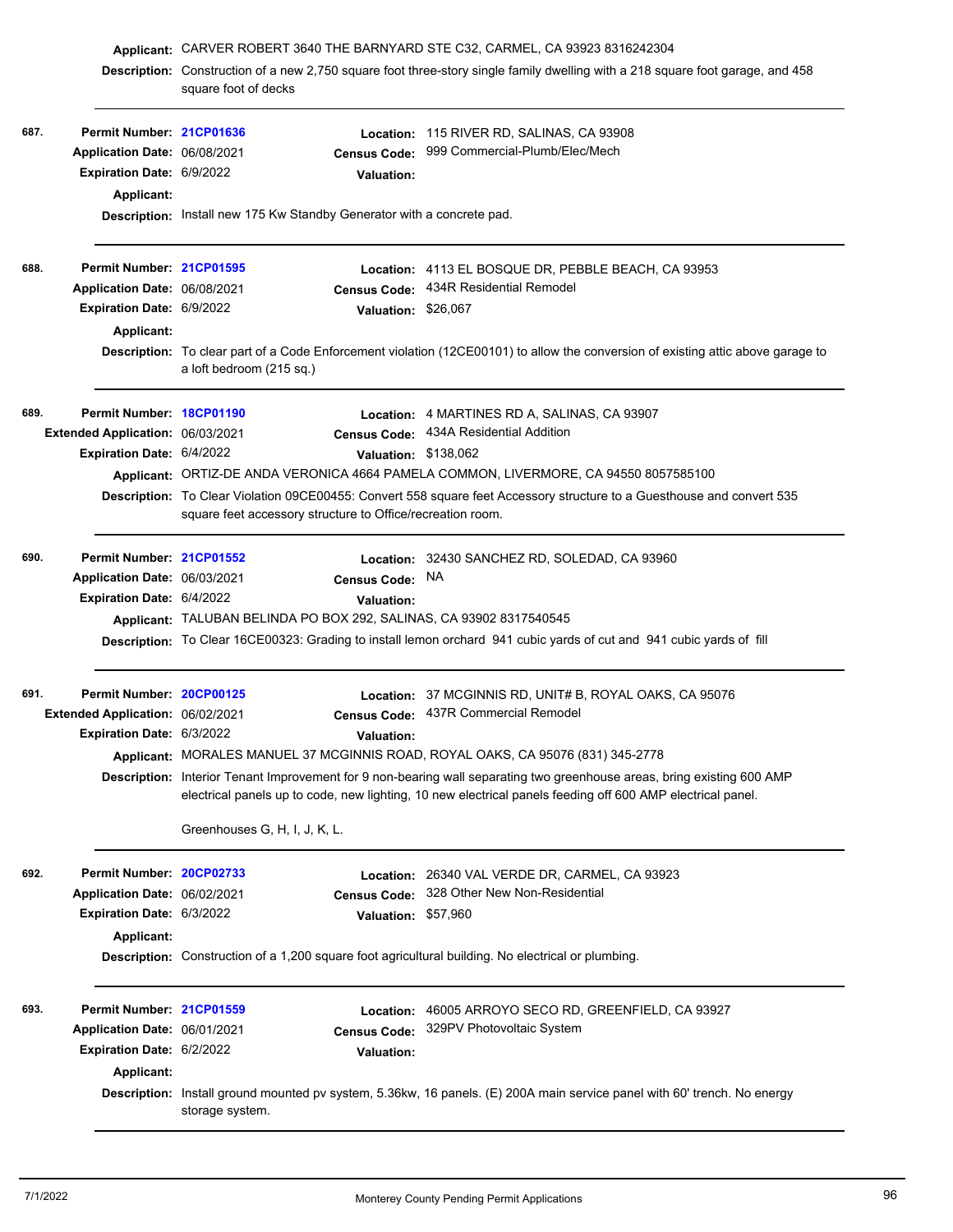|      | Application Date: 05/28/2021<br>Expiration Date: 5/29/2022 | Description: 1. Four new distribution panels, 25 branch circuit panels.                                                                                                                                                                                                                                             | <b>Census Code:</b><br>Valuation: | Applicant: TURGEN KEN 2340 GARDEN RD STE 100, MONTEREY, CA 93940 8316494642                                                    |  |
|------|------------------------------------------------------------|---------------------------------------------------------------------------------------------------------------------------------------------------------------------------------------------------------------------------------------------------------------------------------------------------------------------|-----------------------------------|--------------------------------------------------------------------------------------------------------------------------------|--|
|      |                                                            |                                                                                                                                                                                                                                                                                                                     |                                   |                                                                                                                                |  |
|      |                                                            |                                                                                                                                                                                                                                                                                                                     |                                   |                                                                                                                                |  |
|      |                                                            |                                                                                                                                                                                                                                                                                                                     |                                   |                                                                                                                                |  |
|      |                                                            | panels.<br>3. New 112.5KVA transformer.                                                                                                                                                                                                                                                                             |                                   | 2. Feeder from main house service panel to distribution panels and feeder from distribution panels to branch circuit           |  |
| 695. | Permit Number: 21CP01266                                   |                                                                                                                                                                                                                                                                                                                     |                                   | Location: 20400 SPENCE RD, SALINAS, CA 93908                                                                                   |  |
|      | Application Date: 05/27/2021                               |                                                                                                                                                                                                                                                                                                                     |                                   | Census Code: 329 Structure Other Than Building                                                                                 |  |
|      | Expiration Date: 5/28/2022                                 |                                                                                                                                                                                                                                                                                                                     | Valuation: \$3,864                |                                                                                                                                |  |
|      |                                                            |                                                                                                                                                                                                                                                                                                                     |                                   | Applicant: SOTO SALVADOR 235 MONTEREY ST STE B, SALINAS, CA 93901 8314244620                                                   |  |
|      |                                                            |                                                                                                                                                                                                                                                                                                                     |                                   | Description: New 80 square foot Guard shed with Electrical gate opener and new 200A electrical panel.                          |  |
|      |                                                            | Proposed work to occur in Building M.                                                                                                                                                                                                                                                                               |                                   |                                                                                                                                |  |
| 696. | Permit Number: 21CP01321                                   |                                                                                                                                                                                                                                                                                                                     |                                   | Location: 53650 BRADLEY LOCKWOOD RD, BRADLEY, CA 93426                                                                         |  |
|      | Application Date: 05/26/2021                               |                                                                                                                                                                                                                                                                                                                     | <b>Census Code:</b>               | 329PV Photovoltaic System                                                                                                      |  |
|      | <b>Expiration Date: 5/27/2022</b>                          |                                                                                                                                                                                                                                                                                                                     | <b>Valuation:</b>                 |                                                                                                                                |  |
|      | <b>Applicant:</b>                                          |                                                                                                                                                                                                                                                                                                                     |                                   |                                                                                                                                |  |
|      |                                                            | Amps                                                                                                                                                                                                                                                                                                                |                                   | Description: Residential ground mounted photovoltaic system. 24.70 kW 76 Panels. Existing electrical panel will be used. 400   |  |
| 697. | Permit Number: 17CP00582                                   |                                                                                                                                                                                                                                                                                                                     |                                   | Location: 2955 STEVENSON DR, PEBBLE BEACH, CA 93953                                                                            |  |
|      | Extended Application: 05/26/2021                           |                                                                                                                                                                                                                                                                                                                     | <b>Census Code:</b>               | 329 Structure Other Than Building                                                                                              |  |
|      | Expiration Date: 5/27/2022                                 |                                                                                                                                                                                                                                                                                                                     | <b>Valuation:</b>                 |                                                                                                                                |  |
|      |                                                            |                                                                                                                                                                                                                                                                                                                     |                                   | Applicant: Gish 1026 RODEO RD, PEBBLE BEACH CA 93953 2096528436                                                                |  |
|      |                                                            |                                                                                                                                                                                                                                                                                                                     |                                   | <b>Description:</b> Construction of a 498 sq. ft. roof deck with glass railing to existing Single Family Dwelling.             |  |
| 698. | Permit Number: 20CP02424                                   |                                                                                                                                                                                                                                                                                                                     |                                   | Location: 755 SAN JUAN RD A, ROYAL OAKS, CA 95076                                                                              |  |
|      | Application Date: 05/26/2021                               |                                                                                                                                                                                                                                                                                                                     | <b>Census Code:</b>               | 999 Commercial-Plumb/Elec/Mech                                                                                                 |  |
|      | <b>Expiration Date: 5/27/2022</b>                          |                                                                                                                                                                                                                                                                                                                     | Valuation:                        |                                                                                                                                |  |
|      | Applicant:                                                 |                                                                                                                                                                                                                                                                                                                     |                                   |                                                                                                                                |  |
|      |                                                            | <b>Description:</b> run 18 new dedicated circuits                                                                                                                                                                                                                                                                   |                                   |                                                                                                                                |  |
| 699. | Permit Number: 21CP01408                                   |                                                                                                                                                                                                                                                                                                                     |                                   | Location: 755 SAN JUAN RD A, ROYAL OAKS, CA 95076                                                                              |  |
|      | Application Date: 05/25/2021                               |                                                                                                                                                                                                                                                                                                                     | <b>Census Code:</b>               | 999 Commercial-Plumb/Elec/Mech                                                                                                 |  |
|      | Expiration Date: 5/26/2022                                 |                                                                                                                                                                                                                                                                                                                     | <b>Valuation:</b>                 |                                                                                                                                |  |
|      | <b>Applicant:</b>                                          |                                                                                                                                                                                                                                                                                                                     |                                   |                                                                                                                                |  |
|      |                                                            | Description: Installation of two (2) new gas fired space heaters and associated ductwork and gas plumbing line systems.<br>Exterior site improvements include placing a new propane storage tank and new gas lines from the tank to the<br>interior of the building where new mechanical equipment will be located. |                                   |                                                                                                                                |  |
|      |                                                            | Proposed Work to occur in Building G                                                                                                                                                                                                                                                                                |                                   |                                                                                                                                |  |
| 700. | Permit Number: 21CP00589                                   |                                                                                                                                                                                                                                                                                                                     |                                   | Location: 3164 SAN LUCAS RD, CARMEL, CA 93923                                                                                  |  |
|      | Application Date: 05/24/2021                               |                                                                                                                                                                                                                                                                                                                     | <b>Census Code:</b>               | 434R Residential Remodel                                                                                                       |  |
|      | Expiration Date: 5/25/2022                                 |                                                                                                                                                                                                                                                                                                                     | <b>Valuation:</b>                 |                                                                                                                                |  |
|      | Applicant:                                                 |                                                                                                                                                                                                                                                                                                                     |                                   |                                                                                                                                |  |
|      |                                                            | water fixture count.                                                                                                                                                                                                                                                                                                |                                   | Description: Kitchen remodel within existing foot print. Remove structural wall to expand kitchen. New window and no change in |  |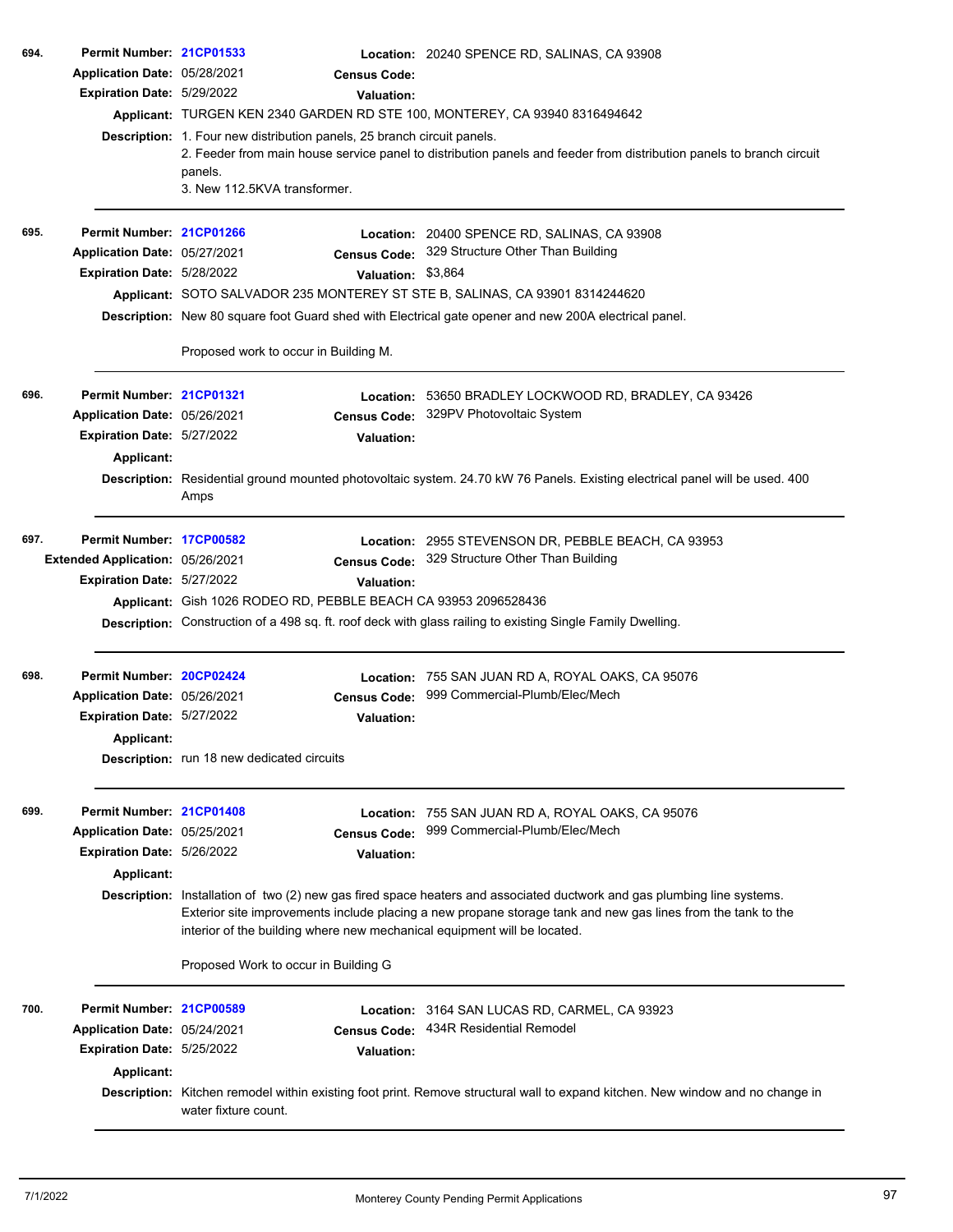| 701. | Permit Number: 21CP01121          |                                                                                             | Location: 47 ENCINA DR, CARMEL VALLEY, CA 93924                                                                                                                                                                            |
|------|-----------------------------------|---------------------------------------------------------------------------------------------|----------------------------------------------------------------------------------------------------------------------------------------------------------------------------------------------------------------------------|
|      | Application Date: 05/21/2021      | Census Code: NA                                                                             |                                                                                                                                                                                                                            |
|      | Expiration Date: 5/22/2022        | <b>Valuation:</b>                                                                           |                                                                                                                                                                                                                            |
|      |                                   |                                                                                             | Applicant: CLARK DAN 240 C SAN BENANCIO CANYON, SALINAS, CA 93908 8312773924                                                                                                                                               |
|      |                                   |                                                                                             | Description: Grading for new access driveway with a turnout, turning wye, drainage facilities and an a.c. berm parking spaces,                                                                                             |
|      |                                   | pavement. Area of disturbance 24,296 sq. ft                                                 | and encroachment at Miramonte Road and including necessary grading and placement of gravel base rock and a.c.                                                                                                              |
| 702. | Permit Number: 21CP01411          |                                                                                             | Location: 26392 VALLEY VIEW AVE, CARMEL, CA 93923                                                                                                                                                                          |
|      | Application Date: 05/21/2021      |                                                                                             | Census Code: 329R Retaining Wall                                                                                                                                                                                           |
|      | Expiration Date: 5/22/2022        |                                                                                             | Valuation: \$3,381                                                                                                                                                                                                         |
|      |                                   |                                                                                             | Applicant: ROESNER MICHAEL 1007 PALOMA RD, DEL REY OAKS CA 93940 8312411381                                                                                                                                                |
|      |                                   | Description: Demo and rebuild a 24" to 60" (70 sq. ft.) at 5' in height CMU retaining wall. |                                                                                                                                                                                                                            |
| 703. | Permit Number: 18CP03175          |                                                                                             | Location: 401 VIA DEL MILAGRO, MONTEREY, CA 93940                                                                                                                                                                          |
|      | Extended Application: 05/20/2021  | <b>Census Code:</b>                                                                         | 101-Single Family Dwelling New                                                                                                                                                                                             |
|      | Expiration Date: 11/21/2021       |                                                                                             | Valuation: \$714,751                                                                                                                                                                                                       |
|      |                                   |                                                                                             | Applicant: KILPATRICK JEFFREY PO BOX 51044, PACIFIC GROVE, CA 93950 8316017831                                                                                                                                             |
|      |                                   |                                                                                             | Description: Construction of a 4,257 square foot two-story single family dwelling with 789 sq ft attached garage and 1,340 sq ft<br>retaining walls, 848 sq ft of deck/balcony, driveway and associated site improvements. |
|      |                                   | Grading Cut: 890 cub yds Fill: 275 cub yds.                                                 |                                                                                                                                                                                                                            |
| 704. | Permit Number: 21CP01036          |                                                                                             | Location: 311 STIRLING RD, SALINAS, CA 93906                                                                                                                                                                               |
|      | Application Date: 05/19/2021      |                                                                                             | Census Code: 434A Residential Addition                                                                                                                                                                                     |
|      | Expiration Date: 5/20/2022        |                                                                                             | Valuation: \$77,763                                                                                                                                                                                                        |
|      |                                   | Applicant: LOPEZ LUIS 124 PRADO ST, SALINAS, CA 93906 831-710-9102                          |                                                                                                                                                                                                                            |
|      |                                   | attic with storage, and exterior stair case.                                                | Description: Demo existing 672 sq. ft. barn and construct a new 1610 sq. ft. barn; consisting of office, saddle room, horse stalls,                                                                                        |
| 705. | Permit Number: 21CP01322          |                                                                                             | Location: 33750 E CARMEL VALLEY RD, CARMEL VALLEY, CA 93924                                                                                                                                                                |
|      | Application Date: 05/19/2021      | <b>Census Code:</b>                                                                         | NA                                                                                                                                                                                                                         |
|      | <b>Expiration Date: 5/20/2022</b> | Valuation:                                                                                  |                                                                                                                                                                                                                            |
|      |                                   | Applicant: HATTER GAIL 144 W GABILAN ST, SALINAS CA 93901 8317512330                        |                                                                                                                                                                                                                            |
|      |                                   | yards of fill.                                                                              | Description: Grading for two new fire suppression ponds to consist of approximately 11,600 cubic yards of cut and 11,600 cubic                                                                                             |
| 706. | Permit Number: 21CP01414          |                                                                                             | Location: 27042 ENCINAL RD, SALINAS, CA 93908                                                                                                                                                                              |
|      | Application Date: 05/19/2021      | <b>Census Code:</b>                                                                         | 437A Commercial Addition                                                                                                                                                                                                   |
|      | Expiration Date: 5/20/2022        |                                                                                             | Valuation: \$129,590                                                                                                                                                                                                       |
|      |                                   |                                                                                             | Applicant: UCHIDA FAMILY LIMITED LIABILITY COMPANY 525 W ACACIA ST, SALINAS CA 93901 831-595-7773                                                                                                                          |
|      |                                   |                                                                                             | Description: Construction of a commercial AG-related 960 square foot employee restroom, shower, kitchen, and resting room.                                                                                                 |
| 707. | Permit Number: 21CP01452          |                                                                                             | Location: 77344 RANCHITA CYN RD, PARKFIELD, CA 93451                                                                                                                                                                       |
|      | Application Date: 05/19/2021      | <b>Census Code:</b>                                                                         | NA                                                                                                                                                                                                                         |
|      | Expiration Date: 5/20/2022        |                                                                                             | Valuation: \$6,000                                                                                                                                                                                                         |
|      | Applicant:                        |                                                                                             |                                                                                                                                                                                                                            |
|      |                                   | Description: Grading for horse arena 2000 cubic yards                                       |                                                                                                                                                                                                                            |
|      |                                   | No buildings or structures are part of this permit.                                         |                                                                                                                                                                                                                            |
| 708. | Permit Number: 21CP01432          |                                                                                             | Location: 214 LEWIS RD, ROYAL OAKS, CA 95076                                                                                                                                                                               |
|      | Application Date: 05/18/2021      | <b>Census Code:</b>                                                                         | 999 Commercial-Plumb/Elec/Mech                                                                                                                                                                                             |
|      | Expiration Date: 5/19/2022        | <b>Valuation:</b>                                                                           |                                                                                                                                                                                                                            |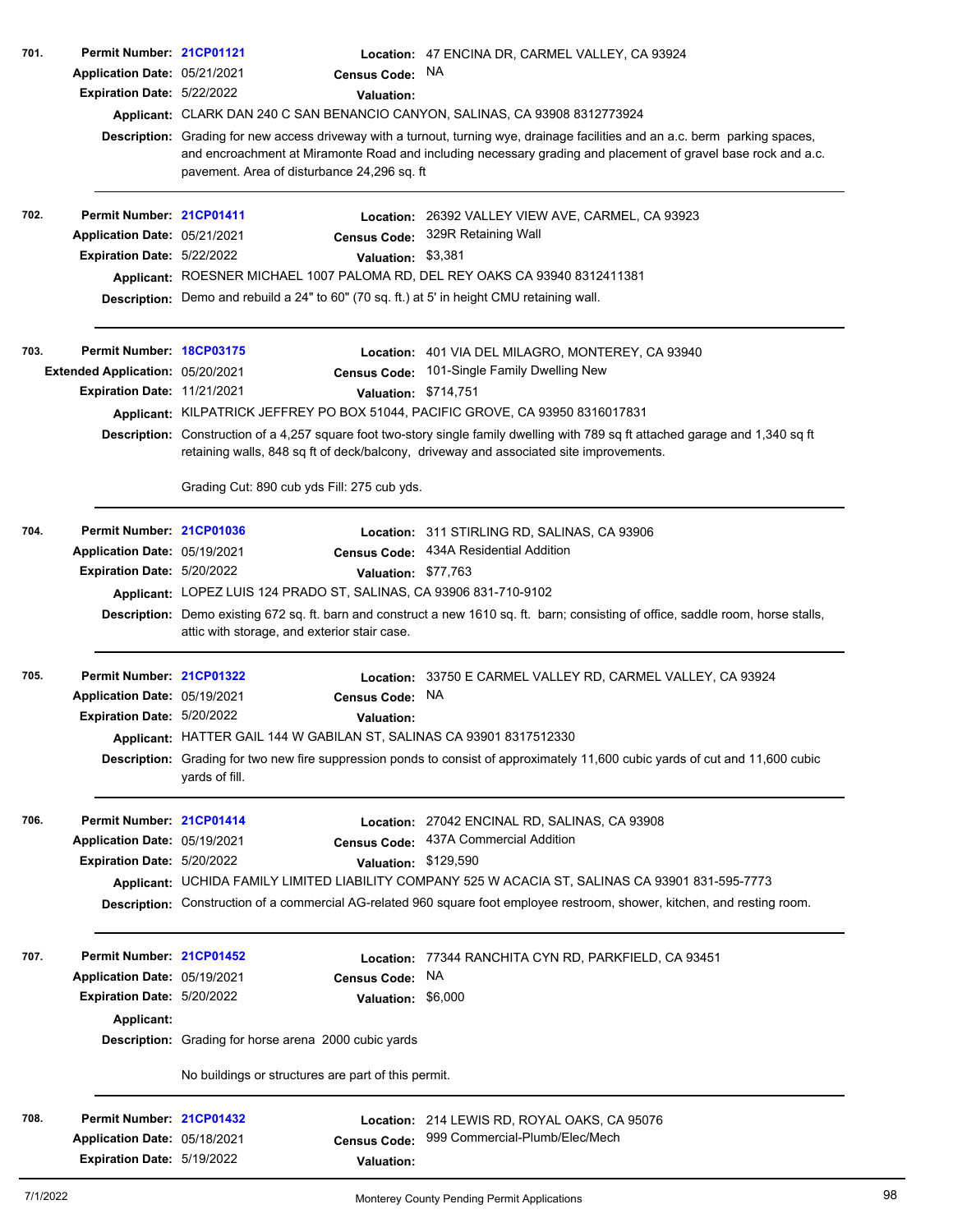**Applicant: Description:** Provide and install new Nema3r electrical junction boxes for security cameras.

| 709. | Permit Number: 21CP01442<br>Application Date: 05/18/2021<br>Expiration Date: 5/19/2022               | Location:<br><b>Census Code:</b><br>Valuation: \$73,270<br>Applicant: PITNICK SAMUEL PO BOX 22412, CARMEL CA 93922 8312411885<br>excavation.                                  | 25515 CANADA VALLEY DR, CARMEL, CA 93923<br>434A Residential Addition<br>Description: convert 484 square foot attached garage into habitable space, add 7.5 square toot to (e) house, new 1011 square<br>foot two car garage with storage /gym. New 707 square foot asphalt driveway. Grading: 16 cubic yards of                                                                                                                                                                                                                                                                                                                                                                 |
|------|------------------------------------------------------------------------------------------------------|-------------------------------------------------------------------------------------------------------------------------------------------------------------------------------|----------------------------------------------------------------------------------------------------------------------------------------------------------------------------------------------------------------------------------------------------------------------------------------------------------------------------------------------------------------------------------------------------------------------------------------------------------------------------------------------------------------------------------------------------------------------------------------------------------------------------------------------------------------------------------|
| 710. | Permit Number: 19CP03615<br>Extended Application: 05/17/2021<br>Expiration Date: 5/18/2022           | <b>Census Code:</b><br>Valuation: \$801,344<br>Applicant: DE LA ROSA MARCO 21 W ALISAL ST, SALINAS CA 93901 8317100940<br>cut, and 480 cubic yards of fill.                   | Location: 12745 VIA LINDA, CASTROVILLE, CA 95012<br>104 Three and Four Unit Dwelling-New<br>Description: Construct (3) dwelling units consisting of; a 2,575 square foot two-story single family dwelling(A) with a 493 square<br>foot garage, a detached 2,380 square foot two-story second single family dwelling (B) with attached 441 square<br>foot garage, and a 1,195 square foot Accessory Dwelling unit above. Grading in the amount of 940 cubic yards of                                                                                                                                                                                                              |
| 711. | Permit Number: 21CP01161<br>Application Date: 05/14/2021<br><b>Expiration Date: 5/15/2022</b>        | Valuation: \$138,107<br>Applicant: RINEHART ED 107 CHURCH ST, SALINAS, CA 93901 8314221046                                                                                    | Location: 17520 W CALLE DEL ADOBE, SALINAS, CA 93907<br>Census Code: 101A New Accessory Dwelling Unit<br>Description: Demolition of an existing 168 square foot storage shed, a 96 square foot storage shed, a 160 square foot covered<br>patio; and the construction of a 1,120 square foot accessory dwelling unit with a 48 square foot covered porch.                                                                                                                                                                                                                                                                                                                        |
| 712. | Permit Number: 21CP01396<br>Application Date: 05/14/2021<br>Expiration Date: 5/15/2022<br>Applicant: | <b>Census Code:</b><br>Valuation: \$19,706                                                                                                                                    | <b>Location: 9235 COKER RD, SALINAS, CA 93907</b><br>437R Commercial Remodel<br>Description: Create recreation and storage areas for tenants in an existing 1,020 sq. ft. unused building                                                                                                                                                                                                                                                                                                                                                                                                                                                                                        |
| 713. | Permit Number: 21CP01204<br>Application Date: 05/13/2021<br>Expiration Date: 5/14/2022               | <b>Census Code:</b><br>Valuation: \$741,858<br>Applicant: SCHICKETANZ MARY ANN PO BOX 2704, CARMEL, CA 93921 (831) 622-9000<br>Note: Ground mount solar system to be deferred | Location: 120 COUNTRY CLUB HEIGHTS, CARMEL VALLEY, CA 93924<br>101-Single Family Dwelling New<br>Description: Construction of a 3,996 square foot single family dwelling with a 560 sq. ft. detached guest suite, and 930 sq. ft.<br>garage/utility room, 2,165 sq. ft. of covered patios, driveway, gate, underground utilities, septic system, and grading<br>in the amount of grading in the amount of 6,500 cubic yard of cut, and 5,330 cubic yards of fill<br>REVISION APP 12/14/2021: Omit roadway improvements, and roadway widening. Roadway to be issue under a<br>separate permit . Revised estimated Grading 7,350 cubic yards of cut, and 9,170 cubic yards of fill |
| 714. | Permit Number: 21CP03747<br>Application Date: 05/13/2021<br>Expiration Date: 5/14/2022               | <b>Census Code:</b><br><b>Valuation:</b><br>Applicant: SCHICKETANZ MARY ANN PO BOX 2704, CARMEL, CA 93921 (831) 622-9000                                                      | Location: 120 COUNTRY CLUB HEIGHTS, CARMEL VALLEY, CA 93924<br>NA<br>Description: EXISTING ACCESS ROAD CIVIL IMPROVEMENTS; WIDENING TO 12' WHERE NECESSARY; TURN-OUTS PER<br>FIRE DEPT. ASSOCIATED TO WORK OMITTED FROM 21CP01204 IN ORDER TO ISSUE SEPRATE PERMIT                                                                                                                                                                                                                                                                                                                                                                                                               |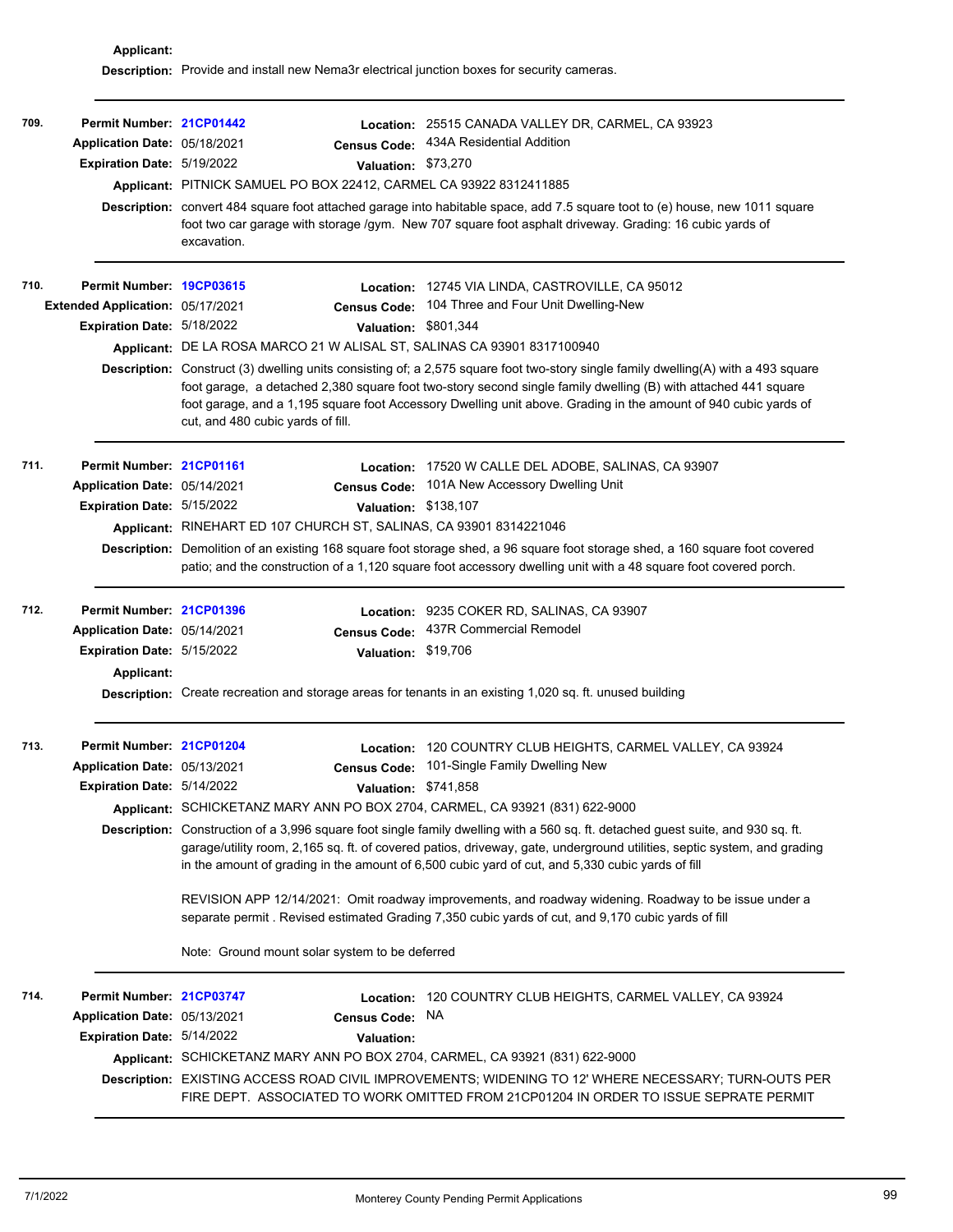| 715. | Permit Number: 21CP00601<br>Application Date: 05/11/2021<br>Expiration Date: 5/12/2022                     | <b>Census Code:</b><br>Valuation: \$30,552<br>Applicant: WYNN GORDON 200 TORTOLA WAY, HOLLISTER, CA 95023 (831) 801-0022                                                                                 | Location: 24270 SAN PEDRO LN, CARMEL, CA 93923<br>434R Residential Remodel<br>Description: Remodel existing master bathroom, girls and boys bathroom, new kitchen and new 1/2 bath room.                                                                                                                                                                            |  |  |
|------|------------------------------------------------------------------------------------------------------------|----------------------------------------------------------------------------------------------------------------------------------------------------------------------------------------------------------|---------------------------------------------------------------------------------------------------------------------------------------------------------------------------------------------------------------------------------------------------------------------------------------------------------------------------------------------------------------------|--|--|
| 716. | Permit Number: 21CP00578<br>Application Date: 05/07/2021<br>Expiration Date: 5/8/2022<br><b>Applicant:</b> | <b>Census Code:</b><br>Valuation: \$16,596                                                                                                                                                               | <b>Location: 2666 N EL CAMINO REAL, SALINAS, CA 93907</b><br>329R Retaining Wall<br>Description: To clear violation (19CE00251) Restoration of a graded slope by constructing a 320 sq. ft., 5' in height retaining wall.                                                                                                                                           |  |  |
| 717. | Permit Number: 20CP02995                                                                                   | Grading: 76 cy of cut and 76 cy of fill. The area of disturbance is 1734 sq. ft.                                                                                                                         | Location: 18 HARTNELL RD, SALINAS, CA 93908                                                                                                                                                                                                                                                                                                                         |  |  |
|      | Application Date: 05/06/2021<br>Expiration Date: 5/7/2022<br><b>Applicant:</b>                             | <b>Census Code:</b><br><b>Valuation:</b>                                                                                                                                                                 | 999 Commercial-Plumb/Elec/Mech                                                                                                                                                                                                                                                                                                                                      |  |  |
|      |                                                                                                            |                                                                                                                                                                                                          | Description: Relocate 2 of 3 Subpanels - New Conduit and New Outlets in Bays 1,2,3,7,8,9,10,11,12,13. Outlets added for fans<br>and cfl lights. For each Bay, 6 new fan (240v) outlets and 8 (120v) new outlets for CFL lights. Online application for<br>commercial greenhouse property is being made per Josh Bowling's instructions. Plan Check will be required |  |  |
| 718. | Permit Number: 21CP01213<br>Application Date: 05/03/2021                                                   | <b>Census Code:</b>                                                                                                                                                                                      | Location: 26100 OLD STAGE RD, GONZALES, CA 93926<br>434R Residential Remodel                                                                                                                                                                                                                                                                                        |  |  |
|      | Expiration Date: 5/4/2022                                                                                  | Valuation: \$210,722                                                                                                                                                                                     |                                                                                                                                                                                                                                                                                                                                                                     |  |  |
|      | <b>Applicant:</b>                                                                                          | Description: Tenant Improvement to an existing 4,950 square foot storage warehouse to convert occupancy from S to F-1,<br>underground plumbing and fire work, new water tanks, and associated site work. |                                                                                                                                                                                                                                                                                                                                                                     |  |  |
|      |                                                                                                            | Work to occur in Building C                                                                                                                                                                              |                                                                                                                                                                                                                                                                                                                                                                     |  |  |
| 719. | Permit Number: 21CP01140                                                                                   |                                                                                                                                                                                                          | Location: 23940 POTTER RD, SALINAS, CA 93908<br>999 Commercial-Plumb/Elec/Mech                                                                                                                                                                                                                                                                                      |  |  |
|      | Application Date: 04/30/2021<br>Expiration Date: 5/1/2022                                                  | <b>Census Code:</b><br>Valuation:                                                                                                                                                                        |                                                                                                                                                                                                                                                                                                                                                                     |  |  |
|      | Applicant:                                                                                                 |                                                                                                                                                                                                          |                                                                                                                                                                                                                                                                                                                                                                     |  |  |
|      |                                                                                                            | existing. see plans for details.                                                                                                                                                                         | Description: Related to commercial AG install Electrical connections to equipment and panels throughout property, covers                                                                                                                                                                                                                                            |  |  |
| 720. | Permit Number: 21CP01124                                                                                   |                                                                                                                                                                                                          | Location: 23940 POTTER RD, SALINAS, CA 93908                                                                                                                                                                                                                                                                                                                        |  |  |
|      | Application Date: 04/30/2021<br>Expiration Date: 5/1/2022                                                  | Valuation: \$123,488                                                                                                                                                                                     | Census Code: 328 Other New Non-Residential                                                                                                                                                                                                                                                                                                                          |  |  |
|      |                                                                                                            | Applicant: SOTO SALVADOR 235 MONTEREY ST STE B, SALINAS, CA 93901 8314244620                                                                                                                             |                                                                                                                                                                                                                                                                                                                                                                     |  |  |
|      |                                                                                                            |                                                                                                                                                                                                          | Description: CHANGE USE/OCCUPANCY FOR ROOM B2 (3,486SF) FROM S-1 TO F-1. ADD RACKS TO BUILDING K AND<br>ROOM B2. REMODEL RESTROOM IN BUILDING K TO MEET ADA REQUIREMENTS.                                                                                                                                                                                           |  |  |
| 721. |                                                                                                            | Permit Number 19CP03435-REV1                                                                                                                                                                             | Location: 10120 MEADOWVIEW CIR, SALINAS, CA 93907                                                                                                                                                                                                                                                                                                                   |  |  |
|      | Application Date: 04/29/2021                                                                               | <b>Census Code:</b>                                                                                                                                                                                      | NA.                                                                                                                                                                                                                                                                                                                                                                 |  |  |
|      | Expiration Date: 4/30/2022                                                                                 | <b>Valuation:</b>                                                                                                                                                                                        |                                                                                                                                                                                                                                                                                                                                                                     |  |  |
|      |                                                                                                            | Applicant: BEEBE JAMES P O BOX 1706, APTOS CA 95001 (831) 662-3746                                                                                                                                       |                                                                                                                                                                                                                                                                                                                                                                     |  |  |
|      |                                                                                                            | Description: Omit the previously approved 75 square foot covered entry                                                                                                                                   |                                                                                                                                                                                                                                                                                                                                                                     |  |  |
| 722. | Permit Number: 21CP01208                                                                                   | Location:                                                                                                                                                                                                | 14 LISMORE LN A, CARMEL VALLEY, CA 93924                                                                                                                                                                                                                                                                                                                            |  |  |
|      | Application Date: 04/28/2021                                                                               | <b>Census Code:</b>                                                                                                                                                                                      | 101-Single Family Dwelling New                                                                                                                                                                                                                                                                                                                                      |  |  |
|      | Expiration Date: 4/29/2022                                                                                 | Valuation:                                                                                                                                                                                               | \$972,931                                                                                                                                                                                                                                                                                                                                                           |  |  |
|      |                                                                                                            |                                                                                                                                                                                                          | Applicant: DIAZ JASON 721 LIGHTHOUSE AVENUE, PACIFIC GROVE, CA 93950 8316461261                                                                                                                                                                                                                                                                                     |  |  |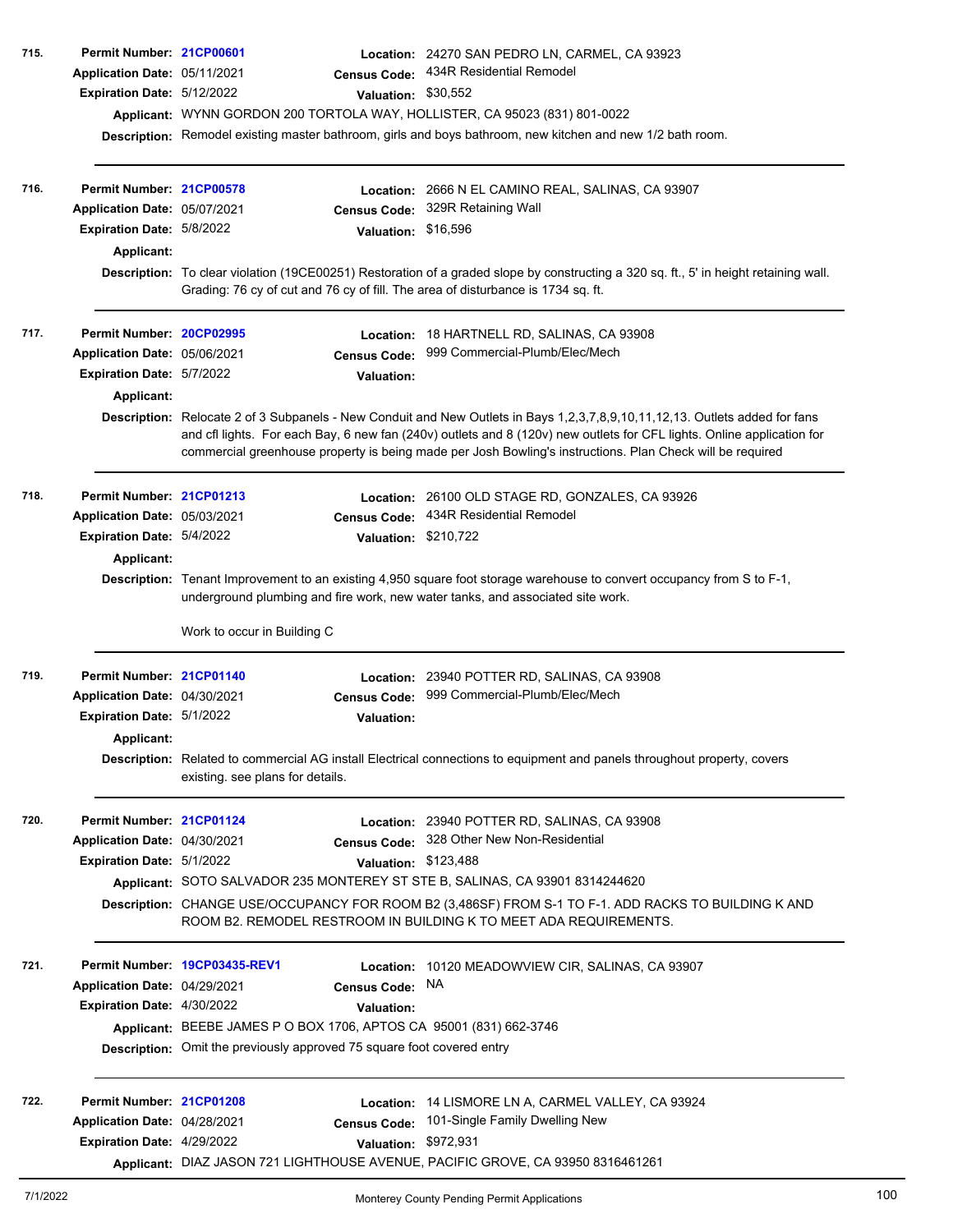|      |                                   |               | Pool and PV System to be issued with separate permits.                   | Description: Construction of a 5548 sq. ft. 2-story single family dwelling, 1063 sq. ft. attached garage, 1210 covered loggia, 247<br>sq. ft. entry portico. Grading of 86 c/y cut and 6632c/y fill. 17,773 area of disturbance. |
|------|-----------------------------------|---------------|--------------------------------------------------------------------------|----------------------------------------------------------------------------------------------------------------------------------------------------------------------------------------------------------------------------------|
| 723. | Permit Number: 21CP01221          |               | Location:                                                                | 2955 STEVENSON DR, PEBBLE BEACH, CA 93953                                                                                                                                                                                        |
|      | Application Date: 04/28/2021      |               | <b>Census Code:</b>                                                      | 329D Deck                                                                                                                                                                                                                        |
|      | Expiration Date: 4/29/2022        |               | Valuation: \$26,710                                                      |                                                                                                                                                                                                                                  |
|      | <b>Applicant:</b>                 |               |                                                                          |                                                                                                                                                                                                                                  |
|      |                                   |               |                                                                          | Description: Construction of a new 553 square foot roof deck and stairs with steel and cable railings.                                                                                                                           |
| 724. | Permit Number: 21CP01152          |               |                                                                          | Location: 214 LEWIS RD, ROYAL OAKS, CA 95076                                                                                                                                                                                     |
|      | Application Date: 04/26/2021      |               |                                                                          | Census Code: 999 Commercial-Plumb/Elec/Mech                                                                                                                                                                                      |
|      | Expiration Date: 4/27/2022        |               | <b>Valuation:</b>                                                        |                                                                                                                                                                                                                                  |
|      | <b>Applicant:</b>                 |               |                                                                          |                                                                                                                                                                                                                                  |
|      |                                   | green houses. |                                                                          | Description: For Existing Commercial green houses to Provide & Install (4) new Quad receptacles & NEMA 3R enclosure in (4)                                                                                                       |
| 725. | Permit Number: 18CP02929          |               |                                                                          | Location: 26526 ENCINAL RD, SALINAS, CA 93908                                                                                                                                                                                    |
|      | Extended Application: 04/26/2021  |               | <b>Census Code:</b>                                                      | 437R Commercial Remodel                                                                                                                                                                                                          |
|      | Expiration Date: 4/27/2022        |               | Valuation:                                                               |                                                                                                                                                                                                                                  |
|      |                                   |               |                                                                          | Applicant: TURGEN KEN 2340 GARDEN RD STE 100, MONTEREY, CA 93940 8316494642                                                                                                                                                      |
|      |                                   |               |                                                                          | Description: Remodel existing 850 square feet storage building and add cannabis extracting equipment. (CANNABIS).                                                                                                                |
| 726. | Permit Number: 21CP01053          |               | Location:                                                                |                                                                                                                                                                                                                                  |
|      | Application Date: 04/23/2021      |               | <b>Census Code:</b>                                                      | 101-Single Family Dwelling New                                                                                                                                                                                                   |
|      | Expiration Date: 4/24/2022        |               | Valuation: \$25,961                                                      |                                                                                                                                                                                                                                  |
|      | <b>Applicant:</b>                 |               |                                                                          |                                                                                                                                                                                                                                  |
|      |                                   |               | sf attached covered carport and 136 sf attached covered porch.           | Description: Demolition of existing 1,483 sf single family dwelling and construction of new 234 sf single family dwelling with 284                                                                                               |
| 727. | Permit Number: 21CP00915          |               | Location:                                                                | 18009 VIERRA CYN RD, SALINAS, CA 93907                                                                                                                                                                                           |
|      | Application Date: 04/23/2021      |               | <b>Census Code:</b>                                                      | 438 Garage/Carport-New or Addition                                                                                                                                                                                               |
|      | <b>Expiration Date: 4/24/2022</b> |               | Valuation: \$79,906                                                      |                                                                                                                                                                                                                                  |
|      | Applicant:                        |               |                                                                          |                                                                                                                                                                                                                                  |
|      |                                   |               | 11/17/2021, Omit garage conversion out of scope of work.                 | Description: Interior 600 sq. ft. kitchen remodel, construction of a 652 sq. ft. 3-car garage and 400 sq. ft. carport.                                                                                                           |
| 728. | Permit Number: 21CP01083          |               |                                                                          | Location: 16530 AVERY LN, SALINAS, CA 93907                                                                                                                                                                                      |
|      | Application Date: 04/22/2021      |               | <b>Census Code:</b>                                                      | 438 Garage/Carport-New or Addition                                                                                                                                                                                               |
|      | Expiration Date: 4/23/2022        |               | Valuation: \$47,817                                                      |                                                                                                                                                                                                                                  |
|      |                                   |               |                                                                          | Applicant: Jack Paquin 448 RAMONA AVENUE, MONTEREY, CA 93940 831-915-2026                                                                                                                                                        |
|      |                                   |               | Description: Construction of a 990 square foot detached garage/workshop. |                                                                                                                                                                                                                                  |
| 729. | Permit Number: 21CP01136          |               |                                                                          | Location: 77008 RANCHITA CYN RD, PARKFIELD, CA 93451                                                                                                                                                                             |
|      | Application Date: 04/20/2021      |               | <b>Census Code:</b>                                                      | 437A Commercial Addition                                                                                                                                                                                                         |
|      | Expiration Date: 4/21/2022        |               | Valuation: \$119,720                                                     |                                                                                                                                                                                                                                  |
|      |                                   |               |                                                                          | Applicant: BERNAL NELSON 2121 PINE ST STE A, PASO ROBLES, CA 93446 (805) 550-2421                                                                                                                                                |
|      |                                   |               |                                                                          | Description: Construct a 2400 sq. ft. metal structure. Grading: 45 cy cut and 45 cy fill with 2700 sq. ft. ground disturbance.                                                                                                   |
| 730. | Permit Number: 21CP01100          |               |                                                                          | Location: 2147 SAN MIGUEL CYN RD, SALINAS, CA 93907                                                                                                                                                                              |
|      | Application Date: 04/19/2021      |               |                                                                          | Census Code: 329R Retaining Wall                                                                                                                                                                                                 |
|      | Expiration Date: 4/20/2022        |               | Valuation: \$15,148                                                      |                                                                                                                                                                                                                                  |
|      |                                   |               |                                                                          |                                                                                                                                                                                                                                  |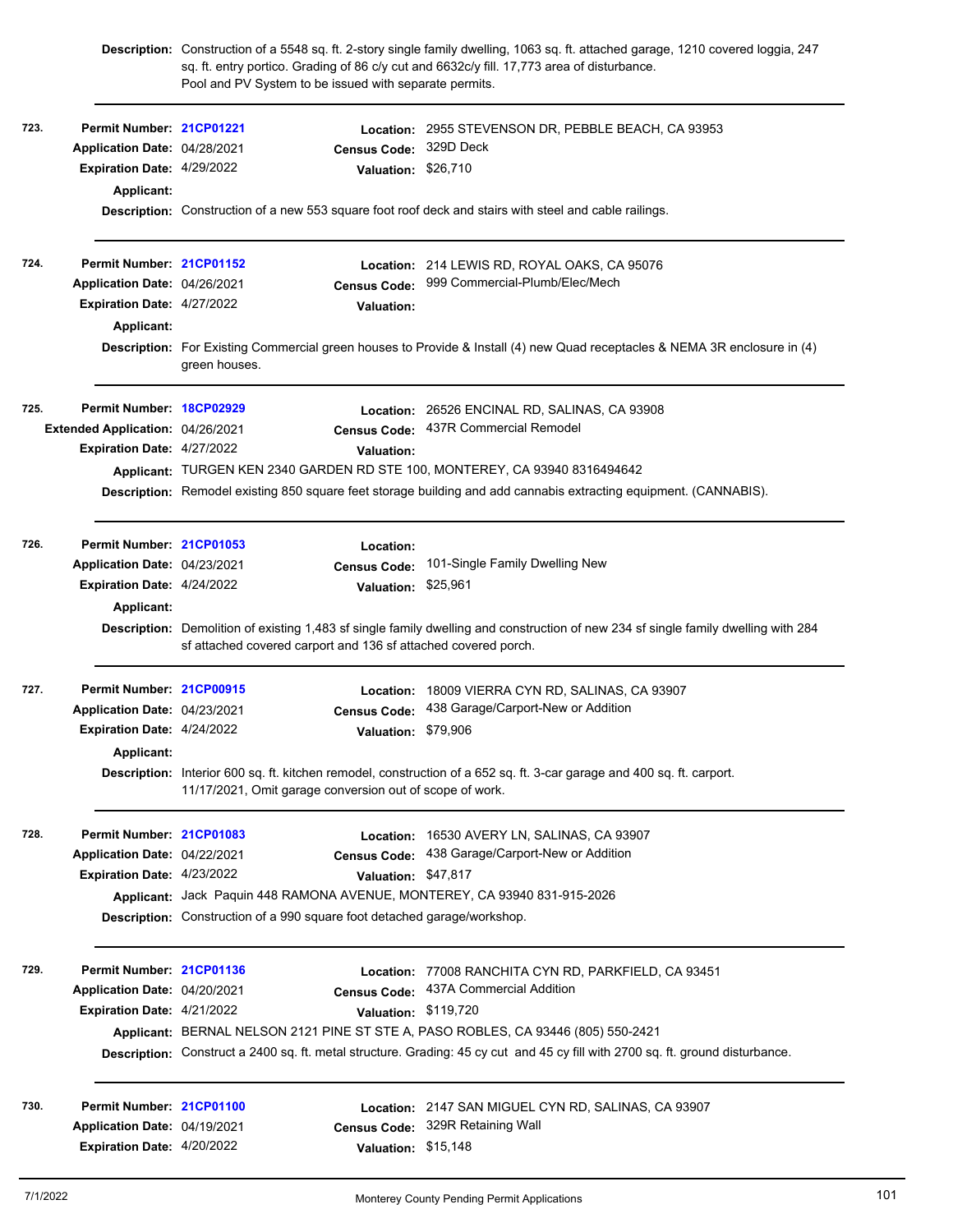|      | Applicant:                       |                                                                                                                                                                                                                                                                                                                                                                                                |                                                                                                                                                                                                                                        |                                                                                                                                                                                                                                               |  |  |  |
|------|----------------------------------|------------------------------------------------------------------------------------------------------------------------------------------------------------------------------------------------------------------------------------------------------------------------------------------------------------------------------------------------------------------------------------------------|----------------------------------------------------------------------------------------------------------------------------------------------------------------------------------------------------------------------------------------|-----------------------------------------------------------------------------------------------------------------------------------------------------------------------------------------------------------------------------------------------|--|--|--|
|      |                                  |                                                                                                                                                                                                                                                                                                                                                                                                | and 0 cy cut. 1810 sq. ft. of disturbance.                                                                                                                                                                                             | Description: To clear violation (17CE00411), permit a 148 linear feet retaining wall height ranging from 2' - 4'. Grading: 100 cy fill                                                                                                        |  |  |  |
| 731. | Permit Number: 21CP01104         |                                                                                                                                                                                                                                                                                                                                                                                                |                                                                                                                                                                                                                                        | Location: 19159 GARDEN VALLEY WAY, SALINAS, CA 93908                                                                                                                                                                                          |  |  |  |
|      | Application Date: 04/16/2021     |                                                                                                                                                                                                                                                                                                                                                                                                | <b>Census Code:</b>                                                                                                                                                                                                                    | 434A Residential Addition                                                                                                                                                                                                                     |  |  |  |
|      | Expiration Date: 4/17/2022       |                                                                                                                                                                                                                                                                                                                                                                                                | Valuation: \$93,234                                                                                                                                                                                                                    |                                                                                                                                                                                                                                               |  |  |  |
|      |                                  |                                                                                                                                                                                                                                                                                                                                                                                                |                                                                                                                                                                                                                                        | Applicant: SILLANO JUN 721 LIGHTHOUSE AVE, PACIFIC GROVE, CA 93950 8316461261                                                                                                                                                                 |  |  |  |
|      |                                  |                                                                                                                                                                                                                                                                                                                                                                                                | Description: Construction of a new art studio with storage 546 sq. ft. Expand existing kitchen and family room; expand study in<br>the first floor; expand first floor bathroom; remodel laundry and master bath by adding 223 sq. ft. |                                                                                                                                                                                                                                               |  |  |  |
| 732. | Permit Number: 21CP00974         |                                                                                                                                                                                                                                                                                                                                                                                                | <b>Location:</b>                                                                                                                                                                                                                       | 2949 BIRD ROCK RD, PEBBLE BEACH, CA 93953                                                                                                                                                                                                     |  |  |  |
|      | Application Date: 04/15/2021     |                                                                                                                                                                                                                                                                                                                                                                                                | <b>Census Code:</b>                                                                                                                                                                                                                    | 437A Commercial Addition                                                                                                                                                                                                                      |  |  |  |
|      | Expiration Date: 4/16/2022       |                                                                                                                                                                                                                                                                                                                                                                                                | <b>Valuation:</b>                                                                                                                                                                                                                      |                                                                                                                                                                                                                                               |  |  |  |
|      | Applicant:                       |                                                                                                                                                                                                                                                                                                                                                                                                |                                                                                                                                                                                                                                        |                                                                                                                                                                                                                                               |  |  |  |
|      |                                  | protective chain link fencing.                                                                                                                                                                                                                                                                                                                                                                 |                                                                                                                                                                                                                                        | Description: Modification of existing wireless T-Mobile telecommunications facility: install (1) diesel emergency backup<br>generator with tank on new concrete pad; install (1) automatic transfer switch; install 8'-11' wide double swing  |  |  |  |
| 733. | Permit Number: 21CP01090         |                                                                                                                                                                                                                                                                                                                                                                                                |                                                                                                                                                                                                                                        | Location: 86 ENOS DR, SALINAS, CA 93908                                                                                                                                                                                                       |  |  |  |
|      | Application Date: 04/15/2021     |                                                                                                                                                                                                                                                                                                                                                                                                | Census Code:                                                                                                                                                                                                                           | NA                                                                                                                                                                                                                                            |  |  |  |
|      | Expiration Date: 4/16/2022       |                                                                                                                                                                                                                                                                                                                                                                                                | Valuation:                                                                                                                                                                                                                             |                                                                                                                                                                                                                                               |  |  |  |
|      |                                  |                                                                                                                                                                                                                                                                                                                                                                                                |                                                                                                                                                                                                                                        | Applicant: VALDEZ ARMANDO JR & FELICIA E 86 ENOS DR, SALINAS CA 93908 (831) 229-7750                                                                                                                                                          |  |  |  |
|      |                                  |                                                                                                                                                                                                                                                                                                                                                                                                | approximately 37 cubic yards of cut and 44.4 cubic yards of fill.                                                                                                                                                                      | Description: A new 2,300 square foot semi circular driveway, install rebar on dobies and prep for concrete fill; grading of                                                                                                                   |  |  |  |
| 734. | Permit Number: 19CP03514         |                                                                                                                                                                                                                                                                                                                                                                                                |                                                                                                                                                                                                                                        | Location: 1401 VISCAINO RD, PEBBLE BEACH, CA 93953                                                                                                                                                                                            |  |  |  |
|      | Extended Application: 04/14/2021 |                                                                                                                                                                                                                                                                                                                                                                                                | <b>Census Code:</b>                                                                                                                                                                                                                    | 101-Single Family Dwelling New                                                                                                                                                                                                                |  |  |  |
|      | Expiration Date: 11/15/2021      |                                                                                                                                                                                                                                                                                                                                                                                                |                                                                                                                                                                                                                                        | Valuation: \$1,041,322                                                                                                                                                                                                                        |  |  |  |
|      |                                  |                                                                                                                                                                                                                                                                                                                                                                                                |                                                                                                                                                                                                                                        | Applicant: WARREN DANIEL 579 E. Campbell Ave, Campbell, CA 95008 (650) 469-3760                                                                                                                                                               |  |  |  |
|      |                                  | Description: Construction of a new two-story 5,948 single family dwelling with an attached 1,271 square foot 4 car garage, a new<br>driveway, a 430 square foot covered porch, a 378 covered patio, a detached 1,075 square foot accessory dwelling<br>unit, and a 525 square foot garage. New retaining wall. Grading in the amount of 430 cubic yards of cut and 300<br>cubic yards of fill. |                                                                                                                                                                                                                                        |                                                                                                                                                                                                                                               |  |  |  |
|      |                                  | and 300 cubic yards of fill                                                                                                                                                                                                                                                                                                                                                                    |                                                                                                                                                                                                                                        | Application Revision: Single Family dwelling reduced to 4,329 sq. ft., attached garage reduced to 1,011 sq. ft., omit<br>the construction of 1,075 sq. ft. ADU and detached 525 sq. ft. garage, and grading reduced to 400 cubic yards of cut |  |  |  |
| 735. | Permit Number: 21CP00744         |                                                                                                                                                                                                                                                                                                                                                                                                |                                                                                                                                                                                                                                        | Location: 27371 SCHULTE RD, CARMEL, CA 93923                                                                                                                                                                                                  |  |  |  |
|      | Application Date: 04/12/2021     |                                                                                                                                                                                                                                                                                                                                                                                                | <b>Census Code:</b>                                                                                                                                                                                                                    | 329 Structure Other Than Building                                                                                                                                                                                                             |  |  |  |
|      | Expiration Date: 4/13/2022       |                                                                                                                                                                                                                                                                                                                                                                                                | <b>Valuation:</b>                                                                                                                                                                                                                      |                                                                                                                                                                                                                                               |  |  |  |
|      | Applicant:                       |                                                                                                                                                                                                                                                                                                                                                                                                |                                                                                                                                                                                                                                        |                                                                                                                                                                                                                                               |  |  |  |
|      |                                  |                                                                                                                                                                                                                                                                                                                                                                                                | Description: Underpinning of existing foundation to correct settlement.                                                                                                                                                                |                                                                                                                                                                                                                                               |  |  |  |
| 736. | Permit Number: 21CP01019         |                                                                                                                                                                                                                                                                                                                                                                                                | Location:                                                                                                                                                                                                                              | 19020 KAREN DR, SALINAS, CA 93907                                                                                                                                                                                                             |  |  |  |
|      | Application Date: 04/09/2021     |                                                                                                                                                                                                                                                                                                                                                                                                | <b>Census Code:</b>                                                                                                                                                                                                                    | 329PV Photovoltaic System                                                                                                                                                                                                                     |  |  |  |
|      | Expiration Date: 4/10/2022       |                                                                                                                                                                                                                                                                                                                                                                                                | <b>Valuation:</b>                                                                                                                                                                                                                      |                                                                                                                                                                                                                                               |  |  |  |
|      | Applicant:                       |                                                                                                                                                                                                                                                                                                                                                                                                |                                                                                                                                                                                                                                        |                                                                                                                                                                                                                                               |  |  |  |
|      |                                  |                                                                                                                                                                                                                                                                                                                                                                                                |                                                                                                                                                                                                                                        | Description: Residential Roof-mounted photovoltaic system. 17.15 kW 49 Panels. Existing 200 electrical panel, 49 micro<br>inverters, 1 gateway, 2 energy storage system, a new 225 AMP sub panel.                                             |  |  |  |
| 737. | Permit Number: 21CP00981         |                                                                                                                                                                                                                                                                                                                                                                                                |                                                                                                                                                                                                                                        | Location: 1966 LOMA VISTA CT, ROYAL OAKS, CA 95076                                                                                                                                                                                            |  |  |  |
|      | Application Date: 04/06/2021     |                                                                                                                                                                                                                                                                                                                                                                                                | <b>Census Code:</b>                                                                                                                                                                                                                    |                                                                                                                                                                                                                                               |  |  |  |
|      | Expiration Date: 4/7/2022        |                                                                                                                                                                                                                                                                                                                                                                                                | <b>Valuation:</b>                                                                                                                                                                                                                      |                                                                                                                                                                                                                                               |  |  |  |
|      |                                  |                                                                                                                                                                                                                                                                                                                                                                                                |                                                                                                                                                                                                                                        |                                                                                                                                                                                                                                               |  |  |  |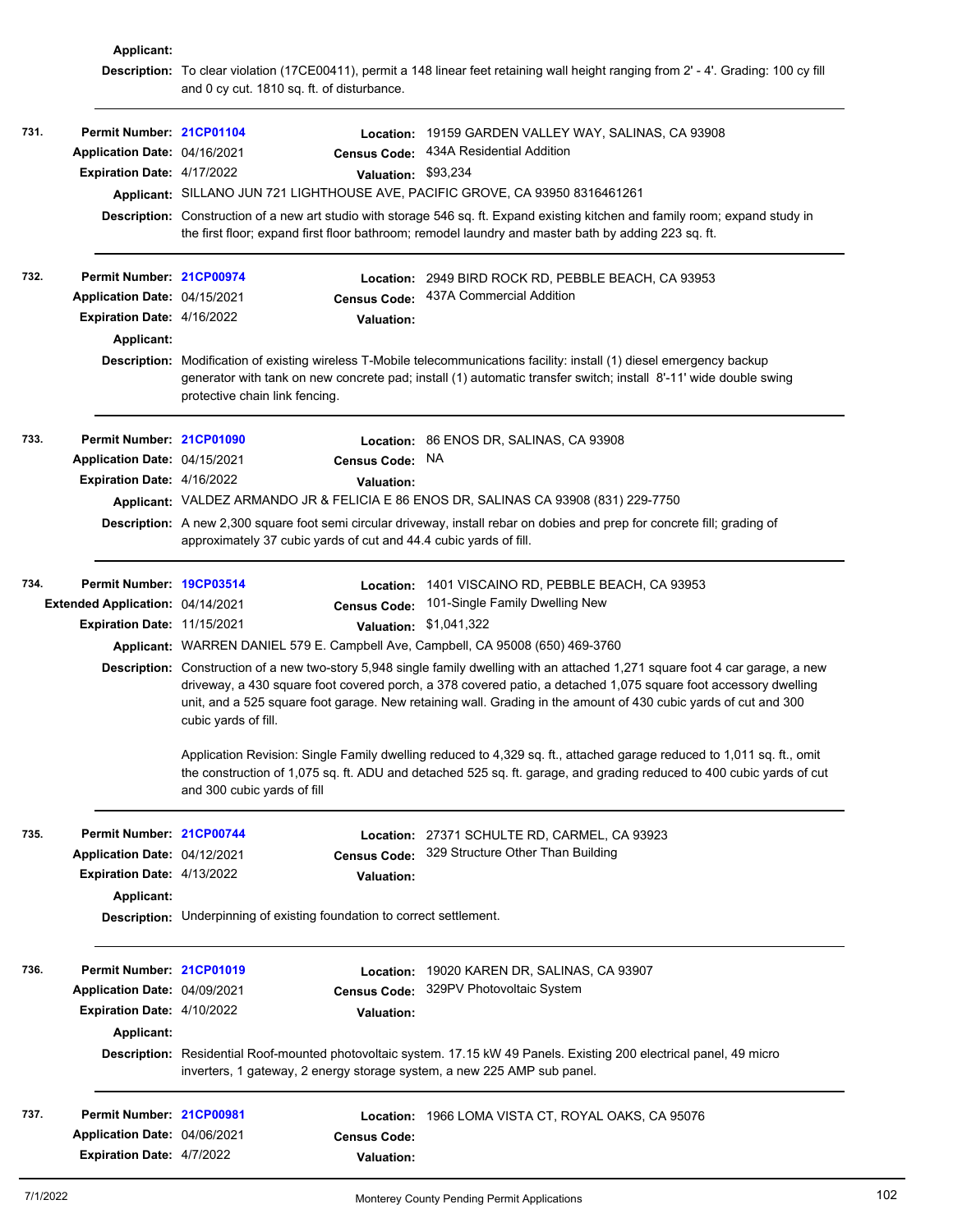|      | Applicant:                   |                                                                    |                      |                                                                                                                                        |
|------|------------------------------|--------------------------------------------------------------------|----------------------|----------------------------------------------------------------------------------------------------------------------------------------|
|      |                              | Amps                                                               |                      | Description: Residential Roof-mounted photovoltaic system. 5.28 kW 16 Panels. Existing electrical panel will be used. 125              |
| 738. | Permit Number: 21CP00954     |                                                                    |                      | Location: 14677 CHARTER OAK BLVD, SALINAS, CA 93907                                                                                    |
|      | Application Date: 04/01/2021 |                                                                    | <b>Census Code:</b>  | 434F Residential Reroof                                                                                                                |
|      | Expiration Date: 4/2/2022    |                                                                    | <b>Valuation:</b>    |                                                                                                                                        |
|      | Applicant:                   |                                                                    |                      |                                                                                                                                        |
|      |                              |                                                                    |                      | Description: Residential Partial Re-Roof Permit. 875 Sq. Ft. Tear Off. Existing Weather wood / black Other to be replaced with         |
|      |                              | Tan Membrane                                                       |                      |                                                                                                                                        |
|      |                              |                                                                    |                      | Partial Re-Roof is only over the attached garage and entryway of the single family dwelling.                                           |
| 739. | Permit Number: 21CP00967     |                                                                    | Location:            | 10 DESMOND RD, SALINAS, CA 93907                                                                                                       |
|      | Application Date: 04/01/2021 |                                                                    | <b>Census Code:</b>  | NA.                                                                                                                                    |
|      | Expiration Date: 4/2/2022    |                                                                    | <b>Valuation:</b>    |                                                                                                                                        |
|      |                              |                                                                    |                      | Applicant: TALUBAN BELINDA PO BOX 292, SALINAS, CA 93902 8317540545                                                                    |
|      |                              | residence, guesthouse, barn and driveways.                         |                      | Description: Grading in the amount of 1,214 cubic yards of cut and 1,135 cubic yards of fill for the construction of future            |
| 740. | Permit Number: 21CP00817     |                                                                    |                      | <b>Location: 372 CORRAL DE TIERRA, SALINAS, CA 93908</b>                                                                               |
|      | Application Date: 04/01/2021 |                                                                    | <b>Census Code:</b>  | 434A Residential Addition                                                                                                              |
|      | Expiration Date: 4/2/2022    |                                                                    | Valuation: \$698,987 |                                                                                                                                        |
|      |                              |                                                                    |                      | Applicant: PAULY JUSTIN 550 HARTNELL ST STE H, MONTEREY, CA 93940 8319201045                                                           |
|      |                              |                                                                    |                      | Description: Addition of 1,727 to first floor, addition of 956 square feet to create new second story, addition of 59 square feet to   |
|      |                              |                                                                    |                      | existing garage, 253 square feet to existing pool house, 1,881 square feet of covered porches, interior remodel of                     |
|      |                              |                                                                    |                      | 2,108 square feet including additional partial interior demolition of 707 square feet, and new landscape. Grading to                   |
|      |                              | consist of 450 cubic yards of cut and 340 cubic yards of fill.     |                      |                                                                                                                                        |
|      |                              |                                                                    |                      | Partial interior demolition permit issued under separate permit for 1,123 sq. ft. of demolition (20CP01995).                           |
| 741. | Permit Number: 21CP00919     |                                                                    |                      | Location: 28345 ROBINSON CYN RD, CARMEL, CA 93923                                                                                      |
|      | Application Date: 03/29/2021 |                                                                    | <b>Census Code:</b>  | 434A Residential Addition                                                                                                              |
|      |                              |                                                                    |                      |                                                                                                                                        |
|      | Expiration Date: 04/11/2022  |                                                                    | Valuation: \$101,326 |                                                                                                                                        |
|      |                              |                                                                    |                      | Applicant: PAULY JUSTIN 550 HARTNELL ST STE H, MONTEREY, CA 93940 8319201045                                                           |
|      |                              | 282 sq. ft. garage addition, and remodel 418 sq. ft. of existing.  |                      | Description: Construct a 476 sq. ft. addition to existing single family residence to include a new office, family room, full bath, new |
| 742. | Permit Number: APP210492     |                                                                    |                      | Location: 21147 OLD RANCH CT, SALINAS, CA 93908                                                                                        |
|      | Application Date: 03/29/2021 |                                                                    | <b>Census Code:</b>  |                                                                                                                                        |
|      | <b>Expiration Date:</b>      |                                                                    | <b>Valuation:</b>    |                                                                                                                                        |
|      | Applicant:                   |                                                                    |                      |                                                                                                                                        |
|      |                              | and color.                                                         |                      | Description: Replacing original 30 year old windows with new Milgard Trinsic windows. No modifications windows same style              |
| 743. | Permit Number: 21CP00911     |                                                                    |                      | Location: 517 MAHER RD, ROYAL OAKS, CA 95076                                                                                           |
|      | Application Date: 03/26/2021 |                                                                    | <b>Census Code:</b>  | 999 Commercial-Plumb/Elec/Mech                                                                                                         |
|      | Expiration Date: 3/27/2022   |                                                                    | <b>Valuation:</b>    |                                                                                                                                        |
|      | Applicant:                   |                                                                    |                      |                                                                                                                                        |
|      |                              |                                                                    |                      |                                                                                                                                        |
|      |                              | Description: Install new 100 amp power supply to provide cable TV. |                      | Note: Charter Spectrum provided the address 519 Maher Rd in hopes of using it for the new power supply address.                        |
| 744. | Permit Number: 21CP00903     |                                                                    |                      | 3265 ONDULADO RD, PEBBLE BEACH, CA 93953                                                                                               |
|      | Application Date: 03/26/2021 |                                                                    | Location:            | 101-Single Family Dwelling New                                                                                                         |
|      |                              |                                                                    | <b>Census Code:</b>  |                                                                                                                                        |
|      | Expiration Date: 3/27/2022   |                                                                    | Valuation: \$630,456 |                                                                                                                                        |
|      | Applicant:                   |                                                                    |                      |                                                                                                                                        |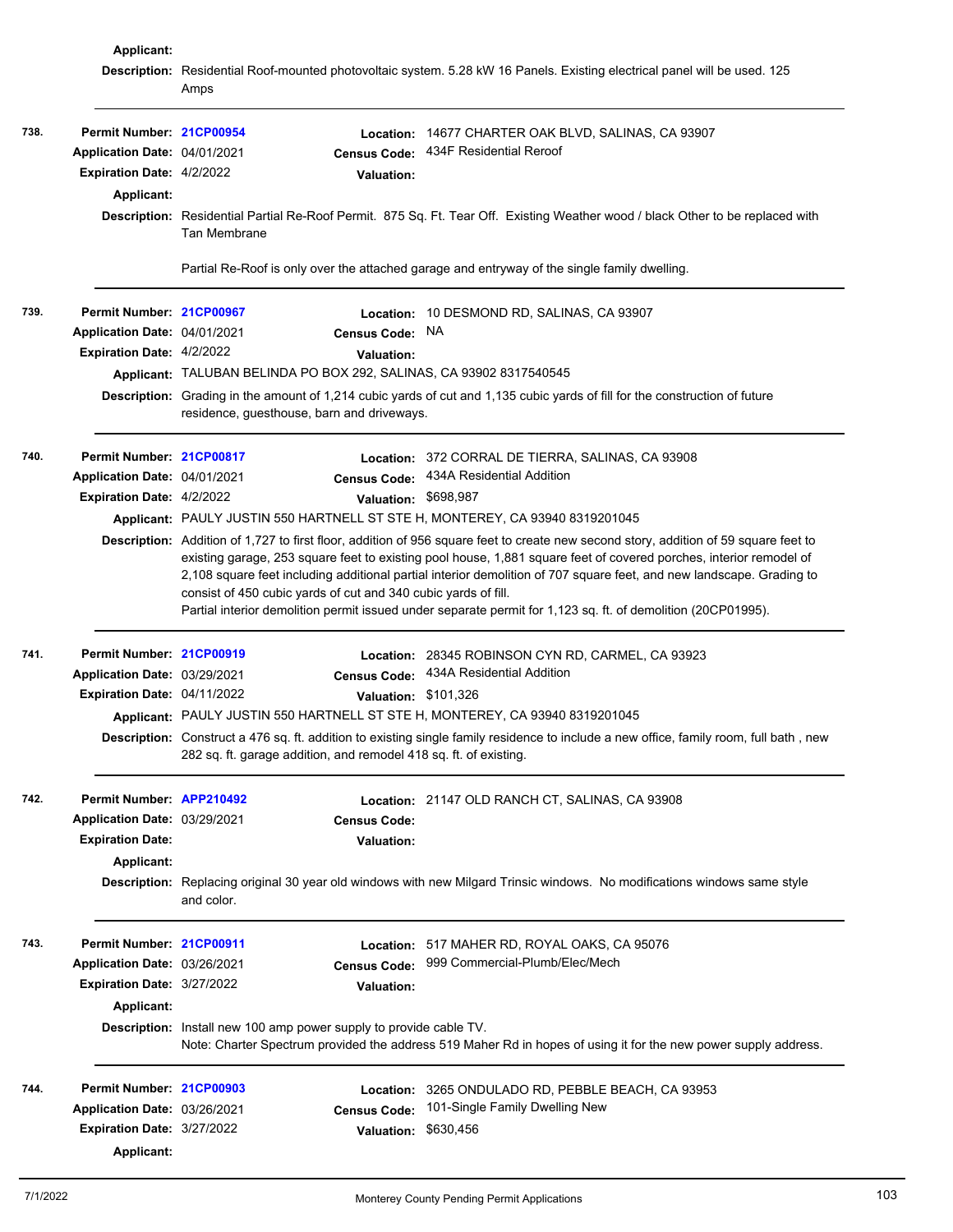|      |                                  | of fill.                                                                             | Description: 1-06-2022 Revise Application: Demolition of (E) 3,502 square foot single family dwelling and new 3,619 square<br>foot single family dwelling with 540 square foot detached garage, Grading 85 cubic yards of cut and 195 cubic yard                                                                                                                                                                                                                                                     |
|------|----------------------------------|--------------------------------------------------------------------------------------|------------------------------------------------------------------------------------------------------------------------------------------------------------------------------------------------------------------------------------------------------------------------------------------------------------------------------------------------------------------------------------------------------------------------------------------------------------------------------------------------------|
| 745. | Permit Number: 21CP00879         |                                                                                      | Location: 38 SPANISH BAY CIR, PEBBLE BEACH, CA 93953                                                                                                                                                                                                                                                                                                                                                                                                                                                 |
|      | Application Date: 03/26/2021     | <b>Census Code:</b>                                                                  | 434R Residential Remodel                                                                                                                                                                                                                                                                                                                                                                                                                                                                             |
|      | Expiration Date: 3/27/2022       | Valuation: \$87,873                                                                  |                                                                                                                                                                                                                                                                                                                                                                                                                                                                                                      |
|      | Applicant:                       |                                                                                      |                                                                                                                                                                                                                                                                                                                                                                                                                                                                                                      |
|      |                                  |                                                                                      | Description: Remodel 160 sq.ft. kitchen, 80 sq. ft. laundry room, remodel 4 bathrooms @ 144 sq. ft. each, 90 sq. ft. powder room,<br>repair & replace room lighting with high efficiency fixtures, lighting and ceiling to have insulation barriers.                                                                                                                                                                                                                                                 |
| 746. | Permit Number: 21CP00873         |                                                                                      | Location: 1536 CYPRESS DR, PEBBLE BEACH, CA 93953                                                                                                                                                                                                                                                                                                                                                                                                                                                    |
|      | Application Date: 03/26/2021     | <b>Census Code:</b>                                                                  | 434A Residential Addition                                                                                                                                                                                                                                                                                                                                                                                                                                                                            |
|      | Expiration Date: 3/27/2022       |                                                                                      | Valuation: \$705,859                                                                                                                                                                                                                                                                                                                                                                                                                                                                                 |
|      |                                  | Applicant: SPELLACY CYNTHIA 21 B MANDEVILLE CT, MONTEREY CA 93940 8313751890         |                                                                                                                                                                                                                                                                                                                                                                                                                                                                                                      |
|      |                                  | dwelling.                                                                            | Description: Demolition of existing 5806 sq. ft. and reconstruction of a 5822 sq. ft. main level to existing 8945 sq. ft. single family                                                                                                                                                                                                                                                                                                                                                              |
| 747. | Permit Number: 21CP00890         | Location:                                                                            | 9999 PLACEHOLDER ADDRESS, PLACEHOLDER ADDRESS, CA 99999                                                                                                                                                                                                                                                                                                                                                                                                                                              |
|      | Application Date: 03/25/2021     | <b>Census Code:</b>                                                                  | 000 Residential-Plumb/Elec/Mech                                                                                                                                                                                                                                                                                                                                                                                                                                                                      |
|      | Expiration Date: 3/26/2022       | <b>Valuation:</b>                                                                    |                                                                                                                                                                                                                                                                                                                                                                                                                                                                                                      |
|      | Applicant:                       |                                                                                      |                                                                                                                                                                                                                                                                                                                                                                                                                                                                                                      |
|      |                                  | <b>Description: FEE ESTIMATE ONLY</b><br>5,000 sf metal storage & farm shop building |                                                                                                                                                                                                                                                                                                                                                                                                                                                                                                      |
| 748. | Permit Number: 21CP00863         |                                                                                      | Location: 26392 VALLEY VIEW AVE, CARMEL, CA 93923                                                                                                                                                                                                                                                                                                                                                                                                                                                    |
|      | Application Date: 03/25/2021     | <b>Census Code:</b>                                                                  | NA.                                                                                                                                                                                                                                                                                                                                                                                                                                                                                                  |
|      | Expiration Date: 3/26/2022       | <b>Valuation:</b>                                                                    |                                                                                                                                                                                                                                                                                                                                                                                                                                                                                                      |
|      |                                  | Applicant: ROESNER MICHAEL 1007 PALOMA RD, DEL REY OAKS CA 93940 8312411381          |                                                                                                                                                                                                                                                                                                                                                                                                                                                                                                      |
|      |                                  |                                                                                      | Description: Replace (e) asphalt driveway approach at rear of house (on Rio Ave). (n) asphalt driveway approach, widen to match<br>driveway (16'-0"). (n) 36" tall cedar picket fence, 46' length. Replace (e) flagstone parking area (Valley View Ave side)<br>with (n) gravel parking . Replace (e) 36" tall cedar picket fence in place, to match (e)                                                                                                                                             |
| 749. | Permit Number: 21CP00862         |                                                                                      | Location: 2700 RED WOLF DR, CARMEL, CA 93923                                                                                                                                                                                                                                                                                                                                                                                                                                                         |
|      | Application Date: 03/25/2021     |                                                                                      | Census Code: 101-Single Family Dwelling New                                                                                                                                                                                                                                                                                                                                                                                                                                                          |
|      | Expiration Date: 3/26/2022       |                                                                                      | Valuation: \$727,878                                                                                                                                                                                                                                                                                                                                                                                                                                                                                 |
|      |                                  | Applicant: SCHICKETANZ MARY ANN PO BOX 2704, CARMEL, CA 93921 (831) 622-9000         |                                                                                                                                                                                                                                                                                                                                                                                                                                                                                                      |
|      |                                  | NOTE: Solar system to be deferred                                                    | Description: Construction of a 5,024 square foot single-family dwelling with an attached 564 square foot garage with vegetated<br>roof, replace existing 5,000 gallon above ground water tanks with (2) 5,000 gallon underground water tanks, 2,500<br>septic tank and leach fields, under ground propane tanks, driveway with fire truck turn around, grading in the amount<br>of 1,544 cubic yards of cut, and 370 cubic yards fill and construction of a new 425 square foot detached guesthouse. |
| 750. | Permit Number: 21CP00818         |                                                                                      | Location: 26279 OCEAN VIEW AVE, CARMEL, CA 93923                                                                                                                                                                                                                                                                                                                                                                                                                                                     |
|      | Application Date: 03/25/2021     | <b>Census Code:</b>                                                                  | 434R Residential Remodel                                                                                                                                                                                                                                                                                                                                                                                                                                                                             |
|      | Expiration Date: 3/26/2022       | Valuation: \$34,494                                                                  |                                                                                                                                                                                                                                                                                                                                                                                                                                                                                                      |
|      |                                  | Applicant: SCHICKETANZ MARY ANN PO BOX 2704, CARMEL, CA 93921 (831) 622-9000         |                                                                                                                                                                                                                                                                                                                                                                                                                                                                                                      |
|      |                                  |                                                                                      | Description: Demolition of 205 square feet of the garage and attached guest suite, asphalt parking and site walls, and a 578<br>square foot garage roof; a 40 square foot addition, a new 590 square foot green roof, a 100 square foot deck, a 99<br>square foot covered porch, a 347 square foot remodel, an outdoor kitchen with a 6 foot high, 47 linear foot stucco<br>wall, a new water feature, new concrete stairs and roof repair. NO WATER FIXTURE CHANGES                                 |
| 751. | Permit Number: 18CP03405         |                                                                                      | Location: 9999 TO BE ASSIGNED, TO BE ASSIGNED 99999                                                                                                                                                                                                                                                                                                                                                                                                                                                  |
|      | Extended Application: 03/24/2021 | <b>Census Code:</b>                                                                  | 999 Commercial-Plumb/Elec/Mech                                                                                                                                                                                                                                                                                                                                                                                                                                                                       |
|      | Expiration Date: 9/25/2021       | Valuation:                                                                           |                                                                                                                                                                                                                                                                                                                                                                                                                                                                                                      |
|      |                                  | Applicant: SHOTT RAY 2540 SAN JUAN RD UNIT b, HOLLISTER, CA 95023 831-588-7830       |                                                                                                                                                                                                                                                                                                                                                                                                                                                                                                      |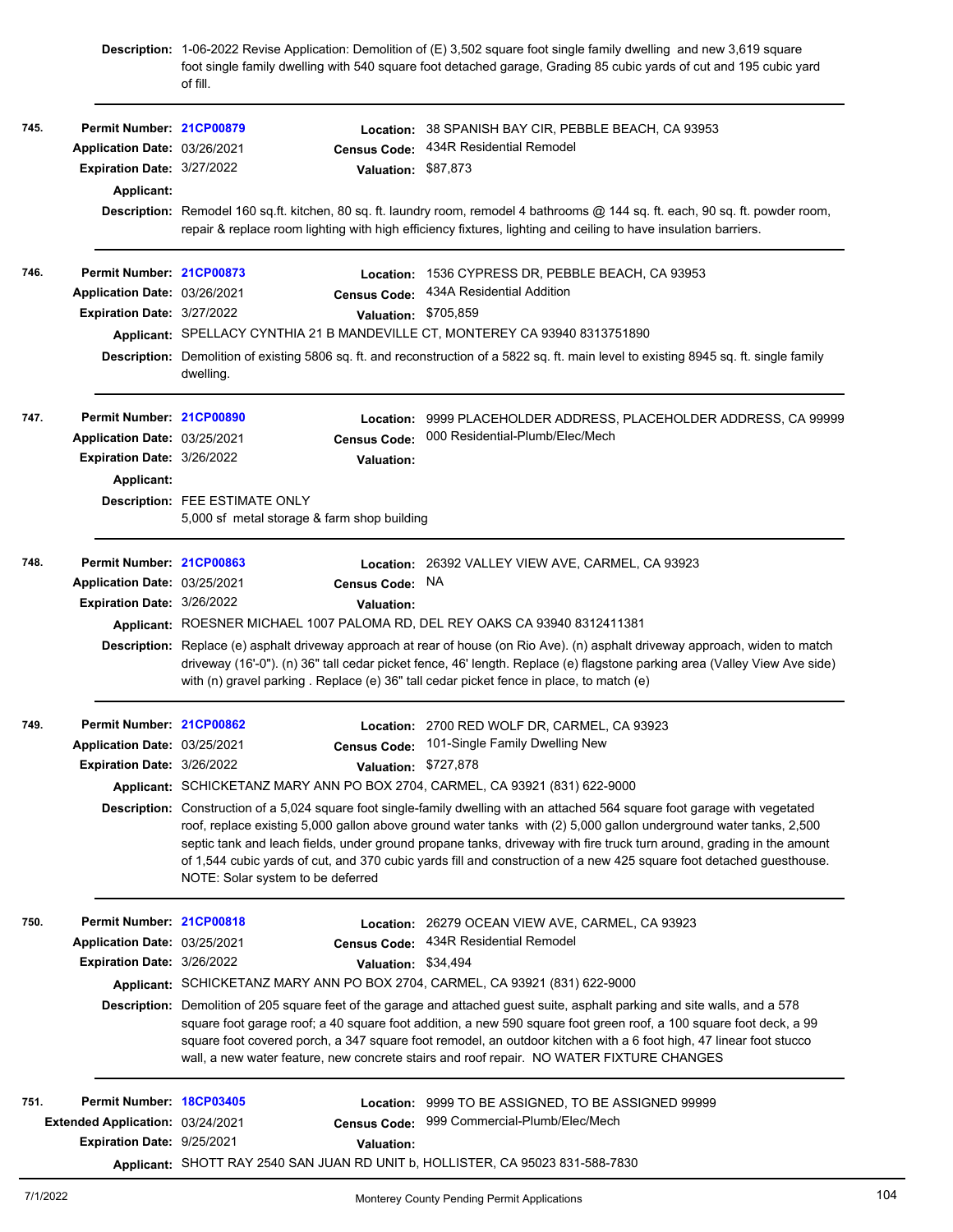| 752. | Permit Number: 19CP00366<br>Extended Application: 03/24/2021<br>Expiration Date: 3/25/2022           | Location:<br><b>Census Code:</b><br>Valuation:<br>structure in the floodway.                                                                                                                                                                  | 9580 S PRUNEDALE RD, SALINAS, CA 93907<br>649 DEMO-All Other Structures<br>Applicant: RAMIRES WALFRE ALEJANDRO DIAZ ET AL 9580 SOUTH PRUNEDALE RD, SALINAS CA 93907 4084309940<br>Description: To partially clear 19CE00004: relocate accessory structure under 240' to meet setbacks and remove unpermitted                                                                                                                                                                                                                             |
|------|------------------------------------------------------------------------------------------------------|-----------------------------------------------------------------------------------------------------------------------------------------------------------------------------------------------------------------------------------------------|------------------------------------------------------------------------------------------------------------------------------------------------------------------------------------------------------------------------------------------------------------------------------------------------------------------------------------------------------------------------------------------------------------------------------------------------------------------------------------------------------------------------------------------|
| 753. | Permit Number: 20CP00074<br>Extended Application: 03/24/2021<br>Expiration Date: 09/24/2022          | <b>Census Code:</b><br>Valuation: \$60,815<br>Applicant: TAYLAN NICOLE 235 MONTEREY ST STE B, SALINAS, CA 93901 831-424-4620                                                                                                                  | Location: 20400 SPENCE RD, SALINAS, CA 93908<br>437A Commercial Addition<br>Description: Commercial Change Occupancy of Building "L" & "M" from S1 to F1 8240 square feet, Demo mobile home unit "U"<br>1368 square feet, New restroom Building "R" and "S", New trailer Building "O" & "P," 576 square feet. Install exit<br>sign and swing doors to the green houses, New storage shed, "T" 413 square feet, Upgrade electrical system in<br>green houses, new unpaved parking lot, add Pallet racks to Building "L" 5144 square feet. |
| 754. | Permit Number: 21PRJ0011<br>Application Date: 03/23/2021<br><b>Expiration Date:</b><br>Applicant:    | Census Code:<br>Valuation:<br><b>Description: 2020 DISASTER REBUILD APPLICATION</b><br><b>LOSS OF STRUCTURES</b>                                                                                                                              | Location: 17 TRAMPA CYN RD, CARMEL VALLEY, CA 93924<br>434D Residential Demo/Rebuild                                                                                                                                                                                                                                                                                                                                                                                                                                                     |
| 755. | Permit Number: 21CP00812<br>Application Date: 03/23/2021<br>Expiration Date: 3/24/2022               | <b>Census Code:</b><br><b>Valuation:</b><br>Applicant: SOTO SALVADOR 235 MONTEREY ST STE B, SALINAS, CA 93901 8314244620<br>Description: Anchor existing pallet racks in existing processing building.<br>Work to be performed in Building L. | Location: 20400 SPENCE RD, SALINAS, CA 93908<br>437R Commercial Remodel                                                                                                                                                                                                                                                                                                                                                                                                                                                                  |
| 756. | Permit Number: 20CP01862<br>Application Date: 03/22/2021<br>Expiration Date: 3/23/2022<br>Applicant: | Valuation: \$46,368                                                                                                                                                                                                                           | Location: 17080 WALLACE CT, AROMAS 95004<br>Census Code: 434A Residential Addition<br>Description: Add a new detached prefab steel storage building to be used as garage 960 square feet.                                                                                                                                                                                                                                                                                                                                                |
| 757. | Permit Number: 21CP00786<br>Application Date: 03/19/2021<br>Expiration Date: 3/20/2022<br>Applicant: | <b>Census Code:</b><br>Valuation: \$306,479                                                                                                                                                                                                   | Location: 29 LOS ROBLES DR, CARMEL VALLEY, CA 93924<br>101-Single Family Dwelling New<br>Description: To clear violation (20CE00441) convert existing 4815 sq. ft. barn into a single family dwelling and art studio, new                                                                                                                                                                                                                                                                                                                |
| 758. | Permit Number: 18CP03444<br>Extended Application: 03/19/2021<br>Expiration Date: 09/20/2021          | 270 sq. ft. attached carport.<br>Location:<br><b>Census Code:</b><br>Valuation:<br>foot deck.                                                                                                                                                 | 16275 MERIDIAN RD, SALINAS, CA 93907<br>101-Single Family Dwelling New<br>\$310,753<br>Applicant: BARON AUGUSTIN 3033 MOOREPARK AVE #1, SAN JOSE, CA 95128 (408) 294-7060<br>Description: To Clear CE: Legalize the conversion existing 2,053 square foot barn to an single family dwelling, and 400 square                                                                                                                                                                                                                              |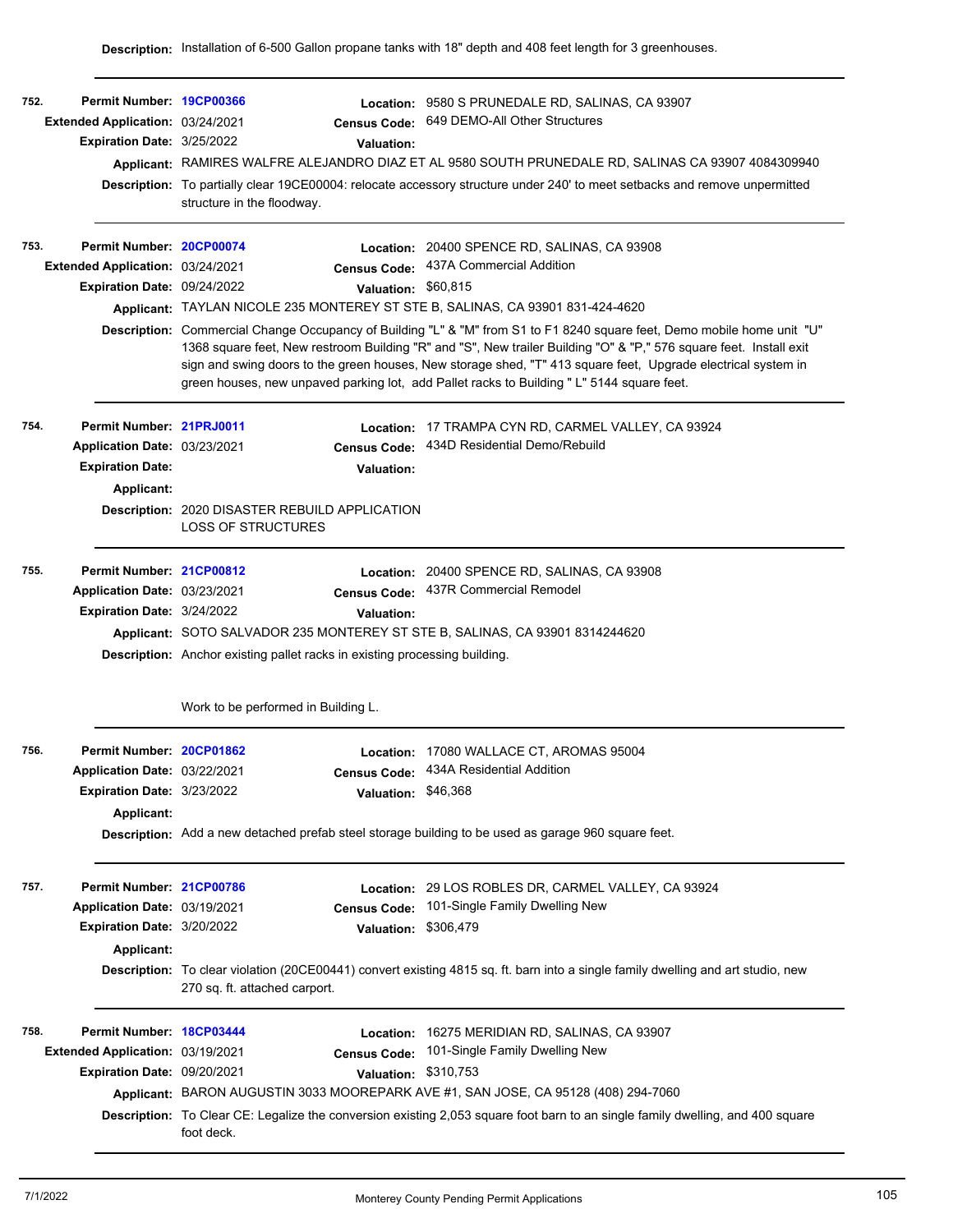| 759. | Permit Number: 21CP00371<br>Application Date: 03/18/2021<br>Expiration Date: 3/19/2022<br><b>Applicant:</b> | <b>Census Code:</b><br>Valuation:                                                    | Location: 306 COUNTRY CLUB HEIGHTS, CARMEL VALLEY, CA 93924<br>101-Single Family Dwelling New<br>\$614,866<br>Description: New 3,176 square foot two story single family dwelling with a 814 square foot ADU, a 1500 square foot basement. |  |  |  |
|------|-------------------------------------------------------------------------------------------------------------|--------------------------------------------------------------------------------------|--------------------------------------------------------------------------------------------------------------------------------------------------------------------------------------------------------------------------------------------|--|--|--|
|      |                                                                                                             | 87 cubic of fill.                                                                    | 842 square foot attached garage, pool/spa, terraces, drive way and grading approximally 189 cubic yards of cut and                                                                                                                         |  |  |  |
|      |                                                                                                             | (TO BRING TO CODE: GP040189 & BP052946 & BP080140)                                   |                                                                                                                                                                                                                                            |  |  |  |
| 760. | Permit Number: 21CP00338                                                                                    |                                                                                      | Location: 38075 METZ RD, SOLEDAD, CA 93960                                                                                                                                                                                                 |  |  |  |
|      | Application Date: 03/18/2021                                                                                | <b>Census Code:</b>                                                                  |                                                                                                                                                                                                                                            |  |  |  |
|      | Expiration Date: 3/19/2022                                                                                  | <b>Valuation:</b>                                                                    |                                                                                                                                                                                                                                            |  |  |  |
|      | Applicant:                                                                                                  | Description: Remove and replace existing 200 amp service on new PG&E post.           |                                                                                                                                                                                                                                            |  |  |  |
| 761. | Permit Number: 20CP02632                                                                                    | <b>Location:</b>                                                                     | 14700 MERIDIAN RD, SALINAS, CA 93907                                                                                                                                                                                                       |  |  |  |
|      | Application Date: 03/18/2021                                                                                | <b>Census Code:</b>                                                                  | NA                                                                                                                                                                                                                                         |  |  |  |
|      | Expiration Date: 3/19/2022                                                                                  | Valuation: \$120,000                                                                 |                                                                                                                                                                                                                                            |  |  |  |
|      | <b>Applicant:</b>                                                                                           |                                                                                      |                                                                                                                                                                                                                                            |  |  |  |
|      |                                                                                                             | Description: To partially clear 16CE00056: New West Sediment Control Basin.          |                                                                                                                                                                                                                                            |  |  |  |
|      |                                                                                                             | Grading to consist of 2,350 cubic yards of cut and 650 cubic yards of fill.          |                                                                                                                                                                                                                                            |  |  |  |
|      |                                                                                                             | East Sediment Control Basin under Permit 20CP00398.                                  |                                                                                                                                                                                                                                            |  |  |  |
| 762. | Permit Number: 21CP00178                                                                                    | Location:                                                                            | 58 CALERA CYN RD A, SALINAS, CA 93908                                                                                                                                                                                                      |  |  |  |
|      | Application Date: 03/17/2021                                                                                | <b>Census Code:</b>                                                                  | 329 Structure Other Than Building                                                                                                                                                                                                          |  |  |  |
|      | Expiration Date: 3/18/2022                                                                                  | Valuation: \$28,980                                                                  |                                                                                                                                                                                                                                            |  |  |  |
|      | <b>Applicant:</b>                                                                                           | railings and steps.                                                                  | Description: Demolition of existing 900 square feet wood deck and steps, and construction of a 600 square feet wood deck,                                                                                                                  |  |  |  |
| 763. | Permit Number: 21CP00757                                                                                    |                                                                                      | Location: 6880 LAKEVIEW DR, SALINAS, CA 93907                                                                                                                                                                                              |  |  |  |
|      | Application Date: 03/16/2021                                                                                |                                                                                      | Census Code: 329 Structure Other Than Building                                                                                                                                                                                             |  |  |  |
|      | <b>Expiration Date: 3/17/2022</b>                                                                           | Valuation:                                                                           | \$5,693                                                                                                                                                                                                                                    |  |  |  |
|      |                                                                                                             | Applicant: Richard R. Pierleoni 6880 LAKEVIEW DR, SALINAS CA 93907-9109 831-207-0912 |                                                                                                                                                                                                                                            |  |  |  |
|      |                                                                                                             | Remodeled area 192 and added new 48 square feet and demo 144 square feet.            | Description: To Clear code case 20CE00254 Replace part of existing deck and stairs which were rot damaged                                                                                                                                  |  |  |  |
| 764. | Permit Number: 21CP00739                                                                                    |                                                                                      | Location: 425 HITCHCOCK RD, SALINAS, CA 93908                                                                                                                                                                                              |  |  |  |
|      | Application Date: 03/12/2021                                                                                | <b>Census Code:</b>                                                                  | 112 MH on Foundation/Modular/Manufactured                                                                                                                                                                                                  |  |  |  |
|      | Expiration Date: 3/13/2022                                                                                  | <b>Valuation:</b>                                                                    |                                                                                                                                                                                                                                            |  |  |  |
|      |                                                                                                             | Applicant: MORISOLI LAND CO 46542 CREEKSIDE CIR, KING CITY, CA 93930 8313859280      |                                                                                                                                                                                                                                            |  |  |  |
|      |                                                                                                             |                                                                                      | Description: Replace existing manufacture home with a new 1,493 square foot manufactured home                                                                                                                                              |  |  |  |
| 765. | Permit Number: 21CP00634                                                                                    | Location:                                                                            | 7902 VALLEY GREENS DR, CARMEL, CA 93923                                                                                                                                                                                                    |  |  |  |
|      | Application Date: 03/11/2021                                                                                | <b>Census Code:</b>                                                                  | 437A Commercial Addition                                                                                                                                                                                                                   |  |  |  |
|      | Expiration Date: 3/12/2022<br>Applicant:                                                                    | <b>Valuation:</b>                                                                    |                                                                                                                                                                                                                                            |  |  |  |
|      |                                                                                                             |                                                                                      | Description: Construct submersible sewage lift station including site development and emergency generator.                                                                                                                                 |  |  |  |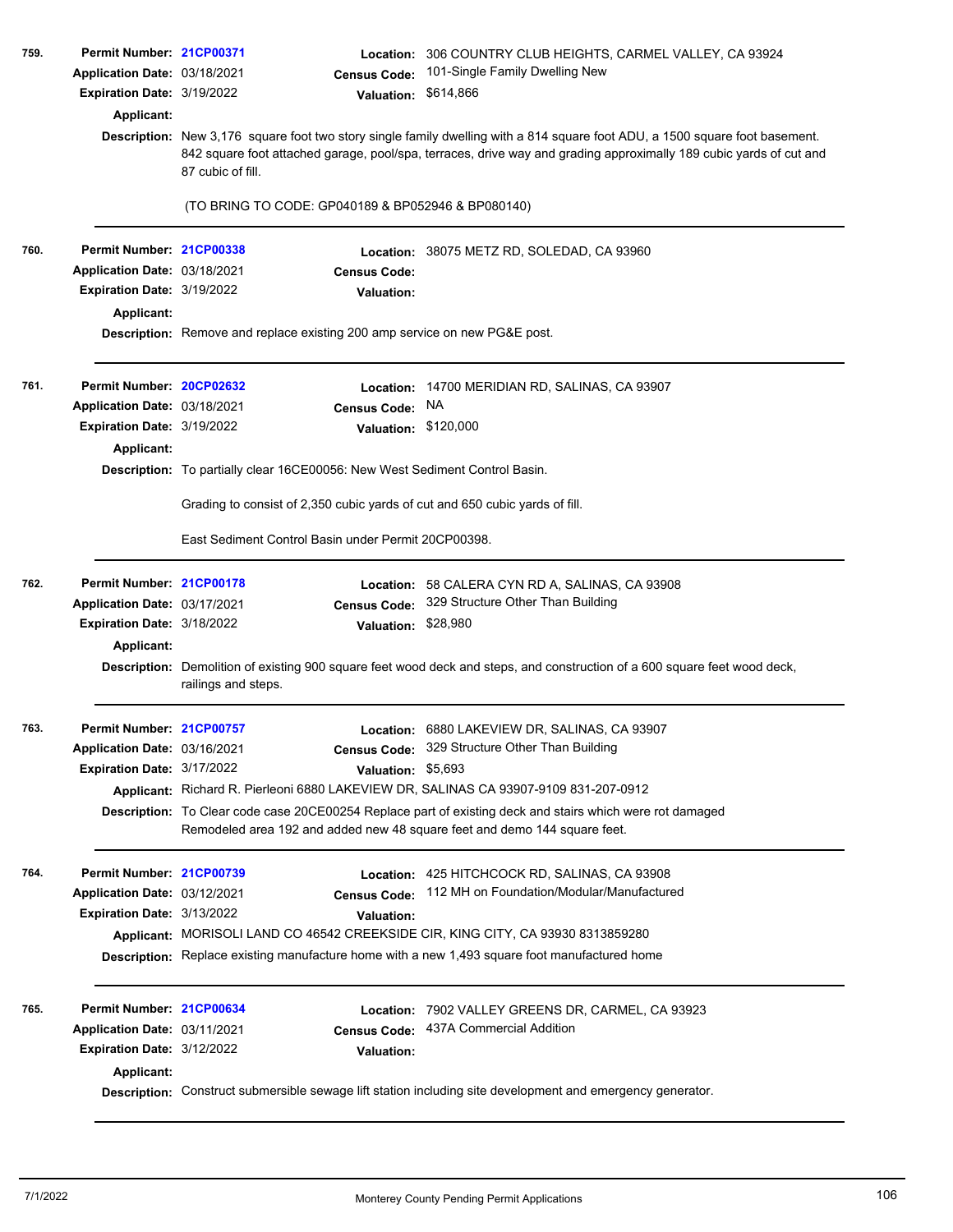| 766.<br>767. | Permit Number: 21CP00700<br>Application Date: 03/10/2021<br>Expiration Date: 3/11/2022<br>Permit Number: 21CP00663<br>Application Date: 03/10/2021<br>Expiration Date: 3/11/2022 | <b>Census Code:</b><br><b>Valuation:</b><br>Applicant: IRWIN JIM 2340 GARDEN RD STE 100, MONTEREY CA 93940 8316494642<br><b>Census Code:</b><br><b>Valuation:</b><br>Applicant: HANNER MATT PO BOX 2201, CARMEL, CA 93921 8316268606                                                                          | <b>Location: 20220 SPENCE RD, SALINAS, CA 93908</b><br>647 DEMO-3 and 4 Unit<br>Description: Demolition of two mobile homes, one shed, and six greenhouses: E, F, K, L, M, N for a total of 101,689 square feet.<br>Location: 26020 RIO VISTA DR, CARMEL, CA 93923<br>434R Residential Remodel<br>Description: Construction of a new 603 square foot green living roof on the guest house, one (1) additional deck will be added<br>for total area of 773 square feet for both decks; new paths, patios & steps (1,993 square feet); 3,376 square feet of<br>porous paving to replace the existing asphalt drive; a new automatic driveway gate, a 38 square foot outdoor brick<br>hearth, 30,000 gallon buried rainwater storage tank, outdoor lighting; and overall impervious surface reduction for<br>this renovation is 3,538 square feet. Grading: 103 cubic yards of cut and 35 cubic yards of fill. |
|--------------|----------------------------------------------------------------------------------------------------------------------------------------------------------------------------------|---------------------------------------------------------------------------------------------------------------------------------------------------------------------------------------------------------------------------------------------------------------------------------------------------------------|-------------------------------------------------------------------------------------------------------------------------------------------------------------------------------------------------------------------------------------------------------------------------------------------------------------------------------------------------------------------------------------------------------------------------------------------------------------------------------------------------------------------------------------------------------------------------------------------------------------------------------------------------------------------------------------------------------------------------------------------------------------------------------------------------------------------------------------------------------------------------------------------------------------|
| 768.         | Permit Number: 21CP00182<br>Application Date: 03/03/2021<br>Expiration Date: 3/4/2022                                                                                            | <b>Census Code:</b><br>Applicant: D'AMICO ANDY 22790 FUJI LANE, SALINAS, CA 93908 (831) 419-5762<br>electrical.                                                                                                                                                                                               | Location: 22790 FUJI LN, SALINAS, CA 93908<br>437R Commercial Remodel<br>Valuation: \$381,654<br>Description: Conversion of existing 13,448 square feet of greenhouses to process areas for drying and processing to include<br>new exterior metal siding panels, 8MM acrylic interior partitions, metal rib roofing panels, fire sprinkler system, and                                                                                                                                                                                                                                                                                                                                                                                                                                                                                                                                                     |
| 769.         | Permit Number: 21CP00127<br>Extended Application: 03/02/2021<br>Expiration Date: 3/31/2023                                                                                       | Location:<br><b>Census Code:</b><br>Valuation: \$455,766<br>Applicant: CASE G D PO BOX 3074, MONTEREY, CA 93942 8316494743<br>of 1,200 C.Y of Cut and 3,200 C.Y of Fill.<br>Garage and Workshop under separate permit.<br>Solar system and pool listed as deferred approval and to be issued under a separate | 11850 PASEO ESCONDIDO, CARMEL VALLEY, CA 93924<br>101-Single Family Dwelling New<br>Description: Construction of new one story 3,415 square foot single family dwelling, 864 square foot veranda Grading to consist                                                                                                                                                                                                                                                                                                                                                                                                                                                                                                                                                                                                                                                                                         |
| 770.         | Permit Number: 19CP03608<br>Extended Application: 02/26/2021<br>Expiration Date: 11/23/2021                                                                                      | <b>Census Code:</b><br>Valuation: \$223,216<br>Applicant: INGRAM LUKE PO BOX 2, CARMEL VALLEY CA 93924 8312778574<br>story deck, 500 gallon propane tank, and a 1,000 gallon septic system.<br>ALL BUILT/INSTALLED WITHOUT THE BENEFIT OF PERMITS.                                                            | Location: 41850 TASSAJARA RD, CARMEL VALLEY, CA 93924<br>101-Single Family Dwelling New<br>Description: Construction of a 1,519 sq. ft. two story single family dwelling, 299 sq. ft. sun room, 26 sq. ft. deck, 32 sq. ft. 2nd                                                                                                                                                                                                                                                                                                                                                                                                                                                                                                                                                                                                                                                                             |
| 771.         | Permit Number: 19CP02699<br>Extended Application: 02/26/2021<br>Expiration Date: 2/27/2022                                                                                       | Location:<br><b>Census Code:</b><br>Valuation: \$57,783<br>Applicant: ROBINSON TALLI 99 ALMADEN BLVD, SAN JOSE, CA 95113 408-207-9439<br>Description: Construct Town Center Park; lighting drainage, stage, trellis and electrical.                                                                           | 16185 EAST GARRISON DR, EAST GARRISON, CA 93933<br>329 Structure Other Than Building                                                                                                                                                                                                                                                                                                                                                                                                                                                                                                                                                                                                                                                                                                                                                                                                                        |
| 772.         | Permit Number: 21CP00004<br>Application Date: 02/25/2021<br>Expiration Date: 2/26/2022<br>Applicant:                                                                             | <b>Census Code:</b><br>Valuation: \$56,192                                                                                                                                                                                                                                                                    | <b>Location: 26500 ENCINAL RD, SALINAS, CA 93908</b><br>437R Commercial Remodel<br>Description: *Mont. Tilth. Convert existing storage buildings to F-1 buildings and installation of fire sprinklers.                                                                                                                                                                                                                                                                                                                                                                                                                                                                                                                                                                                                                                                                                                      |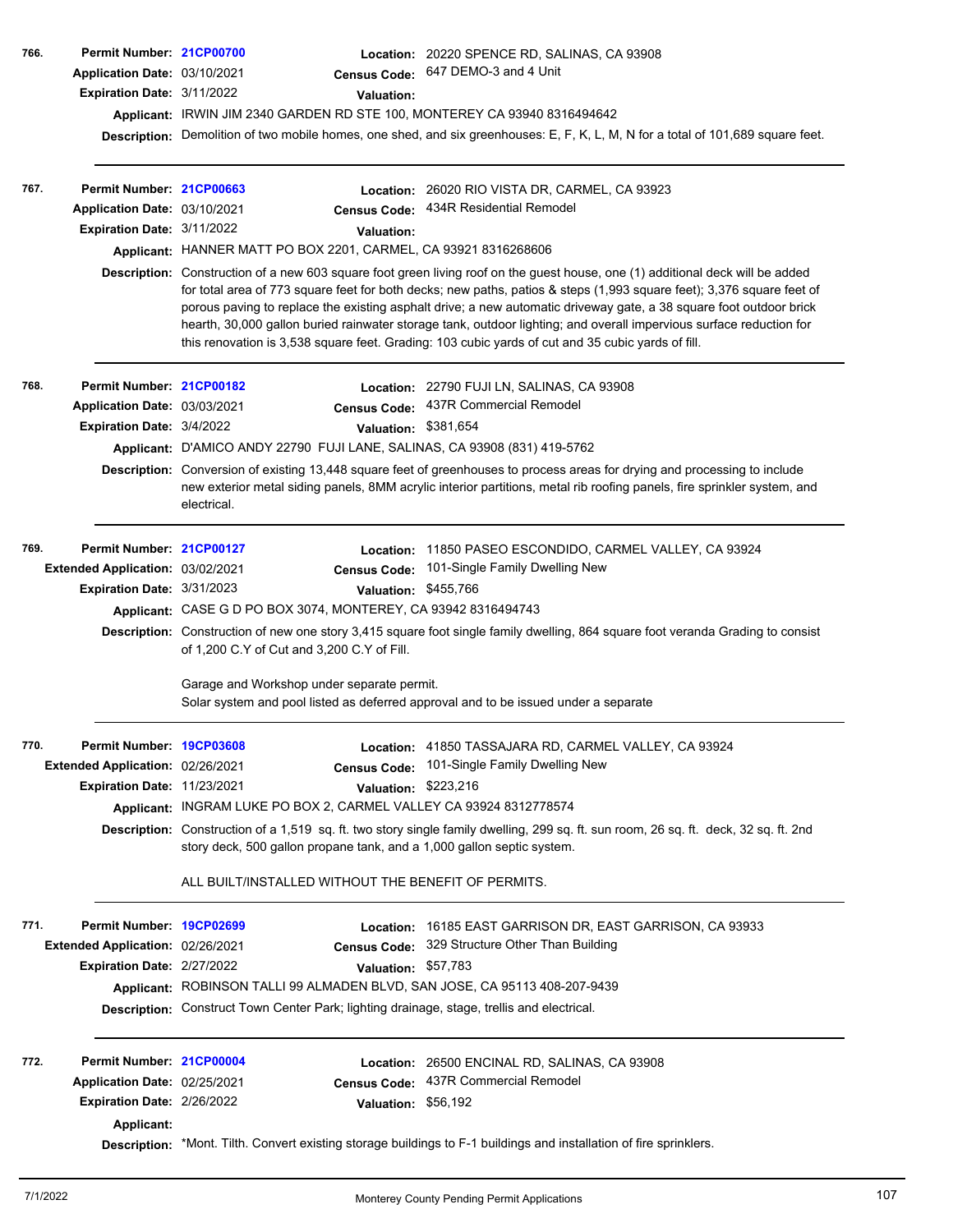| 773.<br>774. | Permit Number: 21PRJ0009<br>Application Date: 02/25/2021<br><b>Expiration Date:</b><br>Permit Number: 20CP00649<br>Extended Application: 02/24/2021<br>Expiration Date: 8/25/2021 | <b>Census Code:</b><br><b>Valuation:</b><br>Applicant: LOPEZ ADRIAN P.O. BOX 2094, CARMEL, CA 93921 831-521-5924<br>Description: 2020 DISASTE REBUILD APPLICATION<br>Applicant: BURRELL CHERYL PO BOX 1767, PEBBLE BEACH CA 93953 (831) 625-8497<br>bluff. Work includes grading of 900 cubic yards cut, 800 cubic yards fill.<br>Location: Pebble Beach Golf Links, 18th hole, 1700 17 Mile Drive. | Location: 21165 CACHAGUA RD, CARMEL VALLEY, CA 93924<br>000 Residential-Plumb/Elec/Mech<br>EXISTING STRUCTURES THAT WERE BURNED 2305 SQUARE FOOT SFD 493 SQUARE FOOT GARAGE<br>Location: 9999 TO BE ASSIGNED, TO BE ASSIGNED 99999<br>Census Code: 329 Structure Other Than Building<br>Valuation: \$401,624<br>Description: Removal, repair, and extension of existing coastal protection structures; remove rip-rap, concrete grout 31 lineal<br>feet, repair/reconstruct 201 lineal feet, construct new 26 lineal at lower buttress, 62 lineal feet x 10'12" high upper                                                  |
|--------------|-----------------------------------------------------------------------------------------------------------------------------------------------------------------------------------|-----------------------------------------------------------------------------------------------------------------------------------------------------------------------------------------------------------------------------------------------------------------------------------------------------------------------------------------------------------------------------------------------------|-----------------------------------------------------------------------------------------------------------------------------------------------------------------------------------------------------------------------------------------------------------------------------------------------------------------------------------------------------------------------------------------------------------------------------------------------------------------------------------------------------------------------------------------------------------------------------------------------------------------------------|
| 775.         | Permit Number: 21CP00428<br>Application Date: 02/23/2021<br>Expiration Date: 2/24/2022<br><b>Applicant:</b>                                                                       | Location:<br><b>Census Code:</b><br>Valuation:<br><b>Description:</b> Demo a 1,100 square foot manufactured home.                                                                                                                                                                                                                                                                                   | 588 STRAWBERRY RD A, ROYAL OAKS, CA 95076<br>434D Residential Demo/Rebuild                                                                                                                                                                                                                                                                                                                                                                                                                                                                                                                                                  |
| 776.         | Permit Number: 21CP00334<br>Application Date: 02/22/2021<br>Expiration Date: 2/23/2022                                                                                            | <b>Census Code:</b><br>Valuation:<br>Applicant: IRWIN JIM 2340 GARDEN RD STE 100, MONTEREY CA 93940 8316494642<br>walls.                                                                                                                                                                                                                                                                            | Location: 11500 DOLAN RD, BLDG# 20, MOSS LANDING, CA 95039<br>437R Commercial Remodel<br>Description: BLDG#20.Interior demolition of wood frame walls / partitions (lower level) and one mezzanine on top of wood frame                                                                                                                                                                                                                                                                                                                                                                                                     |
| 777.         | Permit Number: 21CP00354<br>Application Date: 02/22/2021<br><b>Expiration Date: 2/23/2022</b>                                                                                     | Valuation:<br>Applicant: TURGEN KEN 2340 GARDEN RD STE 100, MONTEREY, CA 93940 8316494642<br>· PROVIDE ILLUMINATED EXIT SIGNS TO NEW DOORS AS REQUIRED.                                                                                                                                                                                                                                             | Location: 2340 ALISAL RD, SALINAS, CA 93908<br>Census Code: 437R Commercial Remodel<br>Description: PROVIDE ADDITIONAL EGRESS DOORS TO EXISTING GREENHOUSE 'B' TO MEET CODE FOR EXITING.<br>· PROVIDE CONCRETE STOOPS AT EXTERIOR DOOR LOCATION AS REQUIRED.                                                                                                                                                                                                                                                                                                                                                                |
| 778.         | Permit Number: 21CP00190<br>Application Date: 02/19/2021<br>Expiration Date: 2/20/2022<br>Applicant:                                                                              | Location:<br><b>Census Code:</b><br>CY and Fill 500 CY                                                                                                                                                                                                                                                                                                                                              | 10 COUNTRY CLUB WAY, CARMEL VALLEY, CA 93924<br>437A Commercial Addition<br>Valuation: \$1,271,230<br><b>Description:</b> Remodel of 10,114 sq. ft. consisting of: Bldg. $A - (e)$ 1709 sq. ft.: demo 521 sq. ft. remodel 639 sq. ft.; Bldg. B - 33<br>sq. ft. addition; Bldg. C - 32 sq. ft. addition. New 775 sq. ft. laundry room, and 410 sq. ft. gym/yoga room over<br>existing pool mechanical bldg. Demo (e) 2322 sq. ft. pool, build new 420 sq. ft., demo (e) 60 sq. ft. hot tub, add new<br>241 sq. ft. Replace 195 linear feet asphalt and gravel with gravel, concrete, pavers, faux bridge. Grading: Cut 4,000 |
| 779.         | Permit Number: 19CP03473<br>Extended Application: 02/18/2021<br>Expiration Date: 2/19/2022                                                                                        | <b>Census Code:</b><br>Valuation: \$88,770<br>Applicant: JOHNSON PHILIP PO BOX 112, CARMEL VALLEY, CA 93924 (831) 659-4160                                                                                                                                                                                                                                                                          | Location: 18 HARTNELL RD, SALINAS, CA 93908<br>437A Commercial Addition<br>Description: To Clear Construction of a new 561 square foot restroom building, 270 trash enclosure and septic system.                                                                                                                                                                                                                                                                                                                                                                                                                            |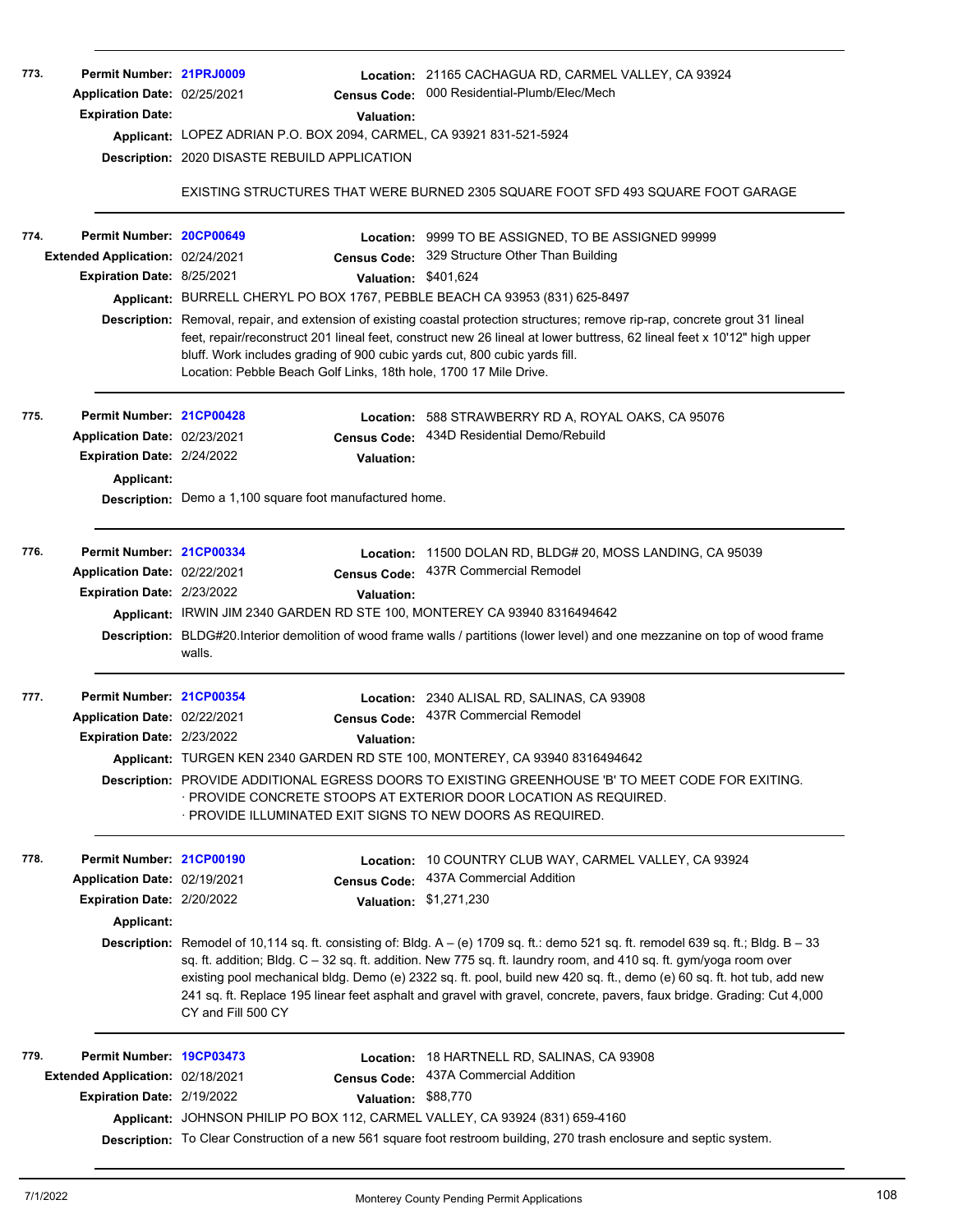| 780. | Permit Number: 21CP00213         |                                                                                                                                                                  |                      | Location: 739 MIDDLEFIELD RD, SALINAS, CA 93906                                                                                  |
|------|----------------------------------|------------------------------------------------------------------------------------------------------------------------------------------------------------------|----------------------|----------------------------------------------------------------------------------------------------------------------------------|
|      | Application Date: 02/18/2021     |                                                                                                                                                                  | <b>Census Code:</b>  | 434A Residential Addition                                                                                                        |
|      | Expiration Date: 2/19/2022       |                                                                                                                                                                  | Valuation: \$56,740  |                                                                                                                                  |
|      | Applicant:                       |                                                                                                                                                                  |                      |                                                                                                                                  |
|      |                                  |                                                                                                                                                                  |                      | Description: 468 square foot addition to existing 1,361 square foot single family dwelling and change existing pitch roof from 3 |
|      |                                  | in 12 to 6 in 12.                                                                                                                                                |                      |                                                                                                                                  |
|      |                                  |                                                                                                                                                                  |                      |                                                                                                                                  |
| 781. | Permit Number: 21CP00367         |                                                                                                                                                                  |                      | Location: 9999 TO BE ASSIGNED, TO BE ASSIGNED 99999                                                                              |
|      | Application Date: 02/18/2021     |                                                                                                                                                                  | <b>Census Code:</b>  | 437D Commercial Demo/Rebuild                                                                                                     |
|      | Expiration Date: 2/19/2022       |                                                                                                                                                                  | <b>Valuation:</b>    |                                                                                                                                  |
|      | Applicant:                       |                                                                                                                                                                  |                      |                                                                                                                                  |
|      |                                  |                                                                                                                                                                  |                      | Description: GREENHOUSE IMPROVEMENTS: 1) replace heaters and gas piping 2) replace corrugated polycarbonate at side              |
|      |                                  | walls and end walls. 3) Install new 11 mil poly film at wall                                                                                                     |                      |                                                                                                                                  |
|      |                                  |                                                                                                                                                                  |                      | and roof 4) Install new manual roll up vents replace sliding door w/ new premanufactured sliding door w/ man door                |
|      |                                  | 5) Repair greenhouse framing 6) new Electrical separate permit.                                                                                                  |                      |                                                                                                                                  |
| 782. | Permit Number: APP210303         |                                                                                                                                                                  |                      | Location: 3150 FERGUSSON LN, PEBBLE BEACH, CA 93953                                                                              |
|      | Application Date: 02/18/2021     |                                                                                                                                                                  |                      |                                                                                                                                  |
|      |                                  |                                                                                                                                                                  | <b>Census Code:</b>  |                                                                                                                                  |
|      | <b>Expiration Date:</b>          |                                                                                                                                                                  | <b>Valuation:</b>    |                                                                                                                                  |
|      |                                  |                                                                                                                                                                  |                      | Applicant: MORENO PAUL 16 WALKER ST, WATSONVILLE, CA 95076 8317246173                                                            |
|      |                                  |                                                                                                                                                                  |                      | Description: TEAR OFF BUILT UP ROOFING AND INSTALL A NEW DUROLAST ROOFING ON TWO FLAT ROOF AREAS ONLY                            |
|      |                                  |                                                                                                                                                                  |                      |                                                                                                                                  |
| 783. | Permit Number: 21CP00502         |                                                                                                                                                                  |                      | Location: 586 VIEJO RD, CARMEL, CA 93923                                                                                         |
|      | Application Date: 02/18/2021     |                                                                                                                                                                  | <b>Census Code:</b>  | 434R Residential Remodel                                                                                                         |
|      | Expiration Date: 2/19/2022       |                                                                                                                                                                  | <b>Valuation:</b>    |                                                                                                                                  |
|      | Applicant:                       |                                                                                                                                                                  |                      |                                                                                                                                  |
|      |                                  |                                                                                                                                                                  |                      | Description: Replace exiting tub with a walk-in tub, new 20 AMP circuit, patch drywall if needed.                                |
| 784. | Permit Number: 21CP00492         |                                                                                                                                                                  |                      | Location: 37 POPPY RD, CARMEL VALLEY, CA 93924                                                                                   |
|      | Application Date: 02/17/2021     |                                                                                                                                                                  |                      |                                                                                                                                  |
|      |                                  |                                                                                                                                                                  | <b>Census Code:</b>  |                                                                                                                                  |
|      | Expiration Date: 2/18/2022       |                                                                                                                                                                  | <b>Valuation:</b>    |                                                                                                                                  |
|      | Applicant:                       |                                                                                                                                                                  |                      |                                                                                                                                  |
|      |                                  | Description: Residential Roof-mounted photovoltaic system. 4.8 kW 15 Panels. Existing electrical panel will be used. 100 Amps.<br>One (1) Energy Storage System. |                      |                                                                                                                                  |
|      |                                  |                                                                                                                                                                  |                      |                                                                                                                                  |
| 785. | Permit Number: 21CP00487         |                                                                                                                                                                  | Location:            | 10801 MC DOUGALL ST, CASTROVILLE, CA 95012                                                                                       |
|      | Application Date: 02/17/2021     |                                                                                                                                                                  | <b>Census Code:</b>  | 101-Single Family Dwelling New                                                                                                   |
|      | Expiration Date: 2/18/2022       |                                                                                                                                                                  | Valuation:           | \$254,518                                                                                                                        |
|      |                                  |                                                                                                                                                                  |                      | Applicant: LOPEZ LUIS 150 CAYUGA STREET SUITE 1, SALINAS, CA 93901 8312508069                                                    |
|      |                                  | Description: Construction of a 2,368 square foot one-story duplex including two attached 264 square foot one-car garages, and<br>35 sq. ft. covered entry        |                      |                                                                                                                                  |
|      |                                  |                                                                                                                                                                  |                      |                                                                                                                                  |
| 786. | Permit Number: 20CP02426         |                                                                                                                                                                  | Location:            | 17640 PESANTE RD, SALINAS, CA 93907                                                                                              |
|      | Application Date: 02/16/2021     |                                                                                                                                                                  | <b>Census Code:</b>  | 101-Single Family Dwelling New                                                                                                   |
|      | Expiration Date: 2/17/2022       |                                                                                                                                                                  | Valuation: \$614,623 |                                                                                                                                  |
|      |                                  | Applicant: ECKHAUS ENRIQUE PO BOX 783, SALINAS CA 93901 8317942461                                                                                               |                      |                                                                                                                                  |
|      |                                  |                                                                                                                                                                  |                      | Description: To clear 18CE00537: Remodel existing 2,778 square foot church add a full kitchen, convert existing 750 square foot  |
|      |                                  |                                                                                                                                                                  |                      | class room "A" to ADU, remodel existing 972 square foot single family dwelling 'B" and add 552 square foot, with a               |
|      |                                  |                                                                                                                                                                  |                      | 70-square foot front porch and demo existing carport and rebuilt 537 square foot garage.                                         |
| 787. | Permit Number: 18CP02750         |                                                                                                                                                                  | Location:            | 840 LEWIS RD, ROYAL OAKS, CA 95076                                                                                               |
|      | Extended Application: 02/16/2021 |                                                                                                                                                                  | <b>Census Code:</b>  | 101-Single Family Dwelling New                                                                                                   |
|      | Expiration Date: 8/17/2021       |                                                                                                                                                                  | <b>Valuation:</b>    | \$351,579                                                                                                                        |
|      |                                  |                                                                                                                                                                  |                      | Applicant: DALIVA GERI 11 W LAUREL DR STE 225, SALINAS, CA 93906 8318404284                                                      |
|      |                                  |                                                                                                                                                                  |                      |                                                                                                                                  |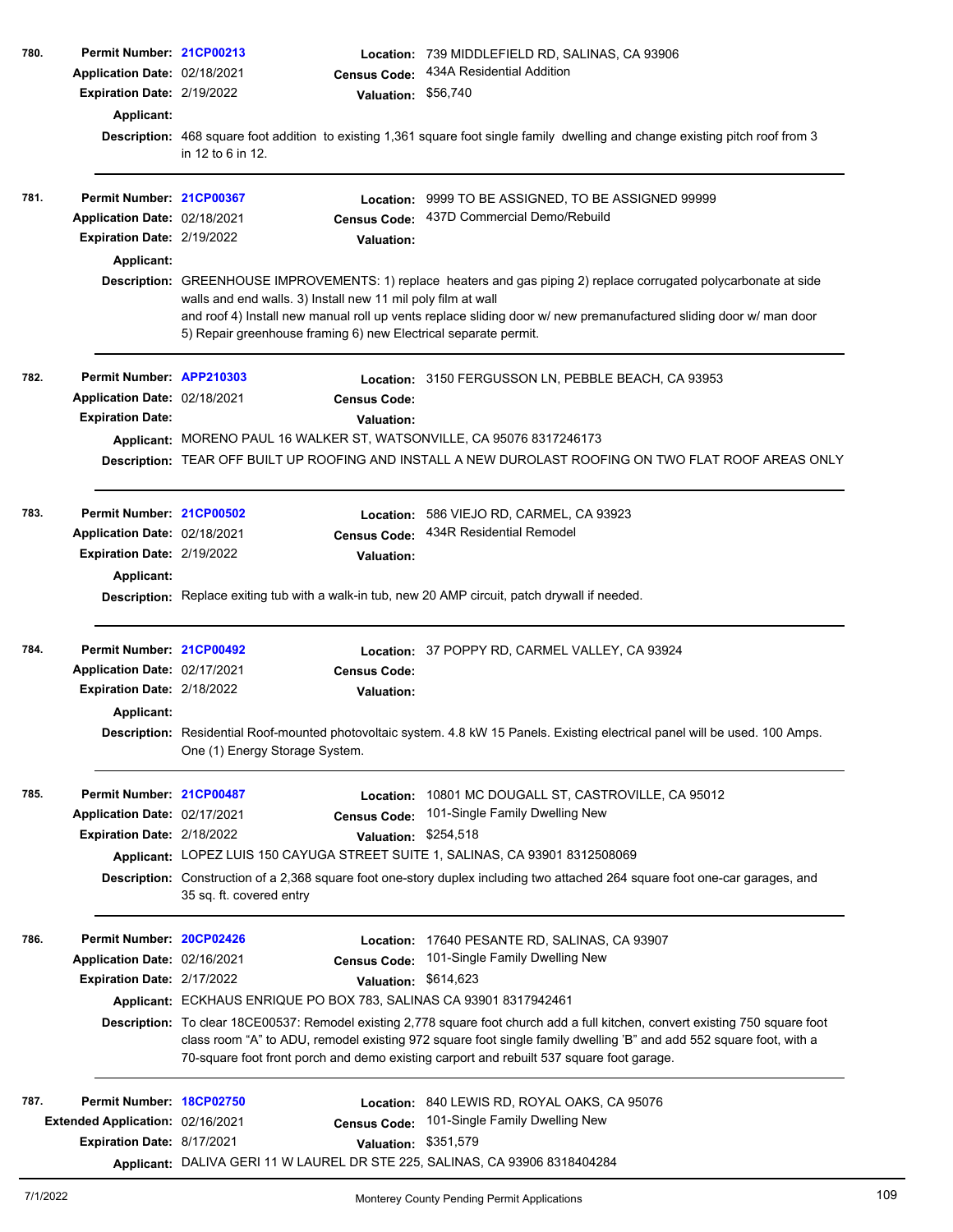|      |                                  |                                                                                                                                                                              |                      | Description: Construction of a 2,206 square foot single family dwelling with a 535 square foot attached garage, a 27 square foot<br>covered porch, and a 194 square foot wood deck and a new driveway at existing road. No Grading                                                                                                                                                                                                                                                                                                                                                                                                                                                                                                           |  |  |
|------|----------------------------------|------------------------------------------------------------------------------------------------------------------------------------------------------------------------------|----------------------|----------------------------------------------------------------------------------------------------------------------------------------------------------------------------------------------------------------------------------------------------------------------------------------------------------------------------------------------------------------------------------------------------------------------------------------------------------------------------------------------------------------------------------------------------------------------------------------------------------------------------------------------------------------------------------------------------------------------------------------------|--|--|
| 788. | Permit Number: 21CP00470         |                                                                                                                                                                              | Location:            | 10661 SEYMOUR ST, CASTROVILLE, CA 95012                                                                                                                                                                                                                                                                                                                                                                                                                                                                                                                                                                                                                                                                                                      |  |  |
|      | Application Date: 02/16/2021     |                                                                                                                                                                              | <b>Census Code:</b>  | 101A New Accessory Dwelling Unit                                                                                                                                                                                                                                                                                                                                                                                                                                                                                                                                                                                                                                                                                                             |  |  |
|      | Expiration Date: 2/17/2022       |                                                                                                                                                                              | Valuation: \$67,646  |                                                                                                                                                                                                                                                                                                                                                                                                                                                                                                                                                                                                                                                                                                                                              |  |  |
|      | Applicant:                       |                                                                                                                                                                              |                      |                                                                                                                                                                                                                                                                                                                                                                                                                                                                                                                                                                                                                                                                                                                                              |  |  |
|      |                                  | Description: Build 399 sq/ft garage with 399 ADU on top                                                                                                                      |                      |                                                                                                                                                                                                                                                                                                                                                                                                                                                                                                                                                                                                                                                                                                                                              |  |  |
| 789. | Permit Number: 21CP00370         |                                                                                                                                                                              |                      | Location: 18500 MORO RD, SALINAS, CA 93907                                                                                                                                                                                                                                                                                                                                                                                                                                                                                                                                                                                                                                                                                                   |  |  |
|      | Application Date: 02/12/2021     |                                                                                                                                                                              | <b>Census Code:</b>  | 101-Single Family Dwelling New                                                                                                                                                                                                                                                                                                                                                                                                                                                                                                                                                                                                                                                                                                               |  |  |
|      | Expiration Date: 2/13/2022       |                                                                                                                                                                              | Valuation: \$249,932 |                                                                                                                                                                                                                                                                                                                                                                                                                                                                                                                                                                                                                                                                                                                                              |  |  |
|      |                                  | Applicant: TALUBAN BELINDA PO BOX 292, SALINAS, CA 93902 8317540545                                                                                                          |                      |                                                                                                                                                                                                                                                                                                                                                                                                                                                                                                                                                                                                                                                                                                                                              |  |  |
|      |                                  |                                                                                                                                                                              |                      | Description: New 1,832 square foot single family dwelling with 576 square foot attached garage and 18 square covered porch.                                                                                                                                                                                                                                                                                                                                                                                                                                                                                                                                                                                                                  |  |  |
| 790. |                                  | Permit Number. 19CP01392-REV1                                                                                                                                                |                      | <b>Location: 235 ZABALA RD, SALINAS, CA 93908</b>                                                                                                                                                                                                                                                                                                                                                                                                                                                                                                                                                                                                                                                                                            |  |  |
|      | Application Date: 02/11/2021     |                                                                                                                                                                              | <b>Census Code:</b>  | NA.                                                                                                                                                                                                                                                                                                                                                                                                                                                                                                                                                                                                                                                                                                                                          |  |  |
|      | Expiration Date: 2/12/2022       |                                                                                                                                                                              | <b>Valuation:</b>    |                                                                                                                                                                                                                                                                                                                                                                                                                                                                                                                                                                                                                                                                                                                                              |  |  |
|      |                                  |                                                                                                                                                                              |                      | Applicant: ORTIZ GUSTAVO 235 ZABALA RD, SALINAS CA 93908 (831) 210-5745                                                                                                                                                                                                                                                                                                                                                                                                                                                                                                                                                                                                                                                                      |  |  |
|      |                                  | Description: Plan change to demolish the existing 448 sq. ft. hog barn/work shop, and full bathroom to clear violation<br>19CE00043.                                         |                      |                                                                                                                                                                                                                                                                                                                                                                                                                                                                                                                                                                                                                                                                                                                                              |  |  |
| 791. | Permit Number: 19CP01139         |                                                                                                                                                                              | Location:            | 36571 FOOTHILL RD, SOLEDAD, CA 93960                                                                                                                                                                                                                                                                                                                                                                                                                                                                                                                                                                                                                                                                                                         |  |  |
|      | Extended Application: 02/11/2021 |                                                                                                                                                                              | <b>Census Code:</b>  | 104 Three and Four Unit Dwelling-New                                                                                                                                                                                                                                                                                                                                                                                                                                                                                                                                                                                                                                                                                                         |  |  |
|      | Expiration Date: 2/12/2022       |                                                                                                                                                                              | <b>Valuation:</b>    | \$967,869                                                                                                                                                                                                                                                                                                                                                                                                                                                                                                                                                                                                                                                                                                                                    |  |  |
|      | Applicant:                       |                                                                                                                                                                              |                      |                                                                                                                                                                                                                                                                                                                                                                                                                                                                                                                                                                                                                                                                                                                                              |  |  |
|      |                                  |                                                                                                                                                                              |                      | Description: Project Update to current building code 2016: Permit to partially clear code case CE080102: Remodel an existing<br>farm worker housing units in Soledad: Two 3816 square feet farm worker cabins housing and two 1200 Square feet<br>farm worker cabins housing, to replace all existing windows, Bunk beds max allowed 36 units. Remove and replace<br>all exisitng doors, Update electrical wiring, outlets, switches and lighting fixtures. Apply gypsum board in the interior<br>of exterior walls, install fiberglass batt insulation in wall cavities, Install blown white virgin insulation in attic, Apply<br>gypsum board on ceiling and provide attic access. Install two forced air units to heat buildings BTU 80K. |  |  |
| 792. | Permit Number: 20CP02975         |                                                                                                                                                                              |                      | Location: 22785 FUJI LN, SALINAS, CA 93908                                                                                                                                                                                                                                                                                                                                                                                                                                                                                                                                                                                                                                                                                                   |  |  |
|      | Application Date: 02/10/2021     |                                                                                                                                                                              | <b>Census Code:</b>  | 437A Commercial Addition                                                                                                                                                                                                                                                                                                                                                                                                                                                                                                                                                                                                                                                                                                                     |  |  |
|      | Expiration Date: 2/11/2022       |                                                                                                                                                                              | Valuation: \$227,040 |                                                                                                                                                                                                                                                                                                                                                                                                                                                                                                                                                                                                                                                                                                                                              |  |  |
|      | <b>Applicant:</b>                |                                                                                                                                                                              |                      |                                                                                                                                                                                                                                                                                                                                                                                                                                                                                                                                                                                                                                                                                                                                              |  |  |
|      |                                  | <b>Description:</b> After the Fact construction of a 80' x 40' concrete slab to be used as a plant transplant area with a covered<br>pre-fabricated engineered steel canopy. |                      |                                                                                                                                                                                                                                                                                                                                                                                                                                                                                                                                                                                                                                                                                                                                              |  |  |
| 793. | Permit Number: 21CP00087         |                                                                                                                                                                              | Location:            |                                                                                                                                                                                                                                                                                                                                                                                                                                                                                                                                                                                                                                                                                                                                              |  |  |
|      | Application Date: 02/09/2021     |                                                                                                                                                                              | <b>Census Code:</b>  | 101A New Accessory Dwelling Unit                                                                                                                                                                                                                                                                                                                                                                                                                                                                                                                                                                                                                                                                                                             |  |  |
|      | Expiration Date: 2/10/2022       |                                                                                                                                                                              | <b>Valuation:</b>    | \$56,836                                                                                                                                                                                                                                                                                                                                                                                                                                                                                                                                                                                                                                                                                                                                     |  |  |
|      | Applicant:                       |                                                                                                                                                                              |                      |                                                                                                                                                                                                                                                                                                                                                                                                                                                                                                                                                                                                                                                                                                                                              |  |  |
|      |                                  |                                                                                                                                                                              |                      | Description: Convert upper floor of existing single family dwelling to proposed 874 square foot ADU by converting existing living<br>room on main floor to bedroom and convert existing family room to kitchen on upper floor.                                                                                                                                                                                                                                                                                                                                                                                                                                                                                                               |  |  |
| 794. | Permit Number: 19CP02273         |                                                                                                                                                                              |                      | Location: 6900 LONG VALLEY SPUR, CASTROVILLE, CA 95012                                                                                                                                                                                                                                                                                                                                                                                                                                                                                                                                                                                                                                                                                       |  |  |
|      | Extended Application: 02/09/2021 |                                                                                                                                                                              | <b>Census Code:</b>  | 434A Residential Addition                                                                                                                                                                                                                                                                                                                                                                                                                                                                                                                                                                                                                                                                                                                    |  |  |
|      | Expiration Date: 8/10/2021       |                                                                                                                                                                              | <b>Valuation:</b>    | \$129,593                                                                                                                                                                                                                                                                                                                                                                                                                                                                                                                                                                                                                                                                                                                                    |  |  |
|      |                                  |                                                                                                                                                                              |                      | Applicant: FOUNTAIN MARGARETHA J TR 4562 ALHAMBRA ST, SAN DIEGO CA 92107 (619)225-9833                                                                                                                                                                                                                                                                                                                                                                                                                                                                                                                                                                                                                                                       |  |  |
|      |                                  | room and a 669 square foot barn.                                                                                                                                             |                      | Description: To Clear Code Enforcement Case Number 18CE00156: After the fact permit to allow a 663 square foot recreational                                                                                                                                                                                                                                                                                                                                                                                                                                                                                                                                                                                                                  |  |  |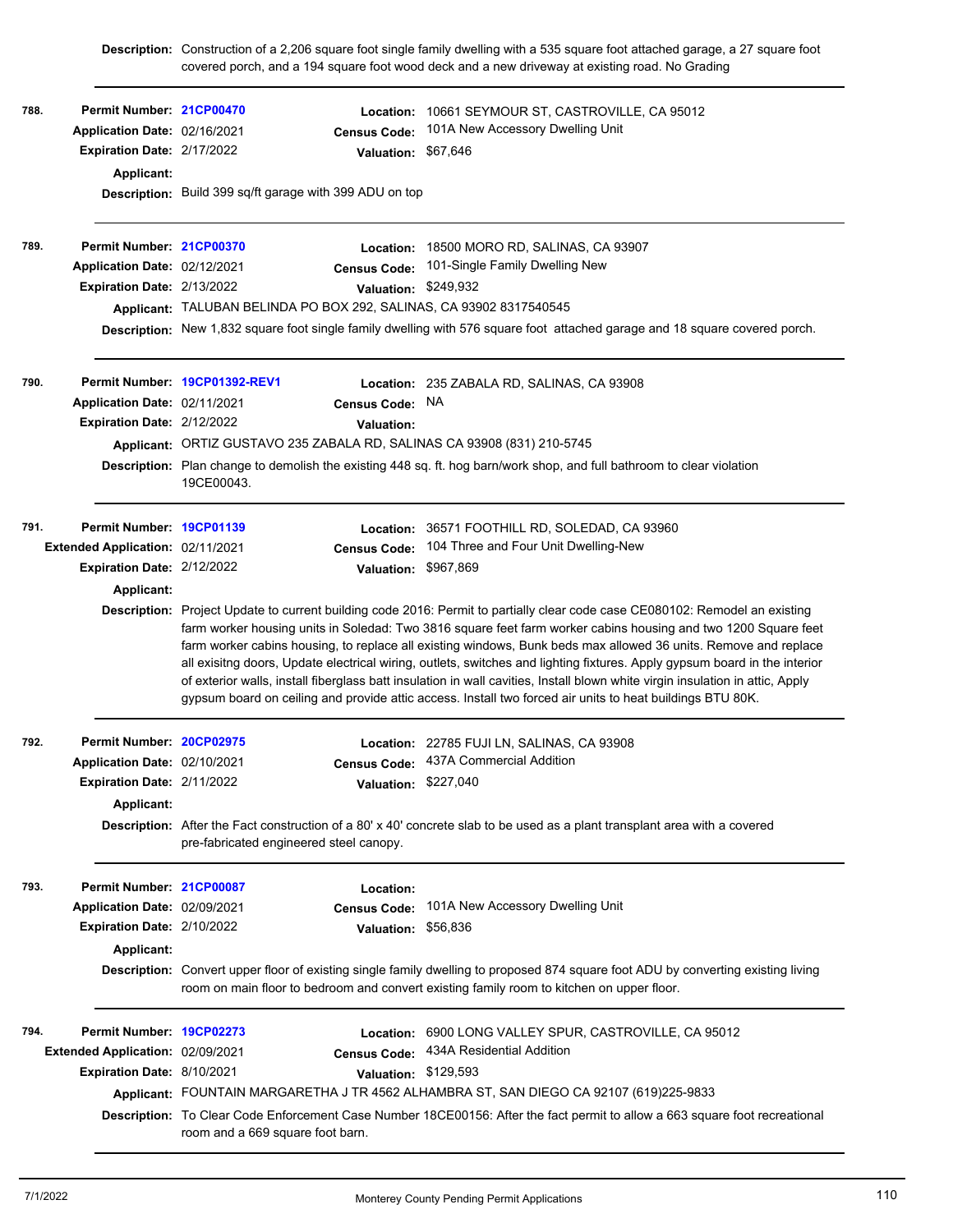| 795. | Permit Number: 21CP00221          |                                                                                                  | Location: 9999 TO BE ASSIGNED, TO BE ASSIGNED 99999                                                                                                                                                                                               |  |
|------|-----------------------------------|--------------------------------------------------------------------------------------------------|---------------------------------------------------------------------------------------------------------------------------------------------------------------------------------------------------------------------------------------------------|--|
|      | Application Date: 02/05/2021      | <b>Census Code:</b>                                                                              | 999 Commercial-Plumb/Elec/Mech                                                                                                                                                                                                                    |  |
|      | Expiration Date: 2/6/2022         | <b>Valuation:</b>                                                                                |                                                                                                                                                                                                                                                   |  |
|      | Applicant:                        |                                                                                                  |                                                                                                                                                                                                                                                   |  |
|      |                                   |                                                                                                  | Description: Work to repair existing Commercial AG related green houses to disconnect and remove all unpermitted electrical,                                                                                                                      |  |
|      |                                   |                                                                                                  | repair and replace existing 200a 120/208v panelboard. installation of string light outlets, heaters, and circulation                                                                                                                              |  |
|      |                                   | fans. see provided spec sheets for details                                                       |                                                                                                                                                                                                                                                   |  |
|      |                                   |                                                                                                  |                                                                                                                                                                                                                                                   |  |
| 796. | Permit Number: 21CP00329          | Location:                                                                                        |                                                                                                                                                                                                                                                   |  |
|      | Application Date: 02/04/2021      | <b>Census Code:</b>                                                                              | 328 Other New Non-Residential                                                                                                                                                                                                                     |  |
|      | Expiration Date: 2/5/2022         |                                                                                                  | Valuation: \$154,560                                                                                                                                                                                                                              |  |
|      |                                   | Applicant: SAYLOR MARTHA 29 LINDA VISTA DR, MONTEREY, CA 93940 8313729215                        |                                                                                                                                                                                                                                                   |  |
|      |                                   | Description: New 3,200 square foot pre-manufacture medal building with 20 x 27 roof canopi.      |                                                                                                                                                                                                                                                   |  |
|      |                                   |                                                                                                  |                                                                                                                                                                                                                                                   |  |
|      |                                   |                                                                                                  |                                                                                                                                                                                                                                                   |  |
| 797. | Permit Number: 21CP00337          |                                                                                                  | Location: 2841 FOREST LODGE RD, PEBBLE BEACH, CA 93953                                                                                                                                                                                            |  |
|      | Application Date: 02/04/2021      | <b>Census Code:</b>                                                                              | 000 Residential-Plumb/Elec/Mech                                                                                                                                                                                                                   |  |
|      | Expiration Date: 2/5/2022         | <b>Valuation:</b>                                                                                |                                                                                                                                                                                                                                                   |  |
|      | Applicant:                        |                                                                                                  |                                                                                                                                                                                                                                                   |  |
|      |                                   |                                                                                                  | Description: Replace existing furnace that is leaking carbon monoxide with 80% efficient Bryant 801SA048090 Furnace like for                                                                                                                      |  |
|      |                                   | like                                                                                             |                                                                                                                                                                                                                                                   |  |
| 798. | Permit Number: 21CP00304          | Location:                                                                                        | 1154 MESTRES DR, PEBBLE BEACH, CA 93953                                                                                                                                                                                                           |  |
|      | Application Date: 02/04/2021      | <b>Census Code:</b>                                                                              | 438 Garage/Carport-New or Addition                                                                                                                                                                                                                |  |
|      | Expiration Date: 2/5/2022         |                                                                                                  | Valuation: \$16,242                                                                                                                                                                                                                               |  |
|      |                                   |                                                                                                  | Applicant: TOLLEFSON AARON 957 ANGELUS WY, DEL REY OAKS, CA 93940 8315783450                                                                                                                                                                      |  |
|      |                                   |                                                                                                  | Description: Enclose existing 354 square foot carport with new garage door, new 1/2 bath in existing garage (34 square foot .),                                                                                                                   |  |
|      |                                   | new exterior wood board and batten siding.                                                       |                                                                                                                                                                                                                                                   |  |
| 799. | Permit Number: 21CP00165          |                                                                                                  | Location: 27042 ENCINAL RD, SALINAS, CA 93908                                                                                                                                                                                                     |  |
|      | Application Date: 02/02/2021      |                                                                                                  | Census Code: 328 Other New Non-Residential                                                                                                                                                                                                        |  |
|      | <b>Expiration Date: 2/3/2022</b>  | <b>Valuation:</b>                                                                                |                                                                                                                                                                                                                                                   |  |
|      |                                   | Applicant: james uchida 525 W ACACIA ST, SALINAS, CA 93901 8315957773                            |                                                                                                                                                                                                                                                   |  |
|      |                                   |                                                                                                  | Description: Commercial AG related to Install a new concrete pad for a new 15K gallon plastic water tank                                                                                                                                          |  |
|      |                                   |                                                                                                  |                                                                                                                                                                                                                                                   |  |
| 800. | Permit Number: 21CP00159          | Location:                                                                                        |                                                                                                                                                                                                                                                   |  |
|      | Application Date: 01/29/2021      | <b>Census Code:</b>                                                                              | 328 Other New Non-Residential                                                                                                                                                                                                                     |  |
|      | <b>Expiration Date: 1/30/2022</b> | <b>Valuation:</b>                                                                                | \$121,716                                                                                                                                                                                                                                         |  |
|      | Applicant:                        |                                                                                                  |                                                                                                                                                                                                                                                   |  |
|      |                                   | <b>Description:</b> Construction of a 2,520 square feet Agricultural Barn.                       |                                                                                                                                                                                                                                                   |  |
|      |                                   |                                                                                                  |                                                                                                                                                                                                                                                   |  |
| 801. | Permit Number: 21CP00272          |                                                                                                  | Location: 26800 ENCINAL RD, SALINAS, CA 93908                                                                                                                                                                                                     |  |
|      | Application Date: 01/27/2021      | Census Code:                                                                                     | 437R Commercial Remodel                                                                                                                                                                                                                           |  |
|      | Expiration Date: 1/28/2022        |                                                                                                  |                                                                                                                                                                                                                                                   |  |
|      |                                   | <b>Valuation:</b><br>Applicant: TURGEN KEN 2340 GARDEN RD STE 100, MONTEREY, CA 93940 8316494642 |                                                                                                                                                                                                                                                   |  |
|      |                                   |                                                                                                  |                                                                                                                                                                                                                                                   |  |
|      |                                   | greenhouse building 2 & 5.                                                                       | Description: Tenant improvement of existing production building; demolition of existing toilets, new accessible restrooms, demo<br>existing stairs and replace with new stairs and railing meeting. Installation of new swinging egress doors for |  |
| 802. | Permit Number: 20CP02904          |                                                                                                  | Location: 119 OAK WAY, CARMEL, CA 93923                                                                                                                                                                                                           |  |
|      | Application Date: 01/27/2021      | <b>Census Code:</b>                                                                              | 434R Residential Remodel                                                                                                                                                                                                                          |  |
|      | Expiration Date: 1/28/2022        |                                                                                                  | Valuation: \$182,194                                                                                                                                                                                                                              |  |
|      |                                   | Applicant: ECKHAUS ENRIQUE PO BOX 783, SALINAS CA 93901 8317942461                               |                                                                                                                                                                                                                                                   |  |
|      |                                   |                                                                                                  |                                                                                                                                                                                                                                                   |  |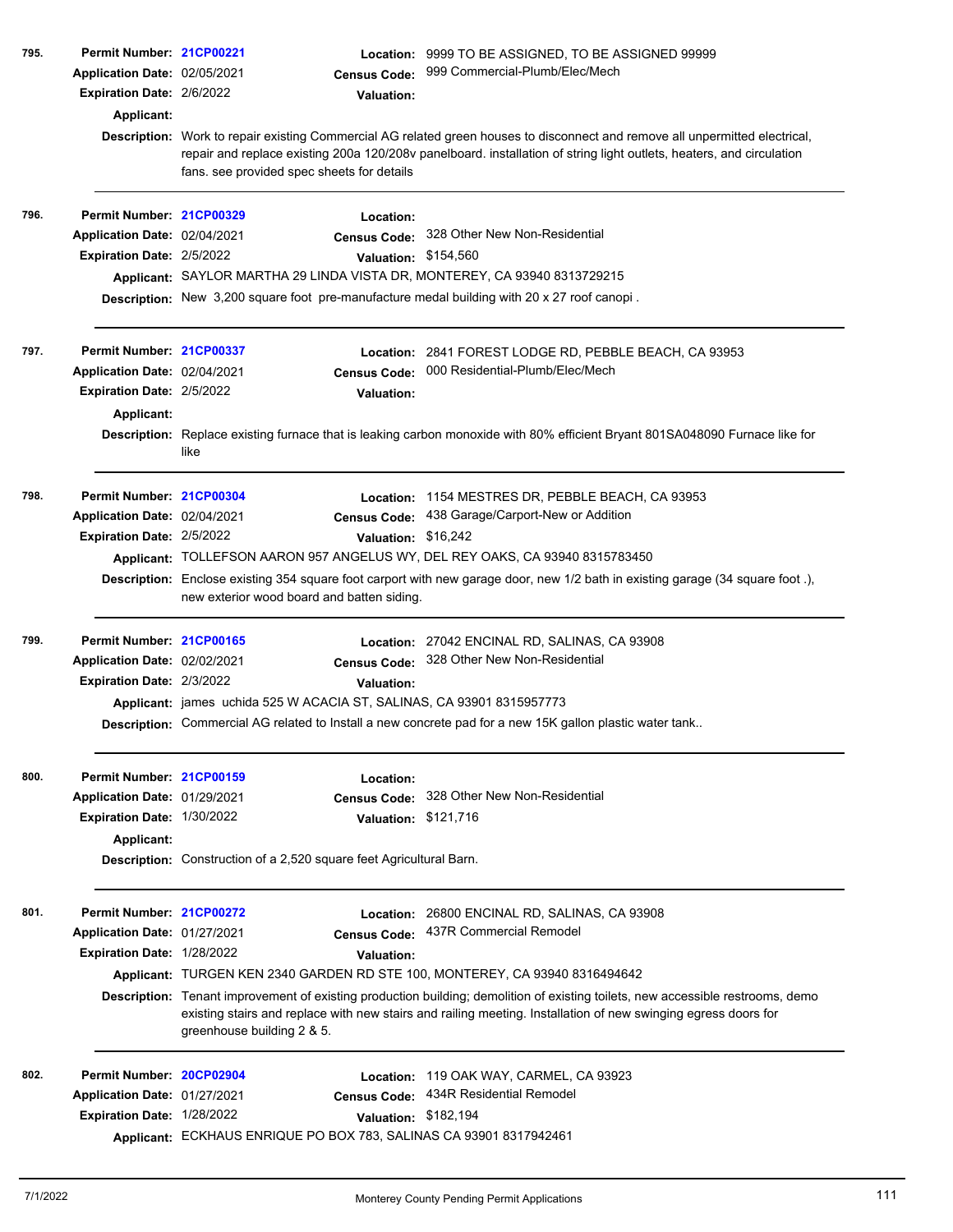|      |                                  | Description: REVISED APPLICATION: To Partially Clear Case Number: 20CE00375 Under 20CP02904 Retaining wall will be<br>under this permit only. Approx 810 Square feet and under 2 feet and 8 inches. Fees to be paid 20CP02904 in full<br>before 21CP02344 can be issued. |                                                                                                                                                                                                                                              |  |  |  |
|------|----------------------------------|--------------------------------------------------------------------------------------------------------------------------------------------------------------------------------------------------------------------------------------------------------------------------|----------------------------------------------------------------------------------------------------------------------------------------------------------------------------------------------------------------------------------------------|--|--|--|
|      |                                  | upper level 544 sq. ft. deck adding new handrails.                                                                                                                                                                                                                       | REVISED Under permit 21CP02344 Interior 1739 sq. ft. demo and rebuild to partially clear violation (20CE00375).<br>remodel existing 344 sq. ft. garage reinstating back to its original use and convert 74 sq. ft. into laundry room, repair |  |  |  |
| 803. | Permit Number: 21CP00168         |                                                                                                                                                                                                                                                                          | Location: 22790 FUJI LN, SALINAS, CA 93908                                                                                                                                                                                                   |  |  |  |
|      | Application Date: 01/26/2021     | <b>Census Code:</b>                                                                                                                                                                                                                                                      | 999 Commercial-Plumb/Elec/Mech                                                                                                                                                                                                               |  |  |  |
|      | Expiration Date: 1/27/2022       | Valuation:                                                                                                                                                                                                                                                               |                                                                                                                                                                                                                                              |  |  |  |
|      |                                  | Applicant: D'AMICO ANDY 22790 FUJI LN SALINAS, CA 93908 8314195762                                                                                                                                                                                                       |                                                                                                                                                                                                                                              |  |  |  |
|      |                                  |                                                                                                                                                                                                                                                                          | Description: For Fire protection: Commercial AG related to install two (2) wharf hydrants at existing 10,000 gal water tanks.                                                                                                                |  |  |  |
| 804. |                                  | Permit Number 20CP03050-REV1                                                                                                                                                                                                                                             | <b>Location: 3 VUELO DE LAS PALOMAS, CARMEL, CA 93923</b>                                                                                                                                                                                    |  |  |  |
|      | Application Date: 01/26/2021     | Census Code: NA                                                                                                                                                                                                                                                          |                                                                                                                                                                                                                                              |  |  |  |
|      | Expiration Date: 1/27/2022       | Valuation:                                                                                                                                                                                                                                                               |                                                                                                                                                                                                                                              |  |  |  |
|      |                                  | Applicant: EASTOM SARAH 418 S. Abbott Ave., Milpitas, CA 95035 4084826337                                                                                                                                                                                                |                                                                                                                                                                                                                                              |  |  |  |
|      |                                  | Description: REVISION 01/26/21: EQUIPMENT LOCATION UPDATE                                                                                                                                                                                                                |                                                                                                                                                                                                                                              |  |  |  |
| 805. | Permit Number: 21CP00196         |                                                                                                                                                                                                                                                                          | Location: 19963 PESANTE RD, SALINAS, CA 93907                                                                                                                                                                                                |  |  |  |
|      | Application Date: 01/25/2021     | <b>Census Code:</b>                                                                                                                                                                                                                                                      | 329PV Photovoltaic System                                                                                                                                                                                                                    |  |  |  |
|      | Expiration Date: 1/26/2022       | Valuation:                                                                                                                                                                                                                                                               |                                                                                                                                                                                                                                              |  |  |  |
|      |                                  |                                                                                                                                                                                                                                                                          | Applicant: APOSTADERO STEPHANIE 3855 ATHERTON RD, ROCKLIN, CA 95765 5593414219                                                                                                                                                               |  |  |  |
|      |                                  | Amps                                                                                                                                                                                                                                                                     | Description: Residential ground-mounted photovoltaic system. 7.035 kW 21 Panels. New electrical panel to be installed. 150                                                                                                                   |  |  |  |
| 806. | Permit Number: 20CP02051         |                                                                                                                                                                                                                                                                          | Location: 35062 SKY RANCH RD, CARMEL VALLEY, CA 93924                                                                                                                                                                                        |  |  |  |
|      | Application Date: 01/25/2021     |                                                                                                                                                                                                                                                                          | Census Code: 646 DEMO-2 Unit                                                                                                                                                                                                                 |  |  |  |
|      | Expiration Date: 1/26/2022       | <b>Valuation:</b>                                                                                                                                                                                                                                                        |                                                                                                                                                                                                                                              |  |  |  |
|      | Applicant:                       |                                                                                                                                                                                                                                                                          |                                                                                                                                                                                                                                              |  |  |  |
|      |                                  | by the 2020 Carmel Fire                                                                                                                                                                                                                                                  | Description: Debris cleanup & off haul materials due to 1,200 square foot caretaker unit, and 400 square foot garage destroyed                                                                                                               |  |  |  |
| 807. | Permit Number: 20CP00082         |                                                                                                                                                                                                                                                                          | Location: 32 COUNTRY CLUB DR, CARMEL VALLEY, CA 93924                                                                                                                                                                                        |  |  |  |
|      | Extended Application: 01/21/2021 | <b>Census Code:</b>                                                                                                                                                                                                                                                      | 214 Guest House                                                                                                                                                                                                                              |  |  |  |
|      | Expiration Date: 1/22/2022       | <b>Valuation:</b>                                                                                                                                                                                                                                                        | \$96,749                                                                                                                                                                                                                                     |  |  |  |
|      | <b>Applicant:</b>                |                                                                                                                                                                                                                                                                          |                                                                                                                                                                                                                                              |  |  |  |
|      |                                  | Description: Application Revision 08/24/2021: Reduce guesthouse to 499 square feet, construct 66 linear foot, 5'-0" retaining<br>wall, 24 linear foot, 3'-0" retaining wall, and remove existing septic system and install onsite wastewater treatment<br>system.        |                                                                                                                                                                                                                                              |  |  |  |
|      |                                  | Construction of a new 600 square feet guest house, 271 sq ft deck, 226 sq ft covered patio, 16 linear ft retaining<br>wall.                                                                                                                                              |                                                                                                                                                                                                                                              |  |  |  |
|      |                                  | Grading: cut:49 cub yds fill: 49 cub yds.                                                                                                                                                                                                                                |                                                                                                                                                                                                                                              |  |  |  |
|      |                                  | replace water fixtures in single family dwelling.                                                                                                                                                                                                                        | 3/1/22 APPLICATION REVISION: Construction of a 749 sq. ft. detached Accessory Dwelling Unit. Grading: 98 c/y, 67<br>If 5' in height retaining wall and 24 If at 8' in height retaining, remove existing septic tank and install new septic,  |  |  |  |
| 808. | Permit Number: 19CP03552         | Location:                                                                                                                                                                                                                                                                | 45207 APPALOOSA WAY, KING CITY, CA 93930                                                                                                                                                                                                     |  |  |  |
|      | Extended Application: 01/21/2021 | <b>Census Code:</b>                                                                                                                                                                                                                                                      | 000 Residential-Plumb/Elec/Mech                                                                                                                                                                                                              |  |  |  |
|      | Expiration Date: 06/22/2021      |                                                                                                                                                                                                                                                                          | Valuation: \$224,240                                                                                                                                                                                                                         |  |  |  |
|      |                                  | Applicant: Paul Tavernetti P O BOX 1976, KING CITY, CA 93930 8313859151                                                                                                                                                                                                  |                                                                                                                                                                                                                                              |  |  |  |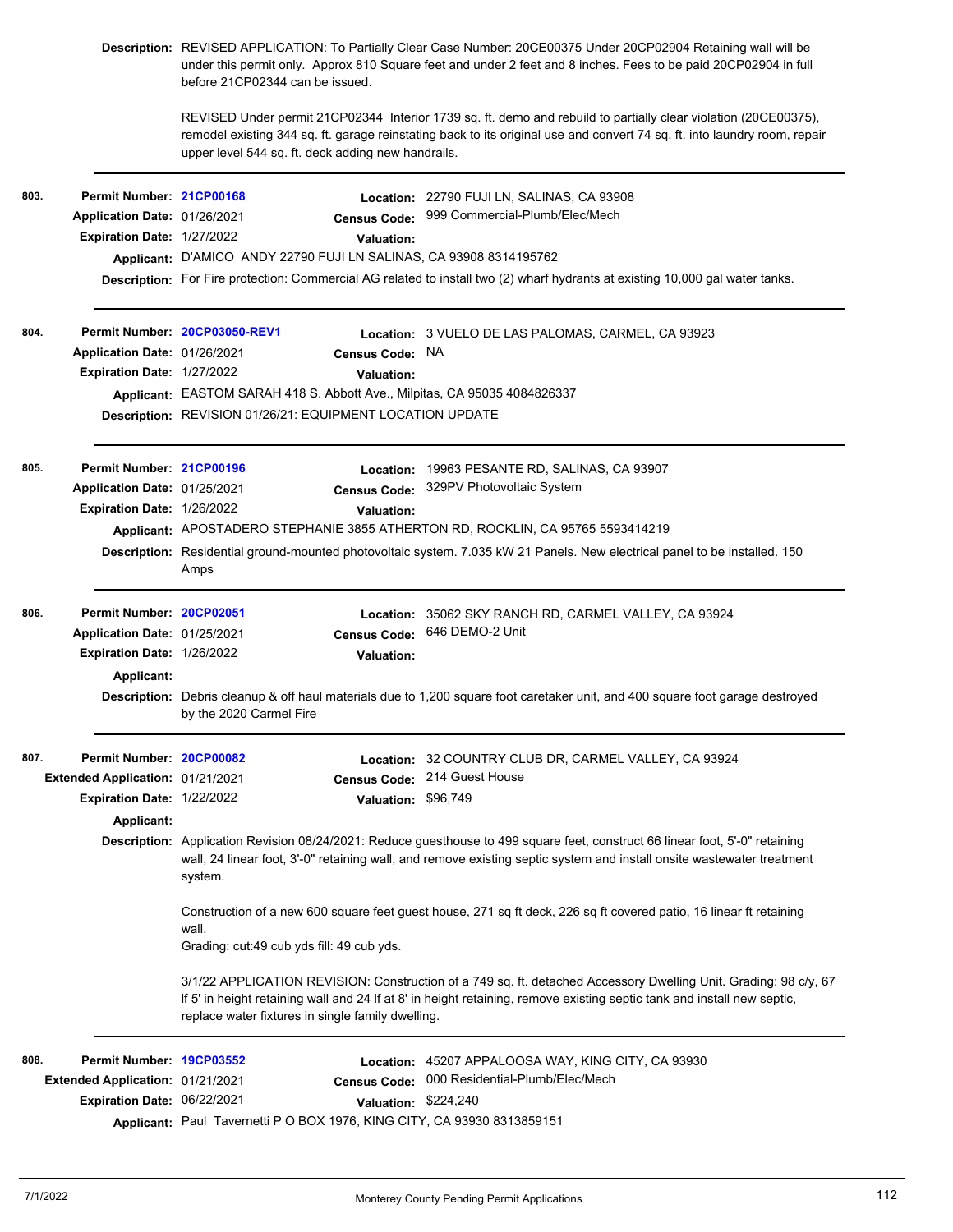|      |                                                                                                             | porch.                                                                                                                                                                                                 | Description: New 1,444 square foot one story single family dwelling with a 874 square foot garage and 144 square foot covered                                                                                                                                                                                                             |
|------|-------------------------------------------------------------------------------------------------------------|--------------------------------------------------------------------------------------------------------------------------------------------------------------------------------------------------------|-------------------------------------------------------------------------------------------------------------------------------------------------------------------------------------------------------------------------------------------------------------------------------------------------------------------------------------------|
|      |                                                                                                             | (Grading to be submitted under separate permit)                                                                                                                                                        |                                                                                                                                                                                                                                                                                                                                           |
| 809. | Permit Number: 20CP02154<br>Application Date: 01/19/2021<br>Expiration Date: 1/20/2022                      | <b>Census Code:</b><br>Valuation: \$28,112<br>Applicant: MANDURRAGO JOHN PO BOX R, CARMEL, CA 93921 8312383334<br>skylights and, parking pad.                                                          | Location: 4106 CREST RD, PEBBLE BEACH, CA 93953<br>434A Residential Addition<br>Description: To clear 20CE00256: 189 square foot addition located at rear, 15 square foot @ side, 80 liner foot garden wall, two                                                                                                                          |
| 810. | Permit Number: 21CP00097<br>Application Date: 01/19/2021<br>Expiration Date: 1/20/2022<br><b>Applicant:</b> | <b>Census Code:</b><br><b>Valuation:</b><br>Description: Plumbing permit to replace gas line and to Pressure Test Gas Line.                                                                            | Location: 24965 CORTE POCO, SALINAS, CA 93908<br>000 Residential-Plumb/Elec/Mech                                                                                                                                                                                                                                                          |
| 811. | Permit Number: 19CP03506<br>Extended Application: 01/19/2021<br>Expiration Date: 1/20/2022                  | <b>Census Code:</b><br>Valuation:<br>Applicant: BATES MICHAELA 2999 OAK RD # 490, WALNUT CREEK, CA 94598 913-458-8474<br>install ductless split HP for the MDF room.<br>Location: 1441 Schilling Place | Location: 1441 SCHILLING PL, SALINAS, CA 0<br>437R Commercial Remodel<br>Description: Corrosion Abatement, provide anchorage and /or lateral bracing for existing uninterruptible power supply) provide<br>anchorage and /or lateral bracing for existing automatic transmitter switch units upgrade grounding, provide and               |
| 812. | Permit Number: 21CP00100<br>Application Date: 01/19/2021<br>Expiration Date: 1/20/2022<br><b>Applicant:</b> | <b>Census Code:</b><br>Valuation: \$597,735<br>yards cut and 300 cubic yards of fill                                                                                                                   | Location: 25490 VIA MARIQUITA, CARMEL, CA 93923<br>101-Single Family Dwelling New<br>Description: Constructing new 3,776 square foot three-story 3,766 singe family dwelling, 1,551 square foot garage, 404 square<br>foot covered patio/deck, 19 lineal feet of retaining all ranging from 2'-9', and grading in the amount of 300 cubic |
| 813. | Permit Number: 20CP01672<br>Application Date: 01/19/2021<br>Expiration Date: 1/20/2022                      | <b>Census Code:</b><br><b>Valuation:</b><br>Applicant: TURGEN KEN 2340 GARDEN RD STE 100, MONTEREY, CA 93940 8316494642<br>COMBINED) CONEX BOXES FOR CANNABIS STORAGE                                  | Location: 26800 ENCINAL RD, SALINAS, CA 93908<br>327 Stores/Mercantile Buildings<br>Description: THREE GROUPS OF 120 SQUARE FEET AND 360 SQUARE FEET (480 SQUARE FEET                                                                                                                                                                     |
| 814. | Permit Number: 21CP00120<br>Application Date: 01/19/2021<br>Expiration Date: 1/20/2022                      | Valuation: \$35,475<br>Applicant: TURGEN KEN 2340 GARDEN RD STE 100, MONTEREY, CA 93940 8316494642                                                                                                     | Location: 360 ESPINOSA RD, SALINAS, CA 93907<br>Census Code: 437A Commercial Addition<br>Description: new 500 square foot metal shed for cannabis processing, removed office trailer and update electrical                                                                                                                                |
| 815. | Permit Number: 21CP00138<br>Application Date: 01/15/2021<br>Expiration Date: 1/16/2022<br><b>Applicant:</b> | <b>Census Code:</b><br><b>Valuation:</b><br>Amps. Install energy storage system.                                                                                                                       | Location: 24896 LINCOLN ST, CARMEL, CA 93923<br>Description: Residential Roof-mounted photovoltaic system. 9.23 kW 26 Panels. Existing electrical panel will be used. 100                                                                                                                                                                 |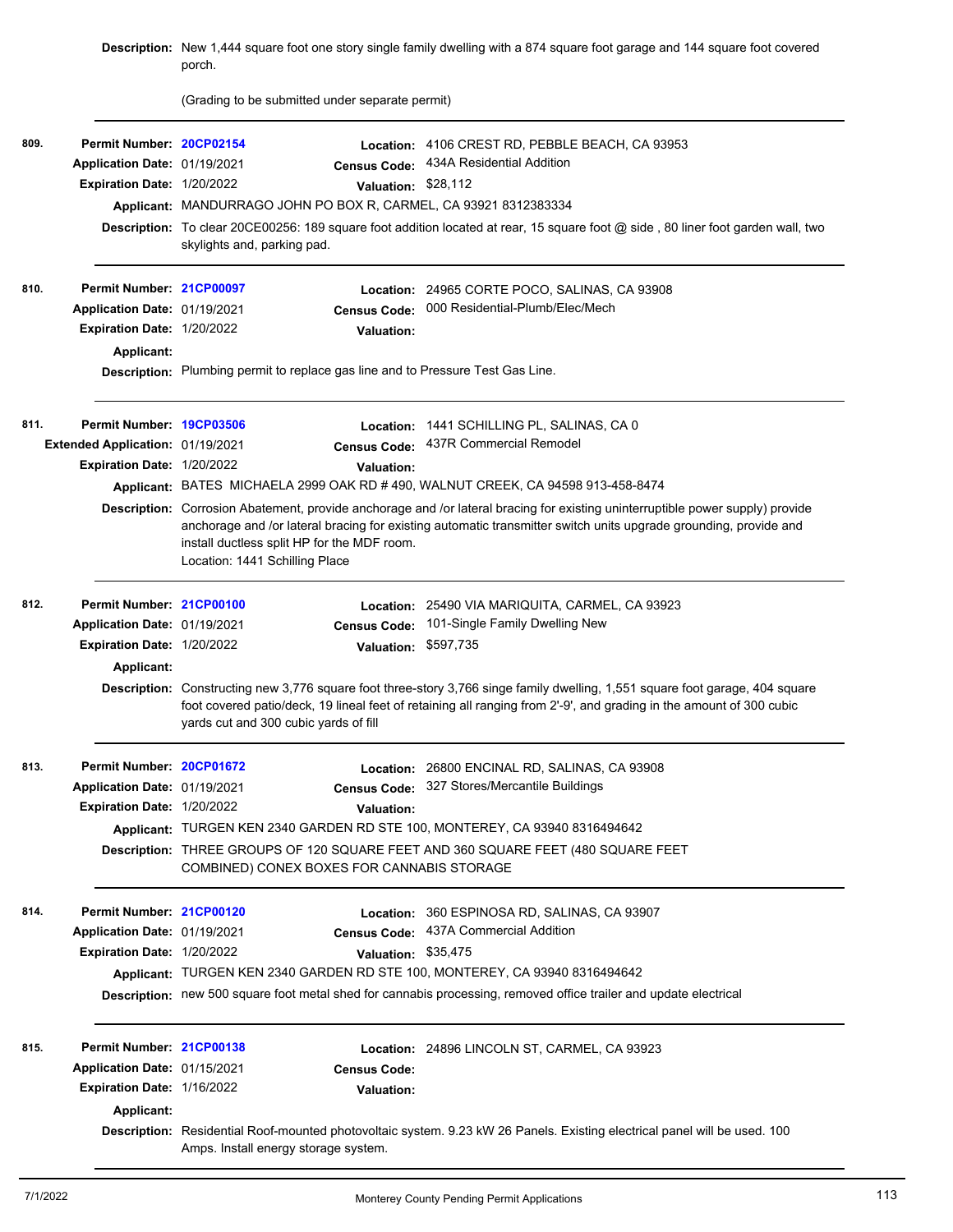| 816. | Permit Number: 20CP02977           |                                                                                          | Location: 38840 ELM AVE, GREENFIELD, CA 93927                                                                                                                                                                                                 |
|------|------------------------------------|------------------------------------------------------------------------------------------|-----------------------------------------------------------------------------------------------------------------------------------------------------------------------------------------------------------------------------------------------|
|      | Application Date: 01/12/2021       | <b>Census Code:</b>                                                                      | 101A New Accessory Dwelling Unit                                                                                                                                                                                                              |
|      | Expiration Date: 1/13/2022         | Valuation:                                                                               |                                                                                                                                                                                                                                               |
|      |                                    | GREENFIELD, CA 93927 (831) 595-8018                                                      | Applicant: PANZIERA STEPHANIE DIANE & EDWIN THORP TRS, 38820 ELM AVE, GREENFIELD CA 93927-6002,                                                                                                                                               |
|      |                                    |                                                                                          | Description: Replace existing 1,400 square foot dwelling with a new 1,493 square foot manufactured home                                                                                                                                       |
| 817. | Permit Number: 21CP00065           |                                                                                          | Location: 27520 SCHULTE RD, CARMEL, CA 93923                                                                                                                                                                                                  |
|      | Application Date: 01/12/2021       |                                                                                          | Census Code: 329PV Photovoltaic System                                                                                                                                                                                                        |
|      | Expiration Date: 1/13/2022         | <b>Valuation:</b>                                                                        |                                                                                                                                                                                                                                               |
|      | <b>Applicant:</b>                  |                                                                                          |                                                                                                                                                                                                                                               |
|      |                                    | ENPHASE IQ7A-72-2-US inverters. Existing 200 AMP electrical panel will be used.          | Description: Installation of a 10.64kw ground mount solar PV system with (28) LG LG380Q1C-V5 380 W modules and (28)                                                                                                                           |
| 818. | Permit Number: 20CP02698           |                                                                                          | Location: 7035 VALLE PACIFICO RD, SALINAS, CA 93907                                                                                                                                                                                           |
|      | Application Date: 01/05/2021       | <b>Census Code:</b>                                                                      | 101-Single Family Dwelling New                                                                                                                                                                                                                |
|      | Expiration Date: 1/6/2022          | <b>Valuation:</b>                                                                        | \$181,860                                                                                                                                                                                                                                     |
|      | <b>Applicant:</b>                  | (20CE00152). Grading: 100 c/y of cut / 100 c/y of fill.                                  | Description: Construction of a 1500 sq. ft. single family dwelling, septic system and permit driveway to clear violation                                                                                                                      |
| 819. | Permit Number: 20CP01430           |                                                                                          | Location: 28865 UNDERWOOD RD, SALINAS, CA 93908                                                                                                                                                                                               |
|      | Application Date: 12/21/2020       | <b>Census Code:</b>                                                                      | NA.                                                                                                                                                                                                                                           |
|      | <b>Expiration Date: 12/22/2021</b> | <b>Valuation:</b>                                                                        |                                                                                                                                                                                                                                               |
|      | <b>Applicant:</b>                  |                                                                                          |                                                                                                                                                                                                                                               |
|      |                                    |                                                                                          | Description: Construct a new graded access, unpaved, to future building site. Construct a all-weather paved access road prior to<br>final home site construction. Grading in the amount of 610 cubic yards of cut and 110 cubic yards of fill |
| 820. | Permit Number: 20PRJ0029           |                                                                                          | Location: 35158 SKY RANCH RD, CARMEL VALLEY, CA 93924                                                                                                                                                                                         |
|      | Application Date: 12/17/2020       | <b>Census Code:</b>                                                                      | 434D Residential Demo/Rebuild                                                                                                                                                                                                                 |
|      | <b>Expiration Date:</b>            | Valuation:                                                                               |                                                                                                                                                                                                                                               |
|      | <b>Applicant:</b>                  |                                                                                          |                                                                                                                                                                                                                                               |
|      |                                    | and clean up                                                                             | Description: 2020 Carmel Fire Disaster Rebuild Application: Complete loss of existing dwelling and storage shed, all abatement                                                                                                                |
| 821. | Permit Number: 19CP03379           |                                                                                          | Location: 5620 CARMEL VALLEY RD, CARMEL, CA 93923                                                                                                                                                                                             |
|      | Extended Application: 12/15/2020   | <b>Census Code:</b>                                                                      | 214 Guest House                                                                                                                                                                                                                               |
|      | Expiration Date: 06/16/2021        |                                                                                          | Valuation: \$111,517                                                                                                                                                                                                                          |
|      |                                    | Applicant: NORRIS MARK 122 LIVE OAKS WY, SALINAS, CA 93908 8314242114                    |                                                                                                                                                                                                                                               |
|      |                                    | covered porch.                                                                           | Description: Construction of a 600 square foot guest house with a 520 square foot attached garage, and 220 square foot                                                                                                                        |
|      |                                    | Grading: 240 cubic yards of imported fill.                                               |                                                                                                                                                                                                                                               |
| 822. | Permit Number: 20CP01731           |                                                                                          | Location: 1 YANKEE POINT DR, CARMEL, CA 93923                                                                                                                                                                                                 |
|      | Application Date: 12/11/2020       | <b>Census Code:</b>                                                                      | 000 Residential-Plumb/Elec/Mech                                                                                                                                                                                                               |
|      | <b>Expiration Date: 12/12/2021</b> | <b>Valuation:</b>                                                                        |                                                                                                                                                                                                                                               |
|      |                                    | Applicant: WRIGHT LESLIE 815 TERRY ST, MONTEREY, CA 93940 8312071519                     |                                                                                                                                                                                                                                               |
|      |                                    | Description: Install a 22 kw generator and transfer switch. Trench for gas and electric. |                                                                                                                                                                                                                                               |
| 823. | Permit Number: 20CP02920           |                                                                                          | Location: 2 ESTATE DR, MONTEREY, CA 93940                                                                                                                                                                                                     |
|      | Application Date: 12/10/2020       | <b>Census Code:</b>                                                                      | 329 Structure Other Than Building                                                                                                                                                                                                             |
|      | Expiration Date: 12/11/2021        | Valuation: \$13,910                                                                      |                                                                                                                                                                                                                                               |
|      | <b>Applicant:</b>                  |                                                                                          |                                                                                                                                                                                                                                               |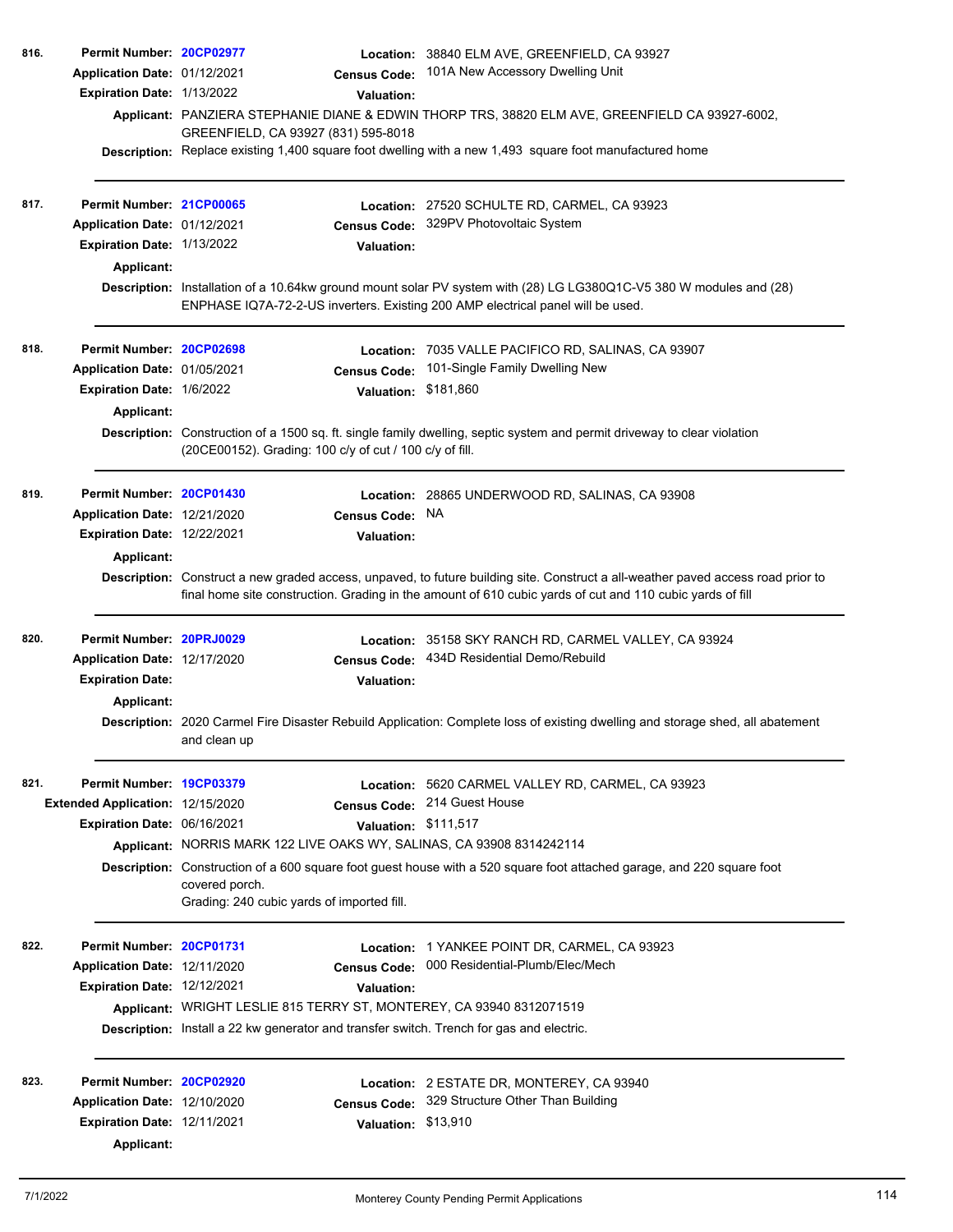| 824. | Permit Number: 19CP02660<br>Extended Application: 12/08/2020<br><b>Expiration Date: 12/9/2021</b><br><b>Applicant:</b> | Valuation: \$10,833<br>insulation and drywall, add window, frame wall for utility closet, and add bar sink                                                                     | Location: 25553 FLANDERS DR, CARMEL, CA 93923<br>Census Code: 434R Residential Remodel<br>Description: Interior remodel of master bath, remove and replace vanity at powder room, add bar sink at pantry, downstairs hall<br>bath remove and replace single sink vanity with double sink vanity, replace bathtub with a shower, remove and<br>replace cabinets at laundry room. Finish unfinished portion of basement into a new rec room; include ceiling |
|------|------------------------------------------------------------------------------------------------------------------------|--------------------------------------------------------------------------------------------------------------------------------------------------------------------------------|------------------------------------------------------------------------------------------------------------------------------------------------------------------------------------------------------------------------------------------------------------------------------------------------------------------------------------------------------------------------------------------------------------------------------------------------------------|
| 825. | Permit Number: 20PRJ0028<br>Application Date: 12/08/2020<br><b>Expiration Date:</b><br>Applicant:                      | <b>Valuation:</b><br>domestic water hook up, irrigation, new service panels, driveway, and landscaping.                                                                        | Location: 42 TRAMPA CYN RD, CARMEL VALLEY, CA 93924<br>Census Code: 434D Residential Demo/Rebuild<br>Description: 2020 CARMEL FIRE DISASTER REBUILD APPLICATION: loss of existing house, all abatement and cleanup, new                                                                                                                                                                                                                                    |
| 826. | Permit Number: 20PRJ0027<br>Application Date: 12/04/2020<br><b>Expiration Date:</b>                                    | Location:<br><b>Valuation:</b><br>domestic water hook up, irrigation, new service panels, driveway, and landscaping.                                                           | Census Code: 434D Residential Demo/Rebuild<br>Applicant: SEYMOUR JAQUELINE 41 WADSWORTH AVE, LOS GATOS, CA 95030 (408) 529-1233<br>Description: 2020 CARMEL FIRE DISASTER REBUILD APPLICATION: loss of existing house, all abatement and cleanup, new                                                                                                                                                                                                      |
| 827. | Permit Number: 19CP03519<br>Extended Application: 12/02/2020<br>Expiration Date: 06/03/2021                            | Location:<br>Applicant: MUNOZ SALVADOR 230 CAPITOL ST, SALINAS, CA 93901 831320-0498<br>and addition of 6,620 square feet on second floor, elevator and HVAC.<br>Building "A". | Census Code: 437R Commercial Remodel<br>Valuation: \$1,584,125<br>Description: Remodel of 5,945 square feet to an existing kitchen and community hall, addition of 531 square feet to the first floor,                                                                                                                                                                                                                                                     |
| 828. | Permit Number: 20CP02783<br>Application Date: 11/30/2020<br>Expiration Date: 12/1/2021<br>Applicant:                   | <b>Census Code:</b><br><b>Valuation:</b>                                                                                                                                       | Location: 25654 MORSE DR, CARMEL, CA 93923<br>000 Residential-Plumb/Elec/Mech<br>Description: Replacing water heater to tankless, relocate water heater from house into the garage, relocate washer/dryer into<br>garage, and new gas line and plumbing for the for the relocated water heater and washer.                                                                                                                                                 |
| 829. | Permit Number: 20CP02602<br>Application Date: 11/23/2020<br>Expiration Date: 11/24/2021                                | <b>Census Code:</b><br>Valuation: \$3,966                                                                                                                                      | Location: 8060 CARMEL VALLEY RD, CARMEL, CA 93923<br>437R Commercial Remodel<br>Applicant: BYRNE JEANNE 591 LIGHTHOUSE AVE STE #5, PACIFIC GROVE, CA 93950 8313726585<br>Description: Conversion of a 77 square foot storage room to a bathroom within the existing Library.                                                                                                                                                                               |
| 830. | Permit Number: 20CP02768<br>Application Date: 11/20/2020<br>Expiration Date: 11/21/2021<br><b>Applicant:</b>           | <b>Census Code:</b><br><b>Valuation:</b><br>Area Plan                                                                                                                          | Location: 250 MESA RD, SALINAS, CA 93908<br>645 DEMO-1 Unit<br>Description: River Fire: Demo existing 2,128 square foot single family dwelling with a BBQ room and a 945 square foot detached<br>storage shed. The property is located at 250 Mesa Rd Salinas (Assessor's Parcel Number 415-021-019-000) Toro                                                                                                                                              |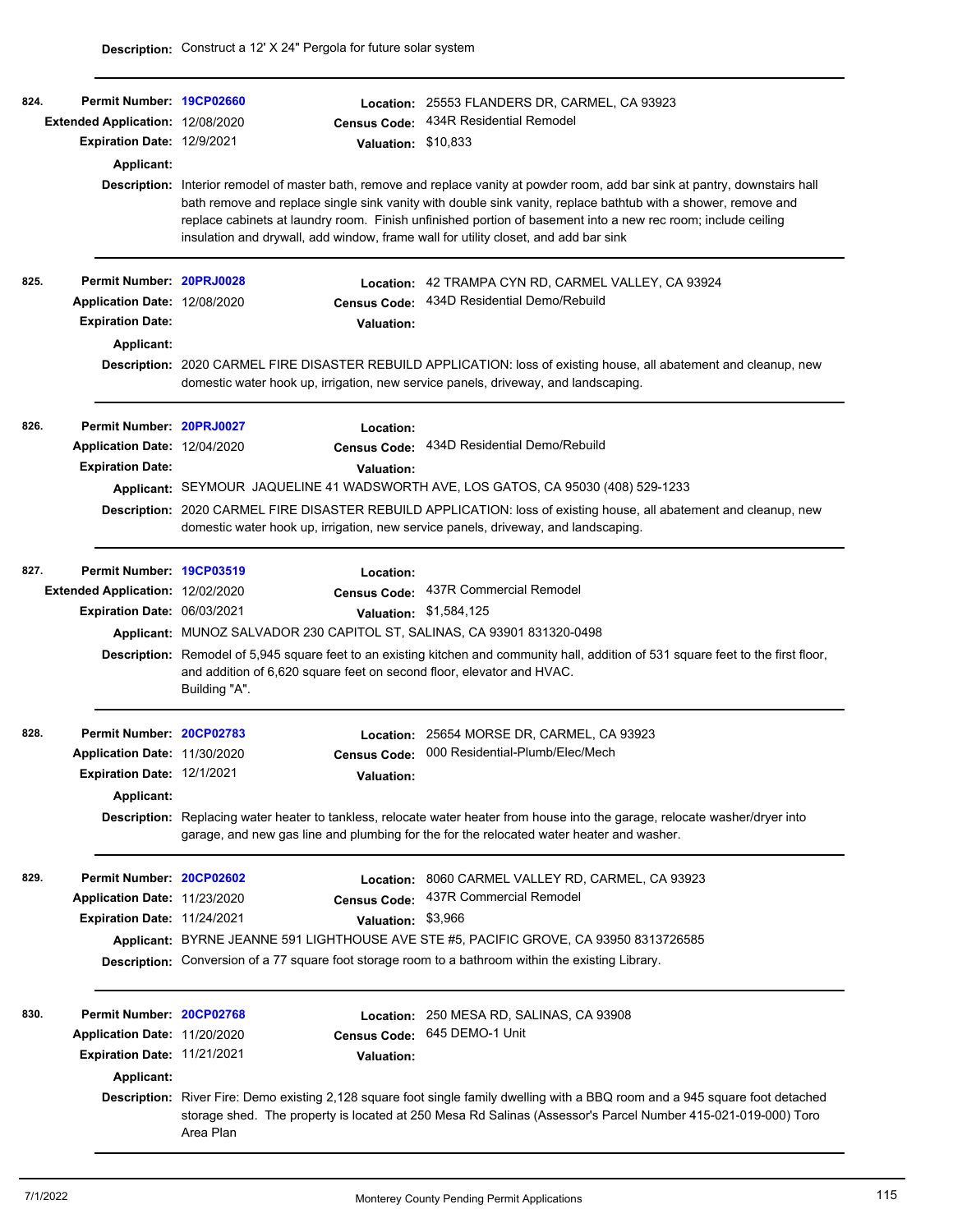| 831. | Permit Number: 18CP03165<br>Extended Application: 11/18/2020<br>Expiration Date: 05/21/2021<br><b>Applicant:</b> | <b>Census Code:</b><br>attached 765 attached garage, and 1,500 gallon septic tank and leach field system.                               | Location: 62200 HWY 1, BIG SUR, CA 93920<br>101-Single Family Dwelling New<br>Valuation: \$1,484,177<br>Description: Construction of a new 8,195 square foot two-story single family dwelling with attached 1,422 square foot garage/<br>mechanical room; roof deck, underground water tank, underground propane tank, 2,500 gallon septic tank and<br>leach field system, and a combination roof-mounted & ground photo-voltaic system, grading of approximately 5,000<br>cubic yards of cut/300 cubic yards of fill, and driveway, a 980 square foot detached Accessory Dwelling Unit with |
|------|------------------------------------------------------------------------------------------------------------------|-----------------------------------------------------------------------------------------------------------------------------------------|----------------------------------------------------------------------------------------------------------------------------------------------------------------------------------------------------------------------------------------------------------------------------------------------------------------------------------------------------------------------------------------------------------------------------------------------------------------------------------------------------------------------------------------------------------------------------------------------|
|      |                                                                                                                  |                                                                                                                                         | PRIOR TO ISSUANCE PERMIT TO BE SPLIT, ONE PERMIT FOR EACH BUILDING.                                                                                                                                                                                                                                                                                                                                                                                                                                                                                                                          |
| 832. | Permit Number: 20CP02754<br>Application Date: 11/17/2020<br>Expiration Date: 11/18/2021<br>Applicant:            | Location:<br><b>Census Code:</b><br><b>Valuation:</b><br>fields.                                                                        | NA.<br>Description: Improvement of existing Stormwater detention pond with a revised outlet structure to detain runoff from agricultural                                                                                                                                                                                                                                                                                                                                                                                                                                                     |
|      |                                                                                                                  |                                                                                                                                         | Grading to consist of 8,750 cubic yards of cut and 1,635 cubic yards of fill. Total area of disturbance: 2.0 acres.                                                                                                                                                                                                                                                                                                                                                                                                                                                                          |
| 833. | Permit Number: 19CP02214<br>Extended Application: 11/12/2020<br>Expiration Date: 11/13/2021                      | <b>Census Code:</b><br><b>Valuation:</b><br>Applicant: MUSUMECI ALEJANDRO 298 W MARTKET ST, SALINAS, CA 93901 831-753-1840<br>in error) | Location: 1047 ROGGE RD, SALINAS, CA 93906<br>649 DEMO-All Other Structures<br>Description: Construct new 562 linear foot retaining walls ranging in height 4 feet to 9.5 feet tall. (18CP03396 REV #1 initialized                                                                                                                                                                                                                                                                                                                                                                           |
| 834. | Permit Number: 20PRJ0023<br>Application Date: 11/10/2020<br><b>Expiration Date:</b>                              | Location:<br><b>Census Code:</b><br><b>Valuation:</b><br>Description: RIVER FIRE APPLICATION: DEMO 192 SQUARE FOOT DETACHED SHED.       | 410 LAUREL LN, SALINAS, CA 93908<br>438 Garage/Carport-New or Addition<br>Applicant: MENON RAMESH 530 RAMONA AVE, MONTEREY CA 93940, SALIANS, CA 93908 408-718-5630                                                                                                                                                                                                                                                                                                                                                                                                                          |
| 835. | Permit Number: 20CP02690<br>Application Date: 11/10/2020<br><b>Expiration Date:</b>                              | <b>Census Code:</b><br><b>Valuation:</b><br>Waypoint Restaurant. Tent will be used following Health Order Guidelines.                   | Location: 8205 VALLEY GREENS DR, CARMEL, CA 93923<br>Applicant: FERRANTE COURTNEY 8000 VALLEY GREENS DRIVE, CARMEL, CA 93923 8316208888<br>Description: Installation of (1) 16' x 32' Temporary tent structure to be installed over existing outdoor dining deck at Quail Lodge                                                                                                                                                                                                                                                                                                              |
| 836. | Permit Number: 20PRJ0022<br>Application Date: 11/10/2020<br><b>Expiration Date:</b>                              | <b>Census Code:</b><br><b>Valuation:</b><br>domestic water hook up, irrigation, new service panels, driveway, and landscaping.          | Location: 55507 HWY 1 HWY, BIG SUR, CA 93920<br>434D Residential Demo/Rebuild<br>Applicant: LOCHRIDGE ARTHUR 48 CALERA CANYON ROAD, SALINAS, CA 93908 (831) 601-4686<br>Description: 2020 DOLAN FIRE DISASTER REBUILD APPLICATION: loss of (2) dwellings, all abatement and cleanup, new                                                                                                                                                                                                                                                                                                     |
| 837. | Permit Number: 20CP01390<br>Application Date: 11/10/2020<br>Expiration Date: 11/11/2021                          | <b>Census Code:</b><br>Applicant: ROMERO LOUIS 24270 WALNUT STREET, NEWWALL, CA 91321 (661) 510-7232                                    | Location: 1047 ROGGE RD, SALINAS, CA 93906<br>319 Church/Religious Building<br>Valuation: \$3,426,864<br>Description: Construction of a two story church with classrooms, nursery, conference rooms, and book store.                                                                                                                                                                                                                                                                                                                                                                         |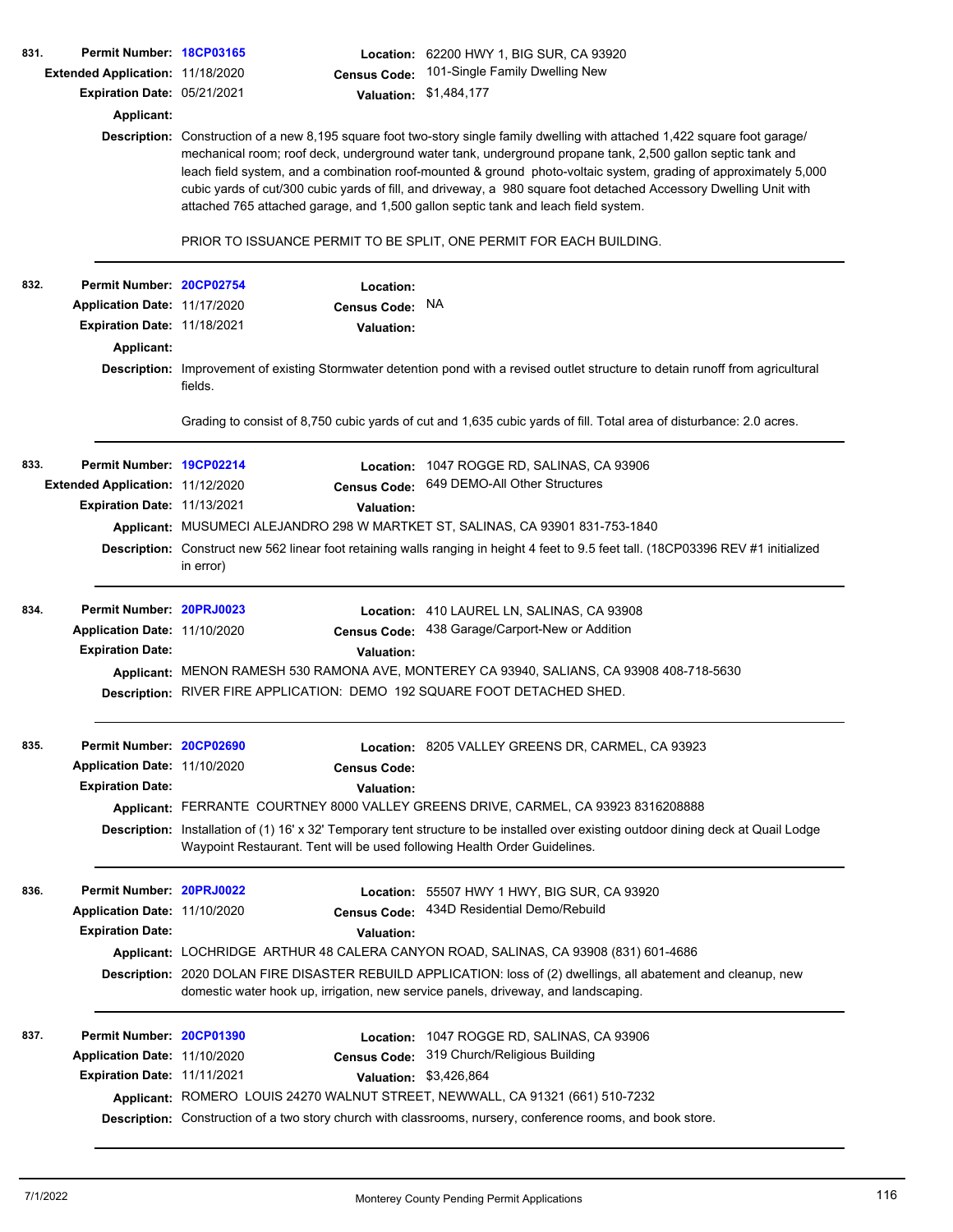| 838. | Permit Number: 20CP02680          |                                                                                                                                                                                                                                              | Location: 25145 BARONET RD, SALINAS, CA 93908                                                                                                                                                                 |  |  |  |
|------|-----------------------------------|----------------------------------------------------------------------------------------------------------------------------------------------------------------------------------------------------------------------------------------------|---------------------------------------------------------------------------------------------------------------------------------------------------------------------------------------------------------------|--|--|--|
|      | Application Date: 11/09/2020      | <b>Census Code:</b>                                                                                                                                                                                                                          |                                                                                                                                                                                                               |  |  |  |
|      | Expiration Date: 11/10/2021       | Valuation:                                                                                                                                                                                                                                   |                                                                                                                                                                                                               |  |  |  |
|      | <b>Applicant:</b>                 |                                                                                                                                                                                                                                              |                                                                                                                                                                                                               |  |  |  |
|      |                                   |                                                                                                                                                                                                                                              | Description: Residential Roof-mounted photovoltaic system. 5.52 kW 16 Panels. New electrical panel to be installed. 200 Amps                                                                                  |  |  |  |
| 839. | Permit Number: 20PRJ0021          |                                                                                                                                                                                                                                              |                                                                                                                                                                                                               |  |  |  |
|      | Application Date: 11/09/2020      |                                                                                                                                                                                                                                              | Location: 216 WILDWOOD WAY, SALINAS, CA 93908<br>434D Residential Demo/Rebuild                                                                                                                                |  |  |  |
|      | <b>Expiration Date:</b>           | <b>Census Code:</b><br><b>Valuation:</b>                                                                                                                                                                                                     |                                                                                                                                                                                                               |  |  |  |
|      |                                   |                                                                                                                                                                                                                                              | Applicant: OCONNOR TERRENCE CATHERINE E OCONNOR TRS, 113 SEAFOM AVE, SALINAS CA 93902-0575, MONTEREY,                                                                                                         |  |  |  |
|      |                                   | CA 93940 8312060701                                                                                                                                                                                                                          |                                                                                                                                                                                                               |  |  |  |
|      |                                   |                                                                                                                                                                                                                                              | Description: 2020 CARMEL FIRE DISASTER REBUILD APPLICATION: loss of existing house and garage, all abatement and                                                                                              |  |  |  |
|      |                                   |                                                                                                                                                                                                                                              | cleanup, new domestic water hook up, irrigation, new service panels, driveway, and landscaping.                                                                                                               |  |  |  |
| 840. | Permit Number: 20CP02611          | Location:                                                                                                                                                                                                                                    | 67155 LOCKWOOD SAN ARDO RD, LOCKWOOD, CA 93932                                                                                                                                                                |  |  |  |
|      | Application Date: 11/06/2020      | <b>Census Code:</b>                                                                                                                                                                                                                          | 437R Commercial Remodel                                                                                                                                                                                       |  |  |  |
|      | Expiration Date: 11/7/2021        | Valuation: \$46,827                                                                                                                                                                                                                          |                                                                                                                                                                                                               |  |  |  |
|      | Applicant:                        |                                                                                                                                                                                                                                              |                                                                                                                                                                                                               |  |  |  |
|      |                                   |                                                                                                                                                                                                                                              | Description: Interior 1100 sq. ft. remodel of existing 2400 sq. ft. metal barn to create an artisan winery.                                                                                                   |  |  |  |
| 841. | Permit Number: 20CP02034          |                                                                                                                                                                                                                                              | Location: 360 ESPINOSA RD, SALINAS, CA 93907                                                                                                                                                                  |  |  |  |
|      | Application Date: 11/03/2020      | <b>Census Code:</b>                                                                                                                                                                                                                          | 437D Commercial Demo/Rebuild                                                                                                                                                                                  |  |  |  |
|      | <b>Expiration Date: 11/4/2021</b> | Valuation:                                                                                                                                                                                                                                   |                                                                                                                                                                                                               |  |  |  |
|      |                                   | Applicant: TURGEN KEN 2340 GARDEN RD STE 100, MONTEREY, CA 93940 8316494642                                                                                                                                                                  |                                                                                                                                                                                                               |  |  |  |
|      |                                   | Description: Demolition only of 24 existing greenhouses, totaling 195,396 square feet of that includes fully enclosed permanent                                                                                                              |                                                                                                                                                                                                               |  |  |  |
|      |                                   | structures that are clad in transparent material with climate control, such as heating and ventilation capabilities and<br>supplemental artificial lighting, and that uses a combination of natural and supplemental artificial lighting for |                                                                                                                                                                                                               |  |  |  |
|      |                                   | cultivation.                                                                                                                                                                                                                                 |                                                                                                                                                                                                               |  |  |  |
|      |                                   |                                                                                                                                                                                                                                              | THIS WORK TO BE DONE TO ACCOMMODATE NEW WORK AND CONSTRUCTIONS OF REPLACEMENT                                                                                                                                 |  |  |  |
|      |                                   | GREENHOUSES UNDER SEPARATE PERMIT.                                                                                                                                                                                                           |                                                                                                                                                                                                               |  |  |  |
| 842. | Permit Number: 20PRJ0020          |                                                                                                                                                                                                                                              | Location: 34991 SKY RANCH RD, CARMEL VALLEY, CA 93924                                                                                                                                                         |  |  |  |
|      | Application Date: 11/03/2020      |                                                                                                                                                                                                                                              | Census Code: 434D Residential Demo/Rebuild                                                                                                                                                                    |  |  |  |
|      | <b>Expiration Date:</b>           | Valuation:                                                                                                                                                                                                                                   |                                                                                                                                                                                                               |  |  |  |
|      |                                   |                                                                                                                                                                                                                                              | Applicant: SANTACROCE JAN 34991 SKY RANCH ROAD, CARMEL VALLEY, CA 93924 8319151889                                                                                                                            |  |  |  |
|      |                                   |                                                                                                                                                                                                                                              | Description: 2020 CARMEL FIRE DISASTER REBUILD APPLICATION: loss of existing residence, garage, guest house, all                                                                                              |  |  |  |
|      |                                   | abatement and cleanup, new domestic water hook up, irrigation, new service panels, driveway, landscaping, and<br>need Temporary power.                                                                                                       |                                                                                                                                                                                                               |  |  |  |
| 843. | Permit Number: 20CP02592          |                                                                                                                                                                                                                                              | Location: 273 SAN BENANCIO RD, SALINAS, CA 93908                                                                                                                                                              |  |  |  |
|      | Application Date: 11/03/2020      |                                                                                                                                                                                                                                              | Census Code: 438 Garage/Carport-New or Addition                                                                                                                                                               |  |  |  |
|      | Expiration Date: 11/4/2021        | Valuation: \$21,851                                                                                                                                                                                                                          |                                                                                                                                                                                                               |  |  |  |
|      |                                   | Applicant: ROESNER MICHAEL 1007 PALOMA RD, DEL REY OAKS CA 93940 8312411381                                                                                                                                                                  |                                                                                                                                                                                                               |  |  |  |
|      |                                   |                                                                                                                                                                                                                                              | Description: Remodel existing 754 sq. ft. garage to include raising wall plates and a 652 sq. ft. garage addition. Relocate                                                                                   |  |  |  |
|      |                                   | existing propane tank, new 147 sq. ft. retaining wall.                                                                                                                                                                                       |                                                                                                                                                                                                               |  |  |  |
| 844. | Permit Number: 20PRJ0019          |                                                                                                                                                                                                                                              | Location: 34951 SKY RANCH RD, CARMEL VALLEY, CA 93924                                                                                                                                                         |  |  |  |
|      | Application Date: 11/03/2020      | <b>Census Code:</b>                                                                                                                                                                                                                          | 434D Residential Demo/Rebuild                                                                                                                                                                                 |  |  |  |
|      | <b>Expiration Date:</b>           | <b>Valuation:</b>                                                                                                                                                                                                                            |                                                                                                                                                                                                               |  |  |  |
|      |                                   |                                                                                                                                                                                                                                              | Applicant: PIERCE MIKE & YOKO 2515 PANORAMA TERRACE, LOS ANGELES, CA 90039 3107549223                                                                                                                         |  |  |  |
|      |                                   |                                                                                                                                                                                                                                              | Description: 2020 CARMEL FIRE DISASTER REBUILD APPLICATION: loss of existing structures, all abatement and cleanup,<br>new domestic water hook up, irrigation, new service panels, driveway, and landscaping. |  |  |  |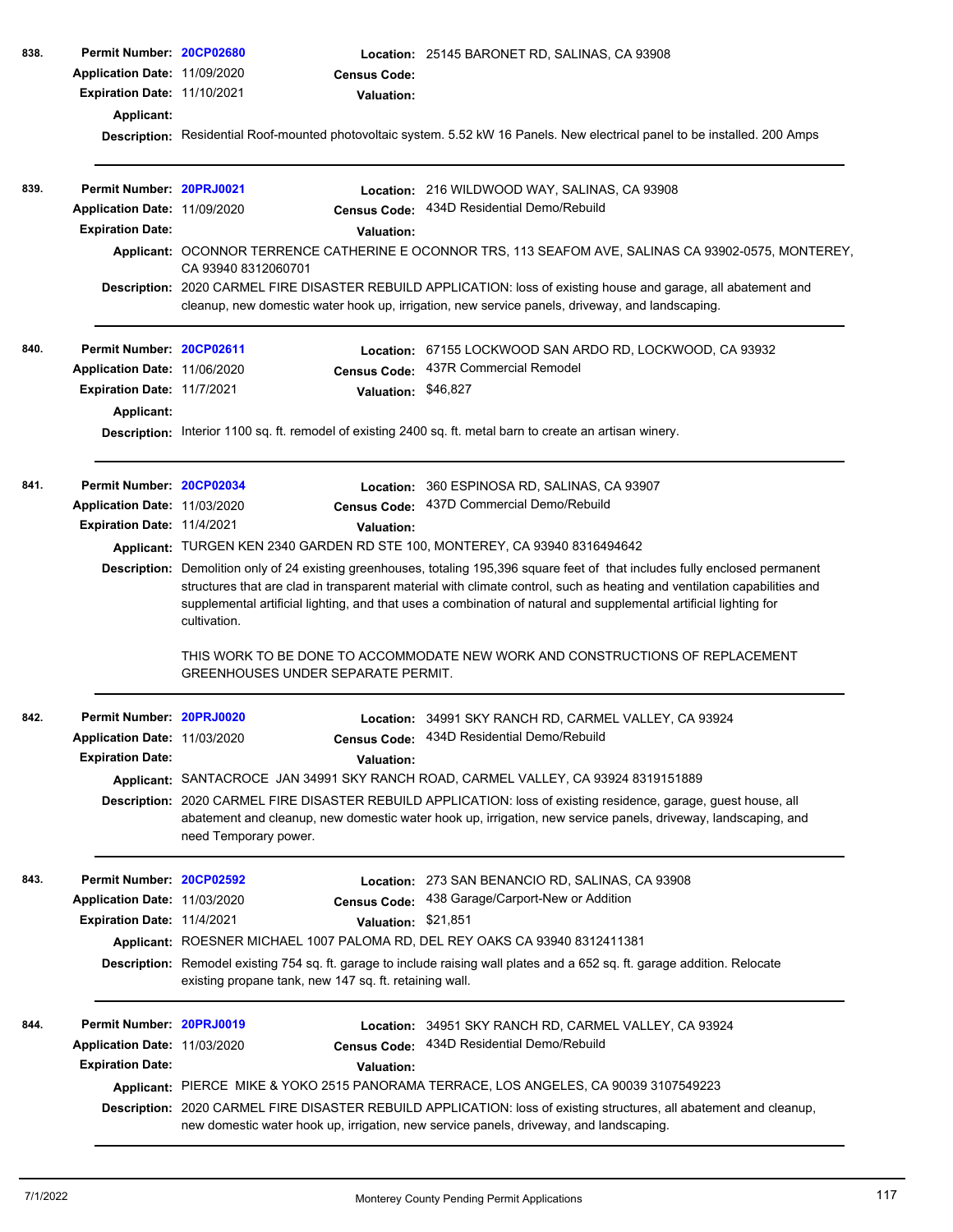| 845. | Permit Number: 20PRJ0018<br>Application Date: 11/03/2020<br><b>Expiration Date:</b><br>Applicant: | ft. cabin built in 1940's, all abatement and cleanup. | Location:<br><b>Census Code:</b><br><b>Valuation:</b> | 434D Residential Demo/Rebuild<br>Description: 2020 DOLAN FIRE DISASTER REBUILD APPLICATION: loss of existing shed permitted in 1973 #24562, a 400 sq.                                                                                                                                                                                        |
|------|---------------------------------------------------------------------------------------------------|-------------------------------------------------------|-------------------------------------------------------|----------------------------------------------------------------------------------------------------------------------------------------------------------------------------------------------------------------------------------------------------------------------------------------------------------------------------------------------|
| 846. | Permit Number: 18CP02460                                                                          |                                                       |                                                       | Location: 25575 CHIQUITO PL, CARMEL, CA 93923                                                                                                                                                                                                                                                                                                |
|      | <b>Extended Application: 11/02/2020</b>                                                           |                                                       | <b>Census Code:</b>                                   | 101-Single Family Dwelling New                                                                                                                                                                                                                                                                                                               |
|      | <b>Expiration Date: 11/3/2021</b>                                                                 |                                                       | Valuation: \$541,184                                  |                                                                                                                                                                                                                                                                                                                                              |
|      |                                                                                                   |                                                       |                                                       | Applicant: ZILLY GLENN 9811 EAST BELL RD STE 105, SCOTTSDALE AZ 85260 4806217878                                                                                                                                                                                                                                                             |
|      |                                                                                                   |                                                       |                                                       | Description: Construction of a new 2,939 square foot two-level single family dwelling, a 508-square foot attached garage, a<br>587-square foot deck/covered patio, 314 lineal feet of site retaining walls, driveway, motor court, 2000 gallon septic<br>system, and grading in the amount of 93 cubic yards cut and 75 cubic yards of fill. |
| 847. | Permit Number: 20CP02469                                                                          |                                                       | Location:                                             | 14020 TRES NINAS CT, ROYAL OAKS, CA 95076                                                                                                                                                                                                                                                                                                    |
|      | Application Date: 11/02/2020                                                                      |                                                       | <b>Census Code:</b>                                   | 101-Single Family Dwelling New                                                                                                                                                                                                                                                                                                               |
|      | Expiration Date: 11/3/2021                                                                        |                                                       | Valuation: \$255,599                                  |                                                                                                                                                                                                                                                                                                                                              |
|      | Applicant:                                                                                        |                                                       |                                                       |                                                                                                                                                                                                                                                                                                                                              |
|      |                                                                                                   | wood deck and 64 square feet porch.                   |                                                       | Description: Construction of a 1815 square feet single family dwelling with a 478 square feet attached garage, 194 square feet                                                                                                                                                                                                               |
|      |                                                                                                   | NO GRADING PROPOSED                                   |                                                       |                                                                                                                                                                                                                                                                                                                                              |
| 848. | Permit Number: 20CP02515                                                                          |                                                       | <b>Location:</b>                                      | 14030 TRES NINAS CT, ROYAL OAKS, CA 95076                                                                                                                                                                                                                                                                                                    |
|      | Application Date: 10/29/2020                                                                      |                                                       | <b>Census Code:</b>                                   | 101-Single Family Dwelling New                                                                                                                                                                                                                                                                                                               |
|      | Expiration Date: 10/30/2021                                                                       |                                                       | Valuation: \$255,599                                  |                                                                                                                                                                                                                                                                                                                                              |
|      | Applicant:                                                                                        | foot covered porches and a 194 square foot deck.      |                                                       | Description: Construction of a new 1,815 square foot single family dwelling with a 478 square foot attached garage, 64 square                                                                                                                                                                                                                |
| 849. | Permit Number: 19CP00992                                                                          |                                                       | Location:                                             | 1972 SAN MIGUEL CYN RD, SALINAS, CA 93907                                                                                                                                                                                                                                                                                                    |
|      | Extended Application: 10/29/2020                                                                  |                                                       | <b>Census Code:</b>                                   | NA                                                                                                                                                                                                                                                                                                                                           |
|      | Expiration Date: 10/30/2021                                                                       |                                                       | <b>Valuation:</b>                                     |                                                                                                                                                                                                                                                                                                                                              |
|      |                                                                                                   |                                                       |                                                       | Applicant: MATCHAIN LUIS 300 B THIRD ST, SAN JUAN BAUTISTA, CA 95045 (831) 313-8703                                                                                                                                                                                                                                                          |
|      |                                                                                                   | 415 cubic yards of fil).                              |                                                       | Description: To clear violation (15CE00361) restore unpermitted grading on slopes greater than 25% (520 cubic yards of cut and                                                                                                                                                                                                               |
| 850. | Permit Number: 20CP02517                                                                          |                                                       |                                                       | <b>Location: 445 HALL RD, ROYAL OAKS, CA 95076</b>                                                                                                                                                                                                                                                                                           |
|      | Application Date: 10/26/2020                                                                      |                                                       | <b>Census Code:</b>                                   | 434R Residential Remodel                                                                                                                                                                                                                                                                                                                     |
|      | Expiration Date: 10/27/2021                                                                       |                                                       | Valuation: \$9,699                                    |                                                                                                                                                                                                                                                                                                                                              |
|      |                                                                                                   |                                                       |                                                       | Applicant: RODRIGUEZ ROLANDO 26 AIRPORT RD, FREEDOM, CA 95019 8318091495                                                                                                                                                                                                                                                                     |
|      |                                                                                                   | guesthouse.                                           |                                                       | Description: To partially clear Code Enforcement case 17CE00310; demo the kitchen and convert it to a utility room inside the                                                                                                                                                                                                                |
| 851. | Permit Number: 20CP02210                                                                          |                                                       |                                                       | Location: 8320 VISTA MONTERRA, MONTEREY, CA 93940                                                                                                                                                                                                                                                                                            |
|      | Application Date: 10/23/2020                                                                      |                                                       | <b>Census Code:</b>                                   | 329P Pool                                                                                                                                                                                                                                                                                                                                    |
|      | Expiration Date: 10/24/2021                                                                       |                                                       | <b>Valuation:</b>                                     |                                                                                                                                                                                                                                                                                                                                              |
|      | Applicant:                                                                                        |                                                       |                                                       |                                                                                                                                                                                                                                                                                                                                              |
|      |                                                                                                   | fire pit.                                             |                                                       | Description: Construction of a new built in hot tub, new outdoor built in BBQ, new color integrated patio-match existing, new gas                                                                                                                                                                                                            |
|      |                                                                                                   |                                                       |                                                       |                                                                                                                                                                                                                                                                                                                                              |
| 852. | Permit Number: 20CP02462                                                                          |                                                       | Location:                                             | 34951 SKY RANCH RD, CARMEL VALLEY, CA 93924                                                                                                                                                                                                                                                                                                  |
|      | Application Date: 10/22/2020                                                                      |                                                       | <b>Census Code:</b>                                   | 434D Residential Demo/Rebuild                                                                                                                                                                                                                                                                                                                |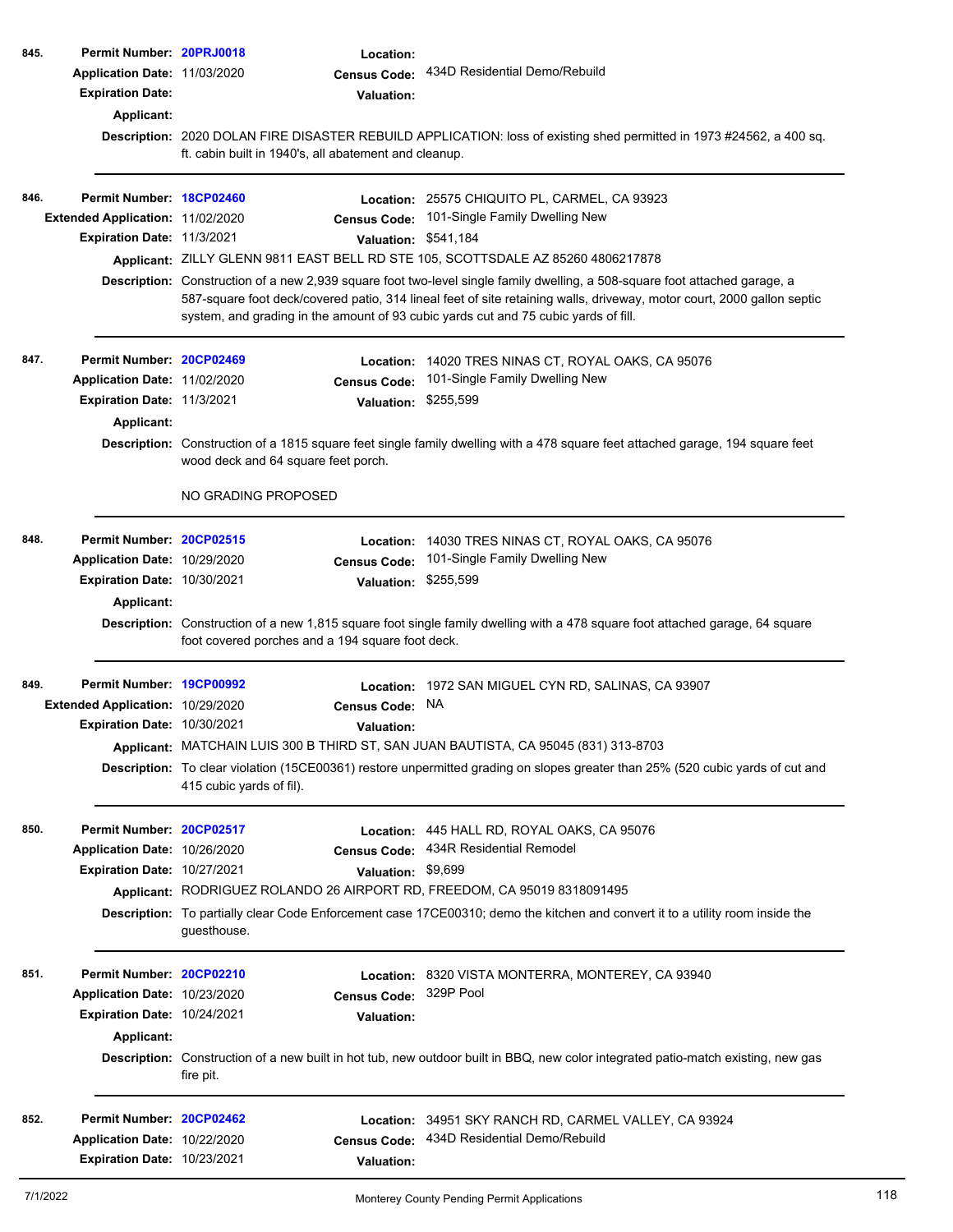|      |                                  | dwelling and garage.                                                                         | Applicant: PIERCE MIKE & YOKO 2515 PANORAMA TERRACE, LOS ANGELES, CA 90039 3107549223<br>Description: 2020 CARMEL FIRE DISASTER DEMO APPLICATION: Demolition Permit to remove debris of burned single family                                                                                                                                                                                                                                                                                                                                                                                                   |
|------|----------------------------------|----------------------------------------------------------------------------------------------|----------------------------------------------------------------------------------------------------------------------------------------------------------------------------------------------------------------------------------------------------------------------------------------------------------------------------------------------------------------------------------------------------------------------------------------------------------------------------------------------------------------------------------------------------------------------------------------------------------------|
| 853. | Permit Number: 20CP02441         |                                                                                              | Location: 1277 LISBON LN, PEBBLE BEACH, CA 93953                                                                                                                                                                                                                                                                                                                                                                                                                                                                                                                                                               |
|      | Application Date: 10/21/2020     | <b>Census Code:</b>                                                                          | 434R Residential Remodel                                                                                                                                                                                                                                                                                                                                                                                                                                                                                                                                                                                       |
|      | Expiration Date: 10/22/2021      | Valuation: \$291                                                                             |                                                                                                                                                                                                                                                                                                                                                                                                                                                                                                                                                                                                                |
|      |                                  | Applicant: GEORIS DAMIEN 3706 THE BARNYARD G11, CARMEL, CA 93923 8319177771                  |                                                                                                                                                                                                                                                                                                                                                                                                                                                                                                                                                                                                                |
|      |                                  | Description: Legalize the conversion of a 12 square foot walk in closet to a shower stall.   |                                                                                                                                                                                                                                                                                                                                                                                                                                                                                                                                                                                                                |
| 854. | Permit Number: 20CP02439         |                                                                                              | Location: 3380 CARNEROS CT, AROMAS, CA 95004                                                                                                                                                                                                                                                                                                                                                                                                                                                                                                                                                                   |
|      | Application Date: 10/20/2020     |                                                                                              | Census Code: 329 Structure Other Than Building                                                                                                                                                                                                                                                                                                                                                                                                                                                                                                                                                                 |
|      | Expiration Date: 10/21/2021      | Valuation: \$46,368                                                                          |                                                                                                                                                                                                                                                                                                                                                                                                                                                                                                                                                                                                                |
|      |                                  | Applicant: BARCELOS JAIME 11 W LAUREL DR STE 225, SALINAS, CA 93906 8317560324               |                                                                                                                                                                                                                                                                                                                                                                                                                                                                                                                                                                                                                |
|      |                                  | <b>Description:</b> New 960 square foot storage building and grading                         |                                                                                                                                                                                                                                                                                                                                                                                                                                                                                                                                                                                                                |
| 855. | Permit Number: 20CP02356         | Location:                                                                                    | 8000 VIERRA MEADOWS PL, SALINAS, CA 93907                                                                                                                                                                                                                                                                                                                                                                                                                                                                                                                                                                      |
|      | Application Date: 10/20/2020     | <b>Census Code:</b>                                                                          | 434A Residential Addition                                                                                                                                                                                                                                                                                                                                                                                                                                                                                                                                                                                      |
|      | Expiration Date: 10/21/2021      | Valuation: \$69,323                                                                          |                                                                                                                                                                                                                                                                                                                                                                                                                                                                                                                                                                                                                |
|      | <b>Applicant:</b>                |                                                                                              |                                                                                                                                                                                                                                                                                                                                                                                                                                                                                                                                                                                                                |
|      |                                  | height retaining wall.                                                                       | Description: Construction of a 469.00 Square Feet new family living area, a 74 Square Feet Storage and relocating existing 3'                                                                                                                                                                                                                                                                                                                                                                                                                                                                                  |
| 856. | Permit Number: 20CP02399         |                                                                                              | Location: 26800 ENCINAL RD, SALINAS, CA 93908                                                                                                                                                                                                                                                                                                                                                                                                                                                                                                                                                                  |
|      | Application Date: 10/16/2020     | <b>Census Code:</b>                                                                          | 437R Commercial Remodel                                                                                                                                                                                                                                                                                                                                                                                                                                                                                                                                                                                        |
|      | Expiration Date: 10/17/2021      | Valuation: \$82,026                                                                          |                                                                                                                                                                                                                                                                                                                                                                                                                                                                                                                                                                                                                |
|      |                                  | Applicant: TURGEN KEN 2340 GARDEN RD STE 100, MONTEREY, CA 93940 8316494642                  |                                                                                                                                                                                                                                                                                                                                                                                                                                                                                                                                                                                                                |
|      |                                  |                                                                                              | Description: Existing fully sprinklered metal building on cannabis use property to be used as drying/curing room.                                                                                                                                                                                                                                                                                                                                                                                                                                                                                              |
| 857. | Permit Number: 20CP02419         |                                                                                              | Location: 22730 FUJI LN, SALINAS, CA 93908                                                                                                                                                                                                                                                                                                                                                                                                                                                                                                                                                                     |
|      | Application Date: 10/15/2020     |                                                                                              | Census Code: 437R Commercial Remodel                                                                                                                                                                                                                                                                                                                                                                                                                                                                                                                                                                           |
|      | Expiration Date: 10/16/2021      |                                                                                              | Valuation: \$272,164                                                                                                                                                                                                                                                                                                                                                                                                                                                                                                                                                                                           |
|      |                                  | Applicant: TURGEN KEN 2340 GARDEN RD STE 100, MONTEREY, CA 93940 8316494642                  |                                                                                                                                                                                                                                                                                                                                                                                                                                                                                                                                                                                                                |
|      |                                  | electrical work throughout building.                                                         | Description: Convert occupancy of Existing Building 'A' from S to F-1 and S to allow processing and storage and legalize as-built                                                                                                                                                                                                                                                                                                                                                                                                                                                                              |
| 858. | Permit Number: 20PRJ0017         |                                                                                              | Location: 17467 CACHAGUA RD, CARMEL VALLEY 93924                                                                                                                                                                                                                                                                                                                                                                                                                                                                                                                                                               |
|      | Application Date: 10/15/2020     | Census Code:                                                                                 | 434D Residential Demo/Rebuild                                                                                                                                                                                                                                                                                                                                                                                                                                                                                                                                                                                  |
|      | <b>Expiration Date:</b>          | <b>Valuation:</b>                                                                            |                                                                                                                                                                                                                                                                                                                                                                                                                                                                                                                                                                                                                |
|      |                                  |                                                                                              | Applicant: CRANE RICHARD 17647 CACHAGUA RD, CARMEL VALLEY, CA 93924 (831) 659-2900                                                                                                                                                                                                                                                                                                                                                                                                                                                                                                                             |
|      |                                  |                                                                                              | Description: 2020 CARMEL FIRE DISASTER REBUILD APPLICATION: loss of existing structures, all abatement and cleanup,<br>new domestic water hook up, irrigation, new service panels, driveway, and landscaping.                                                                                                                                                                                                                                                                                                                                                                                                  |
| 859. | Permit Number: 19CP02831         |                                                                                              | Location: 24675 OUTLOOK DR, CARMEL, CA 93923                                                                                                                                                                                                                                                                                                                                                                                                                                                                                                                                                                   |
|      | Extended Application: 10/14/2020 | <b>Census Code:</b>                                                                          | 434R Residential Remodel                                                                                                                                                                                                                                                                                                                                                                                                                                                                                                                                                                                       |
|      | Expiration Date: 04/14/2021      | Valuation:                                                                                   | \$256,865                                                                                                                                                                                                                                                                                                                                                                                                                                                                                                                                                                                                      |
|      | <b>Applicant:</b>                |                                                                                              |                                                                                                                                                                                                                                                                                                                                                                                                                                                                                                                                                                                                                |
|      |                                  | new driveway area.<br>Grading to consist of 6 cubic yards of cut and 60 cubic yards of fill. | Description: Addition of 457 square feet, a new master bath, remodel of 3,191 square feet to include demolishing interior and<br>exterior walls, reconfiguration of the interior an expanded lower level restroom, updated lower level den, a lower<br>level laundry room, remodel kitchen, an expanded walk-in closet serving the master bedroom, a new stone water<br>table wall, elevator, and living room modifications. Replace existing windows with new windows and replace<br>exterior doors like for like. Re-roof single family dwelling with clay tile roofing to match the existing roof and add a |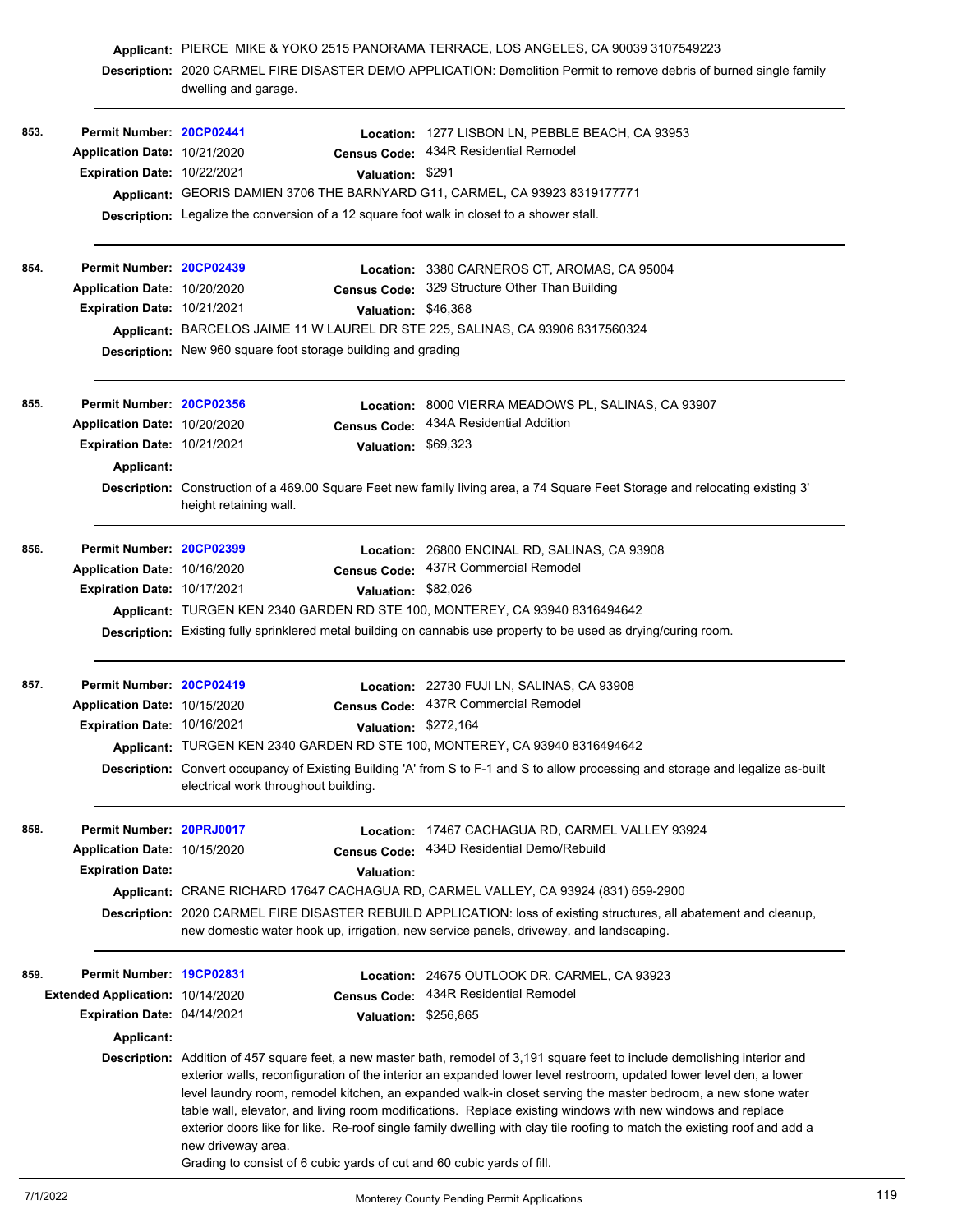| 860.<br>861. | Permit Number: 17CP03769<br>Extended Application: 10/13/2020<br>Expiration Date: 04/14/2021<br>Permit Number: 20CP02364<br>Application Date: 10/13/2020<br>Expiration Date: 10/14/2021<br>Applicant: | <b>Census Code:</b><br>Valuation: \$456,035<br>Applicant: MEEK MICHAEL 7697 HWY 1 UNIT 27, MOSSLANDING, CA 95039 (858)945-2298<br>area from adjacent spaces, provide new door to create code compliant path of travel.<br><b>Census Code:</b><br>Valuation: \$189,134<br>Description: Install a 1560 sq. ft. manufactured home foundation. | Location: 7697 HWY 1, MOSS LANDING, CA 95039<br>437R Commercial Remodel<br>Description: Building #27 Remodel 5,575 square foot two story metal building; construct 3 hour fire barrier separating tenant<br>Location: 32578 SYCAMORE FLAT RD, GREENFIELD, CA 93927<br>101-Single Family Dwelling New                                |
|--------------|------------------------------------------------------------------------------------------------------------------------------------------------------------------------------------------------------|--------------------------------------------------------------------------------------------------------------------------------------------------------------------------------------------------------------------------------------------------------------------------------------------------------------------------------------------|-------------------------------------------------------------------------------------------------------------------------------------------------------------------------------------------------------------------------------------------------------------------------------------------------------------------------------------|
|              |                                                                                                                                                                                                      | (20CP00724 issued to demolish existingn1,710 M.H., no new sq. ft. added)                                                                                                                                                                                                                                                                   |                                                                                                                                                                                                                                                                                                                                     |
| 862.         | Permit Number: 20PRJ0016<br>Application Date: 10/09/2020<br><b>Expiration Date:</b><br>Applicant:                                                                                                    | Location:<br><b>Census Code:</b><br><b>Valuation:</b><br><b>Description: 2020 DISASTER REBUILD APPLICATION</b>                                                                                                                                                                                                                             | 434D Residential Demo/Rebuild                                                                                                                                                                                                                                                                                                       |
|              |                                                                                                                                                                                                      | To allow the rebuilding of a primary residence burned in the Carmel Fire. The property is located at 35160 Sky<br>Ranch Road, Carmel Valley (Assessor's Parcel Number 417-081-062-000), Cachagua Area Plan                                                                                                                                 |                                                                                                                                                                                                                                                                                                                                     |
| 863.         | Permit Number: 20CP02319<br>Application Date: 10/08/2020<br>Expiration Date: 10/9/2021                                                                                                               | Location:<br><b>Census Code:</b><br>Valuation: \$407,933<br>Applicant: TORRES MIGUEL 4930 E YALE AVE, SUITE 103, FRESNO, CA 5597083238<br>and 68 square foot covered porch. New septic system.                                                                                                                                             | 101-Single Family Dwelling New<br>Description: Construction of a new two-story 3,038 square foot single family dwelling, 752 square foot attached three-car garage,                                                                                                                                                                 |
|              |                                                                                                                                                                                                      | Grading to consist of 4 cubic yards of cut and 36 cubic yards of fill.<br>Deferred submittal: Photovoltaic Roof-Mounted System.                                                                                                                                                                                                            |                                                                                                                                                                                                                                                                                                                                     |
| 864.         | Permit Number: 20CP02311<br>Application Date: 10/08/2020<br>Expiration Date: 10/9/2021                                                                                                               | <b>Census Code:</b><br>Valuation: \$423,680<br>Applicant: TORRES MIGUEL 4930 E YALE AVE, SUITE 103, FRESNO, CA 93727 5597083238<br>Grading to consist of 4 cubic yards of cut and 36 cubic yards of fill.<br>Deferred Submittal: Photovoltaic System.                                                                                      | Location: 9225 S PRUNEDALE RD, SALINAS, CA 93907<br>101-Single Family Dwelling New<br>Description: Construction of a new two-story single family dwelling to include a 1,935 square foot first floor, 1,154 square foot<br>second floor, a 951 square foot attached garage, and a 67 square foot porch. New septic system.          |
| 865.         | Permit Number: 18CP01881<br>Extended Application: 10/08/2020<br>Expiration Date: 10/9/2021                                                                                                           | <b>Census Code:</b><br>Valuation: \$308,579<br>Applicant: RINEHART ED 107 CHURCH ST, SALINAS, CA 93901 8314221046                                                                                                                                                                                                                          | <b>Location: 9999 TO BE ASSIGNED, TO BE ASSIGNED 99999</b><br>101-Single Family Dwelling New<br>Description: To Partially Clear 16CE00391: Construction of a 1,746 square foot one story single family dwelling with an 630<br>square foot attached garage, 528 square foot covered porch, 1500 gallon septic system, and generator |
| 866.         | Permit Number: 20CP02310<br>Application Date: 10/06/2020<br>Expiration Date: 10/7/2021                                                                                                               | <b>Census Code:</b><br><b>Valuation:</b>                                                                                                                                                                                                                                                                                                   | Location: 182 LEWIS RD, WATSONVILLE, CA 95076<br>329 Structure Other Than Building                                                                                                                                                                                                                                                  |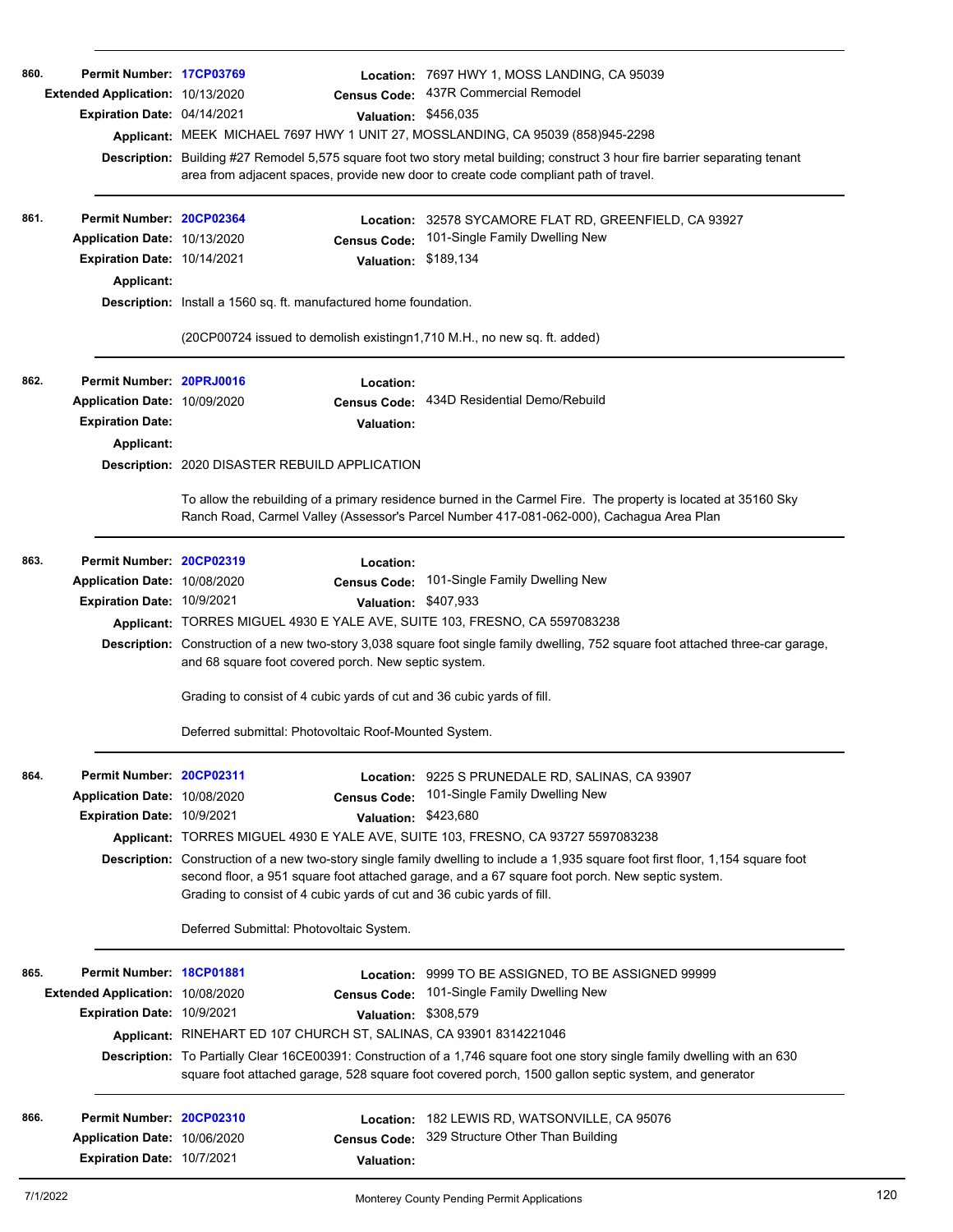|      | Applicant:                   |                                                                       |                                                                                                                                                                                                                                                               |
|------|------------------------------|-----------------------------------------------------------------------|---------------------------------------------------------------------------------------------------------------------------------------------------------------------------------------------------------------------------------------------------------------|
|      |                              | AMPS electrical panel.                                                | Description: Electrical permit to separate existing meter to feed agricultural well #887, install new pole & backboard for a 200                                                                                                                              |
| 867. | Permit Number: 20CP02123     |                                                                       | Location: 26900 ENCINAL RD, SALINAS, CA 93908                                                                                                                                                                                                                 |
|      | Application Date: 10/06/2020 | <b>Census Code:</b>                                                   | 437A Commercial Addition                                                                                                                                                                                                                                      |
|      | Expiration Date: 10/7/2021   |                                                                       | Valuation: \$31,450                                                                                                                                                                                                                                           |
|      | Applicant:                   |                                                                       |                                                                                                                                                                                                                                                               |
|      |                              | for full fire suppression.                                            | Description: Commercial AG related for Four (4) new 10k gallon tanks, with engineered pads 728 square feet, for water storage                                                                                                                                 |
| 868. | Permit Number: 20PRJ0015     |                                                                       | Location: 17461 CACHAGUA RD, CARMEL VALLEY, CA 93924                                                                                                                                                                                                          |
|      | Application Date: 10/05/2020 |                                                                       | Census Code: 434D Residential Demo/Rebuild                                                                                                                                                                                                                    |
|      | <b>Expiration Date:</b>      | <b>Valuation:</b>                                                     |                                                                                                                                                                                                                                                               |
|      | Applicant:                   |                                                                       |                                                                                                                                                                                                                                                               |
|      |                              | Temporary power, and Temporary residence while the home is rebuilt.   | Description: 2020 CARMEL FIRE DISASTER REBUILD APPLICATION: loss of existing single family dwelling, all abatement and<br>cleanup, new domestic water hook up, irrigation, new service panels, driveway, and landscaping. Requesting                          |
| 869. | Permit Number: 20CP02309     |                                                                       | Location: 315 NEPONSET RD, MARINA, CA 93933                                                                                                                                                                                                                   |
|      | Application Date: 10/05/2020 |                                                                       | Census Code: 329 Structure Other Than Building                                                                                                                                                                                                                |
|      | Expiration Date: 10/6/2021   | <b>Valuation:</b>                                                     |                                                                                                                                                                                                                                                               |
|      | Applicant:                   |                                                                       |                                                                                                                                                                                                                                                               |
|      |                              | to permit issuance.                                                   | Description: T-Mobile is proposing to install (1) diesel generator with tank, on (N) concrete slab, and install (1) automatic transfer<br>switch. An expansion of T-Mobile's existing lease area is required. The General Contractor will be determined prior |
| 870. | Permit Number: 20PRJ0014     |                                                                       | Location: 34981 SKY RANCH RD, CARMEL VALLEY, CA 93924                                                                                                                                                                                                         |
|      | Application Date: 10/05/2020 | <b>Census Code:</b>                                                   | 434D Residential Demo/Rebuild                                                                                                                                                                                                                                 |
|      | <b>Expiration Date:</b>      | Valuation:                                                            |                                                                                                                                                                                                                                                               |
|      |                              |                                                                       | Applicant: SCHICKENTANZ MARYANN P O BOX 2704, CARMEL, CA 93921 (831) 622-9000 EXT 13                                                                                                                                                                          |
|      |                              |                                                                       | Description: 2020 CARMEL FIRE DISASTER REBUILD APPLICATION: loss of existing single family dwelling, all abatement and<br>cleanup, new domestic water hook up, irrigation, new service panels, driveway, and landscaping.                                     |
| 871. | Permit Number: 20CP02292     |                                                                       | Location: 22950 FUJI LN, SALINAS, CA 93908                                                                                                                                                                                                                    |
|      | Application Date: 10/01/2020 |                                                                       | Census Code: 329 Structure Other Than Building                                                                                                                                                                                                                |
|      | Expiration Date: 1/25/2023   | <b>Valuation:</b>                                                     |                                                                                                                                                                                                                                                               |
|      |                              | Applicant: D'AMICO D'AMICO 22790 FUJI LN SALINAS, CA 93908 8314195762 |                                                                                                                                                                                                                                                               |
|      |                              |                                                                       | Description: Construction of a new 6' high x 20' wide automatic gate & associated electrical connections.                                                                                                                                                     |
| 872. | Permit Number: 20PRJ0013     |                                                                       | Location: 17463 VIA CIELO, CARMEL VALLEY 93924                                                                                                                                                                                                                |
|      | Application Date: 09/24/2020 |                                                                       | Census Code: 434D Residential Demo/Rebuild                                                                                                                                                                                                                    |
|      | <b>Expiration Date:</b>      | <b>Valuation:</b>                                                     |                                                                                                                                                                                                                                                               |
|      |                              | Applicant: BUONAGUIDI JOHN MONTEREY, CA 93940 (831) 917-1979          |                                                                                                                                                                                                                                                               |
|      |                              | all abatement and cleanup.                                            | Description: 2020 CARMEL FIRE DISASTER REBUILD APPLICATION: loss of existing dwelling, need of temporary structure, and                                                                                                                                       |
| 873. | Permit Number: 20PRJ0012     |                                                                       | Location: 35070 SKY RANCH RD, CARMEL VALLEY, CA 93924                                                                                                                                                                                                         |
|      | Application Date: 09/24/2020 |                                                                       | Census Code: 645 DEMO-1 Unit                                                                                                                                                                                                                                  |
|      | <b>Expiration Date:</b>      | <b>Valuation:</b>                                                     |                                                                                                                                                                                                                                                               |
|      |                              |                                                                       | Applicant: ANTOSZ GREGORY M & JUDI TRS 35070 SKY RANCH RD, CARMEL VALLEY CA 93924 831-238-4346                                                                                                                                                                |
|      |                              | (Assessor's Parcel Number 417-081-059-000) Cachagua Area Plan         | Description: CARMEL FIRE: Complete distruction of the site. The property is located at 35070 Sky Ranch Road Carmel Valley                                                                                                                                     |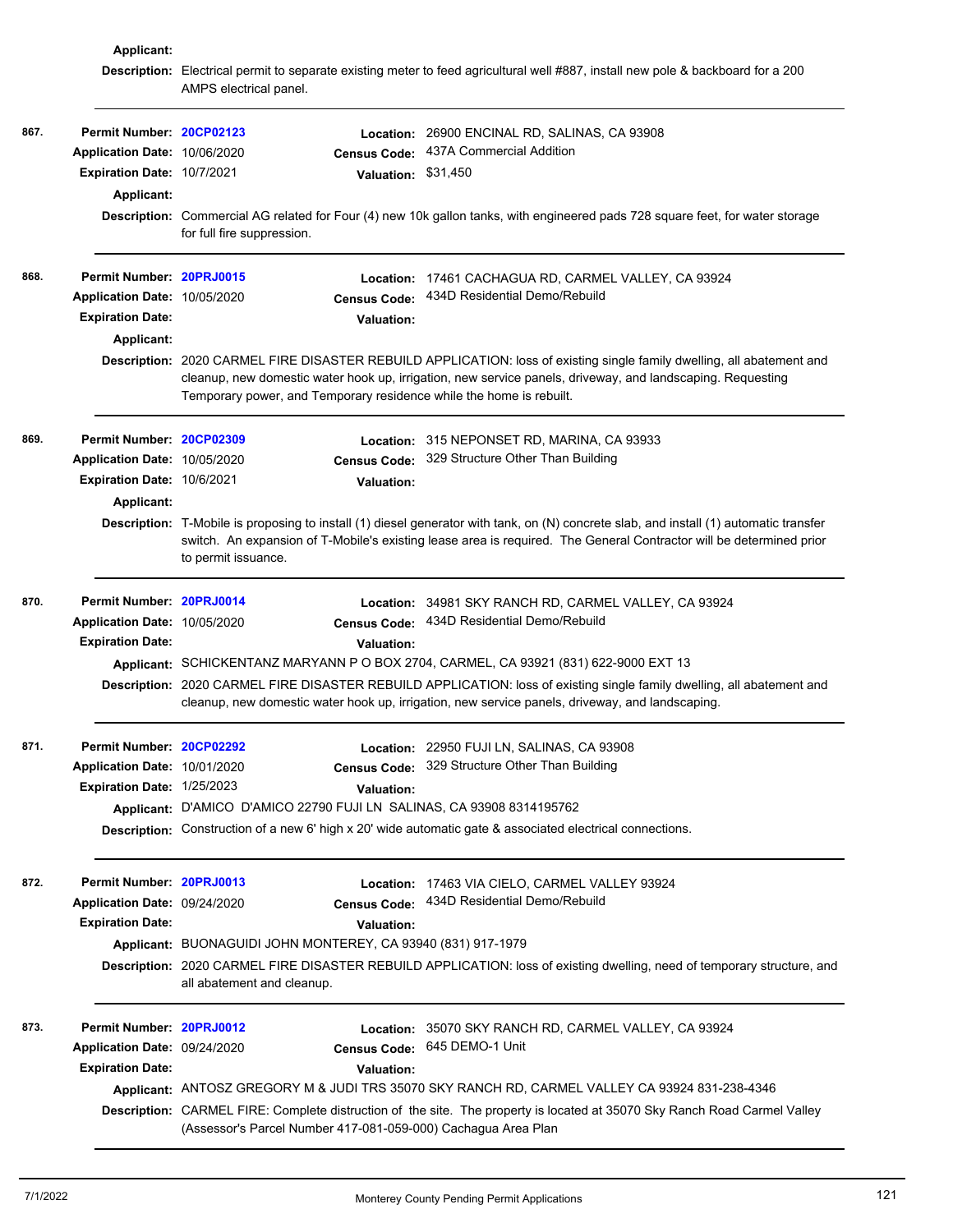| 874.<br>875. | Permit Number: 20CP01945<br>Application Date: 09/24/2020<br>Expiration Date: 9/25/2021<br>Permit Number: 20PRJ0011<br>Application Date: 09/23/2020<br><b>Expiration Date:</b><br>Applicant: | <b>Census Code:</b><br>Valuation: \$46,465<br>Applicant: KILPATRICK JEFFREY PO BOX 51044, PACIFIC GROVE, CA 93950 8316017831<br><b>Census Code:</b><br><b>Valuation:</b>                             | Location: 14685 KENWOOD PL, CASTROVILLE, CA 95012<br>438 Garage/Carport-New or Addition<br>Description: New Foundations, Floor Slab and Exterior Concrete Apron for access to and support of a Pre-Engineered and new<br>962 square foot Pre-Fab Metal Garage Structure to be erected on the site with electrical systems.<br>Location: 9 TRAMPA CYN RD, CARMEL VALLEY 93924<br>434D Residential Demo/Rebuild<br>Description: 2020 CARMEL FIRE DISASTER REBUILD APPLICATION: loss of existing dwelling, and all abatement and cleanup. |
|--------------|---------------------------------------------------------------------------------------------------------------------------------------------------------------------------------------------|------------------------------------------------------------------------------------------------------------------------------------------------------------------------------------------------------|----------------------------------------------------------------------------------------------------------------------------------------------------------------------------------------------------------------------------------------------------------------------------------------------------------------------------------------------------------------------------------------------------------------------------------------------------------------------------------------------------------------------------------------|
| 876.         | Permit Number: 20PRJ0010                                                                                                                                                                    | 9 TRAMPA CYN RD                                                                                                                                                                                      | Location: 34979 SKY RANCH RD, CARMEL VALLEY, CA 93924                                                                                                                                                                                                                                                                                                                                                                                                                                                                                  |
|              | Application Date: 09/22/2020<br><b>Expiration Date:</b>                                                                                                                                     | <b>Census Code:</b><br>Valuation:<br>Applicant: SMITH RICK PO BOX 350, CARMEL, CA 93921 8312776039<br>abatement and cleanup.                                                                         | 434D Residential Demo/Rebuild<br>Description: 2020 CARMEL FIRE DISASTER REBUILD APPLICATION: loss of existing dwelling, and storage sheds, all                                                                                                                                                                                                                                                                                                                                                                                         |
| 877.         | Permit Number: 20PRJ0009<br>Application Date: 09/22/2020<br><b>Expiration Date:</b>                                                                                                         | <b>Census Code:</b><br><b>Valuation:</b><br>Applicant: RUIZ EFRAIN 212 PINE CANYON ROAD, SALINAS, CA 93908 (831) 261-3864                                                                            | Location: 212 PINE CYN RD, SALINAS, CA 93908<br>434D Residential Demo/Rebuild<br>Description: 2020 RIVER FIRE DISASTER REBUILD APPLICATION: loss of existing structures, all abatement and cleanup.                                                                                                                                                                                                                                                                                                                                    |
| 878.         | Permit Number: 20PRJ0007<br>Application Date: 09/22/2020<br><b>Expiration Date:</b>                                                                                                         | <b>Census Code:</b><br>Valuation:<br><b>Description: 2020 RIVER FIRE DISASTER REBUILD APPLICATION</b><br>service panels, driveway and landscaping.<br>228 PINE CANYON ROAD, SALINAS, TORO AREA PLAN. | <b>Location: 228 PINE CYN RD, SALINAS, CA 93908</b><br>434D Residential Demo/Rebuild<br>Applicant: MCDOWELL PERRY L & CARLA G 228 PINE CANYON RD, SALINAS CA 93908-8747 (831) 915-8396<br>Loss of existing single family dwelling, all abatement and cleanup, new domestic water hook up, irrigation, new                                                                                                                                                                                                                              |
| 879.         | Permit Number: 20PRJ0004<br>Application Date: 09/22/2020<br><b>Expiration Date:</b><br><b>Applicant:</b>                                                                                    | Location:<br><b>Census Code:</b><br><b>Valuation:</b><br>17499 CACHAGUA ROAD CARMEL VALLEY                                                                                                           | 17499 CACHAGUA RD, CARMEL VALLEY, CA 93924<br>434D Residential Demo/Rebuild<br>Description: 2020 CARMEL FIRE DISASTER REBUILD APPLICATION: loss of existing single family dwelling, all abatement and<br>cleanup, new domestic water hook up, irrigation, new service panels, driveway, and landscaping                                                                                                                                                                                                                                |
| 880.         | Permit Number: 20PRJ0006<br>Application Date: 09/22/2020<br><b>Expiration Date:</b>                                                                                                         | <b>Census Code:</b><br><b>Valuation:</b><br>Applicant: LENNO GEORGE 1706 EICHELBERGER CT, MARINA, CA 93933 8315211375                                                                                | Location: 250 MESA RD, SALINAS, CA 93908<br>434D Residential Demo/Rebuild<br>Description: 2020 RIVER FIRE DISASTER REBUILD APPLICATION: loss of existing single family dwelling, all abatement and<br>cleanup, new domestic water hook up, irrigation, new service panels, driveway, and landscaping                                                                                                                                                                                                                                   |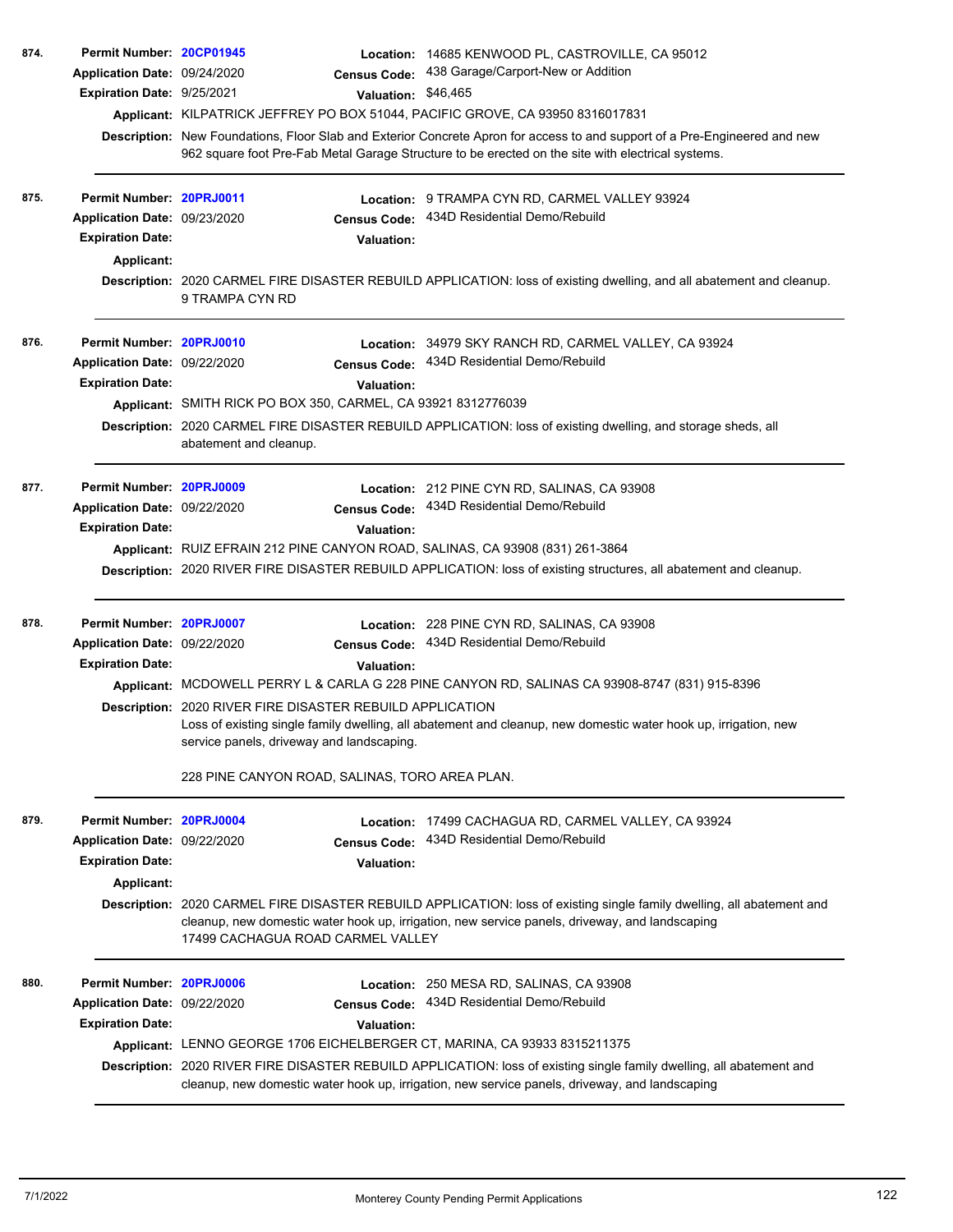| 881. | Permit Number: 20PRJ0008     |                                                                                                                                                                                                                                                                                                             | Location: 10 TRAMPA CYN RD, CARMEL VALLEY, CA 93924                                                                                                                                                                       |  |  |  |  |
|------|------------------------------|-------------------------------------------------------------------------------------------------------------------------------------------------------------------------------------------------------------------------------------------------------------------------------------------------------------|---------------------------------------------------------------------------------------------------------------------------------------------------------------------------------------------------------------------------|--|--|--|--|
|      | Application Date: 09/21/2020 | <b>Census Code:</b>                                                                                                                                                                                                                                                                                         | 434D Residential Demo/Rebuild                                                                                                                                                                                             |  |  |  |  |
|      | <b>Expiration Date:</b>      | <b>Valuation:</b>                                                                                                                                                                                                                                                                                           |                                                                                                                                                                                                                           |  |  |  |  |
|      | Applicant:                   |                                                                                                                                                                                                                                                                                                             |                                                                                                                                                                                                                           |  |  |  |  |
|      |                              |                                                                                                                                                                                                                                                                                                             | Description: 2020 CARMEL FIRE DISASTER REBUILD APPLICATION: loss of existing structures, all abatement and cleanup.                                                                                                       |  |  |  |  |
|      |                              |                                                                                                                                                                                                                                                                                                             |                                                                                                                                                                                                                           |  |  |  |  |
| 882. | Permit Number: 20CP01545     |                                                                                                                                                                                                                                                                                                             | Location: 360 ESPINOSA RD, SALINAS, CA 93907                                                                                                                                                                              |  |  |  |  |
|      | Application Date: 09/18/2020 |                                                                                                                                                                                                                                                                                                             | Census Code: 437R Commercial Remodel                                                                                                                                                                                      |  |  |  |  |
|      | Expiration Date: 9/19/2021   |                                                                                                                                                                                                                                                                                                             | Valuation: \$299,750                                                                                                                                                                                                      |  |  |  |  |
|      |                              |                                                                                                                                                                                                                                                                                                             | Applicant: TURGEN KEN 2340 GARDEN RD STE 100, MONTEREY, CA 93940 8316494642                                                                                                                                               |  |  |  |  |
|      |                              | Description: Demo storage enclosure attached to the processing building, 2 toilet room attached, wood deck, compressor<br>enclosure, mezzanine stairs and walls inside the building, and New partition walls and doors to create new room,<br>new accessible toilets in inside the building and new stairs. |                                                                                                                                                                                                                           |  |  |  |  |
|      |                              | NOTICE CNB190040                                                                                                                                                                                                                                                                                            | CANNABIS PROCESSING BUILDING TENANT IMPROVEMENT IN RESPONSE TO PROPERTY CORRECTION                                                                                                                                        |  |  |  |  |
| 883. | Permit Number: 20CP01868     | Location:                                                                                                                                                                                                                                                                                                   | 1495 PADRE LN, PEBBLE BEACH, CA 93953                                                                                                                                                                                     |  |  |  |  |
|      | Application Date: 09/18/2020 | <b>Census Code:</b>                                                                                                                                                                                                                                                                                         | 101A New Accessory Dwelling Unit                                                                                                                                                                                          |  |  |  |  |
|      | Expiration Date: 9/19/2021   |                                                                                                                                                                                                                                                                                                             | Valuation: \$39,940                                                                                                                                                                                                       |  |  |  |  |
|      | Applicant:                   |                                                                                                                                                                                                                                                                                                             |                                                                                                                                                                                                                           |  |  |  |  |
|      |                              | and electrical as needed.                                                                                                                                                                                                                                                                                   | Description: Convert existing 272 square foot guest house into a ADU by adding cabinets/cooking facilitys and repair plumbing                                                                                             |  |  |  |  |
| 884. | Permit Number: 20CP01942     |                                                                                                                                                                                                                                                                                                             | Location: 15279 CENTURY OAK RD, SALINAS, CA 93907                                                                                                                                                                         |  |  |  |  |
|      | Application Date: 09/18/2020 |                                                                                                                                                                                                                                                                                                             | Census Code: 438 Garage/Carport-New or Addition                                                                                                                                                                           |  |  |  |  |
|      | Expiration Date: 9/19/2021   |                                                                                                                                                                                                                                                                                                             | Valuation: \$31,878                                                                                                                                                                                                       |  |  |  |  |
|      |                              |                                                                                                                                                                                                                                                                                                             | Applicant: KILPATRICK JEFFREY PO BOX 51044, PACIFIC GROVE, CA 93950 8316017831                                                                                                                                            |  |  |  |  |
|      |                              |                                                                                                                                                                                                                                                                                                             | Description: New Foundations, Floor Slab and Driveway Areas to support and access a Pre-Engineered and new 660 sq ft<br>Pre-Fab Metal Garage Structure to be erected on the site with electrical systems.                 |  |  |  |  |
| 885. | Permit Number: 20PRJ0005     |                                                                                                                                                                                                                                                                                                             | Location: 39 ASOLEADO DR, CARMEL VALLEY, CA 93924                                                                                                                                                                         |  |  |  |  |
|      | Application Date: 09/17/2020 |                                                                                                                                                                                                                                                                                                             | Census Code: 434D Residential Demo/Rebuild                                                                                                                                                                                |  |  |  |  |
|      | <b>Expiration Date:</b>      | <b>Valuation:</b>                                                                                                                                                                                                                                                                                           |                                                                                                                                                                                                                           |  |  |  |  |
|      |                              |                                                                                                                                                                                                                                                                                                             | Applicant: FREDERICK MICHAEL 316 MID VALLEY CENTER #142, CARMEL, CA 93923 (831) 224-2190                                                                                                                                  |  |  |  |  |
|      |                              |                                                                                                                                                                                                                                                                                                             | Description: 2020 CARMEL FIRE DISASTER REBUILD APPLICATION: loss of existing single family dwelling, all abatement and<br>cleanup, new domestic water hook up, irrigation, new service panels, driveway, and landscaping. |  |  |  |  |
| 886. | Permit Number: 20CP01628     |                                                                                                                                                                                                                                                                                                             | Location: 32541 SYCAMORE FLAT RD, GREENFIELD, CA 93927                                                                                                                                                                    |  |  |  |  |
|      | Application Date: 09/16/2020 |                                                                                                                                                                                                                                                                                                             | Census Code: 434A Residential Addition                                                                                                                                                                                    |  |  |  |  |
|      | Expiration Date: 9/17/2021   |                                                                                                                                                                                                                                                                                                             | Valuation: \$167,794                                                                                                                                                                                                      |  |  |  |  |
|      |                              | Applicant: RINEHART ED 107 CHURCH ST, SALINAS, CA 93901 8314221046                                                                                                                                                                                                                                          |                                                                                                                                                                                                                           |  |  |  |  |
|      |                              |                                                                                                                                                                                                                                                                                                             | Description: 584 square foot addition to existing single family dwelling to expand existing bedrooms.                                                                                                                     |  |  |  |  |
| 887. | Permit Number: 20CP02074     |                                                                                                                                                                                                                                                                                                             | Location: 19324 OAK RIDGE DR, AROMAS, CA 95004                                                                                                                                                                            |  |  |  |  |
|      | Application Date: 09/16/2020 | <b>Census Code:</b>                                                                                                                                                                                                                                                                                         | 434A Residential Addition                                                                                                                                                                                                 |  |  |  |  |
|      | Expiration Date: 9/17/2021   |                                                                                                                                                                                                                                                                                                             | Valuation: \$15,456                                                                                                                                                                                                       |  |  |  |  |
|      | Applicant:                   |                                                                                                                                                                                                                                                                                                             |                                                                                                                                                                                                                           |  |  |  |  |
|      |                              |                                                                                                                                                                                                                                                                                                             | Description: Construct 240 sq ft. shed with a 80 sq ft deck . Add New 60 Amp Sub Panel, Electrical Outlets & Lights.                                                                                                      |  |  |  |  |
| 888. | Permit Number: 20PRJ0002     |                                                                                                                                                                                                                                                                                                             | Location: 19425 CACHAGUA RD, CARMEL VALLEY, CA 93924                                                                                                                                                                      |  |  |  |  |
|      | Application Date: 09/14/2020 | <b>Census Code:</b>                                                                                                                                                                                                                                                                                         | 434D Residential Demo/Rebuild                                                                                                                                                                                             |  |  |  |  |
|      | <b>Expiration Date:</b>      | <b>Valuation:</b>                                                                                                                                                                                                                                                                                           |                                                                                                                                                                                                                           |  |  |  |  |
|      |                              |                                                                                                                                                                                                                                                                                                             |                                                                                                                                                                                                                           |  |  |  |  |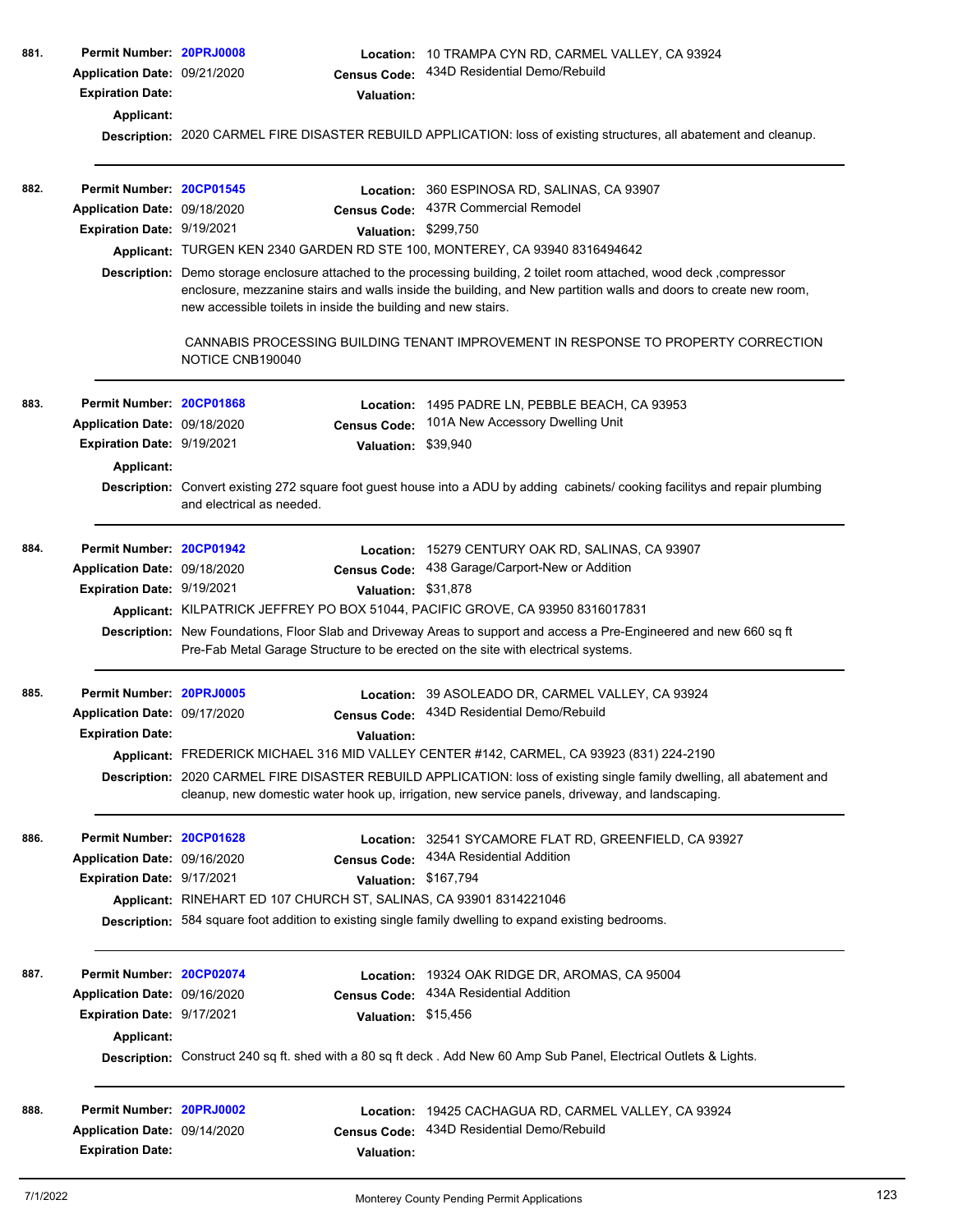|                                                                                                                  |                                  | Applicant: COLON JEFFREY W & DIANE M PO BOX 652, CARMEL VALLEY CA 93924-0652 (831) 233-2018 |                           |                                                                                                                                     |
|------------------------------------------------------------------------------------------------------------------|----------------------------------|---------------------------------------------------------------------------------------------|---------------------------|-------------------------------------------------------------------------------------------------------------------------------------|
|                                                                                                                  |                                  | <b>Description: 2020 FIRE REBUILD APPLICATION (PARENT)</b>                                  |                           |                                                                                                                                     |
|                                                                                                                  |                                  | 1925 CACHAGUA ROAD, CARMEL VALLEY, CACHAGUA AREA PLAN                                       |                           |                                                                                                                                     |
|                                                                                                                  |                                  |                                                                                             |                           |                                                                                                                                     |
| 889.                                                                                                             | Permit Number: 20PRJ0003         |                                                                                             |                           | Location: 19239 CACHAGUA RD, CARMEL VALLEY, CA 93924<br>Census Code: 434D Residential Demo/Rebuild                                  |
|                                                                                                                  | Application Date: 09/14/2020     |                                                                                             |                           |                                                                                                                                     |
|                                                                                                                  | <b>Expiration Date:</b>          |                                                                                             | <b>Valuation:</b>         |                                                                                                                                     |
|                                                                                                                  |                                  |                                                                                             |                           | Applicant: COLON JEFF P O BOX 652, CARMEL VALLEY, CA 93924 (831) 233-2018                                                           |
|                                                                                                                  |                                  | Description: 2020 FIRE REBUILD                                                              |                           | 19239 CACHAGUA ROAD, CARMEL VALLEY, CACHAGUA AREA PLAN                                                                              |
| 890.                                                                                                             | Permit Number: 18CP00008         |                                                                                             |                           | Location: 19021 BEATRICE DR, SALINAS, CA 93907                                                                                      |
|                                                                                                                  | Extended Application: 09/10/2020 |                                                                                             |                           | Census Code: 329R Retaining Wall                                                                                                    |
|                                                                                                                  | Expiration Date: 12/11/2021      |                                                                                             | Valuation: \$5,227        |                                                                                                                                     |
|                                                                                                                  |                                  |                                                                                             |                           | Applicant: ROCHA CECILIA 5212 CHALLENGER AVE, BAKERSFIELD CA 93312 (661) 302-1059                                                   |
|                                                                                                                  |                                  |                                                                                             |                           | Description: To clear a code enforcement violation 17CE00344 to retrofit 150 linear feet of existing retaining wall at pre-existing |
|                                                                                                                  |                                  |                                                                                             |                           | wall, add 1,593 square feet slab for new picnic area, and add 118 linear feet of garden wall, and removal of one oak                |
|                                                                                                                  |                                  | tree.<br>Estimated Cut: 340 C.Y., Fill 340 C.Y.                                             |                           |                                                                                                                                     |
| 891.                                                                                                             | Permit Number: 20PRJ0001         |                                                                                             |                           | Location: 35062 SKY RANCH RD, CARMEL VALLEY, CA 93924                                                                               |
|                                                                                                                  | Application Date: 09/09/2020     |                                                                                             |                           | Census Code: 434D Residential Demo/Rebuild                                                                                          |
|                                                                                                                  | <b>Expiration Date:</b>          |                                                                                             | <b>Valuation:</b>         |                                                                                                                                     |
|                                                                                                                  | <b>Applicant:</b>                |                                                                                             |                           |                                                                                                                                     |
|                                                                                                                  |                                  |                                                                                             |                           | Description: 2020 CARMEL FIRE DISASTER REBUILD APPLICATION: Total loss of 1,200 square foot caretake unit, and 400                  |
| square foot garage, all abatement and cleanup, some grading, new domestic water hook up, irrigation, new service |                                  |                                                                                             |                           |                                                                                                                                     |
|                                                                                                                  |                                  | panels, driveway, landscaping possibly to include retaining walls.                          |                           |                                                                                                                                     |
|                                                                                                                  |                                  | 35062 SKY RANCH RD CARMEL VALLEY                                                            |                           |                                                                                                                                     |
| 892.                                                                                                             | Permit Number: 20CP01218         |                                                                                             |                           | Location: 7 MERRILL WAY, CARMEL VALLEY, CA 93924                                                                                    |
|                                                                                                                  | Application Date: 09/08/2020     |                                                                                             | <b>Census Code:</b>       |                                                                                                                                     |
|                                                                                                                  | Expiration Date: 9/9/2021        |                                                                                             |                           |                                                                                                                                     |
|                                                                                                                  |                                  |                                                                                             | <b>Valuation:</b>         |                                                                                                                                     |
|                                                                                                                  | Applicant:                       |                                                                                             |                           |                                                                                                                                     |
|                                                                                                                  |                                  |                                                                                             |                           | Description: Residential Roof-mounted photovoltaic system. 4.905 kW 15 Panels. Existing electrical panel will be used. 100          |
|                                                                                                                  |                                  | Amps                                                                                        |                           |                                                                                                                                     |
| 893.                                                                                                             | Permit Number: 20CP01911         |                                                                                             |                           | Location: 17760 COUNTRYSIDE CT, SALINAS, CA 93907                                                                                   |
|                                                                                                                  | Application Date: 09/08/2020     |                                                                                             | <b>Census Code:</b>       | 329R Retaining Wall                                                                                                                 |
|                                                                                                                  | Expiration Date: 9/9/2021        |                                                                                             | Valuation:                |                                                                                                                                     |
|                                                                                                                  | <b>Applicant:</b>                |                                                                                             |                           |                                                                                                                                     |
|                                                                                                                  |                                  | of cut, 69.5 cubic yards of fill.                                                           |                           | Description: To correct violation 19CE00464. Construction of 2 retaining walls 4 feet in height and 200 Linear feet. 29 cubic yards |
|                                                                                                                  |                                  |                                                                                             |                           |                                                                                                                                     |
| 894.                                                                                                             | Permit Number: 20CP01969         |                                                                                             |                           | Location: 11399 MERRITT ST, CASTROVILLE, CA 95012                                                                                   |
|                                                                                                                  | Application Date: 09/02/2020     |                                                                                             | Census Code: 329A Antenna |                                                                                                                                     |
|                                                                                                                  | Expiration Date: 9/3/2021        |                                                                                             | <b>Valuation:</b>         |                                                                                                                                     |
|                                                                                                                  | Applicant:                       |                                                                                             |                           |                                                                                                                                     |
|                                                                                                                  |                                  |                                                                                             |                           | Description: T-Mobile is proposing to install 25 KW diesel backup generator with tank, on new concrete slab and a new               |
|                                                                                                                  |                                  | be determined prior to permit issuance.                                                     |                           | automatic transfer switch. An expansion of T-Mobile's existing lease area is required. The General Contractor will                  |
| 895.                                                                                                             | Permit Number: 20CP01904         |                                                                                             |                           | Location: 16143 CASTROVILLE BLVD, CASTROVILLE, CA 95012                                                                             |
|                                                                                                                  | Application Date: 08/31/2020     |                                                                                             | <b>Census Code:</b>       | 328 Other New Non-Residential                                                                                                       |
|                                                                                                                  | Expiration Date: 9/1/2021        |                                                                                             | <b>Valuation:</b>         |                                                                                                                                     |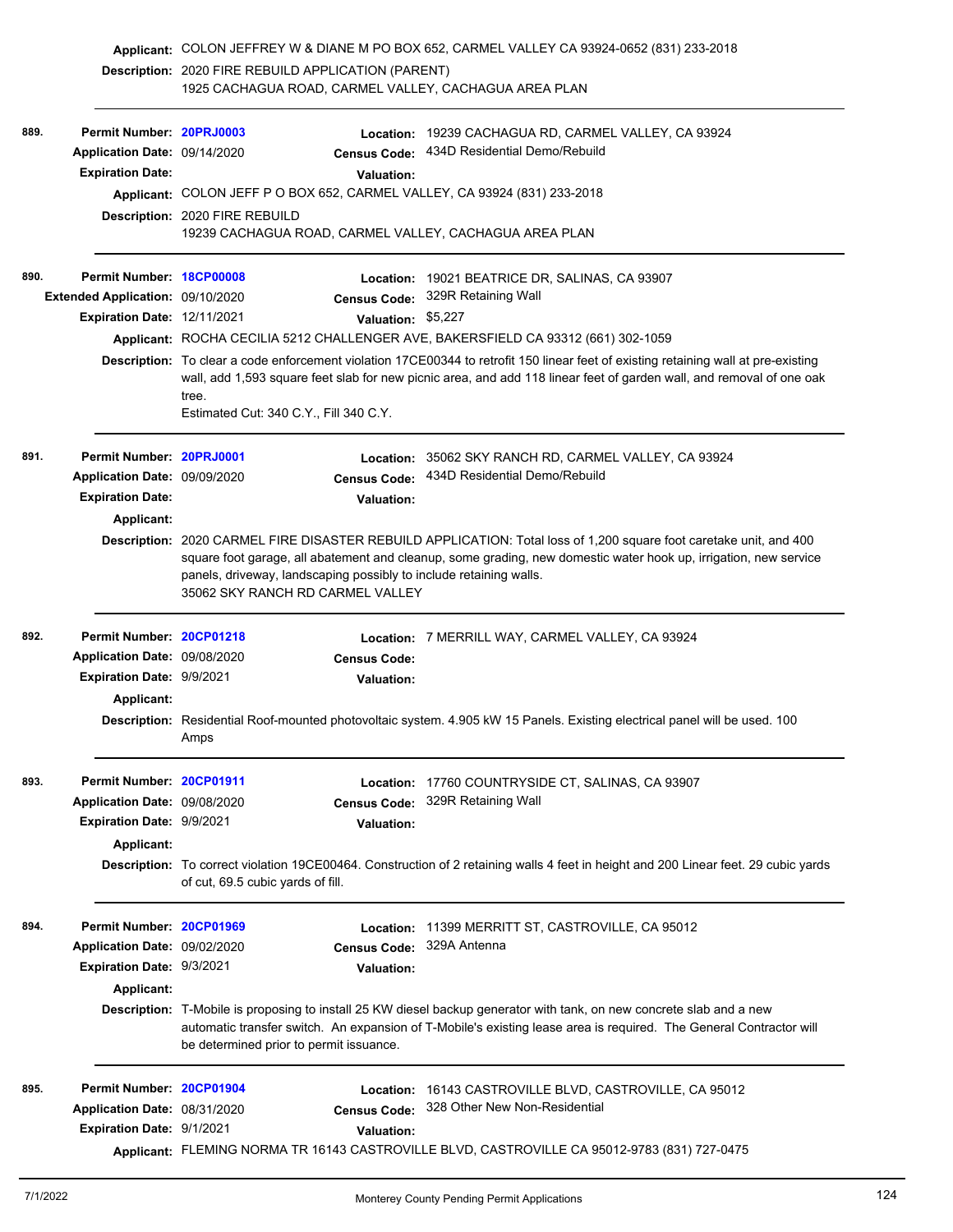|      |                                   | existing drainage inlets, pipes and channels.                         | Description: To clear a Code Enforcement Case 19CE00579 to restore erosion control measures and detention basins, repair                                                                                                                    |
|------|-----------------------------------|-----------------------------------------------------------------------|---------------------------------------------------------------------------------------------------------------------------------------------------------------------------------------------------------------------------------------------|
| 896. | Permit Number: 20CP01701          |                                                                       | Location: 10937 PIERI CT, MOSS LANDING, CA 95039                                                                                                                                                                                            |
|      | Application Date: 08/20/2020      | <b>Census Code:</b>                                                   | 434R Residential Remodel                                                                                                                                                                                                                    |
|      | Expiration Date: 8/21/2021        | Valuation: \$29,094                                                   |                                                                                                                                                                                                                                             |
|      |                                   |                                                                       | Applicant: Robert Burns 2560 GARDEN RD STE 205, MONTEREY, CA 93940 8319206007                                                                                                                                                               |
|      |                                   | <b>Description:</b> Conversion of a detached garage to an art studio. |                                                                                                                                                                                                                                             |
| 897. | Permit Number: 20CP01819          |                                                                       | Location: 218 CORRAL DE TIERRA, SALINAS, CA 93908                                                                                                                                                                                           |
|      | Application Date: 08/18/2020      |                                                                       | Census Code: 434R Residential Remodel                                                                                                                                                                                                       |
|      | <b>Expiration Date: 8/19/2021</b> | Valuation: \$13,138                                                   |                                                                                                                                                                                                                                             |
|      | Applicant:                        |                                                                       |                                                                                                                                                                                                                                             |
|      |                                   |                                                                       | Description: Construct 240 square foot rear deck with steps, and 32 square foot front steps                                                                                                                                                 |
| 898. | Permit Number: 20CP01748          |                                                                       | Location: 25600 ENCINAL RD, SALINAS, CA 93908                                                                                                                                                                                               |
|      | Application Date: 08/17/2020      | <b>Census Code:</b>                                                   | 437A Commercial Addition                                                                                                                                                                                                                    |
|      | Expiration Date: 8/18/2021        | Valuation: \$120,267                                                  |                                                                                                                                                                                                                                             |
|      | Applicant:                        |                                                                       |                                                                                                                                                                                                                                             |
|      |                                   |                                                                       | Description: Construct a 60'x41' warehouse extension to an existing 2,529 square foot warehouse, installation of (2) 8'x40'<br>storage containers, 4 new 12k water tanks on 6" concrete slab, and new 6" wharf hydrant                      |
| 899. | Permit Number: 19CP01272          |                                                                       | Location: 17877 CROSS RD, SALINAS, CA 93907                                                                                                                                                                                                 |
|      | Extended Application: 08/14/2020  | <b>Census Code:</b>                                                   | 101-Single Family Dwelling New                                                                                                                                                                                                              |
|      | Expiration Date: 8/15/2021        | Valuation: \$367,621                                                  |                                                                                                                                                                                                                                             |
|      |                                   |                                                                       | Applicant: CORIA FABIAN I & VANESSA M & IRACHETA HILDA A 842 CASTLETON ST, SALINAS CA 93906 831-210-1139                                                                                                                                    |
|      |                                   |                                                                       | Description: Construction of a new 2283 square foot single family dwelling with a 302 square foot porch and a 550 square foot<br>attached garage, grading approximally 240 cubic yard of cut and 240 cubic yard of fill, new septic system. |
| 900. | Permit Number: 19CP00902          |                                                                       | Location: 14175 DEL MONTE BLVD, MARINA, CA 93933                                                                                                                                                                                            |
|      | Extended Application: 08/14/2020  | <b>Census Code:</b>                                                   | 320 Industrial Building                                                                                                                                                                                                                     |
|      | Expiration Date: 8/15/2021        | <b>Valuation:</b>                                                     |                                                                                                                                                                                                                                             |
|      |                                   |                                                                       | Applicant: Redmann Randy 9220 Cleveland Ave Suite 100, Rancho Cucamonda, CA 91730 (562) 244-6750                                                                                                                                            |
|      |                                   | Grading under separate permit 19CP00658.                              | Description: Construction of a desalination drinking water treatment facility with associated mechanical, electrical, and plumbing<br>and associated infrastructure with a rated production capacity of 6.4 million gallons per day.        |
| 901. | Permit Number: 20CP01271          |                                                                       | Location: 1000 N HWY 101 HWY, AROMAS, CA 95004                                                                                                                                                                                              |
|      | Application Date: 08/13/2020      | <b>Census Code:</b>                                                   | 437A Commercial Addition                                                                                                                                                                                                                    |
|      | Expiration Date: 8/14/2021        | Valuation: \$212,204                                                  |                                                                                                                                                                                                                                             |
|      |                                   |                                                                       | Applicant: MOHLER LAURA 21 W ALISAL ST STE 111, SALINAS, CA 93901 8317712557                                                                                                                                                                |
|      |                                   | Description: Two New Restroom Buildings (786 sq. ft. each)            |                                                                                                                                                                                                                                             |
| 902. | Permit Number: 19CP01936          | Location:                                                             | 360 ESPINOSA RD, SALINAS, CA 93907                                                                                                                                                                                                          |
|      | Extended Application: 08/11/2020  | <b>Census Code:</b>                                                   | 999 Commercial-Plumb/Elec/Mech                                                                                                                                                                                                              |
|      | Expiration Date: 8/12/2021        | <b>Valuation:</b>                                                     |                                                                                                                                                                                                                                             |
|      | Applicant:                        |                                                                       |                                                                                                                                                                                                                                             |
|      |                                   |                                                                       | Description: Temporary electrical power for Greenhouse (Range C) installing four (4) generators.                                                                                                                                            |
| 903. | Permit Number: 20CP01718          | Location:                                                             | 7168 CARMEL VALLEY RD, CARMEL, CA 93923                                                                                                                                                                                                     |
|      | Application Date: 08/06/2020      | <b>Census Code:</b>                                                   | 437R Commercial Remodel                                                                                                                                                                                                                     |
|      | Expiration Date: 8/7/2021         | Valuation: \$82,685                                                   |                                                                                                                                                                                                                                             |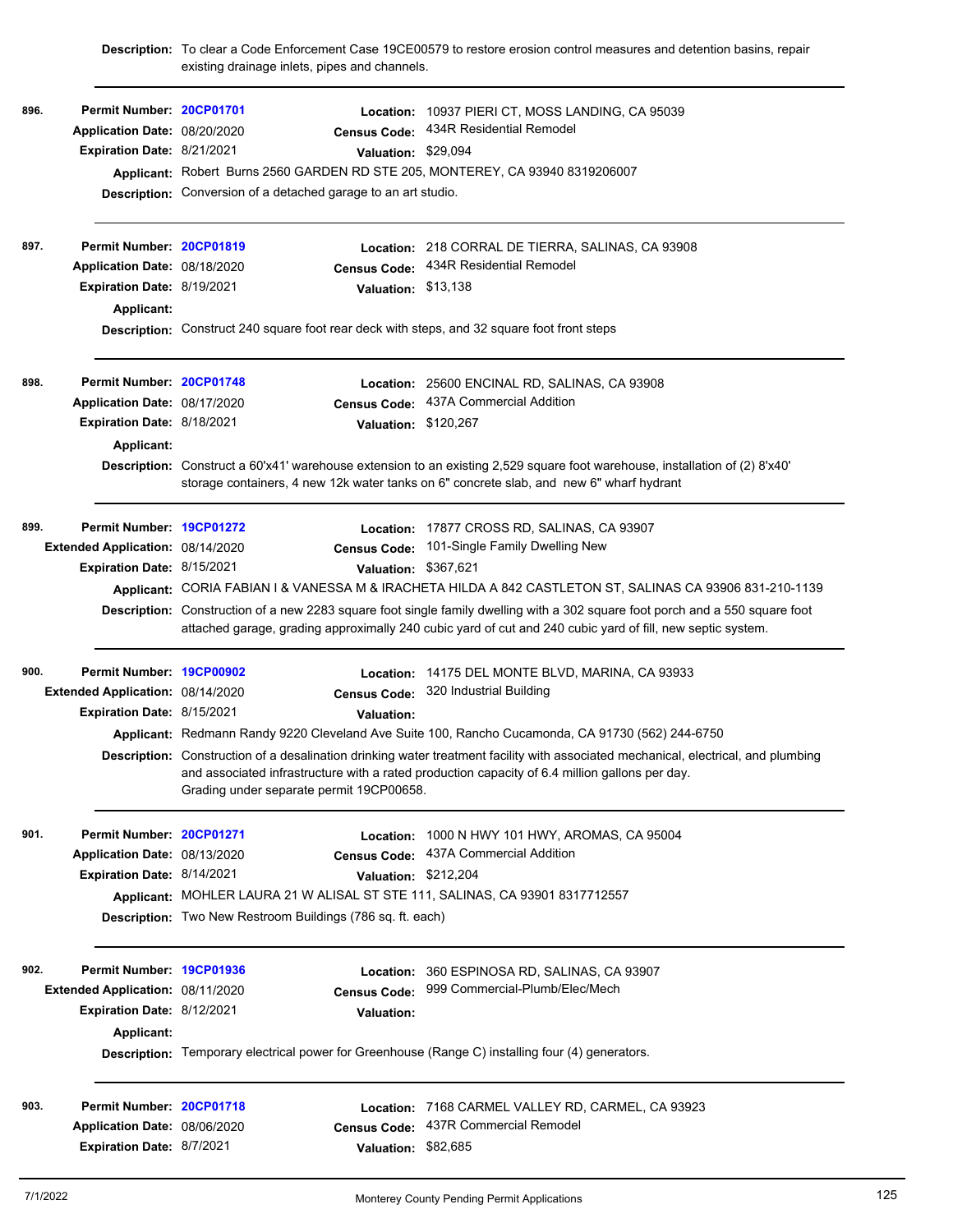**Applicant: Description:** Tenent Improvement to existing commercial building office and a pizzeria.

| 904.<br>905. | Permit Number: 16CP00648<br>Extended Application: 08/05/2020<br><b>Expiration Date: 8/6/2021</b><br>Permit Number: 20CP00188<br>Application Date: 08/05/2020<br><b>Expiration Date: 8/6/2021</b> | <b>Census Code:</b><br>Valuation: \$116,874<br>Applicant: DAVIS PAUL E 286 EL DORADO ST, MONTEREY, CA 93940 8313732784<br>Kitchen. Add to existing garage 39 S.F.<br>Valuation: \$19,803<br>Applicant: DALIVA GERI 11 W LAUREL DR STE 225, SALINAS, CA 93906 8318404284 | Location: 100 CREST RD, CARMEL, CA 93923<br>101A New Accessory Dwelling Unit<br>Description: 830 sq. ft. two-story accessory dwelling unit over an existing garage. I - Bedroom, 1 - Bathroom, Living room and<br>Location: 2642 N EL CAMINO REAL, SALINAS, CA 93907<br>Census Code: 329R Retaining Wall                                    |
|--------------|--------------------------------------------------------------------------------------------------------------------------------------------------------------------------------------------------|-------------------------------------------------------------------------------------------------------------------------------------------------------------------------------------------------------------------------------------------------------------------------|---------------------------------------------------------------------------------------------------------------------------------------------------------------------------------------------------------------------------------------------------------------------------------------------------------------------------------------------|
|              |                                                                                                                                                                                                  | grading. Cut 451 cubic yards and fill 0 cubic yards total disturbance 328 square feet.                                                                                                                                                                                  | Description: To Clear code case17CE00015 new concrete retaining wall approx. 82 feet long and 5.5 feet in height. includes                                                                                                                                                                                                                  |
| 906.         | Permit Number: 20CP01311<br>Application Date: 08/04/2020<br><b>Expiration Date: 8/5/2021</b><br><b>Applicant:</b>                                                                                | <b>Census Code:</b><br>Valuation: \$230,000                                                                                                                                                                                                                             | Location: 12000 DOLAN RD, MOSS LANDING, CA 95039<br><b>NA</b><br>Description: GRADING IMPROVEMENTS WILL BE MADE TO THE DRIVE ENTRANCE. SITE IS IN CUT WITH NEGLIGIBLE FILL<br>MATERIAL REQUIRED. TOTAL NET CUT VOLUME OF APPROXIMATELY 23 CY TO BE HAULED OFF THE SITE                                                                      |
| 907.         | Permit Number: 20CP01046<br>Application Date: 08/04/2020<br>Expiration Date: 8/5/2021                                                                                                            | <b>Census Code:</b><br>Valuation: \$36,058<br>Applicant: VOCELKA JIM 19020 KAREN DR, SALINAS CA 93907 (831) 224-3729<br>bedroom, enlarge existing bathroom, new 1/2 bath.                                                                                               | Location: 2814 RACCOON TRAIL, PEBBLE BEACH, CA 93953<br>434A Residential Addition<br>Description: Construction of an 180 sq. ft. addition, remove existing exterior stairs, add one (1) window, replace slider door,<br>relocate garage door, 111 square foot deck addition to existing, 183 sq. ft. remodel consisting of enlarge existing |
| 908.         | Permit Number: 20CP01607<br>Application Date: 07/31/2020<br><b>Expiration Date: 8/1/2021</b><br>Applicant:                                                                                       | Location:<br><b>Census Code:</b><br>Valuation: \$64,015<br>dwelling.                                                                                                                                                                                                    | 9478 COMUNIDAD WAY, CASTROVILLE, CA 95012<br>434A Residential Addition<br>Description: addition of a 264 square foot first floor and 264 square foot second floor to existing 1705 square foot single family                                                                                                                                |
| 909.         | Permit Number: 20CP01537<br>Application Date: 07/23/2020<br>Expiration Date: 7/24/2021                                                                                                           | <b>Census Code:</b><br>Valuation:<br>Description: Residential Water Heater Permit to Relocate the 50 gallon water heater                                                                                                                                                | Location: 10540 BLEVINS WAY, CASTROVILLE, CA 95012<br>000 Residential-Plumb/Elec/Mech<br>Applicant: ALFARO GILBERTO G ET AL 10540 BLEVINS WAY, CASTROVILLE CA 95012-2630 831-262-6433                                                                                                                                                       |
| 910.         | Permit Number: 20CP01498<br>Application Date: 07/23/2020<br>Expiration Date: 7/24/2021<br><b>Applicant:</b>                                                                                      | <b>Census Code:</b><br>Valuation: \$484,960                                                                                                                                                                                                                             | Location: 1601 OLD STAGE RD, SALINAS, CA 93908<br>437R Commercial Remodel<br>Description: Partially clear #CE980025: Convert Building 2 into a 6-unit Farm Labor Housing Building and convert Building 3 into<br>a 2-unit Farm Labor Housing Building to include a laundry room and men and women restroom facilities.                      |

Separate Permit required for 4,000 square foot metal barn.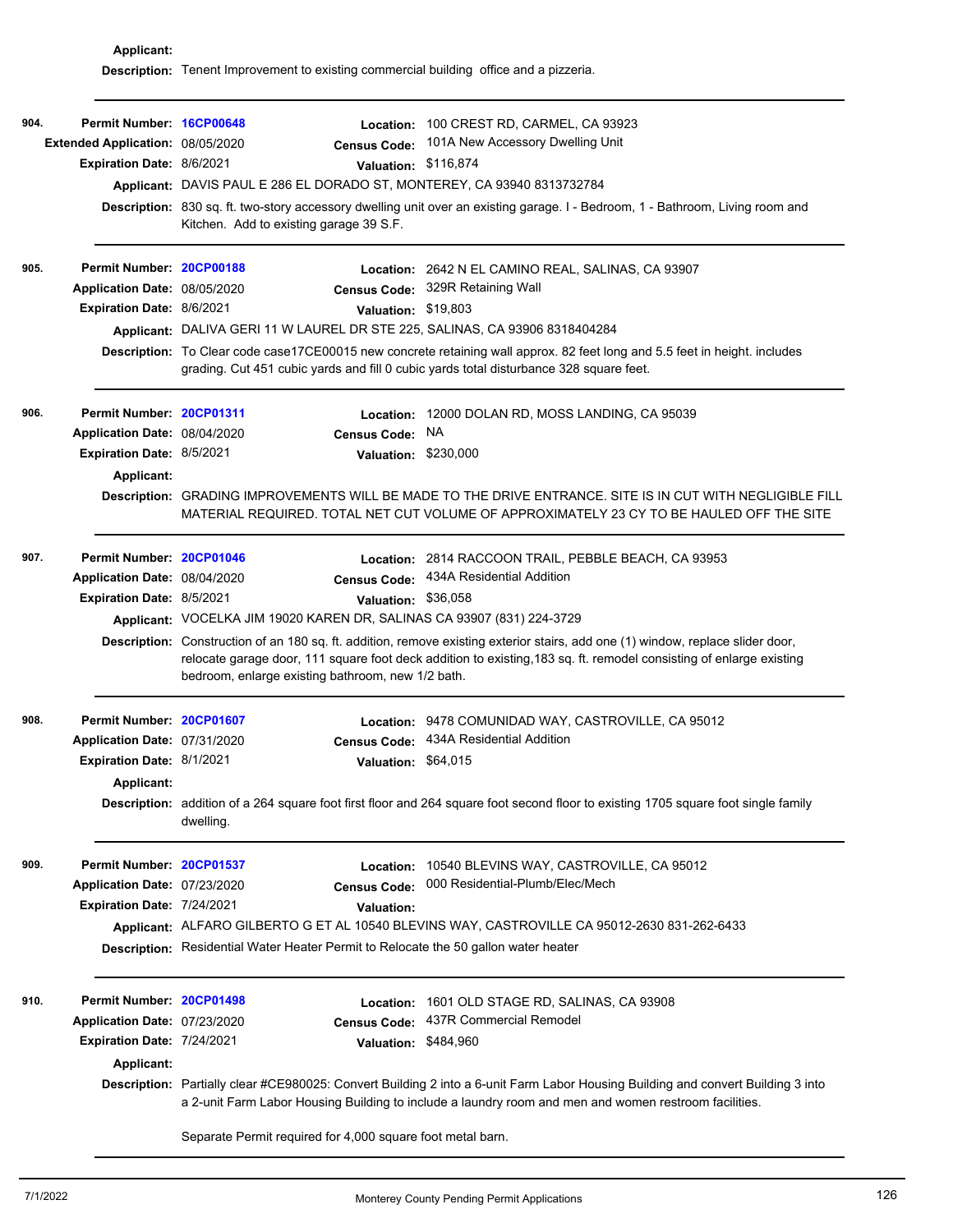| 911. | Permit Number: 20CP01509          |                                                                                                                       | Location: 15596 VIA LA GITANA, CARMEL VALLEY, CA 93924                                                                                                                                                                                                                                                                                                                                |
|------|-----------------------------------|-----------------------------------------------------------------------------------------------------------------------|---------------------------------------------------------------------------------------------------------------------------------------------------------------------------------------------------------------------------------------------------------------------------------------------------------------------------------------------------------------------------------------|
|      | Application Date: 07/21/2020      | <b>Census Code:</b>                                                                                                   | 434A Residential Addition                                                                                                                                                                                                                                                                                                                                                             |
|      | Expiration Date: 7/22/2021        | Valuation: \$86,224                                                                                                   |                                                                                                                                                                                                                                                                                                                                                                                       |
|      |                                   | Applicant: GEORIS DAMIEN 3706 THE BARNYARD G11, CARMEL, CA 93923 8319177771                                           |                                                                                                                                                                                                                                                                                                                                                                                       |
|      |                                   | and a 640 square foot interior remodel to an existing single family dwelling.                                         | Description: The demolition of the existing fireplace, 75 linear feet of exterior walls; a new fireplace, a 180 square foot great room<br>addition, a new 1,900 square foot roof structure, a 48 square foot pool room conversion to a sauna, raise the great<br>room ceiling height to 14 feet, a 36 square foot outdoor shower with a 5 foot high privacy wall, new doors & windows |
| 912. | Permit Number: 20CP01252          |                                                                                                                       | Location: 1037 BRONCHO RD, PEBBLE BEACH, CA 93953                                                                                                                                                                                                                                                                                                                                     |
|      | Application Date: 07/15/2020      | <b>Census Code:</b>                                                                                                   | 000 Residential-Plumb/Elec/Mech                                                                                                                                                                                                                                                                                                                                                       |
|      | Expiration Date: 7/16/2021        | <b>Valuation:</b>                                                                                                     |                                                                                                                                                                                                                                                                                                                                                                                       |
|      |                                   | Applicant: WRIGHT LESLIE 815 TERRY ST, MONTEREY, CA 93940 8312071519                                                  |                                                                                                                                                                                                                                                                                                                                                                                       |
|      |                                   | Description: Install a Generac 7176 16KW air cooled generator; attached are the site plans.                           |                                                                                                                                                                                                                                                                                                                                                                                       |
| 913. | Permit Number: 17CP02259          | Location:                                                                                                             | 9005 HIDDEN CANYON RD, SALINAS, CA 93907                                                                                                                                                                                                                                                                                                                                              |
|      | Extended Application: 07/13/2020  | <b>Census Code:</b>                                                                                                   | NA.                                                                                                                                                                                                                                                                                                                                                                                   |
|      | <b>Expiration Date: 7/14/2021</b> | <b>Valuation:</b>                                                                                                     |                                                                                                                                                                                                                                                                                                                                                                                       |
|      |                                   | Applicant: LOPEZ LUIS 150 CAYUGA STREET SUITE 1, SALINAS, CA 93901 8312508069                                         |                                                                                                                                                                                                                                                                                                                                                                                       |
|      |                                   | Description: Grading permit for a driveway and single family dwelling.<br>Cut: 4700 cub. yds.<br>Fill: 4100 cub. yds. |                                                                                                                                                                                                                                                                                                                                                                                       |
| 914. | Permit Number: 20CP01324          | Location:                                                                                                             |                                                                                                                                                                                                                                                                                                                                                                                       |
|      | Application Date: 07/06/2020      | <b>Census Code:</b>                                                                                                   | 999 Commercial-Plumb/Elec/Mech                                                                                                                                                                                                                                                                                                                                                        |
|      | Expiration Date: 7/7/2021         | <b>Valuation:</b>                                                                                                     |                                                                                                                                                                                                                                                                                                                                                                                       |
|      |                                   |                                                                                                                       | Applicant: STERN CHAD 825 RIVERSIDE AVENUE #14, PASO ROBLES, CA 93446 (805) 239-0111                                                                                                                                                                                                                                                                                                  |
|      |                                   | Description: Install a 22kw standby backup generator, and propane tank                                                |                                                                                                                                                                                                                                                                                                                                                                                       |
| 915. | Permit Number: 20CP01304          | Location:                                                                                                             | 20420 SPENCE RD, SALINAS, CA 93908                                                                                                                                                                                                                                                                                                                                                    |
|      | Application Date: 06/30/2020      | <b>Census Code:</b>                                                                                                   | 437A Commercial Addition                                                                                                                                                                                                                                                                                                                                                              |
|      | Expiration Date: 7/1/2021         | <b>Valuation:</b>                                                                                                     |                                                                                                                                                                                                                                                                                                                                                                                       |
|      |                                   | Applicant: JOHNSON DEREK 21 W ALISAL ST STE 119, SALINAS, CA 93901 8317575554                                         |                                                                                                                                                                                                                                                                                                                                                                                       |
|      |                                   | Description: Install 3 Fire Hydrants,<br>New Fire Access Road & 2 - 65,000 Gallon Fire Water Storage Tanks.           |                                                                                                                                                                                                                                                                                                                                                                                       |
| 916. | Permit Number: 20CP01068          |                                                                                                                       | <b>Location: 7631 SANDHOLDT RD, MOSS LANDING, CA 95039</b>                                                                                                                                                                                                                                                                                                                            |
|      | Application Date: 06/23/2020      | <b>Census Code:</b>                                                                                                   |                                                                                                                                                                                                                                                                                                                                                                                       |
|      | Expiration Date: 6/24/2021        | <b>Valuation:</b>                                                                                                     |                                                                                                                                                                                                                                                                                                                                                                                       |
|      |                                   | Applicant: DAY JAMES 1016 AUSTIN AVE, PACIFIC GROVE, CA 93950 8313750223                                              |                                                                                                                                                                                                                                                                                                                                                                                       |
|      |                                   |                                                                                                                       | Description: Replace existing 400-amp 120/240 3- phase electric service with new 400 amp service in same location.                                                                                                                                                                                                                                                                    |
| 917. | Permit Number: 19CP00793          |                                                                                                                       | Location: 297 CORRAL DE TIERRA, SALINAS, CA 93908                                                                                                                                                                                                                                                                                                                                     |
|      | Extended Application: 06/22/2020  | <b>Census Code:</b>                                                                                                   | 101-Single Family Dwelling New                                                                                                                                                                                                                                                                                                                                                        |
|      | Expiration Date: 6/23/2021        | Valuation: \$403,640                                                                                                  |                                                                                                                                                                                                                                                                                                                                                                                       |
|      |                                   |                                                                                                                       | Applicant: CERALDE MATEO AND MARISA 639 LOMA VISTA DR, SALINAS CA 93901 831-320-8357                                                                                                                                                                                                                                                                                                  |
|      |                                   | sq ft attached garage. New 5,000 gallon water tank and 2,000 gallon septic tank.                                      | Description: On Vacant land. Construct a 2,208 sq ft single story single family dwelling with a 1,140 sq ft attached porch and 572                                                                                                                                                                                                                                                    |
|      |                                   | Grading: Cut: 1,200 C.Y, Fill: 1,200 C.Y.                                                                             |                                                                                                                                                                                                                                                                                                                                                                                       |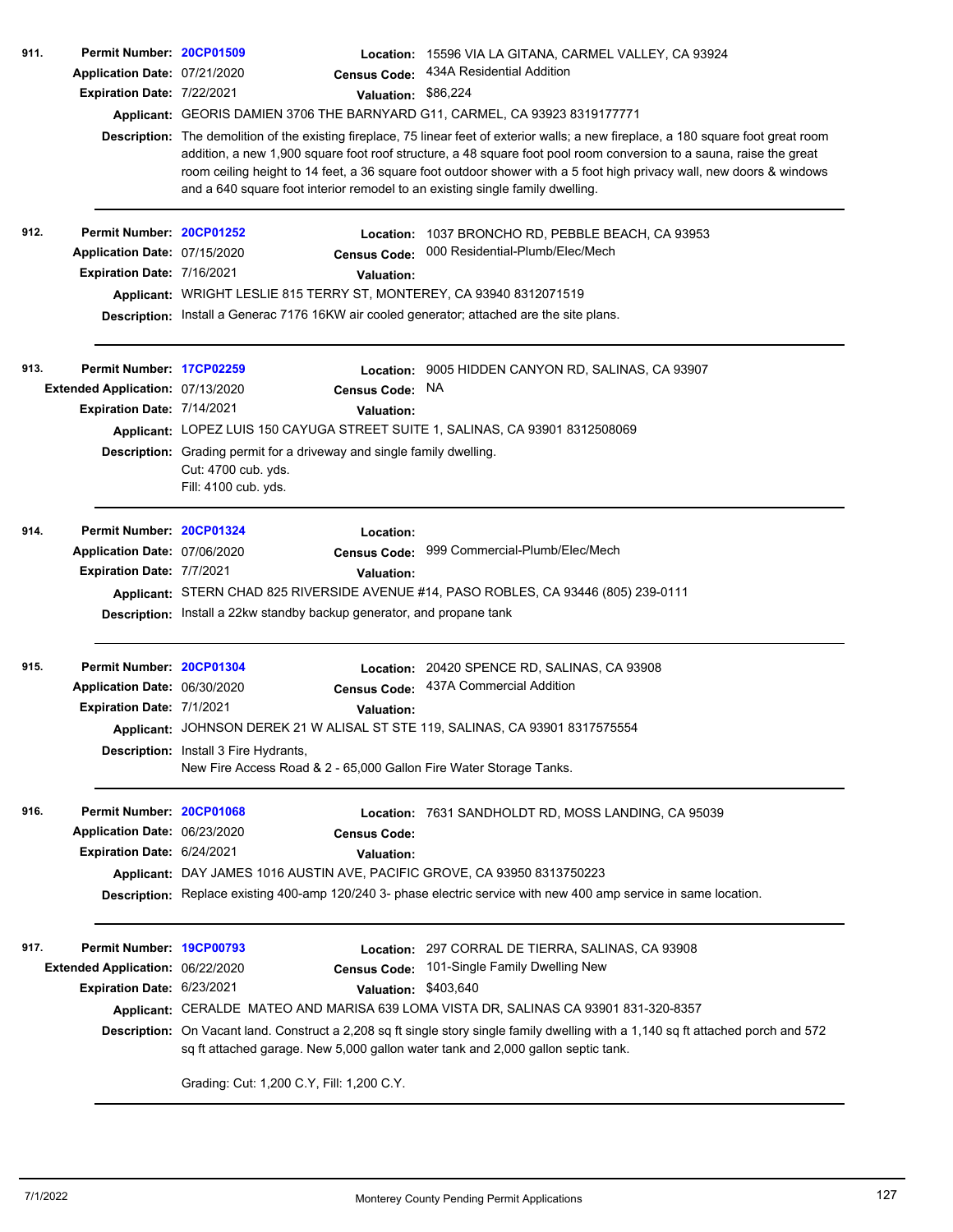| 918. | Permit Number: 20CP01241         |                                                                                                                                                                                                                                                                           | Location:              | 1443 MANOR RD, MONTEREY, CA 93940                                                                                             |  |  |
|------|----------------------------------|---------------------------------------------------------------------------------------------------------------------------------------------------------------------------------------------------------------------------------------------------------------------------|------------------------|-------------------------------------------------------------------------------------------------------------------------------|--|--|
|      | Application Date: 06/22/2020     |                                                                                                                                                                                                                                                                           | <b>Census Code:</b>    | 434R Residential Remodel                                                                                                      |  |  |
|      | Expiration Date: 6/23/2021       |                                                                                                                                                                                                                                                                           | Valuation: \$3,383     |                                                                                                                               |  |  |
|      |                                  |                                                                                                                                                                                                                                                                           |                        |                                                                                                                               |  |  |
|      | <b>Applicant:</b>                | Description: Repair water damage 81 (sq. ft.), replace plumbing fixtures to existing bathroom.                                                                                                                                                                            |                        |                                                                                                                               |  |  |
|      |                                  |                                                                                                                                                                                                                                                                           |                        |                                                                                                                               |  |  |
| 919. | Permit Number: 19CP00304         |                                                                                                                                                                                                                                                                           | Location:              | 14050 SHERMAN BLVD, BLDG# B, EAST GARRISON, CA 93933                                                                          |  |  |
|      | Extended Application: 06/22/2020 |                                                                                                                                                                                                                                                                           | <b>Census Code:</b>    | 324 Office/Bank/Professional Bldg                                                                                             |  |  |
|      | Expiration Date: 6/23/2021       |                                                                                                                                                                                                                                                                           |                        |                                                                                                                               |  |  |
|      |                                  |                                                                                                                                                                                                                                                                           | <b>Valuation:</b>      |                                                                                                                               |  |  |
|      |                                  | Applicant: ROBINSON TALLI 99 ALMADEN BLVD, SAN JOSE, CA 95113 408-207-9439                                                                                                                                                                                                |                        |                                                                                                                               |  |  |
|      |                                  | Description: Construct East Garrison Town Center Cold Shell Building B & C; common roof, perimeter walls, utilities & site<br>common area/ parking lot. (B= 5,082 sq.ft., C= 5,040 sq. ft.) Includes Town Center South Parking lot, lighting, ADA<br>parking, and access. |                        |                                                                                                                               |  |  |
|      |                                  |                                                                                                                                                                                                                                                                           |                        | NOTE: Foundations and Tenant Improvements to be permitted separately.                                                         |  |  |
| 920. | Permit Number: 19CP00303         |                                                                                                                                                                                                                                                                           |                        | Location: 14050 SHERMAN BLVD, BLDG# A, EAST GARRISON, CA 93933                                                                |  |  |
|      | Extended Application: 06/22/2020 |                                                                                                                                                                                                                                                                           | Census Code:           | 324 Office/Bank/Professional Bldg                                                                                             |  |  |
|      | Expiration Date: 6/23/2021       |                                                                                                                                                                                                                                                                           | <b>Valuation:</b>      |                                                                                                                               |  |  |
|      |                                  |                                                                                                                                                                                                                                                                           |                        | Applicant: ROBINSON TALLI 99 ALMADEN BLVD, SAN JOSE, CA 95113 408-207-9439                                                    |  |  |
|      |                                  | area/ parking lot. (10,557 sq.ft.)                                                                                                                                                                                                                                        |                        | Description: Construct East Garrison Town Center Cold Shell Building A; common roof, perimeter walls, utilities & site common |  |  |
|      |                                  |                                                                                                                                                                                                                                                                           |                        | NOTE: Foundations and Tenant Improvements to be permitted separately.                                                         |  |  |
| 921. | Permit Number: 20CP01165         |                                                                                                                                                                                                                                                                           | Location:              | 10120 MEADOWVIEW CIR, SALINAS, CA 93907                                                                                       |  |  |
|      | Application Date: 06/15/2020     |                                                                                                                                                                                                                                                                           | <b>Census Code:</b>    | 434R Residential Remodel                                                                                                      |  |  |
|      | Expiration Date: 6/16/2021       |                                                                                                                                                                                                                                                                           | <b>Valuation:</b>      |                                                                                                                               |  |  |
|      | Applicant:                       |                                                                                                                                                                                                                                                                           |                        |                                                                                                                               |  |  |
|      |                                  |                                                                                                                                                                                                                                                                           |                        | <b>Description:</b> Remodel 4 Interior walls to widen openings by the entry and family room.                                  |  |  |
| 922. | Permit Number: 20CP01097         |                                                                                                                                                                                                                                                                           | Location:              | 10798 ASSISI WAY, SALINAS, CA 93907                                                                                           |  |  |
|      | Application Date: 06/04/2020     |                                                                                                                                                                                                                                                                           | Census Code: 329D Deck |                                                                                                                               |  |  |
|      | Expiration Date: 6/5/2021        |                                                                                                                                                                                                                                                                           | Valuation: \$37,916    |                                                                                                                               |  |  |
|      |                                  |                                                                                                                                                                                                                                                                           |                        |                                                                                                                               |  |  |
|      | Applicant:                       |                                                                                                                                                                                                                                                                           |                        |                                                                                                                               |  |  |
|      |                                  |                                                                                                                                                                                                                                                                           |                        | Description: Remove and rebuild existing attached deck.like for like 785 square feet.                                         |  |  |
| 923. | Permit Number: 20CP00993         |                                                                                                                                                                                                                                                                           |                        | Location: 2262 ALISAL RD C, SALINAS, CA 93908                                                                                 |  |  |
|      | Application Date: 06/03/2020     |                                                                                                                                                                                                                                                                           | <b>Census Code:</b>    | 434R Residential Remodel                                                                                                      |  |  |
|      | Expiration Date: 6/4/2021        |                                                                                                                                                                                                                                                                           | <b>Valuation:</b>      |                                                                                                                               |  |  |
|      | Applicant:                       |                                                                                                                                                                                                                                                                           |                        |                                                                                                                               |  |  |
|      |                                  |                                                                                                                                                                                                                                                                           |                        | Description: Steel Pallet Racks, Walkways, Non-Bearing Partition Walls, Electrical Upgrades.                                  |  |  |
| 924. | Permit Number: 20CP00977         |                                                                                                                                                                                                                                                                           | Location:              | 308 PASADERA CT, MONTEREY, CA 93940                                                                                           |  |  |
|      | Application Date: 06/01/2020     |                                                                                                                                                                                                                                                                           | <b>Census Code:</b>    | 000 Residential-Plumb/Elec/Mech                                                                                               |  |  |
|      | Expiration Date: 6/2/2021        |                                                                                                                                                                                                                                                                           | <b>Valuation:</b>      |                                                                                                                               |  |  |
|      | Applicant:                       |                                                                                                                                                                                                                                                                           |                        |                                                                                                                               |  |  |
|      |                                  | Description: Install new 22kW generac back-up generator with new gas line.                                                                                                                                                                                                |                        |                                                                                                                               |  |  |
| 925. | Permit Number: 20CP01038         |                                                                                                                                                                                                                                                                           |                        | Location: 3000 CLUB RD, PEBBLE BEACH, CA 93953                                                                                |  |  |
|      | Application Date: 05/28/2020     |                                                                                                                                                                                                                                                                           | <b>Census Code:</b>    | NA.                                                                                                                           |  |  |
|      | Expiration Date: 5/29/2021       |                                                                                                                                                                                                                                                                           |                        |                                                                                                                               |  |  |
|      |                                  |                                                                                                                                                                                                                                                                           | <b>Valuation:</b>      |                                                                                                                               |  |  |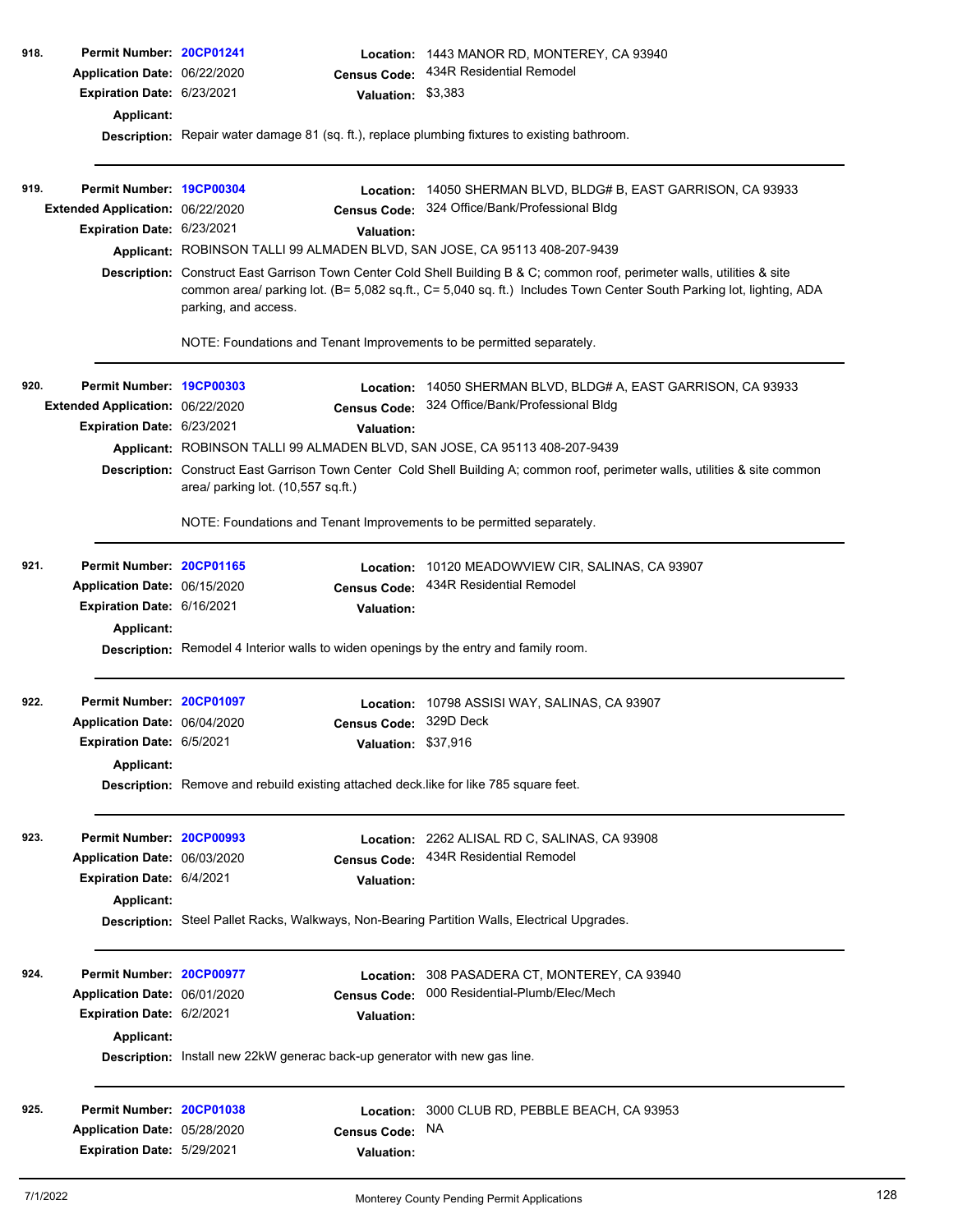|      |                              | Applicant: PANZER JOEL 21 W ALISAL ST STE 111, SALINAS CA 93901 8317712557<br>Description: Intermittent drainage restoration, turf alterations, minor recontouring, and bunker modifications to improve golf<br>features. |                                                                                                                                                                                                                                                        |  |
|------|------------------------------|---------------------------------------------------------------------------------------------------------------------------------------------------------------------------------------------------------------------------|--------------------------------------------------------------------------------------------------------------------------------------------------------------------------------------------------------------------------------------------------------|--|
|      |                              |                                                                                                                                                                                                                           |                                                                                                                                                                                                                                                        |  |
|      |                              | Grading to consist of 400 cubic yards of cut and 400 cubic yards of fill.                                                                                                                                                 |                                                                                                                                                                                                                                                        |  |
| 926. | Permit Number: 20CP00999     |                                                                                                                                                                                                                           | <b>Location: 2147 SAN MIGUEL CYN RD, SALINAS, CA 93907</b>                                                                                                                                                                                             |  |
|      | Application Date: 05/20/2020 | <b>Census Code:</b>                                                                                                                                                                                                       |                                                                                                                                                                                                                                                        |  |
|      | Expiration Date: 4/6/2023    | Valuation:                                                                                                                                                                                                                |                                                                                                                                                                                                                                                        |  |
|      |                              | Applicant: MILLER RUTH 970 W 190 ST STE 302, TORRANCE, CA 90502 5105050475                                                                                                                                                |                                                                                                                                                                                                                                                        |  |
|      |                              | Amps                                                                                                                                                                                                                      | Description: Residential Roof-mounted photovoltaic system. 8.99 kW 29 Panels. Existing electrical panel will be used. 100                                                                                                                              |  |
| 927. | Permit Number: 20CP00963     |                                                                                                                                                                                                                           | Location: 26033 CARMEL KNOLLS DR, CARMEL, CA 93923                                                                                                                                                                                                     |  |
|      | Application Date: 05/20/2020 | <b>Census Code:</b>                                                                                                                                                                                                       | 000 Residential-Plumb/Elec/Mech                                                                                                                                                                                                                        |  |
|      | Expiration Date: 5/21/2021   | <b>Valuation:</b>                                                                                                                                                                                                         |                                                                                                                                                                                                                                                        |  |
|      | Applicant:                   |                                                                                                                                                                                                                           |                                                                                                                                                                                                                                                        |  |
|      |                              | move an existing LED recessed can. Relocate several receptacles and switches.                                                                                                                                             | Description: Relocate an existing 100a sub-panel 3' away from its existing location due to clearance issues. Install a new circuit<br>for a dishwasher, garbage disposal, fridge, a microwave, and a range. Add 3 recessed LED cans to the kitchen and |  |
| 928. | Permit Number: 20CP00916     |                                                                                                                                                                                                                           | Location: 44 YANKEE POINT DR, CARMEL, CA 99923                                                                                                                                                                                                         |  |
|      | Application Date: 05/11/2020 | <b>Census Code:</b>                                                                                                                                                                                                       | 000 Residential-Plumb/Elec/Mech                                                                                                                                                                                                                        |  |
|      | Expiration Date: 5/12/2021   | <b>Valuation:</b>                                                                                                                                                                                                         |                                                                                                                                                                                                                                                        |  |
|      | <b>Applicant:</b>            |                                                                                                                                                                                                                           |                                                                                                                                                                                                                                                        |  |
|      |                              | Length of trench is 120 feet. and depth is 18 inches.                                                                                                                                                                     | Description: Provide and install (2) new service disconnects. Each disconnect is for septic tank pumps.                                                                                                                                                |  |
| 929. | Permit Number: 20CP00838     |                                                                                                                                                                                                                           | Location: 67980 JOLON RD, BRADLEY, CA 93426                                                                                                                                                                                                            |  |
|      | Application Date: 04/23/2020 | <b>Census Code:</b>                                                                                                                                                                                                       | 329PV Photovoltaic System                                                                                                                                                                                                                              |  |
|      | Expiration Date: 4/24/2021   | <b>Valuation:</b>                                                                                                                                                                                                         |                                                                                                                                                                                                                                                        |  |
|      | Applicant:                   |                                                                                                                                                                                                                           |                                                                                                                                                                                                                                                        |  |
|      |                              | Description: Residential Roof-mounted photovoltaic system. 11.385 kW 33 Panels. Existing electrical panel will be used. 200<br>Amps                                                                                       |                                                                                                                                                                                                                                                        |  |
| 930. | Permit Number: 20CP00746     |                                                                                                                                                                                                                           | Location: 25 VIA MILPITAS, CARMEL VALLEY, CA 93924                                                                                                                                                                                                     |  |
|      | Application Date: 04/07/2020 | <b>Census Code:</b>                                                                                                                                                                                                       | 101A New Accessory Dwelling Unit                                                                                                                                                                                                                       |  |
|      | Expiration Date: 4/8/2021    | Valuation: \$21,822                                                                                                                                                                                                       |                                                                                                                                                                                                                                                        |  |
|      | Applicant:                   |                                                                                                                                                                                                                           |                                                                                                                                                                                                                                                        |  |
|      |                              |                                                                                                                                                                                                                           | Description: Interior remodel of 300 square feet to convert existing Guest Unit into a 1,200 square foot Accessory Dwelling Unit.                                                                                                                      |  |
| 931. | Permit Number: 20CP00741     |                                                                                                                                                                                                                           | <b>Location: 8123 N PRUNEDALE RD, SALINAS, CA 93907</b>                                                                                                                                                                                                |  |
|      | Application Date: 04/07/2020 |                                                                                                                                                                                                                           | Census Code: 329 Structure Other Than Building                                                                                                                                                                                                         |  |
|      | Expiration Date: 4/8/2021    | <b>Valuation:</b>                                                                                                                                                                                                         |                                                                                                                                                                                                                                                        |  |
|      |                              | Applicant: ALVAREZ SAL 8065 SAN MIGUEL CYN RD, SALINAS CA 93907 (831) 254-5323                                                                                                                                            |                                                                                                                                                                                                                                                        |  |
|      |                              | to perennial waterway.                                                                                                                                                                                                    | Description: Replace existing culvert with box culvert/bridge in the same location with dewatering operations and oversight due                                                                                                                        |  |
| 932. | Permit Number: 20CP00713     | Location:                                                                                                                                                                                                                 | 9999 TO BE ASSIGNED, TO BE ASSIGNED 99999                                                                                                                                                                                                              |  |
|      | Application Date: 04/01/2020 | <b>Census Code:</b>                                                                                                                                                                                                       | 437R Commercial Remodel                                                                                                                                                                                                                                |  |
|      | Expiration Date: 4/2/2021    | Valuation: \$39,590                                                                                                                                                                                                       |                                                                                                                                                                                                                                                        |  |
|      | Applicant:                   |                                                                                                                                                                                                                           |                                                                                                                                                                                                                                                        |  |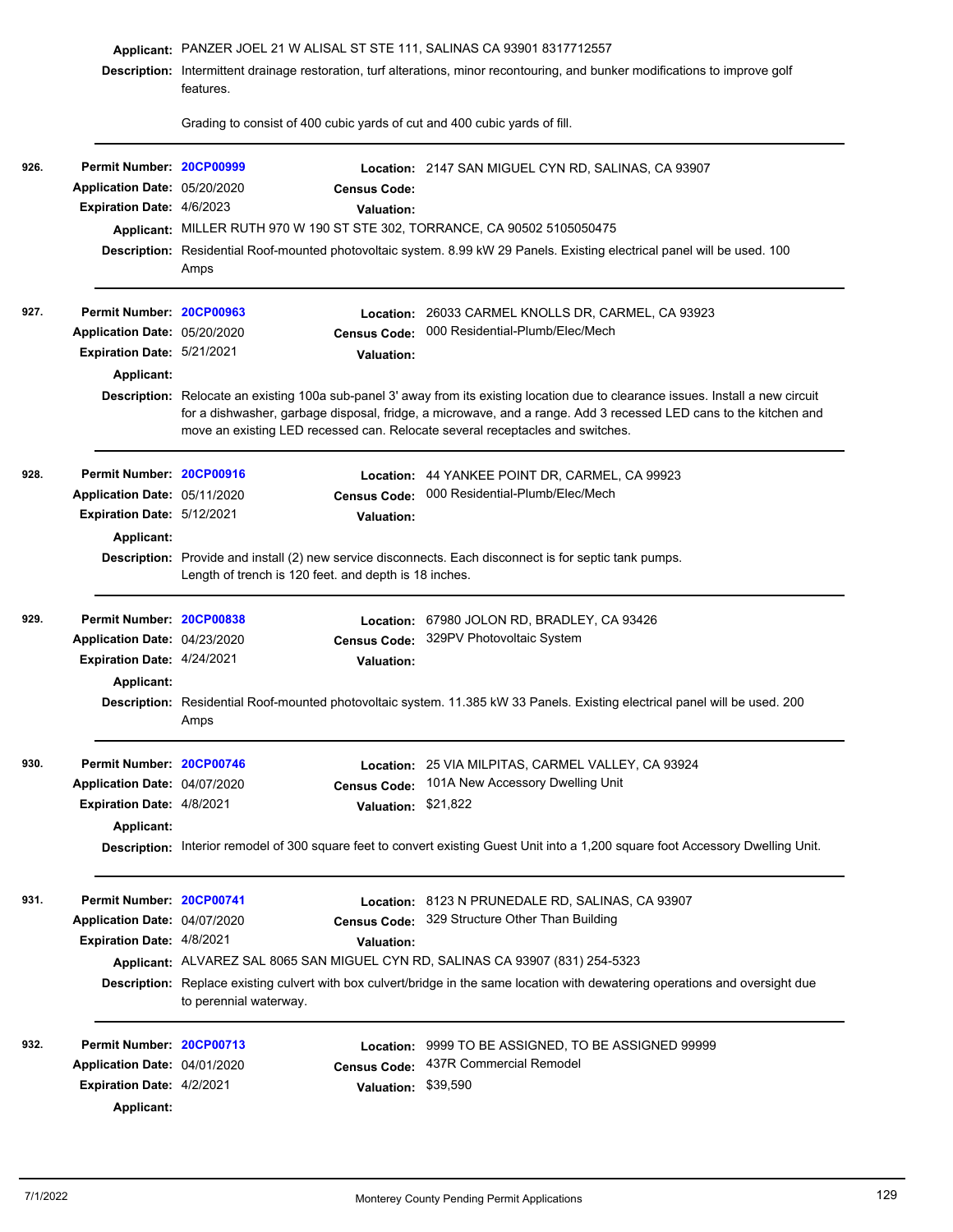## **Description:** PERMIT TECHNICIAN HAS TO VERIFY WITH GERRY CAMACHO WHICH ADDRESS IS ASSIGNED TO GREENHOUSE "B" & UPDATE "ADDRESS" MODULE IN ACCELA

Tenant Improvement to existing Greenhouse B to convert occupancy from U to F-1, new trash enclosure, new paved parking stalls, new 6' chain link fence with privacy slatting and barbed wire, and new 6' chain link fence and gate with privacy slatting and barbed wire.

11/20/2020 Resubmitted plans; change not converting Group "U" to "F-1" Keep as "U".

| 933. | Permit Number: 19CP00795                                                                                                                                                                       |                                                            |                                                                                                                                                                                                                                | Location: 127 SAN JUAN RD, PAJARO, CA 95076                                                                                                                                                                                               |  |  |  |
|------|------------------------------------------------------------------------------------------------------------------------------------------------------------------------------------------------|------------------------------------------------------------|--------------------------------------------------------------------------------------------------------------------------------------------------------------------------------------------------------------------------------|-------------------------------------------------------------------------------------------------------------------------------------------------------------------------------------------------------------------------------------------|--|--|--|
|      | Extended Application: 03/26/2020                                                                                                                                                               |                                                            | <b>Census Code:</b>                                                                                                                                                                                                            | 434A Residential Addition                                                                                                                                                                                                                 |  |  |  |
|      | Expiration Date: 9/26/2021                                                                                                                                                                     |                                                            | Valuation: \$174,935                                                                                                                                                                                                           |                                                                                                                                                                                                                                           |  |  |  |
|      |                                                                                                                                                                                                |                                                            |                                                                                                                                                                                                                                | Applicant: BUSHMAN SUSAN 637 CARPENTERIA RD, AROMAS CA 95004 8317262445                                                                                                                                                                   |  |  |  |
|      |                                                                                                                                                                                                | Raise existing residence to comply with flood regulations. |                                                                                                                                                                                                                                | Description: Construction of a 1,035 sq ft addition to existing 560 sq ft single family dwelling and new 539 sq ft attached garage.                                                                                                       |  |  |  |
| 934. | Permit Number: 20CP00630                                                                                                                                                                       |                                                            |                                                                                                                                                                                                                                | Location: 20240 SPENCE RD, BLDG# C, SALINAS, CA 93908                                                                                                                                                                                     |  |  |  |
|      | Application Date: 03/13/2020                                                                                                                                                                   |                                                            | <b>Census Code:</b>                                                                                                                                                                                                            | 437R Commercial Remodel                                                                                                                                                                                                                   |  |  |  |
|      | Expiration Date: 3/14/2021                                                                                                                                                                     |                                                            | Valuation: \$41,538                                                                                                                                                                                                            |                                                                                                                                                                                                                                           |  |  |  |
|      |                                                                                                                                                                                                |                                                            |                                                                                                                                                                                                                                | Applicant: HOLT LANCE 1523 ATHERTON WAY, SALINAS, CA 93906 (831) 236-0674                                                                                                                                                                 |  |  |  |
|      |                                                                                                                                                                                                |                                                            | Description: A 2,150 square foot interior remodel to include a new 200 square foot storage room, a 100 square foot second story<br>storage room, new non-bearing walls, electrical outlets, a steel rack system with catwalks. |                                                                                                                                                                                                                                           |  |  |  |
| 935. | Permit Number: 20CP00614                                                                                                                                                                       |                                                            |                                                                                                                                                                                                                                | Location: 8425 MOSS LANDING RD, MOSS LANDING, CA 95039                                                                                                                                                                                    |  |  |  |
|      | Application Date: 03/13/2020                                                                                                                                                                   |                                                            | <b>Census Code:</b>                                                                                                                                                                                                            | 437R Commercial Remodel                                                                                                                                                                                                                   |  |  |  |
|      | Expiration Date: 3/14/2021                                                                                                                                                                     |                                                            | Valuation: \$80,987                                                                                                                                                                                                            |                                                                                                                                                                                                                                           |  |  |  |
|      |                                                                                                                                                                                                |                                                            |                                                                                                                                                                                                                                | Applicant: MUNOZ SALVADOR 230 CAPITOL ST, SALINAS, CA 93901 831320-0498                                                                                                                                                                   |  |  |  |
|      | Description: Tenant improvement for the store and deli to install (3) comp STL sinks, (1) comp STL hand sink, mop sink, walk in<br>cooler, and new 50 gallon water heater. Interior work only. |                                                            |                                                                                                                                                                                                                                |                                                                                                                                                                                                                                           |  |  |  |
|      |                                                                                                                                                                                                | <b>Building B</b><br>STACKVIEW COFFEE JOINT-DELI           |                                                                                                                                                                                                                                |                                                                                                                                                                                                                                           |  |  |  |
| 936. | Permit Number: 20CP01880                                                                                                                                                                       |                                                            |                                                                                                                                                                                                                                | Location: 9999 PLACEHOLDER ADDRESS, PLACEHOLDER ADDRESS, CA 99999                                                                                                                                                                         |  |  |  |
|      | Application Date: 03/12/2020                                                                                                                                                                   |                                                            | <b>Census Code:</b>                                                                                                                                                                                                            | 328 Other New Non-Residential                                                                                                                                                                                                             |  |  |  |
|      | Expiration Date: 5/5/2021                                                                                                                                                                      |                                                            | Valuation: \$15,384                                                                                                                                                                                                            |                                                                                                                                                                                                                                           |  |  |  |
|      | <b>Applicant:</b>                                                                                                                                                                              |                                                            |                                                                                                                                                                                                                                |                                                                                                                                                                                                                                           |  |  |  |
|      |                                                                                                                                                                                                |                                                            |                                                                                                                                                                                                                                |                                                                                                                                                                                                                                           |  |  |  |
|      |                                                                                                                                                                                                |                                                            |                                                                                                                                                                                                                                |                                                                                                                                                                                                                                           |  |  |  |
|      |                                                                                                                                                                                                | detached garage at existing single family dwelling.        |                                                                                                                                                                                                                                | -----------------------------------To clear Code Enforcement 20CE00445: Conversion of existing 300 square feet garage<br>into habitable space, and remodeling of 800 square feet. Not part of the violation addition of a 720 square feet |  |  |  |
| 937. | Permit Number: 20CP00534                                                                                                                                                                       |                                                            |                                                                                                                                                                                                                                | Location: 52199 PINE CYN RD, KING CITY, CA 93930                                                                                                                                                                                          |  |  |  |
|      | Application Date: 03/06/2020                                                                                                                                                                   |                                                            | <b>Census Code:</b>                                                                                                                                                                                                            | 101-Single Family Dwelling New                                                                                                                                                                                                            |  |  |  |
|      | <b>Expiration Date: 3/7/2021</b>                                                                                                                                                               |                                                            | Valuation: \$325,828                                                                                                                                                                                                           |                                                                                                                                                                                                                                           |  |  |  |
|      |                                                                                                                                                                                                |                                                            |                                                                                                                                                                                                                                | Applicant: BEEBE WESLEY PO BOX 1743, KING CITY, CA 93930 (831) 385-3285                                                                                                                                                                   |  |  |  |
|      |                                                                                                                                                                                                |                                                            |                                                                                                                                                                                                                                | Description: Construction of a new 2,256 square foot single family dwelling and a 876 square foot attached garage.                                                                                                                        |  |  |  |
|      |                                                                                                                                                                                                | Photovoltaic Roof-Mounted Solar to be deferred.            |                                                                                                                                                                                                                                | Estimated grading to consist of 90 cubic yards of cut and 90 cubic yards of fill.                                                                                                                                                         |  |  |  |
| 938. | Permit Number: 20CP00479                                                                                                                                                                       |                                                            | Location:                                                                                                                                                                                                                      |                                                                                                                                                                                                                                           |  |  |  |
|      | Application Date: 03/05/2020                                                                                                                                                                   |                                                            | <b>Census Code:</b>                                                                                                                                                                                                            | 101-Single Family Dwelling New                                                                                                                                                                                                            |  |  |  |
|      | Expiration Date: 3/6/2021                                                                                                                                                                      |                                                            | Valuation: \$211,309                                                                                                                                                                                                           |                                                                                                                                                                                                                                           |  |  |  |
|      | <b>Applicant:</b>                                                                                                                                                                              |                                                            |                                                                                                                                                                                                                                | Description: Construction of a 1,619 square foot single-family dwelling with 2 covered porches 152 and 159 square foot.                                                                                                                   |  |  |  |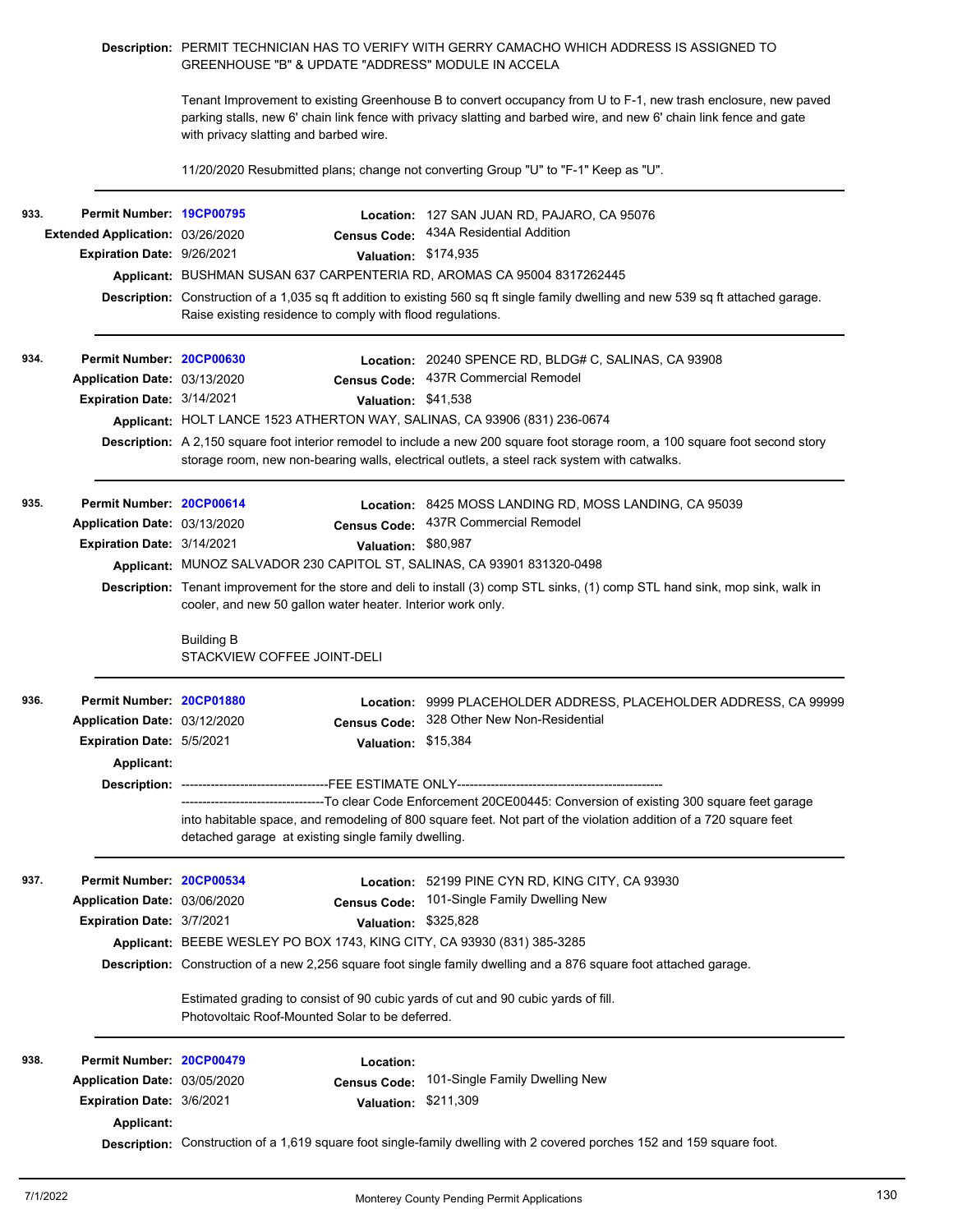| 939. | Permit Number: 20MP00001<br>Application Date: 02/06/2020<br><b>Expiration Date: 2/6/2021</b><br>Applicant:   | Location:<br><b>Census Code:</b><br>Valuation: \$1,541,943<br>Description: Master plan -Three story condominium buildings, 8/8 alt units, four plan types; 11,493 square feet habitable, 3,871<br>square feet, garage/mechanical closets, and 1,222 square feet of porches/decks                                                                                                                                                                                                       |
|------|--------------------------------------------------------------------------------------------------------------|----------------------------------------------------------------------------------------------------------------------------------------------------------------------------------------------------------------------------------------------------------------------------------------------------------------------------------------------------------------------------------------------------------------------------------------------------------------------------------------|
| 940. | Permit Number: 19CP03565<br>Application Date: 12/20/2019<br><b>Expiration Date: 12/20/2020</b><br>Applicant: | Location: 37155 NASON RD, CARMEL VALLEY, CA 93924<br>329PV Photovoltaic System<br><b>Census Code:</b><br><b>Valuation:</b><br>Description: Installation of a Ground mount PV system 24 modules 7.440 kW. New 200 AMP electrical panel will be installed.                                                                                                                                                                                                                               |
| 941. | Permit Number: 19CP02746<br>Application Date: 10/04/2019<br>Expiration Date: 10/4/2020                       | Location: 41 RANCHO SAN CARLOS RD, CARMEL, CA 93923<br><b>Census Code:</b><br><b>Valuation:</b><br>Applicant: EASTOM SARAH 418 S. Abbott Ave., Milpitas, CA 95035 4084826337<br>Description: Residential Roof-mounted photovoltaic system. 11.34 kW 36 Panels. Existing electrical panel will be used. 225<br>Amps                                                                                                                                                                     |
| 942. | Permit Number: 19MP00002<br>Application Date: 04/08/2019<br>Expiration Date: 4/8/2020<br>Applicant:          | Location:<br><b>Census Code:</b><br><b>Valuation:</b><br>Description: Temporary Tents to be used at various special event sites. (Site Specific permit will be issued for each Special<br>Event under separate permit)<br>Master Plan for Tidewater tents 44x44, 44x63, 44x86                                                                                                                                                                                                          |
| 943. | Permit Number: 19MP00001<br>Application Date: 04/08/2019<br><b>Expiration Date: 4/8/2020</b><br>Applicant:   | Location:<br><b>Census Code:</b><br><b>Valuation:</b><br>Description: Temporary Tents to be used at various special event sites. (Site Specific permit will be issued for each Special<br>Event under separate permit)<br>Master Plan for Tidewater tents 59x59, 59x69, 59x99, 59x119, 59x129, 59x139                                                                                                                                                                                  |
| 944. | Permit Number: 18CP00449<br>Application Date: 02/21/2018<br><b>Expiration Date:</b>                          | Location: 172 FORD RD, CARMEL VALLEY, CA 93924<br>000 Residential-Plumb/Elec/Mech<br><b>Census Code:</b><br><b>Valuation:</b><br>Applicant: WILSON GARY 307 GRAND AVE, PACIFIC GROVE, CA 93950 8313754591<br><b>Description:</b> Residential Water Heater Replacement Permit. 3400 BTUs/Watts Standard Gas water heater with 3400<br>BTUs/Watts Standard Gas water heater. Proposed tank size is 40 gallons.                                                                           |
| 945. | Application Date: 01/06/2017<br>Expiration Date: 1/7/2018                                                    | Permit Number: 14CP02042-REV1-REV1<br>Location: 14207 DEL MONTE BLVD, MARINA, CA 93933<br>NA<br><b>Census Code:</b><br>Valuation:<br>Applicant: MILLER ROGER 3400 MC CALL AVE SUITE 100, SELMA, CA 93662 (559) 896-1443<br>Description: AS-BUILT DRAWING Revision 1-05-2017: Revision to<br>Sanitary sewer lift station December 2014 LS1, LS,3, LS4, LS5, LS6,<br>Sanitary sewer left station - LS1, LS2, LS6,LS7, LS8<br>Potable water storage tanks site plan & details WS-1 & WS-2 |